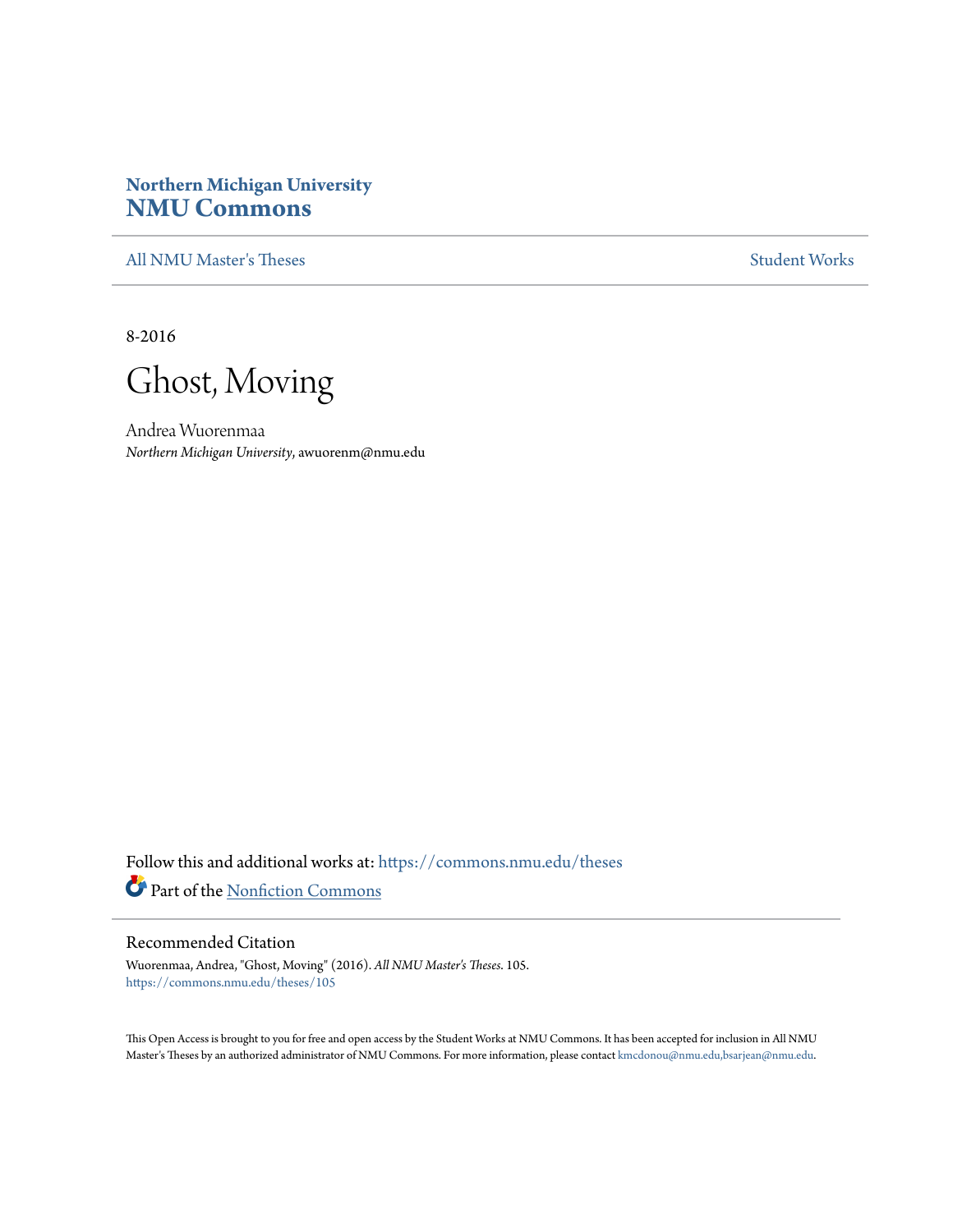# GHOST, MOVING

By

Andrea E. Wuorenmaa

### **THESIS**

Submitted to Northern Michigan University In partial fulfillment of the requirements For the degree of

## MASTER OF FINE ARTS

Office of Graduate Education and Research

JULY 2016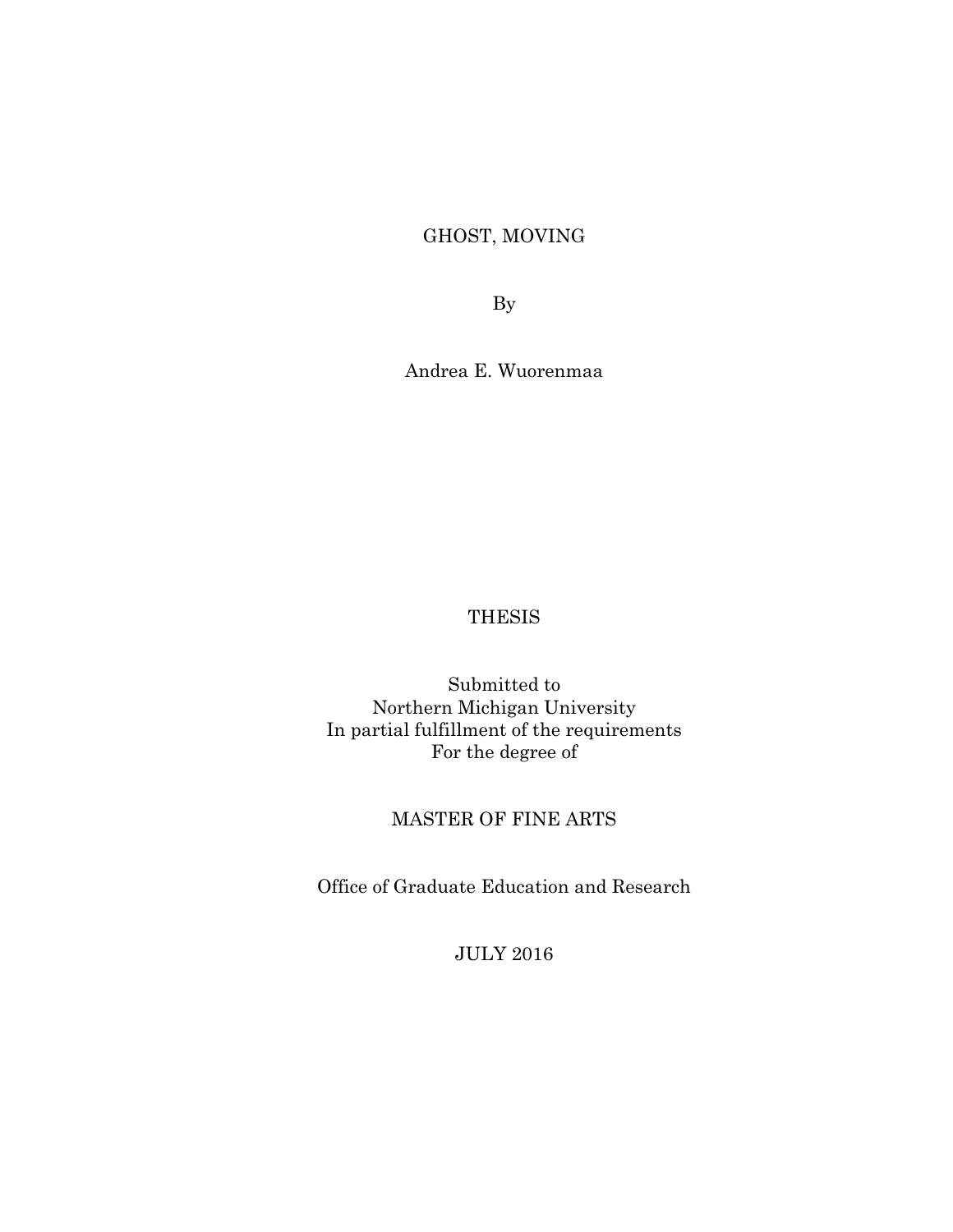### SIGNATURE APPROVAL FORM

## GHOST, MOVING

This thesis by Andrea Wuorenmaa is recommended for approval by the student's Thesis Committee and Department Head in the Department of English and by the Assistant Provost of Graduate Education and Research.

| <b>Committee Chair: Matthew Gavin Frank</b>                  | Date |
|--------------------------------------------------------------|------|
|                                                              |      |
|                                                              |      |
| First Reader: Robert Archibald                               | Date |
|                                                              |      |
|                                                              |      |
| Second Reader (if required): Rachel May                      | Date |
|                                                              |      |
|                                                              |      |
| Department Head: Dr. Lynn Domina                             | Date |
|                                                              |      |
|                                                              |      |
| Dr. Robert J. Winn                                           | Date |
| Interim Assistant Provost of Graduate Education and Research |      |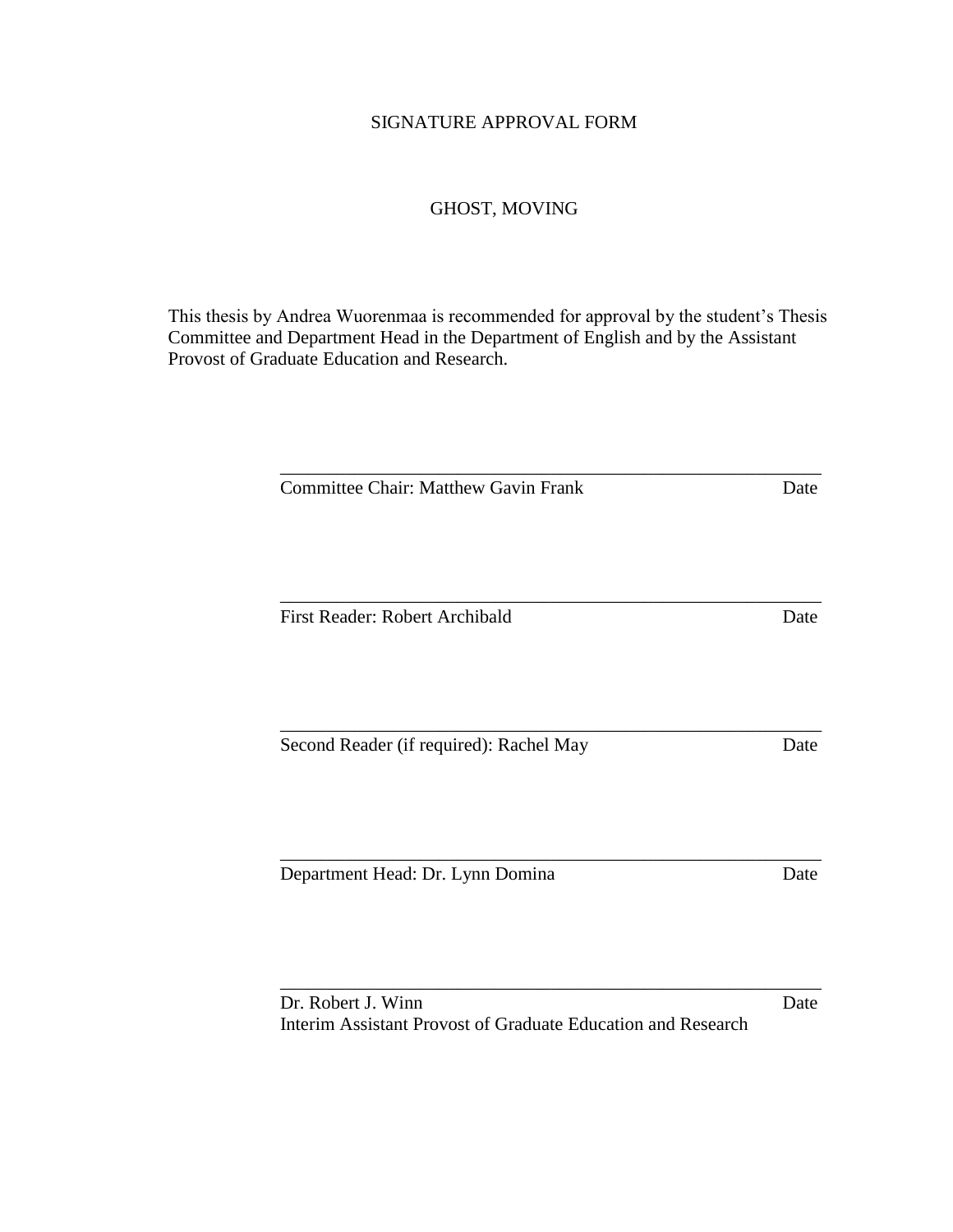#### ABSTRACT

#### GHOST, MOVING

#### By

### Andrea E. Wuorenmaa

This collection of creative nonfiction essays weaves a journey through local history, genealogy, physical landscape, and personal memoir. The essays therein investigate the past through the lens of the present, and the present as informed by the past. Written from a first person perspective, many of the essays directly address individuals or time periods long gone, while all of them are constructed with the memory, research, and imagination of the author.

Though this collection is rooted in history, it also relies on the metaphysical to create a vision of the past. Intangible themes—life, death, a farewell to things and people as they once materially existed (aligned with their recreation in the present through memory)—are explored by way of speculation, supposition, and hope. The author has sought to find, and hold tightly to, the delicate, unsevered thread that connects us back through the ages.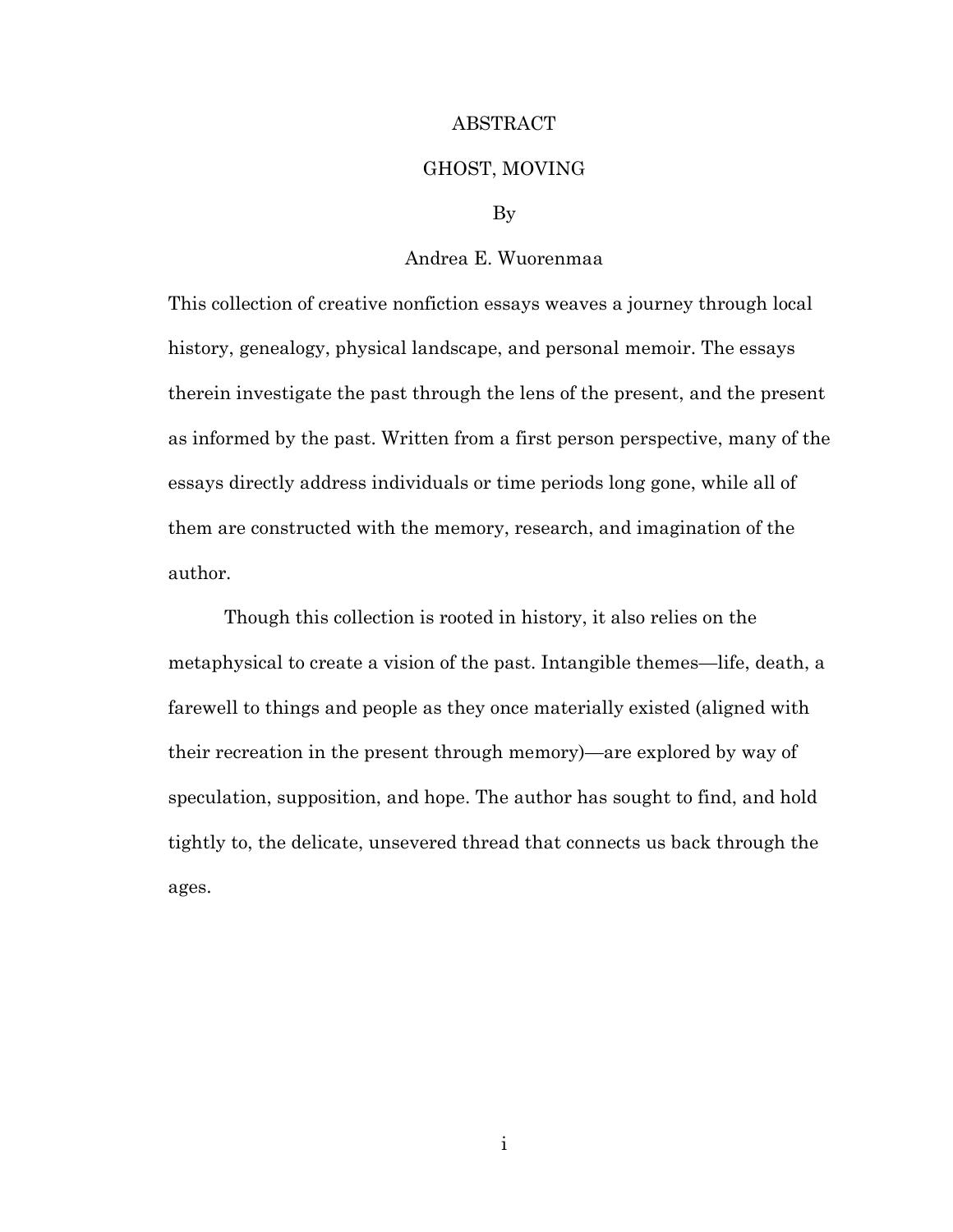Copyright by

Andrea E. Wuorenmaa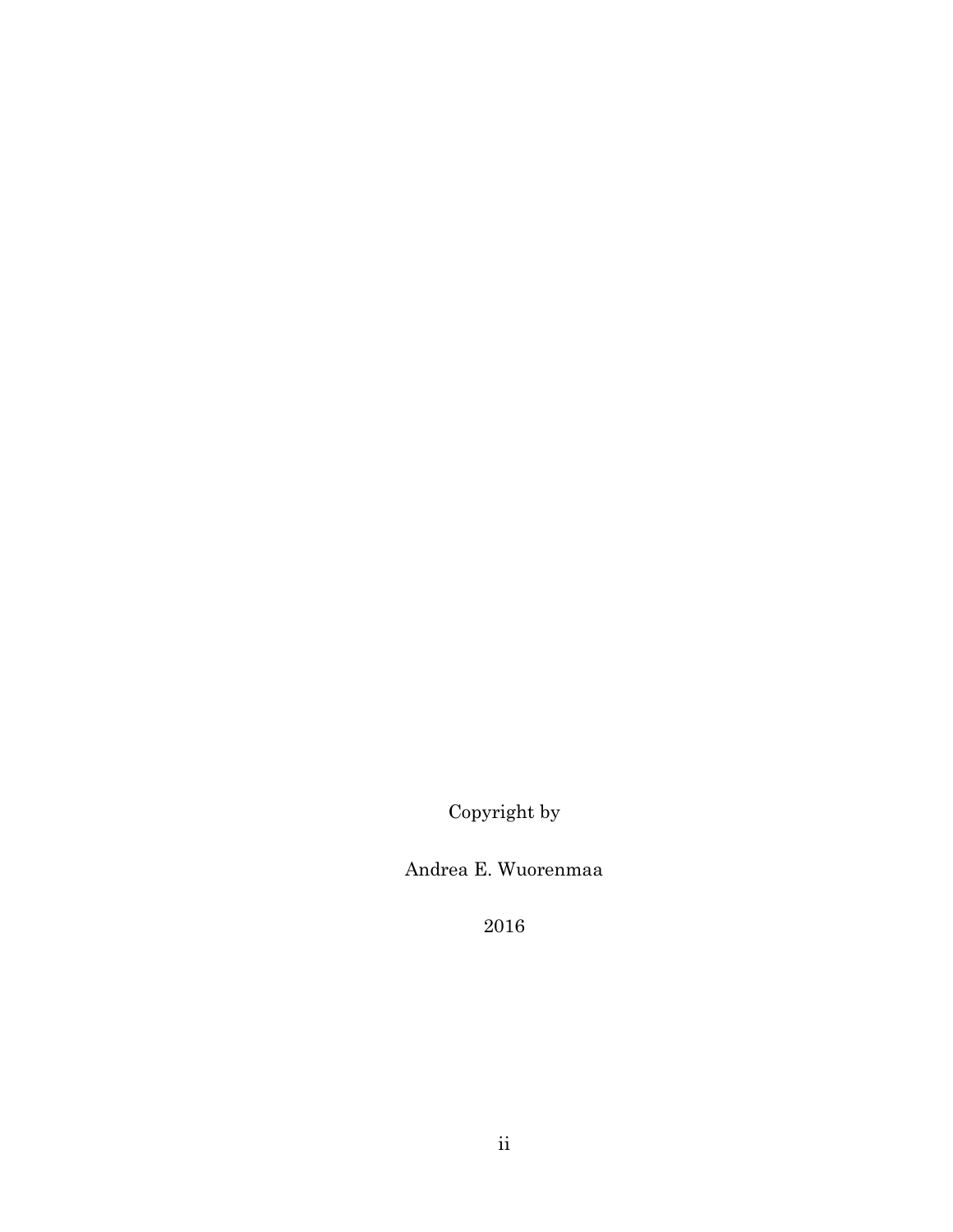#### ACKNOWLEDGEMENTS

I have the utmost gratitude to Matthew Gavin Frank, my thesis chair. Over the past four years he has become my greatest mentor as a creative nonfiction writer, always urging me to tell my truth, whatever it may be. The care and encouragement he devoted to each of these essays allowed me to shape them into what I wanted them to become. More than anyone else, he has believed in my writing—in the power of the images and words. I owe it to him that this vision became a reality.

To Bob Archibald, my mentor in the NMU History Department: even the most eloquent writer could not articulate how grateful I am for your support of my creativity and vision over the past year and a half. Many of the ideas we have spoken about have yet to become a reality as of the completion of this thesis, but the inspiration our conversations has given me will continue to influence my future works. Thank you for your dedication to this project and to my craft in general. Your insight has changed the way I perceive and write about the past.

I would like to thank Rachel May, my second thesis reader, for her enthusiasm about reading and critiquing this essay collection, even having been added to my thesis committee a bit late in the game. Rachel, your unique thoughts on the sentence level and beyond had a direct impact on the improvement of many of these pieces.

iii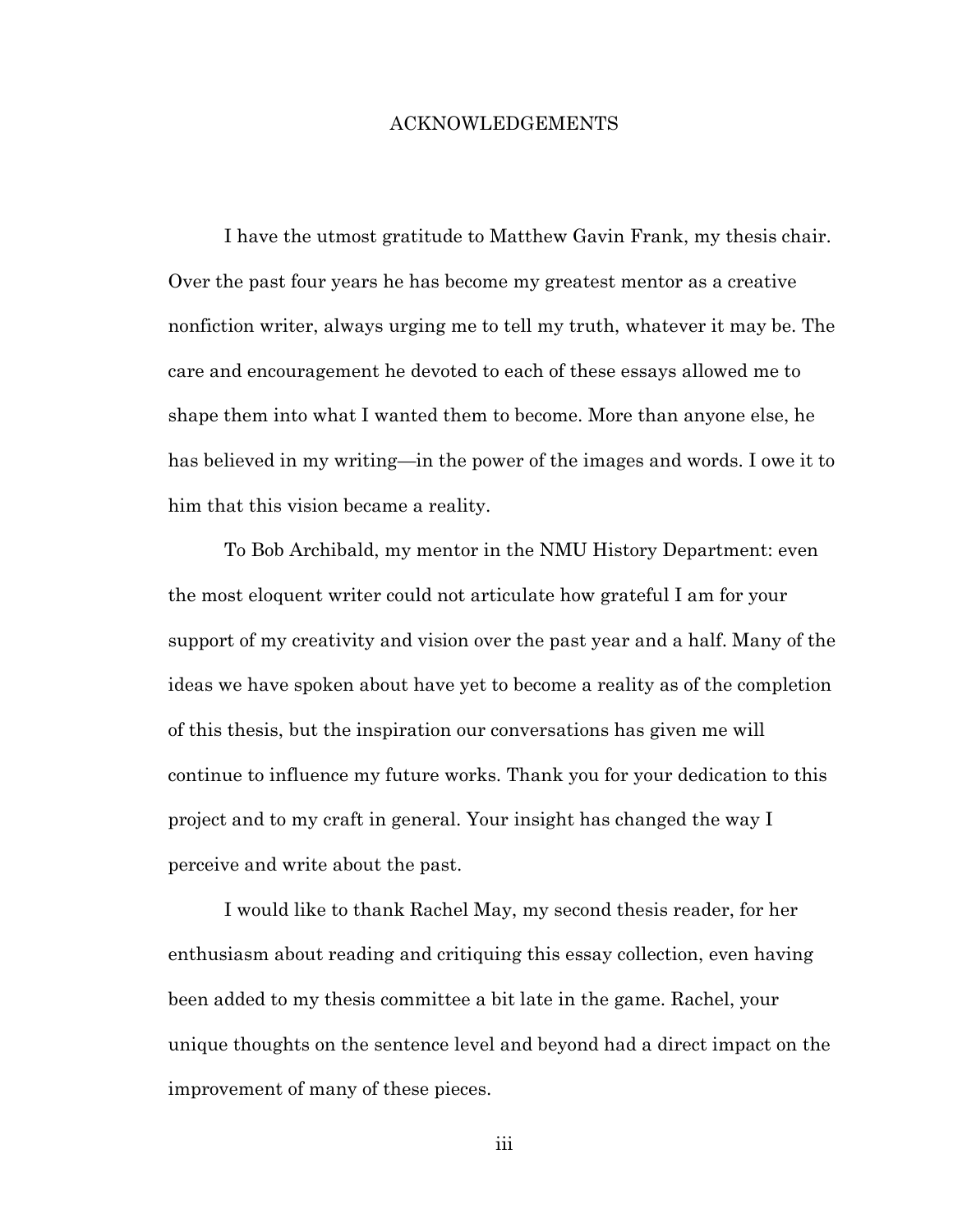I appreciate Charles Bulinski for his influence on the composition of this collection. Thank you for being my sounding board, my confidant, my advisor of all things mining. This thesis would not exist if not for you.

Mom: thank you for always believing in me, for being such a powerful role model, and for encouraging me to honor Dad's memory.

To my family and close friends: I am so grateful for your constant support of me throughout this thesis project. I needed a strong foundation, and you gave it to me.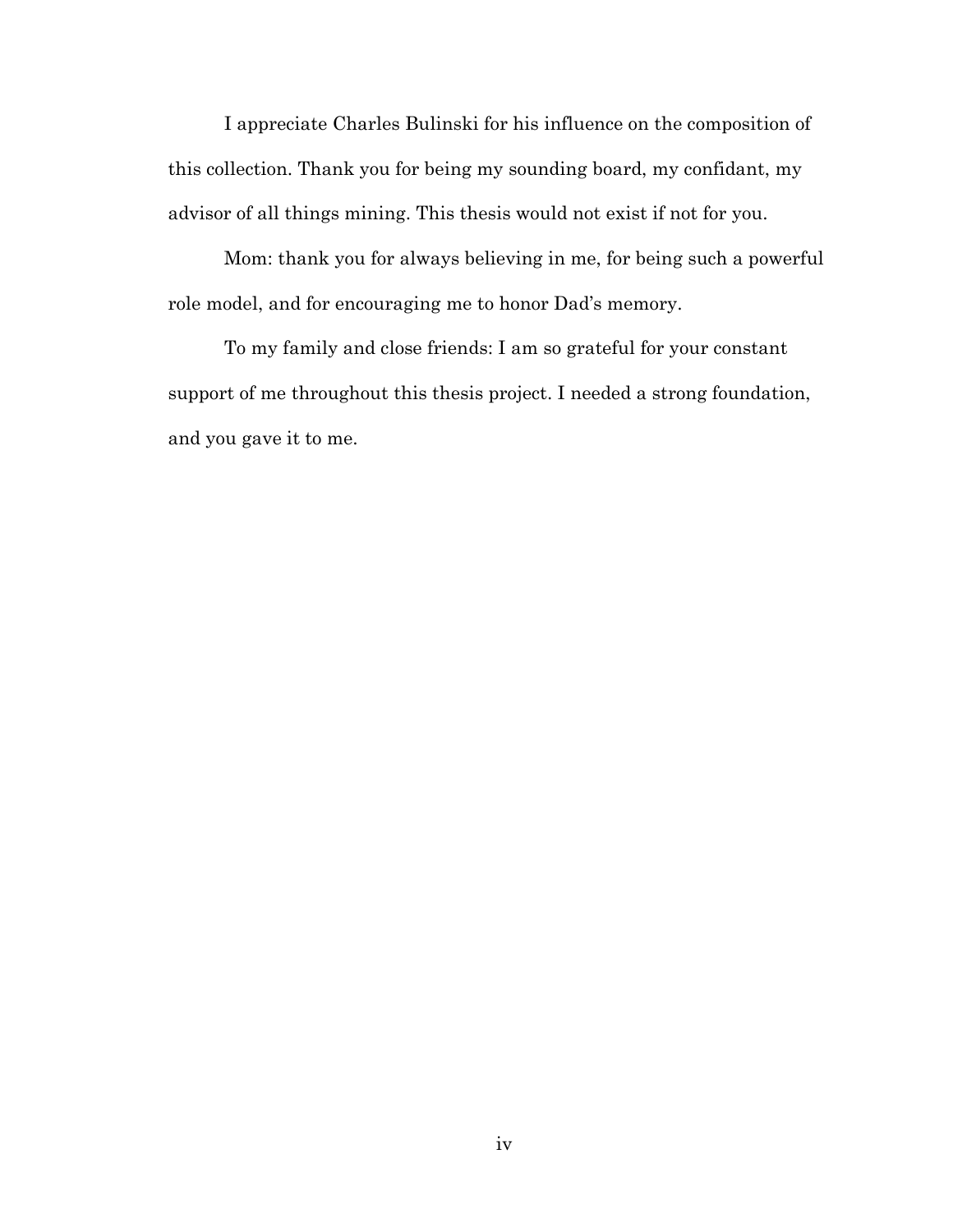# TABLE OF CONTENTS

| I Can't Sleep at Night, Though My Blankets Are Warm  120 |  |
|----------------------------------------------------------|--|
|                                                          |  |
|                                                          |  |
|                                                          |  |
|                                                          |  |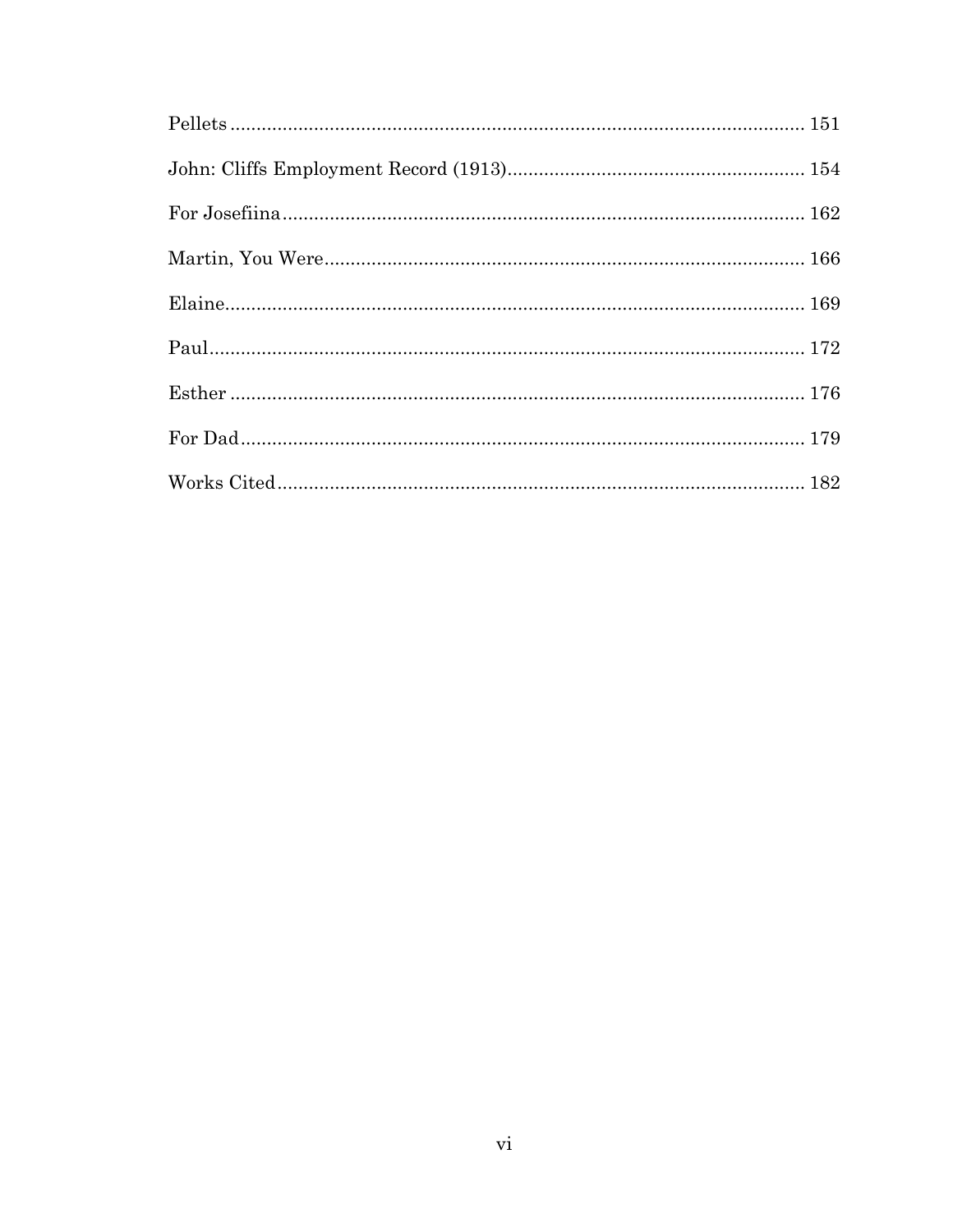#### INTRODUCTION

The past three years of my life—the time that I have devoted to this project have been illuminating.

I decided to embark on an MFA program because I wanted to write a book. I desired to compose two hundred pages of my own creative nonfiction to be bound together and read—and I wanted this so that I could form a connection with an audience. As a person, and as a writer, I have always been deeply inside of myself. Writing has become my way of looking inward to reach outward. It started because I lost my father to a heart attack at a young age and I wanted to help the world get to know him the way that I did. It continued because I have no other way to animate and replay the incredible things that have happened to me in the past thirty years. I am as nostalgic as I am insular. I do not want to let the past go; I hold it as an everspiraling reel of clips and scenes, voices and images, inside of me. It turns out, however, that if I hold it within too long, it swells to the point of bursting. I recall what my advisor, Matt Frank, once said to me about my writing: "You need to stop being selfish. You need to share."

To share is a difficult task at times. As a creative nonfiction writer, I am self-conscious; who wouldn't be when you bare your soul with every word you type? I am trying to get you to see what I have seen. I am trying to get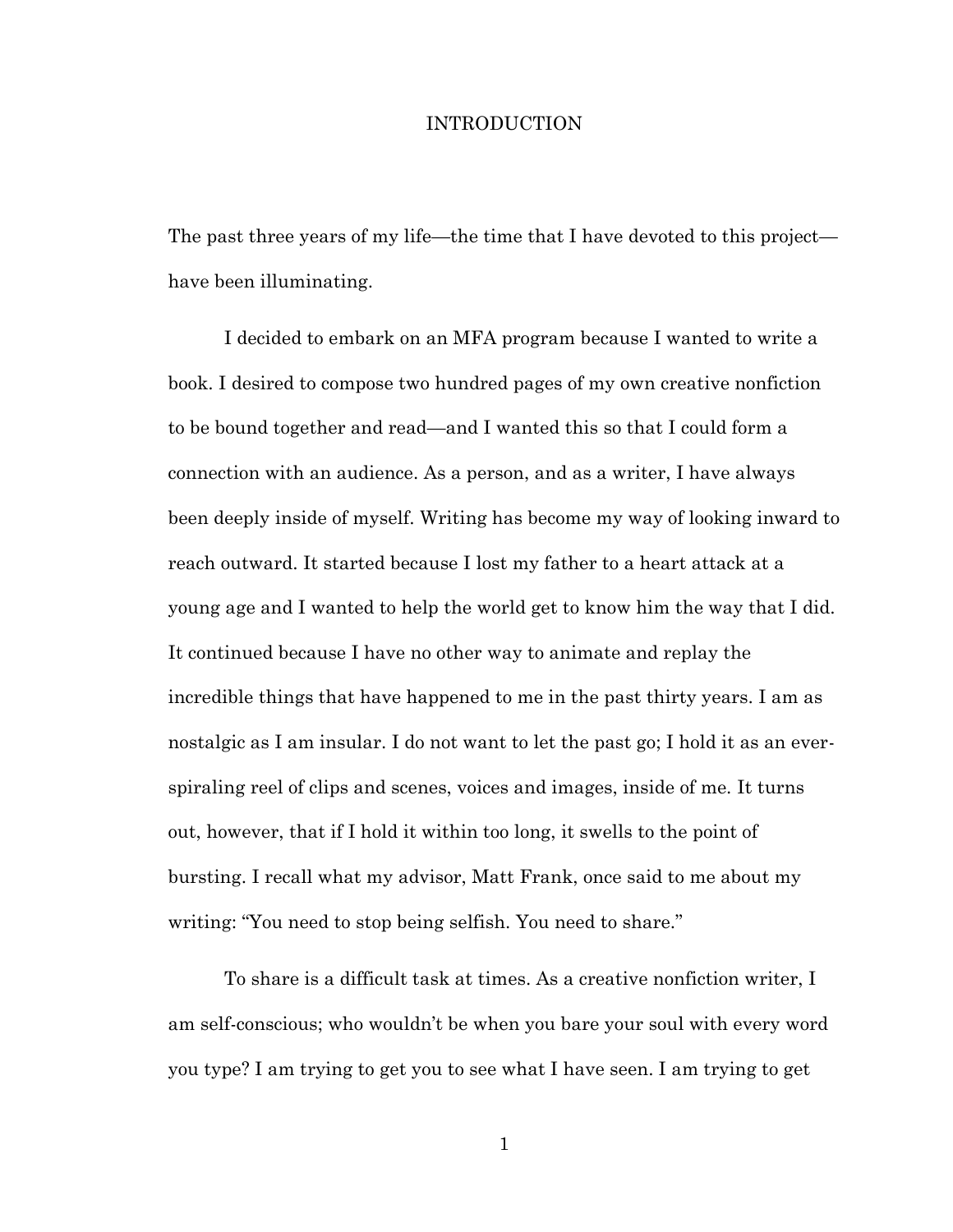you to feel what I have felt. I want you to really know me. It's frightening and it's overwhelming, but when it pays off, it's the most magnificent accomplishment I can imagine.

The above is only a shred of the mixed emotion involved with being a creative nonfiction writer. With a constant dredging up of the past, of memory, comes hurt—a great deal of it. I was a writer for years before I began this project, and yet I had never experienced so many moments of having to get up and walk away from my laptop out of restlessness from what I was putting my brain through; out of not being able to bear what I was recalling and what it meant about myself and about life. I wrote many of these essays sitting in a newly-arranged office in the house that I grew up in. I traversed a lot of these pages with an image of my dad floating around in the back of my mind: my dad upstairs, my dad in the basement, my dad on the front sidewalk. My dad getting into his truck for midnight shift. My dad in his grave. I couldn't get away from him. But no matter how much pain it caused, I immersed myself in his world as much as in my own. I allowed myself to fall into the past and live there for a while. It was the only way I could get these essays written.

It healed as many wounds as it split open. I felt better every time an essay was done. I came to know myself and my purpose a little bit more. In all of that was the reward.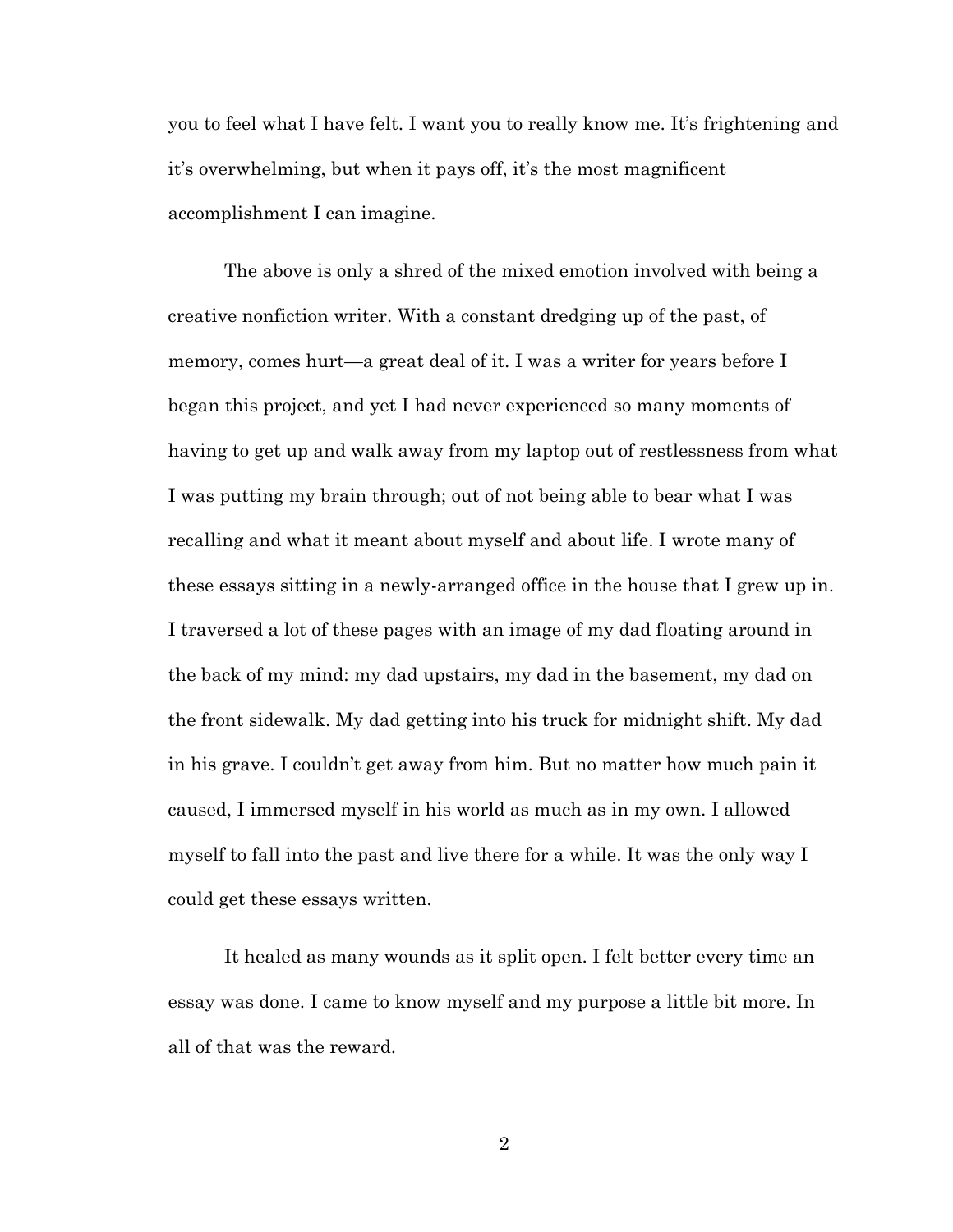Even with five years of graduate-level writing classes behind me, I can't say I remember many craft essays about creative nonfiction, nor do I remember much about theory. I know that what I have read, I have absorbed, and it comes across in what I do now. But in reflecting on whose words have influenced how I sharpened my craft, it is tough to come up with many examples. One writer I am certain of, however, is Colum McCann. I first read his novel *TransAtlantic* in 2014, and I subsequently devoured any of his writing that I came across. Though he is a fiction writer, his work has been influential in that it so directly correlates with what I want my own writing about the past to be. Further, McCann started a blog this past year, *Letter to a Young Writer,* which has given me more insight into why and how I write than any other piece of craft-writing I can recall. In his first letter, McCann stated:

> Write beyond despair. Make justice from reality. Make vision from the dark. The considered grief is so much better than the unconsidered. Be suspicious of that which gives you too much consolation. Hope and belief and faith will fail you often. So what? Share your rage. Resist. Denounce. Have stamina. Have courage. Have perseverance.

And, further: "Satisfy the appetite for seriousness and joy. Dilate your nostrils. Fill your lungs with language. A lot can be taken from you — even your life — but not your stories about your life."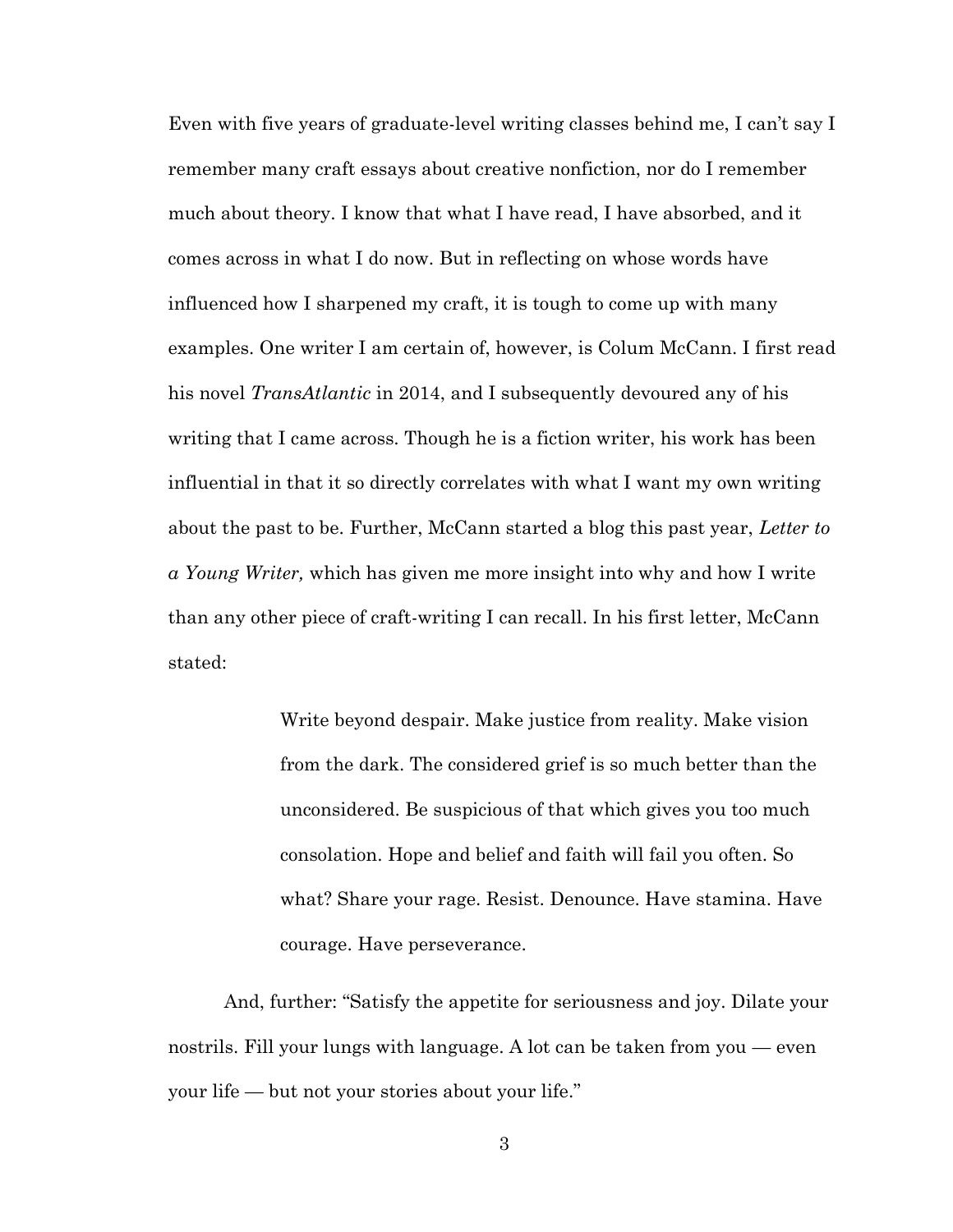Because of McCann's vision of writing—to "make vision from the dark," to consider grief—I have been able to write through the moments that are the most difficult and come out the other side not only unscathed, but with a sense of power and resolution.

In its early stages, this essay collection was not meant to be my memoir. I had already written one essay collection about my childhood with my dad, and I told myself that it was done and I would not do it again. What I wanted to write, in this collection, was a memoir of my hometown of Ishpeming, Michigan. I had seen it fall into some decay, and I wanted to bring back to life its early days, from the first log cabin built by mining prospectors to the days when passenger trains chugged into the city and wealthy magnates dined and slept at the Mather Inn. Living back in my hometown after some time away, I spent many days walking on the streets and up into the bluffs, envisioning what it had once been like. I could climb to the top of the hill a couple of blocks from my house and, within the enclosure of maples and pines, my shoes on the iron-red dirt, I could close my eyes and imagine I was in another century. Ishpeming was quiet enough; it was easy to do. I made it my goal to tease that image out of my head, write it, and make it a reality for others. But it turned out to be a daunting task. Because it turned out that when I sat down at my desk, all I wanted to do was write about my dad again.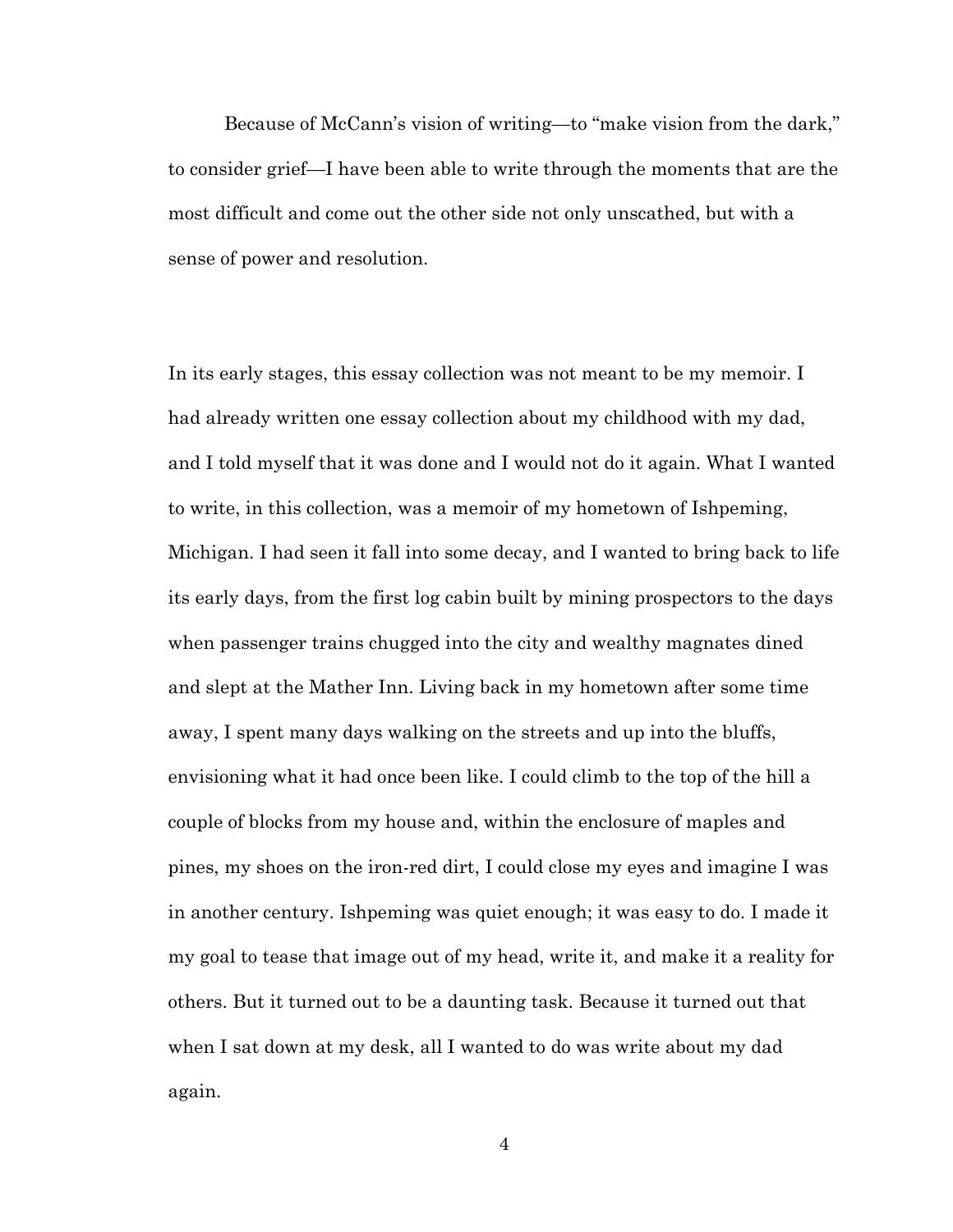I have stuck with the idea that it was not just my family that made me, but the town. Many of my classmates moved away when they turned eighteen, and more left after graduating college. But other than a brief stint in Ireland, I stayed here. As a place-writer at heart, it has been important for me to value the city that raised me. However, it is difficult to write about it without having a focal point, and, continually, that focal point has been my family; specifically, my dad's side of the family. So when I began to research Ishpeming's past—while considering it my own past, whether or not my ancestors were here yet—I also came up with a lot of questions about my great-grandparents. In trying to answer those questions, I started to write about them. I imagined their lives and their past as much as I could. I put them into places in my town—a home, a mine—and I wrote what I could, based on speculation and vision and DNA. Thus, in this project, everything that I have learned about Ishpeming is best reflected in how I wrote about my family. There are fewer historic essays than I had hoped for, but what I learned helped to lay the foundation for what I truly wanted to write about.

"Ishpeming: A Map" was the first essay I wrote that inspired me to research the town more fully—I focused on various places, and I wanted to know more about them. The essay "A Search" does its own work in sharing the type of historic research I completed over the past two years. In that essay, I used various research locations as pinpoints to highlight how the journey felt. The essay was almost a requirement for me, in order to process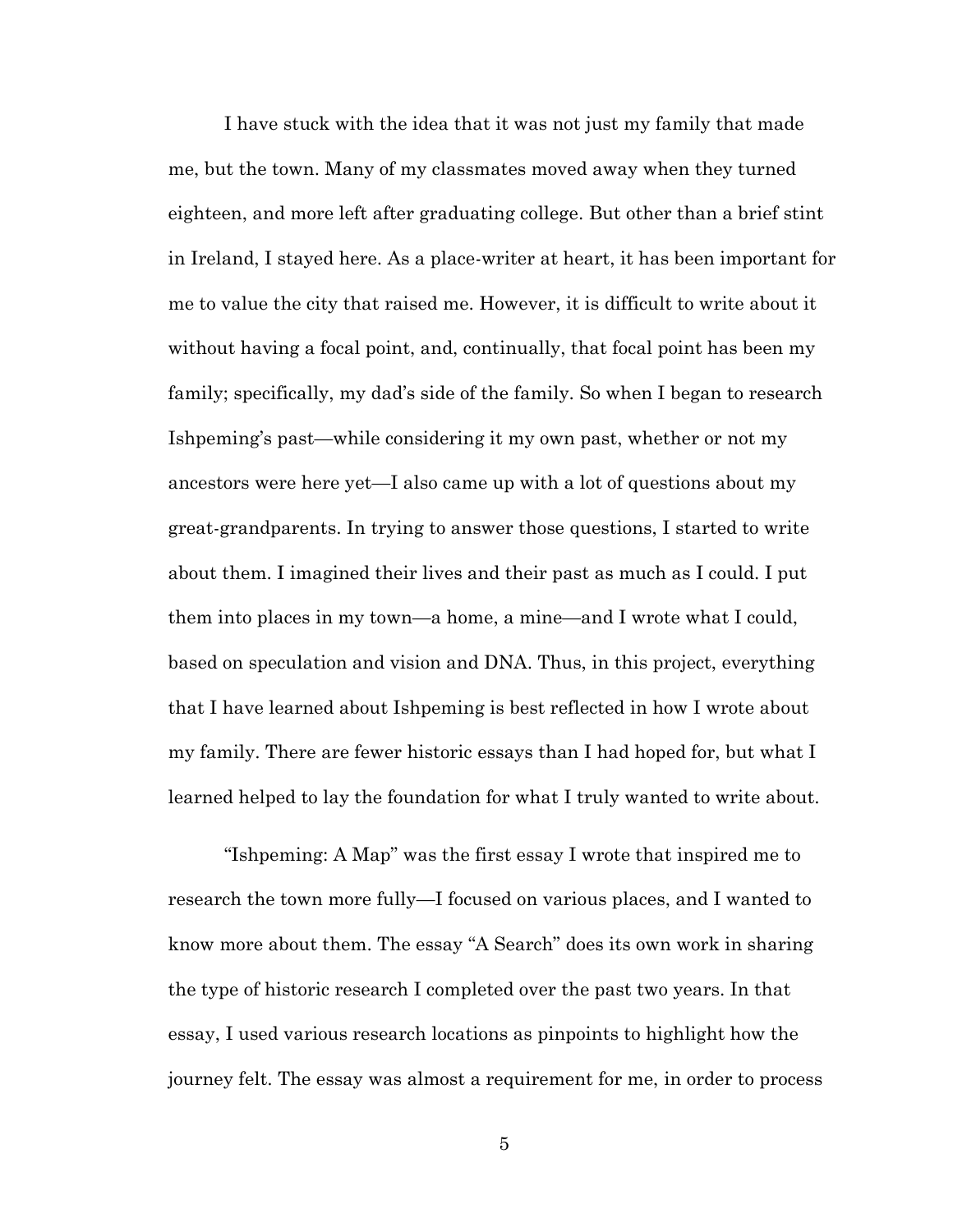everything that I had been doing and reading and looking at to complete this thesis. The essay "An Excavation," on the other hand, is the direct result of the research, rather than the process. Writing it allowed me to travel through Ishpeming based on a familiar snowmobile ride with my dad, using that path to open up various historic locations and moments. One thing that I had struggled with in writing about history was where to start. This essay gave me one point of entry, and I am sure that in the future I will find more.

Finally, "From the Rafters" is, for me personally, the most pleasing culmination of research in this collection. I had long been wanting to write about the family that once lived in my home, but I did not feel educated enough to do so. By researching, reading, and merely closing my eyes and imagining, I was able to come up with a past that seemed accurate and meaningful—again, paired up with my own experiences in the same place.

As I reflect on every essay I wrote for this collection, many of them include local history without me having put much thought into the act of the inclusion. "Suicide Hill," for example, is a reflection on a meaningful moment with my dad and brother, but it also tells a story about the town and its people. "Open Pit" looks back on the early days of mining in Ishpeming, though on the surface it's about walking my dog in an isolated place. "Rise, Fall" began as a piece of travel writing from my trip to Cornwall (which was, of course, a research journey as well), but I wound up including a bit about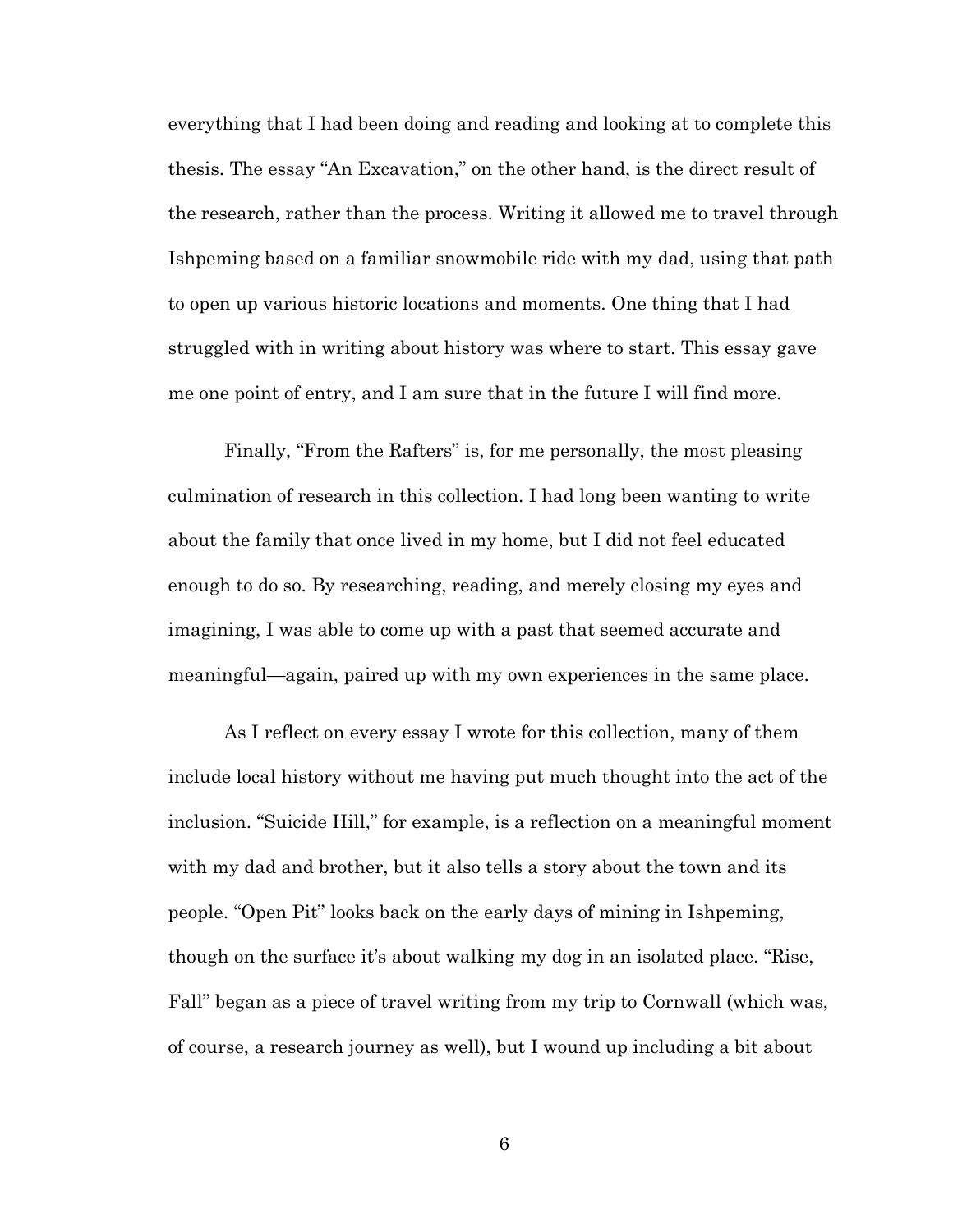Ishpeming, as well. Thus, the history that I immersed myself in has materialized in this collection in unexpected ways.

If I had to pin down a theme for the essays in this collection as a whole, it would be discovering both my family and myself. The most recent pieces included here—"The Bee" and "A Eulogy, Collective"—are what I am thinking of when I say that the past three years of my life have been illuminating. Each essay is heavy and honest; each one digs deeply into topics that I used to avoid.

"The Bee" is a very *me* essay. It's a trip through relationships—exes, my mother, my father, women and men I've never met—in an attempt to get to know myself as a writer and as a person. I had to edit the essay down quite a bit. I had to decide how much to share. In her craft essay "Writing the Truth in Memoir: Don't Skimp on Objectivity," appearing in *Brevity,* writer Amye Archer states: "Writing about the people we have loved and who have hurt us can be a tricky business . . . The best way to achieve that coveted neutral perspective is to walk further away from the fire itself, and the most effective way to do so is through revision." So I revised and revised. But at the end of the day, "The Bee" is incredibly honest—likely the most honest thing I have ever written for the public. And for that, I am proud of it.

"A Eulogy" is also honest, about my family as much as myself. I don't know why I have this obsession with the Wuorenmaas, but I do. I connect with them—even the ones I never knew. I started by writing "Wuorenmaa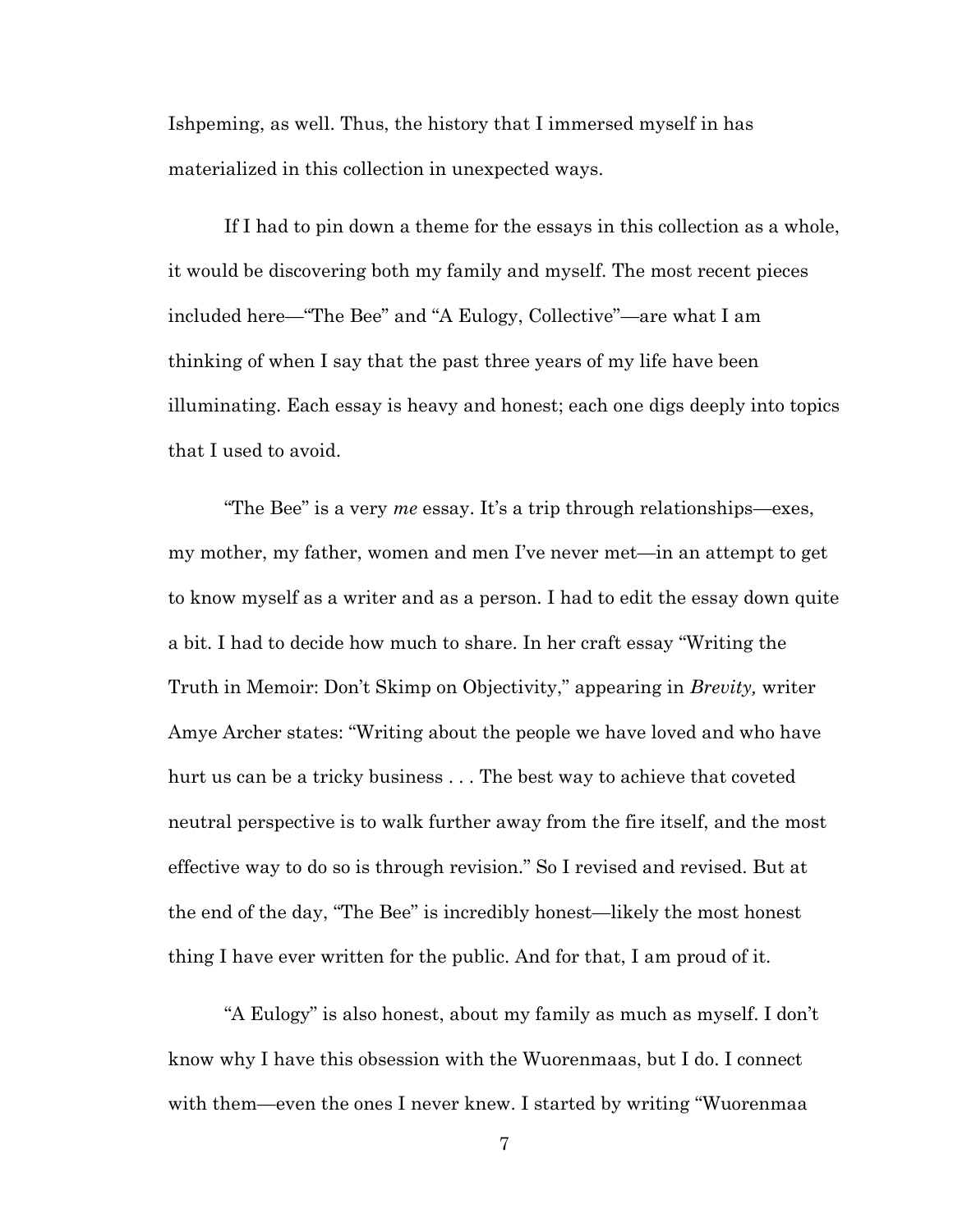Women," which was the result of having gone to a ladies' luncheon with that side of the family one summer. "Eulogy," however, is my own story of the people in my family. Some might say it is inaccurate, but I say that it is my truth. I have kept true to what I remember, and it is because I do not want my memories or visions of these people to disappear. I hope to make something about them permanent, even if it's only one thing I saw them do or imagined they might have done.

As far as form goes, this thesis collection contains more flash essays than I had ever envisioned myself writing. Due to taking a flash nonfiction workshop with Jennifer Howard, I was able to learn to contain my thoughts into just a page or two, rather than a long, blown-up essay. Pieces like "Holiday Season," "Winter Shift," "Pellets," and "I Can't Sleep at Night," came about due to the workshop, but fit into the theme of the collection surprisingly well. These short essays began as stepping stones to larger projects, and with revision they became powerful, standalone pieces themselves. Thought they focus on different places and times, they are true to my memories of Ishpeming and family and history and winter time. I also found that I liked the balance of having lengthy, in-depth essays alongside short pieces that captured a single moment. The forms have become equally meaningful to me.

"Honey," on the other hand, is a form of writing that I had never attempted before. I consider it a "found essay"; it is composed of letters my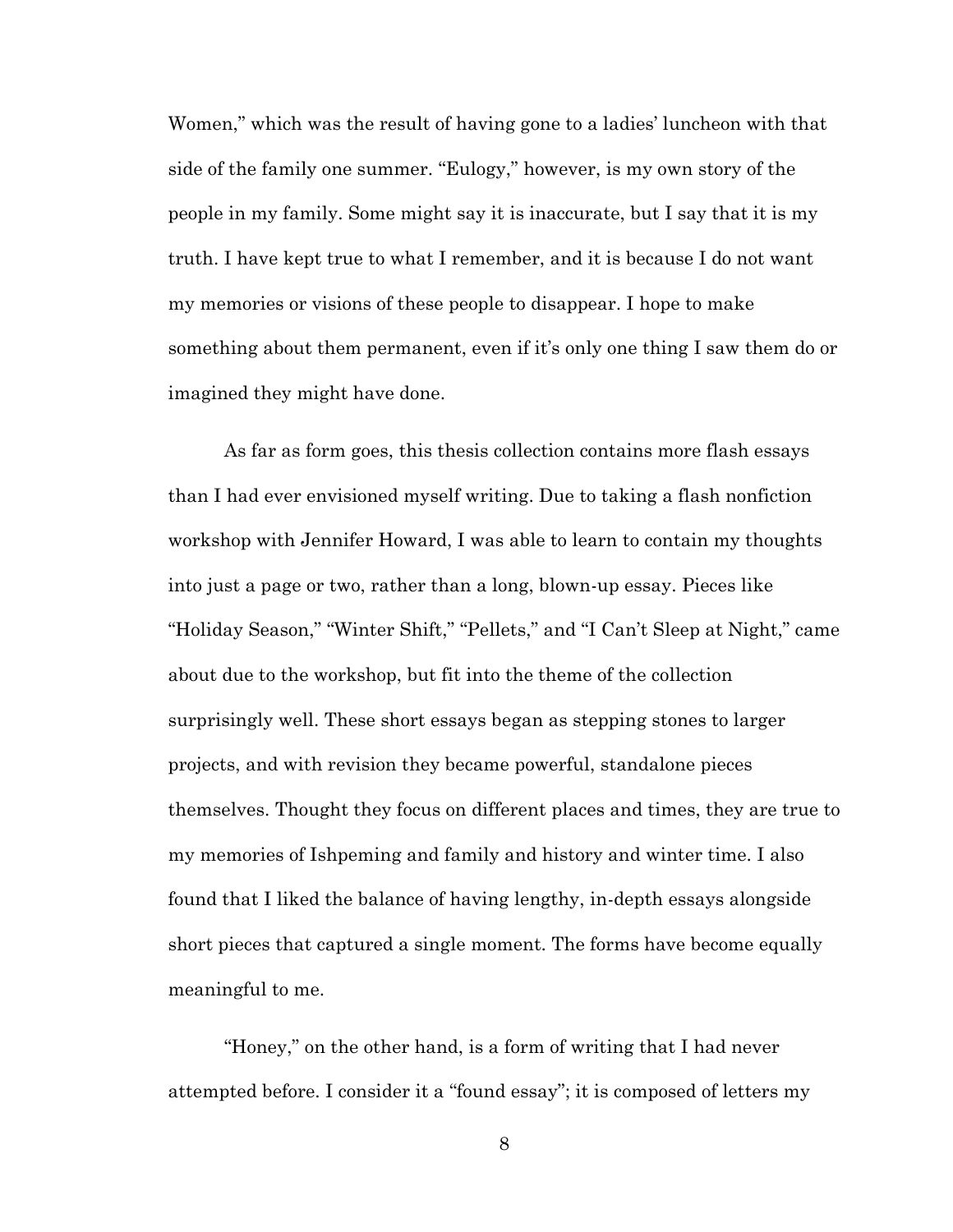grandfather Martin and my dad wrote home, during World War II and the Vietnam War, respectively. Martin wrote to his wife, my grandmother, Elaine, and my dad wrote to his parents—Martin and Elaine. I have long wanted to read all of these letters, and it will take me a long time to do so. For "Honey," I was able to find snippets here and there that created a powerful story about war, life, death, love, and what it means to miss someone. Of all of the essays in this collection, "Honey" is the one I am most proud of. It was born of not just myself, but my dad, and his dad, and my grandmother, and all of the people they wrote about and whose lives they touched during that time frame and beyond. It is a generational essay, a collaboration; and I feel so lucky to be able to have that in my portfolio. I have an emotional response every time I revisit that essay.

It has taken a long time for me to be comfortable with my writing, and as a writer, I am still very much a work in progress. This project contains a lot of experimentation: trying out different types of writing to see what fits, while constantly returning to the same themes and ideas. I have found that throughout writing and workshopping for my MFA, I have become more honest. I have worried less about what people will think when they read my work. This may seem contradictory, as a large part of earning an MFA is receiving critiques from others. But I have found that if I can sit down and tell it like it really is, there will be fewer constraints—fewer of the blockades that once prevented me from writing at all. It is better for me to write big and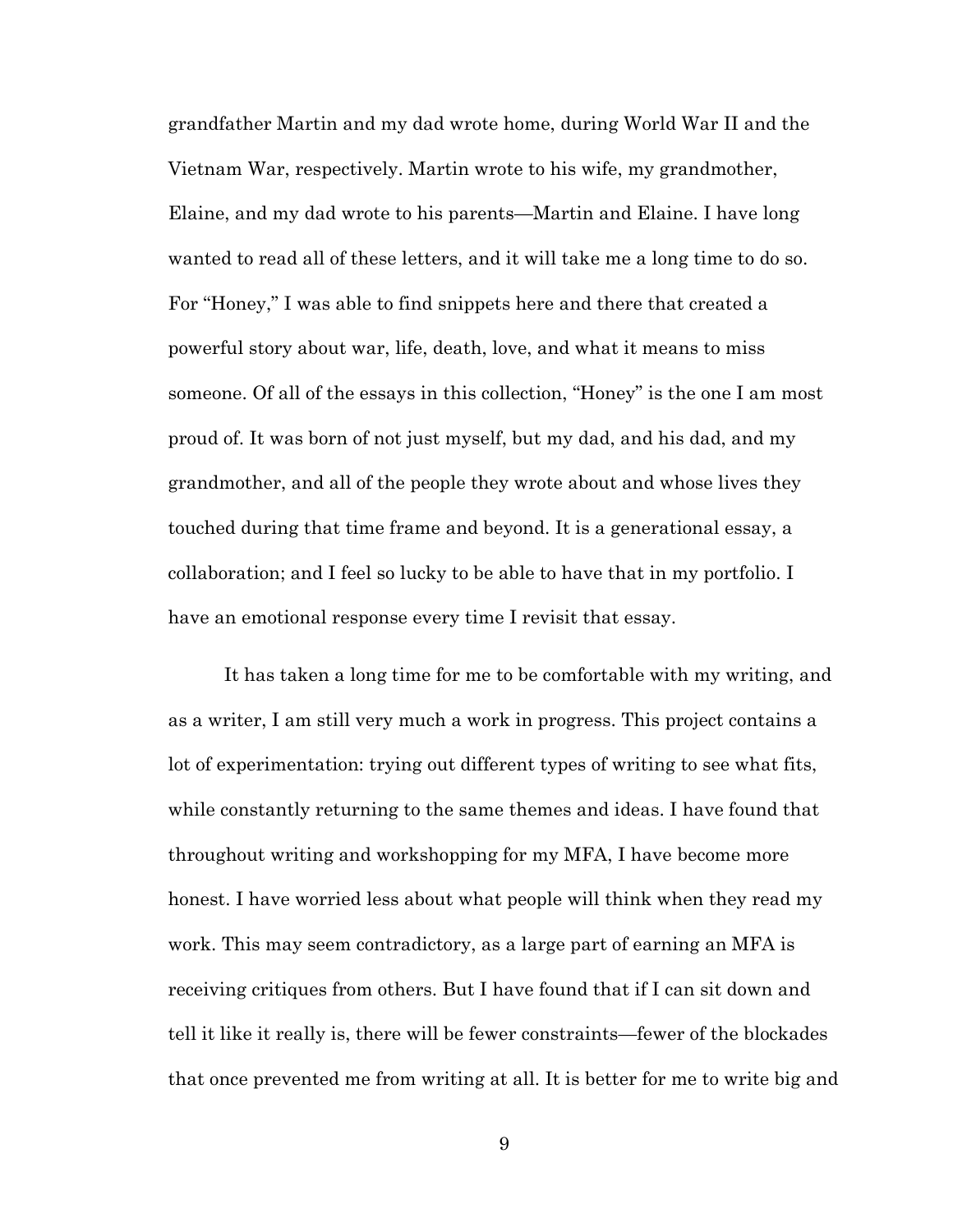sprawling and true, and then scale it back if I find a reason to later. It has been more productive for me to treat my essays like journals than like perfect pieces of craft to be published in a literary journal. The essays in this collection are honest about myself and about the past, and to me that is an accomplishment.

Colum McCann has another entry in his *Letter to a Young Writer* blog: "To MFA or Not to MFA?" Here, he states:

> The truth is that nobody can teach you how to write. An MFA program might allow you to write, but it will not teach you. But allowing is the best form of teaching anyway. There is no school but your own school. There is no one particular way. As a writer you will always find your place.

For a while, I will admit that I considered the last three years of my life with some disdain, because what I am presenting to you here is not a book. It is not the book that I hoped for when I started this journey; it is not prepared to be bound and published and given to the world. But this collection is *me*, and in reality, that is more than I could have hoped for. What you are about to read has been my method of finding my place. It is not the ending point of what I will accomplish as a writer, but it is the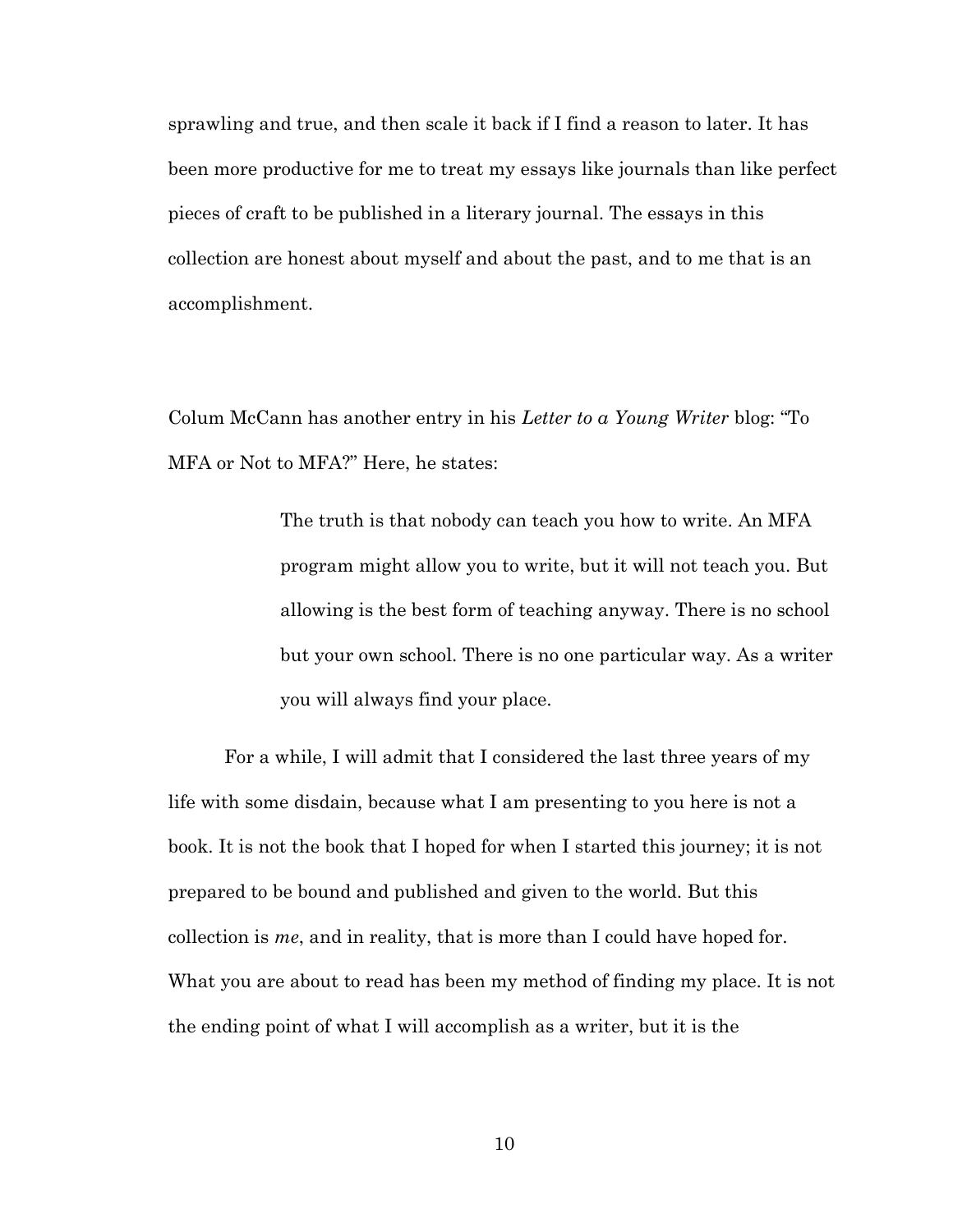culmination of three years of devoting myself to this craft, and I have learned a great deal.

The essays in this collection, then, were not planned, but they emerged. They were not carefully plotted out, as one might expect a thesis to be. They were not organized via an archive of notes on years and facts and people; rather, they materialized, based on a mind challenging itself to focus and instead straying to unexpected places. They are a catalogue of what I lived, breathed, and felt over the past few years, when I allowed my mind to wander. With this journey, I arrived back at my roots, having traveling along the paths of my memory. I hope you enjoy the product, and that it brings you to your own unexpected destination.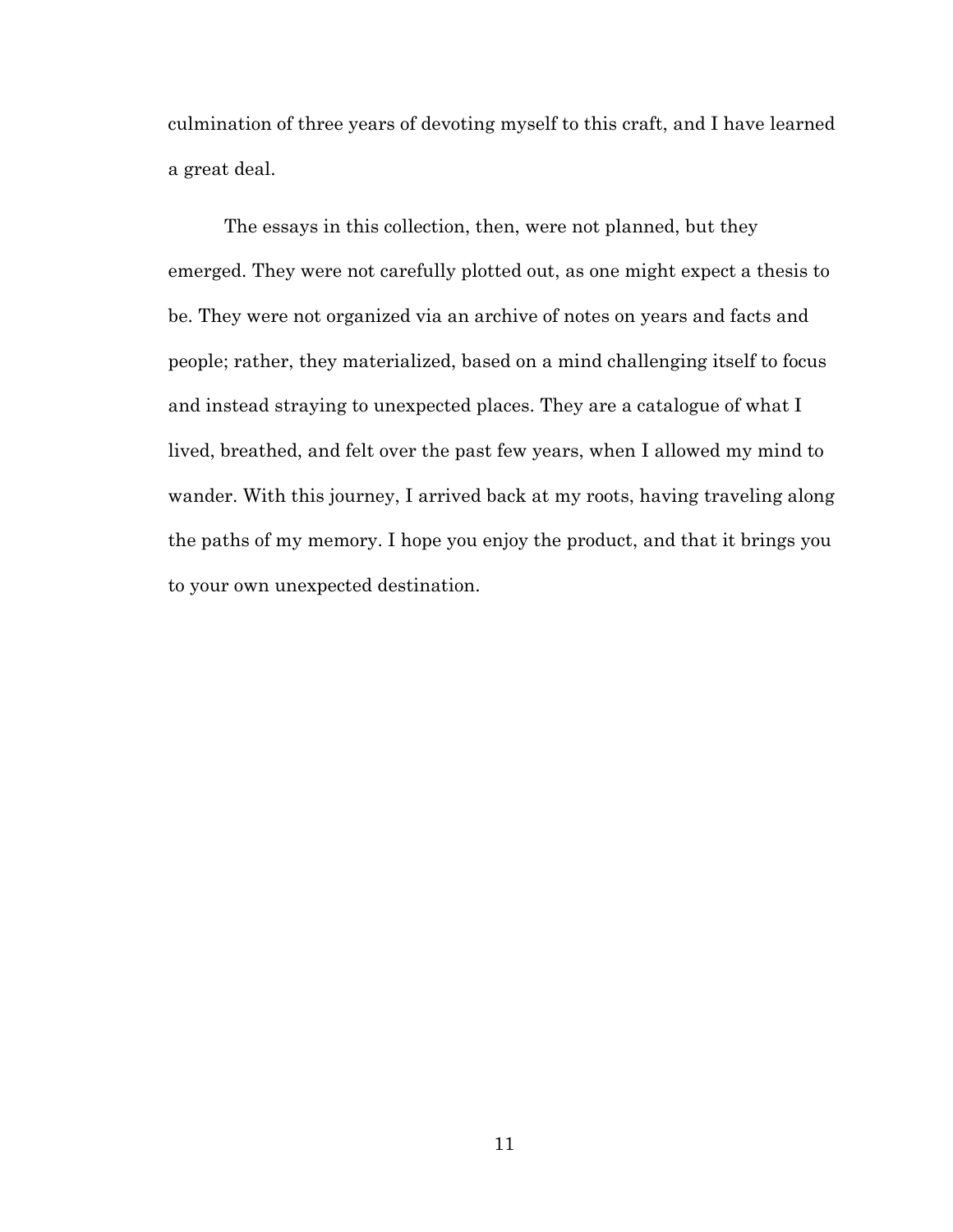#### Rise, Fall

I took a bus from Penzance to St. Just in Cornwall, the first leg of a journey to research the now dormant mines that had bred generations of expert miners, some of which emigrated to the Upper Peninsula of Michigan, where I grew up. This part of Cornwall is a long stretch of land hedged by slate and gorse, with the brick chimney stacks of abandoned engine houses planted firm along the horizon. No trees. An empty coast, the dry land as open as the sea. Grassy fields along the way were feathered with the black and white bodies of cows as the bus swept by, and berries clung to bushes, the makings of cream tea and jam.

At the Levant Tin Mine, my destination after a hike down a wildflower and gravel etched road, I learned that the absent trees were felled in the nineteenth century for mining fuel and as timber for rods in Cornish steam pumps. Once the elms and alders were gone, pines were imported on Scandinavian ships, the pillars of forests turned sideways and rushed to the shores of Hayle and Portreath. Anthracite coal cut luminous from seams deep in Wales was shipped south to Cornwall's mines; as the ships came into port, sailors heard the angel-call of miners' picks chopping through bedrock beneath the ocean's floor. In hard-walled shafts under saltwater—a circuit of veins with silver-bodied fish swimming above—the miners held ax handles carved from lumber that had once been a living thing on land.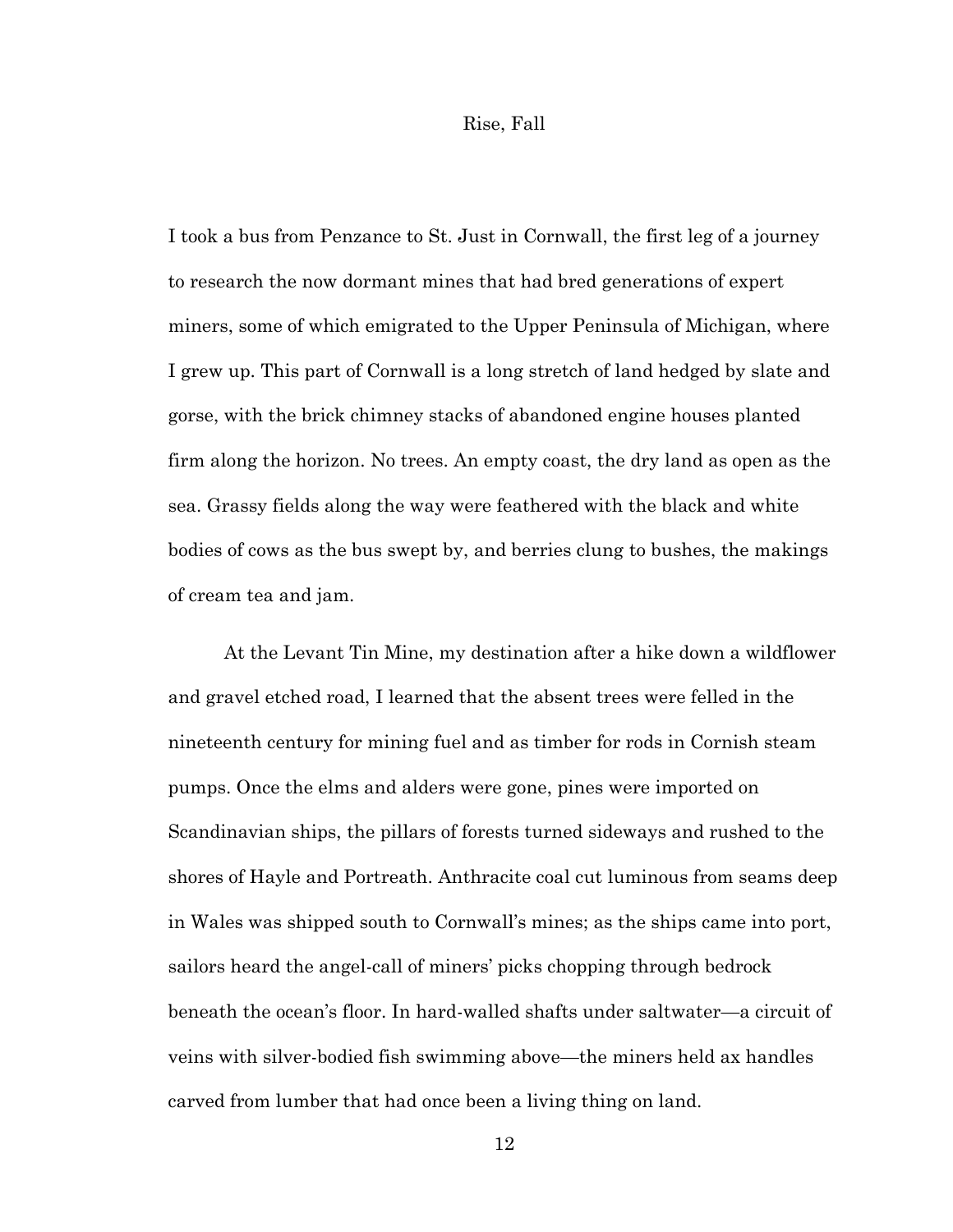In the early twentieth century, Levant had a steam-powered man engine, which transported miners down into an underground labyrinth of tunnels with tallow candles illuminating blackened walls. In 1919, an iron link on the engine snapped and thirty-one men fell to their death at the bottom of the mine, beneath the twisted metal and splintered wood that had been forged to lift them to daylight.

The passage through which the man-engine ran is now covered by an iron grate, where I stood to peer at the odd reflection of lights above cast down the walls of the tunnel, each like the blaze of a wax candle flickering at the end of its wick. When I was young, I was taught about the 1926 Barnes-Hecker Mine collapse in my hometown of Ishpeming, Michigan, the fifty-one bodies sluiced and entombed by a cave-in of quicksand and water. The 111 fatherless children, the wives weeping shaft-side for days until rescue efforts faded away. I saw the list of names, many of them familiar even seventy years later: Aho, Chapman, Ranta, Tippett. The great-grandfathers of kids I grew up with. It was then that I knew that my dad—an iron miner—was not invincible. That he, too, would one day fall.

After the Levant Mine disaster, the surviving workers used ladders again—hours of pressing boot to rung at the beginning and end of a shift. The evening saw the miners chopping whatever timber was left in the area and putting matches to peat and wood gathered in the fireplaces of their cottages. Scant bundles of flames thrusted clouds of smoke through chimneys.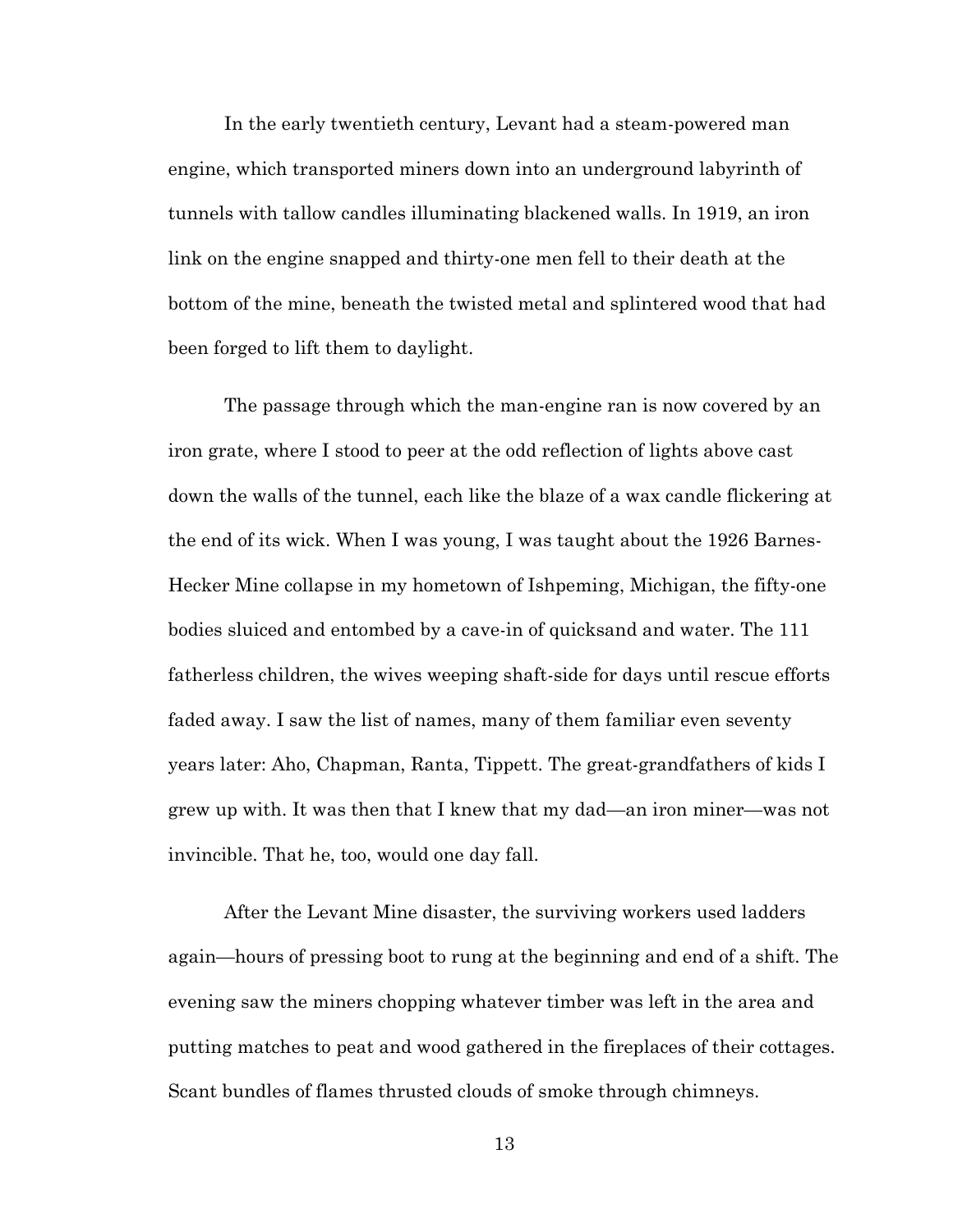The air the miners breathed, the light they saw and the warmth they felt above ground were why they took the risk of sinking under—of touching their feet to the exposed depths for the very last time.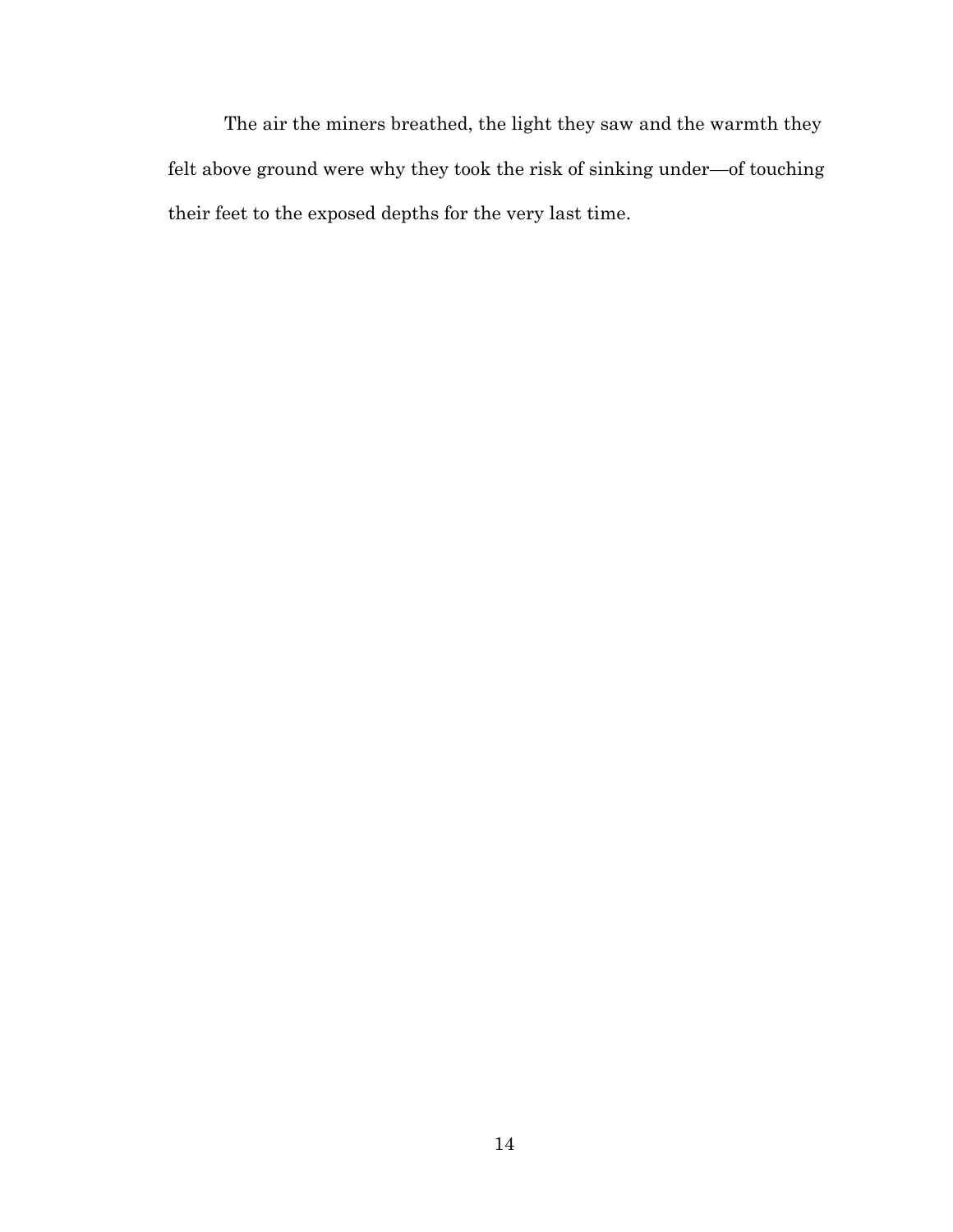#### The Wuorenmaa Women

I've seen them at funerals—loud, chatting, their hands leathered by the winter yet paper thin, easing desserts onto plates in church basements. They are in their eighties, their nineties, their one hundreds. They pull me close to their sweaters and tell me about my dad.

"Oh, Davey, he was always there when you needed him," they say.

When I was young and he was still alive, Dad took me to his Aunt Esther's house for blueberry pie. We picked the berries first, on the thick and brushy forest floor near the Fence River, and Dad delivered them to Esther in coffee cans. Hours later, we sat at her table while she served us the pie, smears of blue and dusts of flour mashed across her apron. With violet veins trailing her arms, she lived for fifteen years after Dad died.

Now I go to luncheons with the Wuorenmaa women in the summer, where they show me pictures, mostly of people I never knew. They are in wheelchairs and walkers, but they move faster than me. Their lungs are strong, pulling in the August air with a tinge of winter. They wear sweaters, blazers, a spread of silver jewelry. I watch them wash down French fries and steaks with coffee.

"We have so many pictures to send you," they say. "Of your father, when he was young."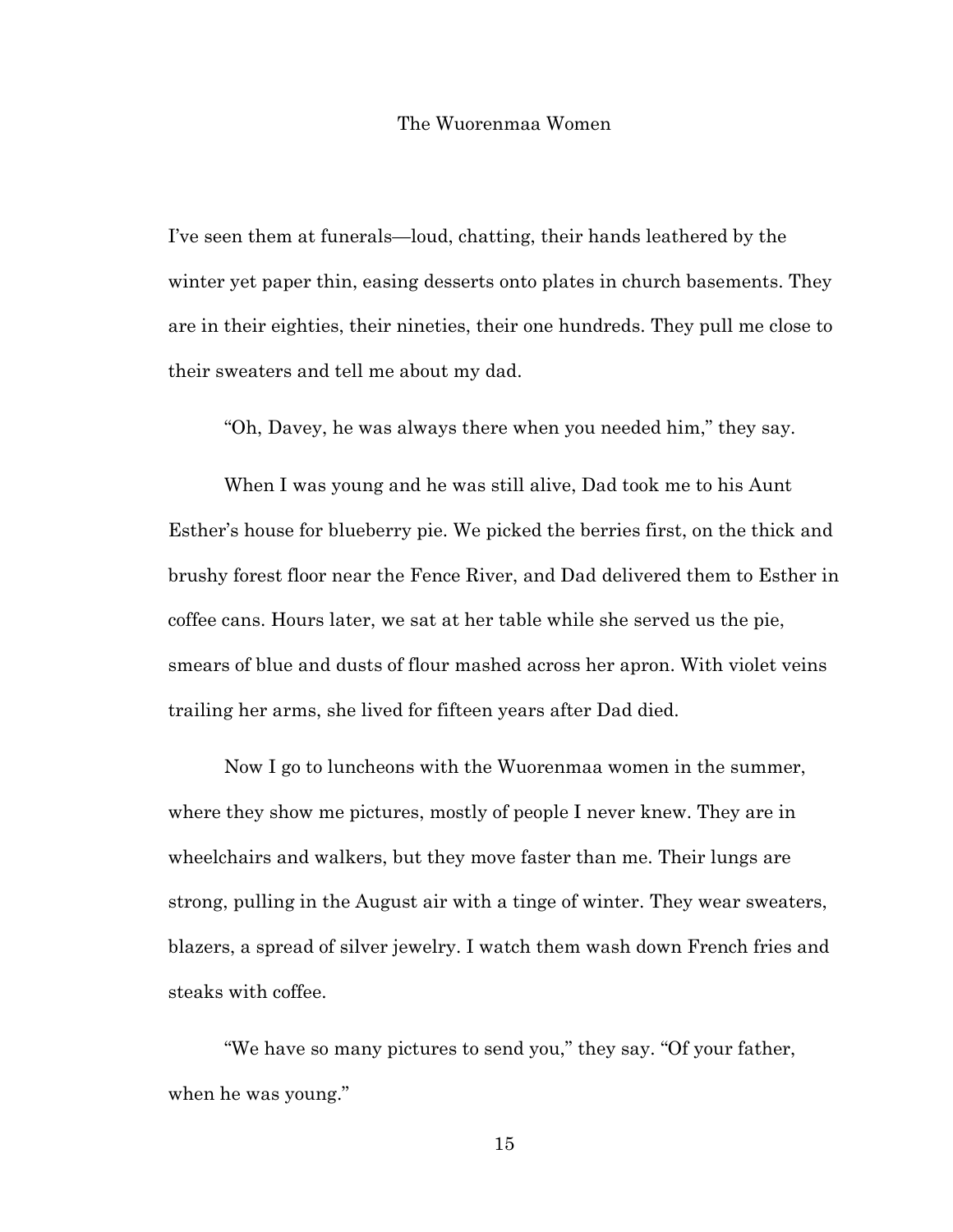But these are pictures that I never receive.

People tell me I have good blood with this name. But I can see it being swept away: the aging. The years going by. The women are in senior living. They are in nursing homes. They are in the high rise that overlooks a quiet downtown. I know where to find them if I need them, and sometimes, if I see them in Buck's Restaurant or Jasper Ridge or at the Christmas tree lighting, they smile sadly because I am the relic of a tragedy. I am a reminder that even good people must go, someday.

The last thing Esther ever said to me was: "Have a nice life." I know what she meant.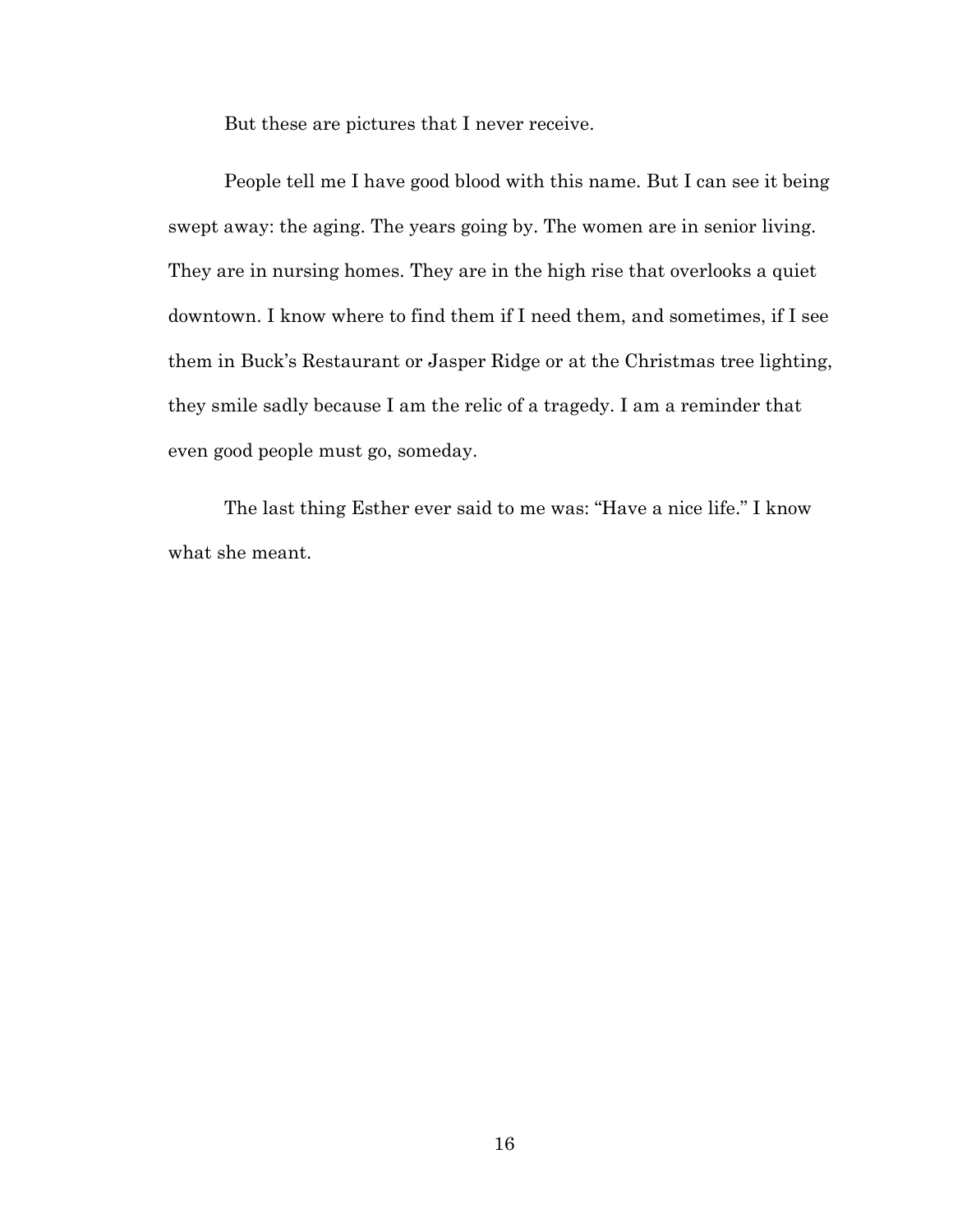#### Open Pit

With my dog, I walk on a path through the woods, past centuries of mine pits. I can't see their depth; they are filled with dark water, dim with chunks of hematite and magnetite. They collapse into themselves, their jagged jaws of ore crumbling. Shadows haunt their insides: machinery. Drillbits. Tree trunks felled by severe storms. Dead fish, afloat.

Ragged cement blocks surround the pits, buried beneath sponges of moss. These were once foundations: the pump house, the dry, the blasted-in shotcrete of a shaft sunk through layers and layers of hardrock, the furnace with its slow orange drip of metal once a cool and silent part of the earth's crust. Places where men clanged hammers and wiped away the iron dust caked thick on their brows, carving holes into cliffs to leave the etch of drill scars on hillsides one hundred years later. I see the men on ladders trailing up the side of the rock, or down below, loading ore chunks into carts.

My dog rolls his tongue over some moss. He taps the tips of his claws at the high edge of a pit, breeze shuffling over his ears. It's quiet now.

We come to the Malton Road, a new access point between the highway and town. This road is often empty: pines on one side and cricketed grassland on the other. It reminds me of driving across a blank prairie towards the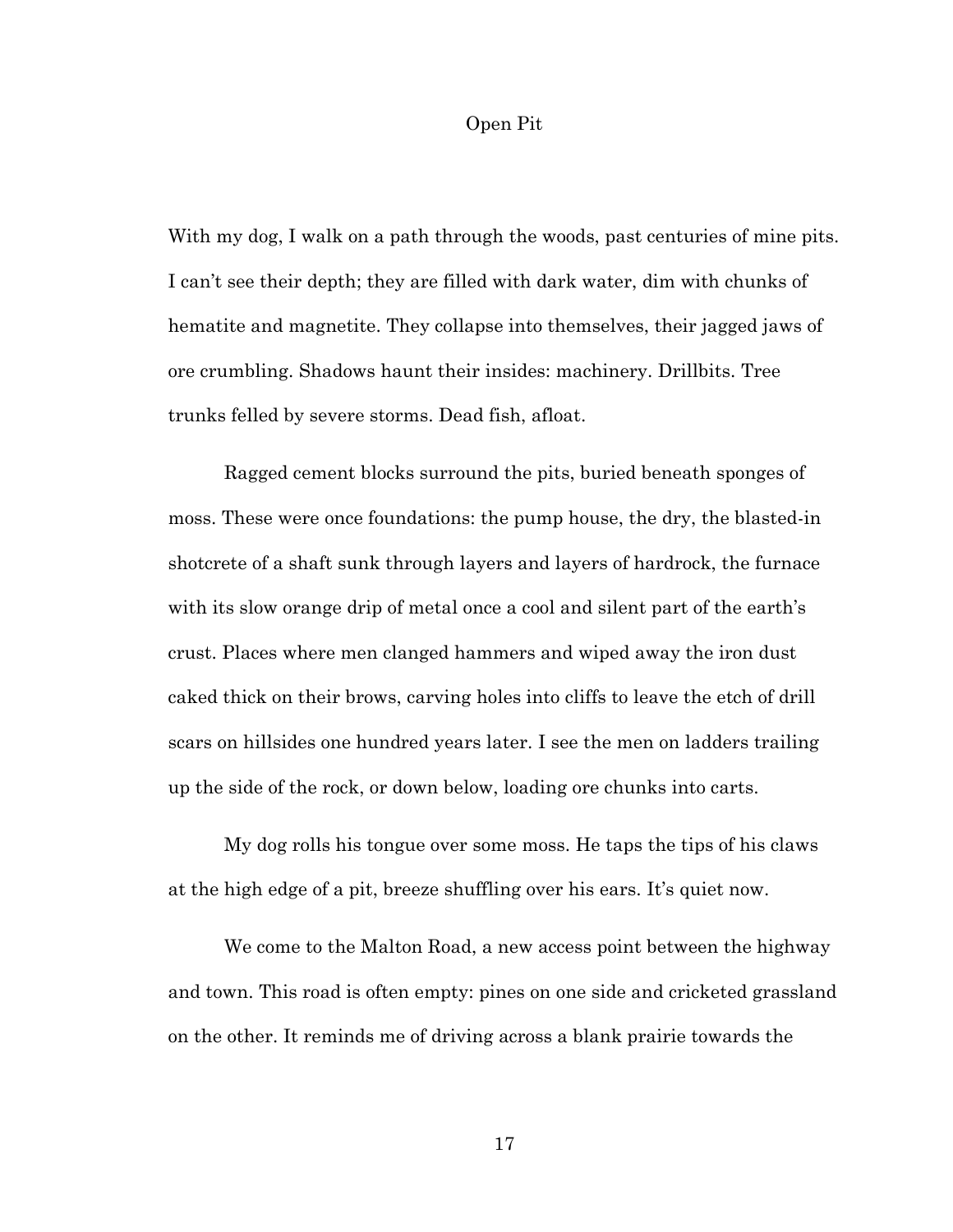American West. The dog jumps into the grass, winds his belly through its weave.

As I navigate the road-side gravel, a semi-truck makes its way around a bend up ahead, slows down, and stops. The driver opens his door. He has a mess of white beard, a handicap decal dangling from his rearview mirror.

"Is this the Tilden Mine road?" He asks.

"No, not at all," I say. "Can I see your map?"

The map is a single printed page with yellow and blue roads tangled across it. I can't make sense of it. It looks nothing like my town. I turn it around, try to figure out where we are. I am stunned. I look for my street. It takes too long to find it.

"The road we're on isn't on this map yet," I tell him.

"Lord," he says.

"Do you have a GPS?"

"It doesn't work up here."

I tell him to go back the way he came from, take a left, go to the fourway stop, and take a right by the empty commercial property with insulation unsheathed down its sides. To keep going, and he'll see the mine in a trail of snaking hardware above him. I am aware of my dog sniffing around the steaming rubber of the truck's tires, testing his tongue against their worn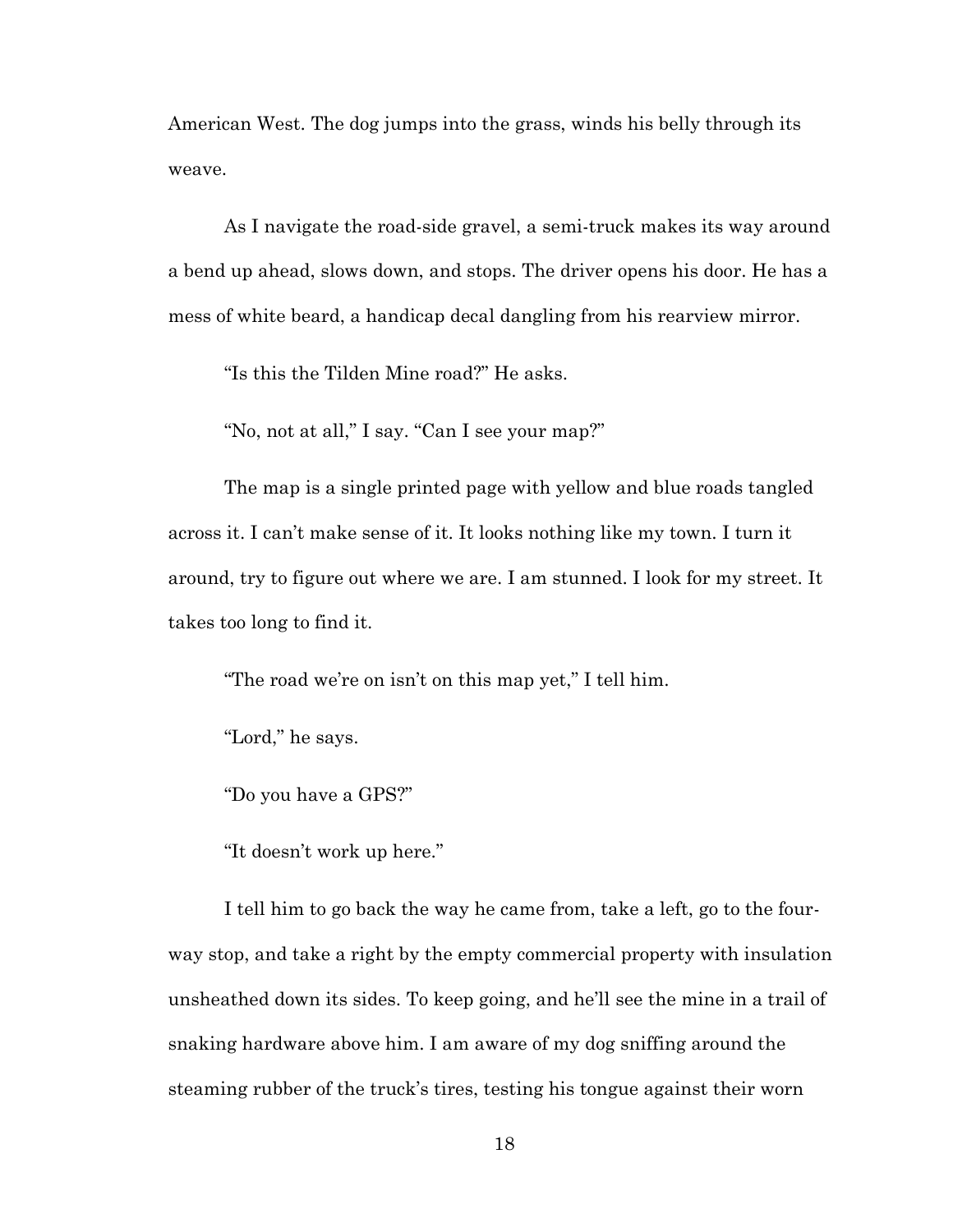tread. I tug the leash. Standing here, we could get hit by a car, if another ever passed by.

"Well, thank you, little lady," the driver says. The dog and I watch the truck slunk off, make a wide U-turn, transform from a faint speck into the sound of Jake brakes and the smell of burning diesel in the distance.

I'm not sure I directed him the right way.

When I was little, my dad took me to National Mine, where he grew up, a town settled within the shadow of the open-pit iron mine he worked at. The road to National Mine is a corkscrew; I never knew which direction we were going. Dad sped his Ford through a skitter of sunlight bleeding through Jack pines. The town materialized as a lull of quiet houses.

The Tilden Mine was right there: raised conveyors and troughs like aqueducts parallel to the road. Industrial production trucks, 580 tons, a thunder in the distance. Man-made mountains of red pellets and mine tailings, grass now growing as a shield over their organs.

"Look up," Dad said. "This is the highest part of town."

I put my feet on the top of his lunchbox where it sat on the floor of his truck, a layer of soot and refuse spread over its surface. And I wondered, then, as I do now: how deep do these men go? What is it they bring up with them? The veins of iron discovered in 1844, spilled across my dad's palms and the lid of his Stanley.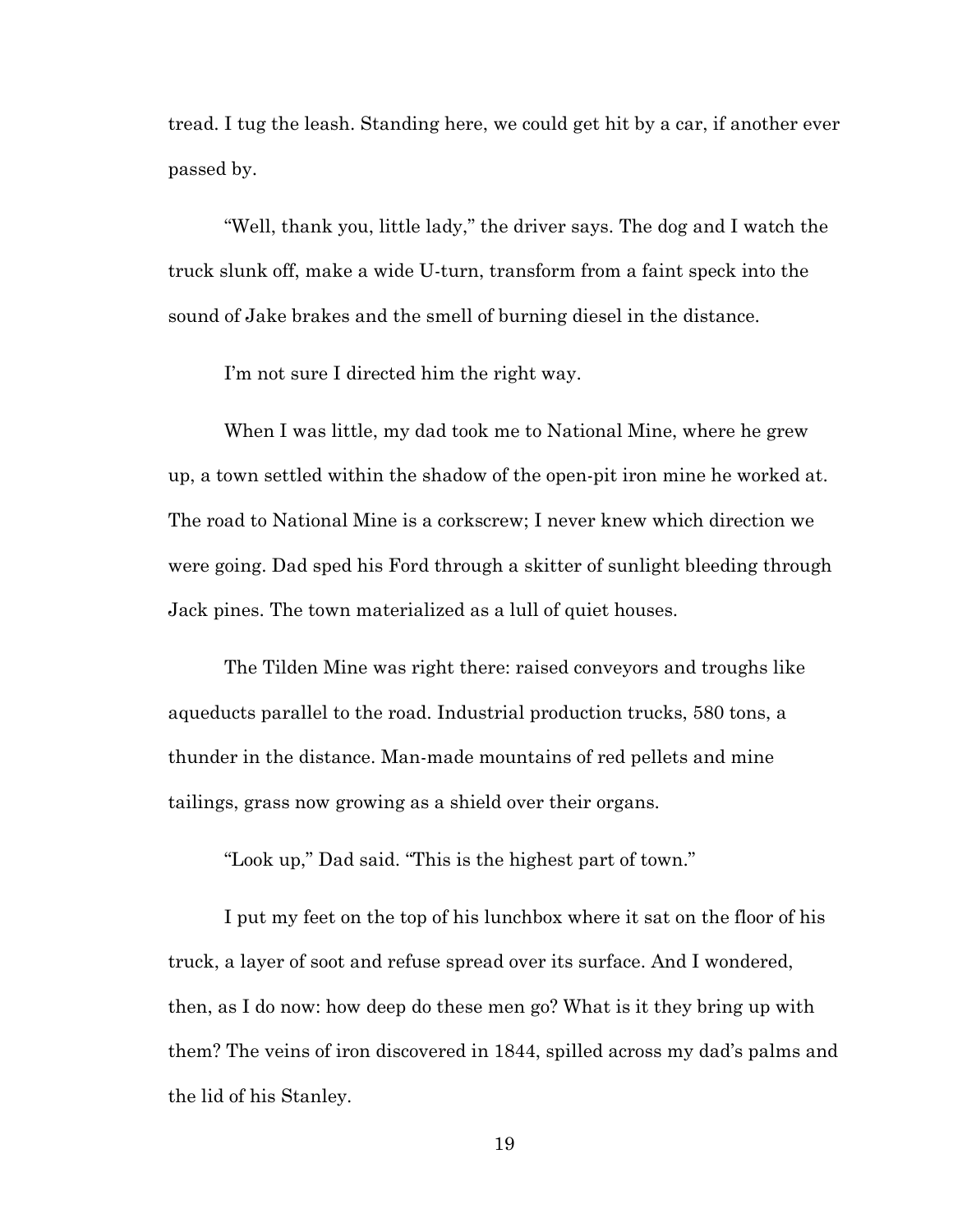On this path, my shoes now tread through mining grounds ripped up from the soil before Dad pulled on his first steel-toes and stepped out onto the lip of the pit, peering down into the strata.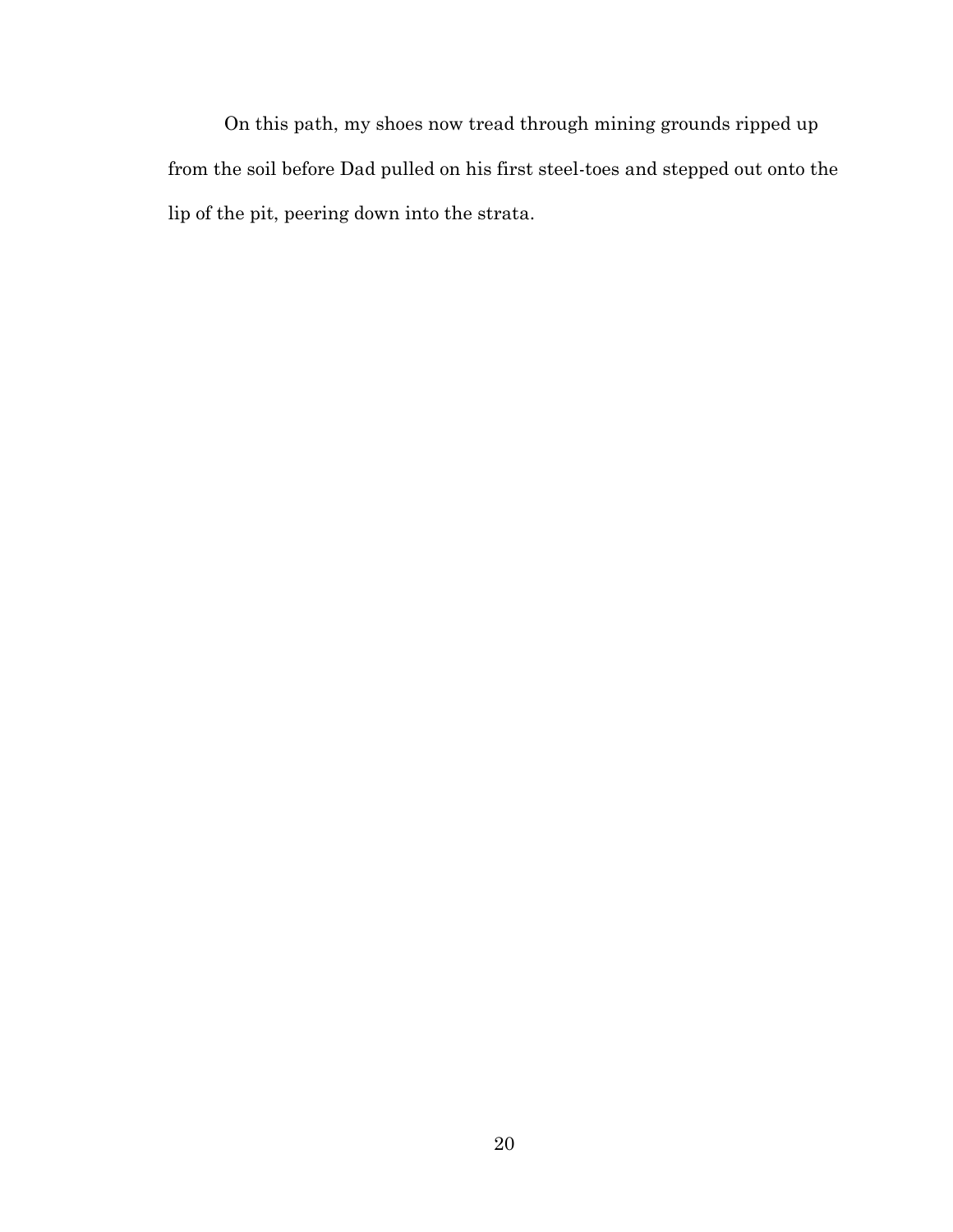#### From the Rafters

Peter built this house in 1888. He held nails with his teeth, guiding his palms over pine boards. He thumbed knots in the wood as he pulled flooring flush to the base of the walls. Autumn sun warmed his face through slats as he filled in the house's frame, the rooms darkening by the day, the roof now shielding the attic floor, a ceiling now spread over the upstairs bedrooms. By gas light he glued wallpaper, delicate patterns his wife, Anna, would adore, poppy fields and damask, irises and wreaths.

Between shifts at the mine, he moved in furniture from Sears Roebuck & Co. A Sunshine stove, a sewing machine. He paid for a carefully planed dining table from Asgaard's, and he and Anna maneuvered it through the front door. Hairs stuck to her face; Peter reached around the edge of the table to brush them away. Soon, there would be the sound of her pouring coffee beans into a grinder in the morning, heat rising up through the stove to boil kettle water. It was this he thought of as he fixed the knob and lock onto the door and practiced turning the key for the first time.

\*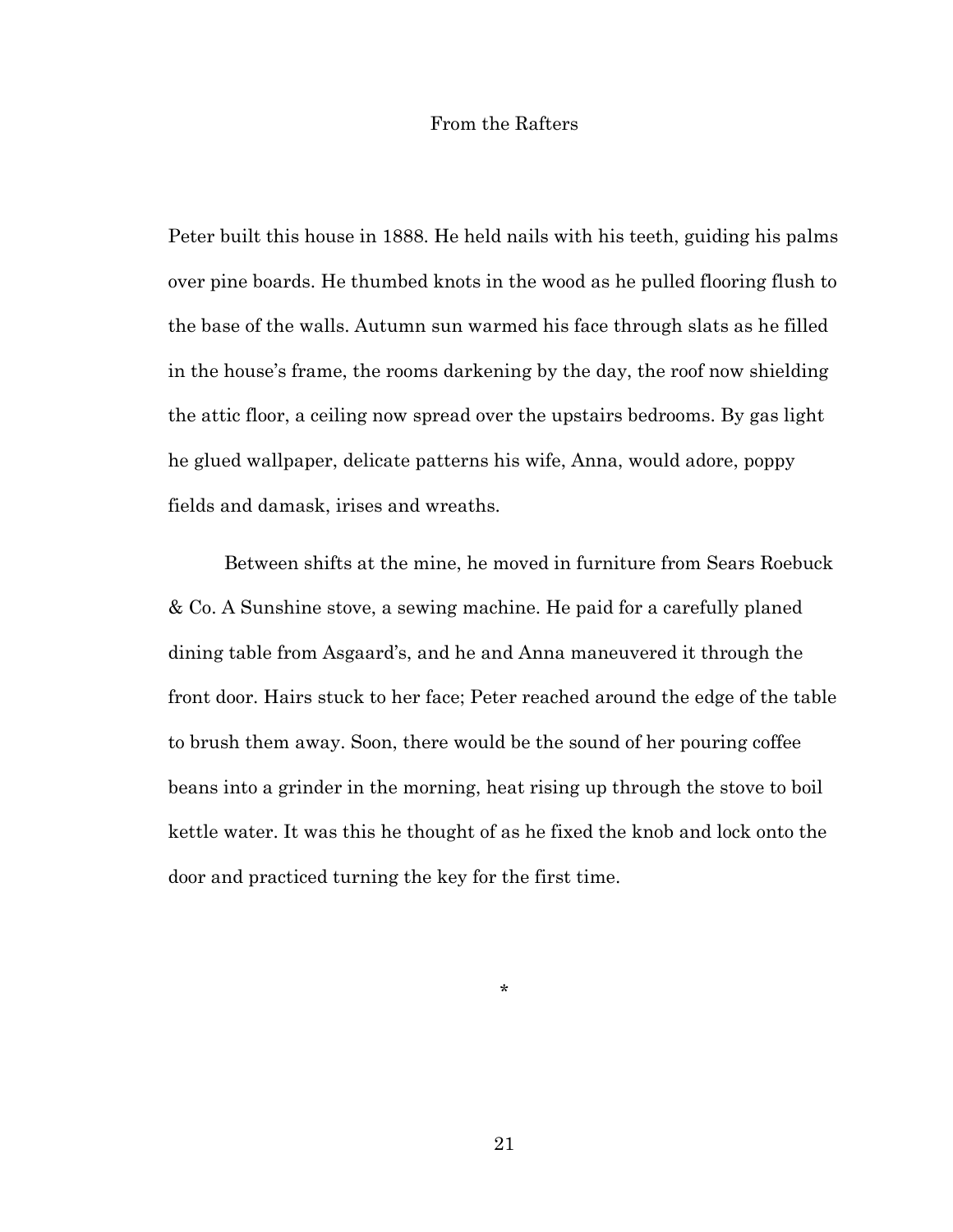I follow Dad up the slanted ladder that leads to our attic. The white paint on its steps has always been chipped, and every time we climb, a few shavings drift to the floor. Dad pushes up the attic door and latches its chain to some plaster shaped around the roof's trusses.

The floorboards in the attic, warped from winter cold and summer heat, are soft like carpet under my feet. It's daylight, but the attic has just three tiny windows, so Dad carries a flashlight and sways its beam around the rooms. Up here, I can smell the cold as much as I can feel it. The rafters are exposed, stretching overhead like bridges. I get the sensation I'm not in my house anymore. Not in anybody's house. Sometimes, I forget that these rooms are always up above me.

We are collecting Christmas decorations. The flashlight beam lands on a plastic Santa whose colors have been fused outside the lines, whose white beard bleeds into his red suit, and whose red suit bleeds into his black boots. Dad picks up the Santa and moves him to the pathway cut through boxes. Next, two large plastic candles, their molded flames the size of Santa's head. Behind them sits an open box of Christmas lights, bulbs and strings spilling over its sides.

"This is what we really need," Dad says. He hoists the box into his arms and looks at me. Freeing a hand, he picks up a stuffed reindeer perched alone atop a bag of garland—and gives it to me. "You want to take him down?"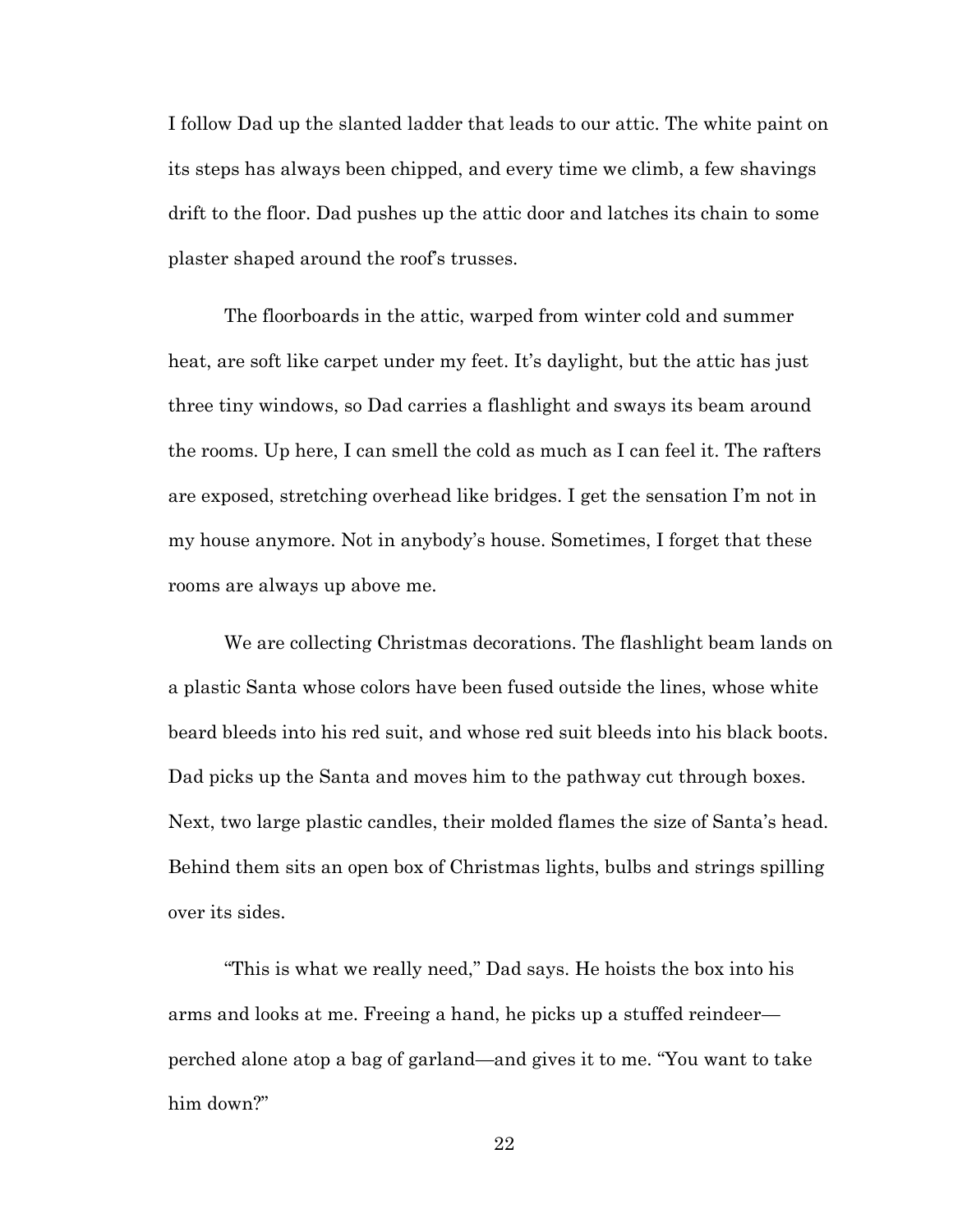I'm the first to go back down the ladder. I make sure each foot is firm against the wood before I take another step. The ladder leads down into our upstairs bathroom, which has a claw-foot tub and a yellowed porcelain sink. Someone's painted ivy vines on the walls, a fragile looking pattern, and sunlight spills down onto those hues of green just as it lights the dust caked into the corners of the bathroom floor. I put the reindeer I'm holding onto the side of the tub and watch Dad descend. Boots, jeans, leather belt, flannel shirt. I realize how much more space he fills than I do in the rectangle of the attic door frame and on the ladder's steps.

In 1900, ten people lived in this house. Peter, Anna, four children, Anna's father, three boarders. Anna cooked breakfast for all: eggs, toast, raspberry jam and oatmeal, tea and coffee. Peter and the boarders came home from night shift, iron dust rimming their eyes, just as Anna's father awoke on his bed in the basement, and they all sat at the table for the morning meal. The kids came down next, from the upstairs room they all shared, and the ground floor of the house shook with the movement of all the feet and the dynamite blasts at the New York Mine a street away. The breath of so many lungs warmed the walls, and Edith, the middle child, crouched before the grates of

\*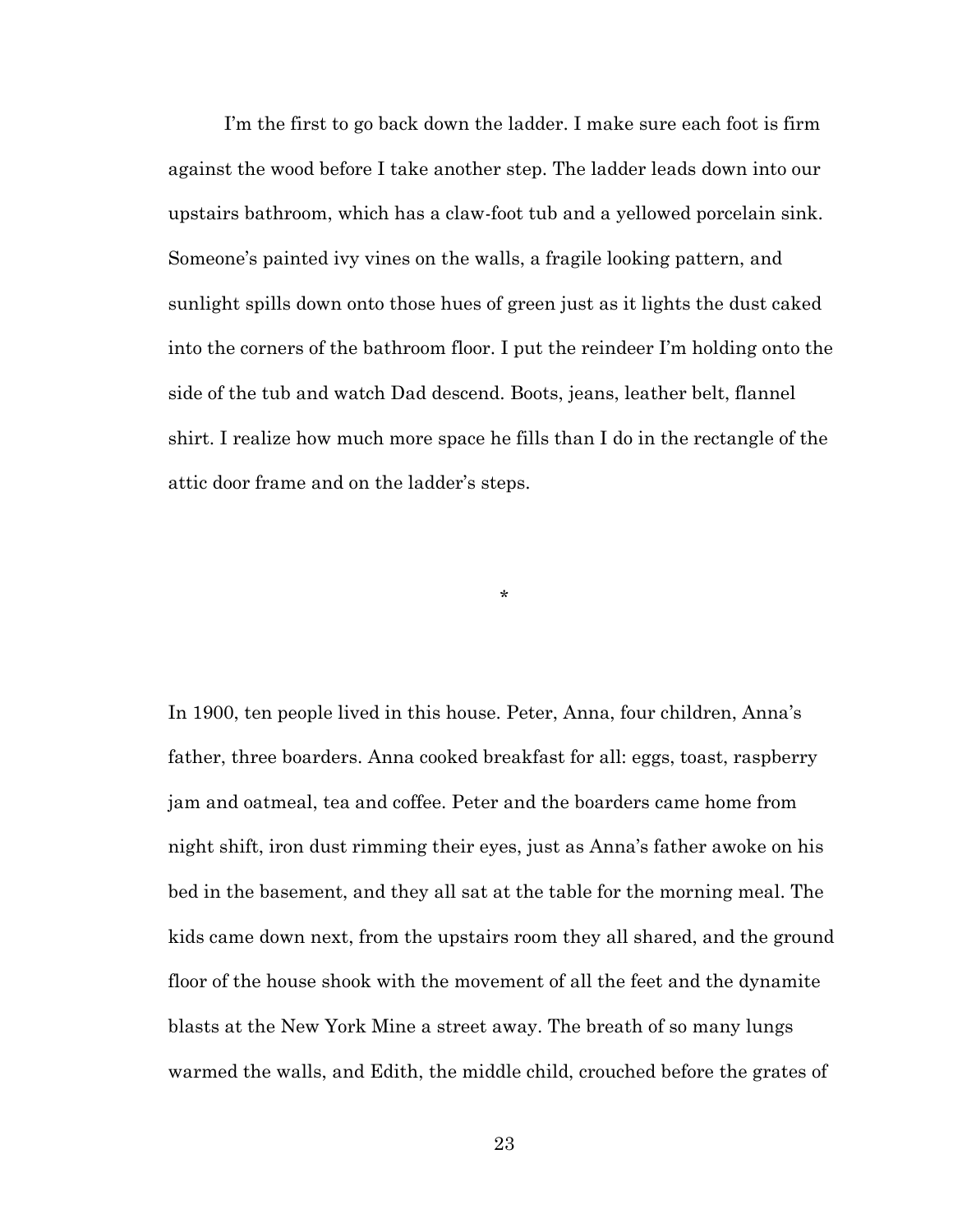the range with bread on a toasting fork, toast emerging one slice at a time. She never burned it.

Empire Street was made of dirt, and when autumn shifted to winter the street turned to a thick brown sludge and froze over. The house had no front hallway as it would in the fifties, no front sunroom where cold-looking light sliced down onto the hardwood floor. A longer path led to the street from a house that hung back in the shadows of a pine and a maple tree. The whole of the front yard was a hard pack of dirt, but in the backyard Anna had planted a garden with carrots and potatoes and a tangled row of raspberry bushes. There was the wild apple tree, fledgling but growing fast, and a stand of lilac bushes that for one month clouded the lawn with a thick perfume. Wildflowers and weeds popped up all around; Edith picked Indian paintbrushes to drag along the house's wooden siding or along its concrete foundation. The loudest sound, every day—aside from the blasting—was the slam of the door as the miners went in and out, morning or afternoon or night, kicking up dust with their boots as they disappeared down the street.

\*

At night, my bedroom is the most quiet in the house and yet the most alive, the dark shapes of my vanity and dresser sentient as they glow in the silver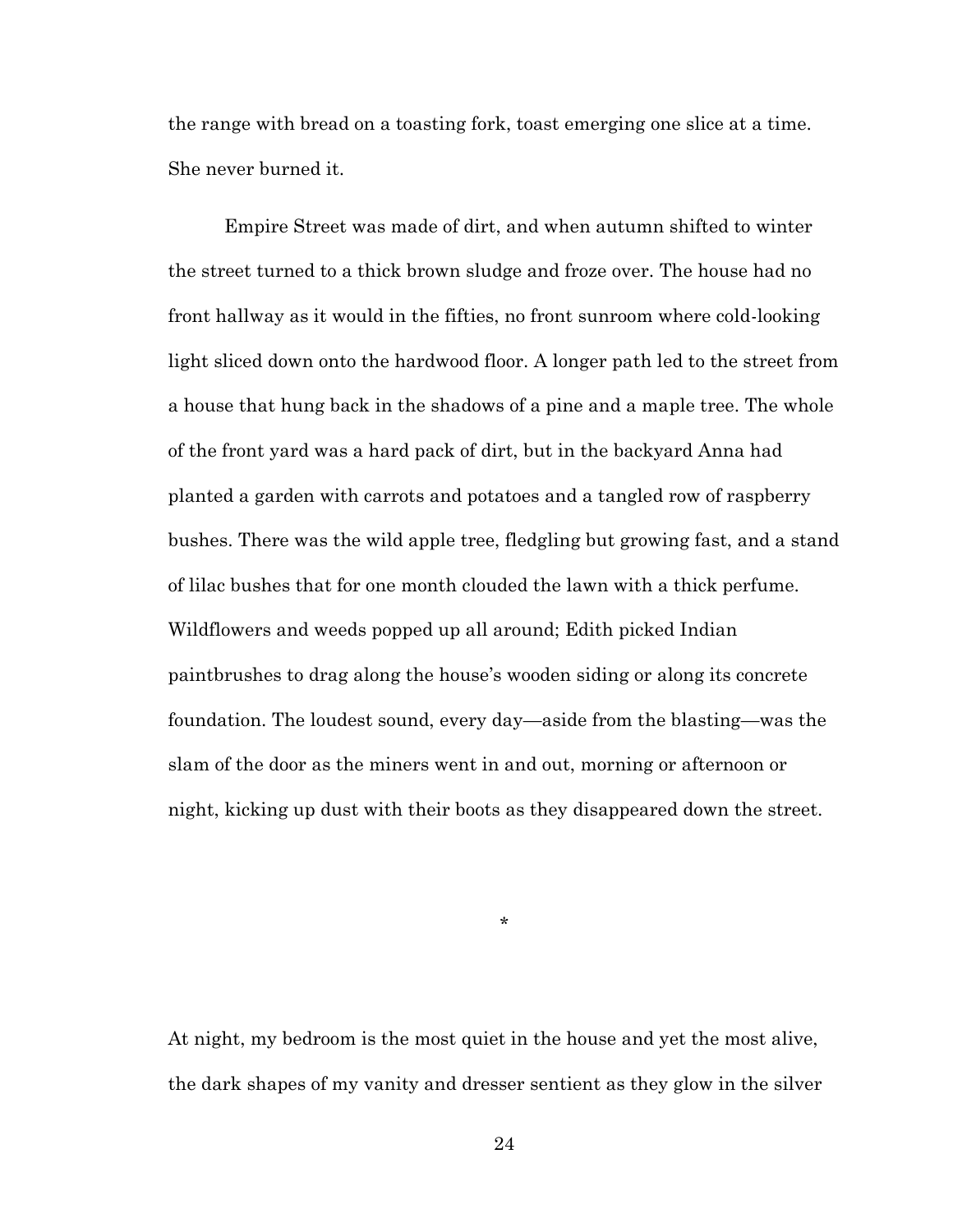bar of moonlight through the curtains. I listen for sounds from the kitchen— Mom opening the freezer to crack ice from a tray, Dad setting a beer down on the table—but those sounds never seem to rise. I get up out of bed a lot, circle the room in my white nightgown with its violet flowers, and I touch things in the dark to see if they feel different, like the iron knob on my closet door or the top of my grandmother's cedar chest. I brush my hand over the jewelry on a hanger next to the vanity mirror, silver chains and plastic beads. Like champagne glasses they clink, shimmer. In the vanity mirror I look like a ghost, and I'm so happy with that feeling that I stare for a very long time at my ivory shape, sallow cheeks and the sudden brightness of my eyes as they move and catch the light.

There have been times when, as I lie down in bed, I see the closet light switch on, or I hear a sound in the attic above me. I stay so still in those moments because I want to know who's there, but they never do anything else, never make another sound or flip another switch. I imagine that someone died in this bedroom once, an old man with gray hair in a bed shaped just like mine. In my imagination he is wearing sweatpants and a white tank top and his skin is cold, his eyes are closed. His bed is lined up next to the window like mine is. When I think about him, I sit up in bed and look out the window to the street below, the same scene I've known for all of the years of my life so far. The yellow duplex across the street with the porch that couples argue on, the large grey house that no one ever enters but that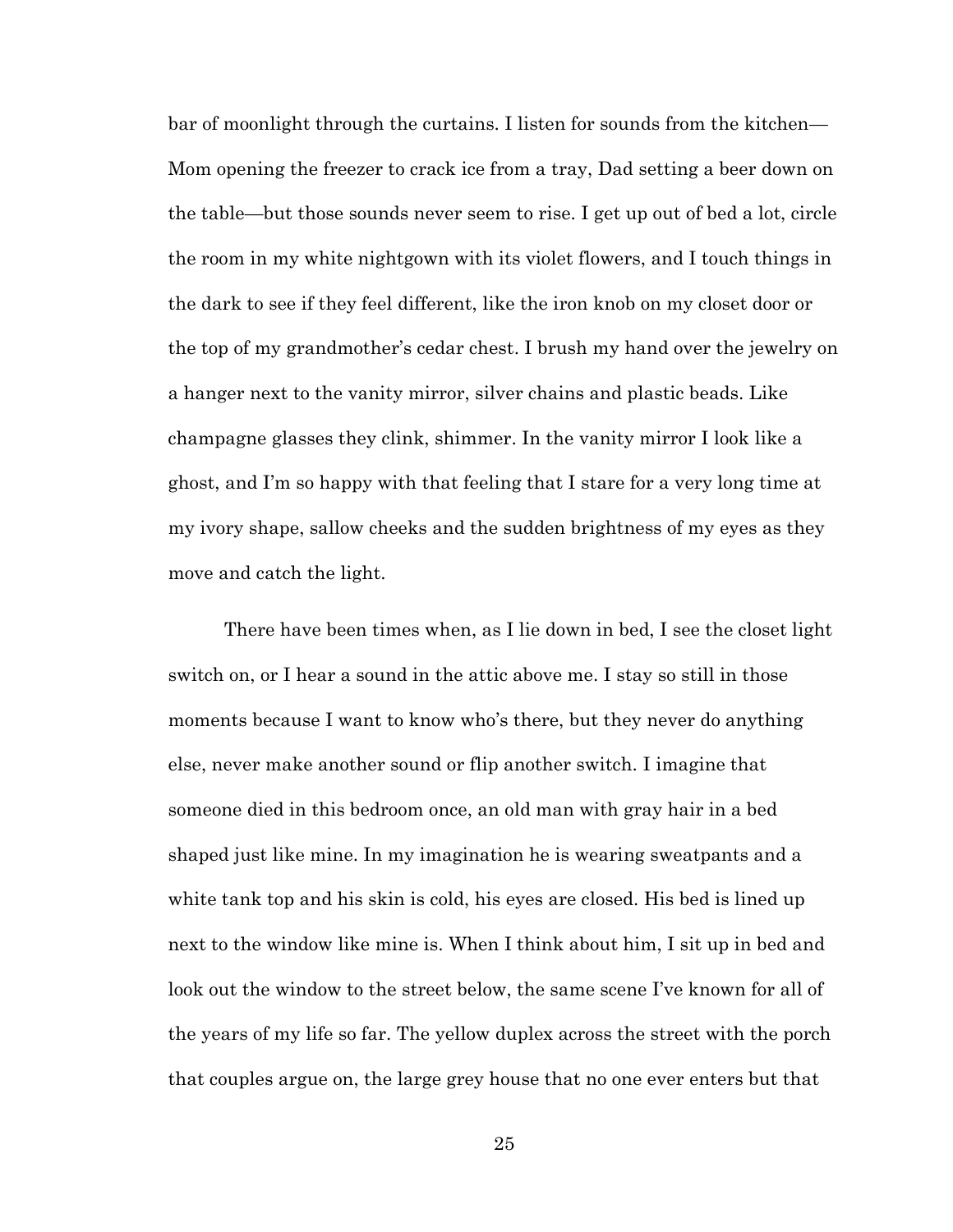has a lawn that's always clipped low and a window that oddly illuminates at ten p.m. every night, the fire hydrant and the cracked line of the curb and the sidewalk with weeds growing along the edge of every square. This all must have been here when the old man died in his bed like mine and I wish I had a picture for every decade out this window, to thrum through them like a flip book, to see the grass die and the leaves fall, the snow fill the empty spaces on the ground, the snow melt down into mud and the colorful buds of flowers peek through, the lights in the windows go on and off and the people fight on the porch and then hug because they do still love each other, even around those terrible words.

\*

It was a ten minute walk from the house to the central station where the family could catch a train to Marquette. In winter, snow fell heavy on the tracks, a blinding sleet passing before the engine's massive yellow headlight, and men with shovels worked the snow along the platform while a plow was attached to the front of the train. Throughout town, snow gathered in drifts along home-sides, filling streets and pathways. Peter and his son, Carl, took up snow in careful cuts in front of the house to clear the way to the road. Meanwhile, the boarders cleared snow in the street, which the city hadn't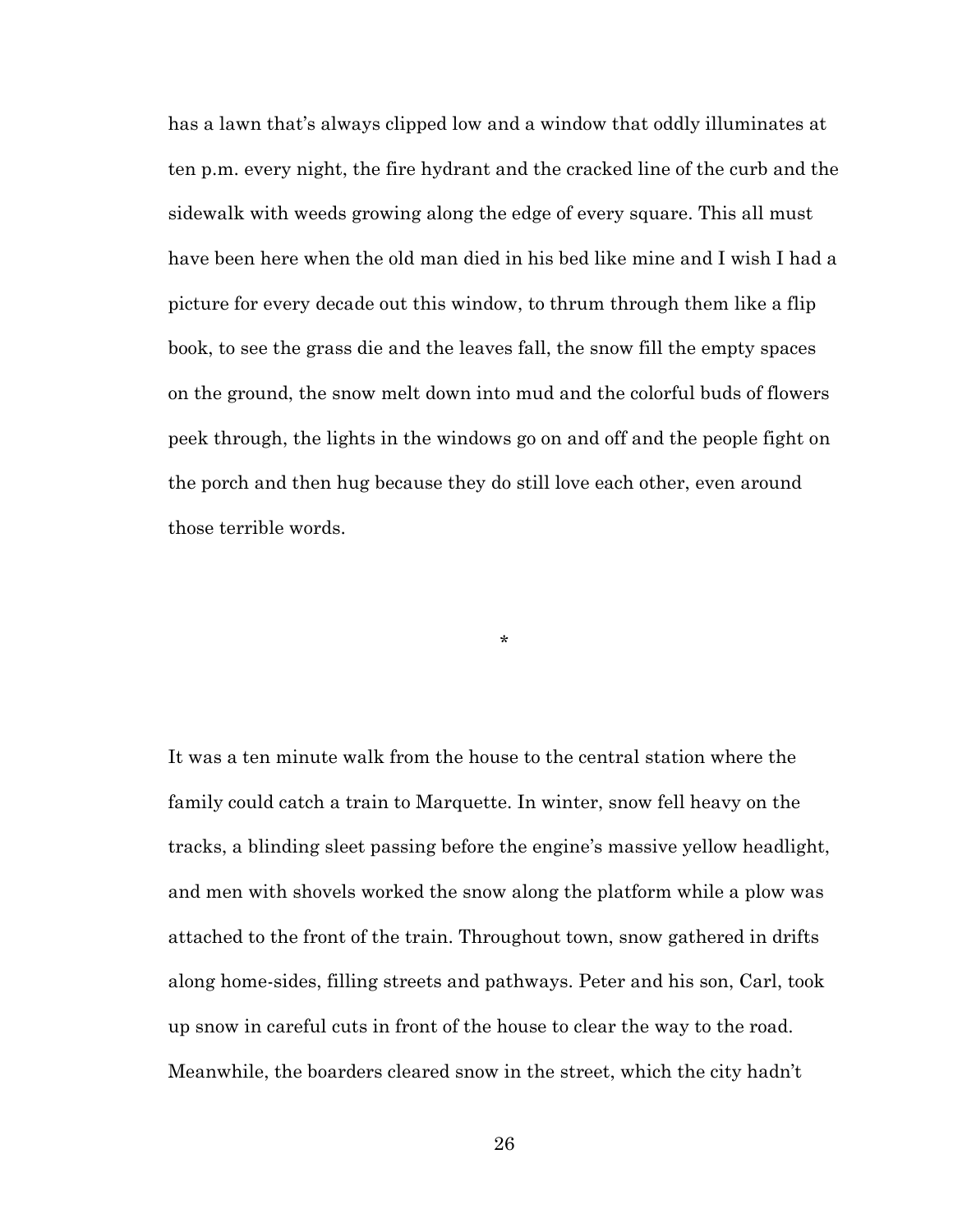gotten to yet. All up and down Empire, men and sometimes women, all wearing wool hats, gloves, and scarves, and tall boots, shifted the snow out of the way so the miners could make their way to the pits when the work bell rang.

Inside the house, Anna left the stove on for heat and cooked meal after meal, but if soot filled the kitchen she had to open a window to the icy cold. On wash days, she worked in the basement rather than outside. Peter cleared the snow and scraped the ice from the basement windows so that tiny pools of light shone down on Anna as she scrubbed the clothes. She shaved flakes off a bar of carbolic soap into a tub she'd filled with hot water, stirred the water into a foam, dunked in the clothes, scrubbed them along the washboard, rinsed them in a second tub and took them upstairs to the hanging rack to dry.

The miners' clothes were last. They turned everything rust-red, a color that never came out. Peter's work clothes had started out as pale cotton shirts, brown coats, black pants. Now they were all torn and faded over in red. A red that also tinted Anna's hands as she worked, sinking down into the callouses on her fingers.

\*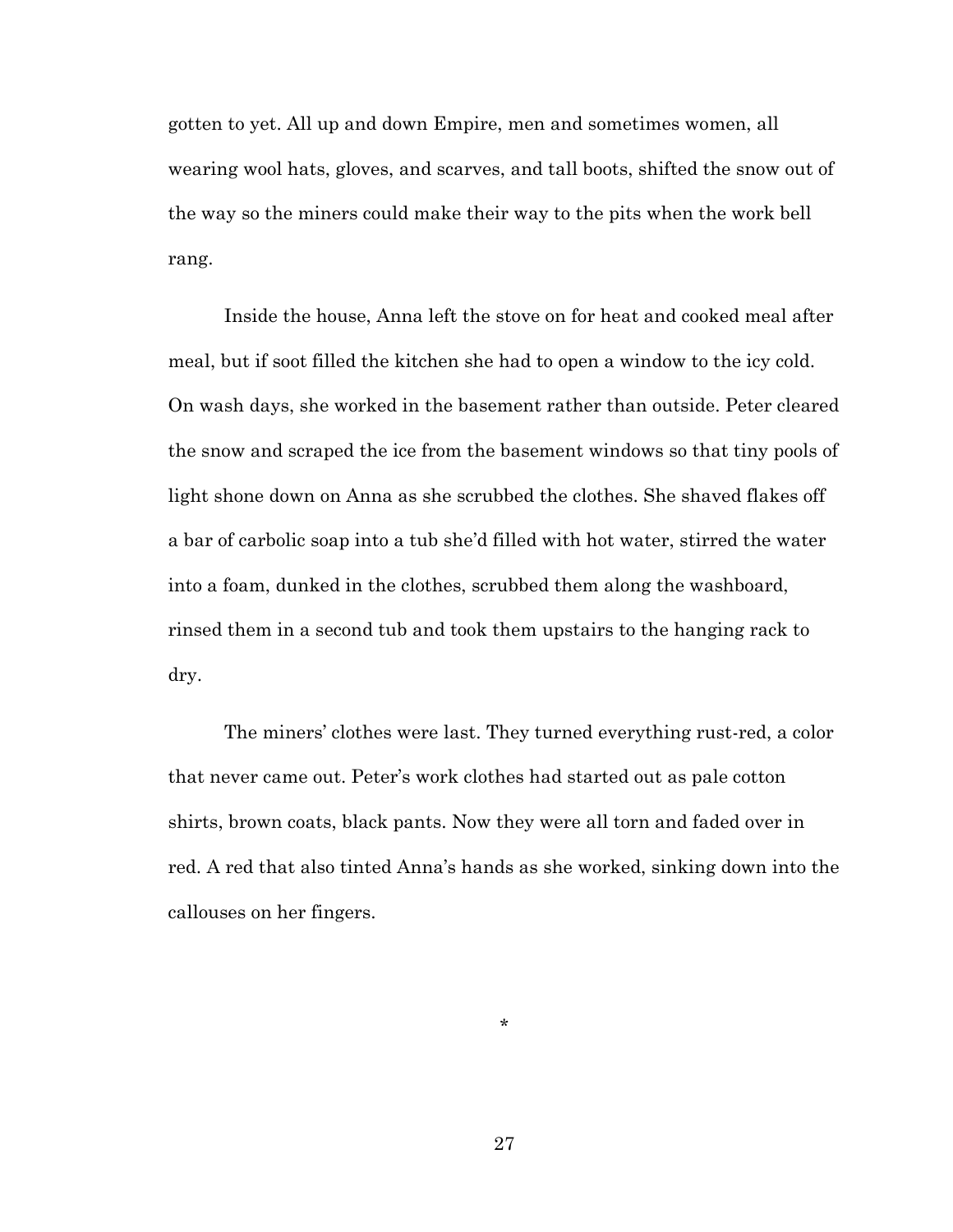We hardly ever eat together at the kitchen table. Instead, Mom and Dad sit at the table and Jerry and I sit behind TV trays in the living room. It's just the way it's always been. I do stay in the kitchen to watch my parents prepare dinner. Mom slides pork chops into a Ziplock bag filled with Shake N' Bake. She stands by the sink and jostles the bag around until the chops look like pieces of bread instead of meat. She takes them out and lines them up on a baking sheet covered in aluminum foil. On other days, Dad has gone hunting and brings dinner home to us. He skins a rabbit out in the garage and tears pink muscle and fat from its bones. In the kitchen, he cuts it into chunks, little pieces that tremble under the knife. He fries them in a pan. I hate the taste of rabbit meat. I tell him it tastes like I picked the rabbit up and took a bite out of it.

"Gamey," Dad says. He seems to think I'll get a taste for it someday. The extra meat ends up wrapped in ivory paper in the basement chest freezer. It stays there for over twenty years. Mom will never throw it away, and neither will I.

\*

Peter and Anna slept in the ground floor's only bedroom. They wanted to know what was going on in their home. The bedroom window faced the side of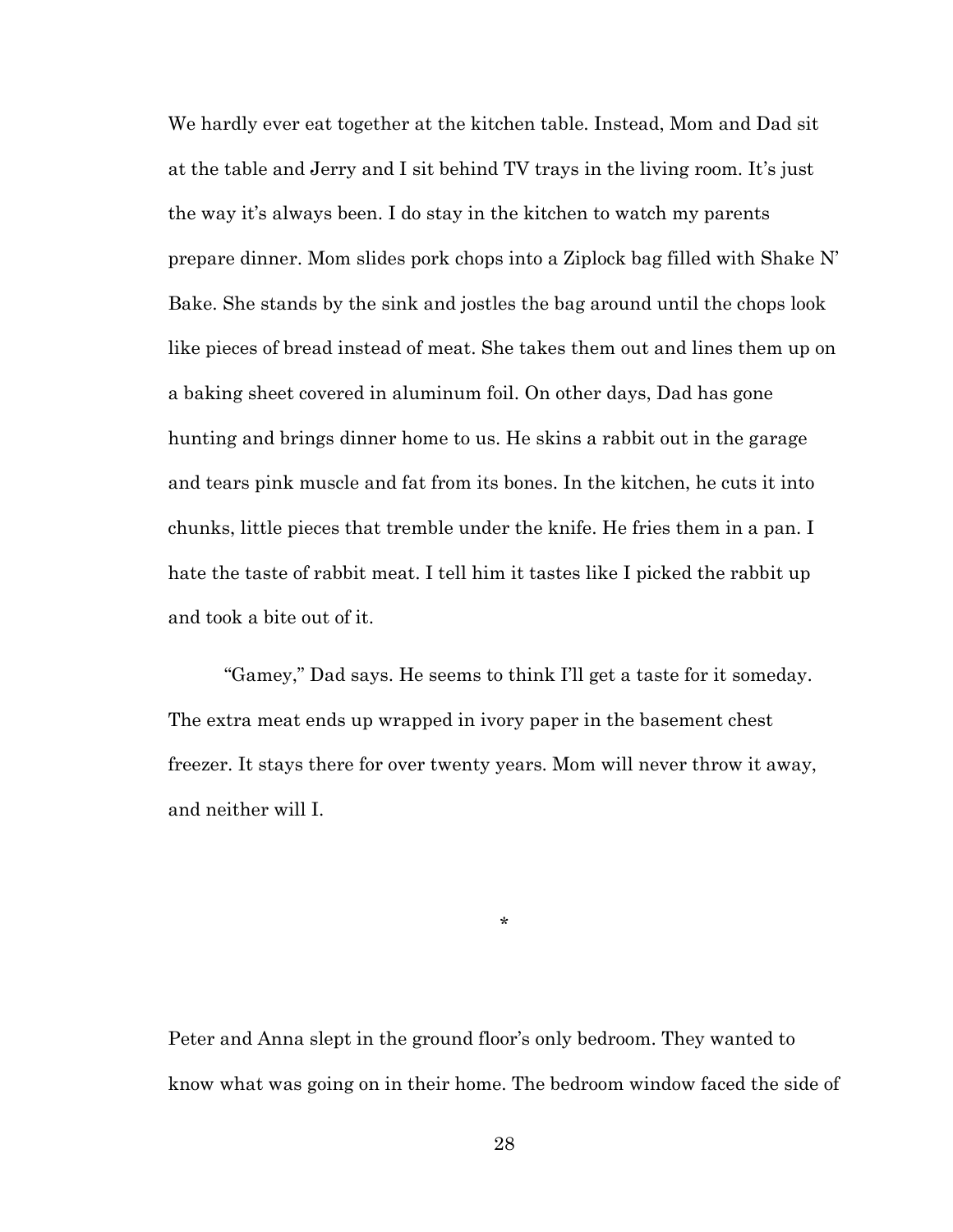the yard, where they could see into the neighbor's window, shapes moving around in a kitchen, stoking coals in a stove. This room was the only room without another above it, a one-story section of the house. When it rained, the drops scattered closer above their heads. During thunder storms they could pull back a curtain and watch from the bed as angry clouds rolled by. Midwinter, they listened to the shift of the snow on the roof above them; in the early morning, before dawn, giant clumps of it would fall to the ground, and Anna would awake in fear that the roof was collapsing. Peter slept deeper than her. If she woke, she often got up, in her nightgown, and moved through the shadows of the room. She brushed her hands against the walls and the frame of the bed. She felt, just to know they were there, the few pieces of jewelry she owned, a silver necklace inherited from her mother, a bracelet from Anderson's in town, a wedding gift.

Anna opened the drawers of the bureau, its brass handles cool to the touch, and she buried her hands in Peter's clothes. Until they touched his body, they would smell of soap. Then, when he wore them, they smelled of him: the mine pits, the underground pathways, the dampness. Cold sweat. Oils, gasses, the burnt smells of wicks and coal. She put her face down to the drawer to smell the clothes as they were clean. But the truth was they would always smell like him. She could detect it, even in the drawer.

Sometimes, she didn't go back to sleep, but went into the kitchen and shut the bedroom door behind her. She'd start to boil the water for coffee at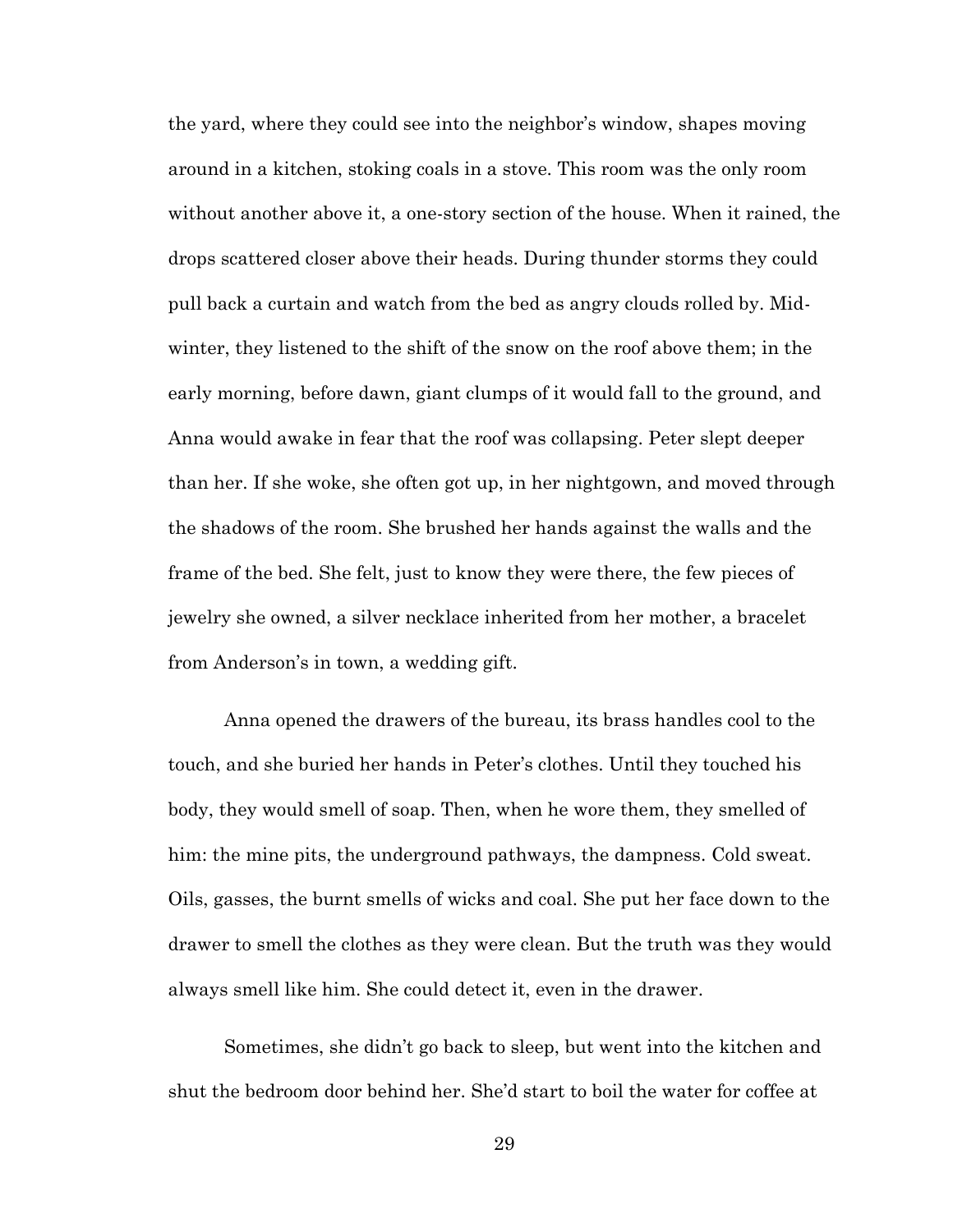two a.m., and for hours she'd move around the kitchen alone in the silence. Or she'd stand at the window to look out over the backyard, the slight changes in the sky and the trees as night melted into morning.

\*

My birthday parties are in the backyard, and Dad, in a red tank top and cutoff jean shorts, sets up the ping-pong table and teaches me to play. My head barely peeks up over the edge of the table and I swing hard with the paddle to hit the ball back. Mom sets up the wire frames from the croquet set and Jerry wanders the yard with a croquet mallet. When we get bored we climb the apple tree, because there's one branch that's just low enough I can climb up it, sit on it, and not be afraid. I swing my legs.

Mom brings out a fluffy white cake with my name in bright letters and puts it on the picnic table. Grandpa Martin sits next to me when I blow out the candles. For a while the house casts a long shadow over the yard, but when the sun is high enough everything is bright.

Years from now, as an adult, I'll have a dream that my dad is in the backyard again. The picnic table is by the garage, though Mom always left it by the house, and Dad is sitting at it and staring at me as I stand across the yard. He's angry at me, but I'm not sure why. I'll wake up in the same house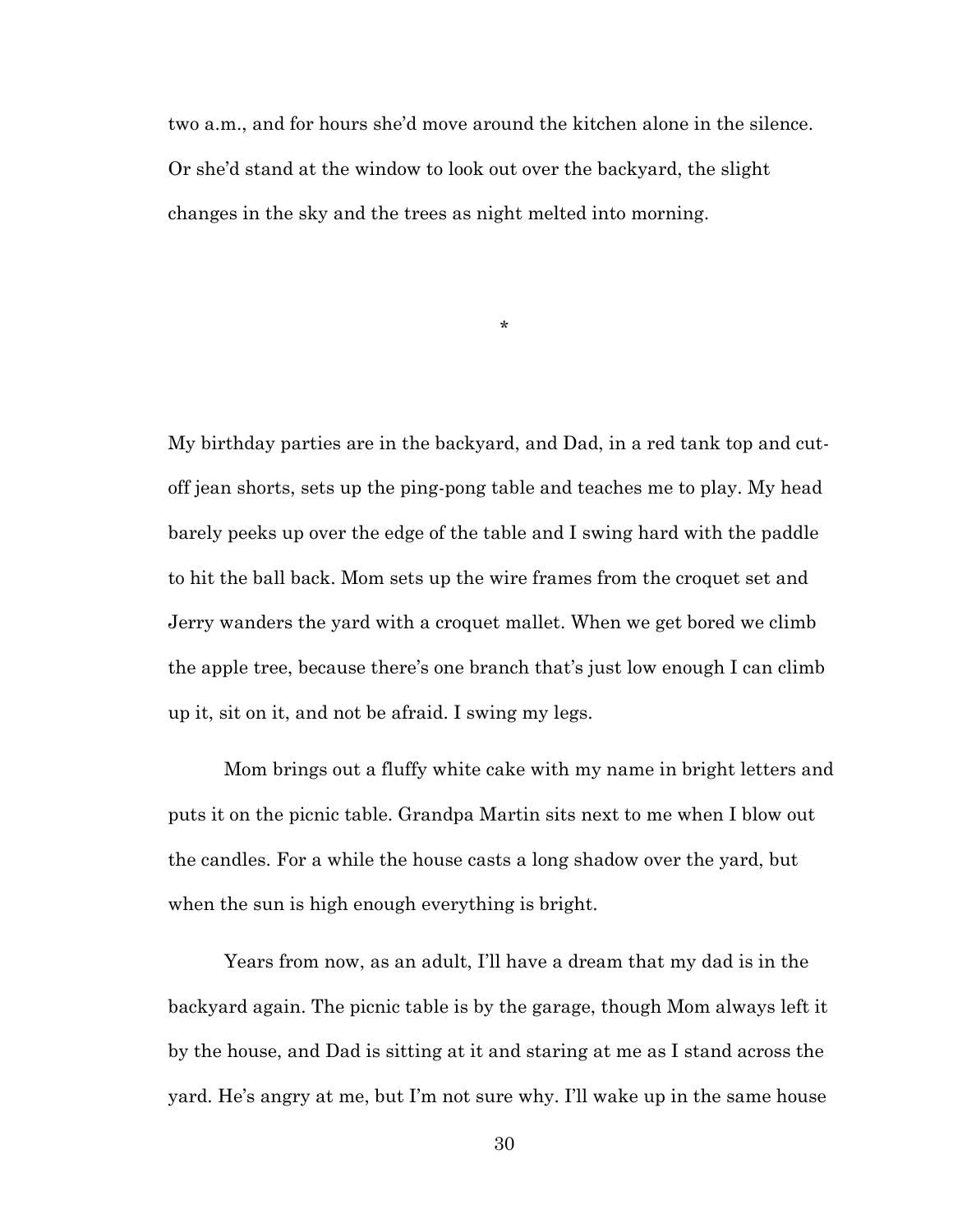in the bedroom I use as an adult, a downstairs room that used to be my play room with a rainbow-stripe carpet and plastic toys scattered across the floor. Now the walls are white and the carpet is taupe, and everything is quite plain, so that I don't have to remember this is once where my dad changed my diapers on a changing table or cradled me before a nap. I wake up in this room, and I think Dad was angry at me in the dream because I've moved on and forgotten him.

But these walls haunt—they always have. There is no way I will ever forget. I see him every single day, usually when I'm standing by the kitchen sink and looking out on that wide span of yard where every year I grew older.

\*

In 1911, the foundations of this house shook with every blast at the mine, causing fissures through the cement where moss would one day grow and where mice would squeeze their bodies, those bendable skeletons, to skitter between ceilings and floors and right through the walls. Every winter a brittle layer of frost coated the windows and icicles hung down like bars in front of the glass. In May each year, as the weather warmed, Peter and Carl climbed ladders to touch up the paint on the house, which the harsh weather had begun to chip away. The two of them made it look new.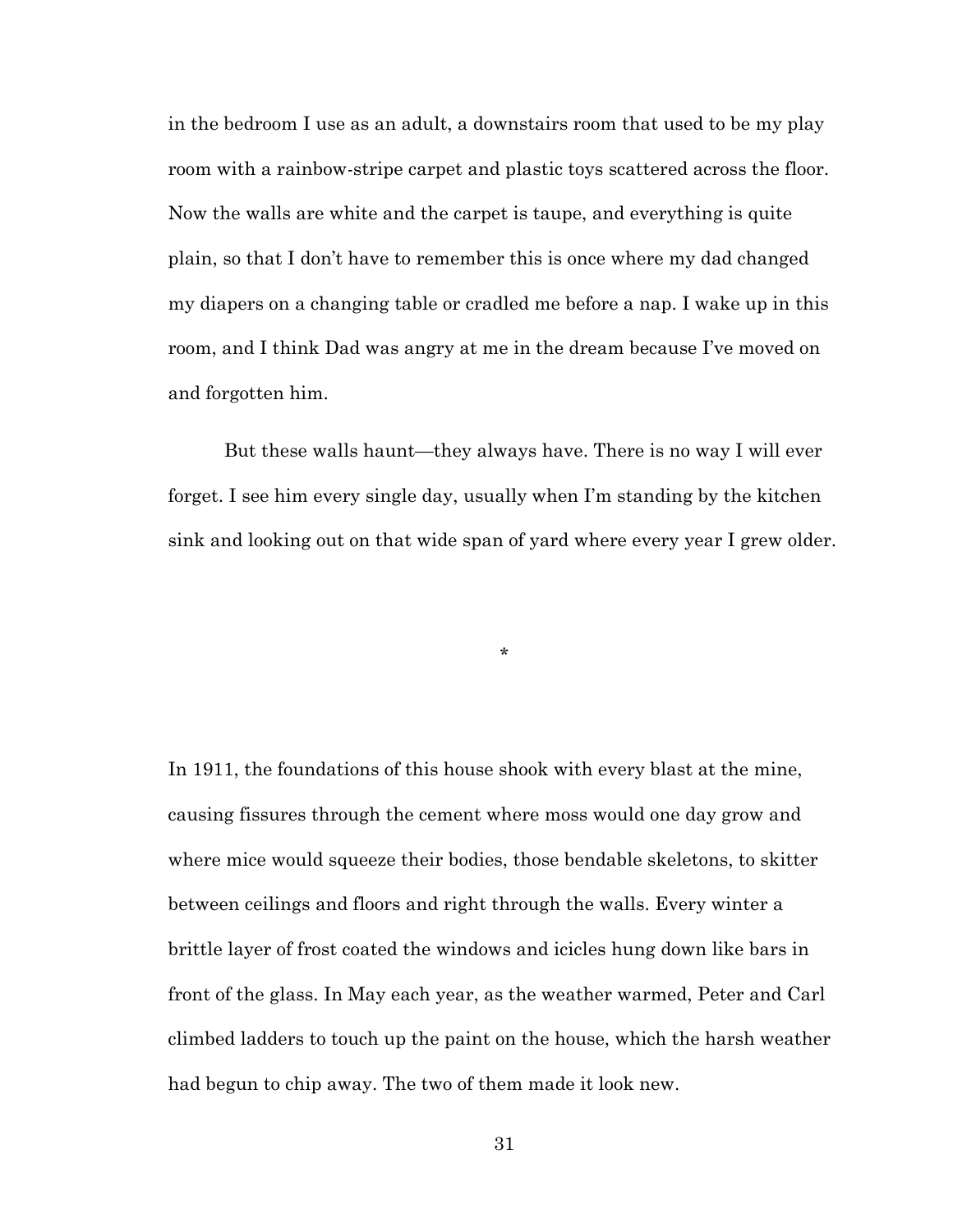Edith sat on a chair in the backyard and read letters, the shadows of her dad and brother and the ladders stretched out over the lawn. Sometimes, a pile of snow remained close to the house in the most shadowed section of lawn. It was brown, melted into a little clump, looking more like dirt. The smell of linseed oil from the paint sank down across the lawn toward Edith where she sat. She admired the smudges of white paint on her dad's coveralls. The way her brother so carefully dipped the brush into the tin bucket. Between the two of them, Anna could be seen through the kitchen window, smudges of flour on her cheeks from wiping sweat away while baking.

Home, the scent of new buds on the mountain ash tree, the dampness of the spring earth. The sound of a train whistle in town, church bells, the first robin of the year fluffing its feathers from its perch on the shed. Horses moving down the street, their manure, the raw odor of the open pit mines where the earth had become exposed. Edith had a sachet of potpourri from the jeweler and she sometimes held it to her nose to transport herself away, if only for a moment, from all things Ishpeming. But when she came back to, the smells of the mines and the paint and the grass were exotic. A transport of their own.

32

\*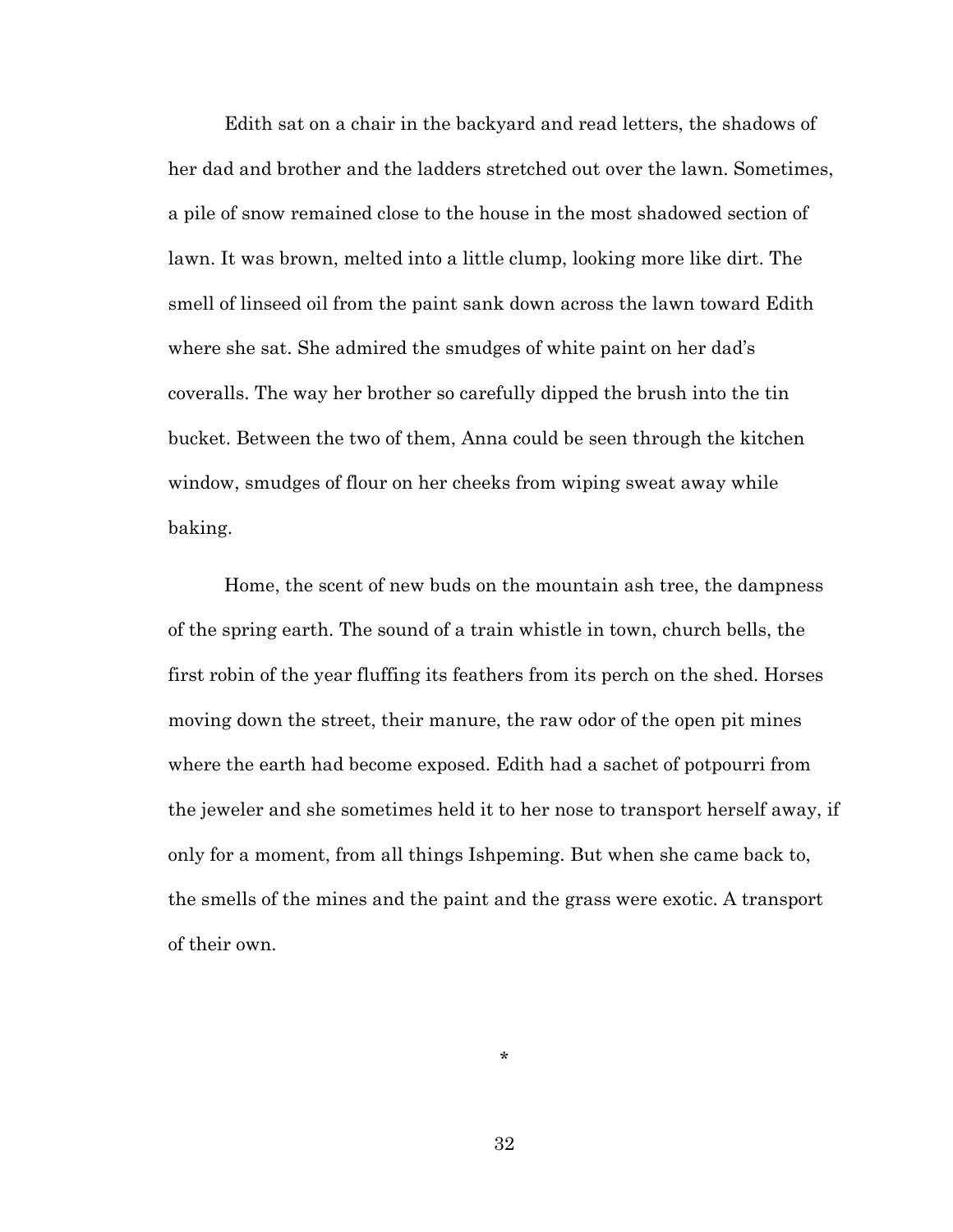In the basement, Dad pushes chunks of wood into the furnace. The glowing coals light up his face, the tips of his mustache like little sparks. He moves the logs around with an iron fire poker and while he does, I explore.

There are many rooms down here. Nooks and corners. The room with the water tank. The corner with all of the tools and buckets of old paint. The cove at the back, behind a narrow wooden door, where ancient jars of peanut butter and empty glass Coke bottles line a shelf, and where I find a stroller with metal wheels veiled in lacey spider webs.

We use the basement like a pantry, but behind our shelving unit with its cans of beans and soup there are more shelves built into the walls. A circular cake tin, its lid painted with pink flowers. A glass case filled with rocks and minerals. A shoebox full of keys, pamphlets, coins. And beyond the shelves there are still more hideaways, sections cut below the house through the dirt, and I see a shadow of what looks like a pair of boots and an old coat, but I'm afraid to touch them.

In another room I find two *U.S. Geological Survey* books from 1913. They are etched with mold and the pages smell damp, though they are dry. I open the books and touch the pages, the tiny print of the words. The names of the mines all around town. The cobwebs in this room are thick, and deep inside all the webs I can see spider shadows slinking around. Mouse skeletons ornament the cement floor here and there, close to the walls. We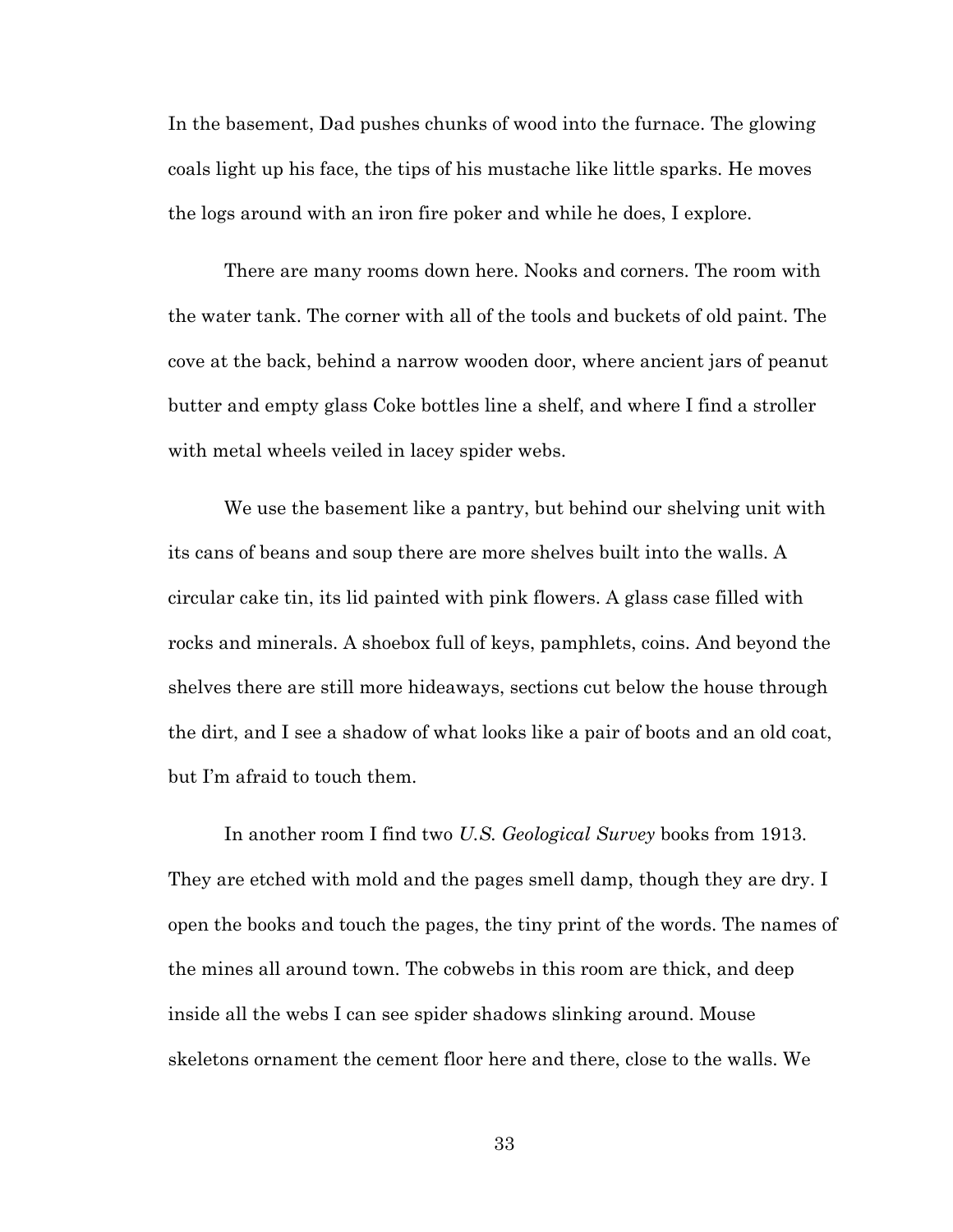have mouse traps, but they are empty, because all of the mice down here are already dead.

I imagine this basement was once used for work. My dad probably worked down here with his tools, but over the years I will forget what he looked like standing at that counter, a mask on his face to block out dust. Perhaps he mixed paint or nailed boards together. But it may have been someone else, before him, that worked at that counter. A different man that hung hammers and saws by nails on the walls.

Now, the basement is used for the furnace and laundry. My mom washes and folds our clothes down here, hundreds of white underwear and socks, and my dresses, sweaters and leggings. It smells like fabric softener, detergent. But it also smells like the earth. On the back wall, above the freezer, in the furthest reaches of the basement, there's a small window where a plant has grown between the sections of glass. It's always been there, since I first remember being aware of this basement—of climbing down the wooden stairs, of passing under so many cupboards and cabinets where so much refuse has been tucked.

Many years from now, as an adult woman, I'll open one of the cabinet doors, above the staircase, a place I've never looked because when I cared about it as a child I was too small to reach the handle. Inside, I'll find a rotary phone and some fireworks my family never lit, an atlas, and my dad's lunchbox that he took to the mine every day. The lunchbox is immoveable, a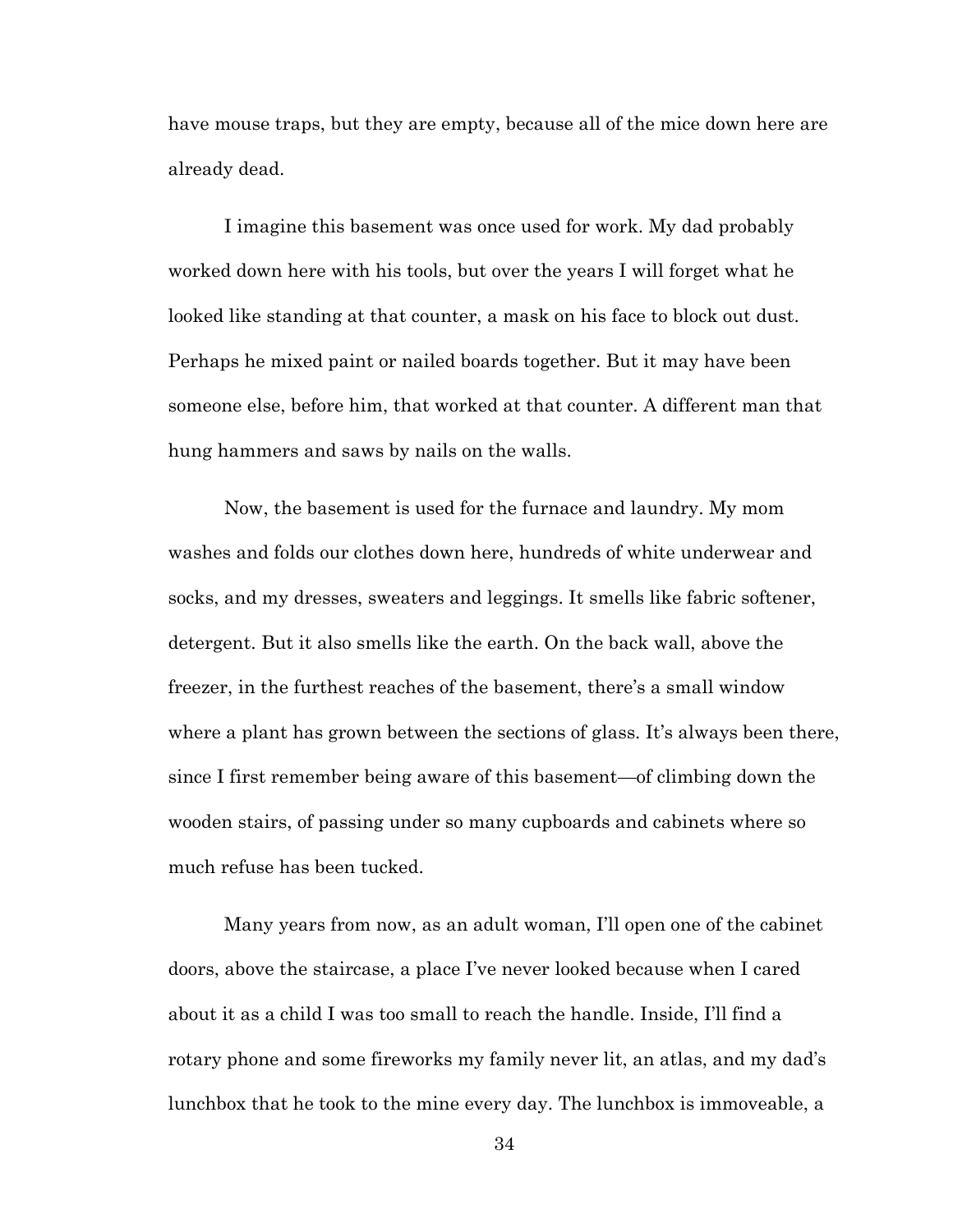monument, yet I pick it up. I lift it out of its sleep and dust, and it still looks like the last day I saw him holding it.

Dad used to be down in the basement alone, maybe working while I wasn't watching. The staircase that led to the upstairs of the house was right above the basement, and I could see the basement lights in the long, open cracks between each set of stairs. I thought if I put my eye close enough to the crack I might be able to see down into the basement, to see what he was doing. But I never did it: I never put my eye that close.

\*

The women left this house slowly, though Edith stuck around. In 1917, Carl left for the war. Of the four children, the two of them were closest, and his absence left an emptiness within those cool walls. The boarders had gone, Anna's father was long dead; Alma and Olga had married and moved on. Edith and her parents stayed on in a house with fewer bodies, colder winters. Edith watched Peter shovel the snow alone. He needed to make space in the winters to park his new car in the yard. He'd start off shoveling with his wool coat on, but as the snow continued to quilt on down he removed the coat, down to his sweater, lifting the snow and throwing it aside and lifting more. Edith began to go out and help him. She wore wool tights and a long skirt as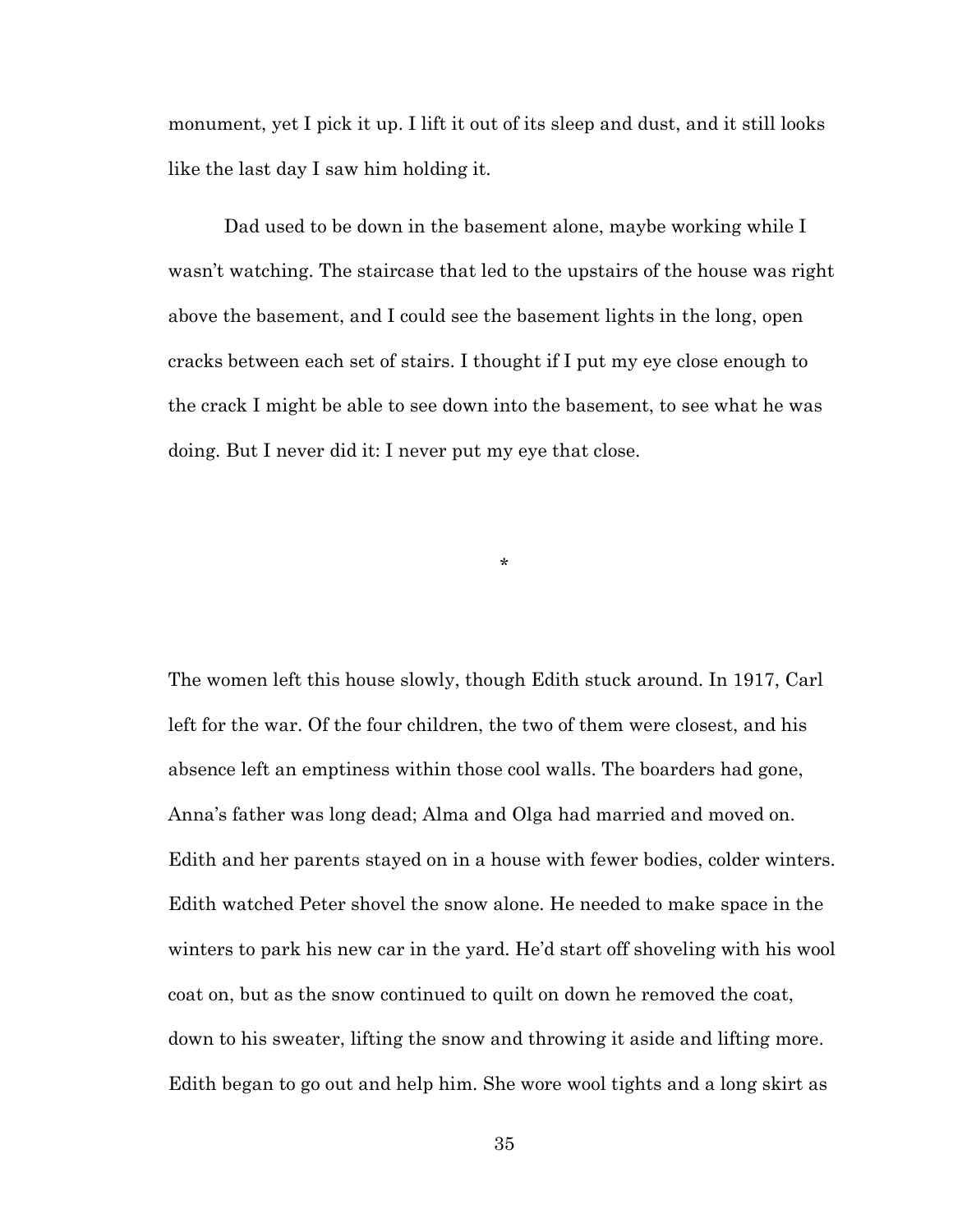they cleared a driveway. Edith etched a path to the door, her boots slipping on the glossy ice packed beneath the snow. They finally had street lights and now, when it became dark earlier, she could still see the houses all lit up down Empire Street. She would stop there in the snow to watch the yards fill up with flakes under the yellow lights. Children sledding down the slope of the street. Dogs hopping around in the drifts. Everything so animated, alive.

Carl wrote Edith letters, and she sat on the sofa near the front window to read them. "Hello, Ede," he started. He told her not to let his friend back home grow a mustache, "even if it is the style in France. I never could picture him with one of those things." He said, "I suppose there is some excitement in Ishpeming whenever they have a parade of any kind, as the town must be so dead now." Sometimes, he would ask about the influenza, or whether Dad's arm had healed from his fall on the ice.

"I am hoping to soon see the day," he wrote, "when I can put my feet under that old kitchen table again."

Because, "of course we all know that the Army is not like home."

\*

In 2013, I move back into my childhood home. It is a long process. This home is full of things, over a hundred years of things. Mom has moved out to a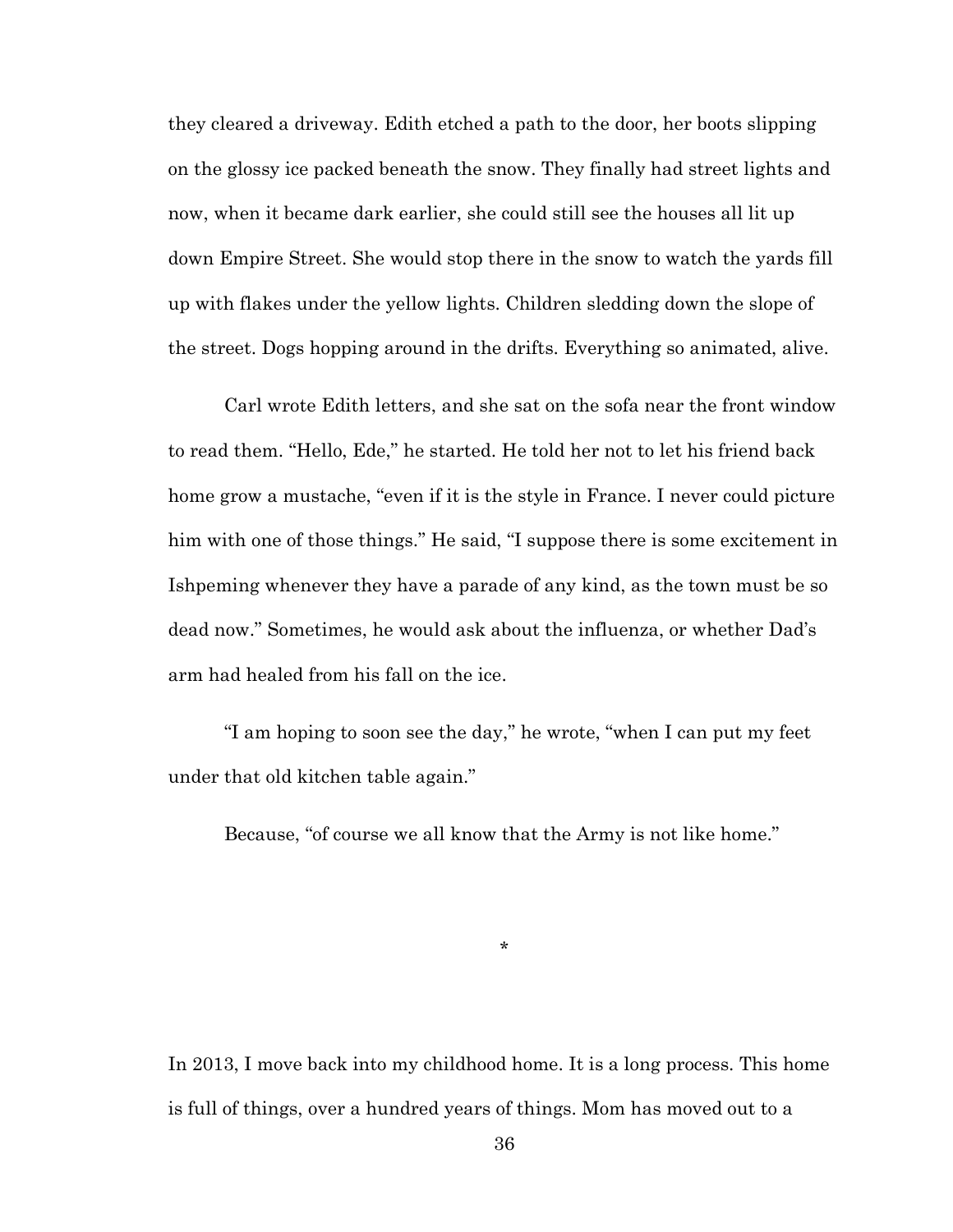county road to live with her boyfriend, and she has left behind the stuff of my childhood and hers. Boxes of jewelry she wore in her teens, photos and pamphlets she collected in younger years.

And then, all of the sleepy, dusted over boxes of my dad's belongings. He died when I was ten, and so many of his things haven't been touched yet—not really touched, just shifted around from here to there. I open a cigar box and find his college ID. His hair was so blonde, his face narrow. The box also holds Vietnamese coins, a scorpion keychain (for his astrological sign), his aviator sunglasses. I wear them; they are just a little too big for me and fall down my nose. I'm twenty-seven years old. Dad died when he was fifty. At twenty-seven, he had lived over half of his life.

For weeks—really, for a whole summer—I go through all corners and containers: what to keep, what to discard. In the front hallway, which hasn't been used for twenty years, I find my parents' wedding album. In flipping through the photos I get an ocular migraine from the black mold I inhaled while cleaning. The migraine gives me a visual blind spot, where my dad's face in the photos disappears. I have to lay down on the carpet for a long time, waiting for my vision to return to normal, down on the dusty carpet of the emptying house, and while there I turn to the wall where our television set used to be. I once stuck a magnet to it, and all of the pixels drained down to one dense spot of color, the image damaged forever.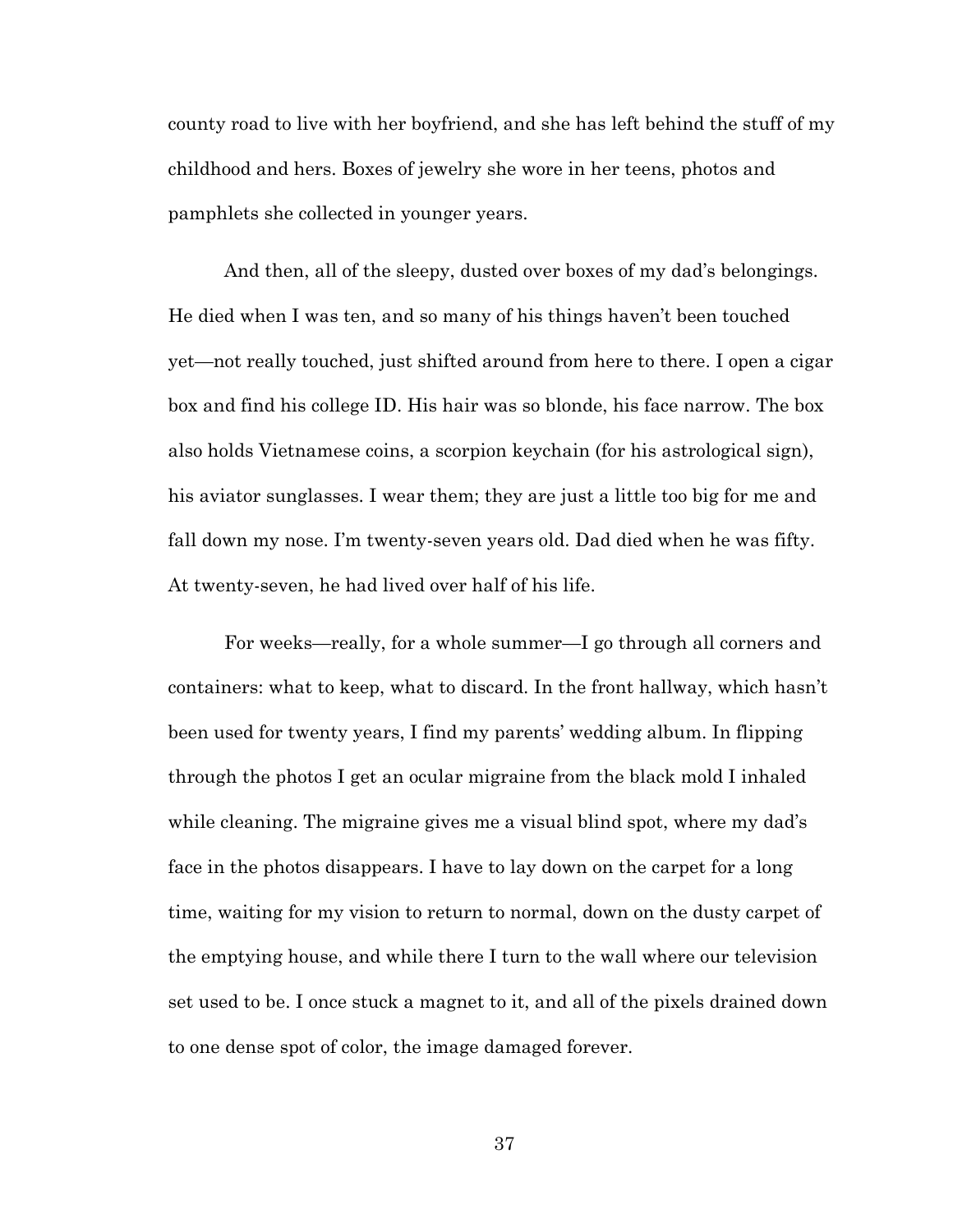Another day, I am cleaning out the buffet where Mom kept her glass artwork collection, and in a drawer beneath I find documents from the year Dad died. These include the calendar my family used that year. I start to look through it. I get to February, 1997. I can see birthday parties, Boy Scout meetings, scrawled down in Mom's cursive. So many school events, plus all my mom's work shifts, and my dad's own shift rotations: mornings, afternoons, nights. This is how I knew what time of day he would be sleeping: whether he'd be in bed when I got home from school, or whether he'd be waking up when I did to have breakfast with me. On February 24, Mom had written the time of Dad's doctor's appointment to get his heart checked.

But he died of a heart attack on February 22. That's not written on the calendar.

March reads differently. Grief counselors. Insurance and burial meetings. There's no essence of childhood on that page. The image to match March is of Lake Superior, waves crashing on the basalt that lines the beach. But in March the lake is always still frozen. They say the month comes "in like a lion, out like a lamb." Every March I remember ends with snow on the ground.

\*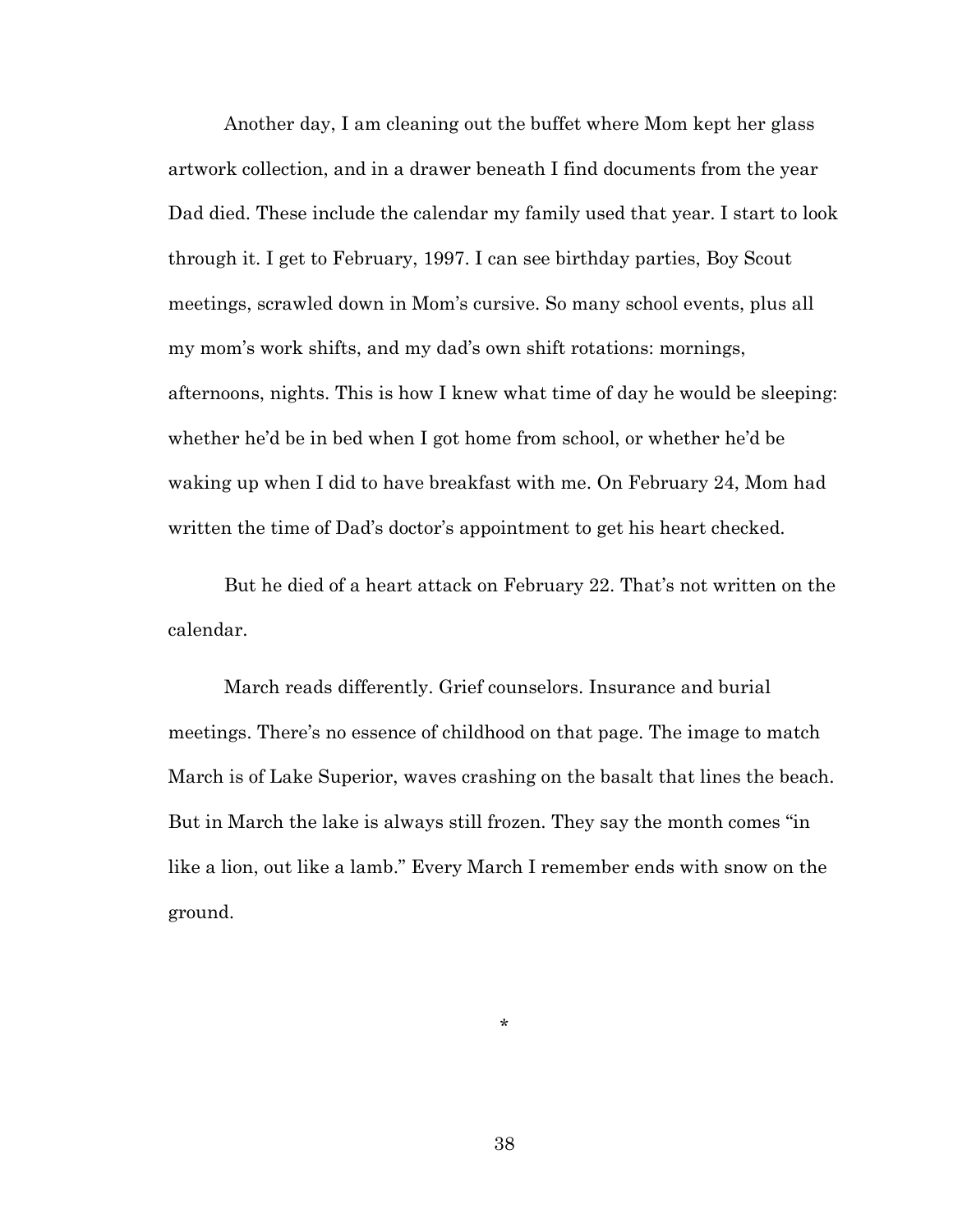Generations of the original family inhabit this house for ninety-seven years. Carl and his wife live here through the forties, the sixties, the eighties. When it's time for them to go to a nursing home, my parents buy the house. It's a veterans' loan for my dad, and the terms are strict, the timing must be just right. In all of the red tape, the family tells my parents they can keep what's left in the house when they depart. Gorgeous old glass light fixtures and a standing lamp. Bags of papers and Christmas decorations in the attic. A green steamer trunk with brass hardware, which I will one day open to find a camera, a sweater full of holes, a glossy black shoe. Just one.

In the rafters in the basement, Mom finds a box full of postcards. All written to Edith between 1908 and 1912. Mom finds a paper lunch bag; inside, letters that Carl wrote to Edith during World War I. Mom looks at a few of the messages, but doesn't want to read them. It's too invasive.

But when I'm twenty-seven, I find and open the box. So much of what I've ever known has come from the past, from words I read or were spoken to me about things I never saw.

The first postcard I pick up has a drawing of a man and woman in western attire—cowboy hats, boots with spurs, she wearing a fluffy pink skirt—with a poem printed alongside: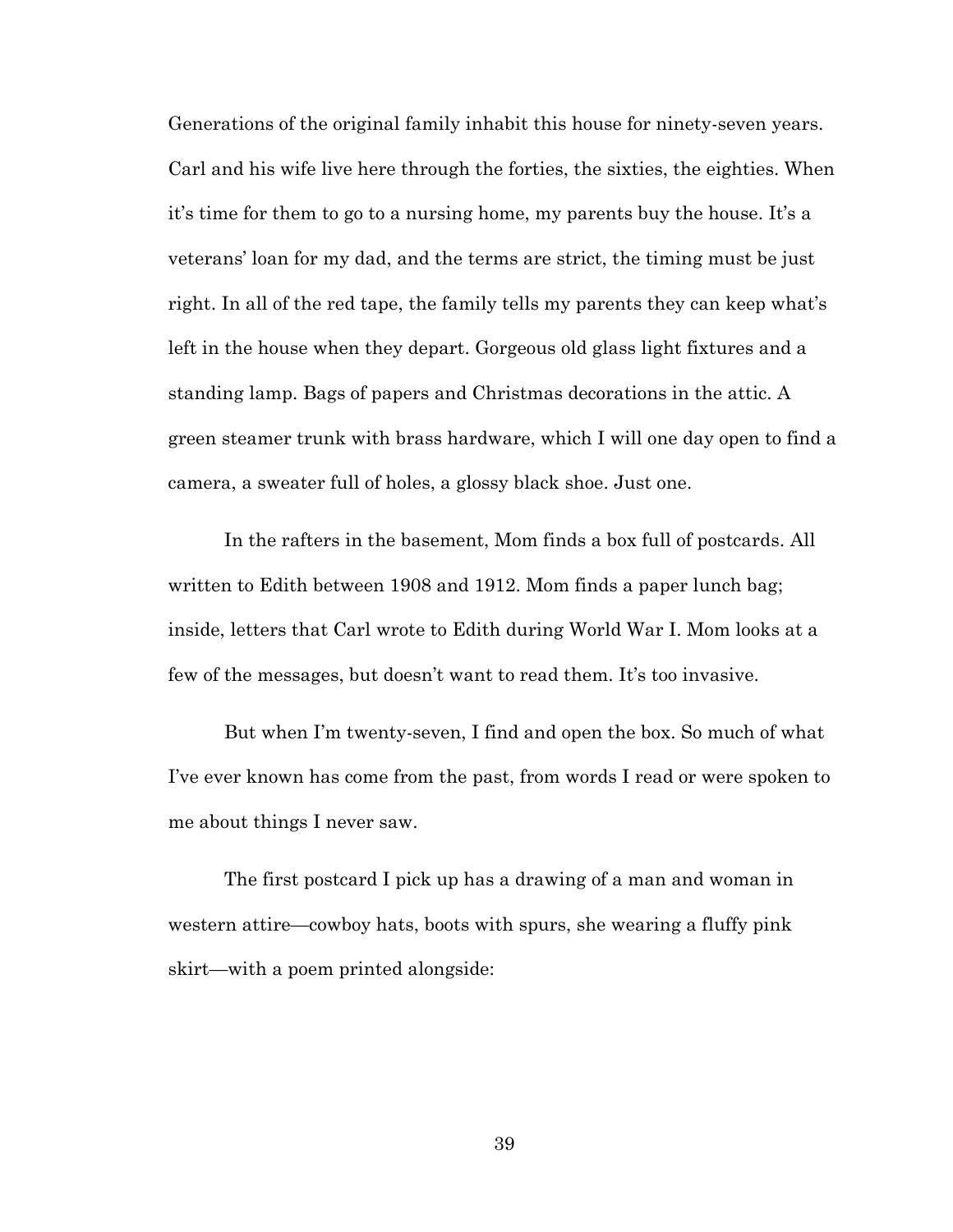We're Going Some

Look out for us! Don't raise a fuss! We're on the shoot, and we'll make things hum; In all the West We are the best; Keep up with us and you're going some.

Walter Juan Davis

I turn the postcard over, addressed to Miss Edith Carlson, E. Empire St., Ishpeming, MI. A one cent stamp with George Washington's profile on it.

"O. U. Kid," the salutation reads. "How are you anyhow. So long a time since I saw you I have almost forgotten what you look like. I saw the big Bull Moose this afternoon but his time was limited. Sorry I could not come up last night, but I did not get home from work until 4:55 p.m. Could of drove up but it was rather cold alone."

No signature.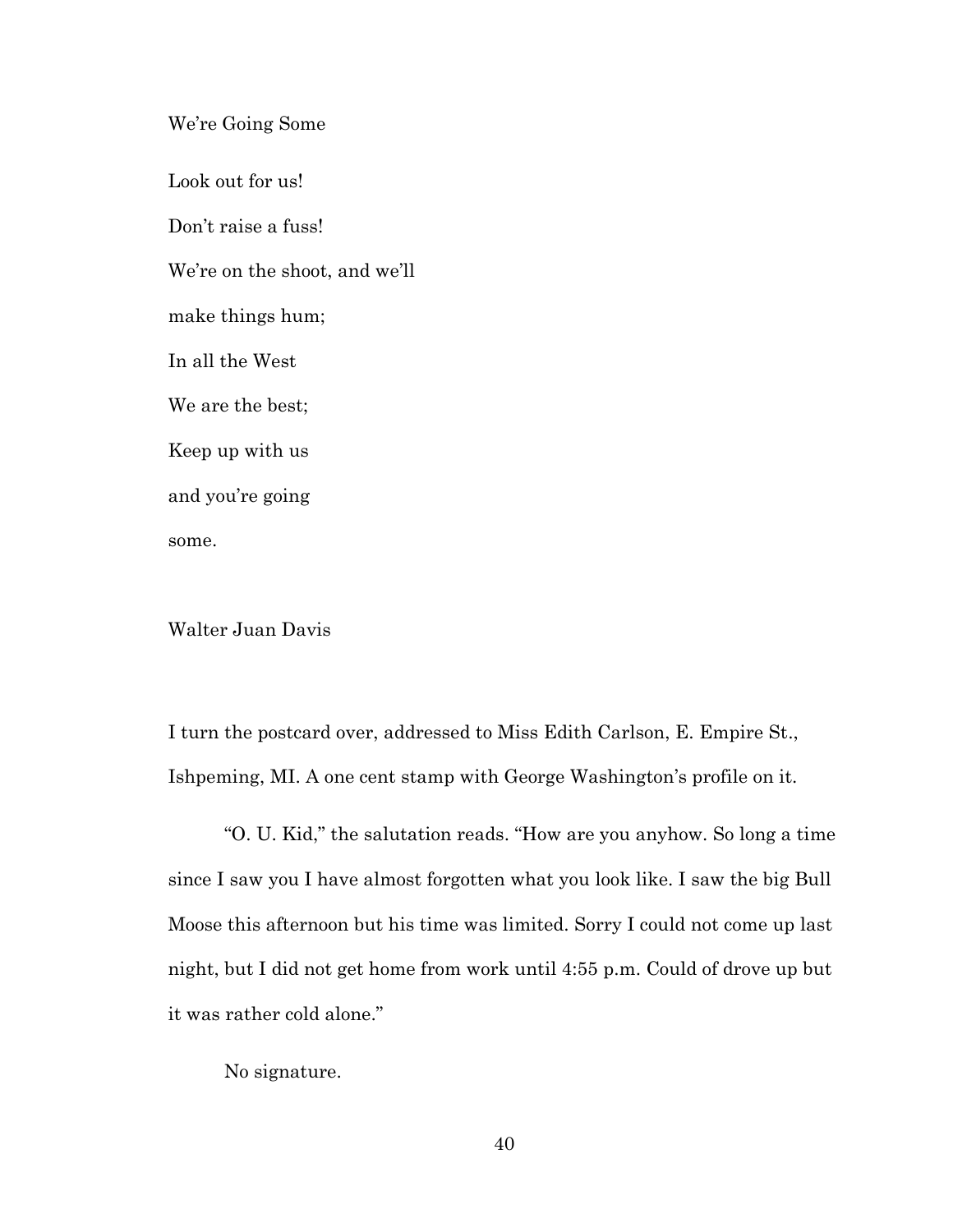I used to get letters like this, too. I used to write them. So many days I waited by the window until our mailman appeared. I slid the sharp edge of our letter opener from Yellowstone National Park beneath the flap of each letter, tore the paper open. My family wrote to me a lot after my dad died. This was before e-mail and text messaging. But even afterwards, I still received letters, and wrote them myself. There is the first time a man tells you he loves you, and then the first time he tells you he loves you on paper.

I ran up to my bedroom to read the letters, sitting on my bed next to the window, and I often looked down to the street. The people walking by. The stout shape of the fire hydrant, the rusted sewer drain, our crumbling front steps with their red paint chipped away. Dad once sat there in a pair of shorts, every summer, touching up the paint on those steps. I wish he'd shown me how.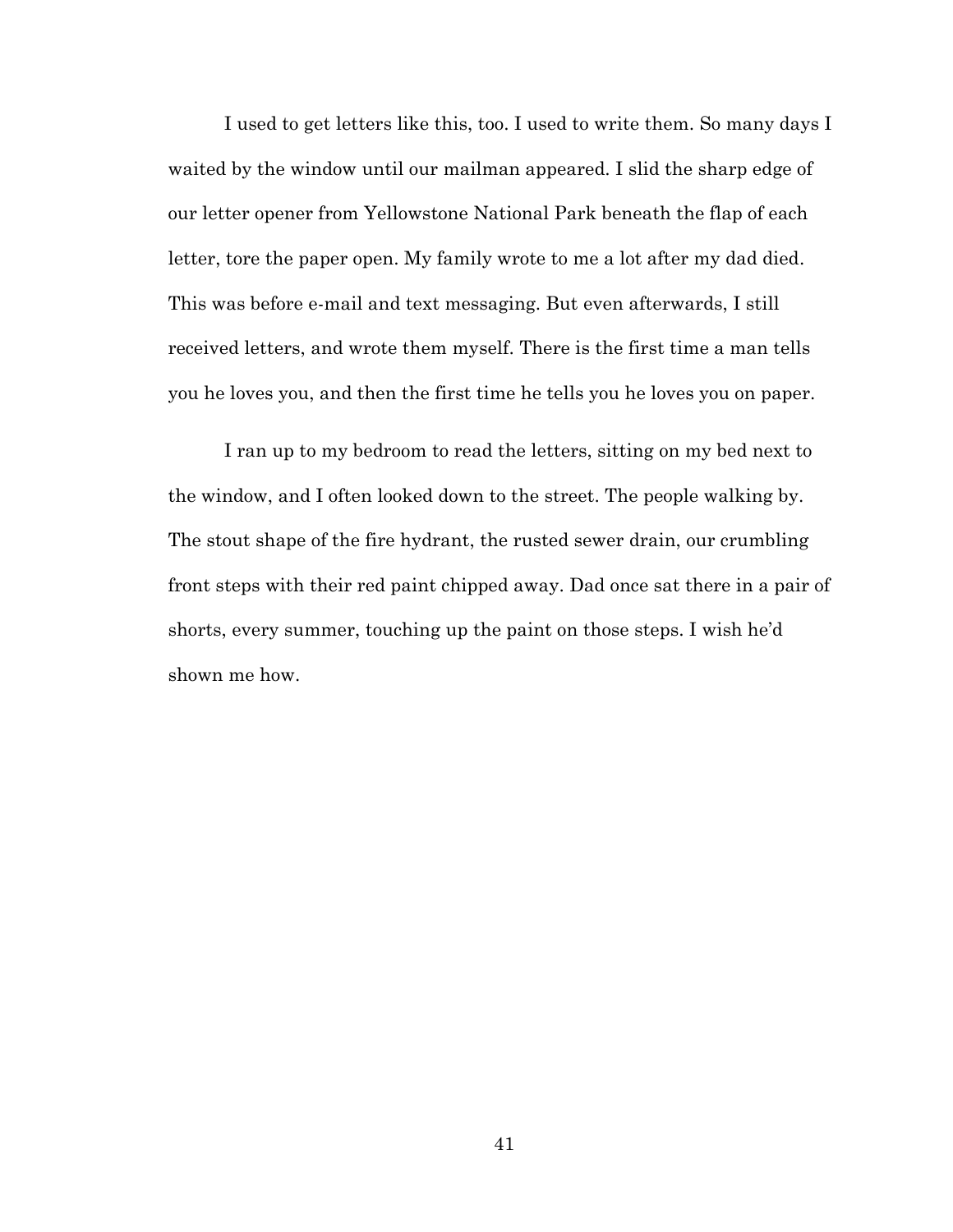#### Shovel and Ground

They start to dig up the bodies in May, when the soil has thawed, has become soft against shovel-point. Up before dawn, the crew passes through the cemetery's picket fence; men line up next to rectangular plots and break into the earth. Light from the stars along Orion's Belt glances off the steel blades of their shovels. Their breath can be seen by children looking out windows when they wake up for school.

This is what it takes to move a cemetery.

*I'm eight years old and Dad and I are digging up potatoes in Grandpa's backyard in National Mine. I have my own small shovel with a blackened metal tip that hits rocks with a clang like a spoon on teeth. Dad has a white five-gallon bucket and he drops the potatoes inside, the soil on them sifting through to the bottom: beetles, slugs, hematite, quartz. Crab apples hang low from a tree, and bright green worms dangle from branches on delicate threads, sinking towards the grass.*

It is 1886, and Ishpeming, Michigan, has two burial grounds: protestant and Catholic. Near the shores of Lake Bancroft, not far from the butcher house and the Barnum Mine, the men and women of 1869, of 1878, of 1884, have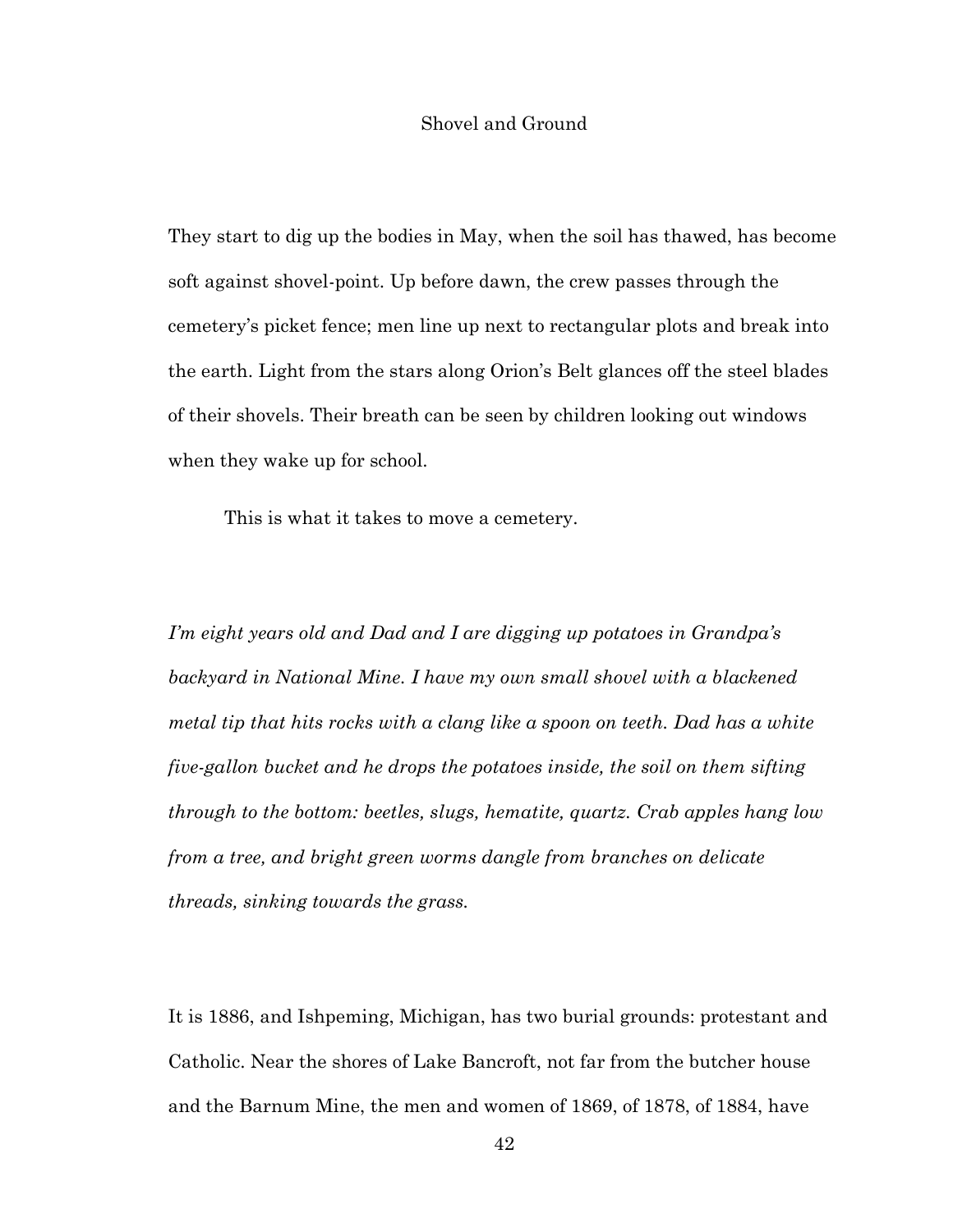been laid to rest in these cemeteries. Their lives took dramatic turns toward darkness: in the iron mines, they were crushed between rail cars, or slammed against a rock face by explosives, or flooded out 1,000 feet below the surface. They were immigrants and died strangers to all, or they left widows or orphans behind. Beneath timber roofs and beams, they gave birth to infants who died of whooping cough, diphtheria, cholera. Then, they bled out and died themselves, the surgeons with their knives and needles useless against the pump of a heart through a broken circuit. The town's streets saw a constant flow of funeral processions: wooden caskets, men on horses, a creaking carriage. The bodies were put into graves etched out through ironrich soil, and then the friends of the deceased rushed to saloons or to their quiet bedrooms, frigid for much of the year, and stood at a counter or crept beneath a blanket to wonder, who will be next? Will it be me? Or us?

Every day more people died, and soon it became clear that the lines drawn on a map in 1860 to demarcate the final resting place of the deceased had not been drawn long enough, or wide enough, or far enough away from the town's expansion. The cemeteries penned in by Arch and Main Streets were full, but there would be no stop to the dying. Graves became closer together; families were stacked upon one another. A sense of panic set in—a sense that the dead would crowd out the living, that their scepters would seep into the foundations of homes built ten feet from the cemetery borders.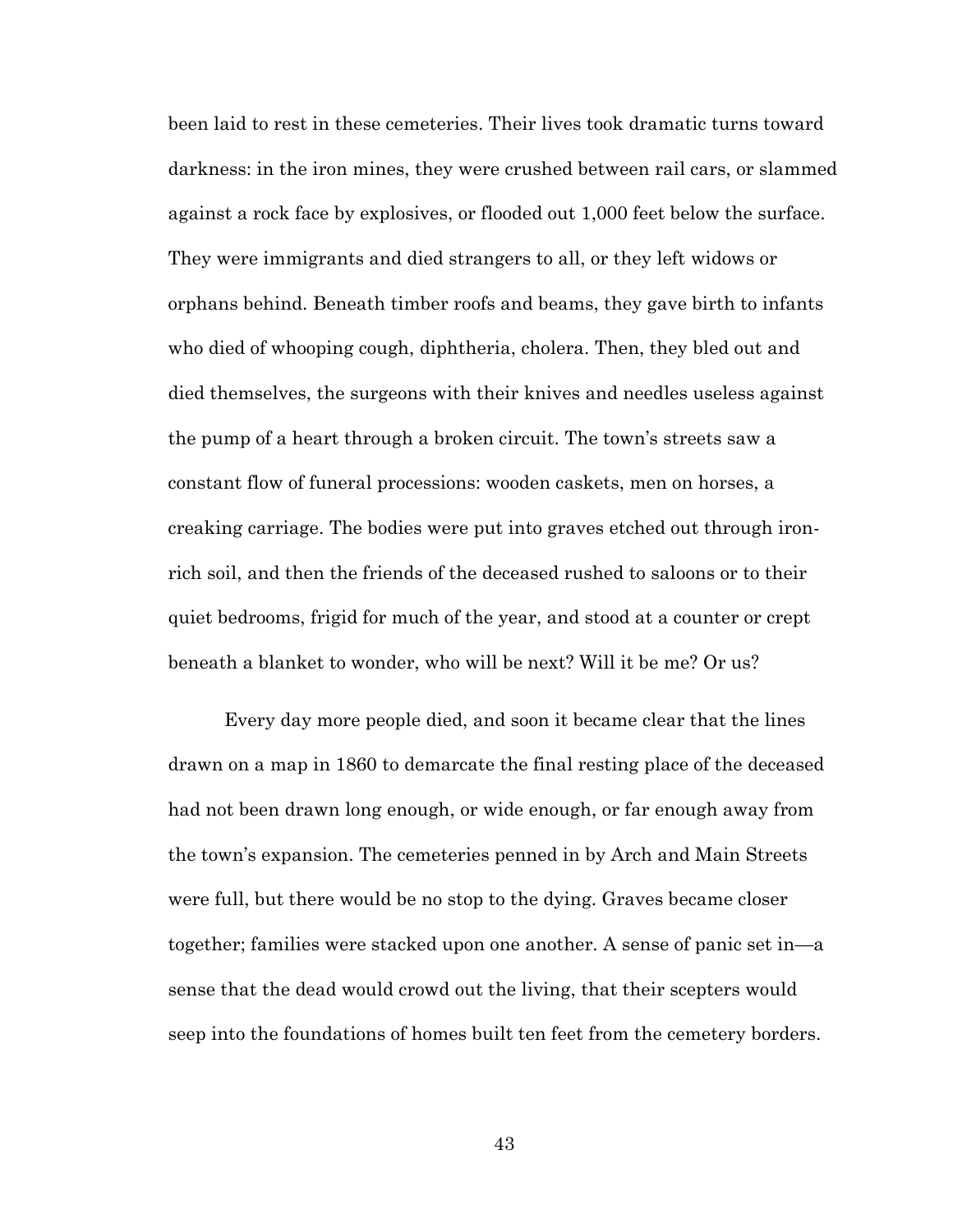*Dad drives my brother and me to a small clearing near the Fence River and we pitch our old tent. It smells of the dampness of last year, of autumn leaves and stale rain. We avoid boulders pushing up through the ground and the roots of Jack pines gnarling their knuckles up and over the dirt. Dad has a sledge hammer to push in the tent pegs. Our dog is running around, barking; she circles the tent over and over, leaving a trail of fine hairs blonder than mine. I trek through the woods toward a small stream, brushing my fingertips over ferns and wood ticks.*

In 1882, the *Iron Ore* newspaper urged that a new cemetery was needed. Pine caskets were packed in and the gravediggers had to dig deep, deeper than they possibly could in this town that had once been a swamp, that had been filled in and built up out of mud and mosquito beds. Plots were dug right next to the curbs where parents walked with their children on the way to the store to buy copper-toed shoes. Men worked at night when the town couldn't see, shifting gravestones with their wind-chapped hands, trying to make more room.

Later in 1882, an *Iron Ore* headline: "Get cremated or quit dying."

In 1883, the cemetery was still "packed full." In 1884, no more space in the cemetery. But people found a way: perhaps burying the dead on unapproved land outside of town. Maybe finding places for bodies in the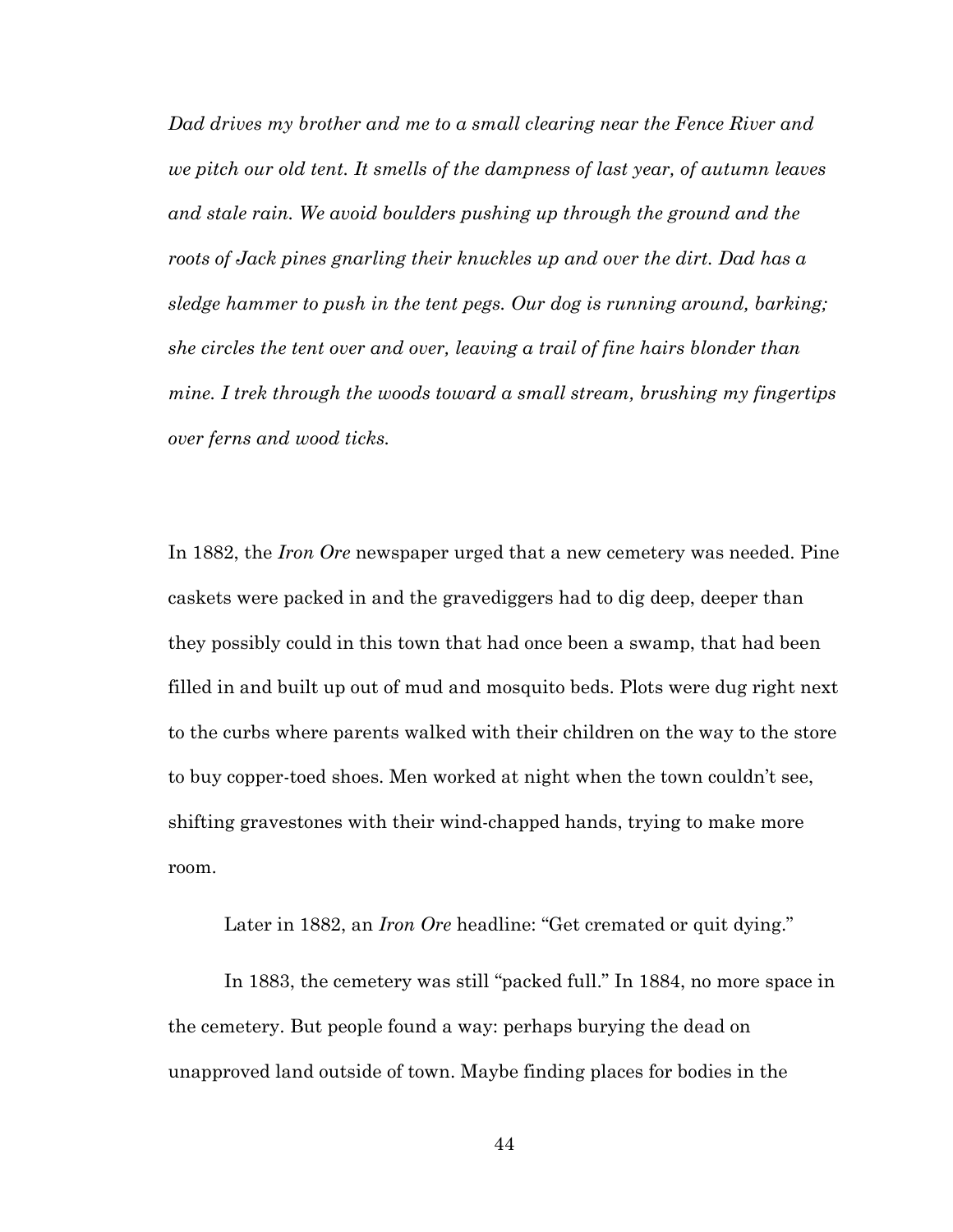forest, between the low roots of the maples, under the cover of ferns and longfallen autumn leaves. In 1885, the new problem was flowers being stolen from beside tombstones. Tulips, roses, lilies disappeared. They were replaced by wandering cattle, broken loose from fenced-in yards and trodding across the abandoned plots.

But in 1886, the new cemetery is ready. City employees put on their gloves, speckled with soggy dirt and the damp shreds of tree roots, and unearth their ancestors. They load them into horse-drawn wooden carts and transport them north of the city. Using respect and care, they draw new plots, mark graves when they can, plant mountain ash trees and weeping willows to shed shadowed branch patterns on a clipped lawn. A gravestone here, a monument there. They take off their gloves, and with the moon of a fingernail they scrape the moss from epigraphs, etch back into vision names that have long been buried with the corpses: *John, Matti, Carl, Anna*. *From England, from Finland, from Sweden, from Wisconsin. A miner. A miner. A miner. A miner's wife.*

*Baby girl Jolin, into the arms of the lord.*

*Baby girl Beroil, a Catholic.*

They grace the graves with crosses and lambs that over the years will distort into ghoulish figures undecipherable by modern humans. These markers will hover over new graves, and the town's future citizens will sense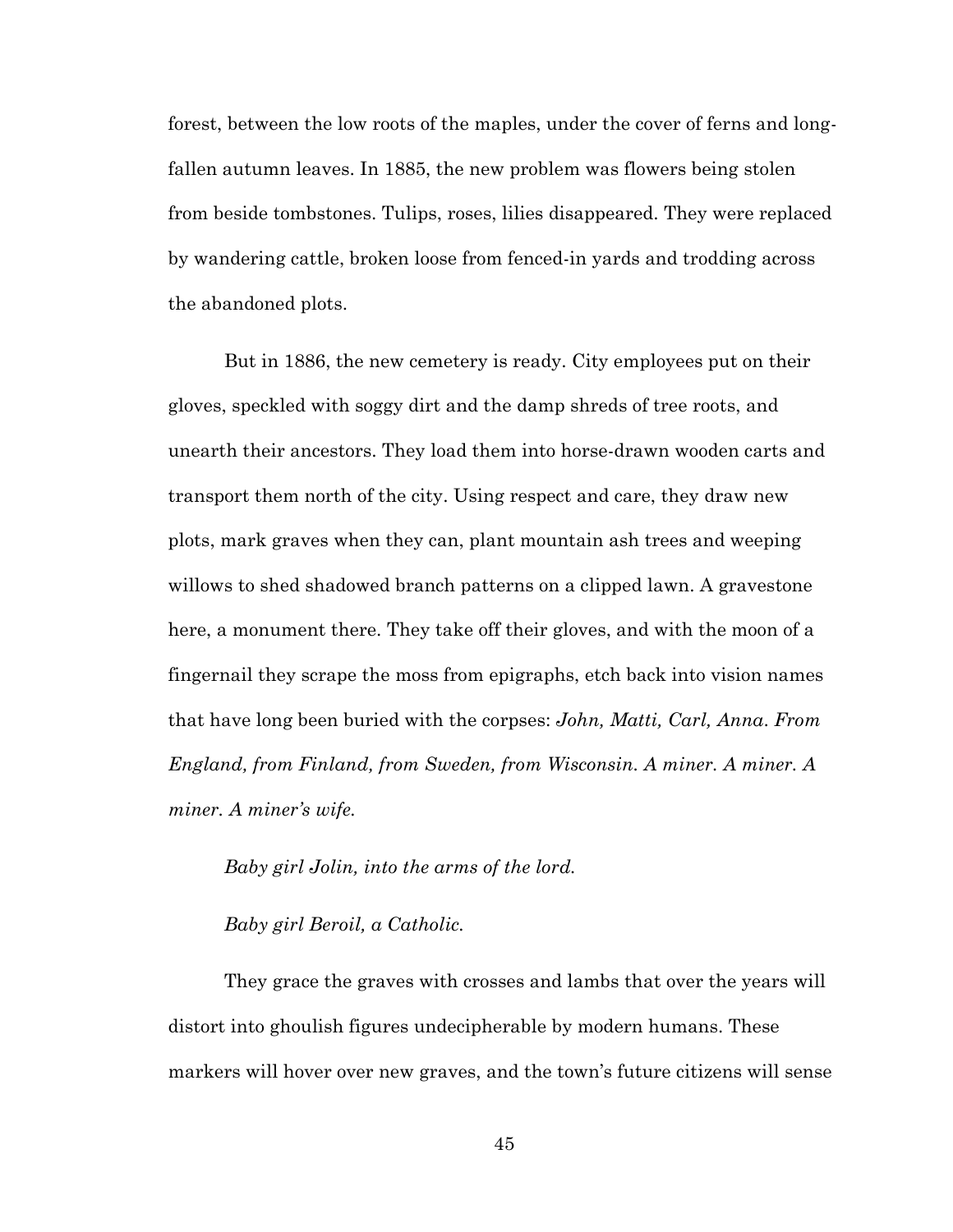souls in the walls of Ishpeming's homes, in lights behind closet doors or in basement boxes that sigh with dust when opened. On Empire Street, on New York Street, on Division and Pine, when the noontime blast goes off at the Tilden Mine and the town's foundations shudder, families will know that something remains of what has been removed, that movement can never mean stability.

*Dad chops wood in the backyard, next to the garage. The swing of his arms*  back behind his head flits as a reflection across the window. He slams the axe *down on maple, mountain ash, sugar plum, birch. Wood chips fly. A mourning dove up on the powerline coos down to us. Back by the compost pile, I pull my fingers through rot and soil, searching for nightcrawlers. A cake of dirt adorns my fingernails. I listen to the blade land heavy on the trunks, the fresh wood split open.*

Within a month, the work is done. Thousands of bodies removed, a new fresh stretch of lawn with neatly lined graves beneath mountain ash trees. Birds flit up for berries and a hot summer breeze pulls through leaves. But at the old cemetery, the earth has been torn, just as at the outskirts of Ishpeming mining companies have ripped open underground veins to retrieve mineral lodes to cart off on trains and steamships. The cemeteries begin to grow back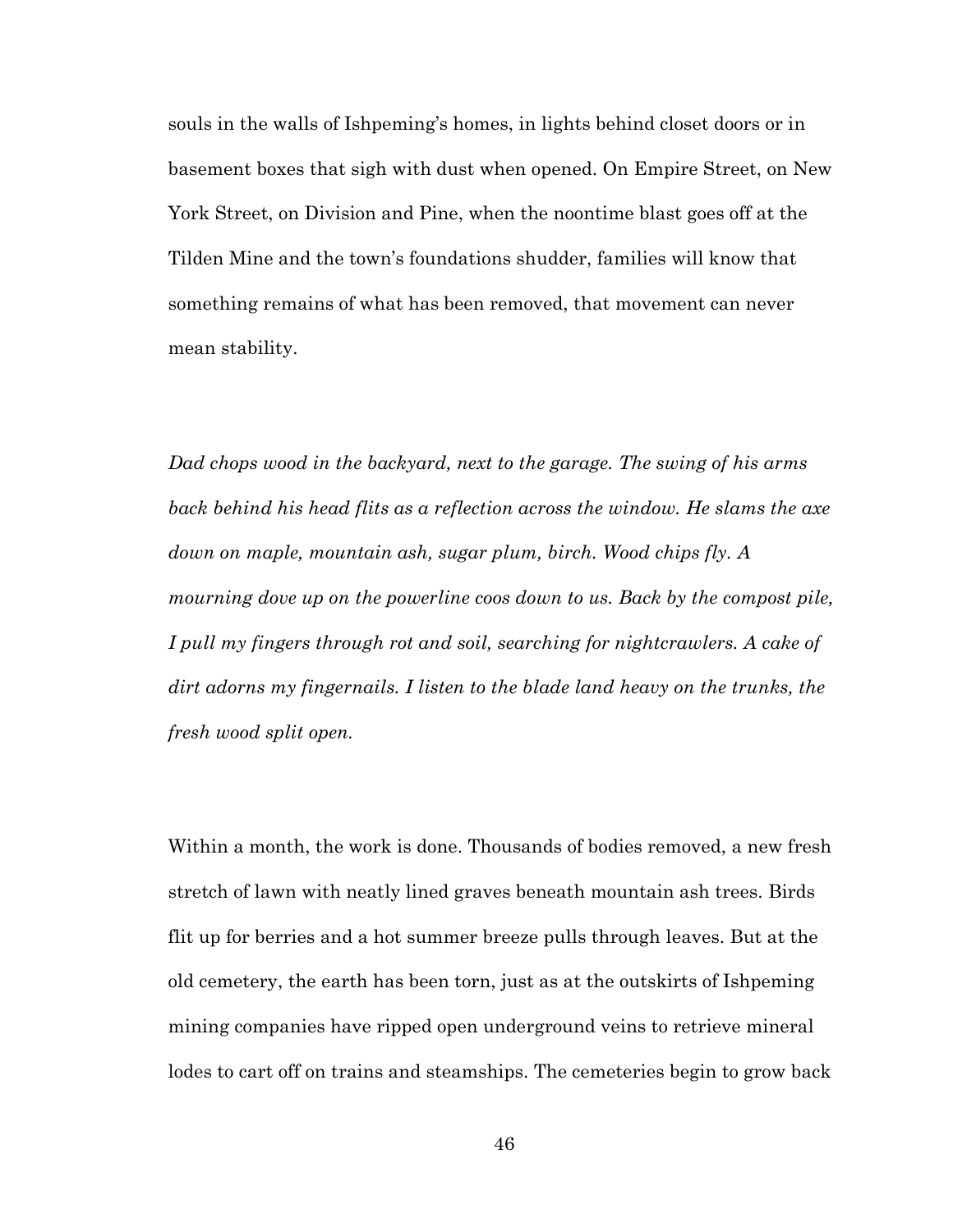into themselves: flowers once planted by mourning family members spread out into thick patches of weeds, and young men come by in the evening to tear tulips from the ground to give to their girlfriends. Cows from backyard barns continue to trample the picket fence and make the plots their homes. Milk still dripping from their udders, their knees lock as they press their hooves into loose soil that once held caskets.

*Sometimes, in the backyard, I find a daddy longlegs in the grass. They are difficult to spot—they tumble through blades of grass, a tiny nugget of a body on tender limbs. With care, they maneuver through a tangled jungle. They stand so high. Those narrow legs, so important. I watch them move up the apple tree trunk, wondering how they stick, how they will ever make it. Delicate as lace. Like a bit of foam detached from a bathtub, floating through the breeze.*

When the time is right—this takes decades, it takes the time for more people to die and for others to forget what this place once was—the people of Ishpeming begin to build. On lakefront property, they excavate earth to shape concrete basements and foundations. The frames of new homes emerge like skeletons on an empty stretch of landscape. As they dig up the land, people come across what the gravediggers of 1886 missed: a femur. A tibia. A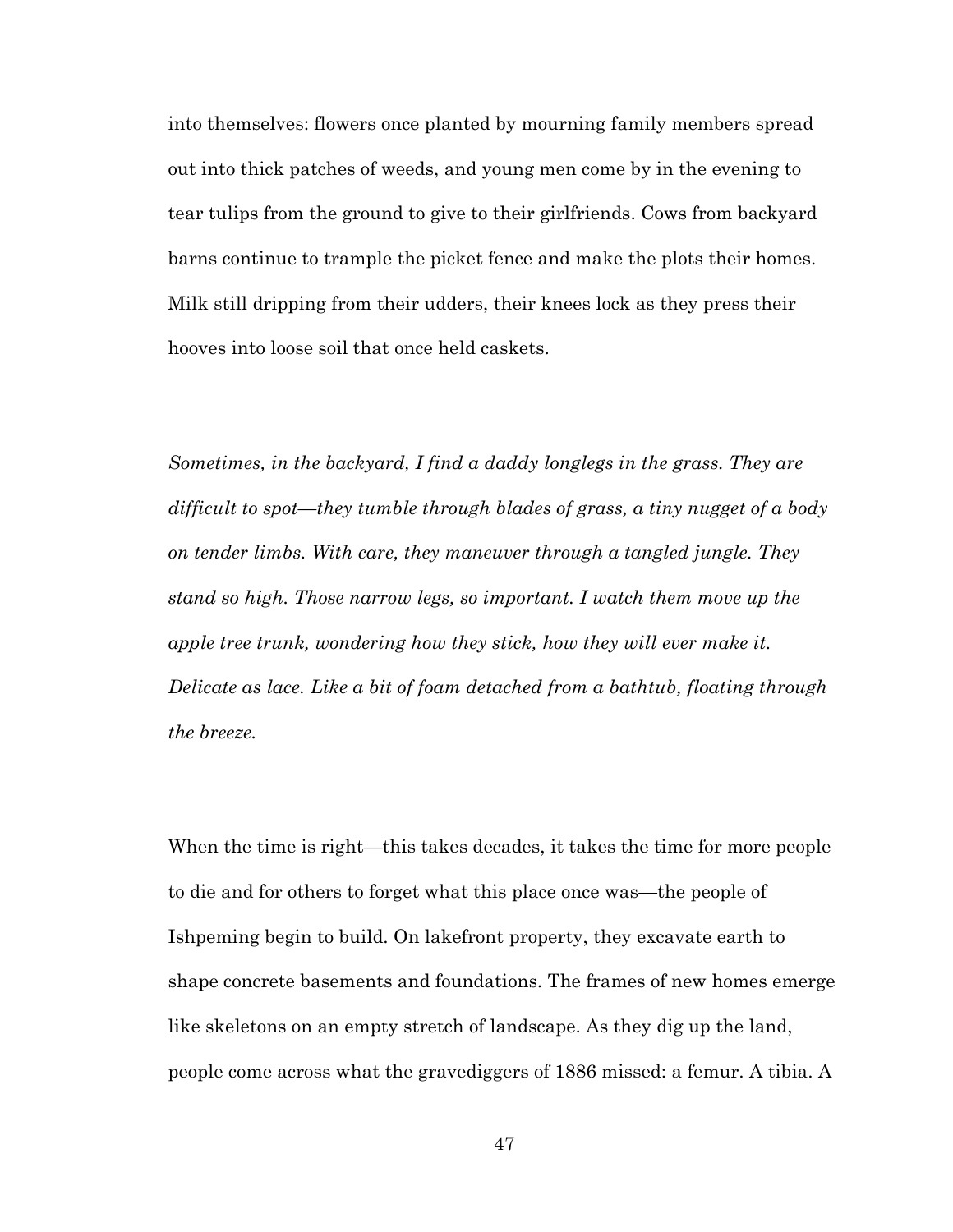rotted-out tooth, or a rib bone—now smudged by iron dust—that had once pressed against the aching lung of a miner. They give these remains to others to dispose of, because they don't want to think about what their house is built upon. And when they have children, boys and girls not unlike the ones that watched a nineteenth-century grave-crew through their bedroom window, the children will play in the yard with buckets and spades until they, too, find something that was left behind, a sternum or another rung of the rib. They may clatter these bones against the fences of their own yards, or they may stow them away in a treasure box. They will tell ghost stories about dead miners tracing across their lawns at night, carbide lanterns still laced with wire to a cracked-open hardhat. And they will tell about tombstones that were moved like furniture, but whose figures rise up from the ground while the town sleeps, because even with the aid of time in forgetting, there will always be clues that the way it is now is not how it has always been.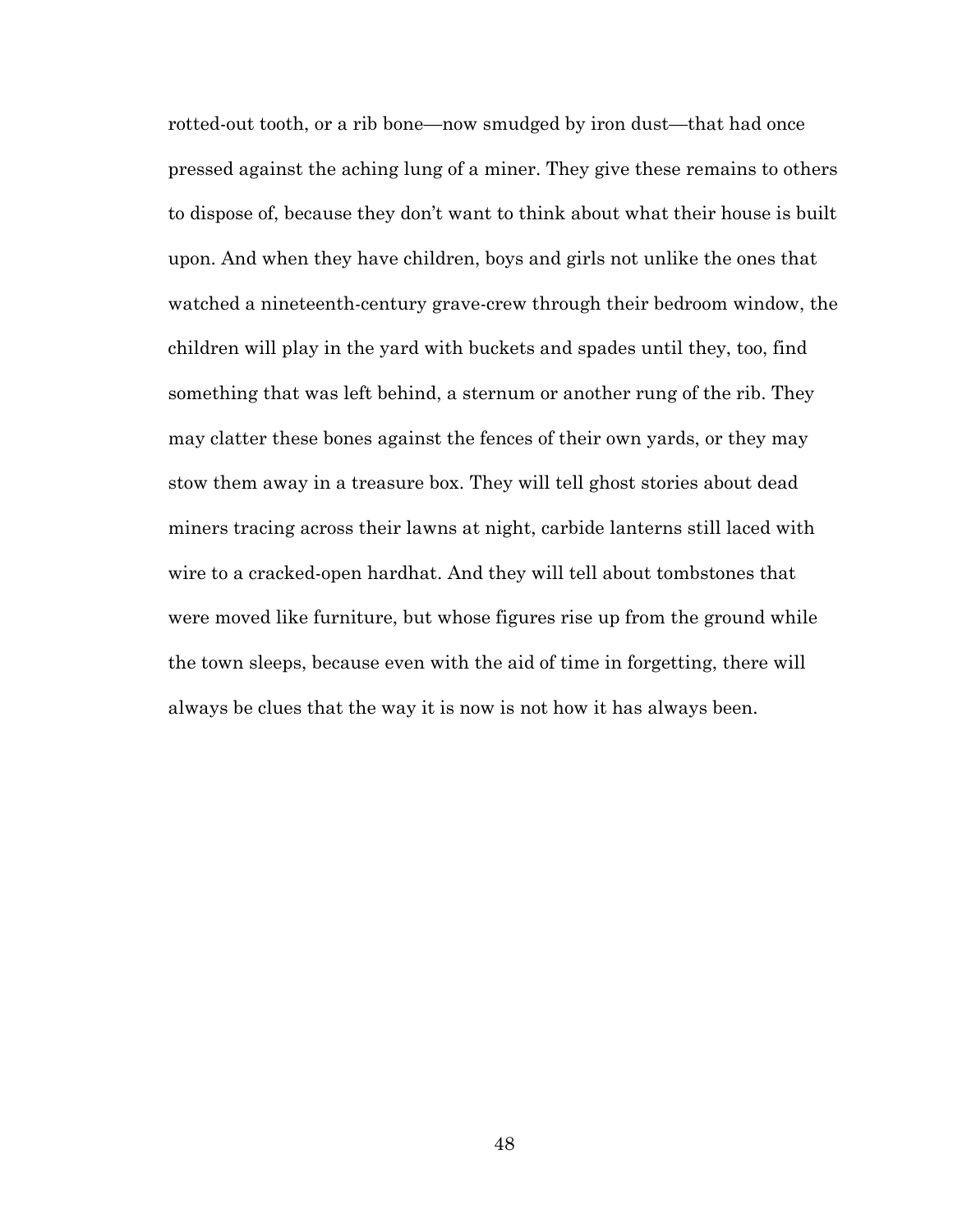#### A Search

## *The Yard*

November, a dark morning. I step outside at four a. m., lulled by the leftover heat of sleep. Empire Street crowds with shadows and one yellow pool of light from the street lamp near my door. A hush: none of the neighbors are awake. Their sleeping bodies are pulse points I sense when I trail through the frosted grass. I draw constellations between their lives.

This is the time when Dad once came home from work. The Ford rolled up the street with a low engine rumble and Dad parked it in front of the house. When he opened the door, the interior light clicked on, his face still shadowed by the brim of a baseball cap. His flannel shirt illuminated and light bounced off the silver buckles on his lunch box. I never saw any of it happen, because I was still upstairs, asleep.

I walk into the backyard. The apple tree has shrunk with autumn; its branches are bare, and places where leaves and fruit once connected now fill with cool air. It's so dark I can't see much, but I feel the shapes that I know. The dead rhubarb bushes and the limbs of the clothesline posts. The shed, the mountain ash, a rotted mound of leaves once a compost pile. A low wind plots the air and the remains of October rustle in the trees around me. Gray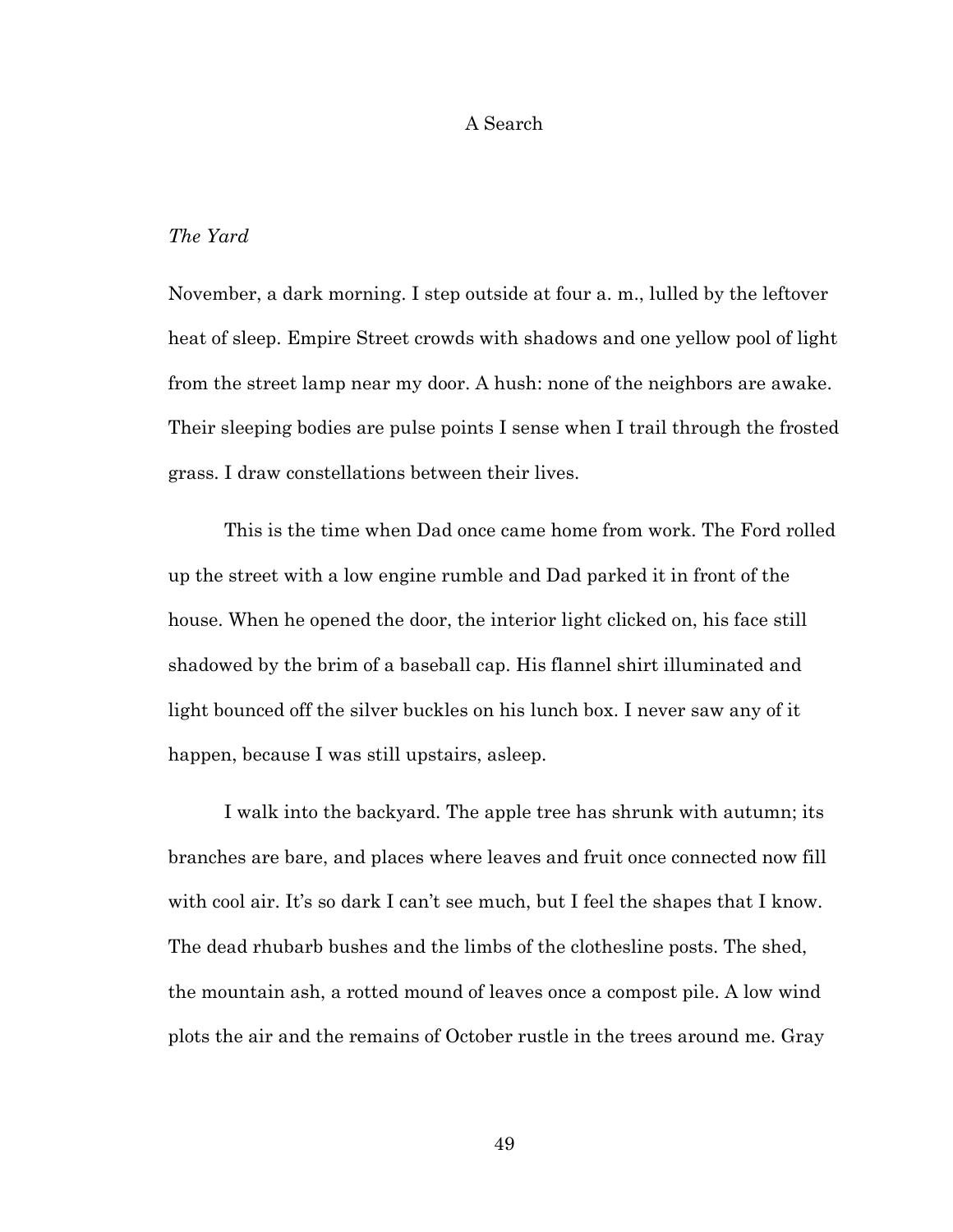clouds streak the horizon like an aurora, but it's only the normal predawn sky.

After Dad died I found myself always looking for Orion's Belt—just the belt itself, the three stars in a straight line. Lightyears away from each other, but to an eye on earth, a connected trio. The stars are constant: when the clouds clear, the patterns are there waiting. Thoughts like this kept me safe. A warrior etched in the sky. A big dipper to scoop me up. A little dipper, like a daughter. The North Star, knife-bright. The icy coolness of the morning that kept me awake, aware, stepping on frost nets in the grass as all of the neighbors slept. I searched for terror in the darkness but I never found it. I knew he was dead, would be dead for me as long as I lived. I exhaled, my breath a whisper of white cloud in float toward the stars.

### *The Envelope*

Dad's aunt sent me two photographs. The first, my great-grandparents' wedding. John Wuorenmaa and Josephine Plukka. The second, a family portrait taken at a studio, my great-grandparents and their ten children. In the first photo I see my face in John's. Pale skin, broad nose, small ears. His hands are in fists. He looks like my dad. It wells up inside me: they're gone, all of them gone. John, Martin, Dave. Great grandpa, grandpa, dad.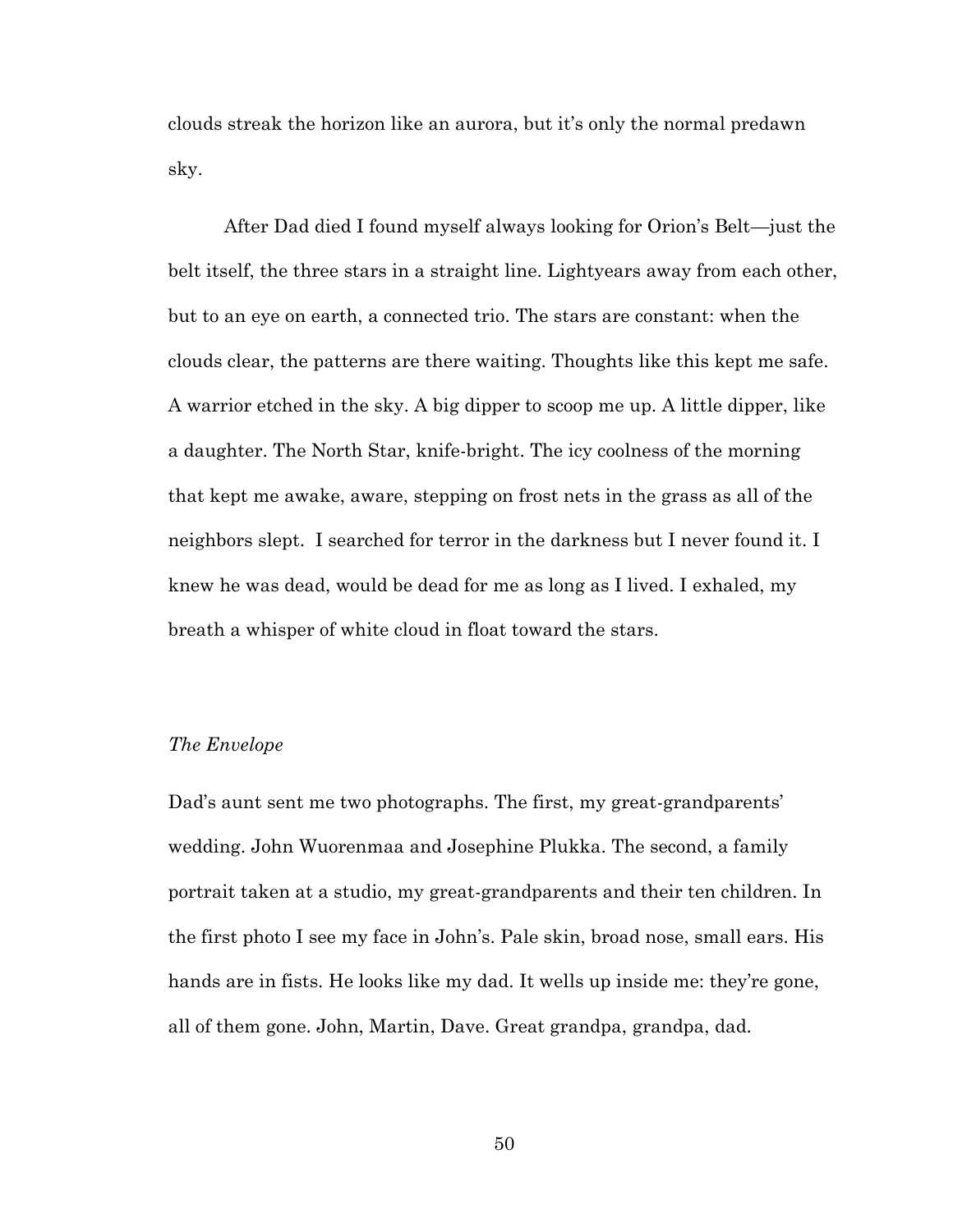At first, I don't see myself in Josephine. But then I notice the slight downturn of her lips. The resting frown. I know that's me. Always a thought written in the gaze. Her dress is fluffy white, her gauze veil a long curtain that drapes to the floor. John's suit is so dark it's like a black hole that sucks up the rest of the photo. The two of them appear stunned by marriage.

I turn to the second photo and see their lives withering. Braced in hardwood chairs, their expressions remain Finnish and stoic. Grandpa Martin stands right behind them and I'm reminded of how he went to war. He wrote to my grandmother about drinking cider on a French farm. About the rattle and grease of a rifle in his hand. But here, he looks so innocent. His suit is pressed and a shyness glows in his eyes and after the photo he and his brothers must have gone for drinks at the bar. A whole day went on around this portrait—twelve whole lives went on. And, of course, many lives after, including mine.

#### *The Library*

Over the winter I go to the Marquette County Historical Society after class. All of the buildings and the ground are draped in white snow and I have to scrape the windshield to see through. Because it's a dark, cold time of year, no one else researches. It's just me, the gift shop attendant, and the research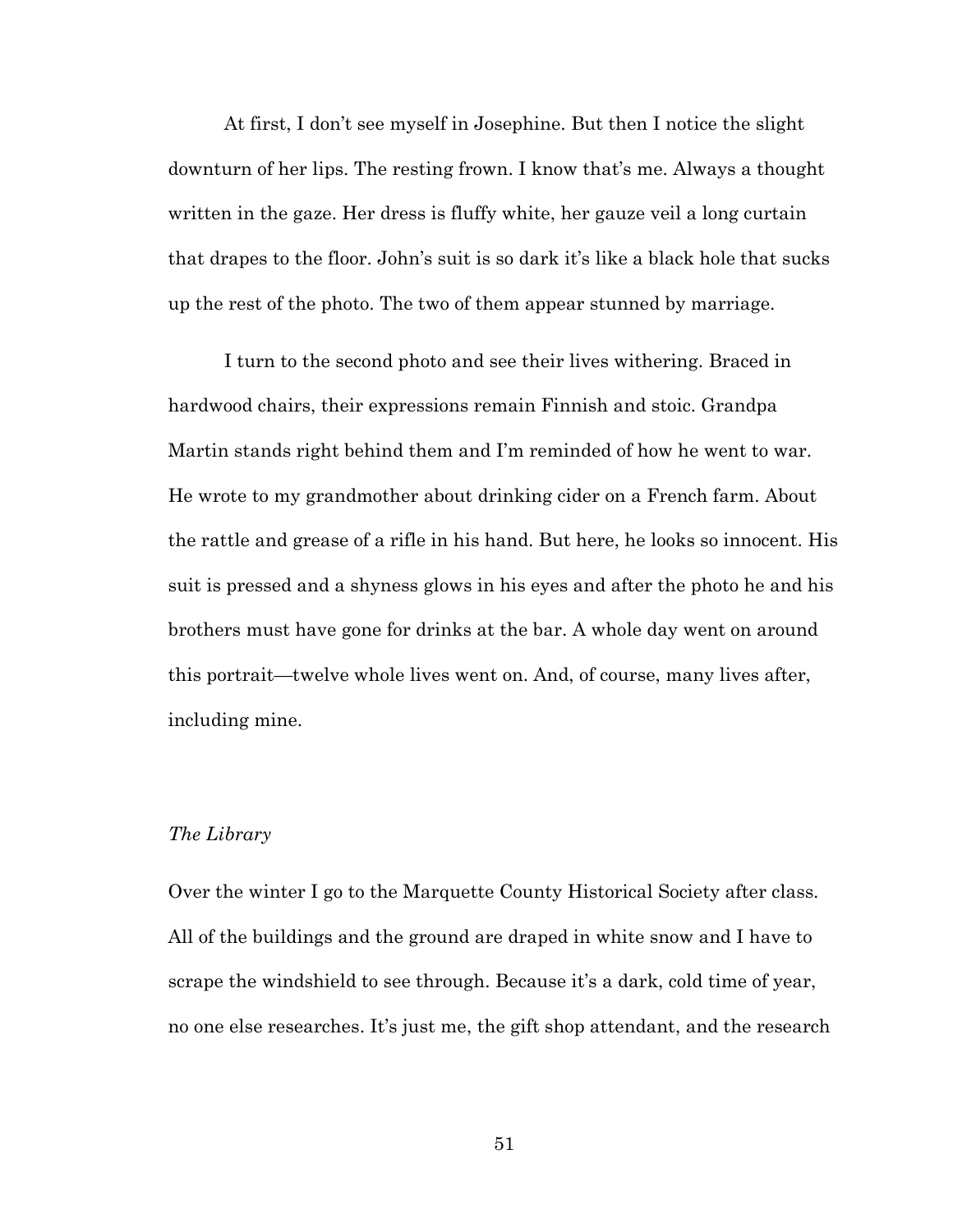librarian. So I have the room to myself as I read articles and flip through photographs.

I wonder everything about the past, but mostly about mines and cemeteries. The passages under Ishpeming, once crawling with miners, now swell with stagnant water. It's pitch black down there: a place the light never touches. But I'm sure we can all feel the emptiness even if we can't see it. At sunrise and sunset the three shaft houses of the Cliffs Shaft Mine glow with the growing or dying rays of the day, and that's when we all remember what used to go on underground.

These pieces fit together a mining photograph: raw cuts in hardrock, where blasts blew a bitehole into the earth. Wooden planks, wet, bracing the rock. Damp metal carts with scrapes on their sides, full of mineral chunks. Men, in pants and boots and filthy shirts, hard hats and carbide lanterns or narrow candles with white flames at their peaks. Noses and cheeks blackened by ore. Sledgehammers and drills in hand. Never smiling.

The librarian helps me flicker through the census records. This library has microfilm, which she tells me is easier to navigate than the internet, easier to read. We find my neighborhood, my street, the names of people that lived in my house in 1900. We find my great grandparents in their home on Barnum Street in 1910. In the slanted script I see a man knocking on the door of their house, taking information down on a piece of paper. I wonder how much English my great grandfather really spoke. What he thought he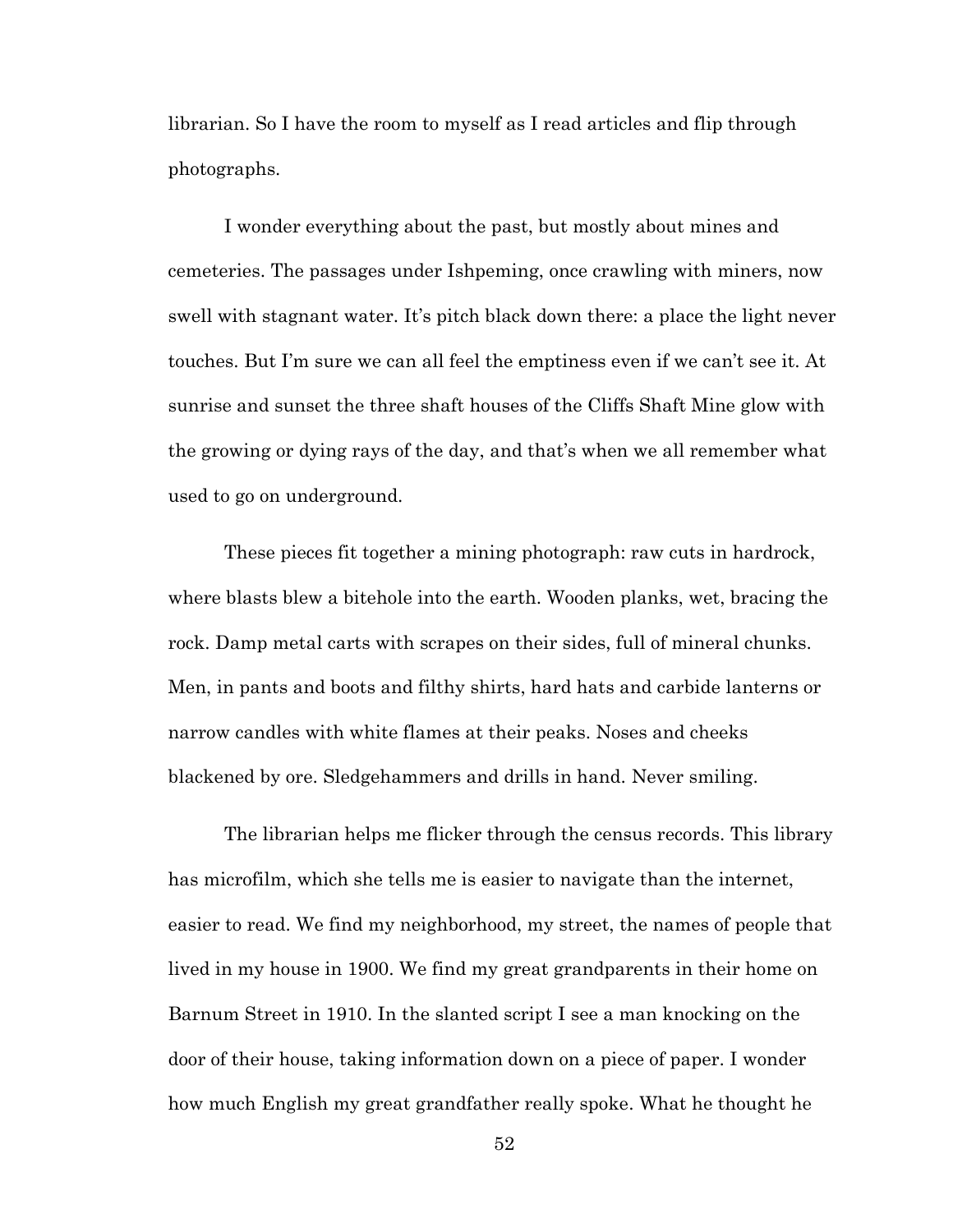was saying when he opened his mouth to shape the words. I see all the way back to the knock on the door, him getting up from the kitchen table. He had no idea he was making history for me when he went to the door to answer those questions. No idea that this is how we would connect.

I scan through pages and pages of documents, trying to understand. City directories tell me every person in town, every business in town, the butchers and jewelers and saloons and general stores. I build a map in my head: Donahoe's and Anderson's and the Jaedecke Brothers. C. B. Myers' Dry Goods, Kirkwood's Drug Store, Walseth and Tislov's Carriages, and "The Palace." This is where my great grandmother went to buy groceries. Here, families purchased coffins and also living room furniture. The city is outlined in buildings, etched by tracks and moving with trains, and a skeleton of water mains flushes beneath the dirt roads.

The librarian brings me Sanborn fire insurance maps and I trace my fingers over the streets. I'm tracing the fires that destroyed whole blocks, the bells and the sirens, men running with hoses and women fleeing with babies in their arms. The opera house and the theater, the hotels and boarding houses, the thousands of bodies and bright eyes and matted hair. The long winters with snow packed solid and horses pulling sleighs. If I close my eyes, I'm there for a minute. I'm at the kitchen table with my great grandfather and as he lifts his coffee cup to his lips I catch his eyes through the steam and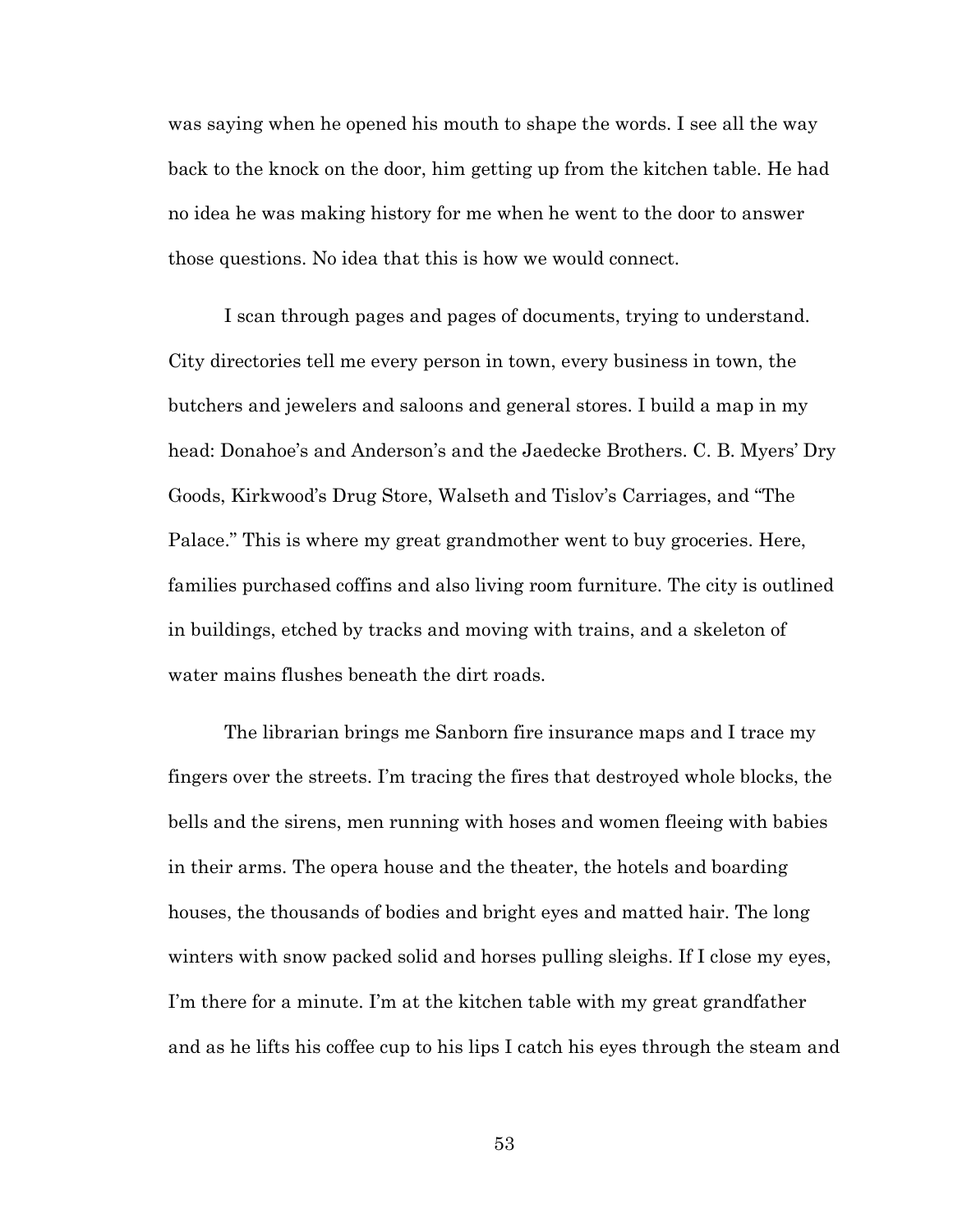say, "I see you, from a hundred years later." His eyes, blue, are my counterpoint in the universe.

When I get home from the library I make it a game to climb so high up the bluff by my house that I can't see the twenty-first century. Only the jagged cliffs cut by glaciers and the tops of the trees. I close my eyes again to pretend that I'm not there—that none of this has been touched by anyone. Branches move and herons lift up to coast on the wind that draws a circle around the globe.

# *The Hike*

I've started picking blueberries because it takes me back to a time when I was small enough to be lifted up and carried by my grandpa. He and my dad used to park on the side of the road somewhere and take me into the woods with ice cream buckets to fill with berries. I'd sit down in the middle of a batch, the bushes scratching my arms and spiders and worms sticking to my fingers. Everything on my clothes and skin darkening into a gushy violet.

Because of our Finnish heritage. And so Aunt Esther could bake us pie.

At home, Mom or Dad would dump the blueberries into plastic freezer bags so we could use them all winter.

I pick them with the company of my dog. He rolls around in the tall grass but agitates, tries to climb in my lap. I shoo him away, even yell at him at times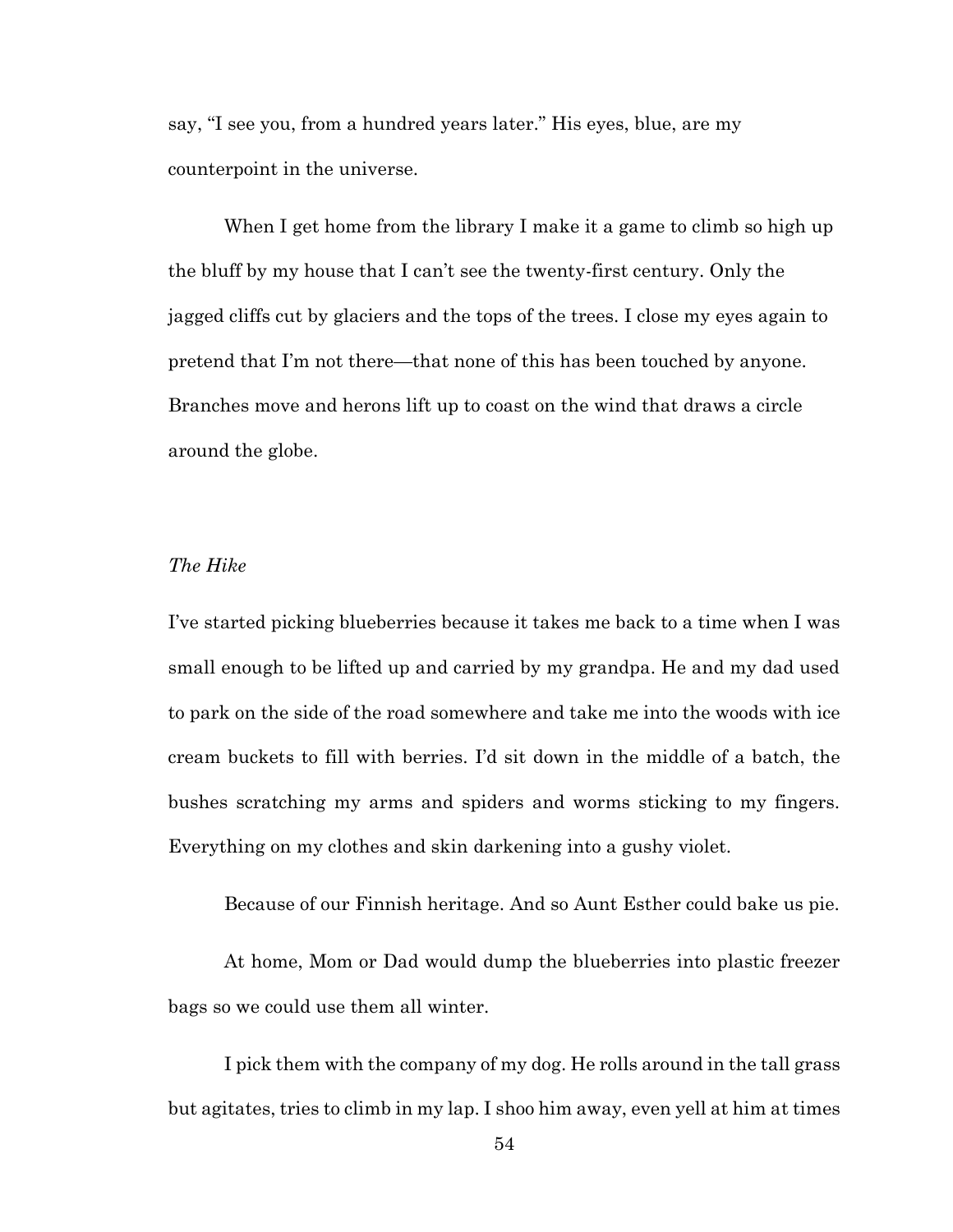so I can concentrate. My habit is to pick blueberries on the bluff in the early morning before anyone else has thought to leave their house, but I soon discover that no matter the time of day, I'm the only one picking blueberries up here. Every brilliant patch, dense with indigo, is mine. I crouch in them as church bells ring and trains pulse over tracks. In August, I see a bear slinking far back in the trees, and I abandon the blueberry patches for two weeks. When I return, they're all shrunken by the sun and turned ghastly white.

## *The Deceased*

I have read so much about death. Embalming, caskets, funeral parlors, processions, burials, widows, orphans, the left behind. Digging up bodies to move a cemetery. Digging up the earth to construct a home and finding bodies. Tiny white crosses. Tombstones whose engravings have worn away more from the winters here than the summers. Everything quieted by snow for many months at a time. The autumn that precedes, when the days shrink into darkness and the mornings are laced with rain. Fog cushions the trees and the world is sinister.

When I'm having a hard time, I think about what my dad would do. I can't think of him without seeing his smile. He was always outside, in the forest or on his snowmobile or a pair of cross country skis. His hobbies: to live and to move, to be always in motion. My memories of him turn into the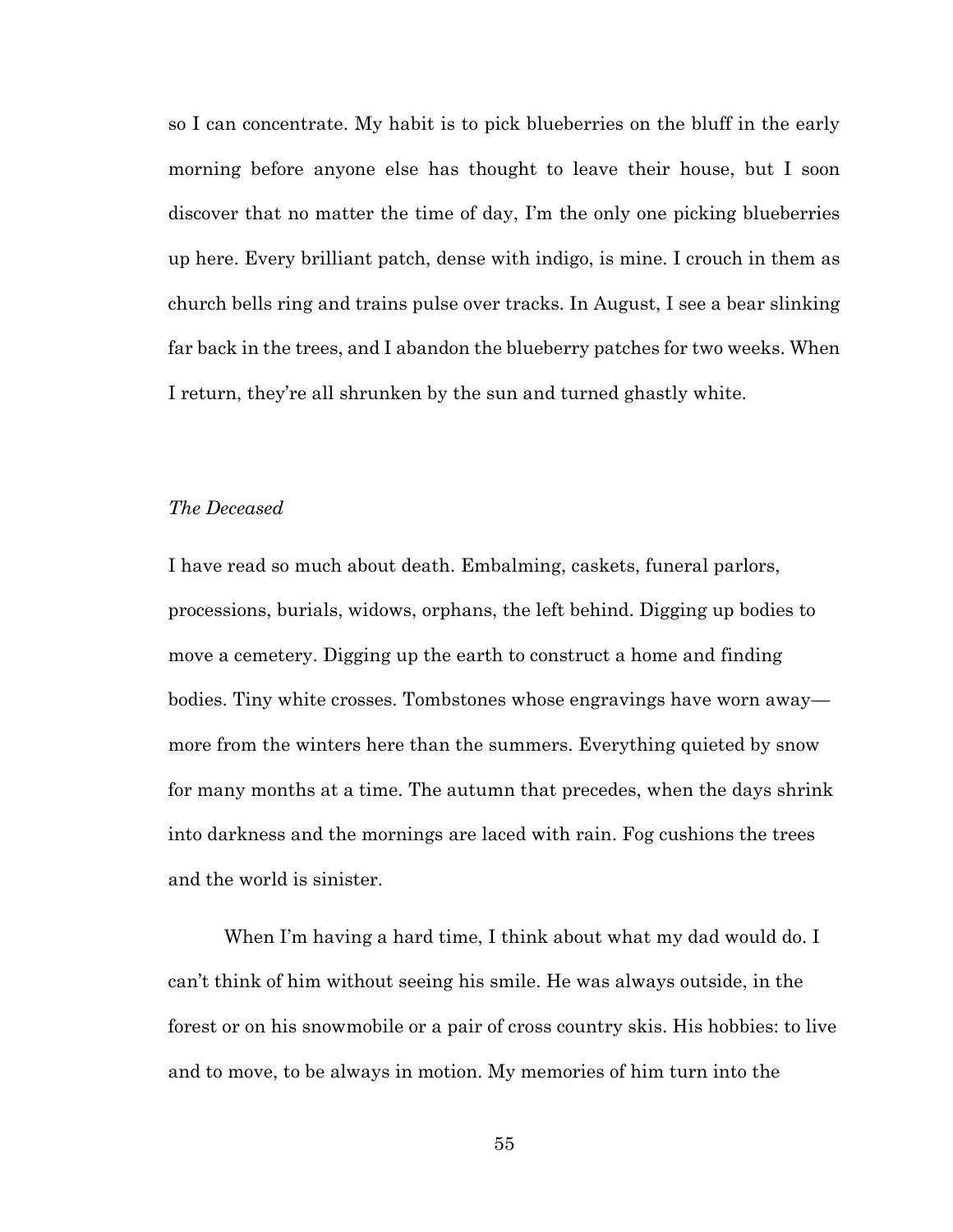cemetery, his plot straight across from the Cherry Street sign and close to the trees that edge the highway. His gravemarker is simple, bronze-colored and flush with the ground, etched with his military history. Though I never thought of my dad as a soldier. A hunter, a fisher, a father, a husband, more appropriate uniforms. When I'm thinking about what Dad would do—how would Dad have hope when things seem so bad? If Dad were alive, what would he tell me? I picture his ghost moving through the cemetery. It wears a flannel shirt and dirt-smudged jeans. A sunglasses case in the pocket of its shirt, the outline of a wallet in the back pocket of its jeans. This is a translucent image of my dad. A hologram. It has no answers for me. It just is.

The ghost can't speak to me, but sometimes I have dreams. He's back in the kitchen with a plate of split-open brook trout and he says to me, "You're stronger than this, Annie. You will see me again." I want to tell him that I don't believe in God anymore, at least not the God I learned about in Church, which only makes me remember Dad's Old Spice cologne and pinstriped button-down shirt and the Christmas Eve candlelight service where hundreds of flames kept us all warm. But in the dream, I can't talk back to him: he stands there like a video clip and plays and replays for me. "Smile, Annie. You're fine. Everything will be alright."

I want to tell him: "I'm an adult now, Dad. Please talk to me that way." To him, I will only ever be a ten year old girl on the precipice of a great life. I'm smart, I like fishing with him, I ride my bicycle around town, he's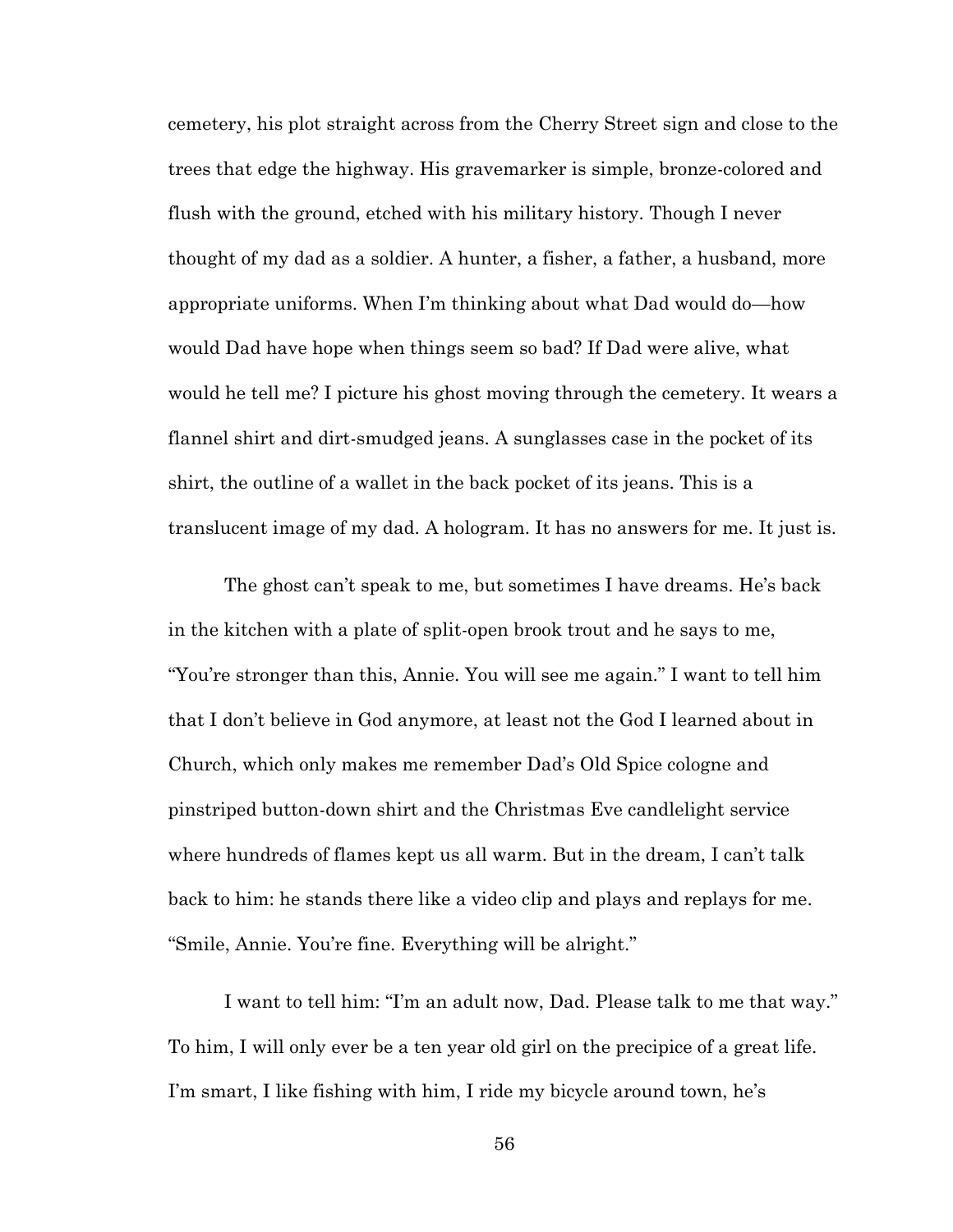teaching me to plant carrots and peas in the small garden next to the garage. I'm ten and I have everything in front of me, a whole future to plan.

This is how every man will talk to me in the future: Smile, honey. It's alright, Annie. You're fine. Everything will be fine. You're so smart. Think about your future.

Love is them telling me that I'm smart, that I got this. Then, every single one of them will leave me when they realize that I am, and that I do.

### *The Town*

One morning, after running at the gym—it's still dark outside—I take a cruise through National Mine. It's where Dad grew up. He used to take me there so we could dig up potatoes from a patch in the backyard, or pick apples, or sit at the table in Grandpa's kitchen, my mouth sticky sweet with candies. The light fixtures had an electric buzz, everything a seventiesyellow. Grandpa Martin was slender, tall, and dark, always topped with a baseball cap from his wide collection. His clothes smelled of dusty flannel and his hands perfectly cupped his knees when he sat. From mind to body, he was built of sharp angles.

Over the years, I've heard things about Grandpa's house, where Dad lived for most of his childhood. They didn't have running water until he was in high school. The bathroom was an outhouse, the bath a tin tub in the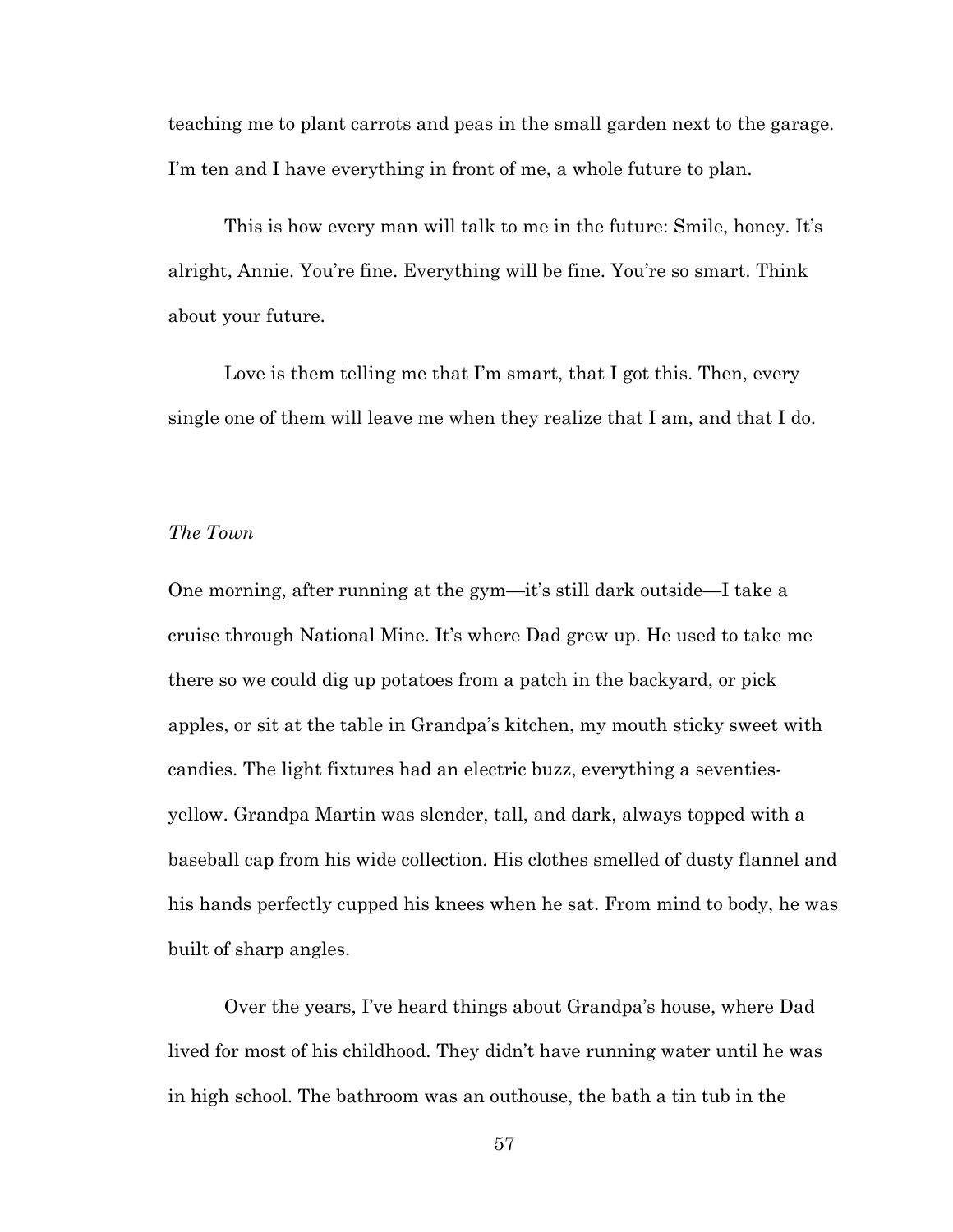summer kitchen. Grandma Elaine washed their clothes by hand; she didn't buy a washing machine for a long time. I can see her in the summer backyard, green leaves in flutter and the grass alive with insects, scrubbing my dad's clothes over a wooden washboard. Her hands raw from hot water and soap. Her mouth fierce as she concentrates.

After Grandpa Martin died, the house was sold and I never went back. But now, at twenty-eight, I want to know it again. So I drive through the old neighborhood to see if I can find it. I take many wrong turns and I discover that National Mine is a twisted, tangled mess. It is packed full of houses, but at this hour, no one is outside; the houses are quiet and the windows watch me. Only a few streetlights scatter about, and here I am, passing under them, a stranger. On top of a hill I find the abandoned high school, where my dad was a star basketball player. The building is a terror there in the dark: glass panes sparkle with starlight and rusted chains wrap the doors.

There's a sigh, which at first seems to come from inside the walls, but then I realize it's coming from me, because I'm thinking of Dad inside that building. Walking the halls in a t-shirt and jeans. He's tall, he's blonde, he moves in a pack with his friends. He hasn't yet been to Vietnam. He hasn't met my mother. His heart is in good health. Red and warm in his chest. I picture it there, encased in smooth white rib bones. It's fueling him on the basketball court and in the hallways. It's flushing blood up to his brain and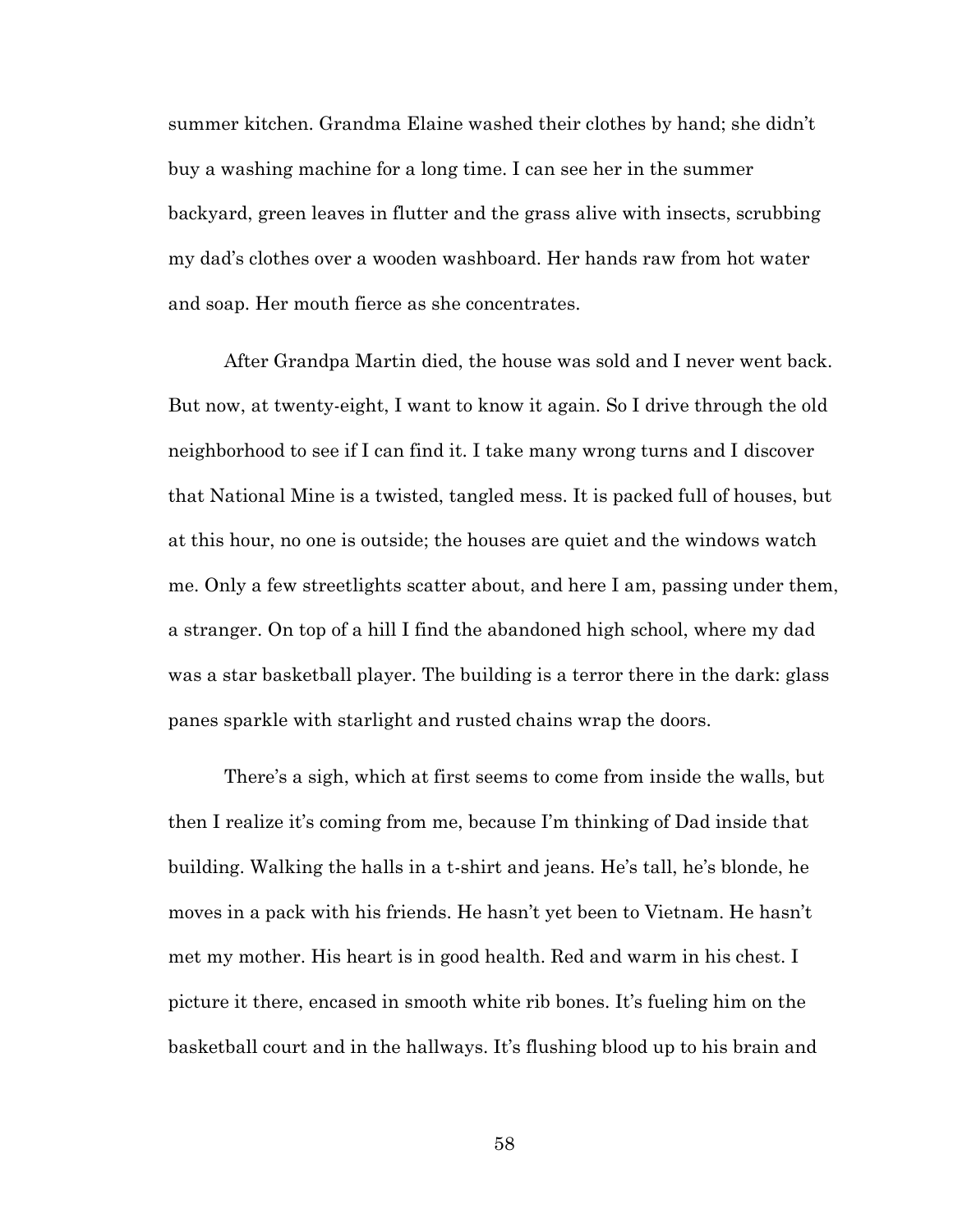the pale veins that trace through his eyes. He was alive once, this man, I tell myself.

After the high school I keep driving up and down and around the roads. I can't find Grandpa's house. I don't remember the color or the size; I only know that it, too, was atop a hill. An image of the backyard is strong in my memory but I know the backyard is tucked back from the road, and I won't be able to see it as I drive. Until dawn brightens, I keep driving, and then people begin to step out to their trucks to scrape the windows and turn on defrosters and I know I have to drive away. I don't belong here, and they stare at me.

That week, I go to my mom's house to ask her how to get to Grandpa Martin's. Her memory, too, is foggy; we need to look at Google Maps with street view to find the house. When we do, I remember it: the front is narrow, the paint is green, and a long driveway stretches along the side. The backyard looks just as it did when I was little, and I'm surprised by how much of my memory was true. I was only five when grandpa died. I tell my mom I remember him in a hospital bed, a needle in his arm with an IV drip, calling my name. She tells me that he had kidney failure and went in for weekly dialysis treatments. She, too, is surprised by what I know.

"I always thought that you reminded him of Elaine," she says. "Because you were born so soon after she died, and he needed someone new to live for."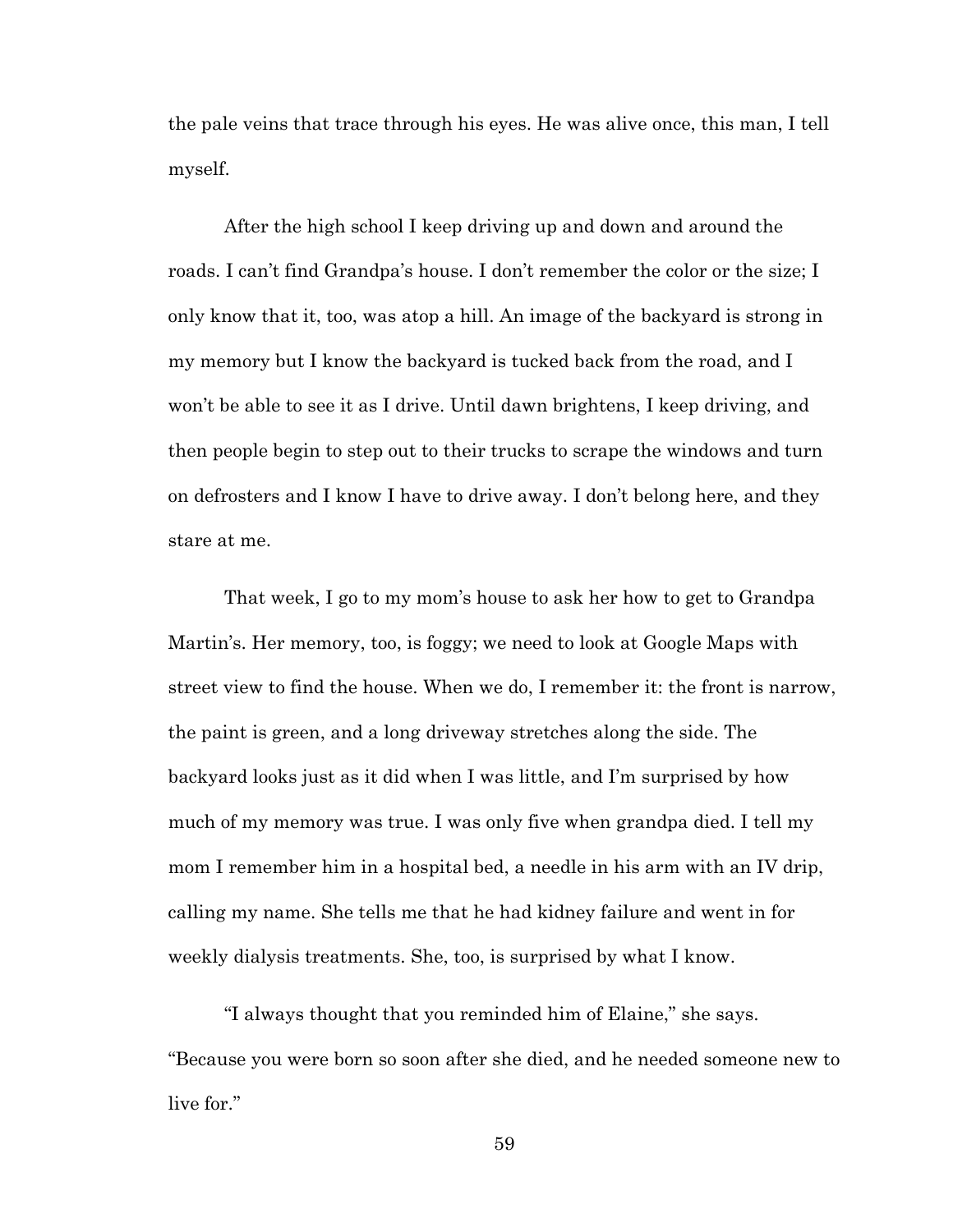I know that if I drive back to National Mine, I will be able to find the house—to look at it. But I never do.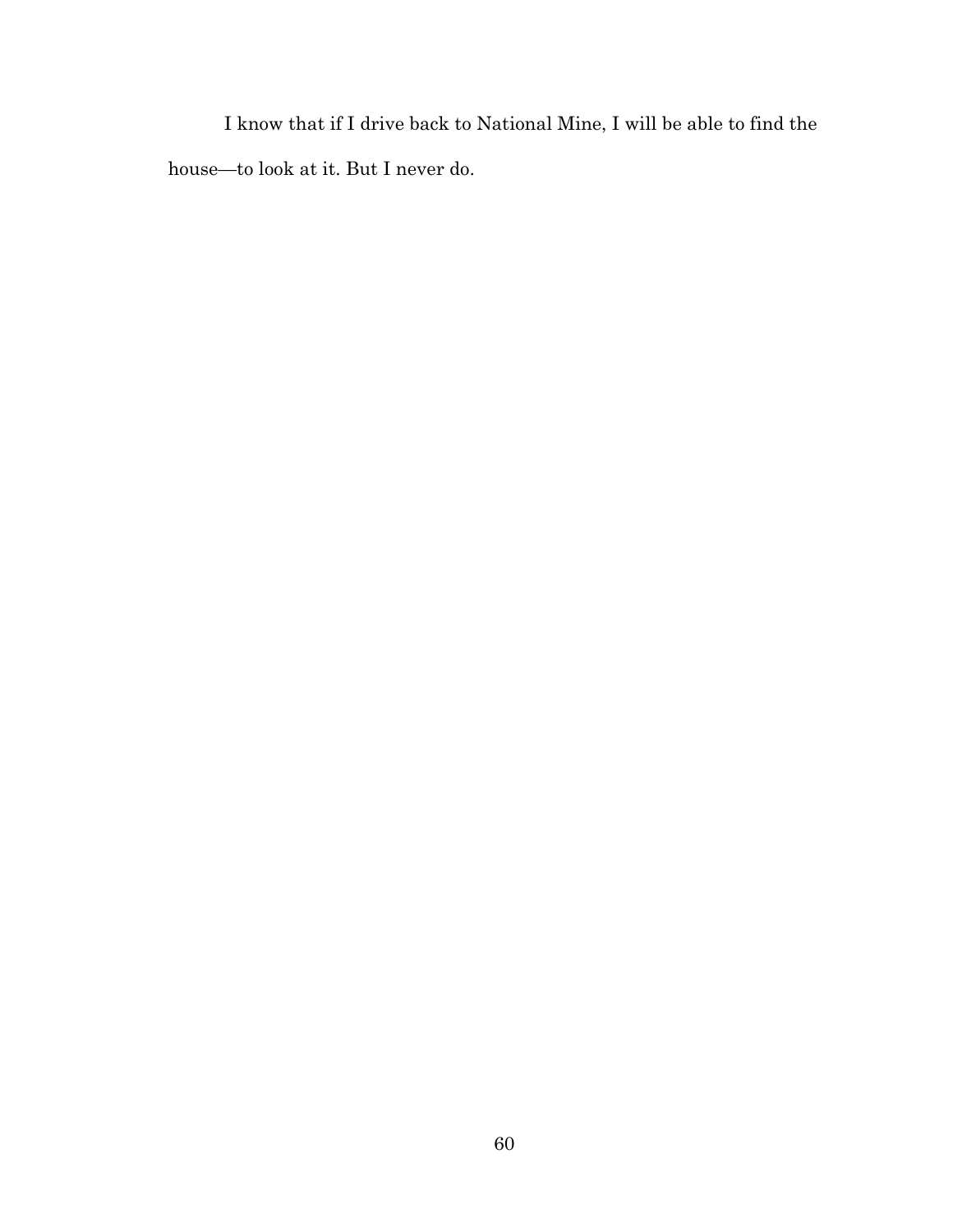#### In the Nerves

The brain is a network in tissue. Glial cells and neurons, the cerebrum and the cerebellum and the amygdala, portions of grey mashed together, a map. Look up images of the brain and you will see soft clay, colors on a diagram, shapes like a dinner side dish. Nerves, built of the thinnest material imaginable, thinner than the weave of a threadbare t-shirt, impossible to look at without considering the ease of tearing the tissue apart. These nerves are tentacles, intelligent and fluid and moving, pulsing with blood and electricity, and they are inside of you. They are what makes you.

I think of the brain and I think of sparks. Tiny lights that flash in star patterns every time I remember my dad. Every time I bring back to life something that once was. That still is, there in the nerves. In the sparks that travel down the thinnest tissue.

At night, when I'm sleeping and my brain is shooting sparks and I'm unaware, I dream about my dad. We're in the backyard of my childhood home. Dusk: the sky dim, but I know it's Dad there with me, wearing his red flannel. We stand beside a campfire ring, a low glow within, where Dad must have built the fire. He was always good at that: chopping the wood, sharp edge of an axe, arranging the logs in a teepee pattern. Match to kindling. He used to dump lighter fluid out of a plastic bottle down into the coals, at which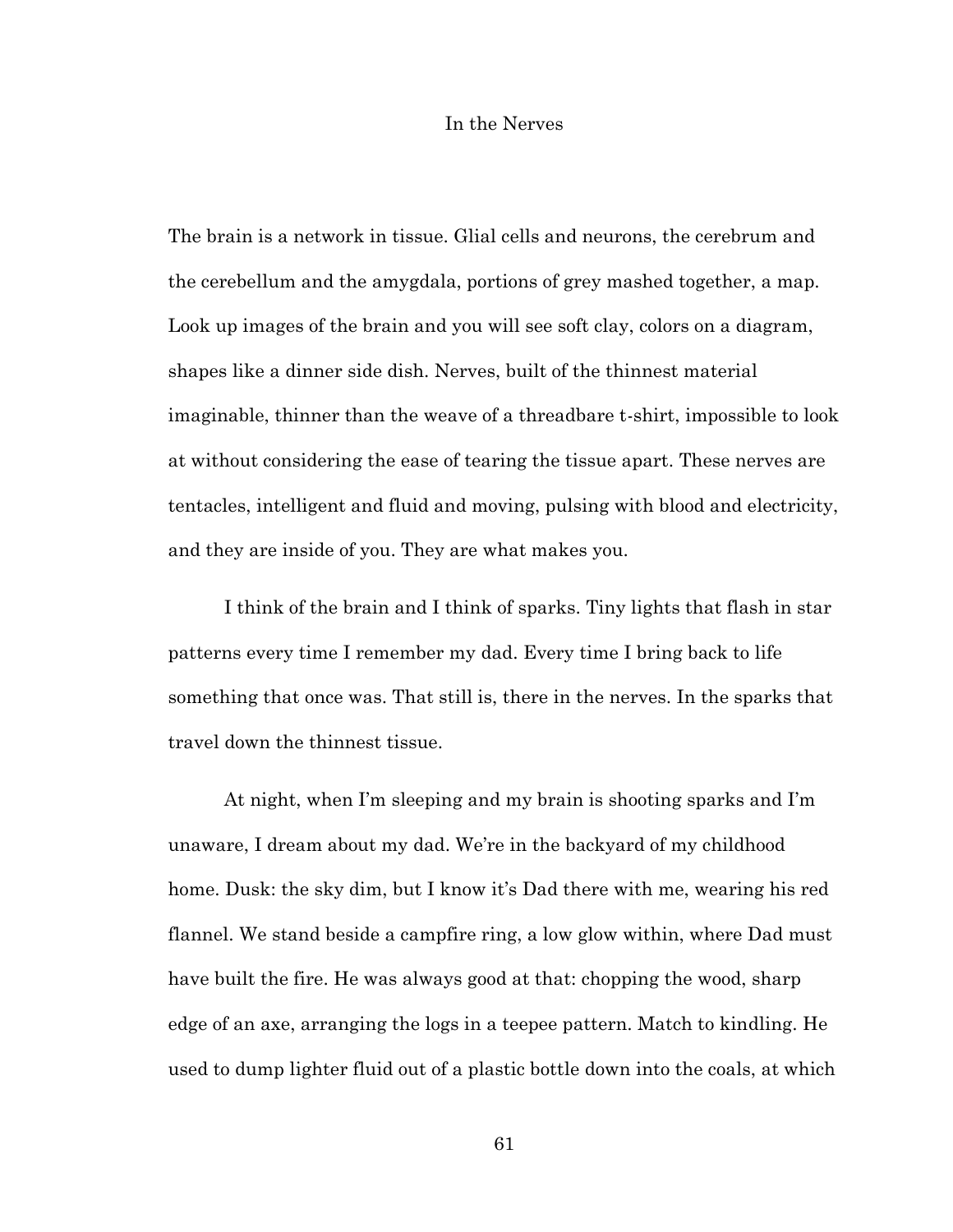my mom flinched. The danger of the flame traveling up the fluid line to Dad's body.

The dream is simple: Dad steps toward me and hugs me. Tight. The firmest feeling I've ever had in a dream. He doesn't say a word to me. He just holds me. Dad must know I wrote about him last week. I told him to stop talking to me in dreams. To stop telling me it would be okay. Now, all I know is that the flannel wraps around me. I can feel the warmth of a body, a life. I wake up, nauseous with this thought: *you're still alive.*

I've had dreams before in which Dad had never died, but this one is different. I don't believe it to be true. I know he's been dead for years, and I know exactly where his body is, how he looked in that casket so pale and quiet in a grey suit with a pink tie, though I've sometimes transformed the memory to flannel and a fishing cap. Aviators and a false tooth. A hand with a gold wedding band. The way I wanted it to be. How my mom now says it should have been. But she was scared and alone, my mother, and she had to make some difficult decisions, and now she doesn't dream about him like I do.

In my early twenties, I went to get my hair cut at the usual salon by my regular stylist. But she was out on maternity leave, so another woman cut my hair instead. As she clipped away, she began to tell me about how she had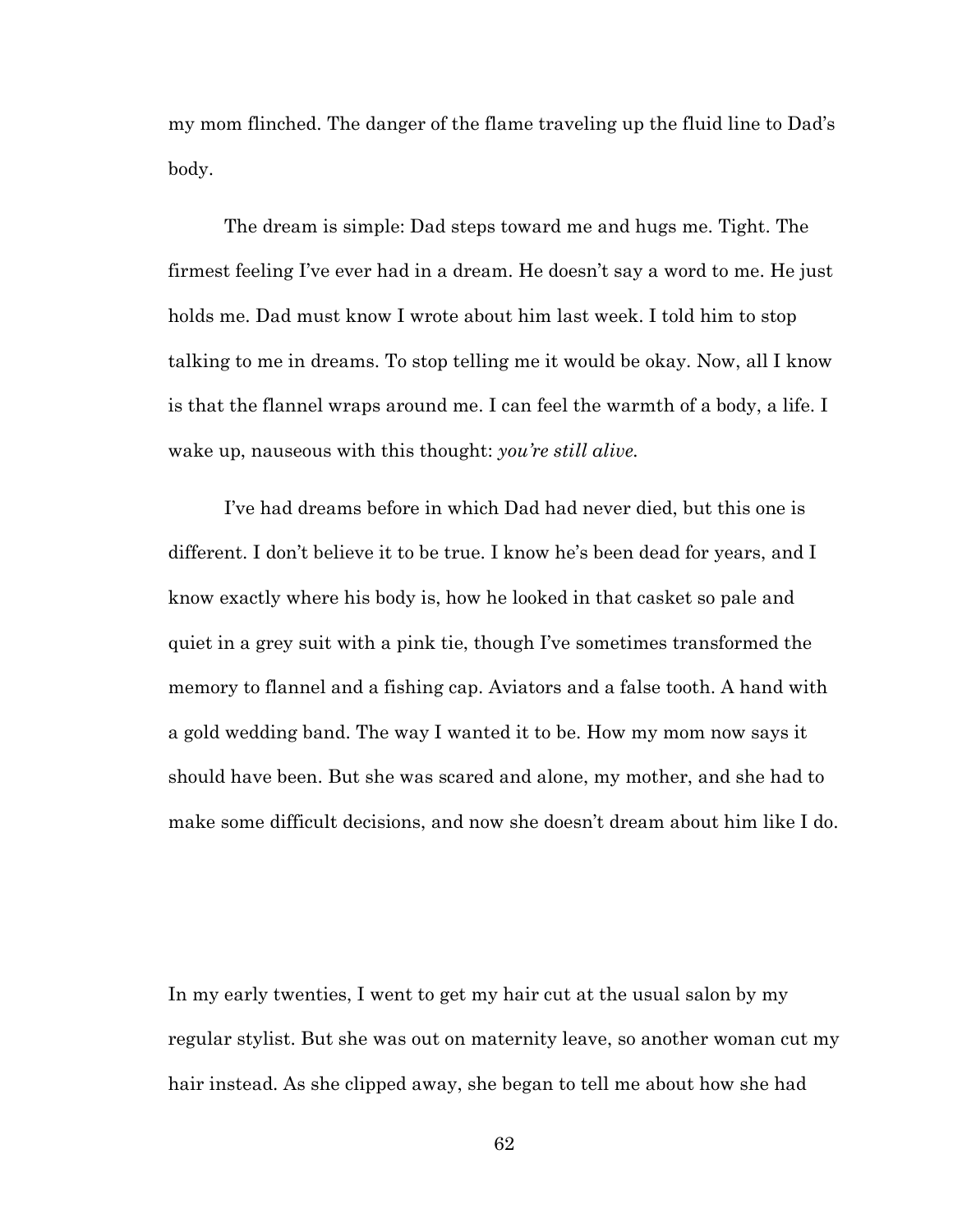just lost her boyfriend. The father of two boys. Eight and ten years old, they now had to live without their dad. He had died in a snowmobile accident. I had likely heard about this on the news. Every time the local station reported a snowmobiling death, I thought of the parts of the trail I used to ride with my dad, jumps grated into the path so that the machines could fly high into the air, and the closeness of the snow-covered trees beside them—how solid a trunk could be in a frozen January. Frost etched on bark like a weapon, branches spears with icicles draped on their shoulders. The menace of the cold air, the sharp stars on a black sky, the punched-out hole of a moon.

The woman started to cry. Her hands shook against the silver scissors, so close to my scalp. I had to tell her that when I was ten, I lost my dad, too.

"And I turned out okay," I told her.

"What do I do?" She said. "What can I do for them?"

"Just let them be. They'll find their own way."

Then, she tells me: "I never see him. He never talks to me. He has been sending them signs. Why am I all alone?"

Mom said the same thing to me, once. The only time she ever heard from Dad was many years after he'd died. Out in the backyard where she always used to stand and smoke, the stars and outer space, midnight sky, gemstone stars and planets, the cold winter air. He'd sent her a message spoken to her. Given her hope. As if this was all part of a bigger plan, this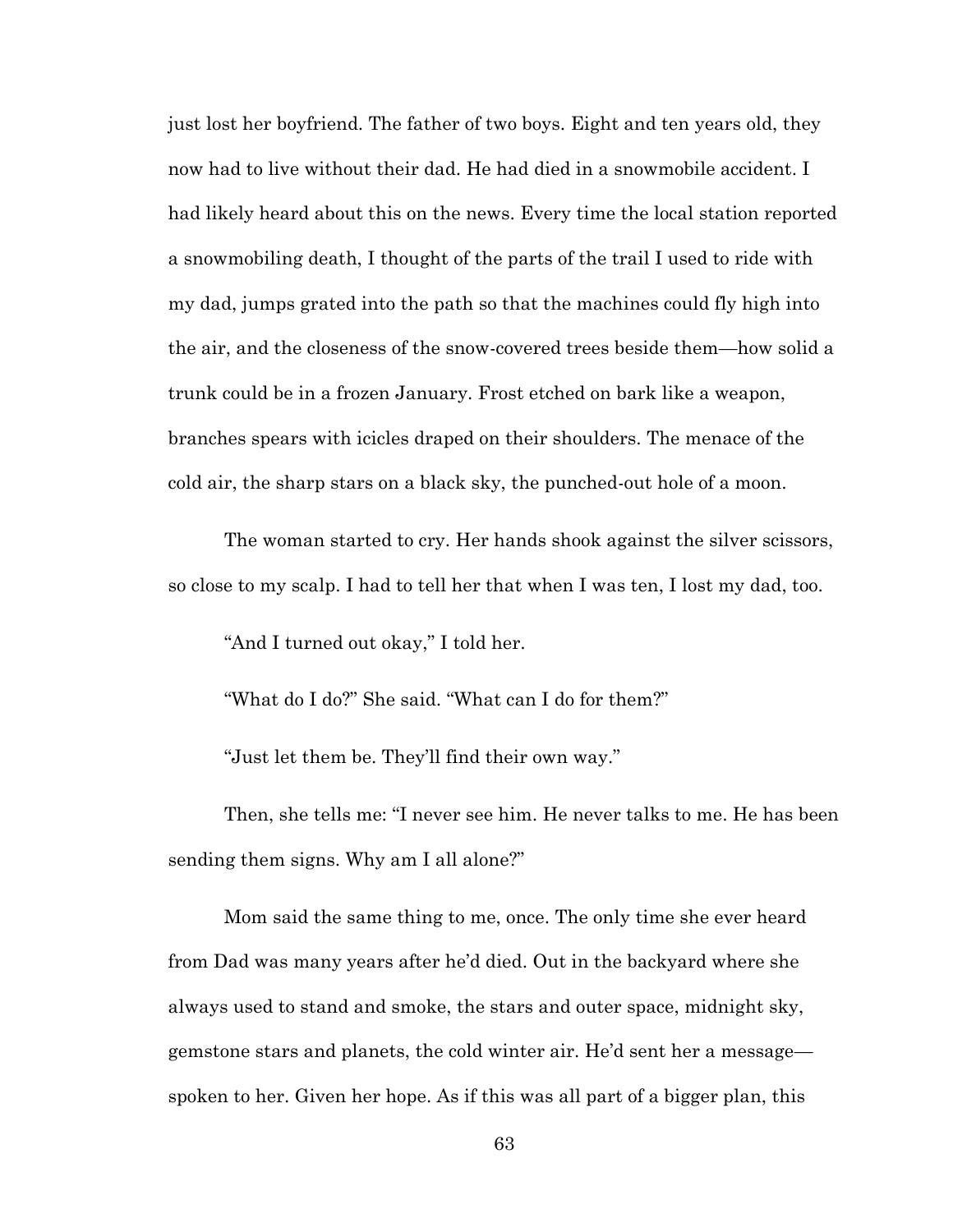great sweeping timeline of her life. My mom has lost too many of the people close to her. Her mother, her best friend, her brother, all within two years. Cancer, cancer, suicide. To the point that she no longer cries when someone disappears. Mom has learned to accept it.

I know that on that night that he spoke to her, she felt better. Maybe it was the only sign she ever needed. Some of the rest of us need more, or at least something different.

I remember reading an article about quantum physics that I barely understood. It said this about a photon sent from across the galaxy, barreling toward Earth: "One could also choose to 'peek' at the incoming photon, setting up a telescope on each side of the galaxy to determine which side the photon took to reach Earth. The very act of measuring or 'watching' which way the photon comes in means it can only come in from one side" (Walia).

So just knowing how something happened, made it happen that way. Caused it to come into existence. Shaped the history, the path.

I'm thinking about a scatter of sparks in the brain. The trail of a ball of light down a circuit, like a lit fuse. What I know about my dad. What I remember. What's true, and what isn't. What the truth even is. My truth (I saw him holding his chest the day he died, I saw his face), my mom's truth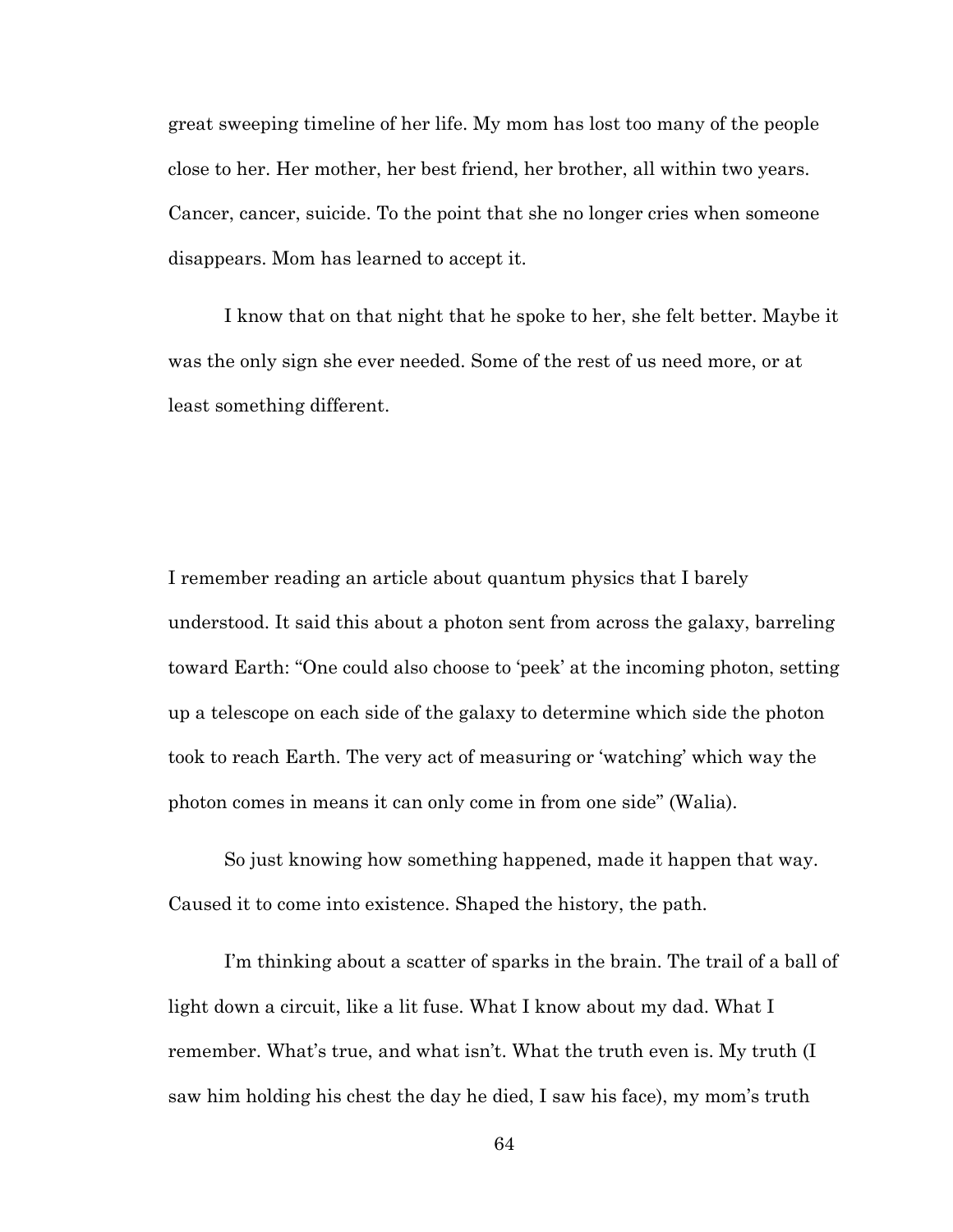(she held his hand as he reclined on a white-sheeted gurney in a hospital), my brother's truth (we don't talk about it).

I sit on the bed, in the bedroom that once belonged to my parents, and shuffle through photographs. Dad in a tank top, his arms pale. Dad crouching beside the Grand Canyon with a flood of light on its cliffs. In his waders in a lake, holding up a fish by its gills, its red throat drooping down toward the water. Dead tree stumps statuesque in the lake around him. Dancing with his mom at a wedding. Sitting at the edge of a bed in a hotel room with my mom, a beer in a coozie in his hand, his mouth gaped open into a laugh around his missing tooth. So many pictures of my mom's grin, her bold, bright teeth. Images of Mom in sweaters, on skis, with my dad, without my dad. I find landscape photos and I hate them because my family isn't there. But then I imagine the person behind the shutter, Mom or Dad, the gentle click of a fingertip and the still, tranquil stance of the body, and I feel okay because the picture is proof enough that they were there.

My parents took so many pictures. They developed them and saved all of the negatives. Then, they put them into a box in the front hallway for twenty years. It's only when I'm nearly thirty that I start to look at them. The pictures bring back stories, or allow me to think of new ones. If a photo was taken before I was born or at a place I never went, I tell myself what my parents did that day. Maybe Mom sat in the passenger seat for miles on an empty highway and then they ate at a roadside diner, and both of them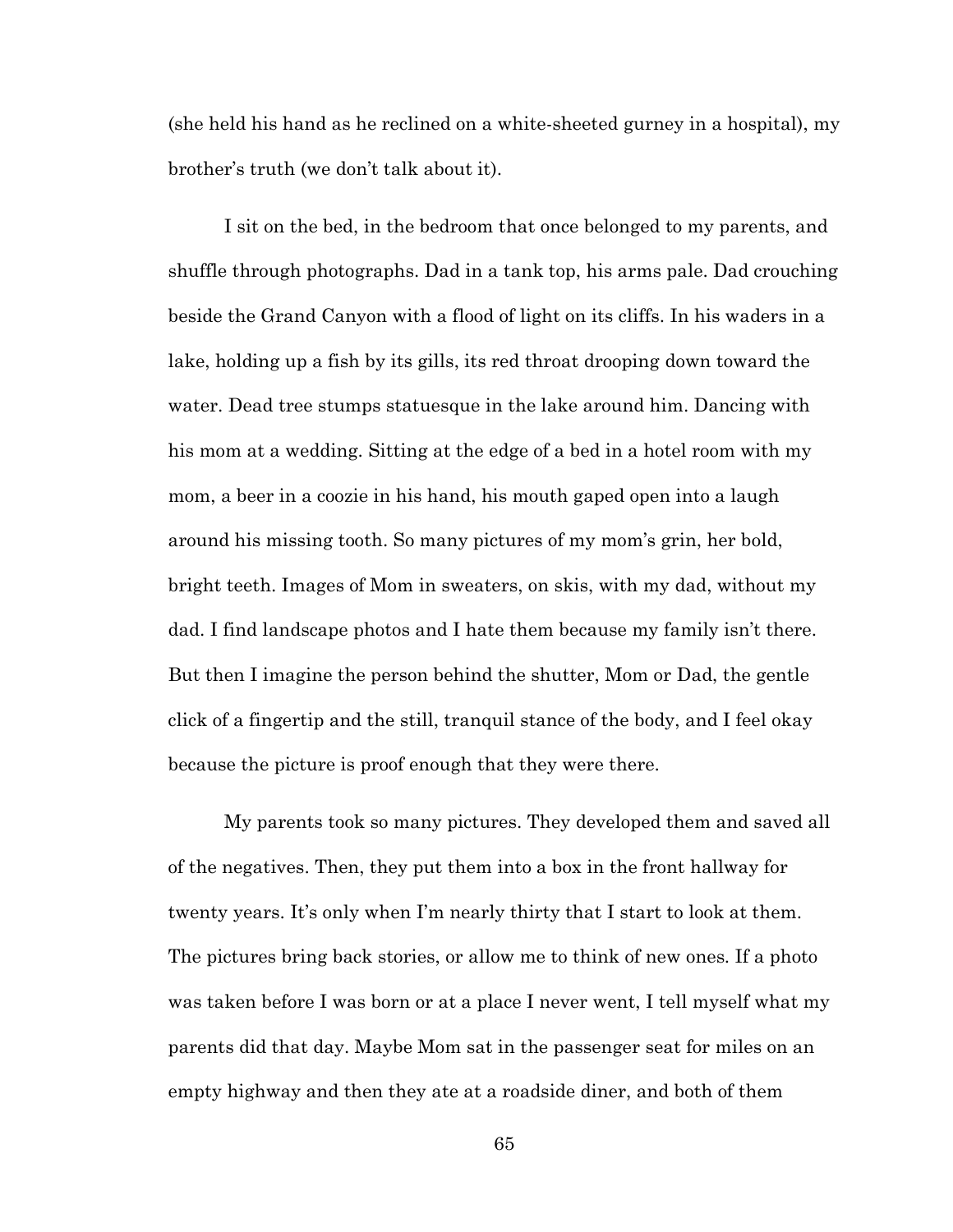ordered steak and French fries and drank coffee. I even imagine the waitress in a blue dress sidling around the restaurant, coffee pot in hand, a reflection of the parking lot in its glass: the car my dad drove. A Buick. A Crown Victoria. Mom's hair pulled back in a ponytail. Dad's sunglasses folded on the table. Like the road trips I've been on with boyfriends, when we sit together over our meals and talk about all of the things we saw that day: the animals (deer, buffalo, big horn sheep), the sights and moments (the Badlands, the heat on our shoulders, that man who took our picture), the things we will remember the next day and the things that will soon dissolve forever. The you-and-I memories, the thin tissues that hold us together. I try to access all of this for my parents because it turns out my mom is alone in these memories now. I'm not going to ask her about them, though, because I'd rather build up any number of things that could be true, and leave those as her own little treasures, locked away.

From a box, I lift a photo of our long-ago campsite by the Fence River. A stand of narrow pines with a small clearing in the middle. The tent is tan and brown, its aluminum poles meeting at angular joints. A green Coleman stove sits atop a folding card table that's been covered with a wrinkled tablecloth. Lawn chairs sit beside a fire pit, and Dad turned over a white, five-gallon bucket to use as a side table. Roots etch the dirt as skeletal remains, and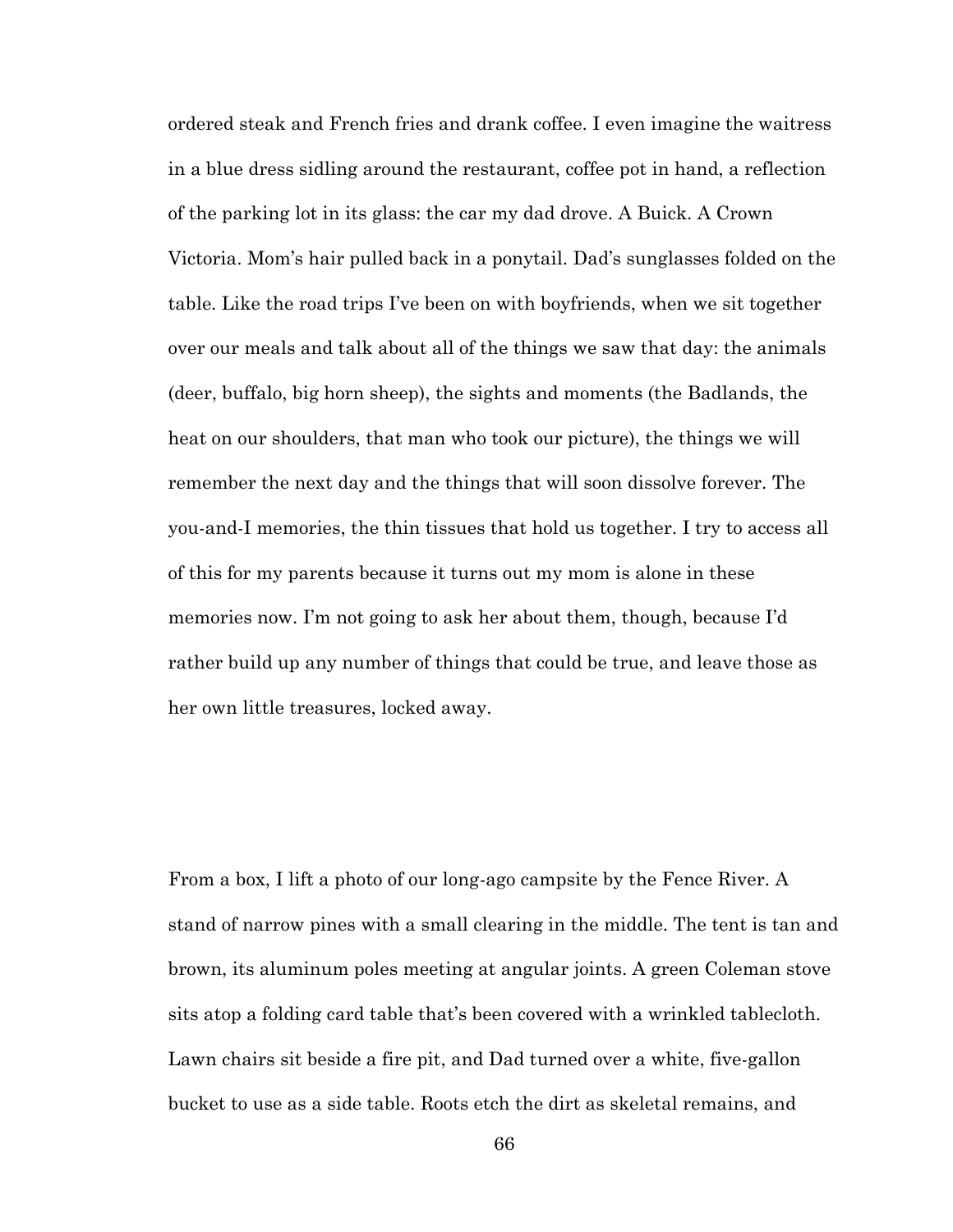sunlight, bright behind the trees, lands on a bed of ferns. On one tree branch, a propane lantern; on another, my dad's blue flannel shirt; on a branch beside the tent, Dad's mesh cap. The only person in the photo is me: I stand at the edge of the campsite, my back turned to the camera. My legs slender in pink pants, a grey sweatshirt topped with a drape of blonde hair. It's hard to see exactly what I'm doing, but it appears that I, too, am holding a camera and taking a picture. Just like my dad was. I'm facing out toward the river. It's a picture I may never see.

I'm stuck in the tar of all of this science, this memory. I have to paint pictures with it to make myself begin to understand. A map of the brain, neurotransmitters and receptors, the tiny, candy-like balls of molecules, jagged lines of electricity shooting lightning bolts beneath the skull. White matter and grey matter, the synapse points of communication, diagrams I can build with a pencil on a sheet of paper. All of the lists my dad made that I can now look at and trace with my finger and see him writing them with the fluid movements of his hand.

Shutdown: sparks of light snapping back up the darkness of the nerve cord. Electricity flickering out. When I was young, I unplugged my bedroom lamp and received a shock because the wires near the plug were bare with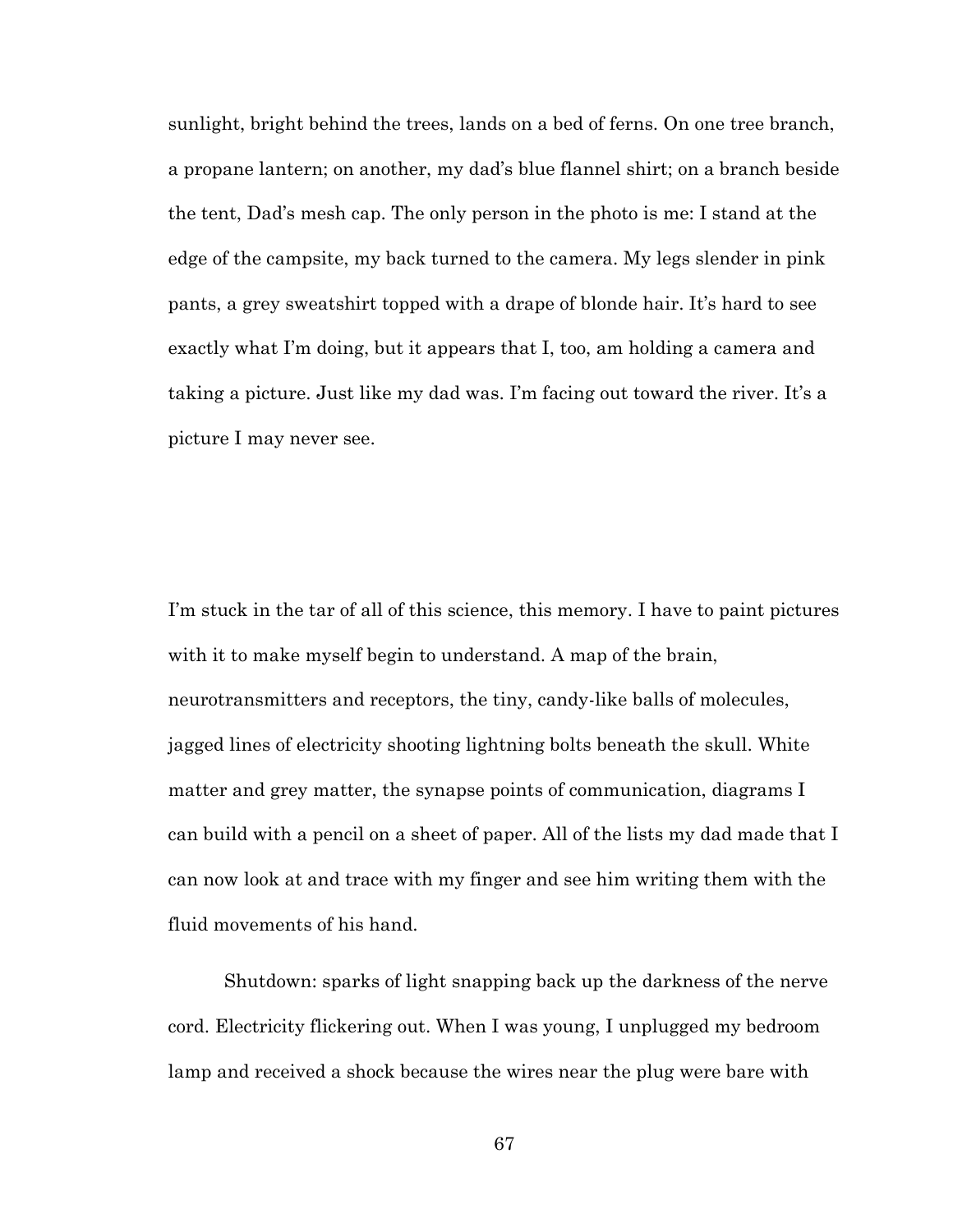age. It zipped up my arm and I laid back in my bed for a moment to make sure I was still alive. My body sucked the power up, and I continued to breath, but I was shaking. I remember the light of the spark, how I was sure the bedspread would set fire. Instead: stillness.

". . . How we choose to measure "now" affects what direction the photon took billions of years ago," the article says. "Our choice in the present moment affected what had already happened in the past. This makes absolutely no sense, which is a common phenomenon when it comes to quantum physics. Regardless of our ability make sense of it, it's real" (Walia).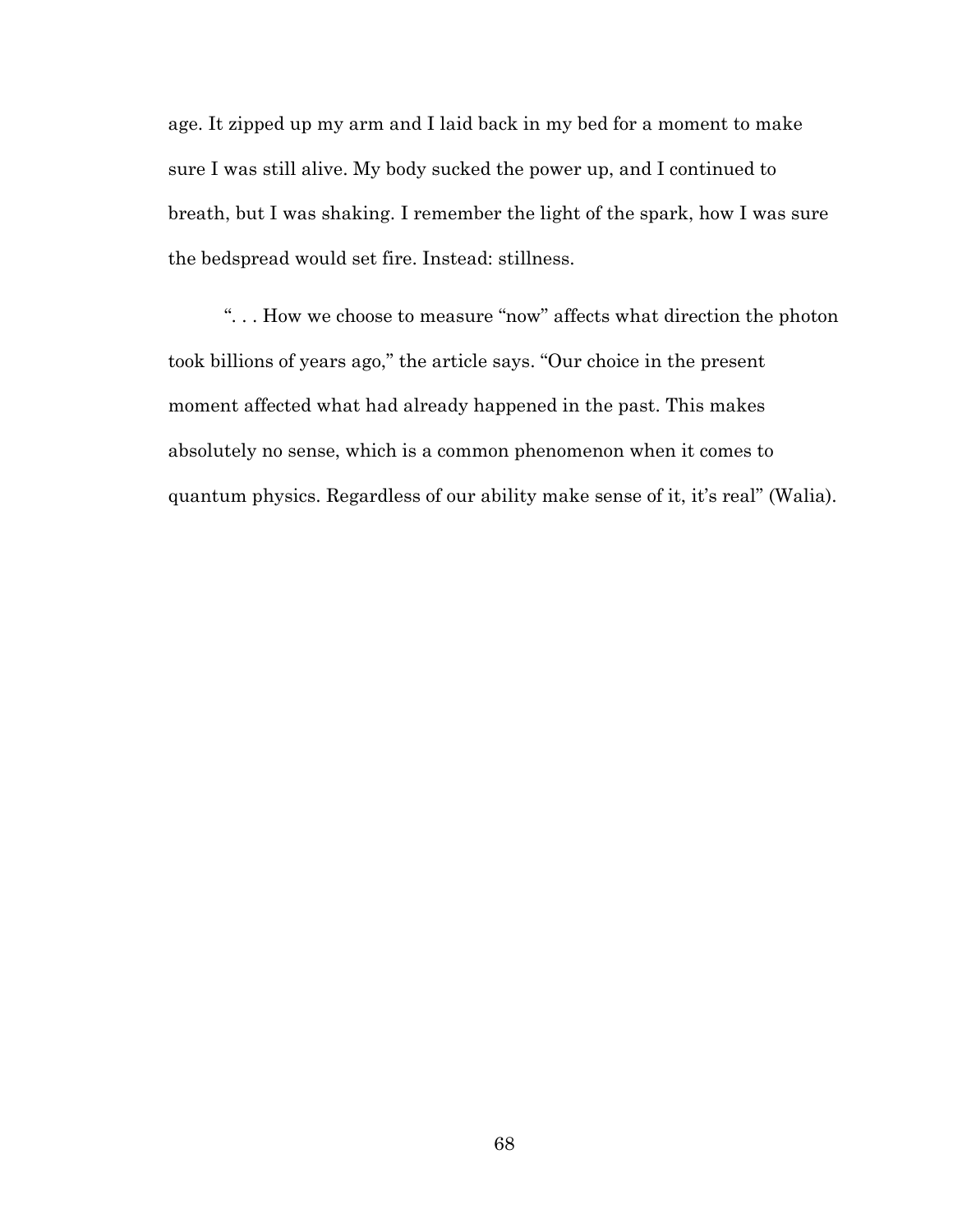#### The Bee

I.

Before you said goodbye to me, Dave, I said goodbye to you. On a weekend in Kilkenny, a Christmas gift from your parents. We had just toured the castle, which, across a long lawn, looked like a hologram, turrets and iron gate. Pink flowers nestled where foundation met ground. On the inside, a plush dining hall with polished silver goblets and flags hanging from the ceiling. They didn't flutter—no wind—and it was cold.

In our hotel room, I said goodbye. The hotel was next to the River Nore, and in the mornings at breakfast I watched that river moving by, like a strip of ribbon on a wheel turned over and over. Breakfast was bright, from sunlight to eggs to raspberries, the orange juice and the glasses for Irish coffee. Our hotel room, though, was shadowed, especially when rain clouds gusted into town.

After the castle tour we walked back to the hotel. You held my hand; I let you. When we arrived, I laid back on the bed to look up at the ceiling. I spread my arms out across the blanket—one of those secret garden floral patterns that you can't look at too long or you'll get lost in it—and I pretended I was sinking. I knew it was all over between us, but I could still see you in the corner of my eye. You were sitting at the desk, in a chair,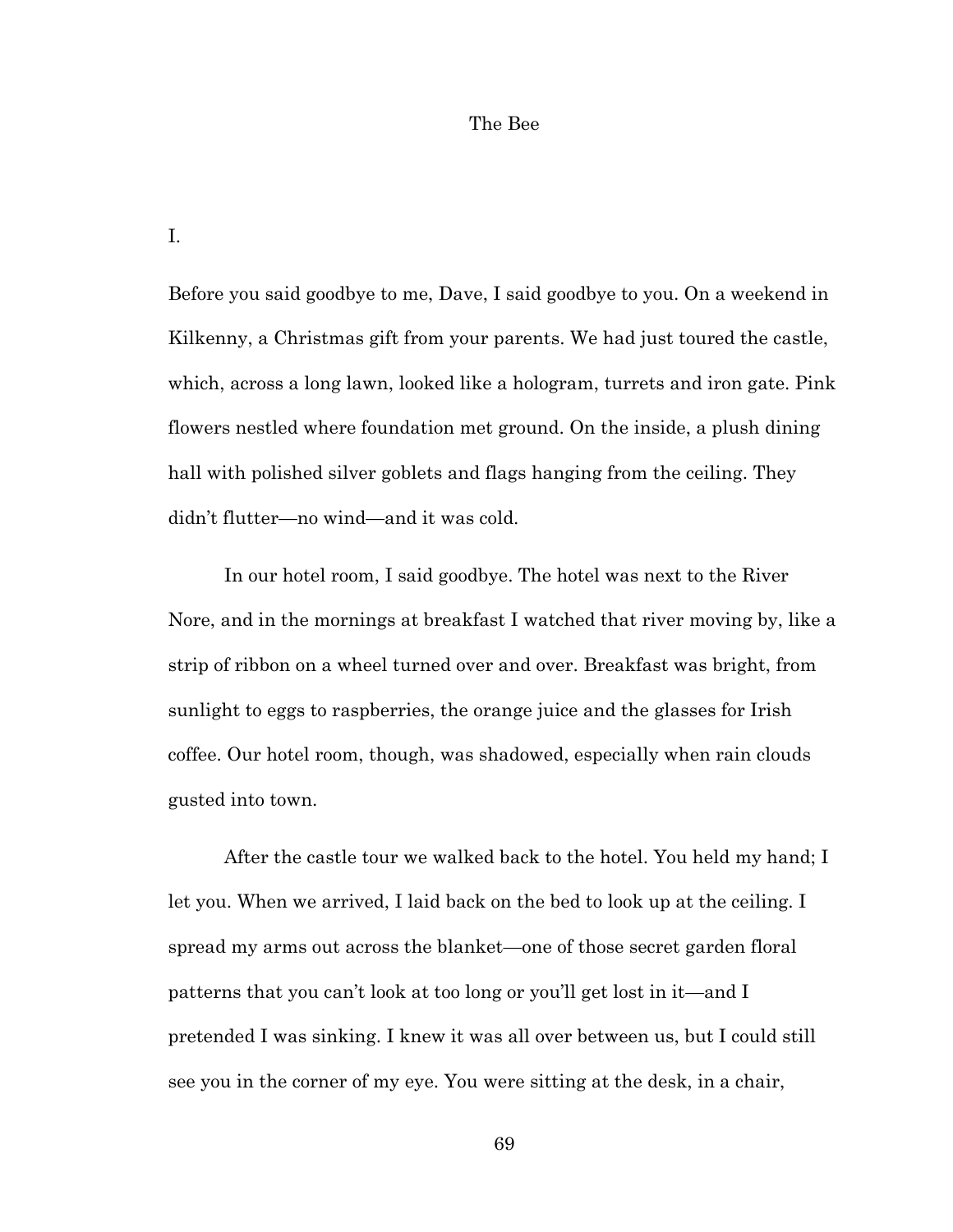wearing a white hoodie, writing something on a notepad. Goodbye, I thought. I knew then that I'd break up with you over the phone, which is what we're never, ever supposed to do, but it would be easier if I didn't have to look at your face.

# II.

When times are hard—it could be that I had a bad day, a bad month, a bad year—I go to the cemetery.

My dad's grave is directly across from the sign for Cherry Street. Cemeteries have their own little streets, their own little maps, like neighborhoods. The graves, tiny houses. I once had a Sesame Street play set with red, yellow, and blue plastic houses, and a plastic-asphalt road down the middle. None of the doors to the houses opened. I just moved the plastic characters down the street, or left them on the sidewalk.

Sometimes, at the cemetery, I've only made it as far as the tree by the Cherry Street sign. I think it's a weeping willow, but maybe I think that because what I usually do is sit there, in my car, and cry. One day, a storm was on its way and the branches on the tree shook. I heard a loud crack outside and I was sure the tree was about to fall and kill me. I let myself enjoy this for a while—an ominous cemetery—but then I sped away.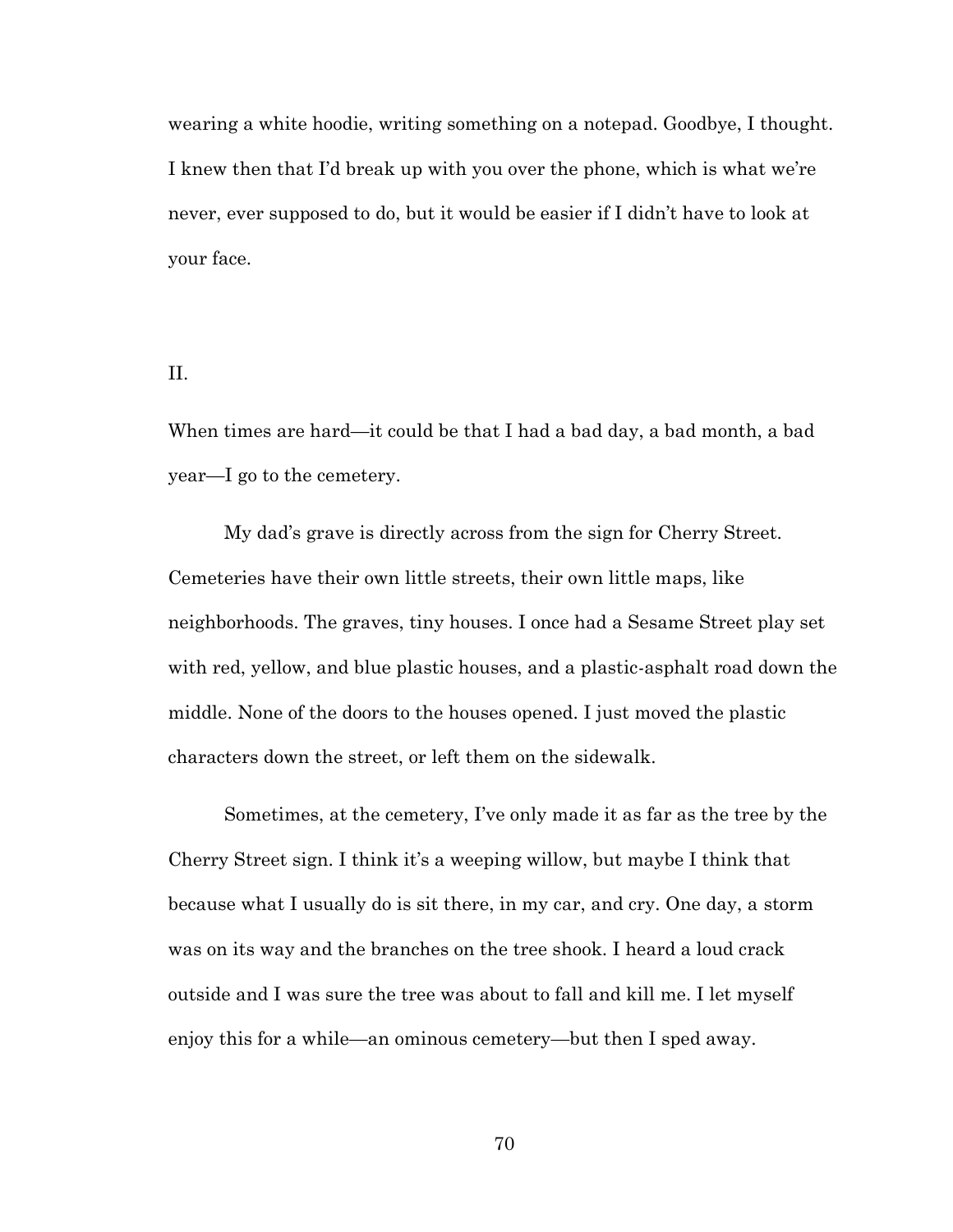But most times, I do make it to Dad's grave. I took a boyfriend there once, after having not been for a while, and I couldn't find the grave-marker. It's flat to the ground, given to our family by the military. Nothing fancy, because gravestones are expensive.

It was November at that point, and Dad's grave was covered in a thick bed of decaying leaves. I thought someone had stolen his gravestone and I panicked about what that meant. I kicked the leaves around with my boots— I know it's here, I know it's here—and then I found it. Guilty, because I hadn't remembered exactly where it was. When I saw it I had to remember that my dad was dead and that's why I was here.

Those times probably matter more than the usual visits, when I feel like I need something from my dad, even if it's just to calm down, and I show up alone. I sit in front of the gravestone and spend a long time primping and cleaning it with my hands, guiding my fingernails around the edges of the letters to clear them of dirt:

# DAVID MARTIN WUORENMAA

The highway is beside the cemetery and you can't shut off its rushing sound or its bright flash of passing cars. But what you can do is look up at the trees and then close your eyes and focus on the sound of leaves moving, wind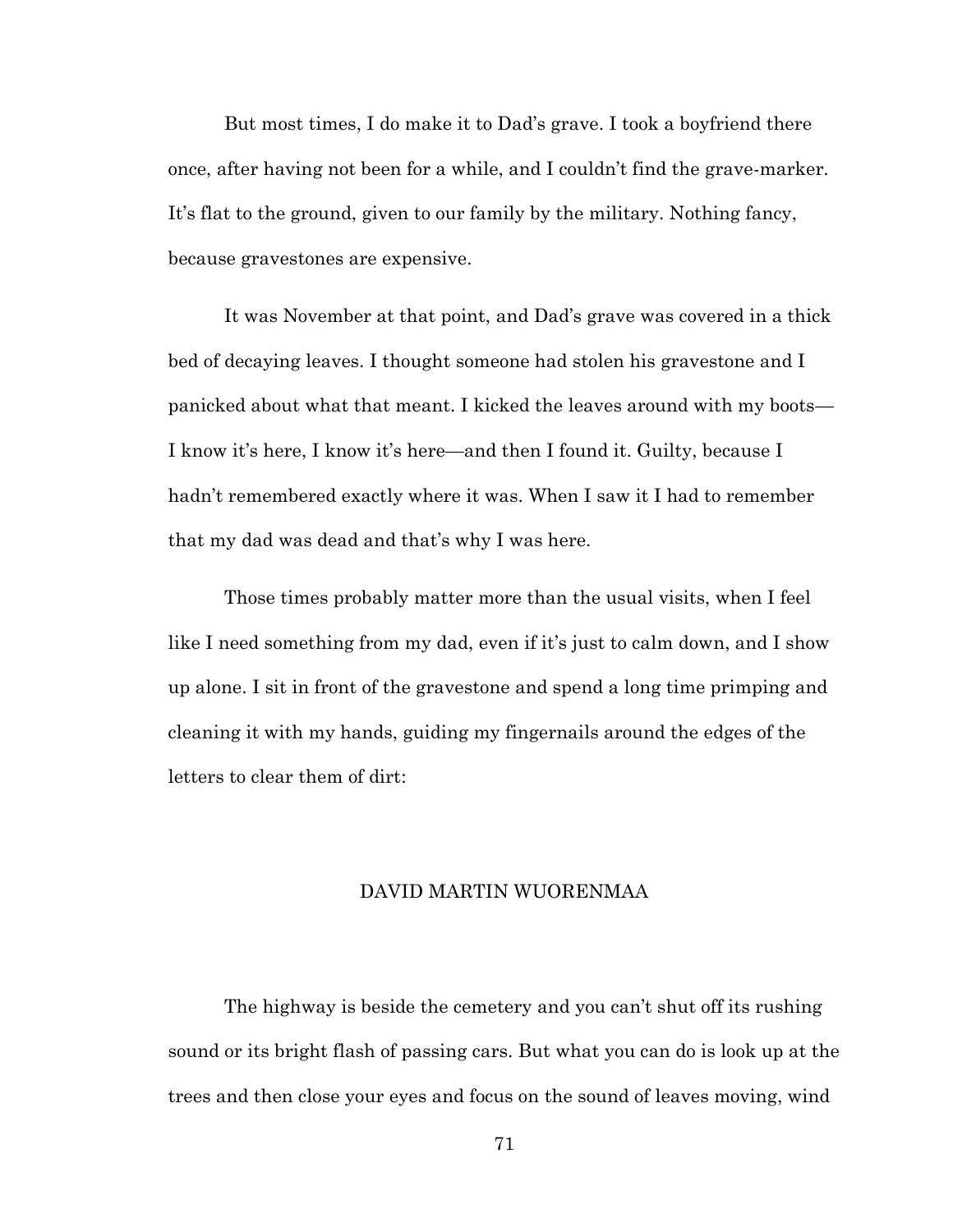and wood. It's hard not to think there's something alive in that wind. A continuance.

When I sit in front of his grave in the damp grass, and put my hands down on the stone, and I shut my eyes, I feel all the way down to his bones. I feel them in my blood like a magnet. I've been all over, and there's no place in the world like that.

# III.

I know a woman lived in my house long before me, over a hundred years, the nineteenth century into the twentieth. There are some tiles missing in our downstairs bathroom floor, exposing wooden floorboards. When I look at them I wonder if her feet touched those. If that was where she stood when she looked in the mirror and fixed her hair. In our attic, I touch the wooden beams and wonder if she touched those. I think about her in my bedroom, sleeping, a once-warm body. The rise and fall of her chest as she slept, a nightgown, a husband, another warm body.

I think of her on Main Street, downtown Ishpeming. In the early 1900s, it was all cigar shops and general stores, bars and liveries and furniture makers. I see her near the corner where Buck's Restaurant is now, lifting her dress from the mud—her boots are much shorter than the ones I wear, up to my knees, where hers only hit the ankle and have delicate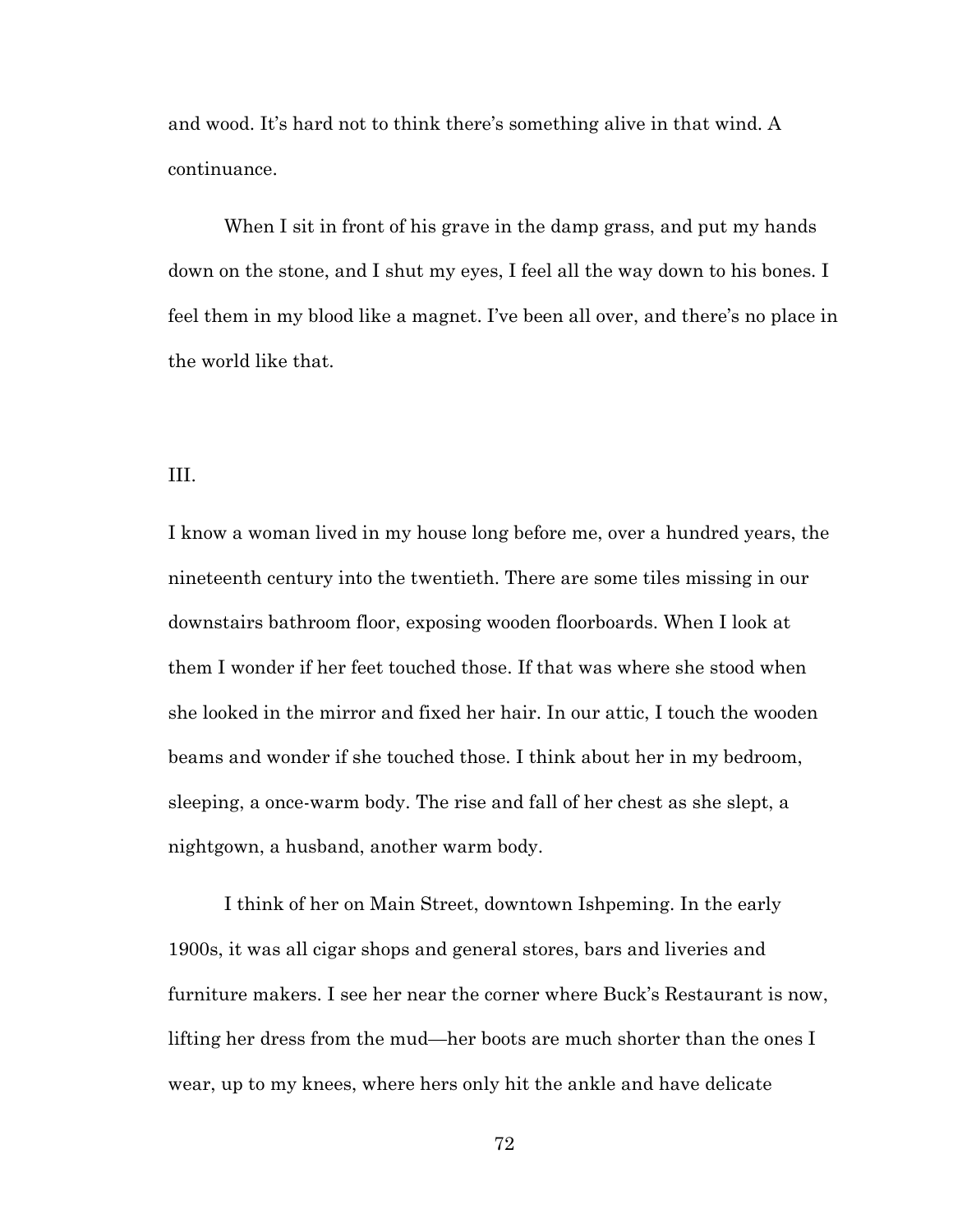buttons on them. She's surrounded by men, horses, wooden wheels, the first electric lights, the first and only city hall, the timber houses that would burn down, the clang of the railroad tracks. Her hair is up in a bun, but if you look close enough, strands of it are falling down.

When I walk through town I think of this woman and the drape of her dress, the mud at the ankles. The hair so carefully fixed in the mirror; the eyes, the eyelashes. There were plenty of other people that lived in this house—I've seen the census, I know the names—but it's her that I really care about.

### IV.

My mind lands in Riga, Latvia. You and I had a twelve-hour layover there years ago, Dave. We arrived at four a.m. in early February and stood at the bus stop in a windburn, under a black sky and in a flood of florescence from the airport. Cuts of light fell on your pale skin, and when we breathed, it crystallized.

Our bus pulled into the city against a stripe of dawn in the distance, blue twilight lifting, and you and I walked around forever, the only ones there. Snow piled against the windows of chapels and townhouses. We emerged into the town square, buildings all iced and frosted. We found a tiny,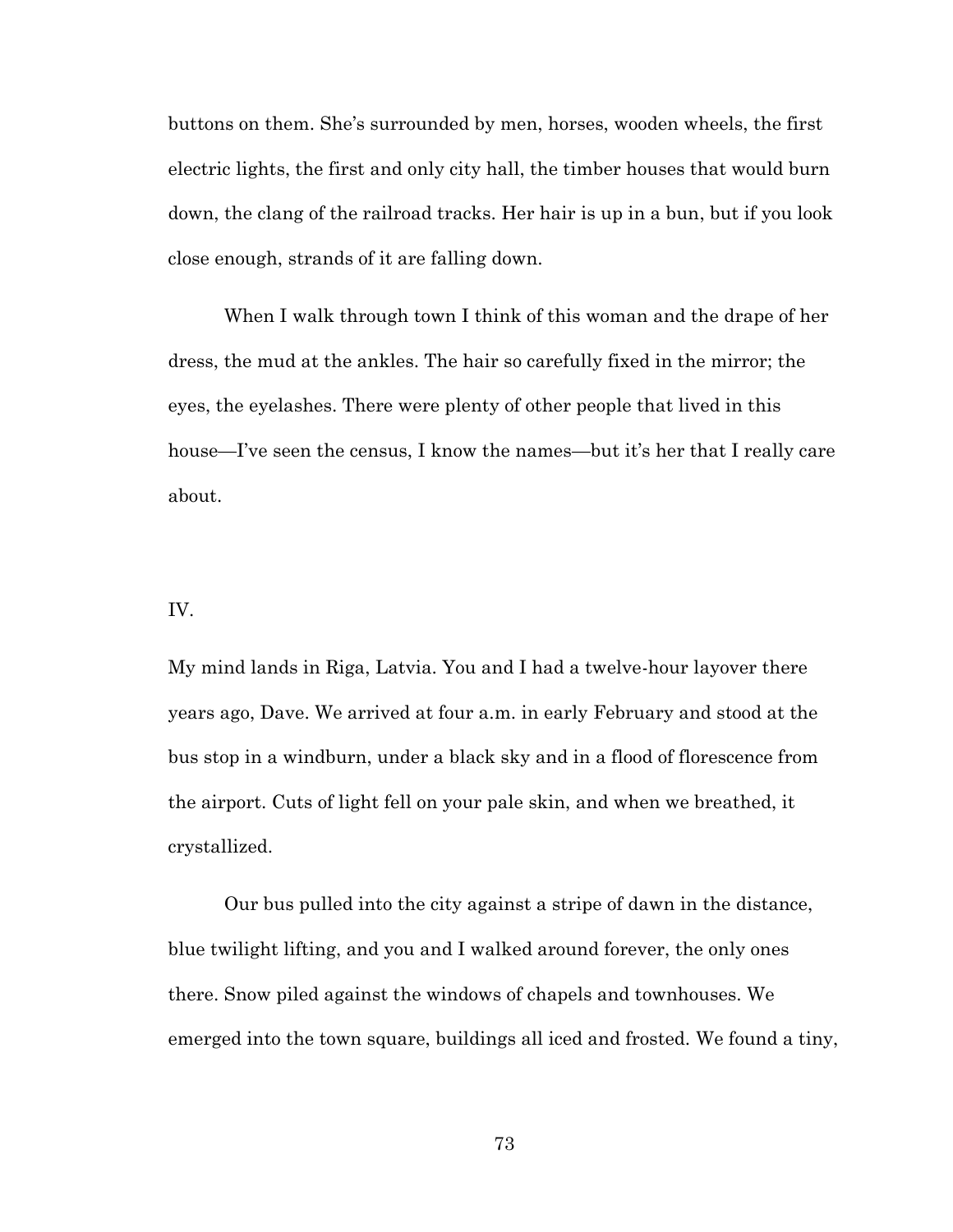cluttered gift shop with a lone woman behind the counter. I bought a necklace: Baltic amber.

You took a lot of pictures of me and later, when I looked back, it would seem I was in the city alone, and I would like it that way. Face raw and chapped; eyes red from the flight. I can only imagine you behind the camera: all of the cold places you followed me. How I always wished you would wear a hat.

V.

Dad wrote hundreds of letters to his parents from Vietnam. He asked them to send him food, to write to him. He often told them that he didn't have time to write much, but the letters continued to fill their mailbox in National Mine. Red, white, and blue markings around the border of the envelope. The sheets of paper inside were tiny and when Dad was done writing his letter, he wrote notes to fill the margin of the page.

"Write soon."

"Killed 3 water buffalo yesterday."

"P.S. Mountains sure are high here."

"P.S. Beautiful weather, how's the weather in N.M.?"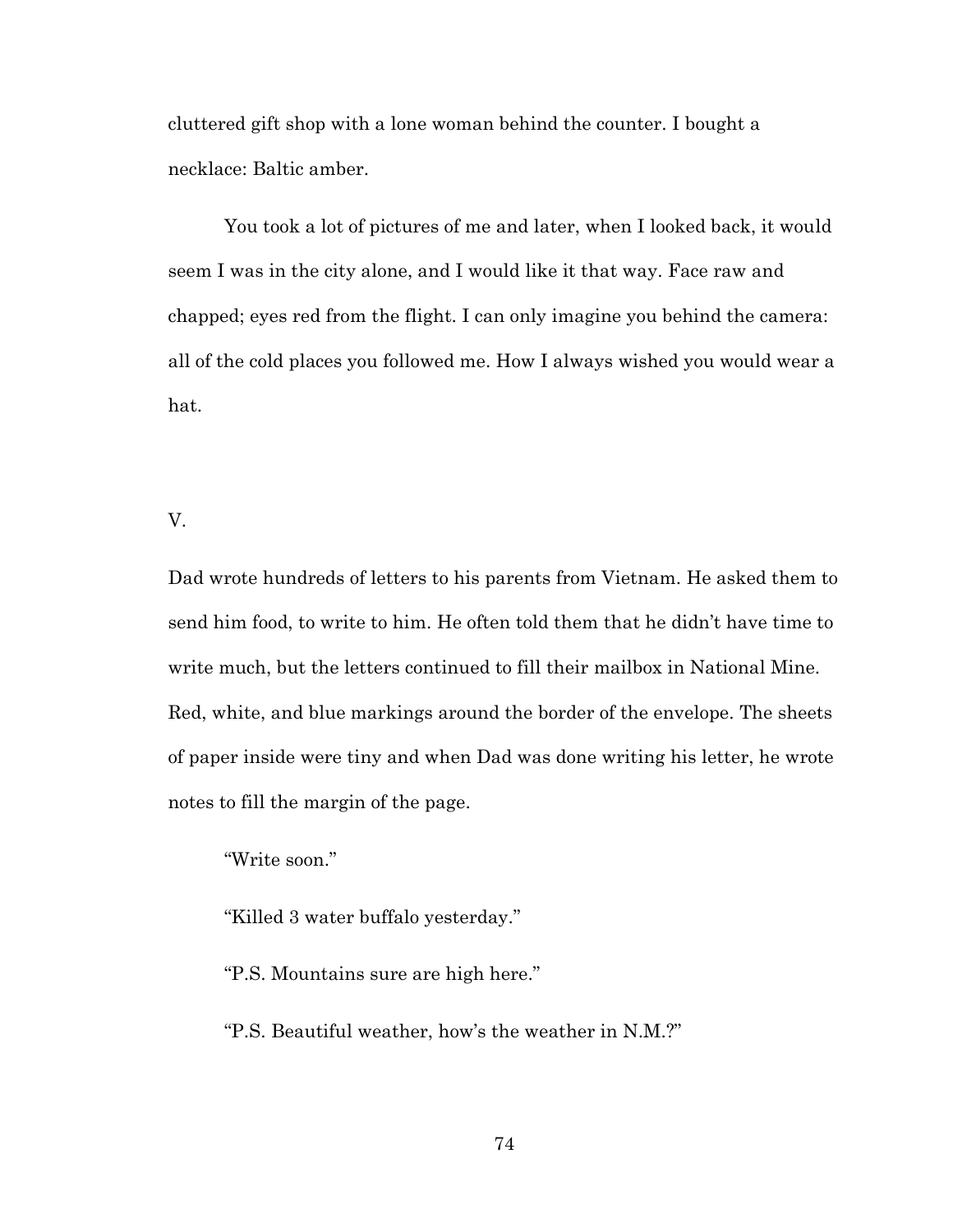Dad and I had ten years together. My brother and I used to sit on my parents' bed so that Dad could set up the projector and show us slide shows from Vietnam. The photos were old and yellow, my dad in military fatigues in the sand, in the jungle, with Vietnamese children, in the shadows of army tents, holding tin plates of food, his mouth mid-chew. In his letters, Dad told his parents he would explain all of the pictures when he got home. I don't remember him explaining them to me. I don't remember him talking to me about Vietnam at all. Yes, I saw the photos. But he was silent when he showed them to me.

I want to ask him questions.

I scour the letters for things I care about, like him writing about the Upper Peninsula, or about the landscape, or about what he ate. The things that I would write about now. But then I come across passages like this:

> About six days ago I left with the company and went back in the mountains. I had quite a greeting. As soon as we landed on the [Loading Zone] we were hit with AK-47 fire and turned out to be a pretty fair firefight. I kept my head low though. We lost 12 guys, guys from the company, 4 K.I.A., also lost 2 helicopter pilots and 2 doorgunners. It was terrible seeing that bird get shot down and fall into the jungle. But, it's one of those things we have to face.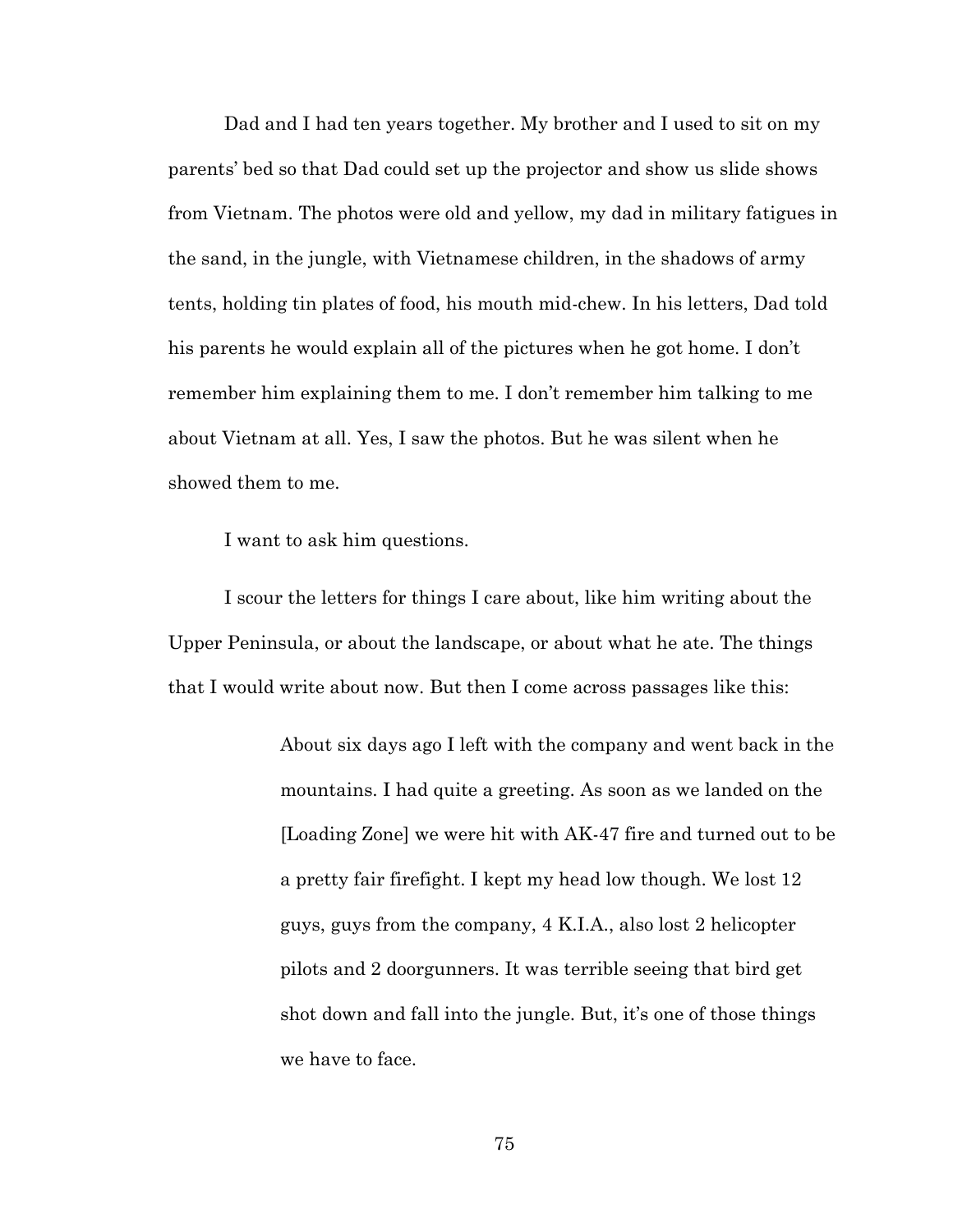Could this possibly be my dad? Was this my dad, standing there with a rifle in his hands in the middle of the jungle, watching a fiery helicopter plummet down through the trees?

I watch documentaries on Vietnam. I watch movies about it. I try to put my dad there. I think of him with a gun and I remember him in the snowy forest on his hunting grounds. He was tall, even among the trunks of the pine trees. Paul Bunyan, a flannel on. I had to stretch my neck and tilt my head back to find his face under the hat and behind the mustache. Vietnam, Northern Michigan, the snow, my dad. Now, when I imagine it, I see blood on the snow. It's deer blood, not human blood, and if I linger long enough I can call up the fur, tan and white, the hooves covered in ice, the blank-black eyes.

When I read these letters, I wonder if my dad ever killed a man. I'm afraid one of them will tell me yes. And he's not here for me to ask. But would I ever really want to?

He wouldn't write that in a letter, I tell myself. He would keep that with him until the day he died.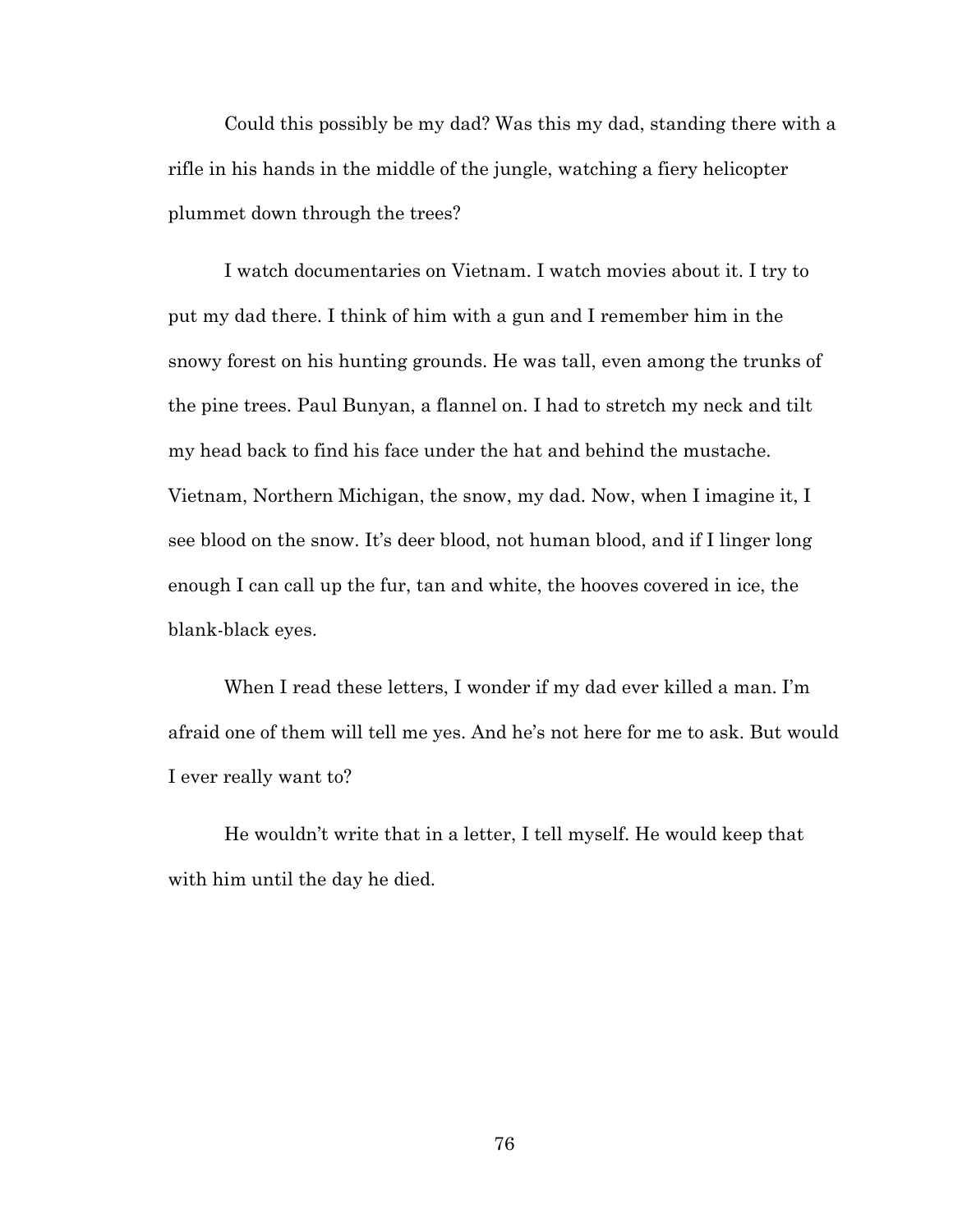When high school is long over, my classmates remember me as, "the one who went to Ireland."

"She was always going to Europe," they say. "Always flying somewhere over there."

I never thought this was how I would be remembered. I was a nerd, a goody-good. Never popular. Now, I've become the jetsetter. The one who took off before the rest. But I kept coming back when the rest of them didn't.

## VII.

The woman who lived in my house: she took trains. People wrote letters to her, and Mom found them in the basement, and I read them. She took the train from Ishpeming to Marquette—but sometimes, all the way to Chicago. That's a long distance journey. Now, it takes me six hours to drive that far, and I have to focus on the pavement and traffic, not the landscape.

This woman watched the world go by through the train windows. First the thick forests of the U.P., then the growing cities. Houses where people stood in windows with coffee watching the train go by. Stations where people stepped off or on, suitcases and buckles and coats. Tears wiped from faces as the steel rung over the tracks.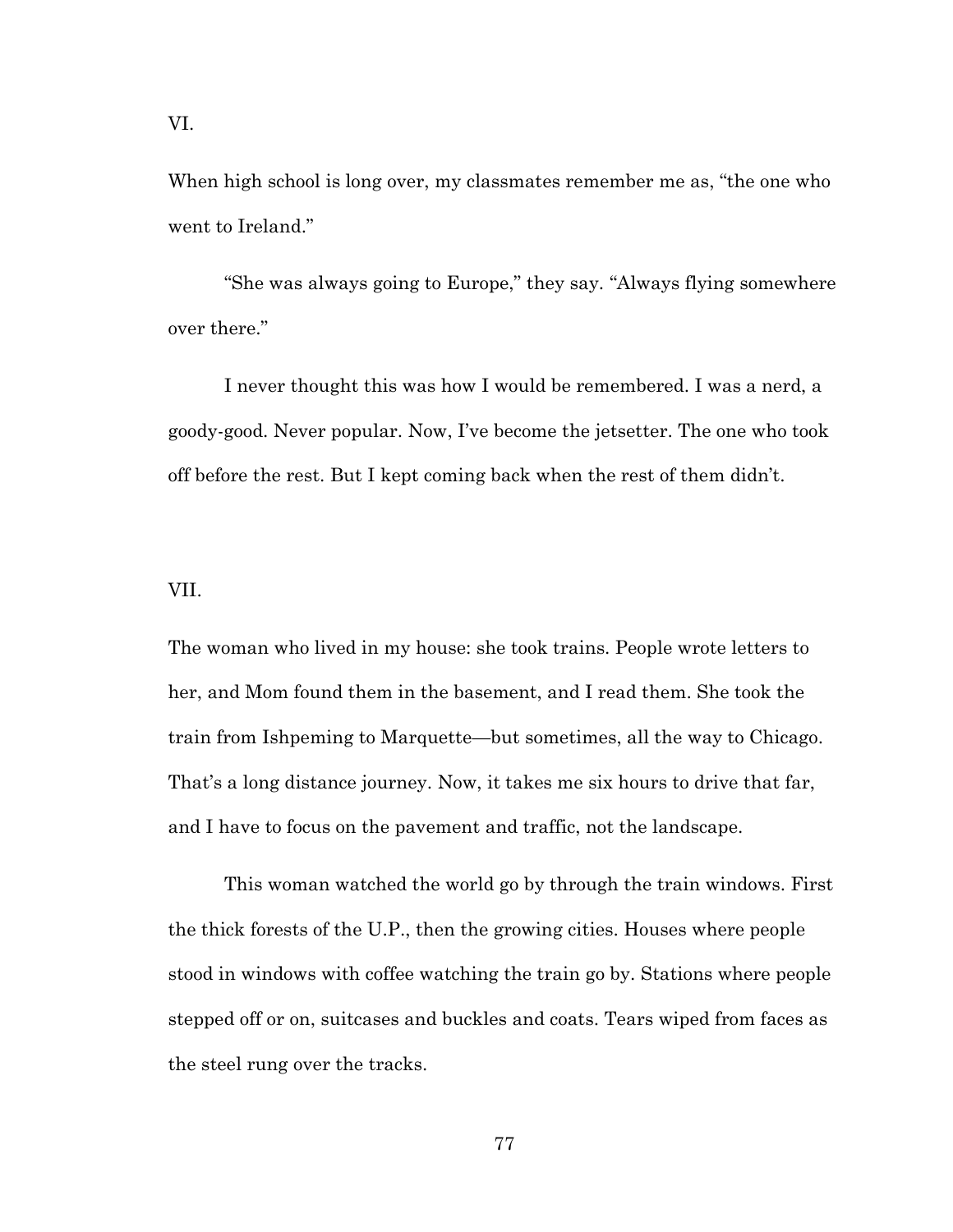The first time I visited you in Ireland, Dave, you took me on a train. It's true I had been on subways and metro lines, but I had never seen the world like this before. Back home, passenger trains were things of old, expired. A train, to me, was a car filled with iron ore pellets lumping its way across a highway overpass. Or snaked out on the ore dock in Marquette, a chain of rusted metal. To you it was Point A to Point B. Dublin to Belfast. Dublin to Cork. Dublin to Galway. We took those routes together, and more. The backsides of Irish towns: rooftops, gardens, doorways, a quick flash of a person, an arm, a leg, a bit of hair. Just as quickly, we're rushing past the salty shore, the big foam of the ocean. Your warm body next to me. The low hum of people chatting, the slosh of beer in plastic cups. A clink-clink noise as a meal cart rolls up the middle aisle.

A world outside that rises and unfolds and shrinks in seconds.

### VIII.

Moments I remember that I never saw:

1. Grandpa Martin asking Grandma Elaine to marry him. He's about to leave for France. In a backyard, he kneels before her. She wears a cotton dress, hair in curls, hands cracked,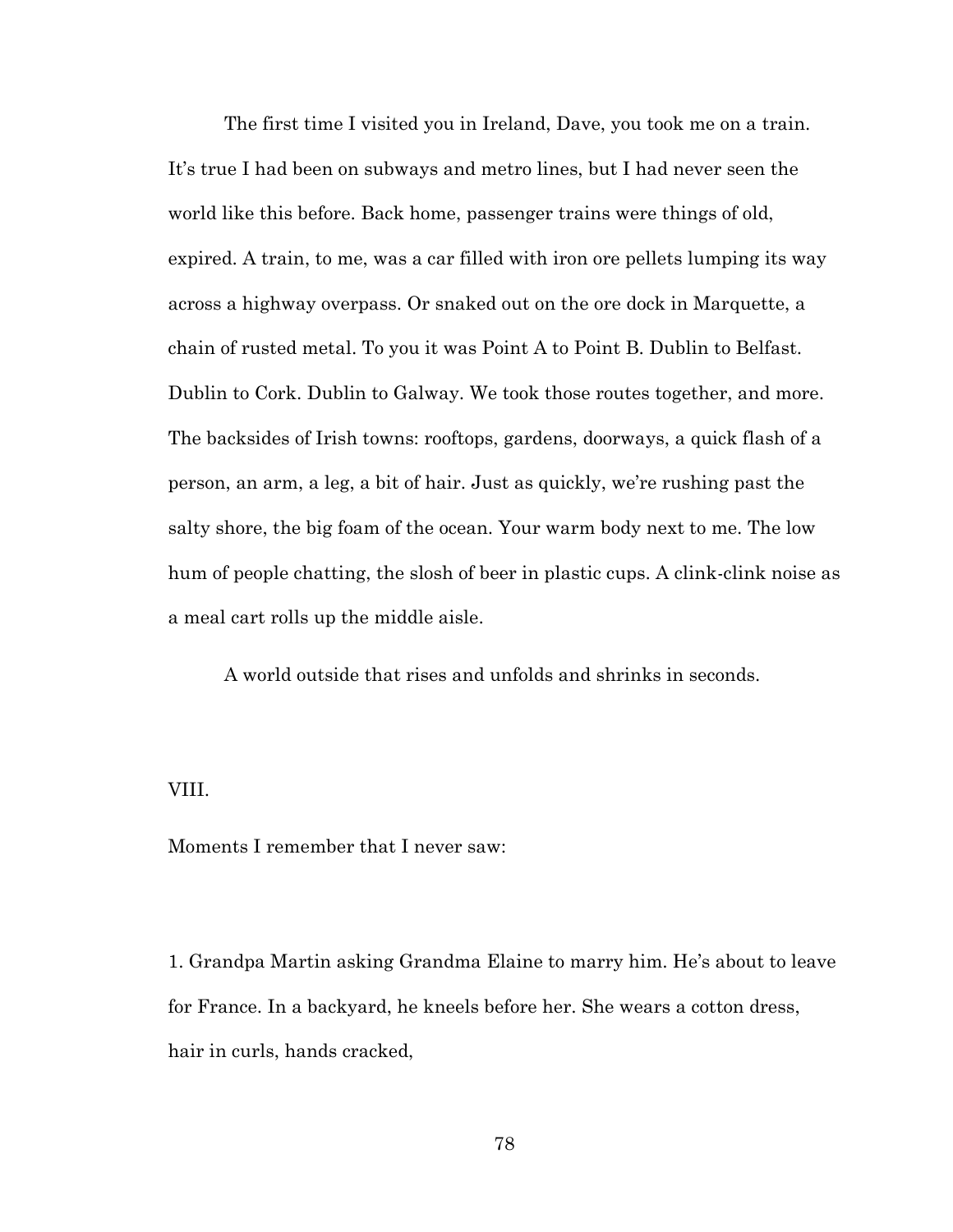blueberry pies and farm animals,

cows pigs chickens milk bacon eggs,

she says yes and he rises from his knee and holds her. Drags his fingers through those blonde curls. Cheek to her ear. His gaze is across the yard to an apple tree wild with ripe fruit.

2. Mom and Dad meeting in a bar. They sit at a bench along the wall and chat. He drinks Old Style beer. She's not old enough to be in a bar. But she drinks rum and coke. Mom looks like me, but with brown hair. She is just a little more adventurous than me, a little more able to do things that I wish I had done at age twenty. Dad has that shiny look in his eye, like a candle through a window.

3. Dad in a rocking chair, holding me as a newborn. Those eyes looking up at him were mine, and I wish I could have them back.

IX.

If I had a sister, things would be different. It wouldn't always be like this with men: I meet you. I love you. I leave you. You leave me.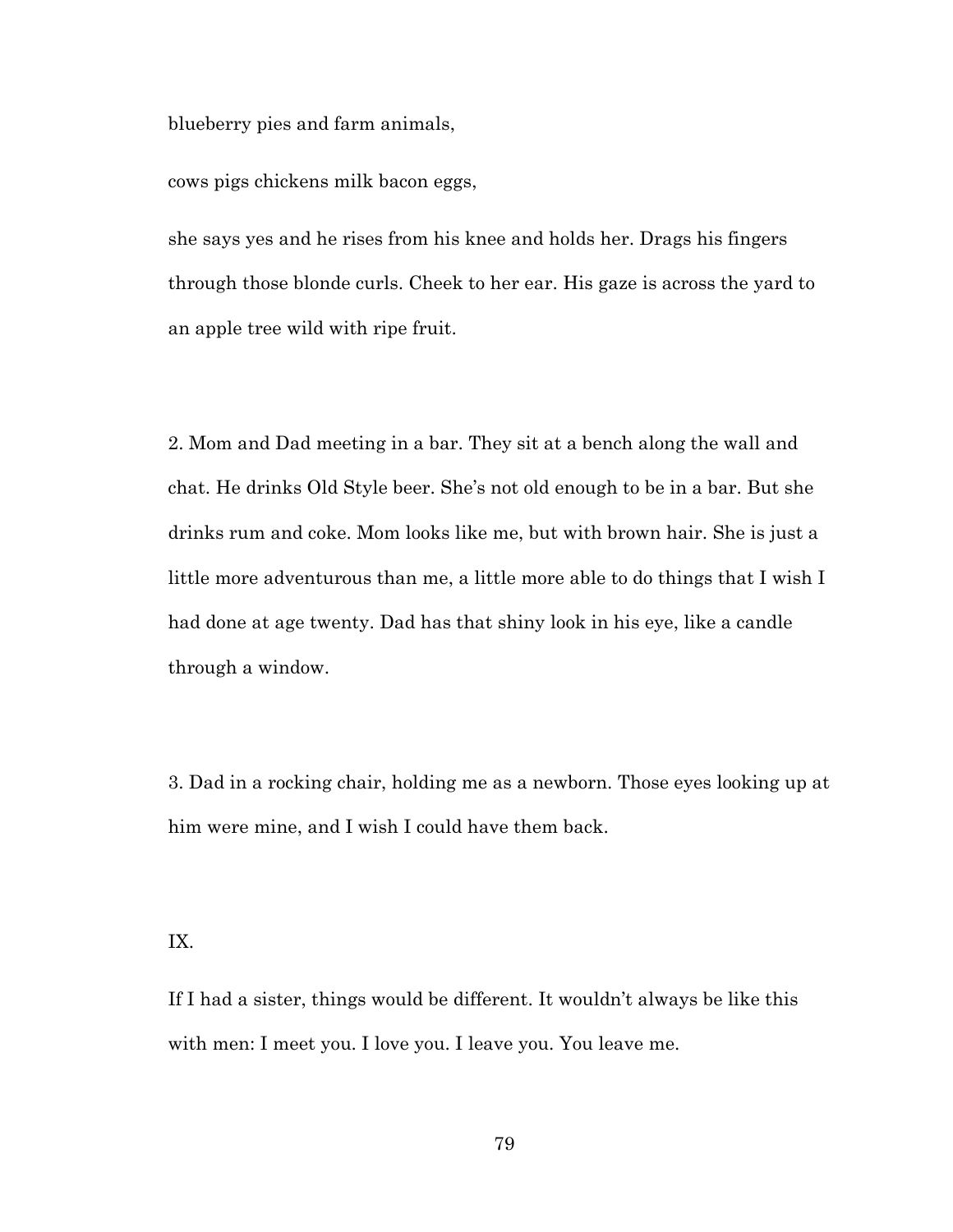What I'm saying is that if I had a sister, I might understand how to operate with men. Or, she might be a better version of me. The one that loves right, the one that stays. She might know the things that I don't. I'm not saying it would be better, but it would be different.

Maybe there's already another me out there. She has the feelings that I can't—that I won't. She still loves the men that I loved, still locks their gaze. She holds their hands when I let go. She marries them. Her dad is still alive. When she has a baby, they have a grandfather. He holds them like he held me as a child. Those little tots always want to go to Grandpa's house. They want to go fishing and camping with Grandpa. He tells them all of the jokes that used to make me laugh that I can't remember anymore.

I don't want the material to be perfect. This woman still has my body with all of its curves, the misaligned jaw, the pigeon-toed foot, the tiny, breakable wrists. The body that I fear will shut down on me before I'm ready, that I push to the limit, hiking up hills and slunking into valleys. I'm thirty. Dad died when he was fifty. This body fears the decades, the markers of years: ten years old when dad died. Forty years older than me.

The better me out there, she has the body, but not the fears. She wears the motivational quotes, the self-help books, the marathons, long-term relationships, the family, the holidays, the everything that makes her content and in love. She knows how to live without being anxious about death. She is the one who writes the happy stories I always erase a moment after they are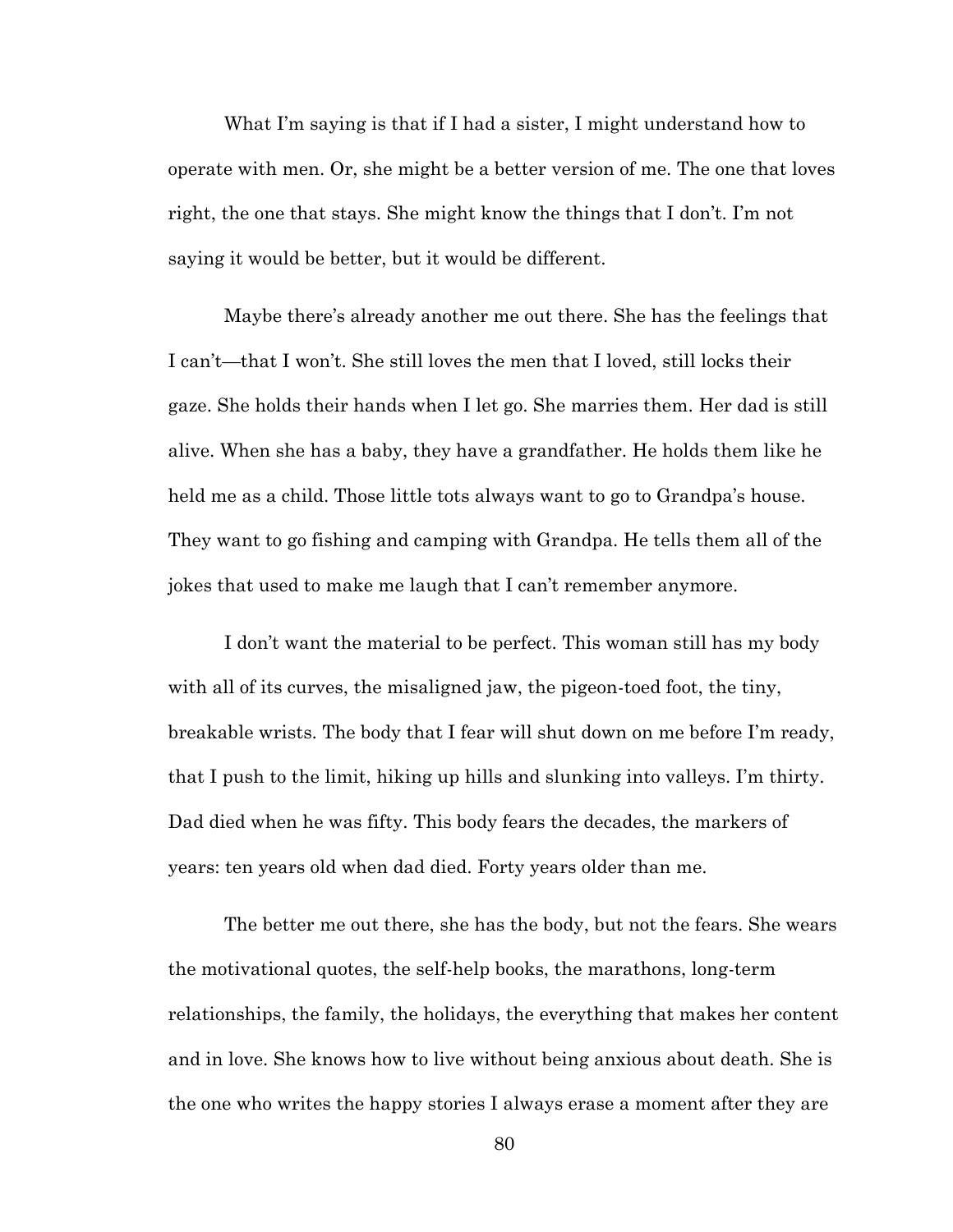typed. She has no trouble falling asleep at night in bed next to her husband. He trails his fingers through her hair down her arm and holds her hand. She is safe.

X.

One day, I'd like to ask my therapist why my memory is snapshots. Why does my mind call up certain flicks of moments? This odd video reel?

Paris: we went to a café and I ordered a croque madame. The walls, the chairs, the floors of the café were a dark wood, probably mahogany, the circular table-tops glass. The waiter wore a half-apron, black-and-white striped. He was friendly.

Barcelona: we're walking down an avenue, Dave, when a young girl in a hoodie and sweatpants says "tsk-tsk" at me from a doorway. I question you and you tell me she's a prostitute. The avenue is lined by blank trees (it's winter) and a smatter of string lights.

Helsinki: we're so cold. We hold hands with our gloves, a thick kind of handholding, fingers white. I let go of your hand so we can look down at the unfolded map. We have no idea where we are. We walk into a shopping center and I sit on the stairs and cry. This is my first day in Finland.

Dublin: we stand at the bus stop on College Green. This happens over and over and over. We wait for the 14B. You wear a denim jacket. Your hand, in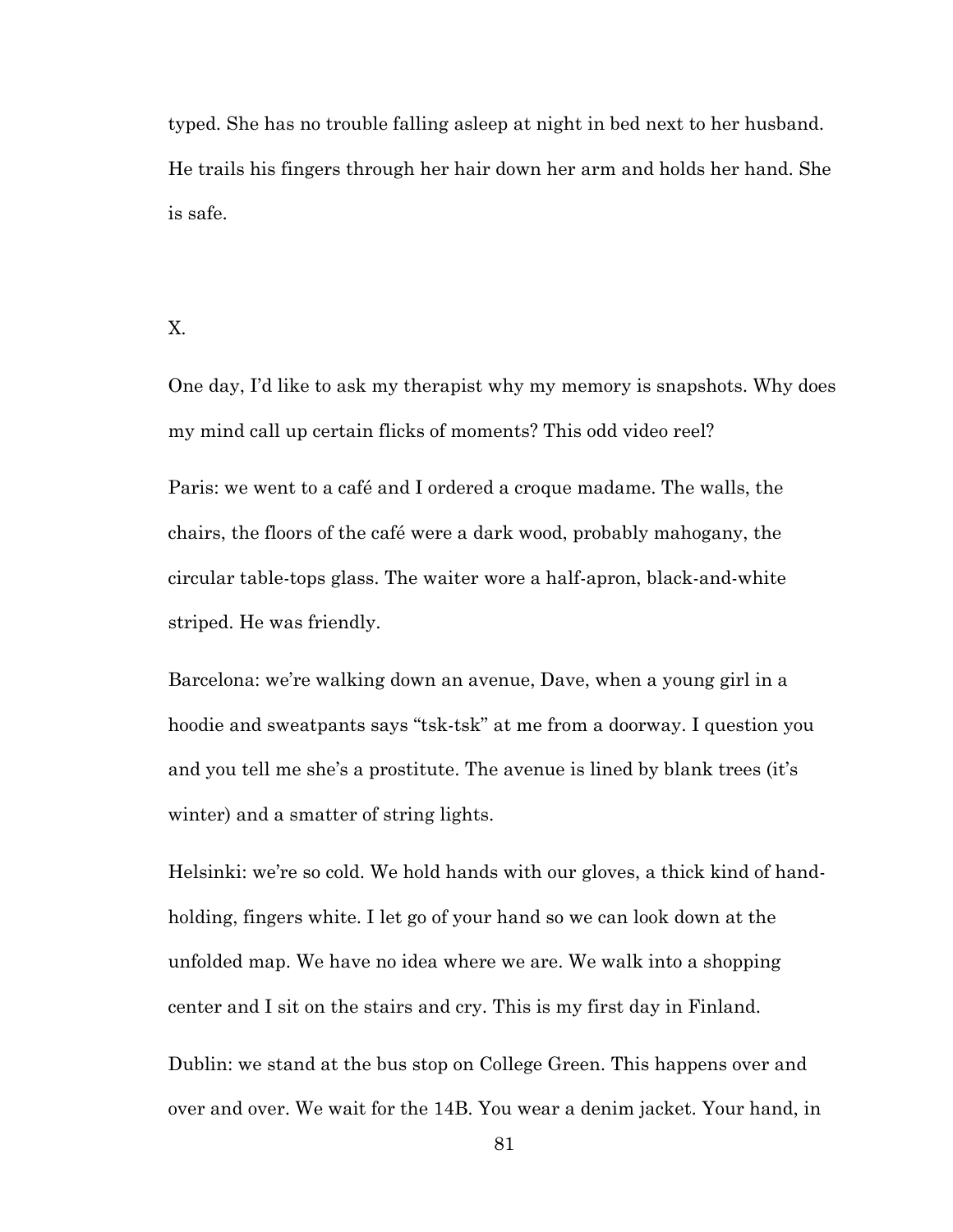your pocket, turns coins, rubs them together. The iron fence around Trinity, dark green bushes, the bulk of the university pillars and turrets, open street before us, headlights building horizons on the pavement, Grafton Street, the bank. The gift shops with music you sing along to though you tell me you hate it, how Ireland becomes such a joke in all those songs.

The Christmas when we went to your grandmother's house and everyone in your family gave me a gift, candles and hand creams, and I could see on your face that you were so happy to have me there with you, but I kept thinking about home.

### XI.

Mom tells me about a night that I wouldn't sleep. She stayed up for hours holding me in the rocking chair, back-and-forth, back-and-forth. She wore a nightgown, the kind she wore when I was growing up, white flannel. Mom has always had mermaid hair. Long, dark, far past her shoulders.

She rocked me, the hair in cascade, the room dim. She sang. And then, I looked right up into her eyes and sang back at her.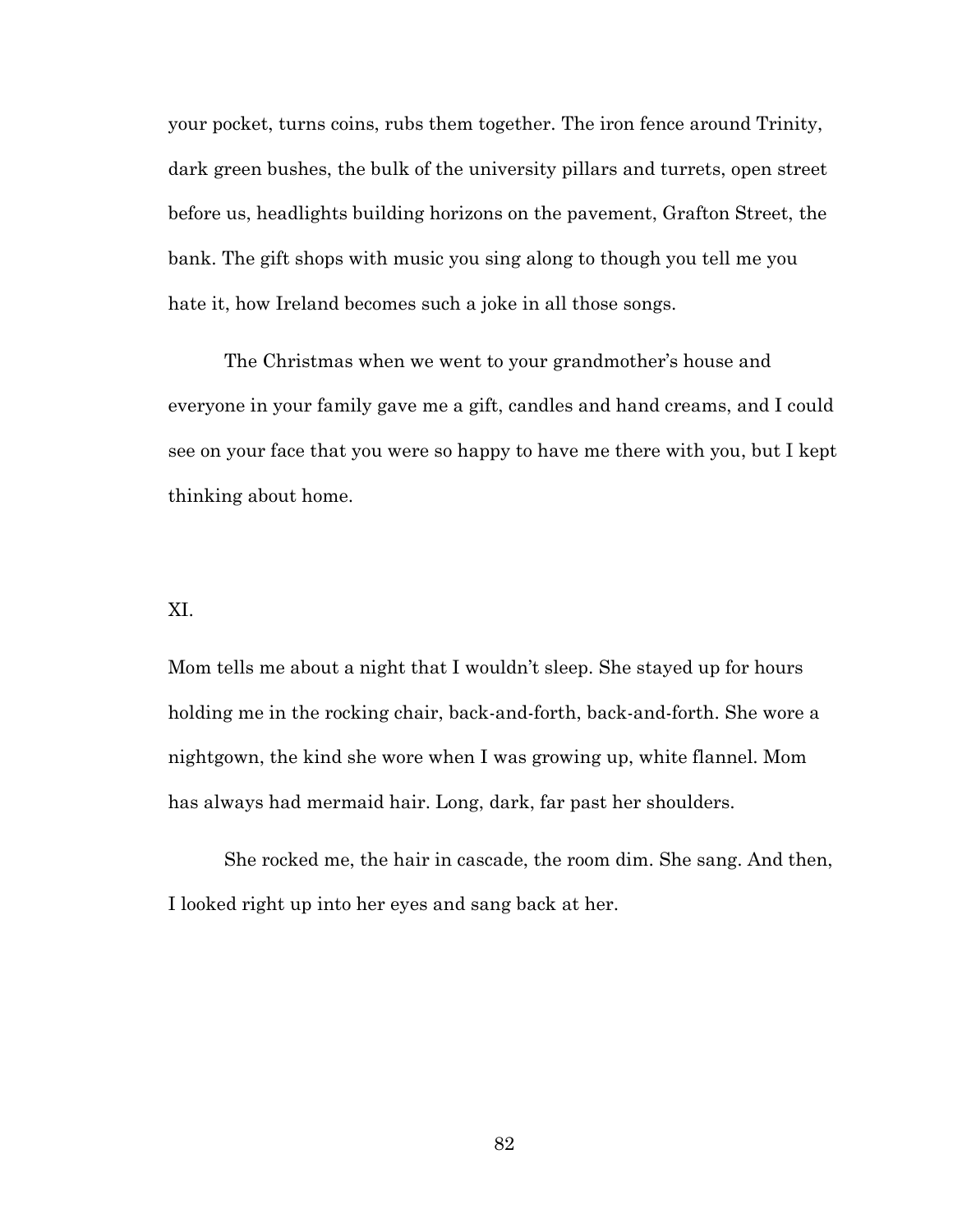It's a delicate situation, informing someone you love that your dad is dead. It gets easier as you get older because there are more dead dads around you. More fatherless daughters. Especially in my town, where fathers die young. At thirty, it's normal, right? At thirty it's normal for your dad to be gone?

In your twenties, men have a hard time understanding. In bed, arms around you, they whisper that they're sorry. Wow, that must have been so difficult. I can't even imagine. Such a loss when you were so young.

It makes you special to them. It makes you different. It makes you someone who has suffered, and for some that's good, and for some that's bad.

I might be trying to tell them, this is the person you'll never understand. This is the part of me you'll never get. I sit alone in different rooms at my house and look at pictures of my dad. Fishing, flannel, hunting, orange, skiing, snowshoes, lifting me up in our backyard, baseball caps tank tops jean shorts ping pong table croquet set apple tree rhubarb patch. I've built a life out of memories. I'm trying to meet someone that neither of us will ever know. And you should know now that I'm never going to let it go. That I'm going to carry it forever and it's going to float through my head like a malaise every day. My dad, nearly seventy now. My dad, in a burial plot, in a rotten oak casket, bones adorned with brass hardware. What's left of him now, down there in the soil. What's left of him on earth.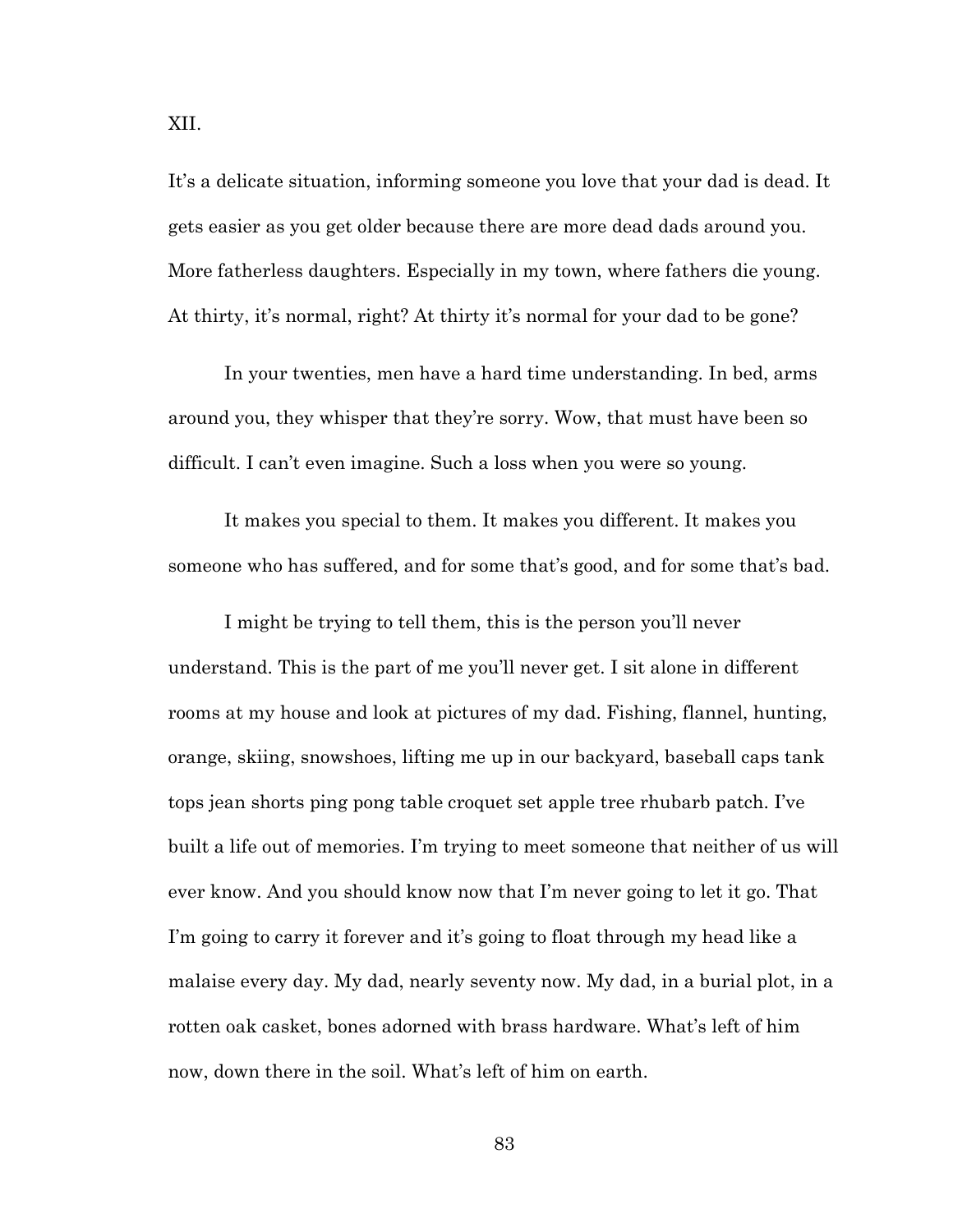XIII.

Dave, one thing that we had in common was waking. You stayed up until dawn. I woke up hours before that. We sat in darkness together, in the scope of that time frame, in the overlap. You drank bottled beer and I drank tea from a mug. I pulled back the curtain to the night sky. In Dublin, a simple dark palette with clouds underlit by a city of low buildings, of monuments. In Michigan, all the stars and constellations, the aurora.

Only a few cars drove by. Lights, all around town, off. It was so quiet, and I should tell you now that it still is, and I'm still here. I wake up alone and sit in front of the picture window. I leave a string of holiday lights up well into January, into February. Cosmic reflections on the windows of the house across the street. Flecks of light poured out over the snow. I notice a neighbor awake: shoveling, starting their vehicle, at their kitchen window with a coffee pot. They exhale ice clouds under hats, over scarves. Once in a while, they look up at me.

#### XIV.

Mom tells me about a hunting season, when Dad had a terrible cough and couldn't shoot a deer because they all heard him in his deer blind. I think of the rattle in his chest with those coughs, the coldness of the middle of the woods, a canopy of pine needles, branches low with a burden of heavy snow.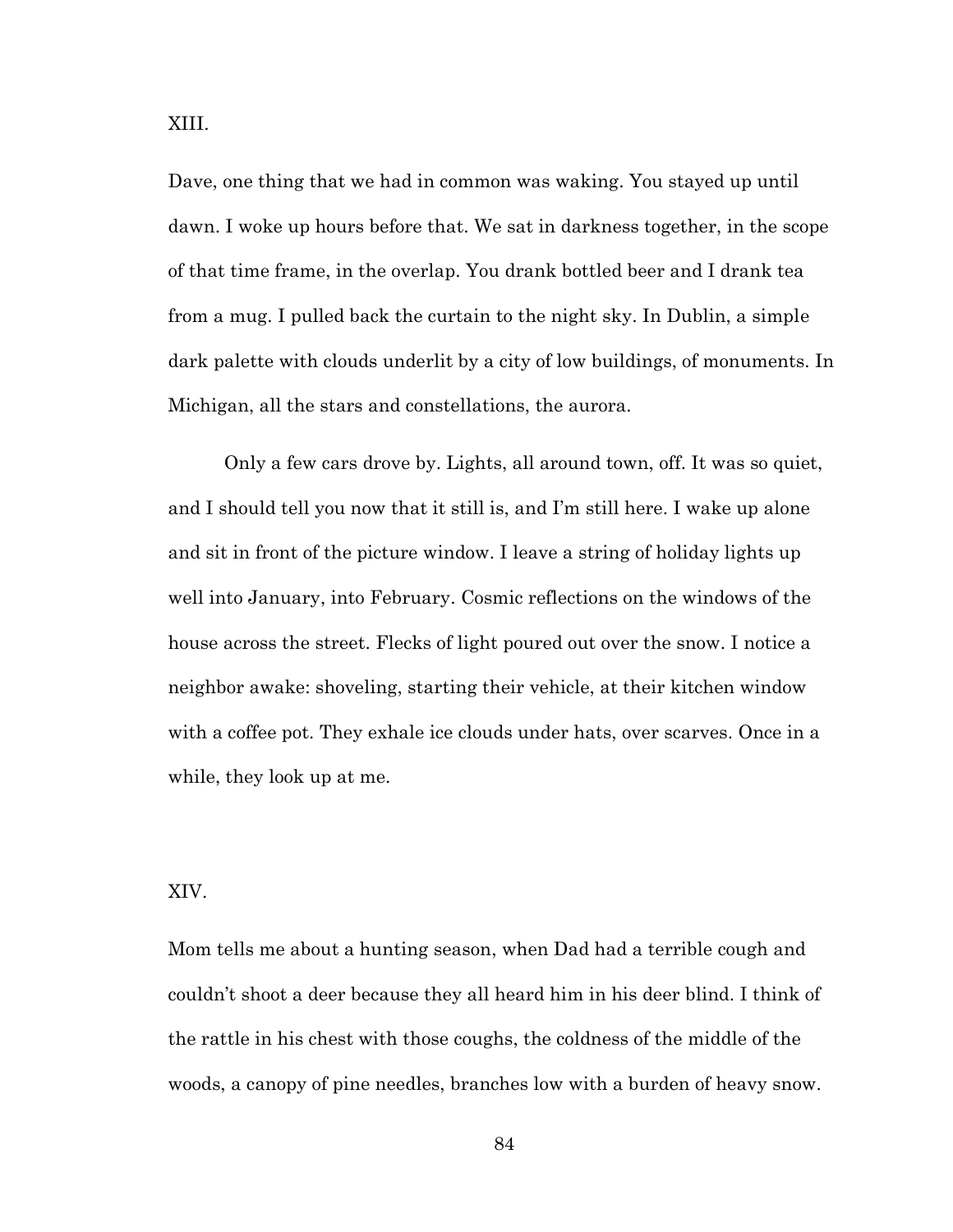His heart attack happened at home. We don't know when it started, but we know when it ended. I imagine it a slow event, an unfurling. A pinhole in the aorta. Punching out a little more blood each day. A seeping, like a tiny hole in the ice, water below. It took a while for Dad to feel it. We can't know what's going on in our bodies. What's under my skin, traveling along my bones, cased in my ribs: as much a mystery to me as planets, galaxies, the heat that comes off the stars, the millions of lightyears of travel that can bring us closer to nothing at all, a place with no gravity, entirely unknown.

That's why none of us knew until it was too late. The day before he died, Dad didn't feel well and he reclined on our sofa and I brought him a bowl of soup and sat on the carpet in front of him. The TV was on and during a commercial break I turned around and put my hand—so small then—to his forehead, which burned against my skin. He had a fever. So much heat and energy that would soon be sucked right back up into his center. But where would it go? How could I not feel it anymore?

We don't know exactly when it started, but I saw the moment Dad knew. His hand over his chest.

His face.

His panic.

He knew then what was happening, but he didn't tell me. I know now that he didn't have to. There are pictures of him showing me how to fish, how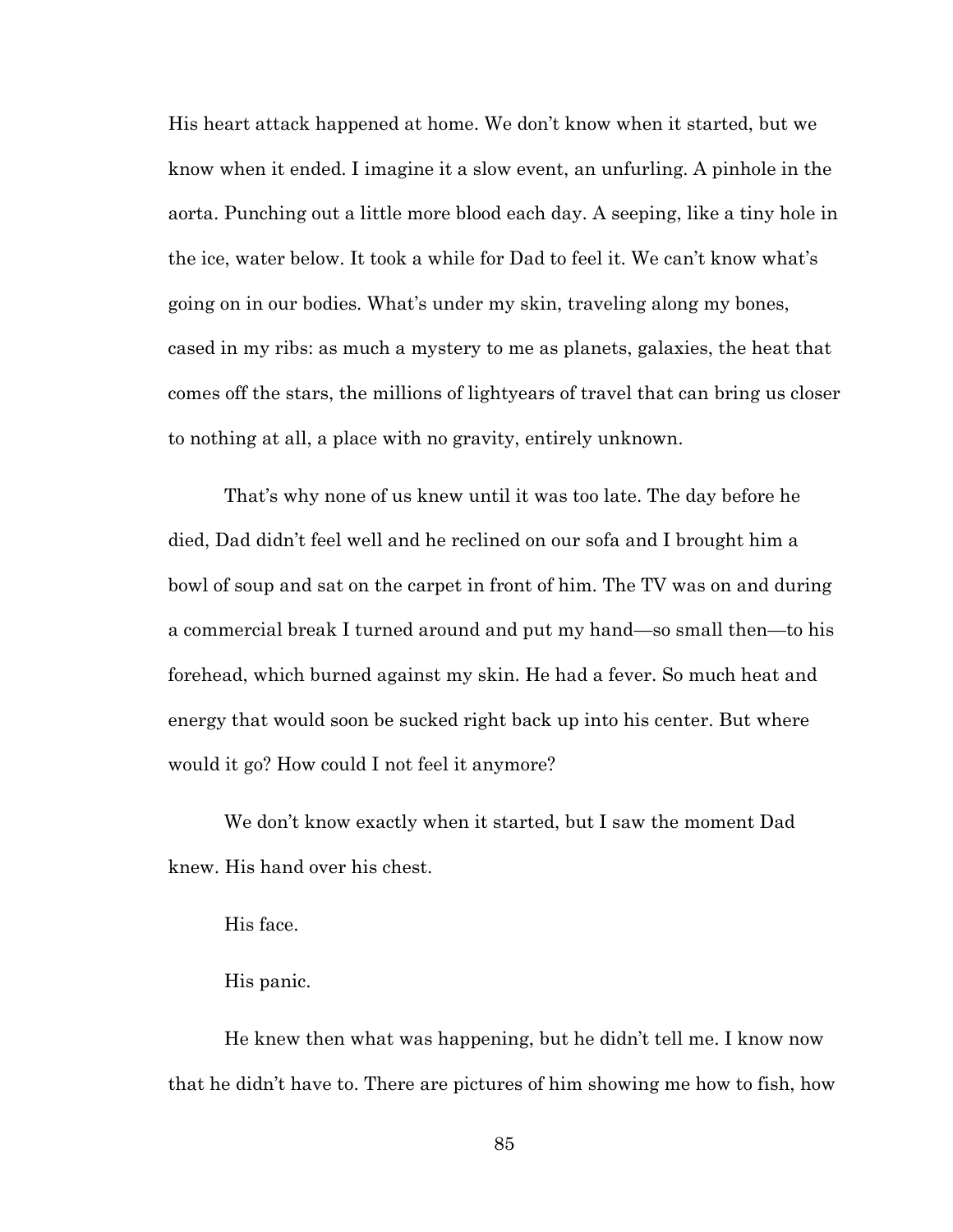to play pool, how to open a can of beer, how to speak how to breathe how to love. How to look into the eyes, always make the eye contact, laugh. Everyone tells me how much my dad laughed. But when he was dying—

The stories we tell are stories of action. "He sat in his blind. He couldn't stop coughing. He was so upset that year. He never did get a buck."

Movement of the chest, phlegm in throat, ice on mustache, heat of breath.

I still have my dad's clothes, his fishing gear, his guns. All cool to the touch, absent of his scent. I have a box of his jewelry and his aviator sunglasses and his licenses, the documents he signed, the pins he wore on his uniform, the Vietnamese currency he held in his hand when he was younger than I am now.

What we leave behind can only last so long. It's not ours anymore and really, it belongs to no one.

XV.

Items in the basement of my home:

A tourist leaflet about Ishpeming from the sixties

A two-shelved glass display case with rocks and minerals inside

A dust mask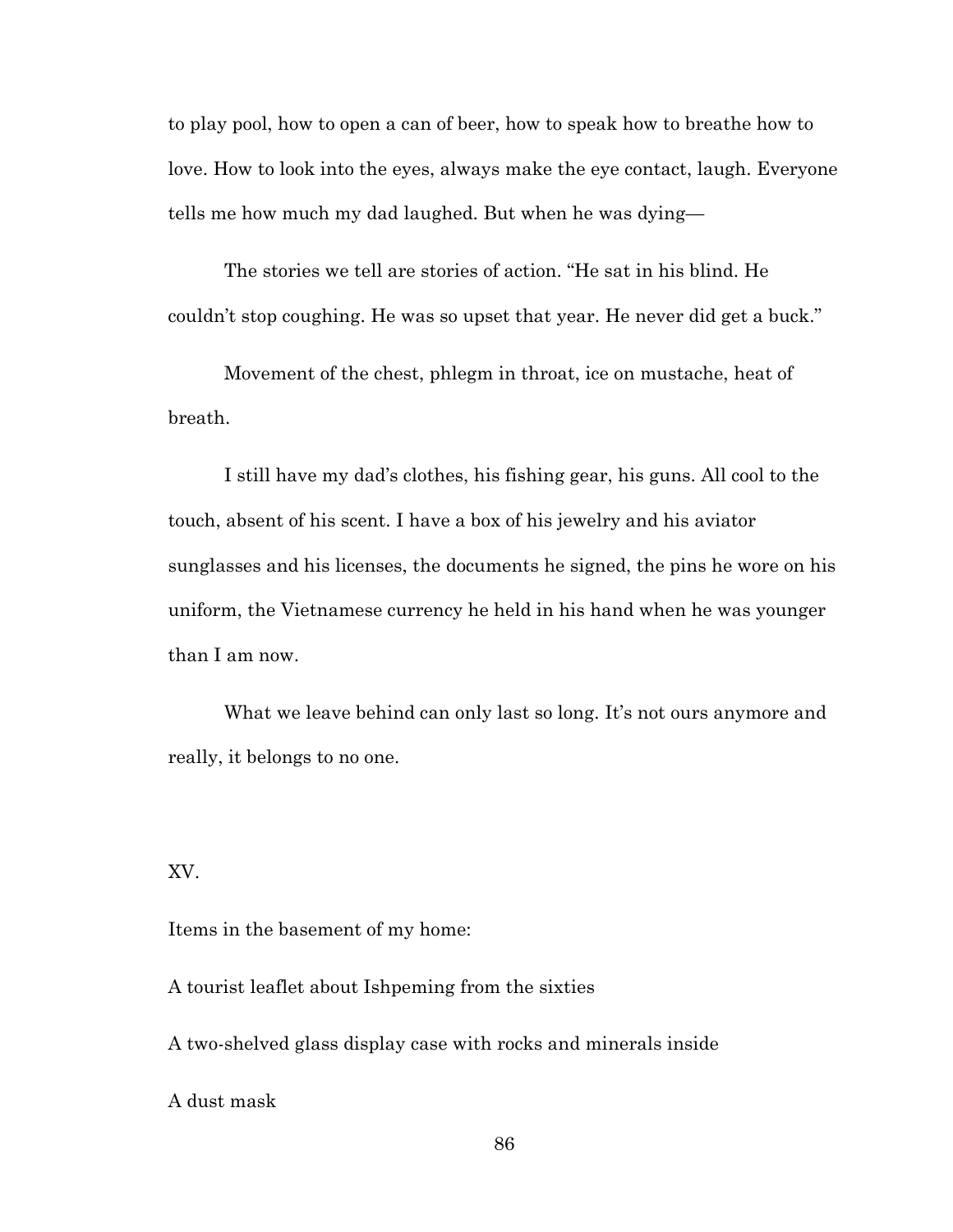Empty mouse traps

Dad's snow suit

Dad's swampers

Quilts, mouse-nested

A metal shelving unit housing non-perishable food:

A plastic bottle of crystallized honey

Cans of soup

Chow mein noodles

Kidney beans

Cranberry sauce

Goop hand cleaner, for grease and grime on skin, perched by the wash tub

Paint cans, the contents solid

A saw

A box full of keys

A lump of clothing pushed back into a cubby hole

I opened the dryer in the basement once to check if I'd left any clothing inside. Instead, there was a bee. It had flown in through the dryer vent.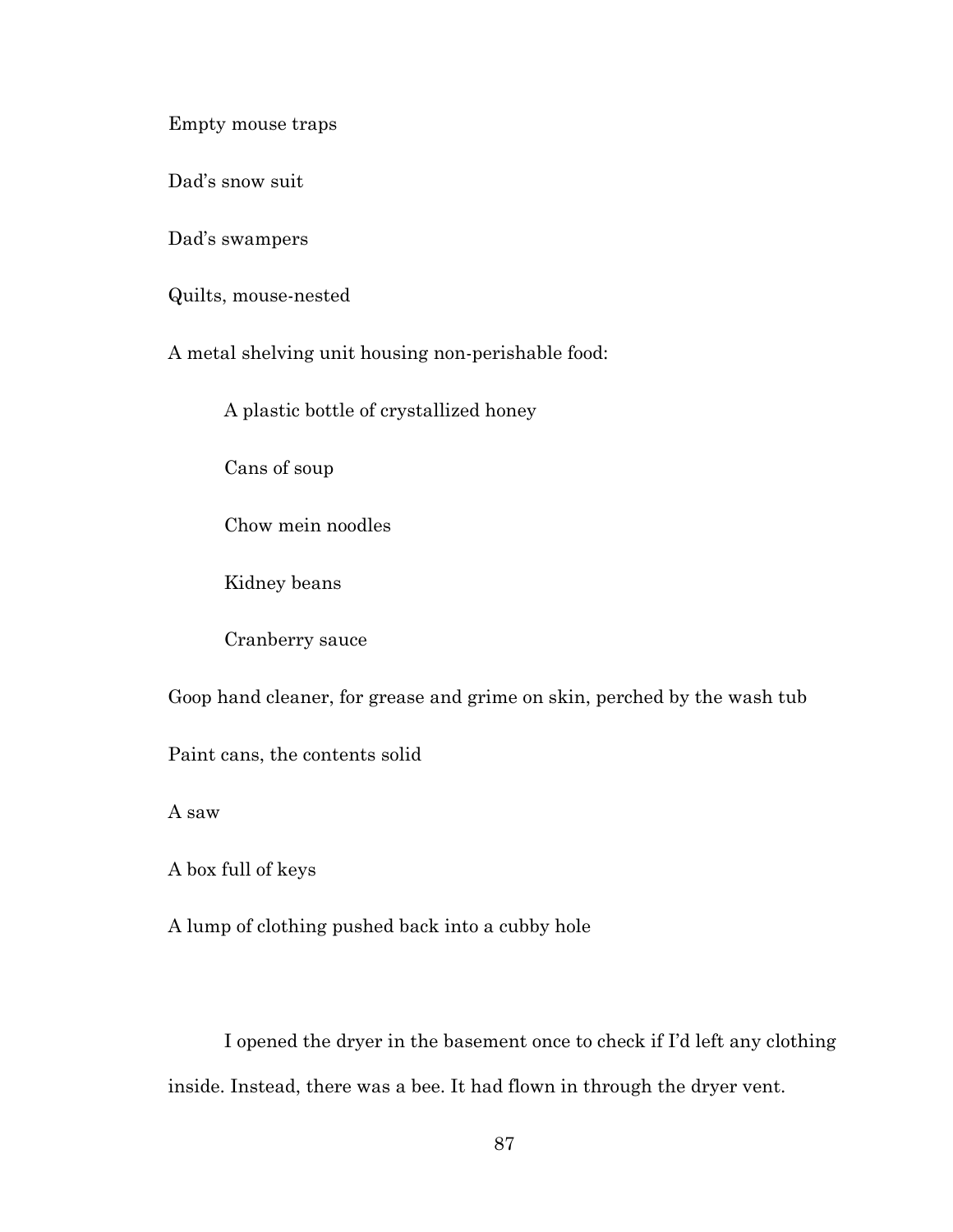Lethargic, but alive. I coaxed it onto a piece of paper and covered it with a glass, then took it outside and deposited it directly onto a dandelion. My boyfriend at the time told me that it was probably going to die anyway. I didn't stick around to find out. I left it there, clinging onto the bright yellow, its wings moving like a pulse.

# XVI.

I sift through a box of letters and postcards written to the woman who once lived in this house. At the bottom, I find a Swedish prayer book and a sachet of potpourri from Anderson's Jewelers that no longer has any scent to it. The things that are left of her now that she's gone.

I imagine her in a church pew, her skirt draped over the edge of the wood. Or sitting on her bed at night, in a nightgown, the prayer book laced by her slender fingers. The jewelry she bought—or that was bought for her tucked into a pine jewelry box on a dresser. Necklaces, rings. Gemstones.

I had a special jewelry box when I was little, and it now seems a part of every girl's princess story, that jewelry box her mother gave her. Mine was covered in blue and pink floral fabric, the clasp bent for as long as I can remember. When I opened the lid, music tinkled, a ballerina twirled. The ballerina's tutu was the tiniest piece of white gauze. Her plastic arms lifted and her fingers touched.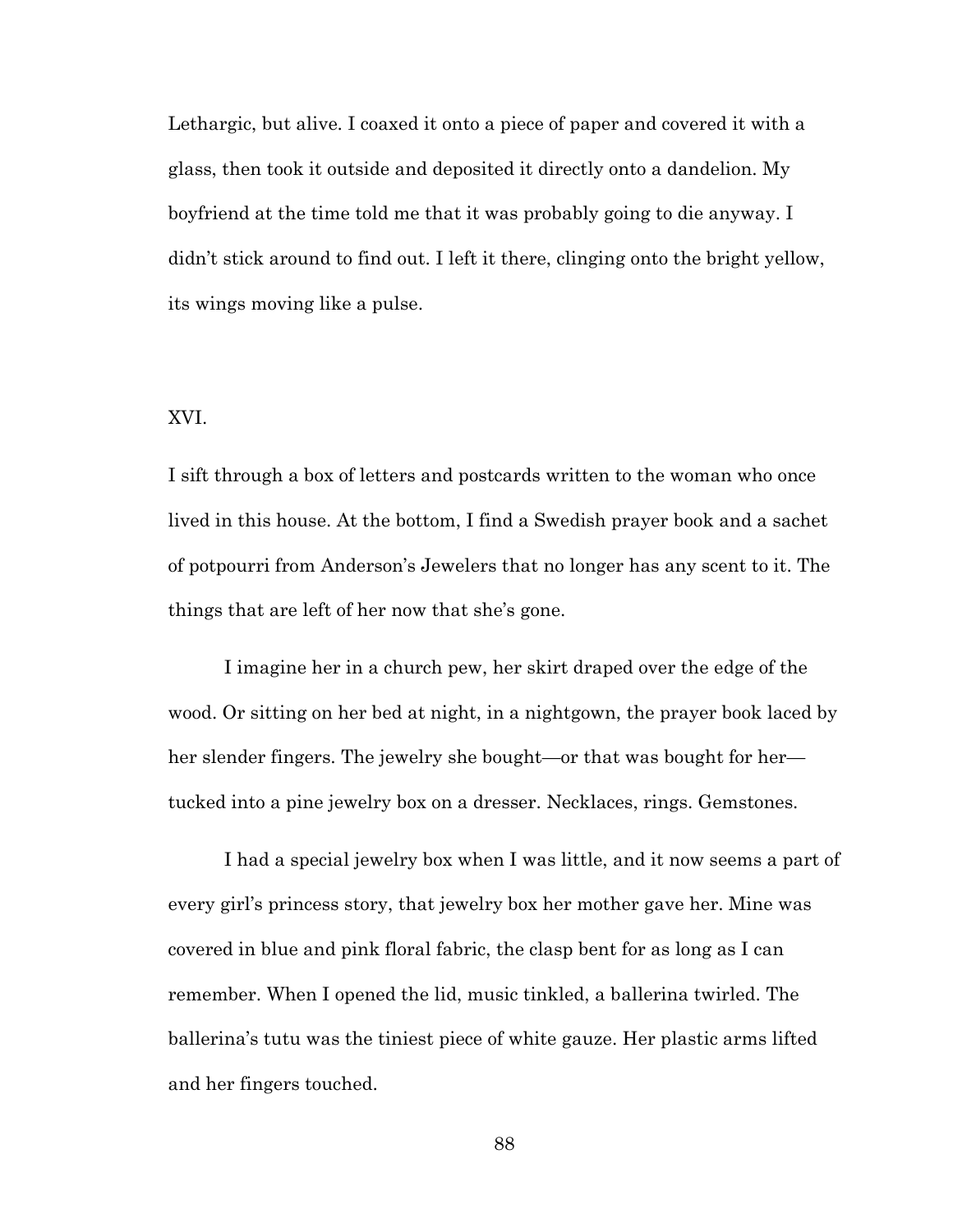When I went back as an adult to clean and sort my old bedroom, the jewelry box shifted somewhere and the music began to play. I had to dig through jeans and picture frames and magazines and colored pencils and piggy banks and ceramic figurines to find it. I lifted it from its place and closed the lid, but the music kept playing.

### XVII.

I allow myself nostalgia because all of you are gone.

I live in the past because all of you are gone.

In the darker times I wonder if there's anyone as left behind as me, and though I know there are, and some people have it worse, and some people really have no one at all, or had no one and started over, still I allow myself nostalgia as a way of life. It is how I cope.

The only thing I'm sure about, when it comes to desire, is that I want to be able to go back and live it all again. To travel back to those moments with you the same way I pack my bags and go to the airport and check-in and hand a boarding pass to an attendant and sit in my seat and drink ginger ale (surface quivering with turbulence) and feel the landing in my guts, the hard slam onto the runway, and step out into the gate in a different airport in a different city. The way I save up my money all summer from working at a gift store when I'm twenty-nine, almost thirty, and I cash every paycheck and put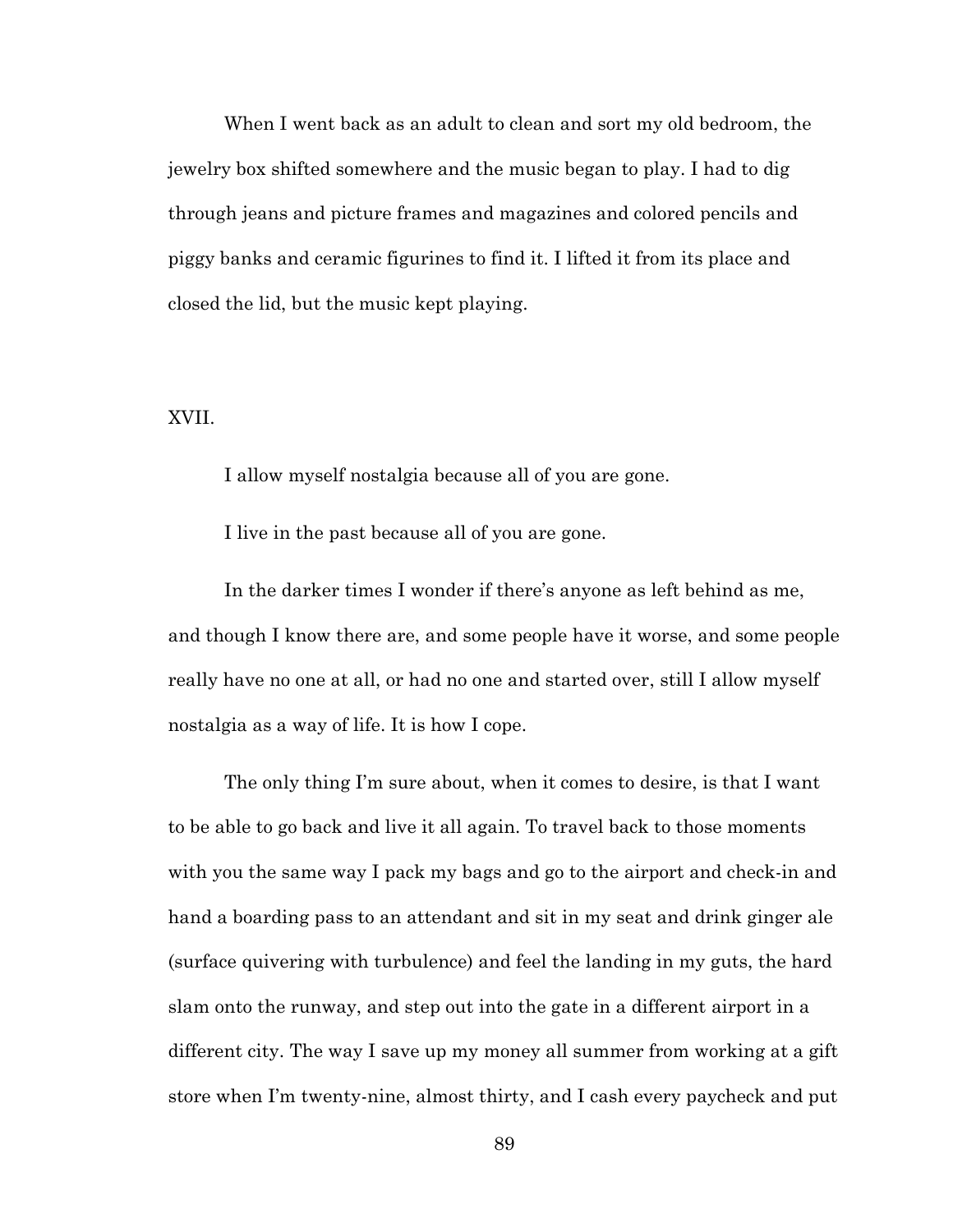that cash into an envelope in my desk drawer so that when summer is over I can board that plane. Fly away.

Dublin, I can fly back to. But it's not the same city that I land in anymore. That's not because of the port tunnel, or the Aviva Stadium, or the Revolver, or the Luas, or the things that are there now that weren't before.

It's not the same because of you.

I told you, Dave, that I sit by the window pre-dawn to look out at a dark town. The house across the street, the people exhaling ice-breath. I'm thinking about when we walked to Tesco for apples and bread and pizza, how Tesco is still there in Rathfarnham, the Dublin suburb where you grew up, with people moving around inside like plastic figures buying plastic foods. Because without being there, I can't be sure how much of this is real.

To the people shoveling or scraping their windows or standing over their sinks with coffee pots, I might look like a ghost. Pale, a blankness to the eyes, no movement. I'm sure they wonder why I'm awake.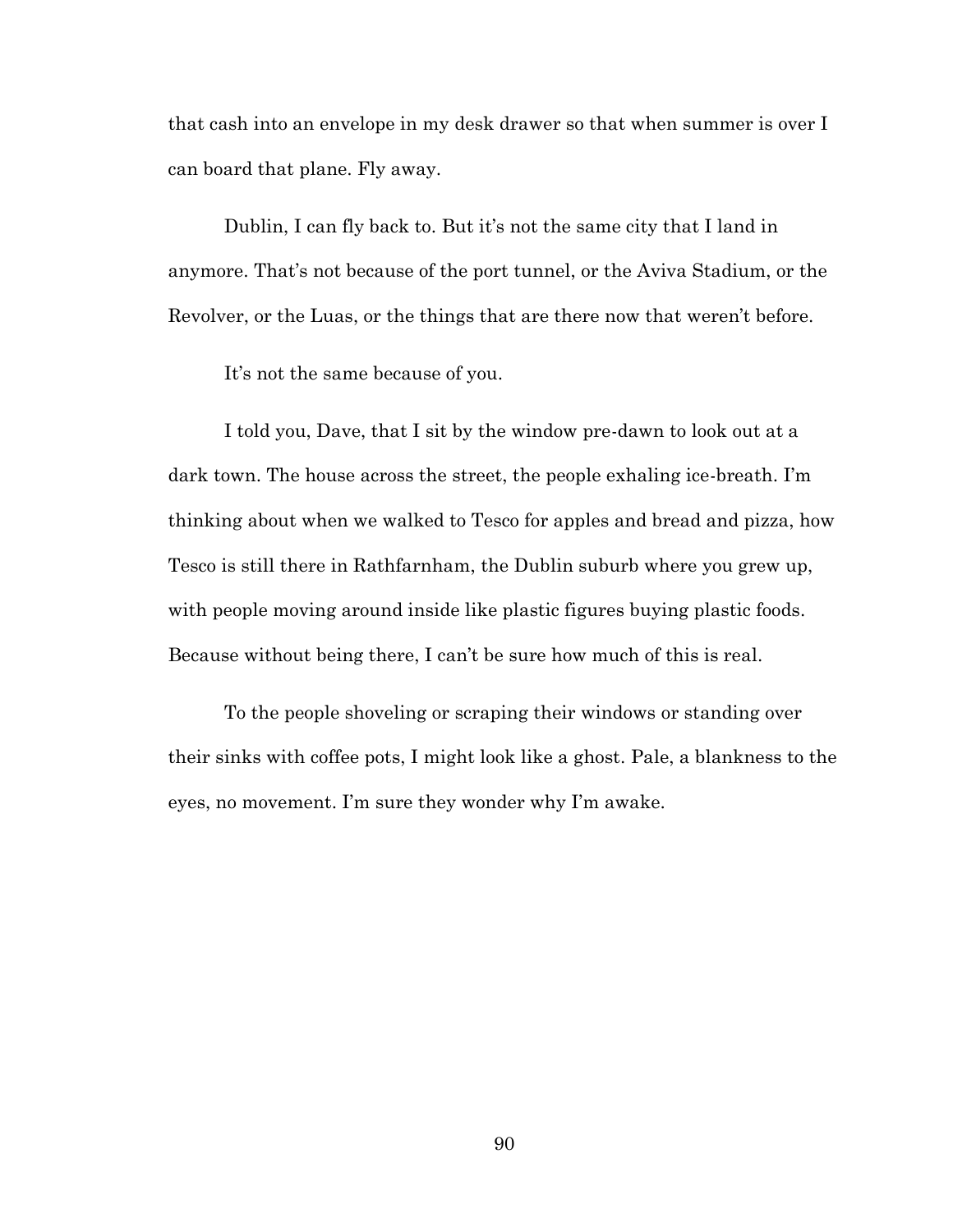XVIII.

More moments I remember that I never saw:

1. Dad's first steps. In the front yard of the family home in National Mine. He's wearing onesie pajamas with white round buttons. Holding the side of a red wagon, he lifts himself up. Moves his feet. His mother watches from the porch. His dad stands beside a pickup truck, lunchbox in hand. Everything is still, except for Dad, one year old, walking.

2. My parents' wedding.

3. Dad in a helicopter over Vietnam. Thunderous chop of blades, a neverending whir, jungle and palm leaves, mashed to ground; animals fleeing, shooting stars.

Dad jumps to land, his boots a thud. Everything brown-green around him, there are no other colors, the world is different.

Adrenaline. What rushes blood from the heart. What increases its flow to the muscles. Dilates the pupils. Makes us run.

He holds his gun to his chest. He takes one step, then another. When the helicopter flies away: quiet. The fading rustle of leaves and the swish of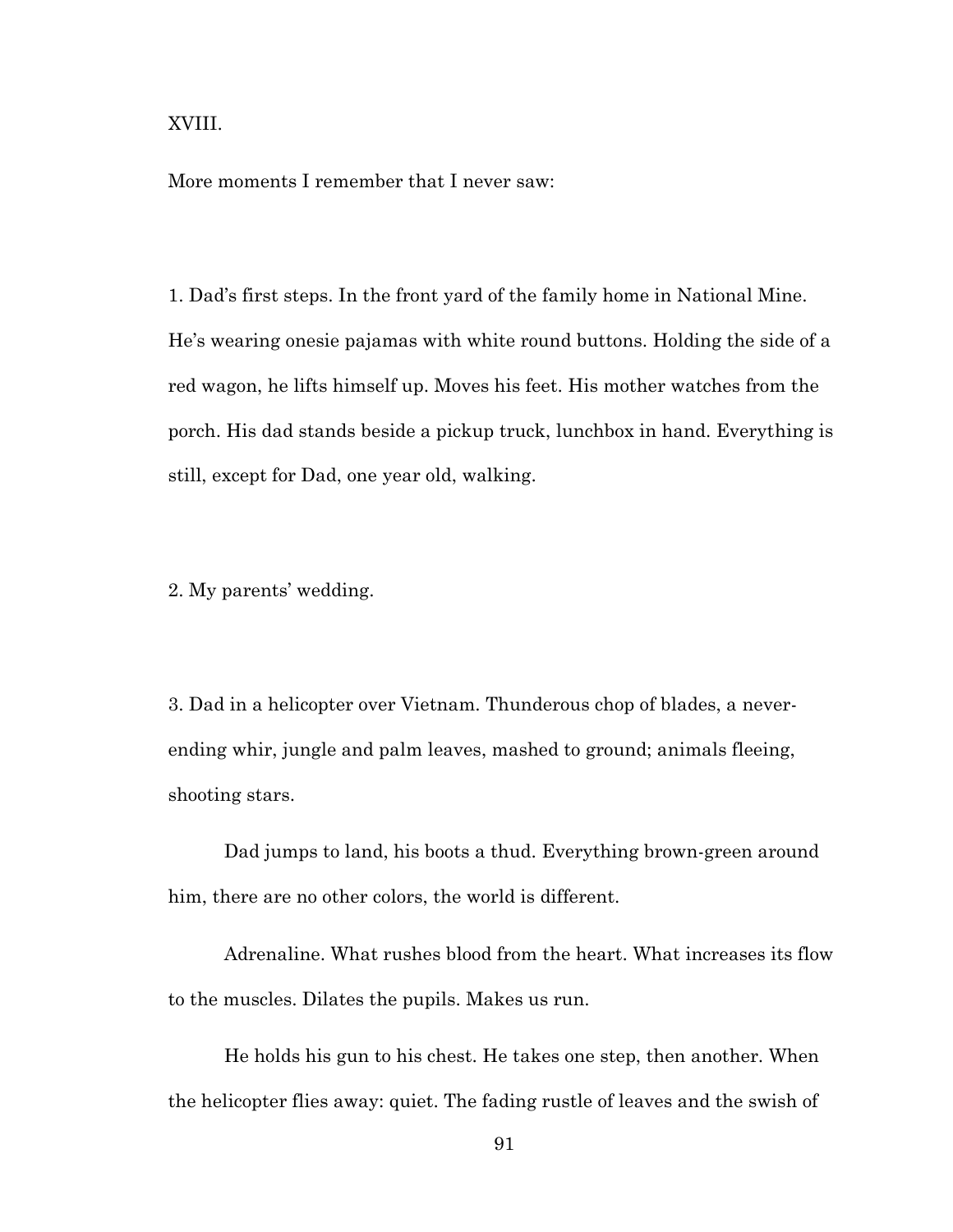the fatigues on those around him. He looks up at the sky, a vast sweep of blue. Then he notices them: the echo of shots constant as lake waves. Faint as the gentle fluff of snow he left behind at home. He's not afraid, my dad. He knows what he has to do now. He turns toward the jungle, dirt and grease smeared on his face, his hair blonder from the sun (even beneath all of that grime), clothes clinging to his skin. He steps toward a thick wall of trees; he disappears.

# XIX.

If I go fishing now, and I put a nightcrawler onto a hook—one, two, three holes into its coiled body—I remember Dad showing me how. If I ignore the size of my hands now I can imagine I'm ten and he's standing behind me, watching me.

Telling me, don't worry about the guts.

Telling me, it's only a bit of blood.

The sticky skin of the worm against my fingertips. How its parts seem so simple, the one single line of its body. Dad says, this is part of the natural cycle. This is how we catch the trout. We don't get grossed out. We do what we have to do. We work our fingers like knitting needs to tie that worm to a metal hook. Telling me, see the way it still moves, even after it's been sliced open? There's still life in there. See the way it moves?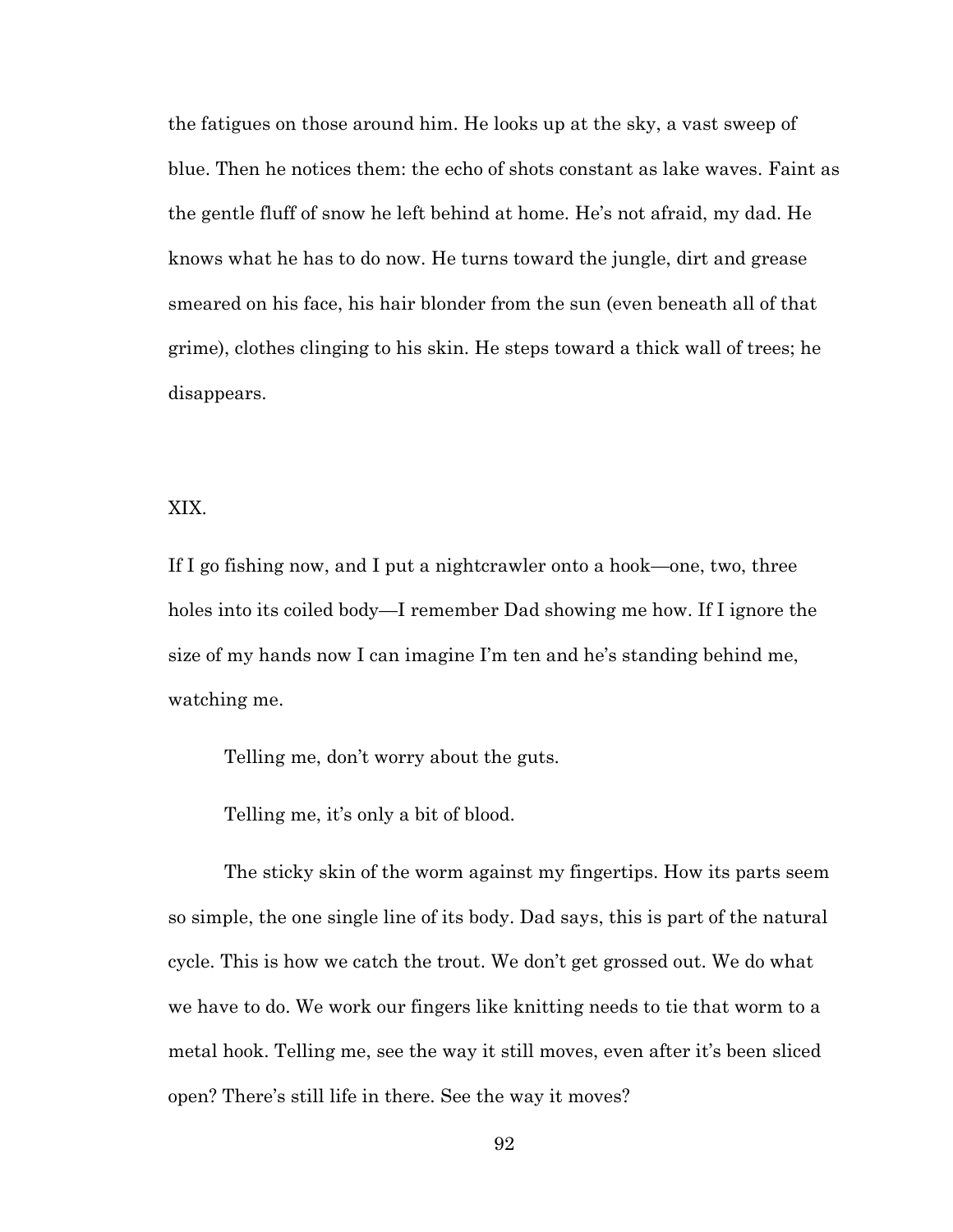Honey

. . . it's wonderful. I can't believe it's you. You have been worrying, I can see that. Honey, you sure do look sweet. You really look the tops and so pretty, that my eyes, just can't believe it. Now I miss you so much, that I'm afraid I'll go crazy. Got my radio (transistor), stationary, & envelopes wet when I fell in a stream. I threw the stationary away and the radio is dried out now & working fine. The weather's been miserable for the last two weeks. It's been raining and breezy. Everybody seems to have colds and coughs. My cough isn't very bad now and my feet are in good shape now. I never had the chance to have my teeth checked. There's only a little nicotine on them. I'll have them when I return, don't worry. I listen to good tunes every night in my hutch with a candle burning. Sure is lonely though. I sure miss home, didn't know how nice it was until I came over here. I understand you have a bike now, honey. How much did you pay for it. Is it one of the latest types, or one of those old ones? Now, don't go and hurt yourself, honey. I know, that you can ride a little at least, so there shouldn't be any reason for getting hurt. The French people are swell. They treat us nice, and trade eggs, and milk, for our cigarettes and candy. They are happy, because they are free now. This was written in my fox hole some where in France. Temperature: about 90° / Loc. – Khe Sahn / Time – 4:00 p.m. / Days Remaining – 186 / 7 APR. 68. I finally found a bit of time to drop you a line and let you know what's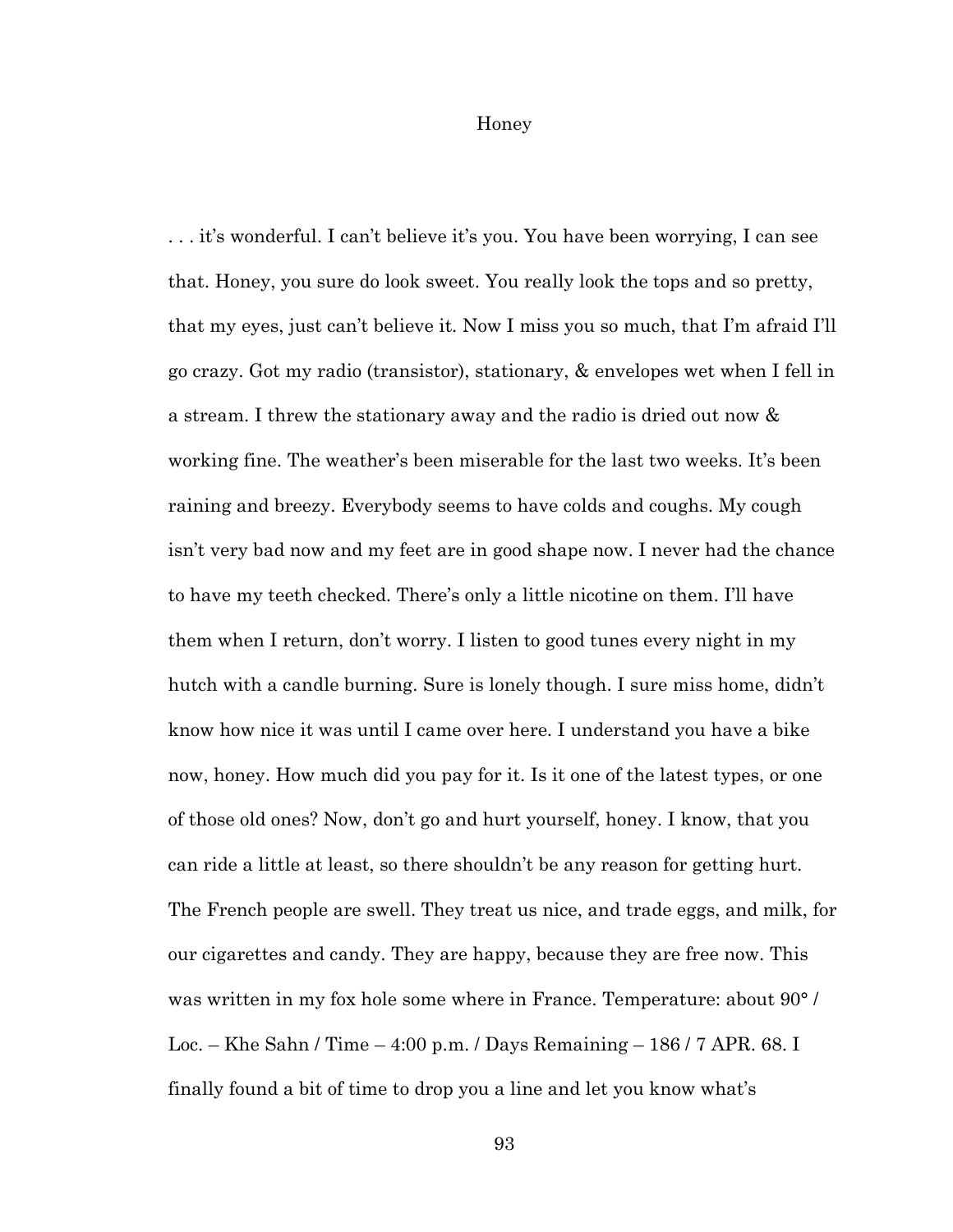happening. I was just dying of thirst and we happened to cross a stream, nice cool water, I filled my canteens, sure was good. With my buddy's 126 instamatic camera I took some pictures of me digging a fox hole near the L.Z. It's not bad at all here, just like sitting in the backyard at home. There's been steady air strikes and B-52 strikes with helicopter gunships pounding the area. Boy, the area around Khe Sahn is so cut up with bomb craters from B-52's and jets (F-4 Phantoms & Skyraiders) it's not half as bad as they say it is though. How's the fishing? In one letter you told me how you had cried, and how you scolded your little brother, for spilling milk, on the cellar floor. You really must be upset honey. Please don't act like that, towards any one. You are over worrying yourself honey. You must relax and try to forget about this war, because it will drive a person nuts, in the end. Don't scold any one for a small incident like that. I use to be like that, years ago, but the army woke me up, and I realize now, that all people have a heart, and that is some thing. I don't want to break on any one. I know what a broken heart is honey, and you do also. We left Camp Evans about a week ago and we still haven't patrolled, just been making a fire base for artillery to get a little closer to the Laotian border to aid troops in that area. We've been making bunkers, laying wire, digging foxholes and mainly pulling security for the artillery battery of 6 guns. Aside from that working, plus cleaning the land, I've written letters, played cards and talked with the guys. I'm tired of being separated so long. I know you are too honey. This can't go on for ever, we know. This war should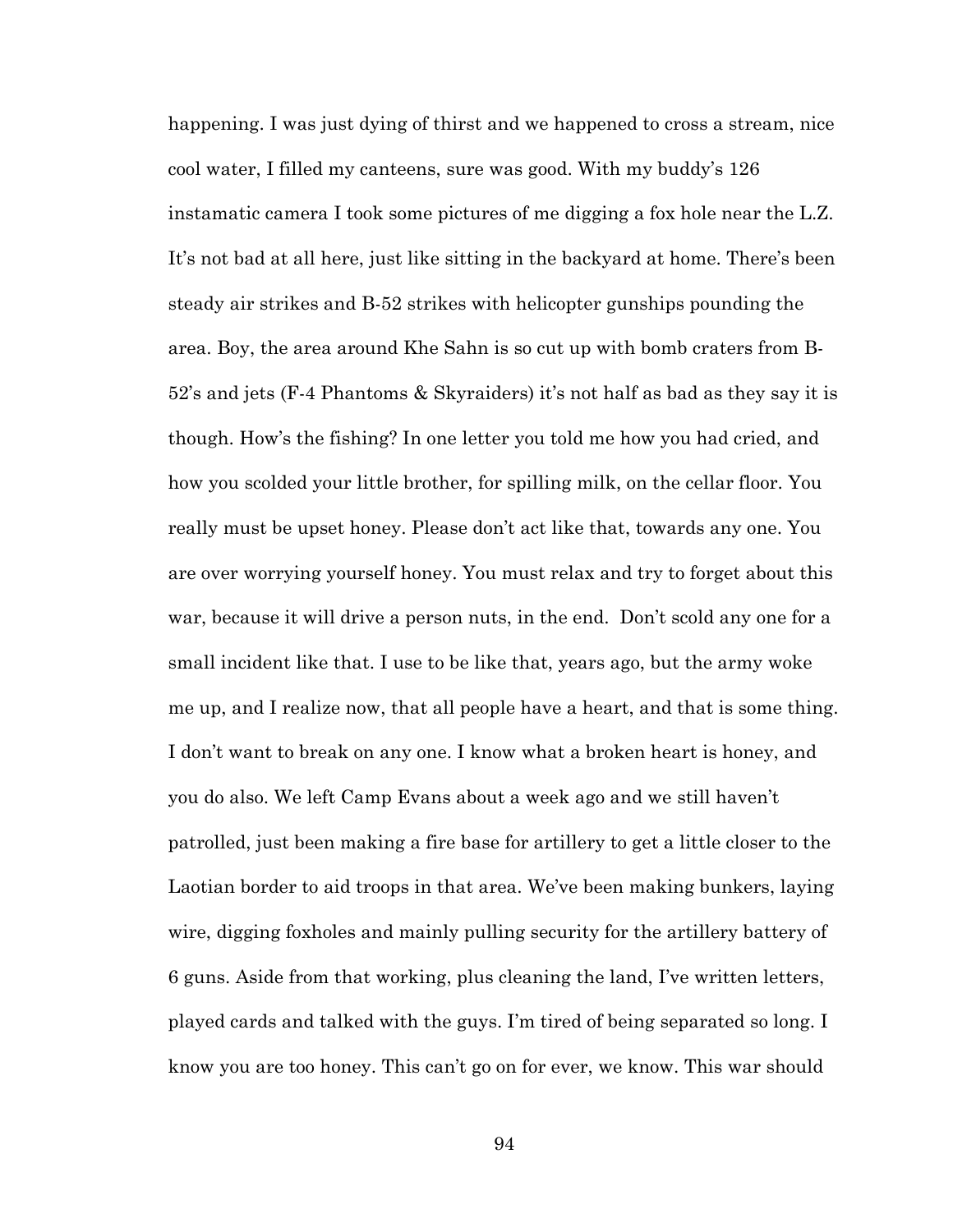be all over by xmas at the most. It sure would be nice, if I did get home to you, on xmas Eve. I think, that would be a real nice time to meet after this long wait. Honey, are you taking good care of your self? That worries me, more than any thing else honey. I want you to be just the same girl, as when I left you. It's nice to see Planes going on Raids over here. I've seen, so many, that I don't even look up no more. We really got an air force honey. We are on a fairly high hill overlooking the flat land to the east all the way to the coast. There are mountains in all other directions cover with jungle terrain. The weather is in the 80s and 90s (sorry to rub it in like this) and a nice breeze blowing too. I just returned from Protestant services. My feet have a little jungle rot on the bottoms, nothing serious. I don't have a smoking cough anymore. I have 207 days to go and a couple 'till R&R. I wish I could have attended the ski tournaments but it's one of those things. I haven't written to anyone else but my own family, just not a letter writer anymore. Here it is July, and just about one year, since I was home. It seems ten years to me, and I know it's the same feeling with you. Incidentally, I just ruined another camera. It got wet last night, they just don't last over here. I've two more rolls of film taken in Japan to send home. Too bad about that Seablom lad. I'll admit that it is bad over here and people should have a little more feeling for G.I.'s in Viet Nam. I didn't know him and it sure is horrible. He was probably mine sweeping a road. I miss you, Dad & the kids more than anyone else in the world. Stay healthy & don't worry. I understand you, and your ways, and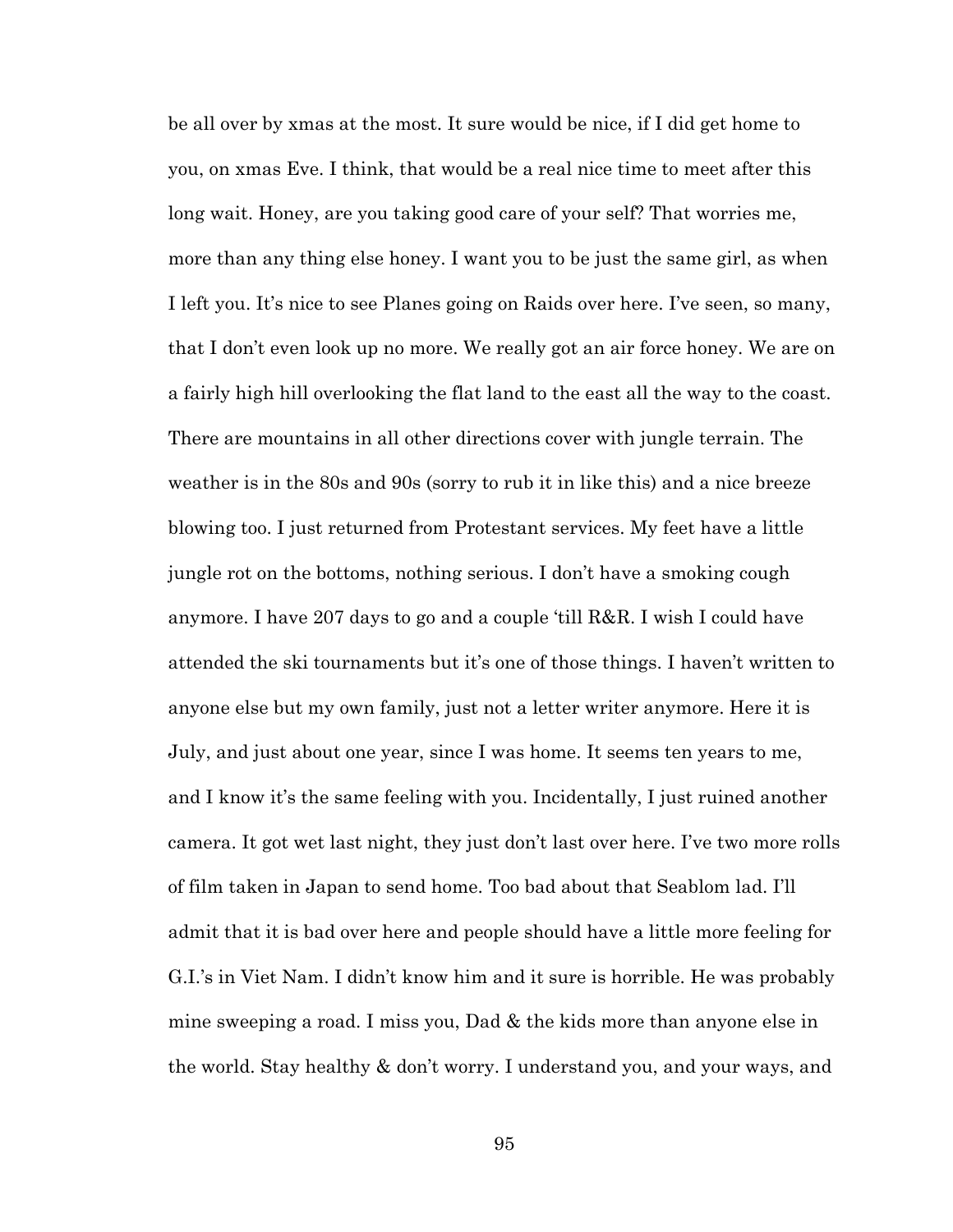the will, you have to work, and take care of a home. I know honey, it takes a lot of good points, to make a good wife, and you really have all them points. I know, our future, will be a grand one honey. Don't worry.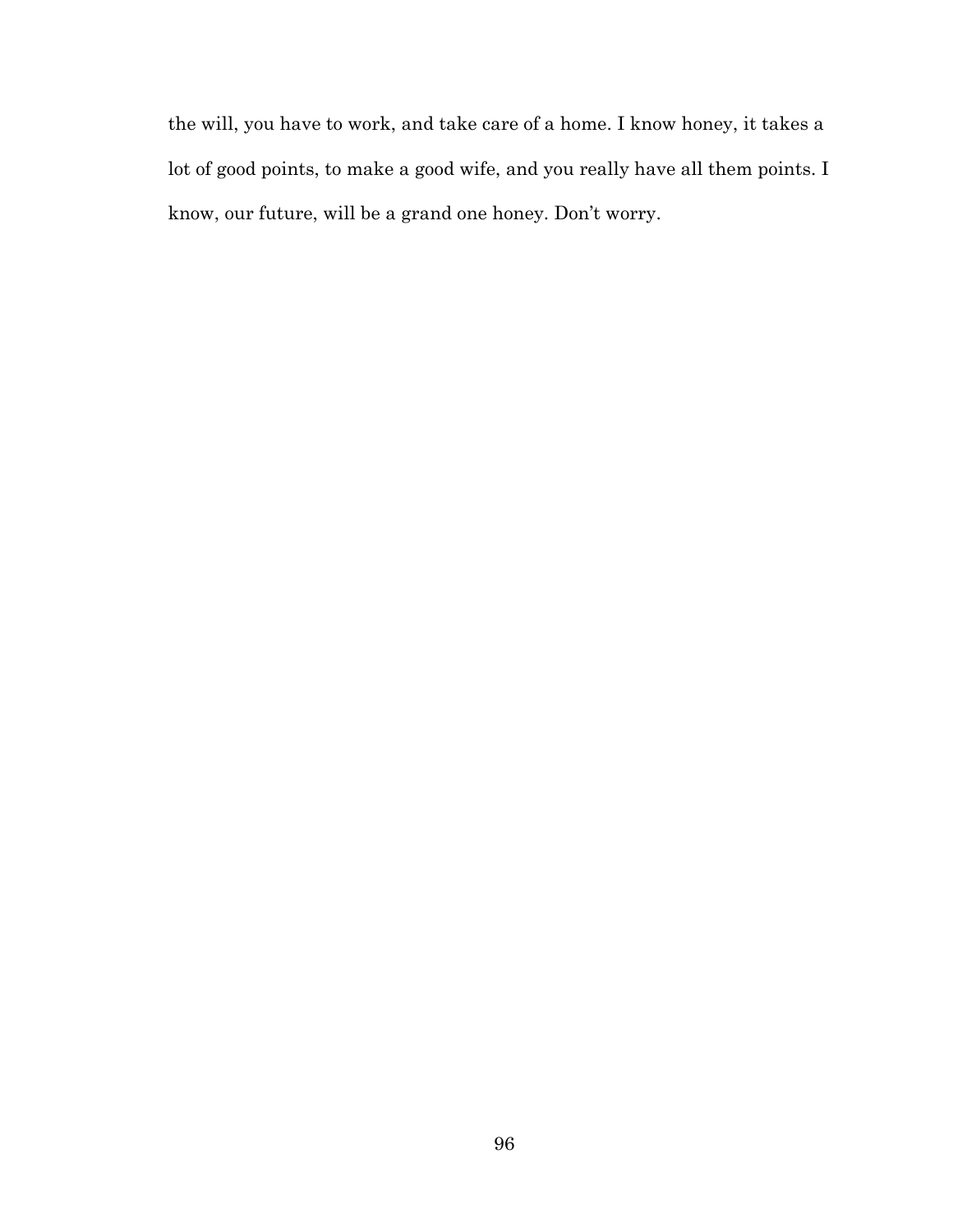# Tilden

# *Him*

When he returns home in the evenings he stands in front of the bathroom mirror to unrim the iron dust from his eyes. She watches as he slides soaked cotton beneath his eyelashes; when he pulls it away, the cotton is black. He tosses it into the trash can.

Next, he angles a cotton swab between his fingers and runs it through the track of his ear, looping around corners, a collection of dark smudges that gather in the fibers of the swab.

He smells of soap, of gasoline fumes. A day's worth of fresh sweat purging up through the skin. Of metal. Grease and mineral sludge scrubbed away in a communal shower. Of the hard water that rushes through a narrow fixture in the wall, a pool of brown foam gathering at his feet—feet remarkably clean through all of this, but ankles rubbed raw by tightened boots.

### *Her*

She edges forward to touch his neck. It's been stippled red by the collar of his shirt; a callous has begun to ripple where a respirator strap rubs his skin.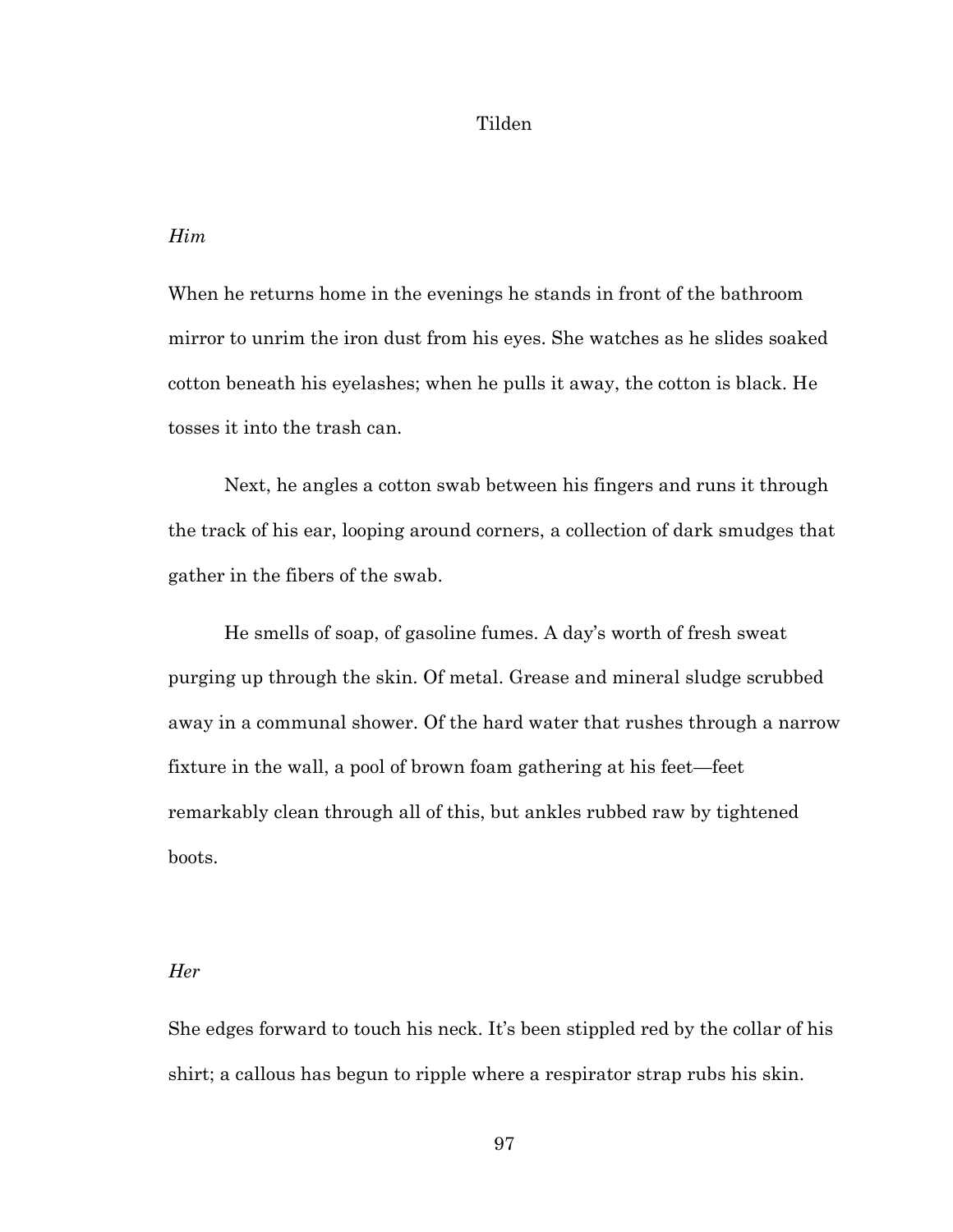Something about the brightness of the yellow bulb in the bathroom: dust in all corners visible, threads from towels caught along the edge of the sink. The rawness of a post-shift body, the narrowest of purple veins edging through delicate skin around the eyes. She thinks of fire coils, of furnaces, of all of the lights that daily illuminate this face that only she really sees.

# *Him*

Hours before dawn, he tries not to wake her. Beside the bed he slides open a dresser drawer to lift out pants and shirt. His eyes adjust to the moonglow framing each bedroom window, the pale greyness of the room. Over its silence he hears a faint rushing sound outside, a far-off winter wind. Then, his ears realign to the sound of her breathing.

She sleeps. In the dark, the room's only visible motion the rise and fall as she inhales-exhales. Her movement becomes a mosaic of other mornings, days off, waking to the rustle of her body turning towards his, of a warm leg crossing over his thigh, fingernails sweeping the back of his neck. The heat of the space between her neck and the pillow.

He sinks beside her now, sits on the very edge of the bed, nestles his hand into her hair. She doesn't wake; she's in a deep sleep, her consciousness far away. He touches the arc of her cheekbone and the line of her jaw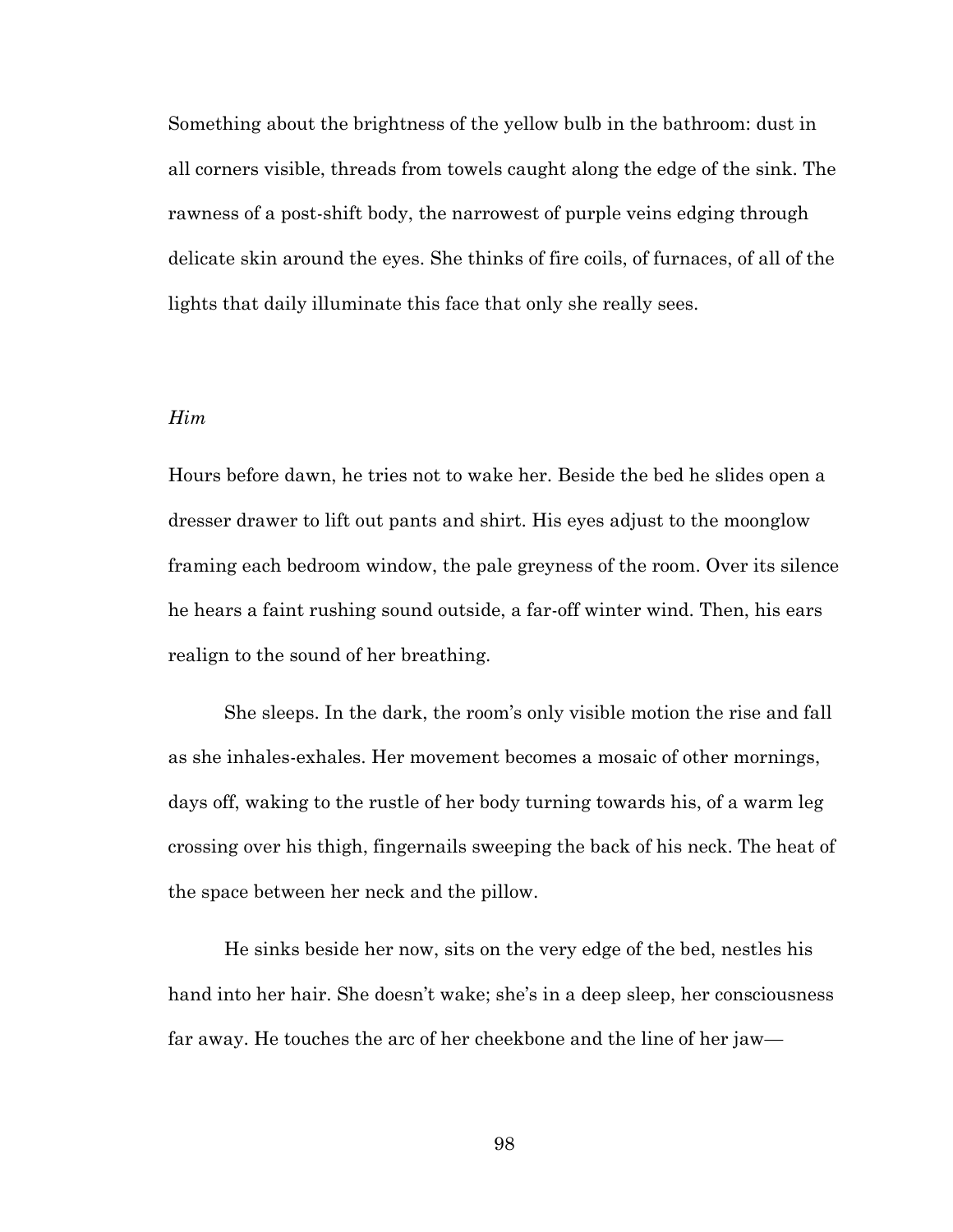balusters, beams—he sweeps his fingers along her collarbone, broken at age three, a knot in the middle where tissues fused.

He marvels: the smoothness of her skin. By nature she shifts, turns her face in his direction. Lips to her forehead, he smells the rooted fragrance of the day before, the moments he missed as he shoveled or shifted gears, the sweet potato and cinnamon and moscato, the dryer sheets and lavender oil, the snow and the candle-fire braided into every part of her.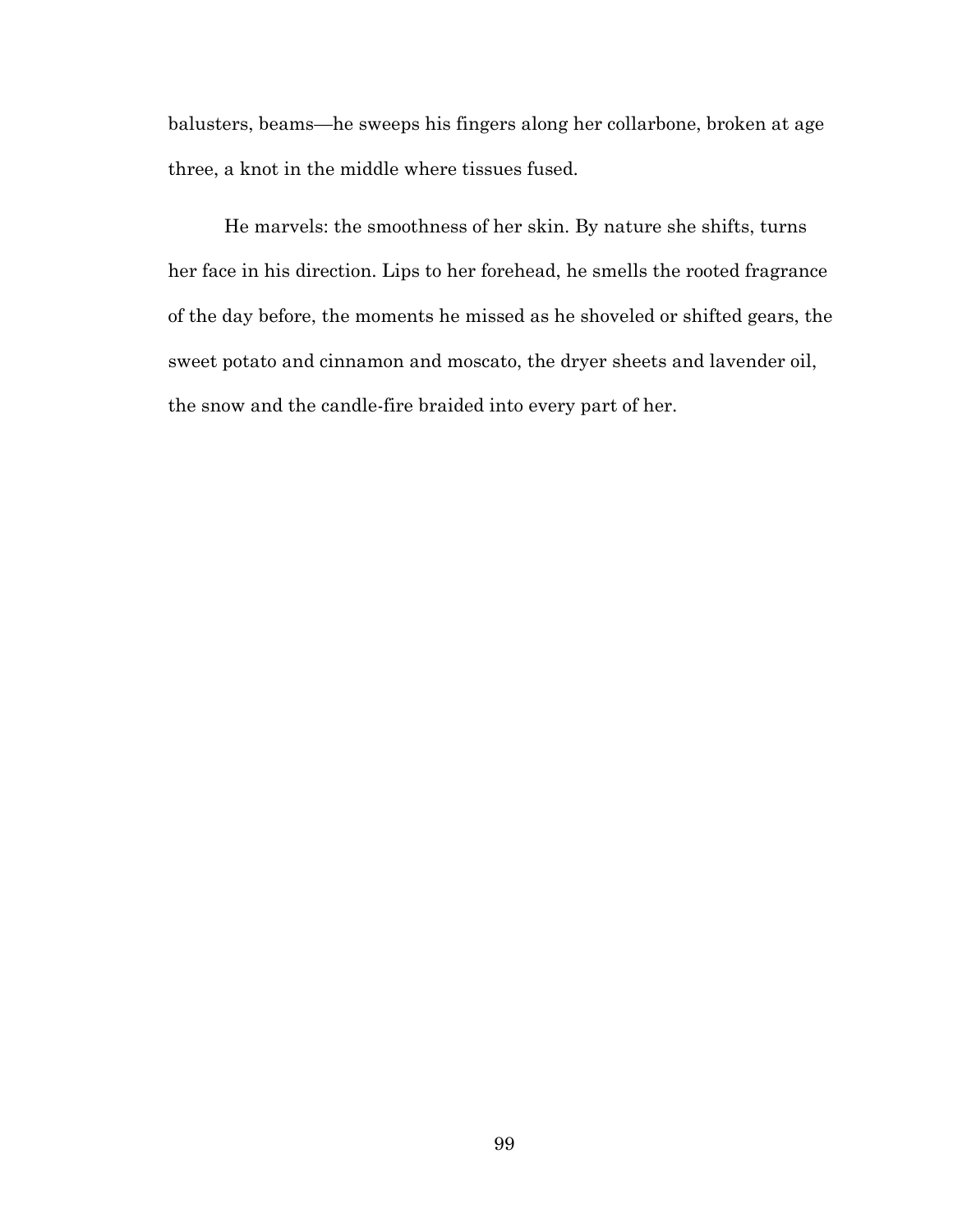# Holiday Season

I once worked at a shopping centre in Dublin where a machine piped out artificial snowflakes over the front entrance to give an impression of Christmastime. Rain fell almost every day there, the sun a globe through a gauze of cloud, and the snow shimmered down onto slick puddles of rainwater lifted from the Atlantic. White lights lined the mall's glass doors, falling onto a gleam of pavement like an illuminated ice rink. Inside the mall, at the Butler's Chocolate Café, scarved couples loosed rain drops from their umbrellas and brought cups of hot cocoa up under their winter-pink cheeks.

Irish children thought Santa hailed from Lapland, where men and women with skin toughened by the winter cold wore thick mittens and ran them along the velvet of reindeer antlers under the veil of the arctic night. The Christmas market at the Dublin Docklands offered toasted almonds, ceramic mugs of glühwein, Finnish cups carved from birch burl. Silver lights flickered along the branches of trees and glowed onto the surface of the Liffey River. Perched on a carousel, kids looked up from the North Star to a cold chunk of moon, hoping to see the sparkling, icy blades of a red sleigh.

Far away, my childhood Christmas Eves had been dinner at my grandparents' house, apricot meatballs in the slow cooker and my cousins and me tearing through folded and taped wrapping paper. Late into the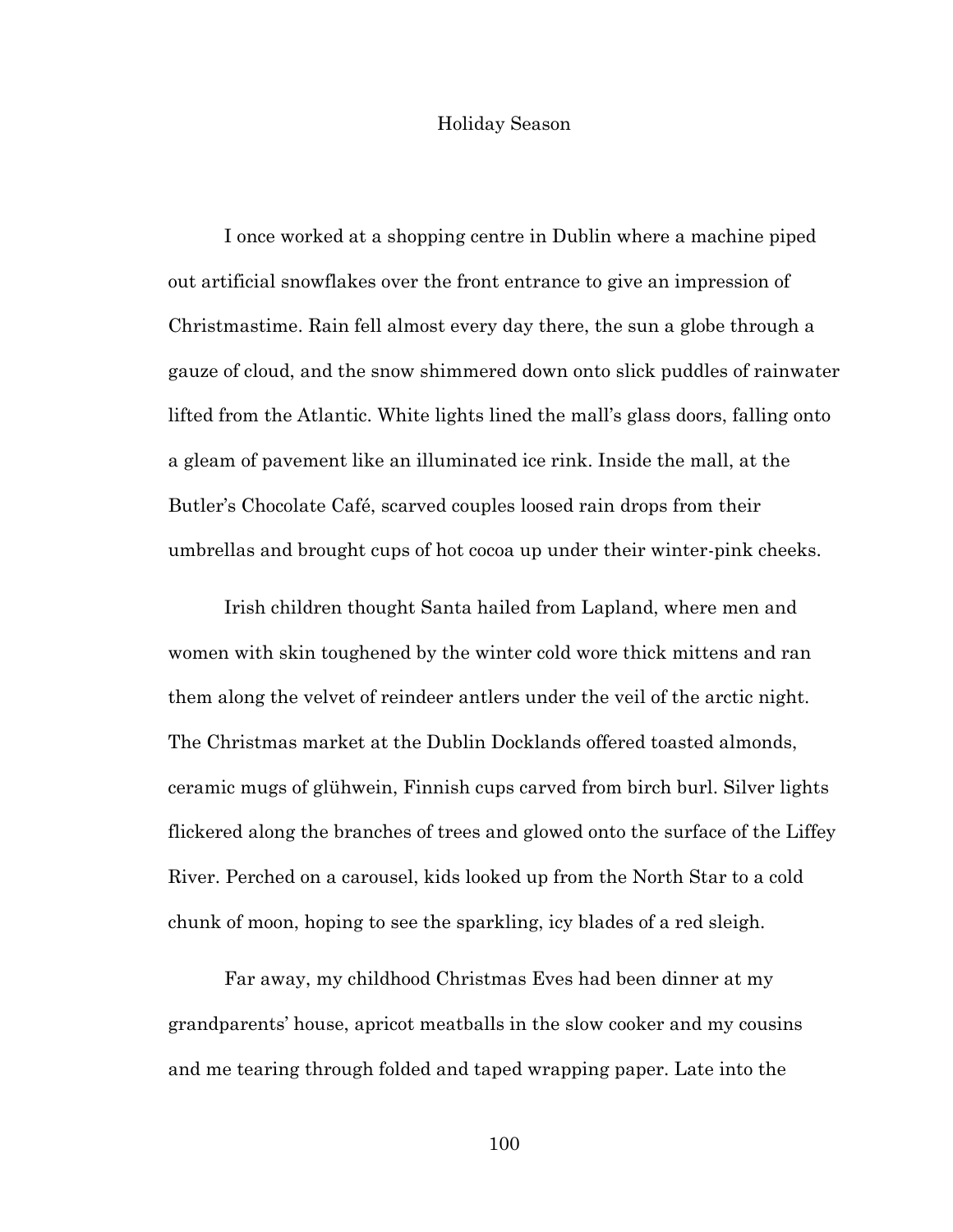night, Dad would drive us home; the stars were steady in the sky, brilliant as the points of ice picks. The world we went through then was a haunt of white. Fears of skidding off the road, of the solid spider-crack of windshields and headlights, of a purple sheath of frostbite over your fingers as you dug yourself out of a ditch or the scarlet blood of a deer hide scraped across frozen asphalt.

Winter was powerful. Dad drove us home with care, through an odd circus of Christmas bulbs, Santas, and plastic reindeer. We moved toward the safety of home: the furnace pushing heat as a shield through the walls. Before I went to bed, I put my hands to the radiator, watching as my mother draped my hat and mittens on its rim, snow melting in a stream to the floor.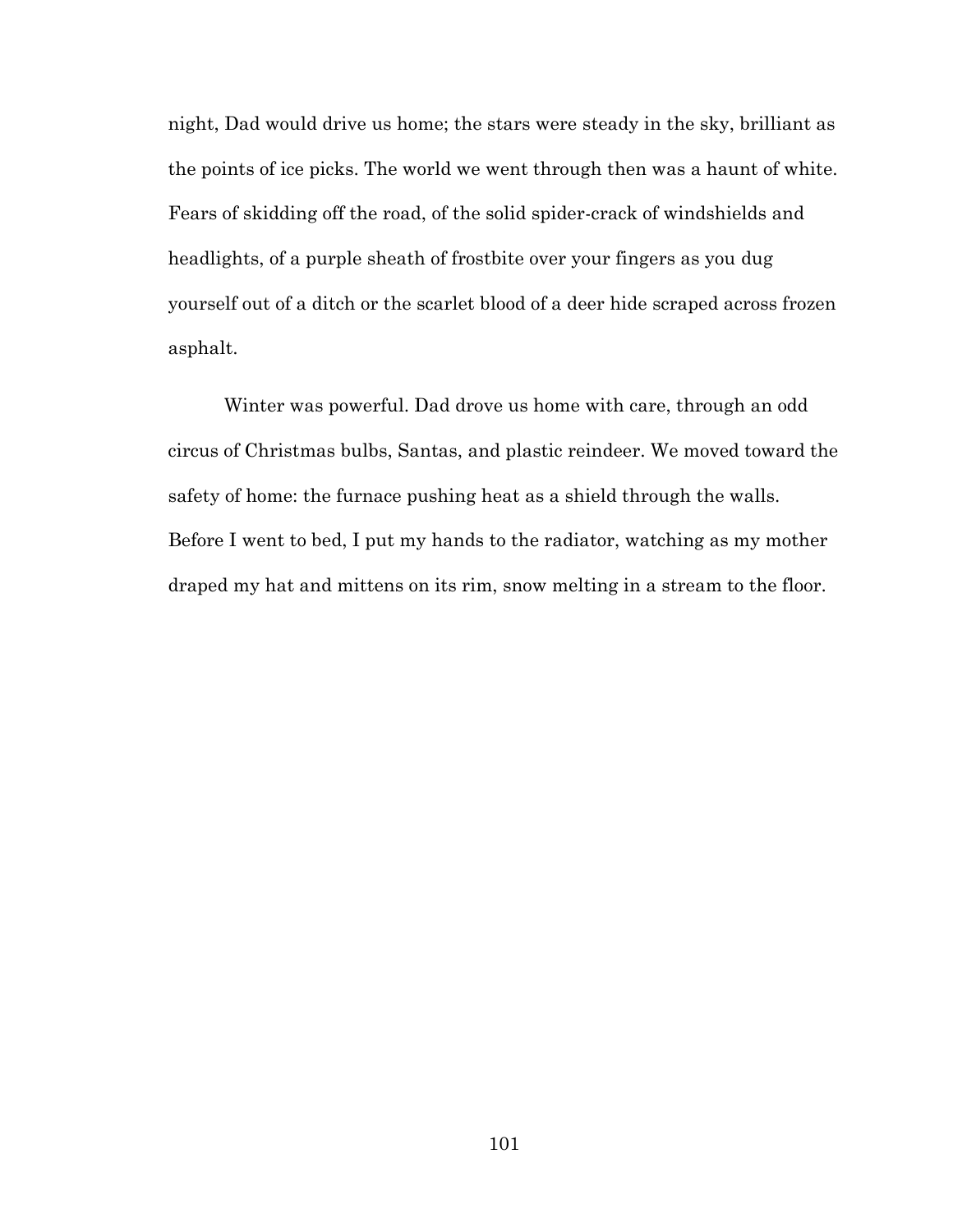### In Between

*Age seven*: my Dad took me to the top of a bluff on his snowmobile. We saw the rooftop of every house in our town, gauzy trails of smoke leashed to chimneys, lights aglow in windows. Stars flickered above, ice holes in the sky.

*Twelve*: two years after Dad died, my friends climbed with me. We sat on a granite peak. Trees loosened leaves from branches; bears shuffled in blueberry bushes. Deer leapt from the brush, matted ferns in their wake. We felt their warmth when we put our hands over where they had been.

*Twenty*: I climbed alone. In autumn the sugar plums sucked into themselves, dead grey beads, and the trail I followed, dull with red iron ore, moved like a stream beneath a mesh of pine needles. Partridge lifted from bushes in chaos. It seemed to take forever for them to fly away, feathers caught in branches.

Dad once hunted partridge. Over the kitchen garbage bin he snapped back their necks and sliced open their crops: bright red choke cherry skins and seeds. Dad smoothed the mealy debris over his fingertips to show me what the birds ate. A raw smell from their bodies. Their eyes dark, hardened to plastic.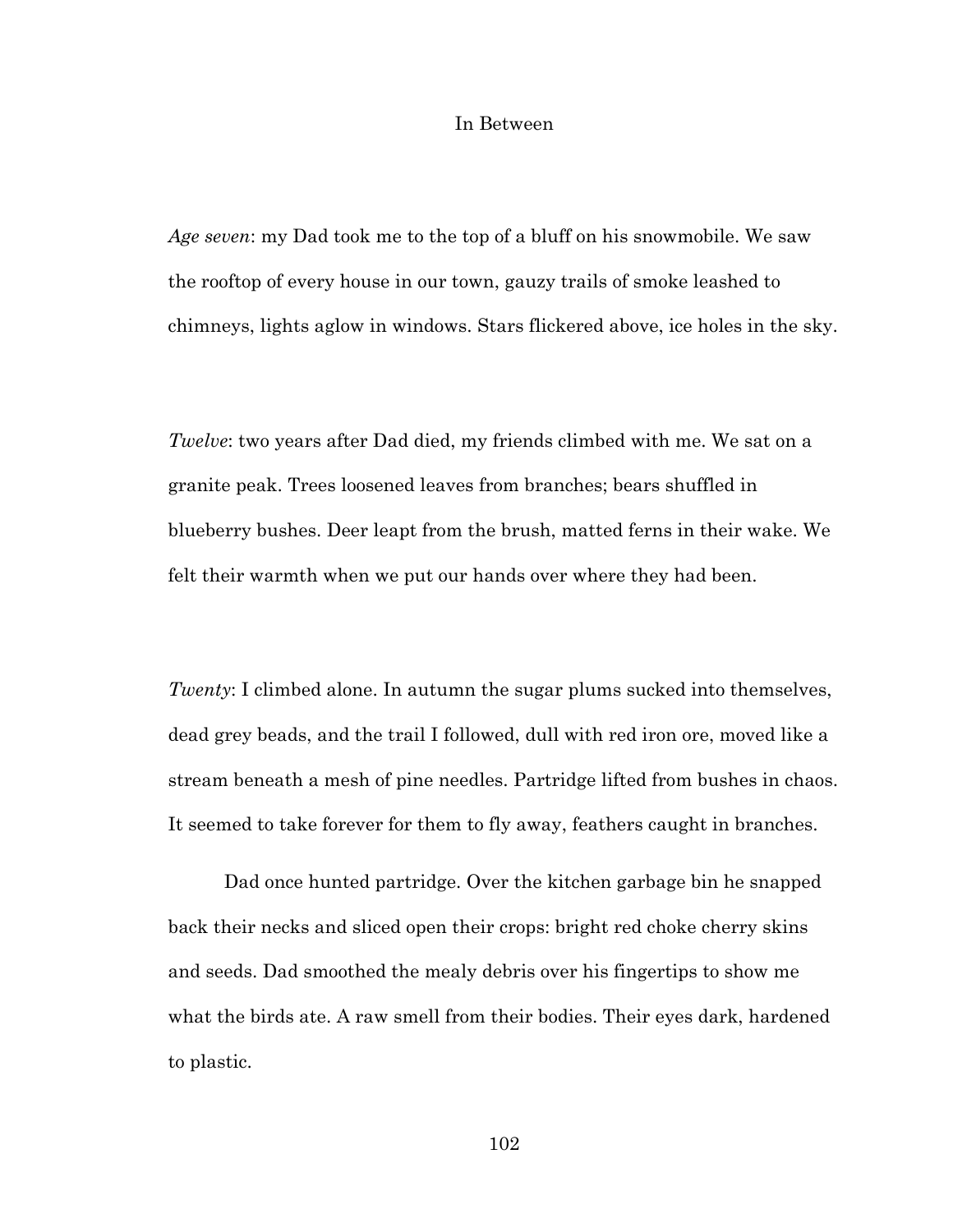*Thirty*: I went up the bluff to see the aurora borealis. Mom had taught me to look for them from our backyard, eyes to the north. To not mistaken the pale glow of the gas station lights against the clouds as the aurora; to discern their green sweep from the incandescence of our town. I sometimes wondered if the difference mattered. Still, I searched.

The iron mine that had shaped my family was south of the bluff. Where Dad worked, winding a production truck along a trail, down into a pit and back up again. In that direction, the sky was a fierce, unnatural red. But to the north: green, grey—a veil, a spirit—arcing over the hills. In constant movement, so difficult to find, and so soon to disappear. It was March, the ground frozen, but I sat on the snow with my boots buried to plant me.

I wondered what people thought hundreds of years ago when they saw this phenomena. If they were afraid. Did they think it was a god? Or many gods wrapped into each other, the way humans do when enduring a storm? But I felt I had no more answers than they did: what I loved was the mystery.

*Six months*: Dad used to carry me up the bluff when I was too young to walk myself. I wasn't old enough to shape clear memories, and yet I remember it. Being small, wrapped in a blanket, flannel against my cheek, what the sky looked like with a head tilted back, blue eyes that caught all the light.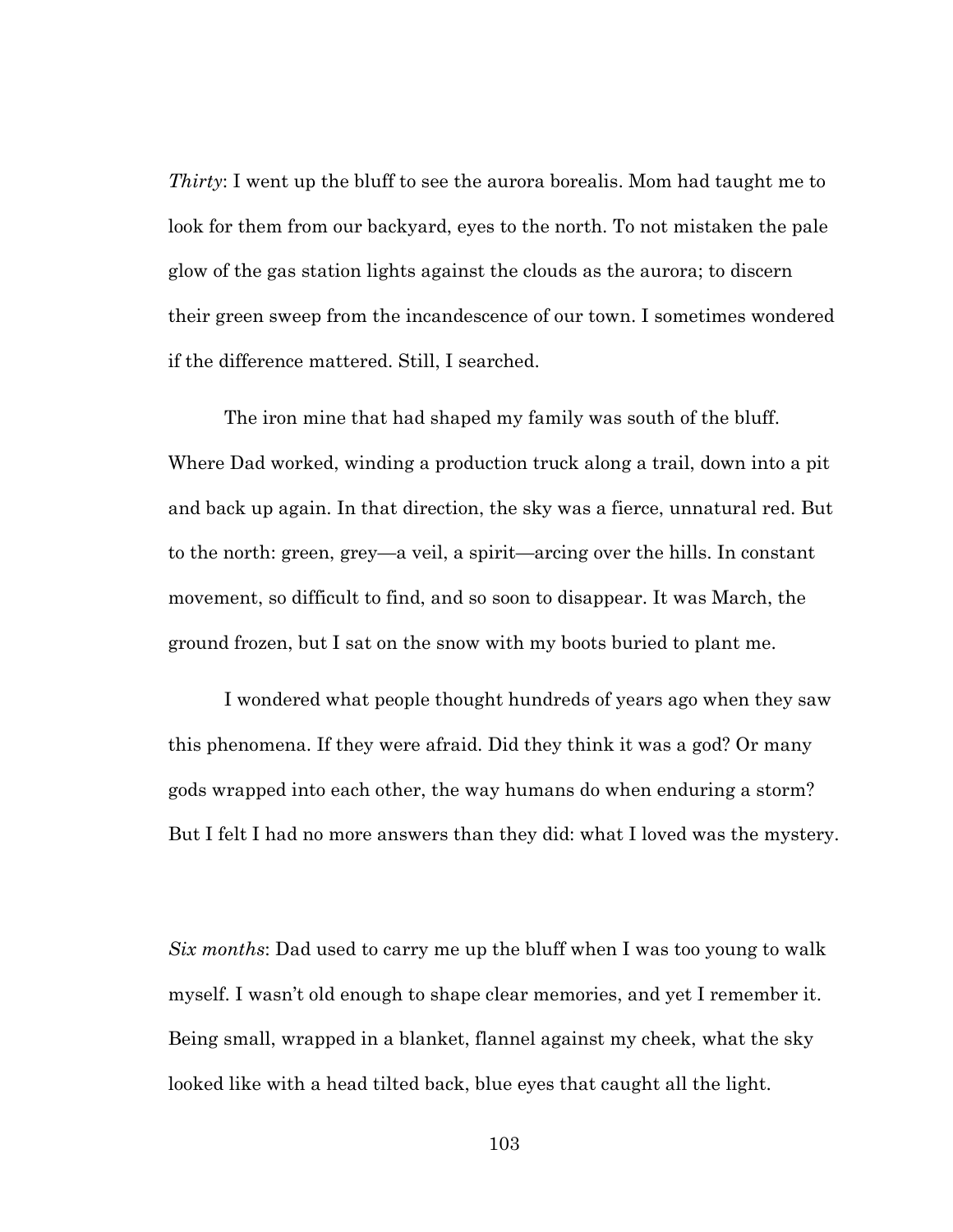Dad took me there to show me how things look from up above. A temporary world—the Jack pines, the streams, the atmosphere, the universe. The snow that fell, then melted. The lights that shimmered, then swept back into the darkest night.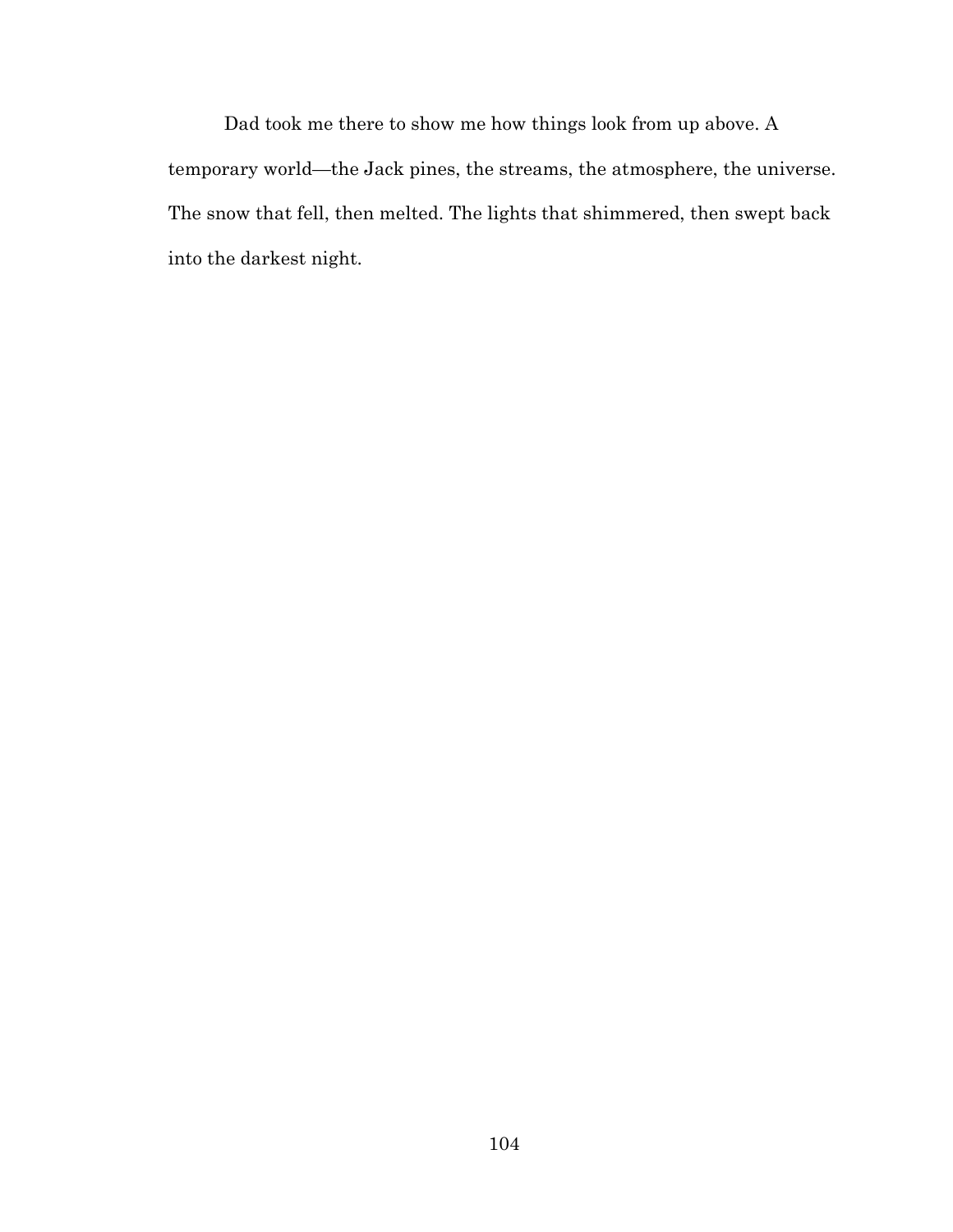# An Excavation

This is Ishpeming, Michigan: 1851. Two men—Sam Moody and John H. Mann, of the Cleveland Company—live in log shacks amid mountains of ore. Mineral veins curve along bluffs and the wilderness is thick with cedars, maples, ash. Deer weave and lunge between trunks. Trout fling up pink and silver from lakes.

Here, Sam and John clear the trees at the edge of a swamp. They have one stove between them. They sleep in one shack, eat in another: venison, salt pork, trout flesh charred over a flame. To stake their claim, they plant potatoes. When Peter White arrives, he finds Sam in a tuberous frenzy, spading out the potatoes, filling tin buckets with the fragrance of damp earth. Beetles and worms skitter through the roots. Bucket in hand, Sam leads Peter to the top of a hill and sweeps his arm across the landscape. He has half an acre planted with potatoes, carrots, and parsnips. His intention is to hold the land by spade until he can say that it belongs to him. The uncut rock, the solid lumber, the leaves lush with swamp-scent, are a part of a vision, to be chopped and mined and burned and melted until this green valley has become a town.

\*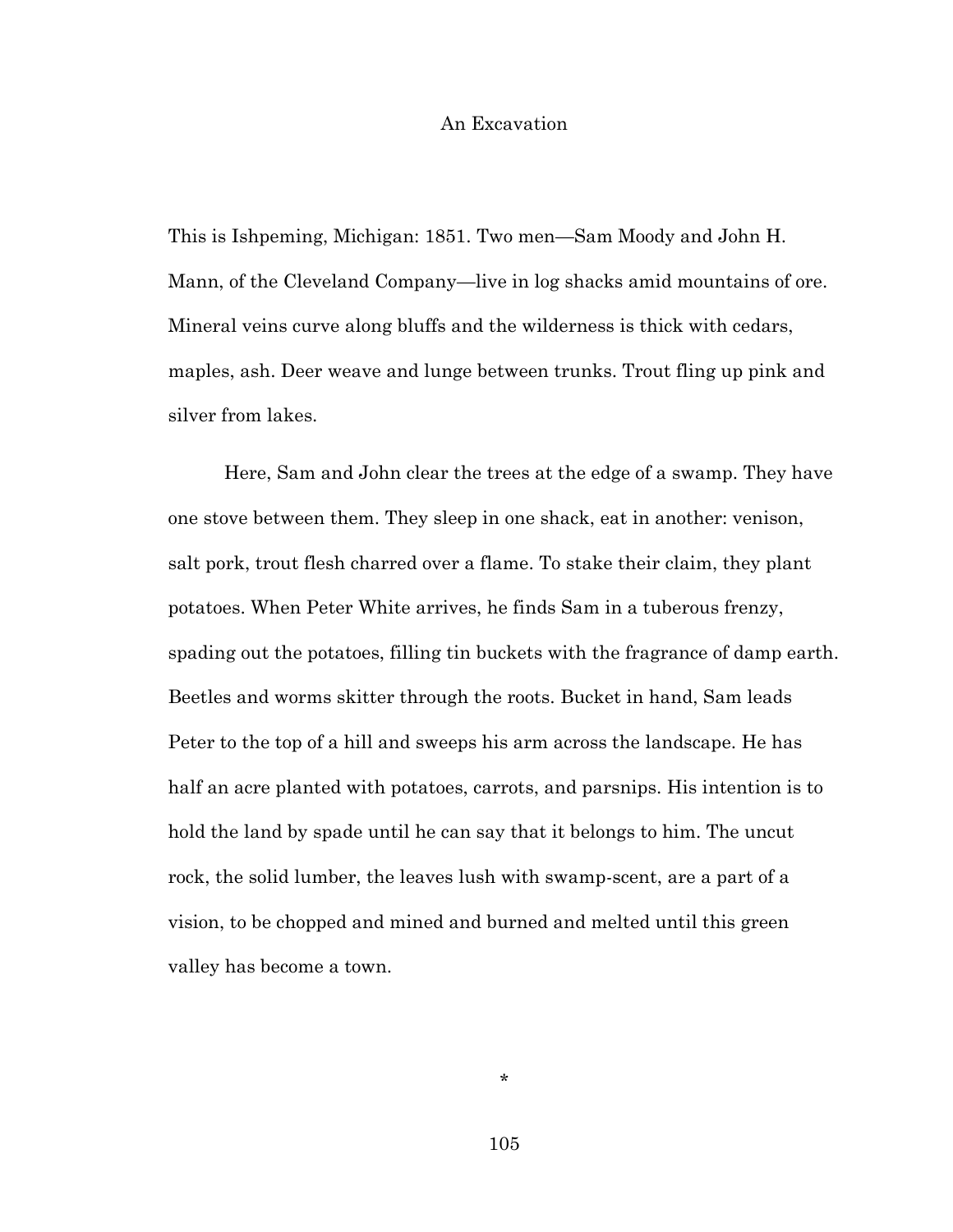Ishpeming, Michigan: 1996, February. By five p.m., twilight slicks the sun back into a strip of violet at the edge of the city. I can already see the stars.

Dad pulls his Polaris snowmobile from the garage. He has cleared a spot in the snow to let it rest while he checks its parts. I watch as he wearing snowpants and a green flannel shirt, no coat on yet—flips back the hood, unscrews a lid and pours oil into a small tank. He turns a key and the headlight illuminates, casting white light through the smatter of snowflakes. When he pulls the cord and revs the engine, a puff of smoke shoots from the exhaust, blended oil and gasoline fumes that will thread their way through his clothes until my mother washes them clean again. The exhaust cloud twists up into the night sky, a smooth fade, and I think of our toaster in the morning, of campfires by the Fence River, of all of the things that we do to make smoke.

We go for a ride. First, east to Eighth Street, where we climb a bluff at a sharp angle so we can circle the base of the Ishpeming water tank. Here, everything is in view: Wabash Circle and the empty shell of the Mather A Mine, steel rail tracks taut out beside U.S. 41, Lake Bancroft—frozen over and white as the dust on a donut, the tailings pile of the Empire Mine that grows taller even as we watch. The night is darkening, and though we are far above town, when Dad brings the engine to idle I hear Shepherds bark in backyards and see lamps switch on behind indigo curtains. A boiler fires up at the IGA grocery store: a sharp sound that pulls the city together, just like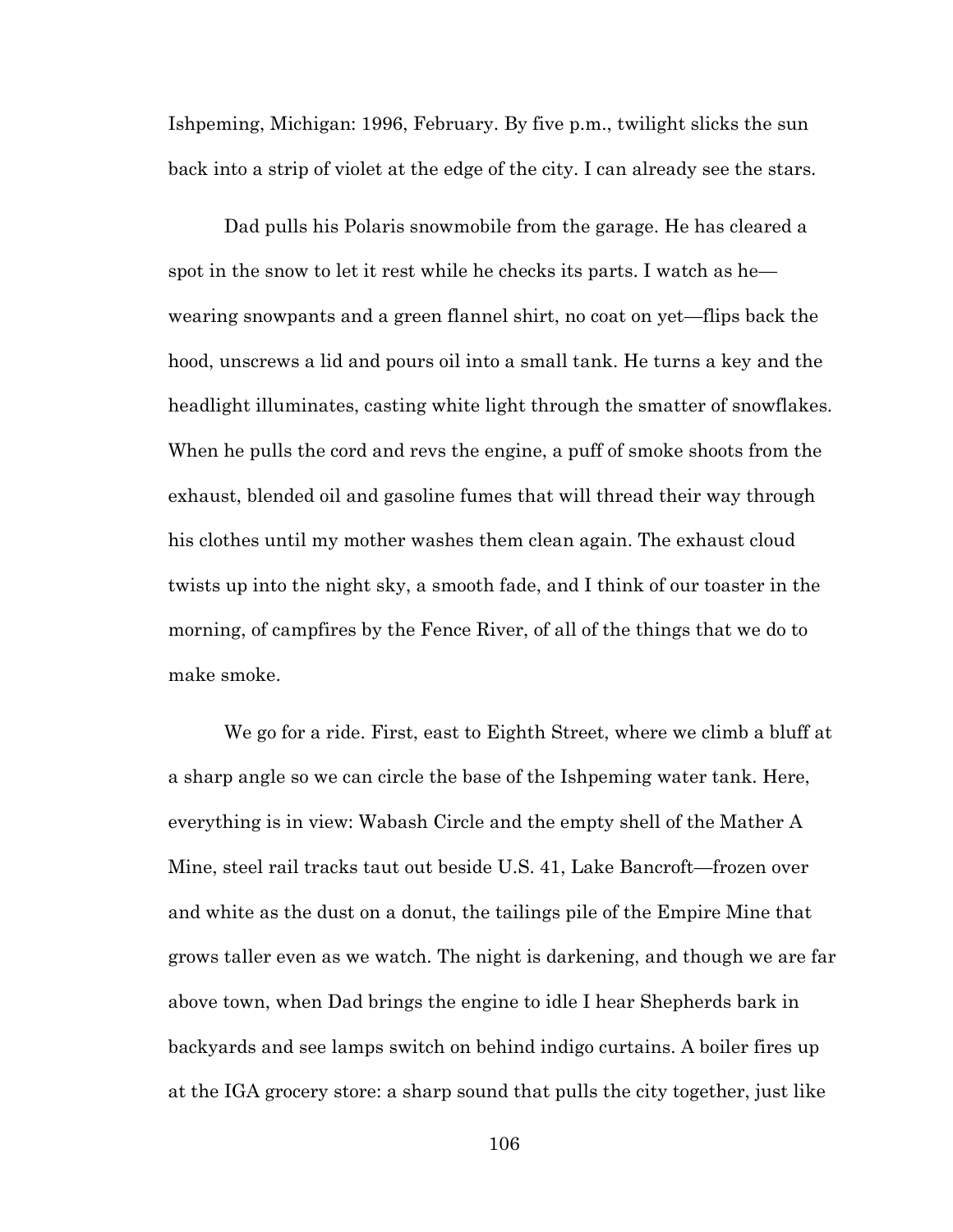the noontime blast at the mine and the ten o'clock curfew siren from the fire hall.

I look down to the roof of our house, just two blocks away on Empire Street. Its brick chimney emits a cloud from our wood stove, and I swear I can smell its spent birch ashes, see wisps of bark flit up and drift away with sparks still on their backs.

\*

Ishpeming, Michigan: 1858. There are seven houses between here and Marquette. They are built of logs and rough-cut boards. Miners have come to start drilling, three men to a drillbit: one holding it, two hammering back and forth to draw a shudder through the rock. When they sleep it is in tents, or in C. C. Eddy's Boarding House, the mining location's first building. Here, immigrants from Cornwall and Ireland set their tin lunch buckets beside mattresses cloaked with sweat stains and a thick sludge shaved from iron cliff-sides. Outside, great clouds of mosquitos tear at skin, tiny needle-mouths already caked with blood. Smoke from smudge fires drives them away.

Miners eat venison torn raw from the bones of deer shot by lantern light on the banks of the river. With hooks and lines, dull sheens pale as spider webs, they pull brook trout from Lake Angeline. Their life is made up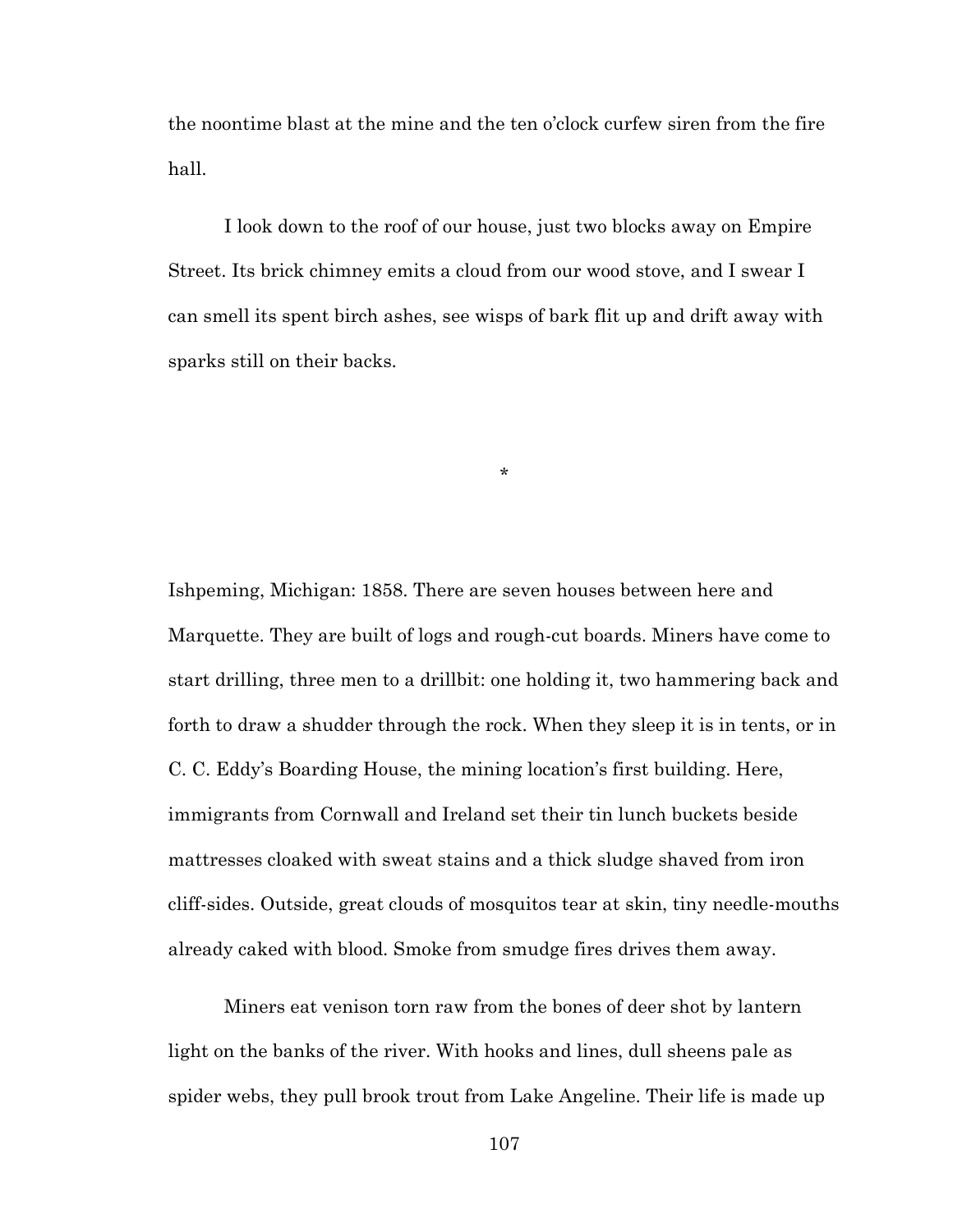of this work, of carving out hematite. A plank road of cross ties and iron straps gives way to the Iron Mountain Railway, and locomotives pipe into the location to tug ore-filled carts down a steep grade. This is the village's only contact beyond the hills. When winter comes, the men hole up with few provisions, snow falling in thunderous clumps from the branches of white pines, rabbits padding across the landscape under moonlight hoping to escape gunshots.

\*

Dad guides us down the slope of the bluff, along a maintenance road to the banks of Partridge Creek. The stream cuts through snow, this flash of movement in the stillness. We pass houses built a century ago, now sinking into soft earth, their foundations cracked by the rattle of nearby explosives. In the cold, Dad brings us by the Brownstone and the Cleveland Engine House, where a hoist once traced ore up through the bottom of a pit. He takes us along the curb of Division Street, because in Ishpeming snowmobiles move like cars, and he lingers in front of Wilderness Sports, where fishing tackle lines the window. Dad waves at men in trucks turning off South Pine towards Buck's Restaurant. His face, from brows to cheekbones to tawny mustache, is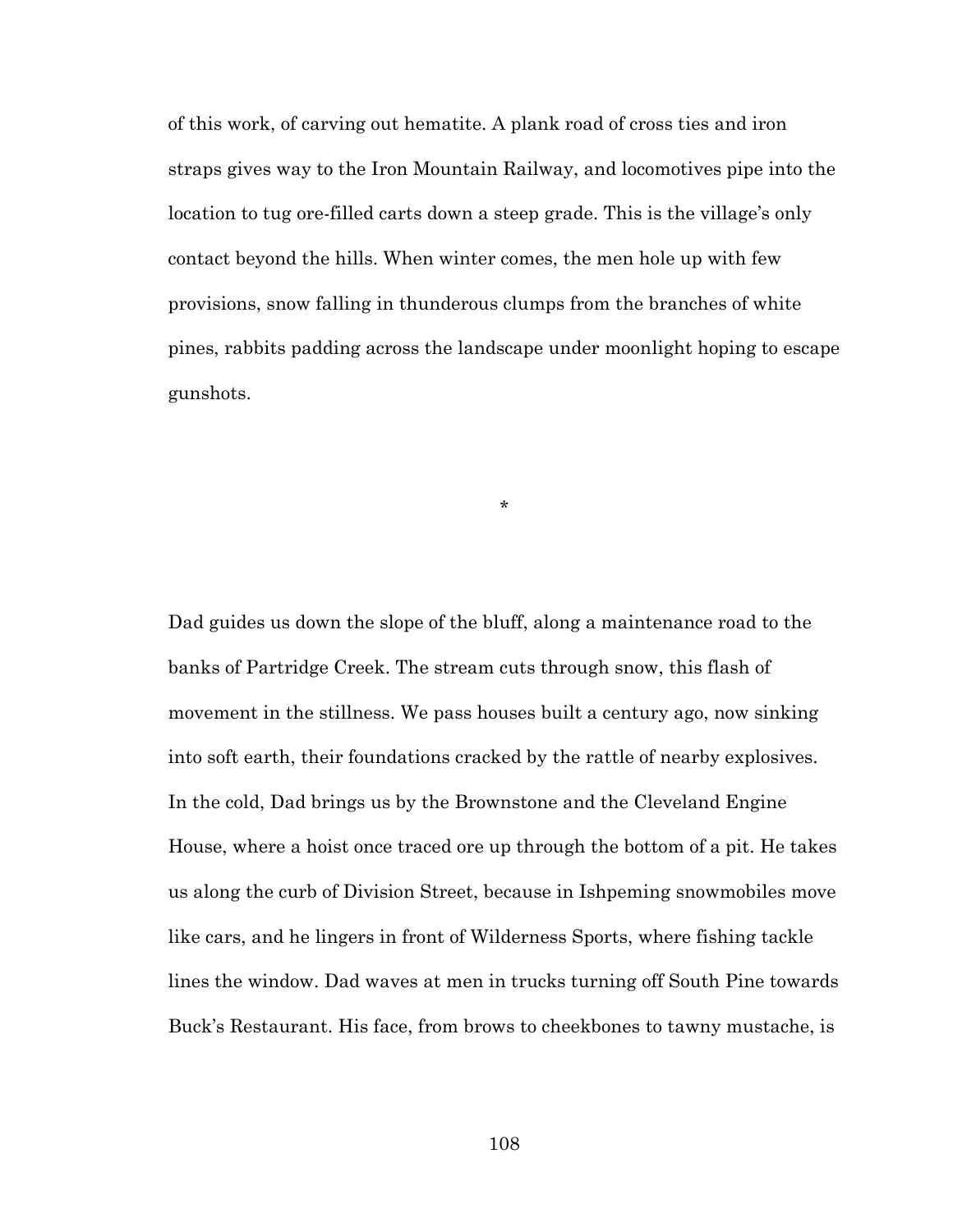covered with a ski mask, but the men recognize him by his snowsuit, his helmet, and his daughter riding with him.

We glide back up to Hematite Drive, where other sledders are out on their way to the Rainbow Bar. There, they'll drink beer and whiskey. On the Jukebox they'll punch in Tom Petty or Alice in Chains. Then, they'll fly home under the fire of a two-stroke engine, atop a sprocket wheel and a rubber track, and show up to their wives or girlfriends with the heat of the alcohol on their breath.

Dad is careful to tell me that people die on snowmobiles here. Sometimes, they try to cross the highway and a semi-truck finds them before they reach the other side. Other times, they flit through the woods until everything around them shreds into a blur of ice and pines and they hit a stump and careen into a ditch. Or, they drink and then they ride home, and before they know it they aren't on a snowmobile trail but in the middle of the forest, where there aren't enough fences to cordon off the dangers, and where what looks like a snowbank could be the last ledge before a landscape spills down into a solid rock pit.

Their last breath is exhaust fumes, and their last sight is the sideways shift of a terrain that's been torn apart for the metal inside. Dad doesn't tell me this, but it's what I come to understand.

\*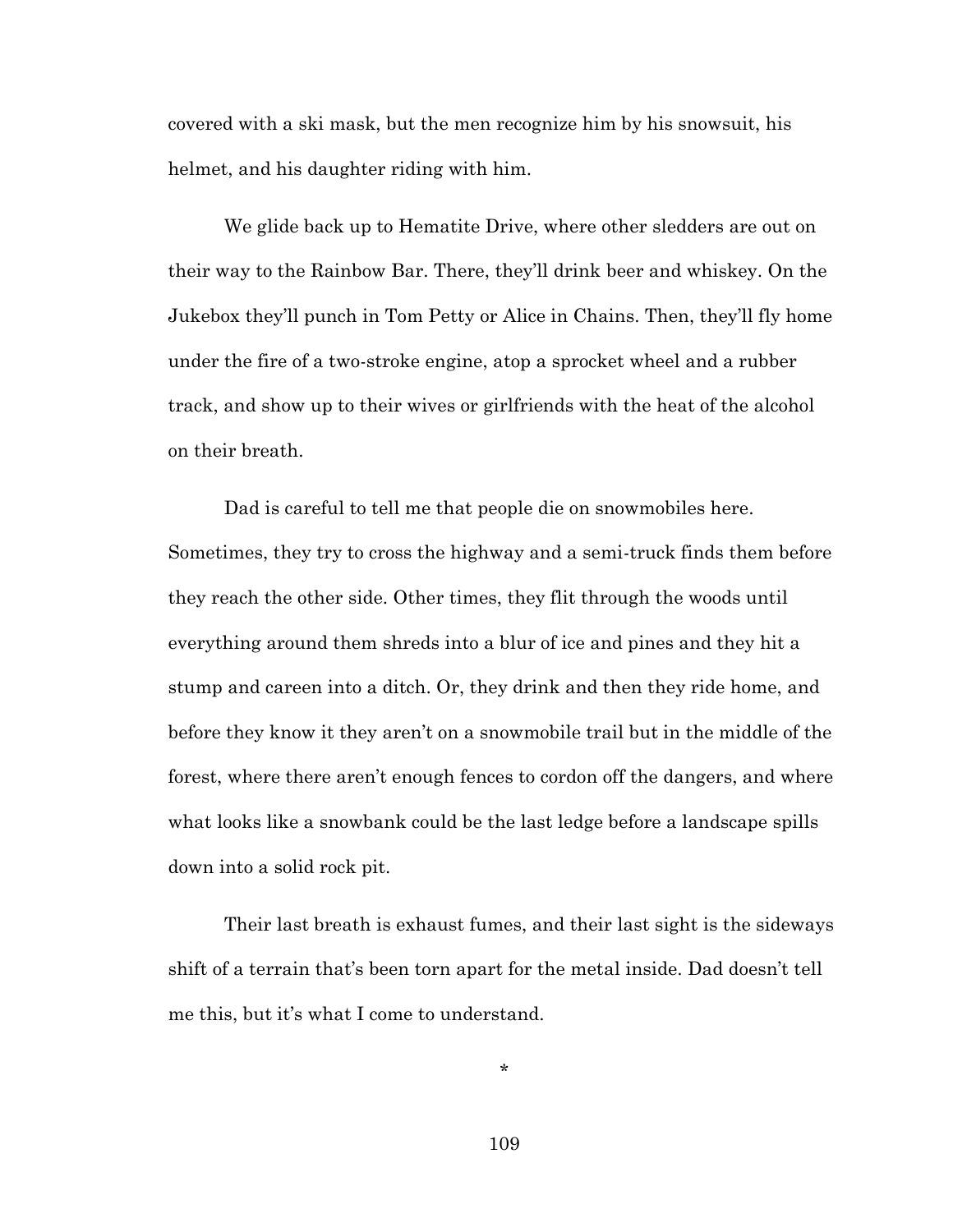1869. Mr. Robert Nelson has built a store. He has constructed a slaughterhouse by Lake Bancroft, which the Native Americans have deemed bewitched and forbidden, but where the settlers spill blood for meat. Now, Nelson decides that it's time to settle the swamp. He purchases, for \$470.50, a tract of land, a sore of muck, a breeding ground of darkness. From local mines he gathers wheelbarrows of refused rock and fills the swamp. He builds up through the stagnant water, chops down trees, diverts Partridge Creek. Ten businesses appear in four months, among them St. John's Church, Donahoe's Shoes, Cornelius Keough's saloon. This will be the city.

Dr. Bigelow is in town, healing the wounds of miners who came too close to a pig iron furnace or a sheet of falling rock. H. Asgaard arrives with only the clothes on his back, in from Norway, and opens a furniture store. There are more like them: everyone is like them. They are here to make money and to live. There are children in town, now; by the light of kerosene lamps they watch miners come up out of the pits and in through the doors of boarding houses, their palms leaving dark smudges on battered pine. They splash water on their faces and soak their arms up to their elbows in tin basins. When the miners speak, their different languages roll up through the floorboards like the call of a candle wick's burn: Cornish. Swedish. Irish. Italian.

With spring's arrival comes the flood of Partridge Creek. Murky water sinks the clapboard buildings. Their foundations loosen like worms from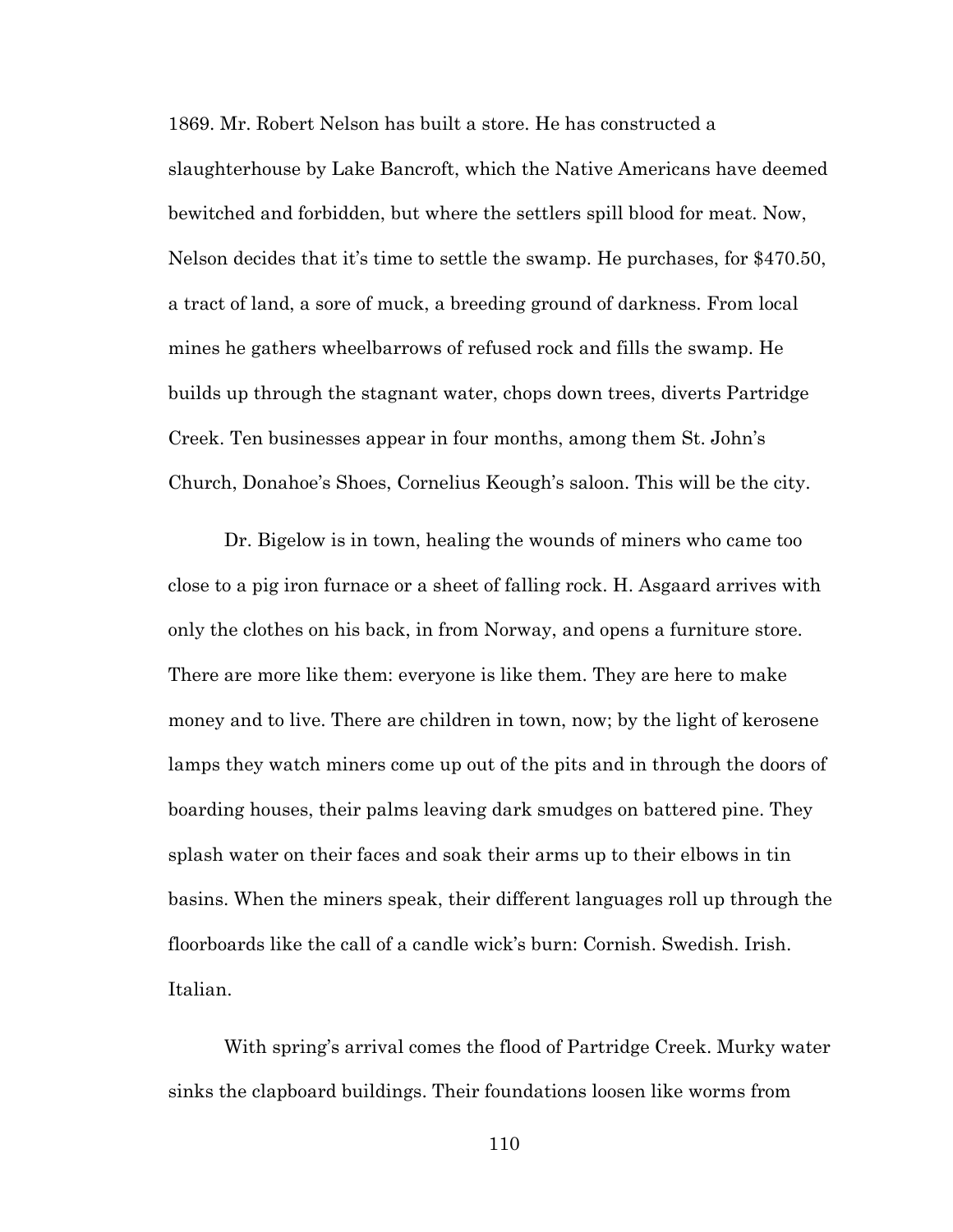damp soil until they crumble away. This water will return and return, after dozens of inches of snow fall and then melt with every season's cycle, and the boiler in City Hall will one day sag into the earthen floor of its basement, and the city will decide that the creek must go, buried or tunneled away. Patrons drinking coffee at the Blue Star Café will say: "Why the hell did we build a city on a swamp, anyway?" Still, they will never leave it.

\*

We pass the Mining Journal Office, the Rock Barn, the fire department, the Express gas station where Dad stops to fill the tank. In my snowpants and boots, I track a trail of muddy snow-melt through aisles. Headlights of cars passing through a nearby intersection gleam against the windows, where shards of ice have splattered patterns that obscure an outside view. But I can see my dad talking to people as they all gas up, the nozzles like strange pistols tucked into glove-grip. Dad points toward the station and I know he must be talking about me. He likes to tell people that at nine, I'm a damned good ice fisher, and that I already know the best secret spots in the county. I step outside, back toward the Polaris, under the flood of the station's florescent lights, and when I reach Dad he takes off his gloves for a moment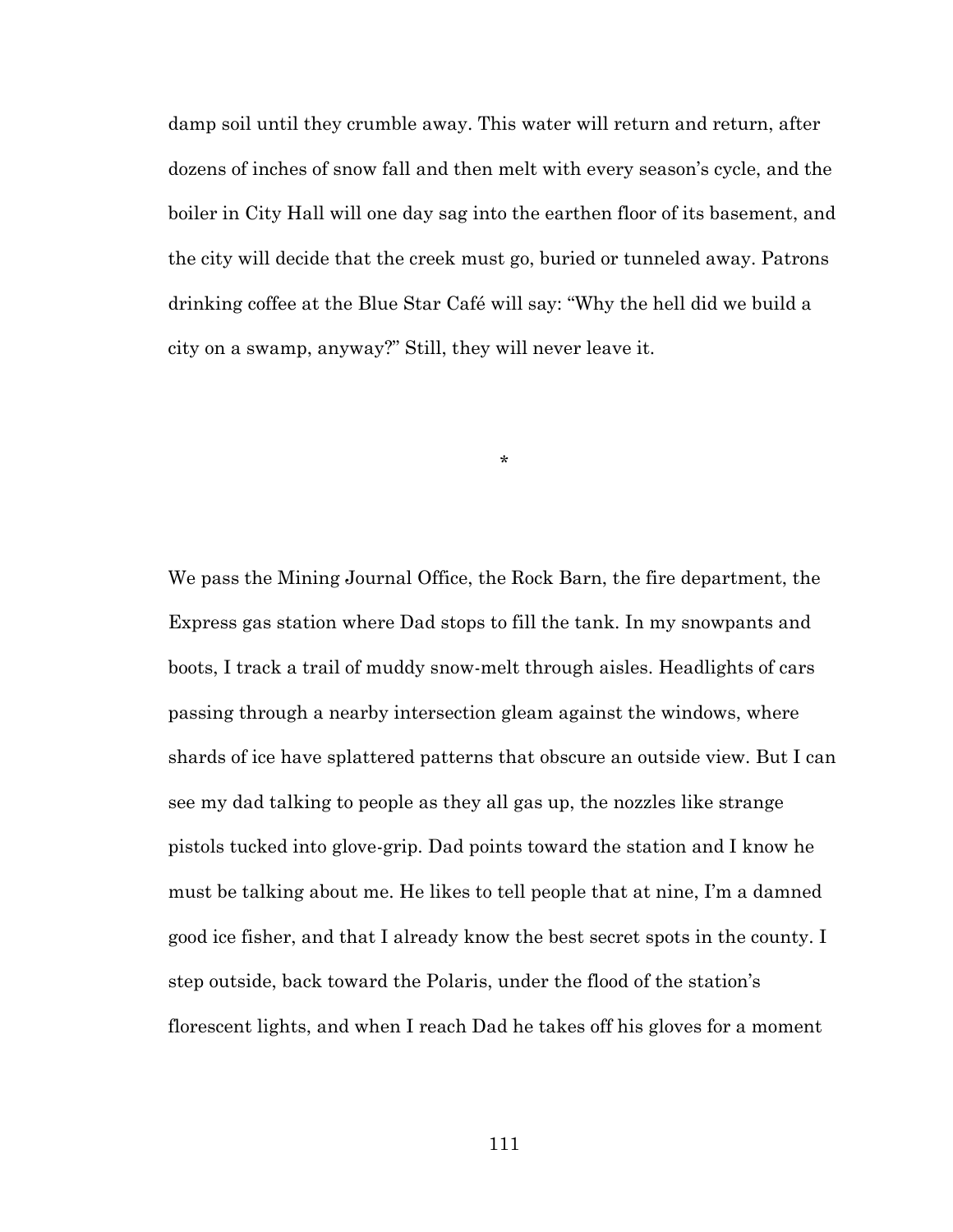to wipe snowflakes from his eyelashes so he can see, and then to pull my hat further down over my ears to keep me warm.

Back on the snowmobile, we head up towards the abandoned Cliffs Shaft Mine. It's what people know of, if they know a little about Ishpeming: two concrete headframes from 1919, a square-edged Koepe Hoist from 1955, a stone boiler house, and engine house, a laboratory, a dry, a blacksmith. We all grew up around these shapes. Beneath us are sixty-five miles of mine tunnels, shafts 1,300 feet below ground level. A city below a city, right at the center of town. Stopes wide enough to hold a 747. The place where my dad's father worked. Where he, along with thousands of others, shone a lantern from his hard hat down a long, dark cave, loaded chunks of debris into clanking mine carts, stepped into a cage to be drawn up through a shaft toward daylight.

Though the land we are on will one day be fenced off, we can travel it now, and Dad winds us through the dusk under steel beams and iron trusses, beside branches of trees that brush against stone walls. Electric lighting remains, even after everything else has shut down, and the city has placed an illuminated cross at the top of the tallest headframe. Within this network of light beams is a path through the snow imprinted by the other men and women that have ridden through the industrial graveyard. A few flakes of snow shed from low clouds. Rubber treads over ice on the distant city roads, the sliding doors of the SuperValu glide open so people can buy hot pasties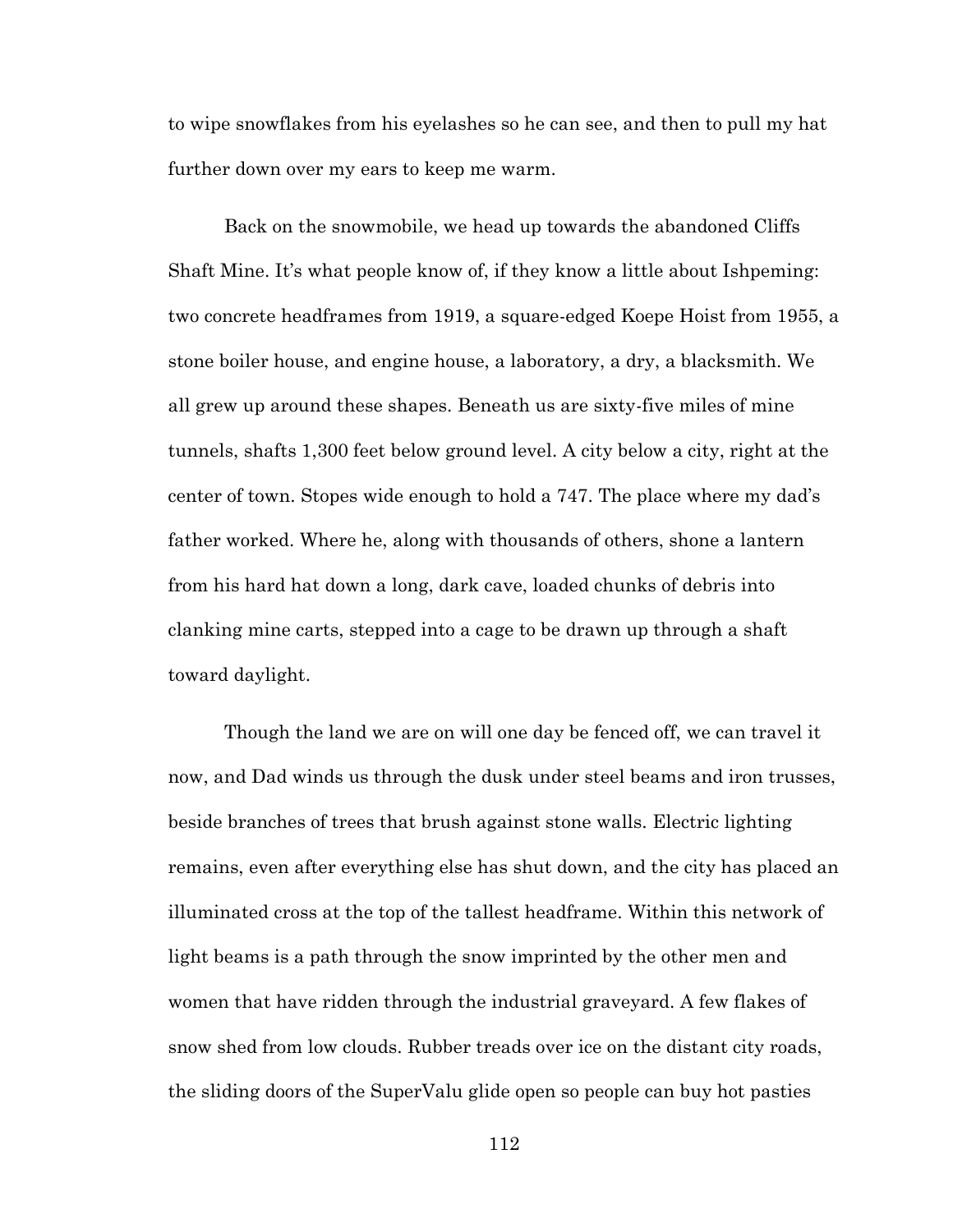for dinner, the rotary kiln at the Tilden Mine slams pellets into solid form at 2,400 degrees, and my mom sits at the Oddfellows bingo hall on Main Street daubing a square card with green circles. But within these mining grounds, it's just Dad and me.

He stops the snowmobile to brush chunks of ice away from the ski mask around his mouth. We stay there in silence for a moment, and then we're on the move again. The exhaust cloud we leave behind us dissipates, quick as ice to flame.

\*

1874. Ishpeming has received its city charter. Its population tops 6,000. F.P. Mills is the first mayor. The city has a network of wooden water mains, a fire department—which some say is more of a social club, a hospital, a grammar school. Iron mines close in on the city, are a part of it: they move as the city moves, they sleep through the winter as the city does. The miners within them earn \$1.50/day working ten-hour shifts, and they spend their wages on room and board, on corned beef and salt pork, on rugged boots to withstand the ore dust, on alcohol. For a time, Ishpeming is lawless enough to be known as "Hell Town"—a breeding ground for thieves, for swamp sludge, for vagrants to roam. Where Alex Nelson, in the middle of the night, will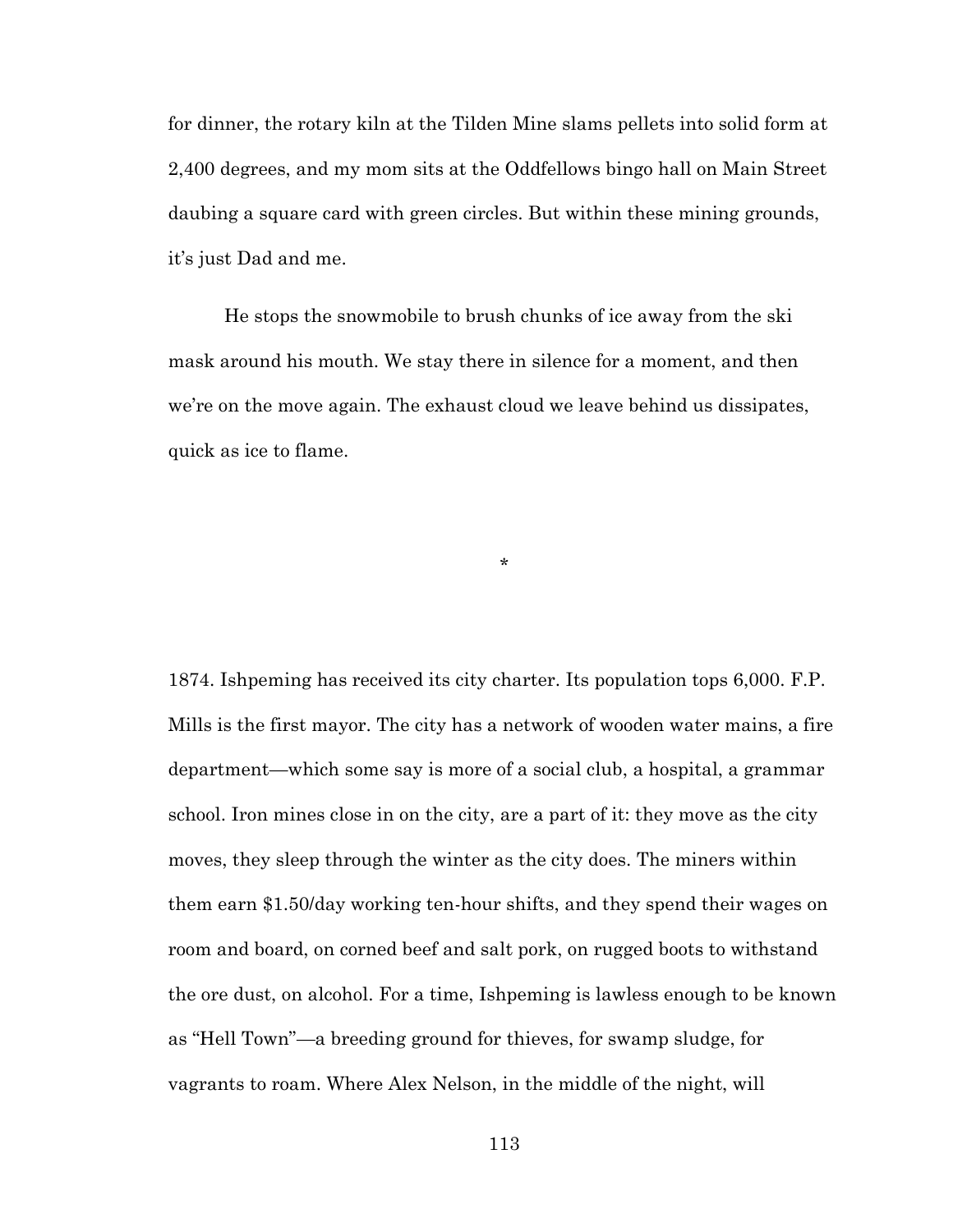slaughter forty hogs in a pen beside the Salvation Army Hall in response their noise and odor. Where men will attack women after minstrel shows and where sexual offenders will be called out weekly by the *Iron Ore* newspaper. This is a mining location: shadows from the jagged, shredded underground always find their way to the surface.

It is in mid-April, when winter has only just begun to fade, that a fire starts at the hardware store. Those on watch notify the fire hall immediately and thousands of people pour into the streets. Firemen in tall boots and shielded caps with rows of buttons down their coats rush to the scene to cut into the fire plugs and bring up water. But the fire plugs are frozen. Negaunee, a town only a few miles away, is alerted by telegraph, but their fire forces don't make it halfway to Ishpeming before a fire in their own city calls them back. This is a time of wooden homes, of feather light curtains and gas lanterns: it only takes a moment for a spark to turn to blaze.

The men and women of Ishpeming dump their goods into the streets. Shawls, dresses, overcoats, plates, snuffed candles, cigar boxes, piles of meat and potatoes land on the snow-dusted dirt. Skis fashioned from barrel staves, with bottoms that have been polished with stove ashes, reflect the light of the fire as they are gripped by children's hands. Fathers hold their daughters, as their daughters hold rag dolls with stitched eyes and mouths. Families surround stacks of their few earthly goods and watch the town burn. It takes hours for the firemen to get to the water that trickles below the city, and by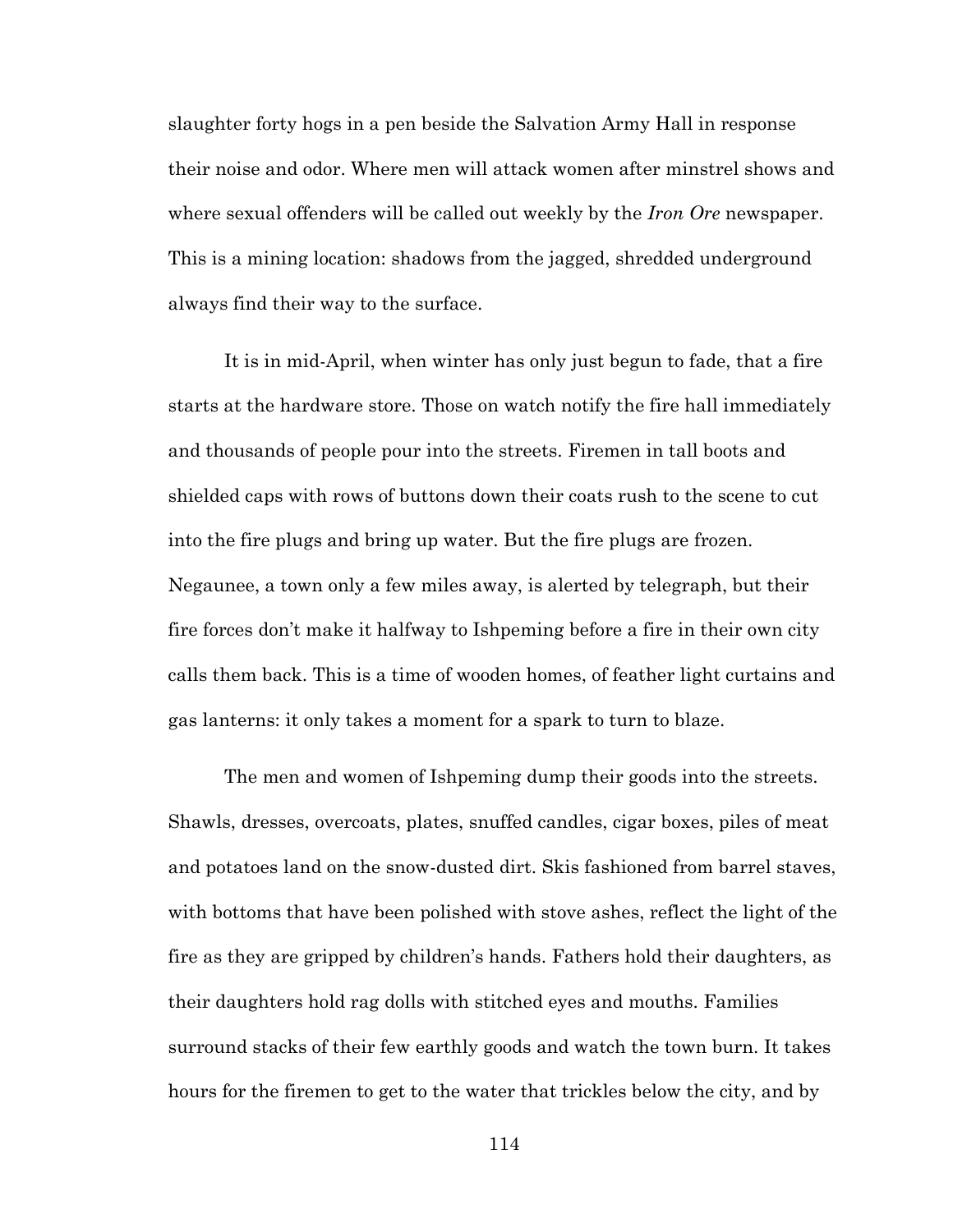the time they have, two blocks of the business district have been incinerated. This is a relief: before the last flame went out, many thought the fire would take the whole city and leave them with nothing.

\*

Across from the Cliffs Shaft, Dad shifts us towards home, rotating around the fringe of Lake Bancroft. The trail we follow crosses the remains of the Protestant and Roman Catholic Cemeteries, uprooted in the twentieth century and moved to dryer soil north of the city, rotten caskets and tombstones loaded onto carts drawn by horses. There are bodies beneath us, a stillness in the air, the cold silence of a pitch black that chills us through our coats and hats. The lake itself is quiet, though schools of fish swim under the membrane of ice, their hearts slowing for the winter, the sun shining through only where someone has shattered the surface.

For our final run, Dad takes us north to U.S. 41, the path out of town the strip of pavement that, here in the twentieth century, makes us part of a circuit. Near the traffic light where Lakeshore Drive meets the highway, Dad guides us up a slope to the side of the railroad tracks. This is where, in the summer, he takes me to collect iron ore pellets that have fallen from train cars, with the vague impression that perhaps this tiny pellet was shaped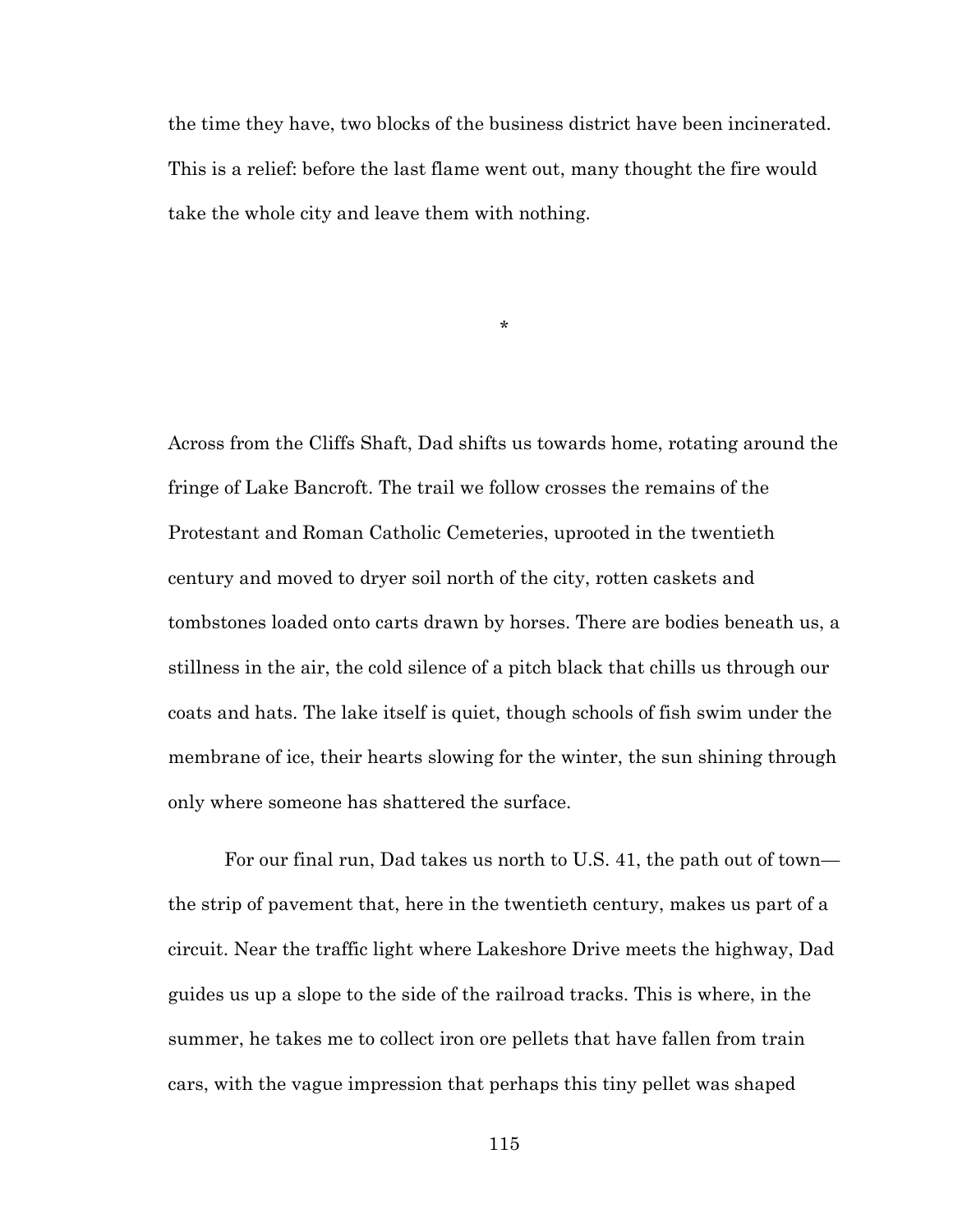from ore he himself extracted with the production truck he drives at work. Pellets that leave a trail behind them all the way back to the mine. Pellets that dust a red sheen onto his palms.

But in the winter, these pellets are frozen over, and all we can see is snow. Dad hasn't taken me up here to collect pellets, but to pause before we go home. City lights glance upon the bottoms of night clouds, cars roll by in an astronomy of brakes and high beams, and all things are moving, even the pines on the landscape that only appear to be so still.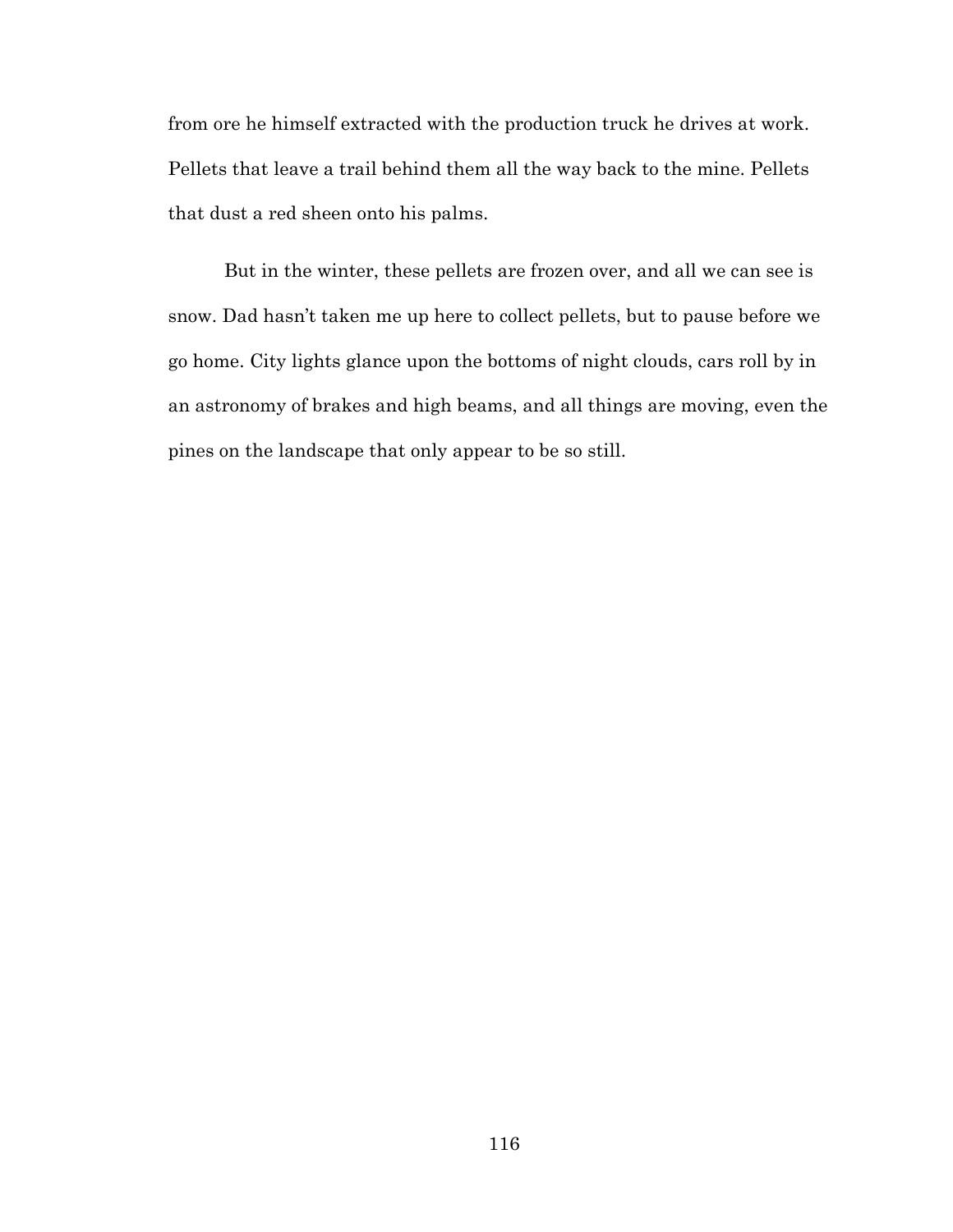## Suicide Hill

Every winter, on a Saturday morning in February, my dad used to haul my brother and me out of bed to watch the international ski jumping competition in Ishpeming, Michigan.

Hot cocoa, flannel blankets, snow pants with ridged buckles. Dad had a Ford F-150, brown; he'd put my brother and me on the seat beside him and drive us down a county road to the towering ski jump. A timber contrivance, its frame had the slender legs of a fawn, knobbed and riveted. A grated slope ran down from the top of the frame, with a white and snowy lip at the bottom to propel a skier, boots splayed into a V, out over a landing pad gleaming with ice.

Dad climbed with us up the side of the hill to the base of the ski jump. The announcer's voice, calm and mathematical, filtered from a speaker above. *Number thirty-two, Terry Grahek, USA*. *Number forty-seven, Lars Aagaard, Norway.* I'd still hear it when I went home in the evening, the distant call of names and numbers echoing through our walls.

All around, there were languages I didn't know: Finnish, Swedish, Norwegian, German. Young men in skintight slips of ski suits, bright blues and oranges splashed over their arms and legs to help them be visible in the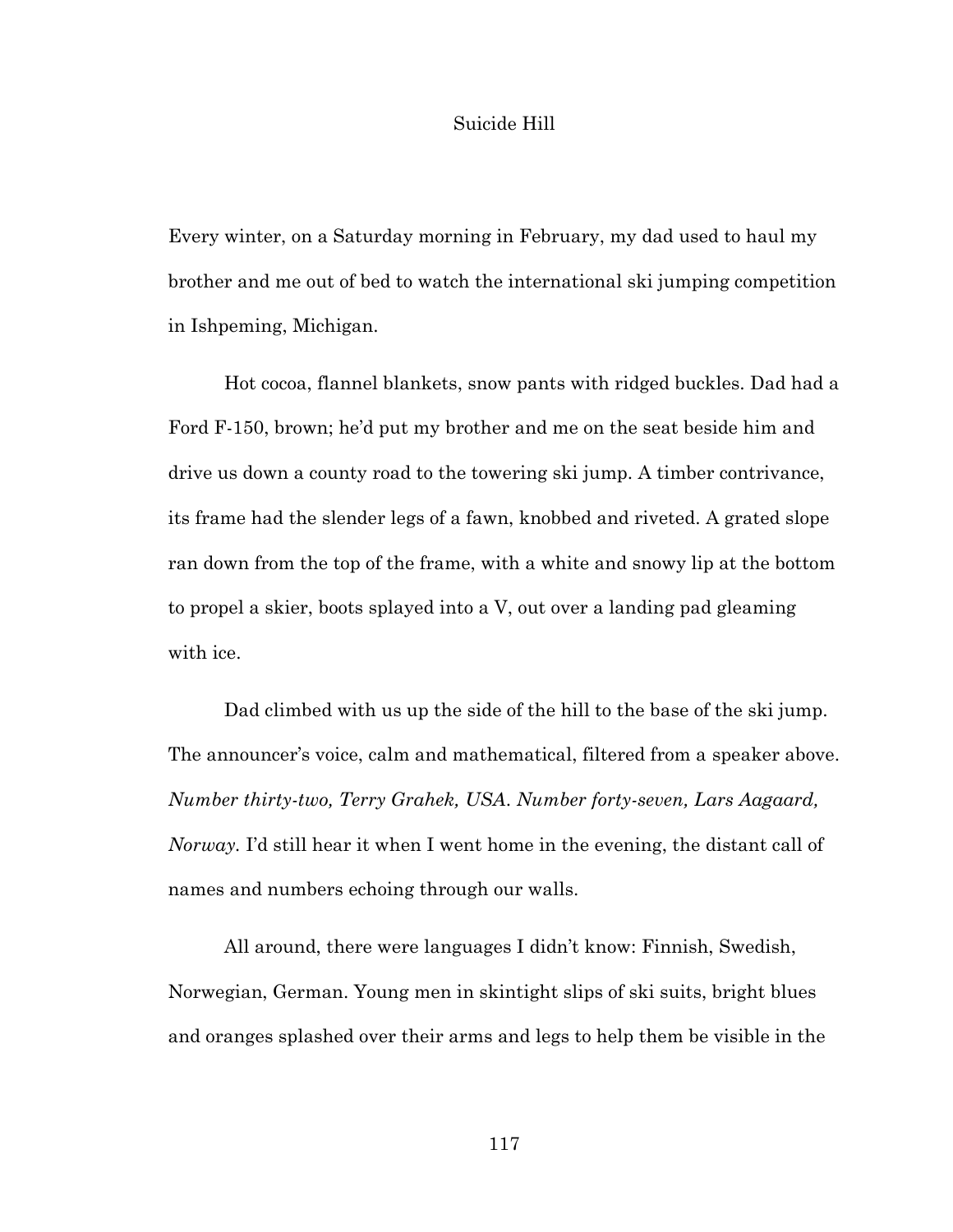snow. They smiled at me, patted my head, and sometimes shook my small, mittened hand. "Onnea!" They would say to one another. *Good luck*.

When it got too cold, Dad put us back in the truck. Its radial heat sank warmth back into my skin and we watched the ski jumpers fly like deer over fallen trees. At times, a man or woman would land the wrong way, a limb flailing and cracking, coming loose from the network of their bones. I grew to fear these moments, but couldn't look away.

Men like my grandfather—with his heavy wool shirt, his hat with Sherpa earflaps, the Styrofoam coffee cup that trembled in his hand shuffled around the ski jump, telling anyone that would listen about 1954 when Rudy Maki jumped 300 feet or about Paul Bietala, ten years old on his first jump, who later died when he skidded over glare ice and hit a post. These men know about the cement foundation, the fir beams, the sweaters knitted by wives in the 1930s, who, over mashed rutabagas and marinated venison, told their boys that the sport was too dangerous, that they should only watch their dad when he jumped and never do it on their own.

Now, looking back, I think of my own dad: his brown and red scarlet sweater thick over a thermal shirt, the gray knit of his winter socks snug at the tops of his boots, his gloves big as a yeti's fist. He was a piece of insulated machinery, oiled blood in all of his parts. With utility, he turned the key in the truck's ignition to start the engine; with steadfast and smooth clearance, he climbed to the top of the ski jump with me on his back. He had no fear.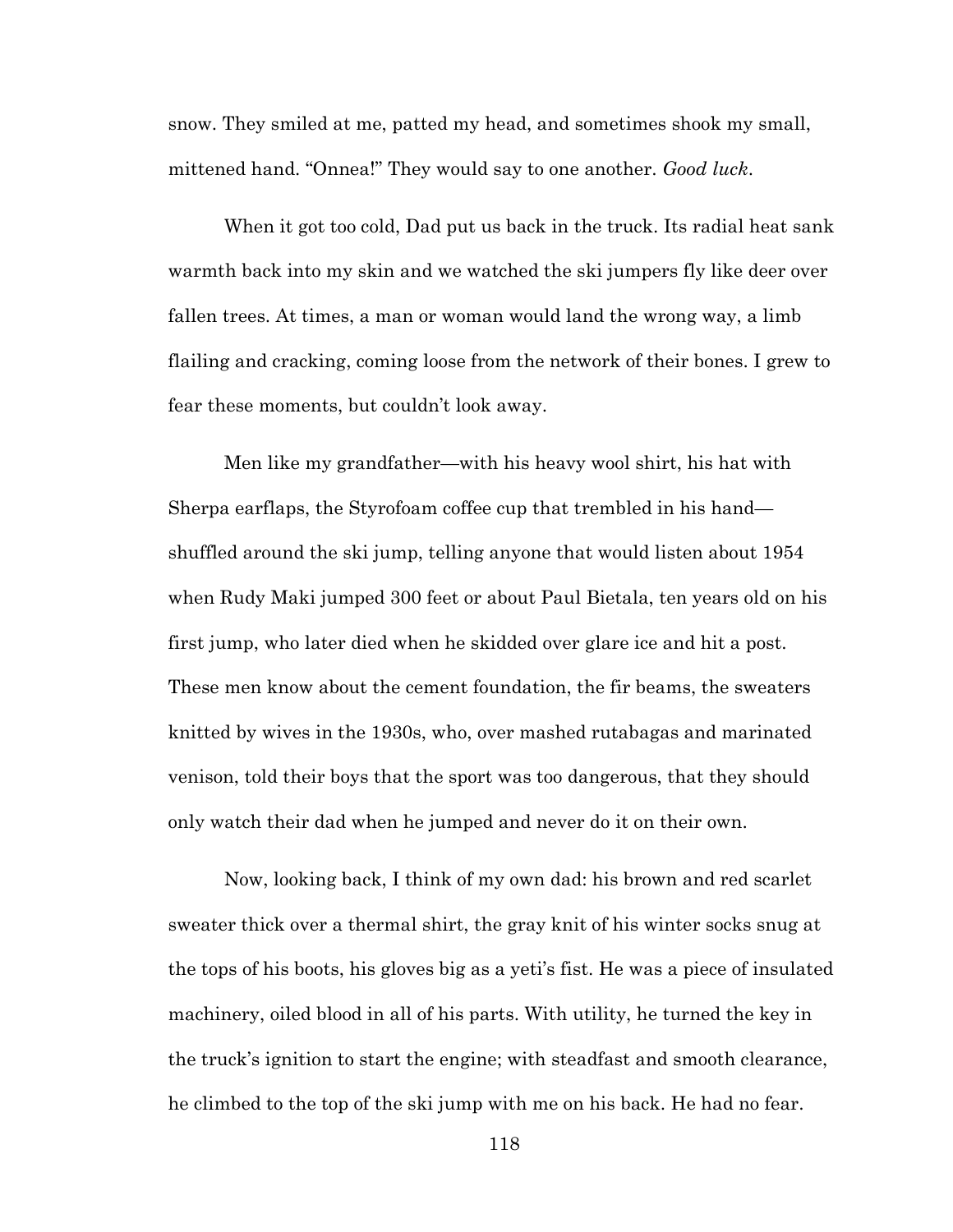When night sank around the ski hill, it left the whole of us in a fluorescent globe, the lighting angled solid over an icy tarmac. It was silent when each competitor appeared at the top of the jump, their waxed skis edging out over nothing but air. There was a thump when they began their descent down the slope. Like the rest of us, Dad held his breath as each skier came off the jump, marionette-like and fragile in the air. But unlike the others, Dad honked the horn of his truck before they landed. As if they weren't there for the landing at all, but for the flight. As if those five seconds in the air were what he had pulled my brother and me out of bed for, to listen to the horn crack through an atmosphere brittle as grass beneath snow and wait to see which way the skier would come down.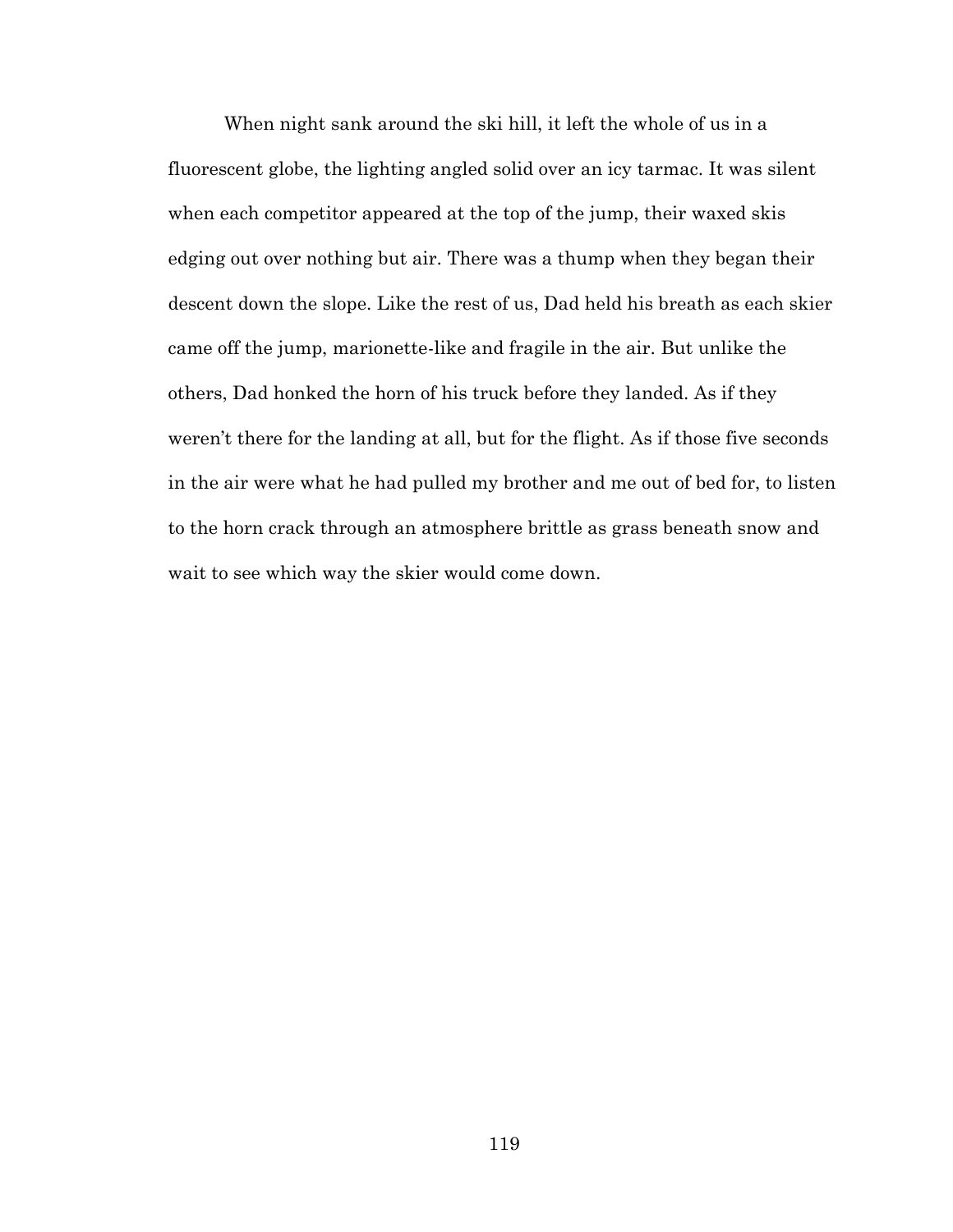# I Can't Sleep at Night, Though My Blankets Are Warm

Living as an adult in the house I grew up in means that when the furnace kicks on in the middle of a winter night, I waken to the darkness and remember my dad in every room. He makes shadow puppets on the ceiling of my upstairs bedroom, he fries a brook trout and an egg over the kitchen stove, he projects images of the thick and jungled hills of Vietnam on the living room wall. On Christmas Eve, in the bathroom, wearing a striped button-down, he spritzes on some Stetson cologne before the candle-light service at Bethel Lutheran. He's in a rocking chair in the corner of the dining room, holding me as a baby—this little bundle of blanket and blushing skin I've seen in pictures—wearing his Sorels because he just came in from shoveling snow, but his hands are warm from the lining of his gloves.

I see him in the living room, in a recliner, reciting basketball scores to my mom, the room thick with the smell of pork chops and Brussels sprouts, just cooked. Then he's in the backyard, a beer in one hand and a ping-pong paddle in the other, playing a game with a neighbor. He's in the backyard, washing his truck with a bottle of wax-wash, the hose, and a yellow sponge. Or he's loading the truck with a cooler, fishing poles, cross-country skis.

And then, I remember the last time I ever saw him: he's in the hallway, in a flannel shirt, as my mother is about to drive him to the hospital.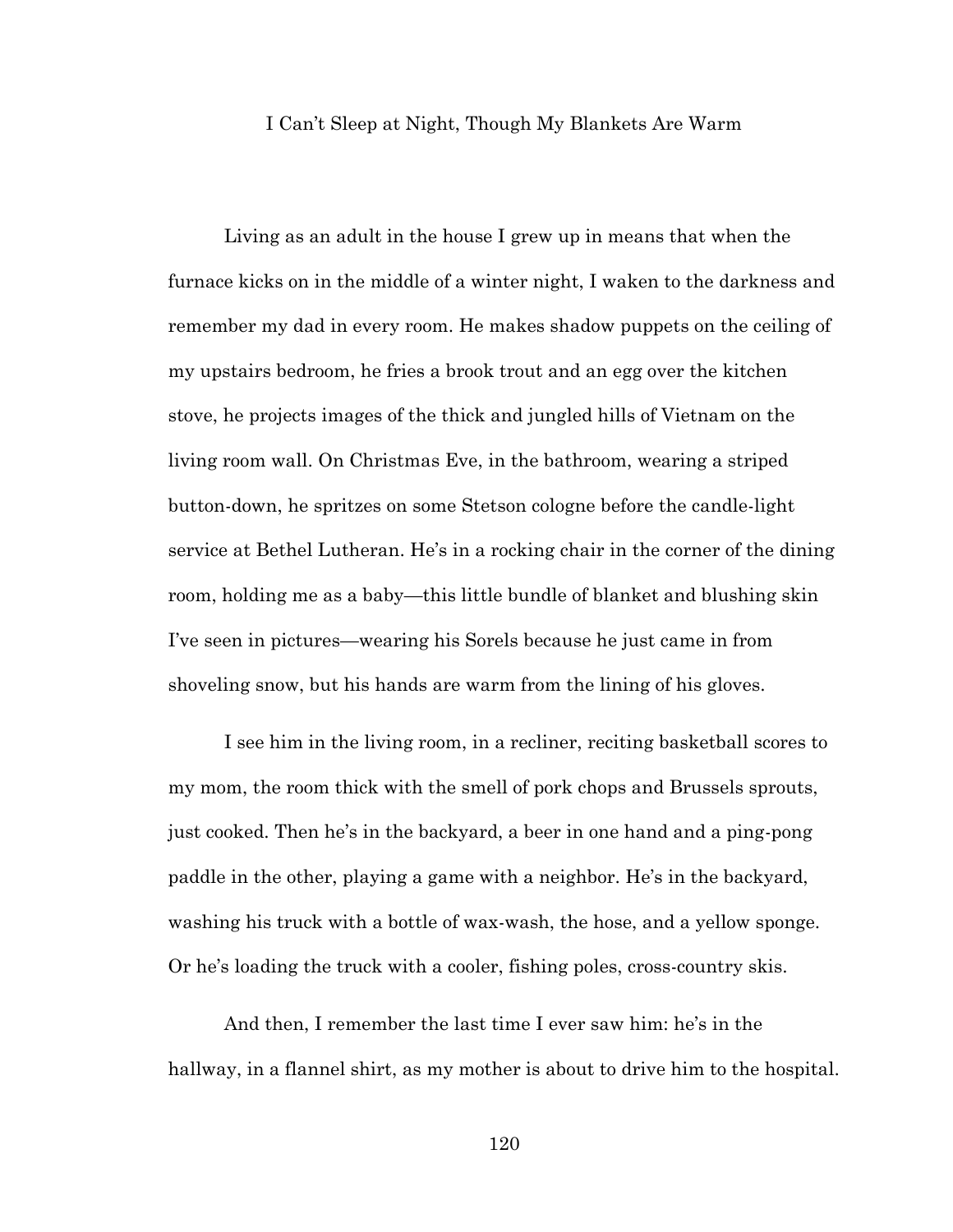His heart is exploding in his chest, he's scared, he's walking out the door and getting into the van. I see his silhouette as they back down the driveway, my mom in the same pink coat she'll be wearing when she returns hours later, alone.

Living here, I waken under the same roof my dad woke up under every morning. When I rinse out my coffee cup, water splashes down into the same sink where my dad once ran cool water over the split-open bodies of fish he'd caught, over their exposed flesh to make them clean. I look into the bathroom mirror and I pause before I brush my teeth, because in the curve of my cheekbone I can see his face, and I remember being within these walls when he gave me Trenary toast and Wheaties in the morning and clicked off my lamp in the evening, and when, under the threat of a snowstorm, he told me to not be afraid, that it meant in the morning we'd build a giant fort out of snow-bricks and inside it would be warm even if the blizzard's wind continued to swirl.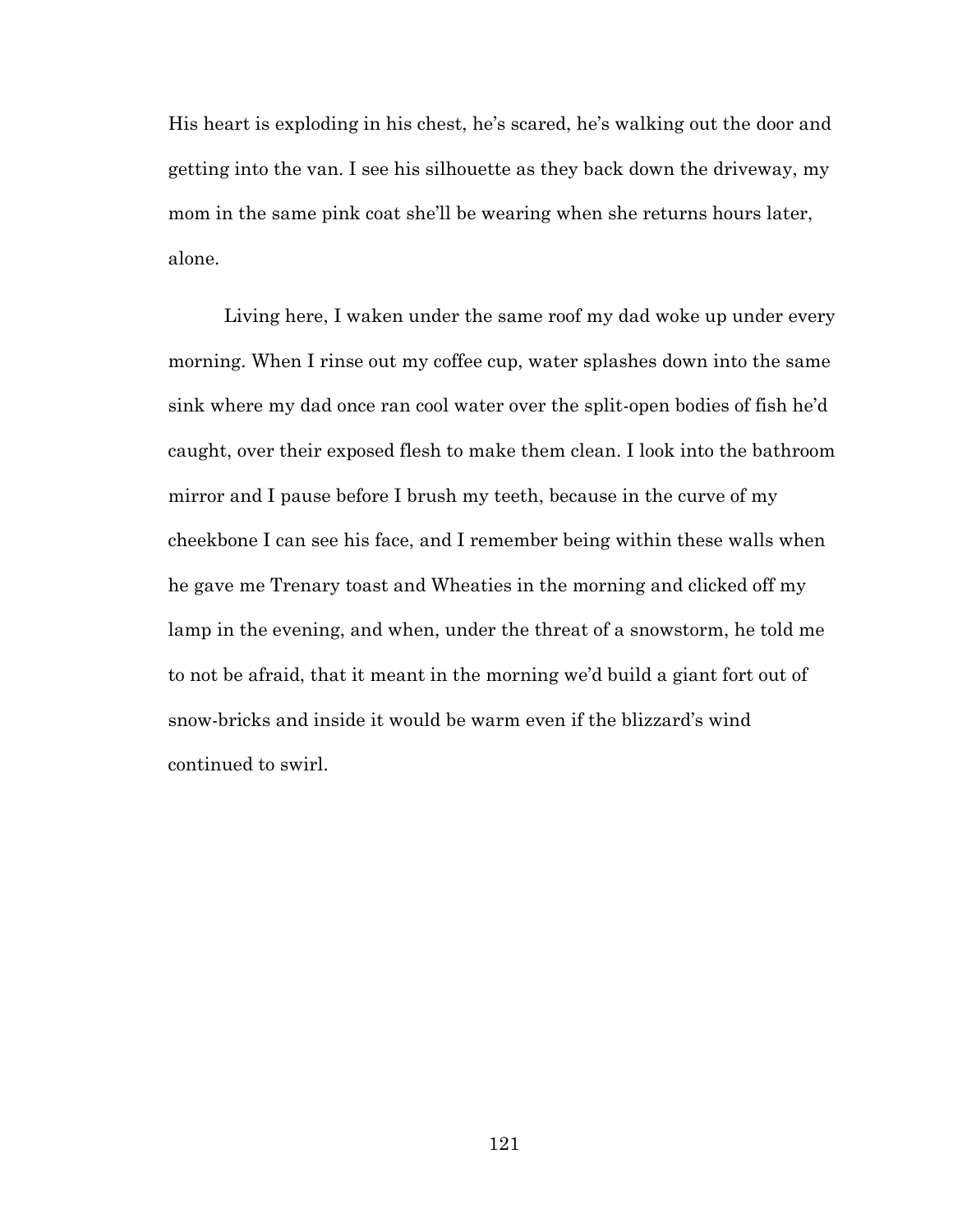### Sledding

When my grandpa Martin died in 1991—an ashen figure beneath a sheet on a hospital bed, all latched up to PVC tubing and with an IV drip hanging like a lantern near his head; the first person I witnessed leave this world and had to ask someone why— he left behind a tract of land in Republic, Upper Michigan. It was a hunting ground tucked far north of U.S. 41, with two broad fields, a thick enclosure of pines, and a stream. In the summers after my dad inherited the land, he would build campfires of sizzling, sap-filled maple branches at the crest of a long slope, sitting close enough to the flames to soften the rubber tips of his boots. The fire-glow would illuminate the dark blonde tips of his moustache and cast a strange highlight to the underside of the brim of the Cleveland Cliffs cap he wore.

In fall, he'd use the plot of land for target practice. He would pin sheets of paper to trees, put his eye to the sight on his rifle, and hook his finger around the trigger: precision. He'd collect rotten apples for deer bait, drawing them up from the damp soil and grass and dropping them into a white, fivegallon bucket. Deer would often graze in our fields before hunting season began, the weight of their antlers heavy on their heads, and my dad would stand at the top of the slope with his arms crossed to watch in admiration.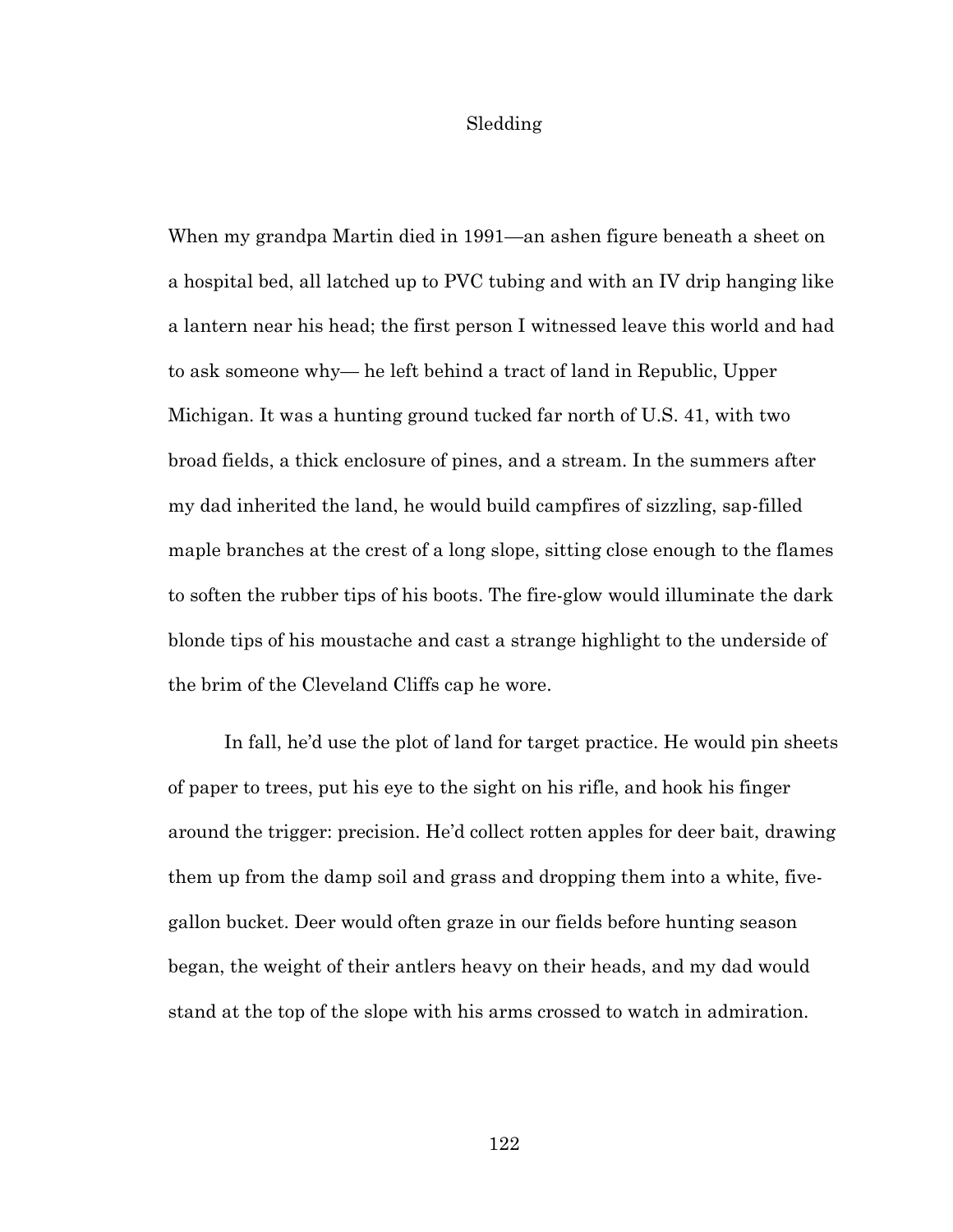And then, when winter arrived, Dad would take my brother, Jerry, and I to the land to go sledding or chop down a Christmas tree: a needle-loosened pine that we would haul home to my mother. She would decorate it with the delicate glass ornaments she had been collecting since she and my father had their first apartment together in Ishpeming, Michigan, the same town where I grew up.

At the age of seven, the drive from Ishpeming to Republic—only about half an hour—felt like such a journey. Each winter, we'd climb into Dad's Ford pickup—I was always in the middle, being the youngest, three years younger than my brother—and glide from an ice-covered Empire Street to Third Street to the highway, turn left, speed past Pamida, Country Kitchen (where my mom worked), and Cone Corner, and hit the open road.

Dad listened to tapes. He had every volume of *Cruisin' Classics* from the Shell gas station: artists like the Drifters, and the Supremes, and Smokey Robinson, who sang my favorite song, "Tears of a Clown." The summer after my dad died of a heart attack in 1997, Cleveland Cliffs, the mining company he'd been employed by since his twenties, celebrated their 150<sup>th</sup> anniversary by inviting the Drifters to perform at an event in Marquette's Superior Dome. I'm not sure if the members were the same as they were in the fifties—surely they couldn't have been?—but I remember sitting there on a cold, aluminum bench in the dome and watching them sing without my dad next to me, and that was an emptier feeling than anything, this moment that he would have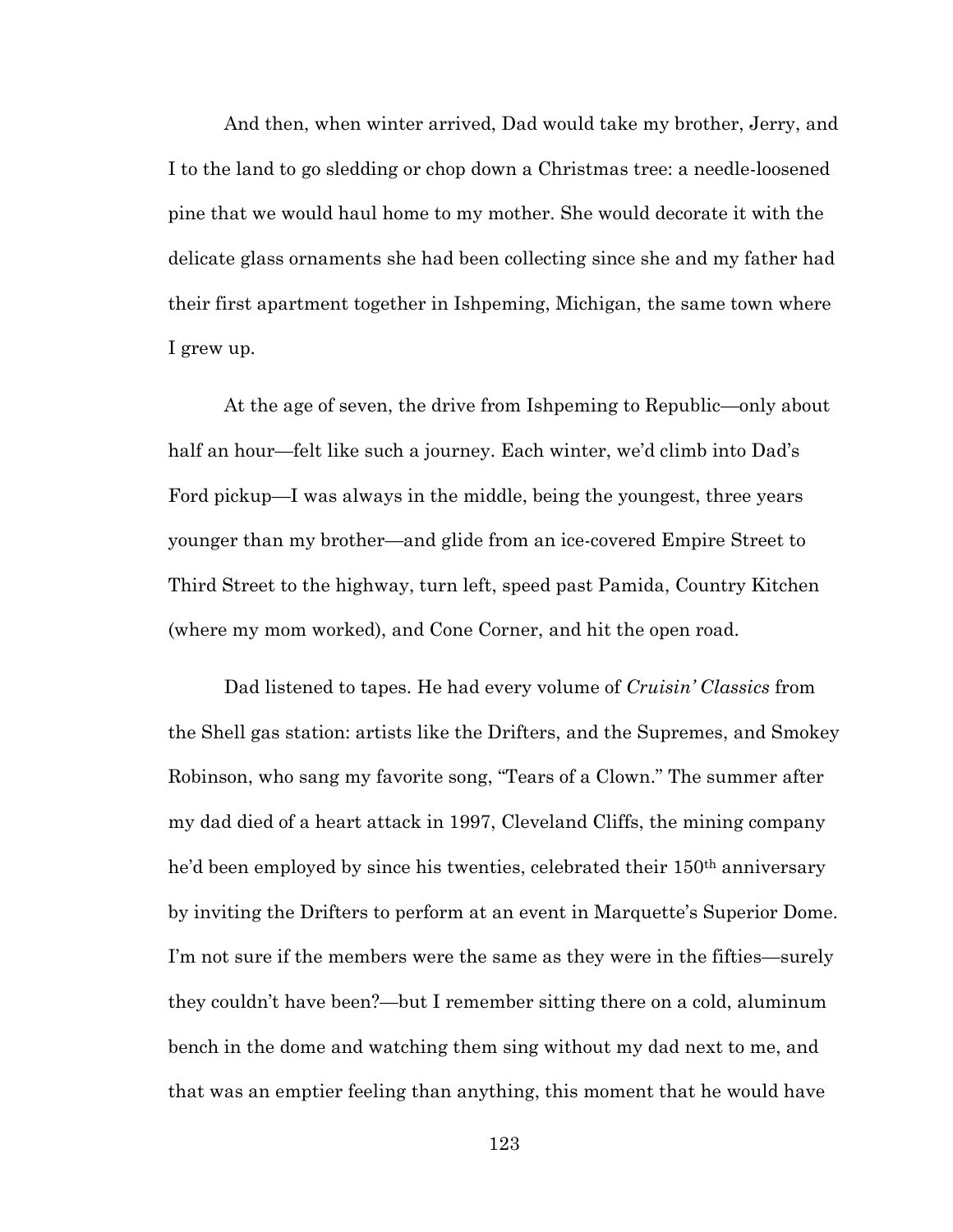loved but could never be a part of, how preposterous it felt that I was the one watching, ten years old, half as old as dad was when he first heard them sing "Under the Boardwalk."

When we headed to Republic in December, Dad would put in *Billboard Greatest Christmas Hits*. Sometimes, my brother's best friend, Lars, would come along, and we could all sing The Drifters' "White Christmas." Dad had the deepest, loveliest baritone, like the rumble of the ground in Ishpeming when a mine blast went off at noon and you knew it wasn't an earthquake but the manmade sound of the earth loosening just a little beneath you, just enough to bring out the ore and for the people in town to earn their wages, and for that reason it was a comforting sound, and a needed sound, and you road along it knowing, in the way that it trembled the coffee cups in your white cupboard, that it was what made you safe. That's what Dad's voice sounded like.

Under summer's heat, once we hit dirt or gravel, Dad would let Lars and I sit in the bed of the pick-up, jostling around from the bumpy road and getting dust in our faces. But during the winter, we usually stayed in the cab while Dad plowed right through the drifted snow, into the faint reminders of tracks left from our last visit. Ever so often, he stepped out to shovel our way through thicker passes, snowflakes gathering wildly on his moustache. Jerry, Lars and I got out of the truck, too, to scoop snow out of the way with our mittens. While shoveling, Dad would sometimes stop to brush encrusted snow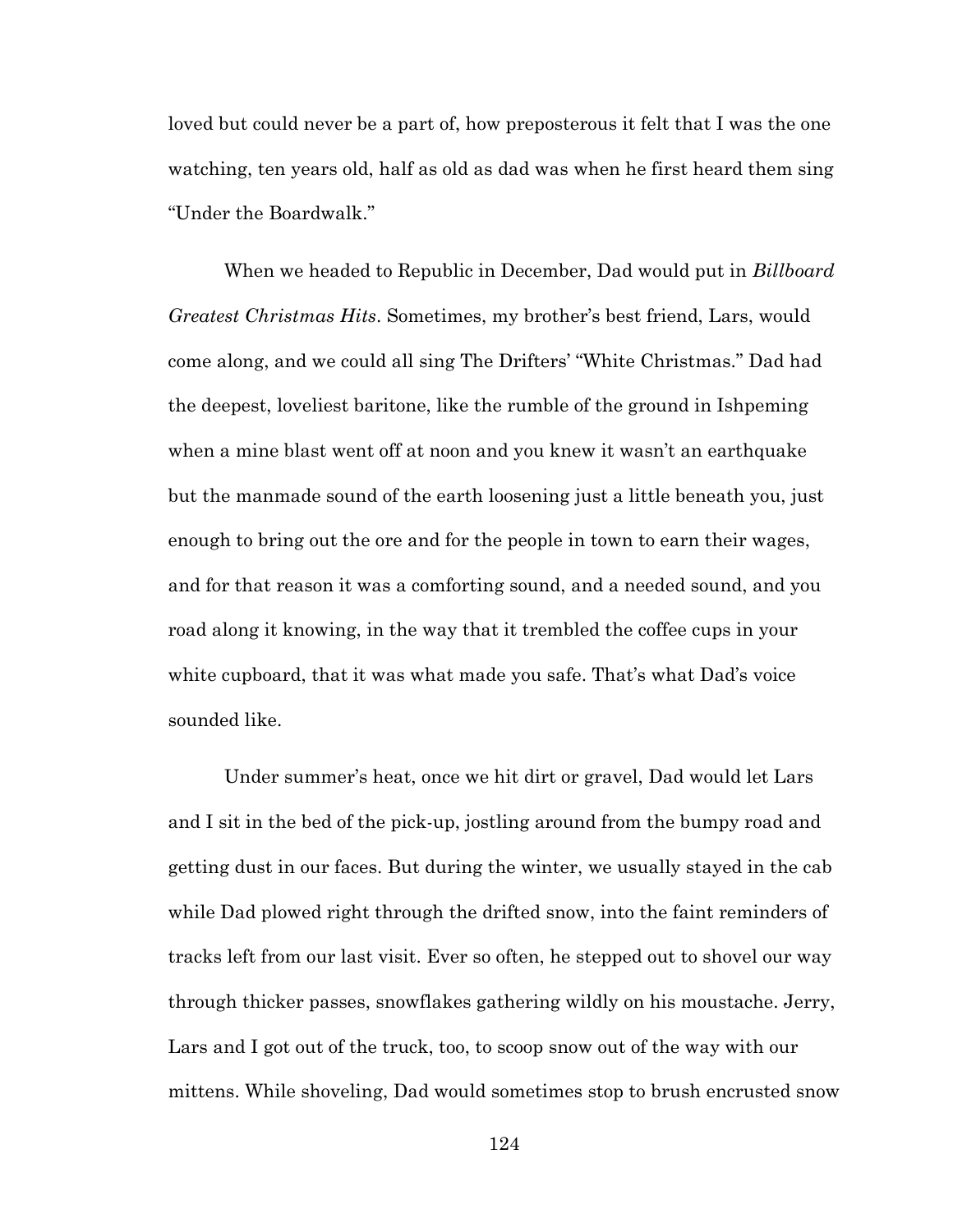from his hunter's orange hat and let out long breaths that formed crystallized ice streams in front of his mouth. He'd take off his coat, roll up the sleeves of his red flannel, and continue shoveling, there in the middle of nowhere in his bib-style snow pants.

"Need my Yooper scooper," he'd say. A Yooper scooper is a large, sheet metal snow scoop used by residents of the Upper Peninsula to clear snow prior to the advent and popularity of the snowblower. Dad always used one to move snow out of our driveway in Ishpeming, and I often hopped on it to be dumped at the top of a bank in our backyard. But even without the scooper, Dad was a master at snow-clearing, daunted by no storm.

In Republic, at the end of the road my dad had to plow by hand, we came to a tiny travel trailer he had set up long ago, in a spot at the edge of a field that sloped down toward a stream and the forest. I could imagine Dad pulling the trailer to Republic with my grandpa in the passenger side of his truck (years before he died, Grandpa Martin was no longer allowed to drive, though he often got away with it). My mom said they looked alike: tall, rugged and Finnish, strength in their arms and in the crevices and roads on their faces, shadows cast over their features by baseball caps, but my dad more often with a smile showing that his teeth were not quite straight. Grandpa must have helped Dad set up the trailer: with no water or electrical hook-ups to be concerned about, Dad must have stood at the front of the trailer and wound its stabilizing pillar into the ground while Grandpa stood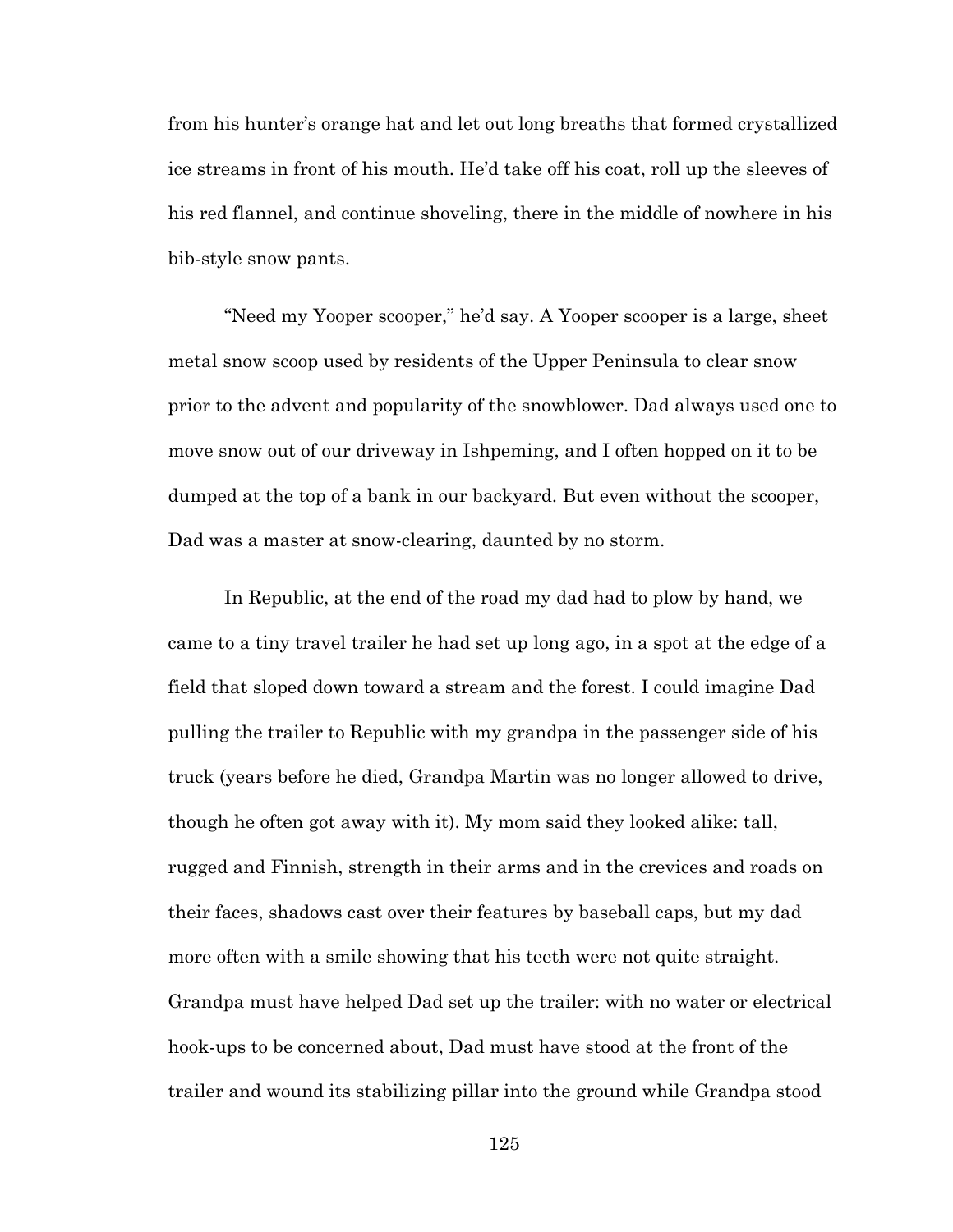inside with a level to ensure the camper sat solid and even on the land. Then, I bet they thunked open the grimy, plastic Playmate cooler and drank Old Style beers. The sun always sank so fast over that land: one minute, clear brightness, the next minute, that syrupy sort of deep darkness that transforms trees into rows of grave, silent figures brushing their branches against one another in the coolness of night, that makes everything that was pale in the sunlight—the walls of the trailer, Dad's crooked teeth—glow grey, that hushes the woods at its arrival before the hoot of an owl or the chirp of a frog in the stream at the bottom of the hill tentatively reignite the liveliness of the forest and Dad and Grandpa step into the trailer to finish their beers and say, "Hey, old man, we done it," to each other.

Over the summer, during the few weeks at a time that we'd be away, mice would move into the camper; we'd step in to find nests chewed into mattresses and droppings that my dad would brush away with his long, flannel sleeve. I'd find evidence of mice on the paper linings of drawers and in the corners of cupboards, and I'd wonder how they got in there, what magical device they had to employ to navigate these hidden places. I never saw a living, breathing mouse in Republic, and I don't know where they went before our arrival, but at night, when I slept, I felt sure they were in the walls, their little hearts rapidly beating, their delicate bones trembling under the power of those little hearts, their blood whirring around those bones so close to me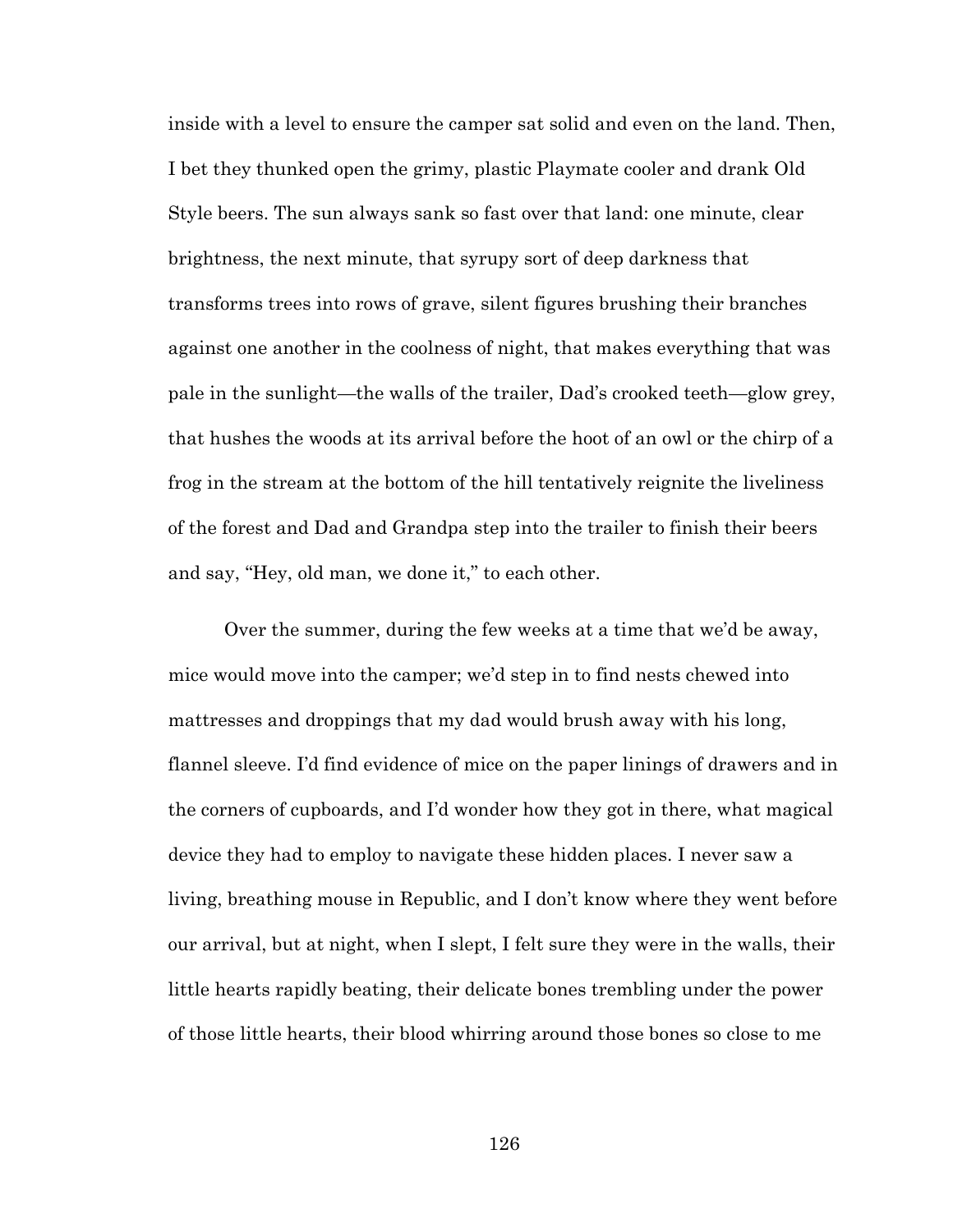as I rested my head on a cold pillow so far from any people except for my family.

In the winter, the trailer became a frosted outpost, no living things inside. Dad would use a pick to chop ice off the door handle while Lars, Jerry, and I brushed snow off the camper windows and peered in. To me, it was a dollhouse: a tiny table that converted into a bed, a bunk near the ceiling where I would unroll my sleeping bag, and a stove and refrigerator that didn't run, like toys. Dad set up a propane heater and a Coleman stove, and he hung a kerosene lantern from a hook on the ceiling, the stinging scent of gas snaking its way into our lungs.

While Dad disappeared into the trees to collect firewood or skirted the periphery of the land to staple "Private Property" signs onto trees near where unfamiliar hunters might try to set up a blind, the boys and I lifted our plastic sleds from the bed of the pickup and set them up at the top of the hill. The land had just enough decline to make sledding worthwhile; for me, it wasn't too steep, and for the boys, it was steep enough for some speed. This was not the smooth path of the sledding hill at Al Quaal Recreation Park in Ishpeming, grated over by the undersides of so many toboggans and inflated tubes, where Jerry, Lars and I had spent our recesses in our years at Birchview Elementary. Beneath the snow in Republic, there waited sharp, primitive chunks of hematite and magnetite, the jutted points of minerals dusted with the red of native ore, or tree branches torn by the vehement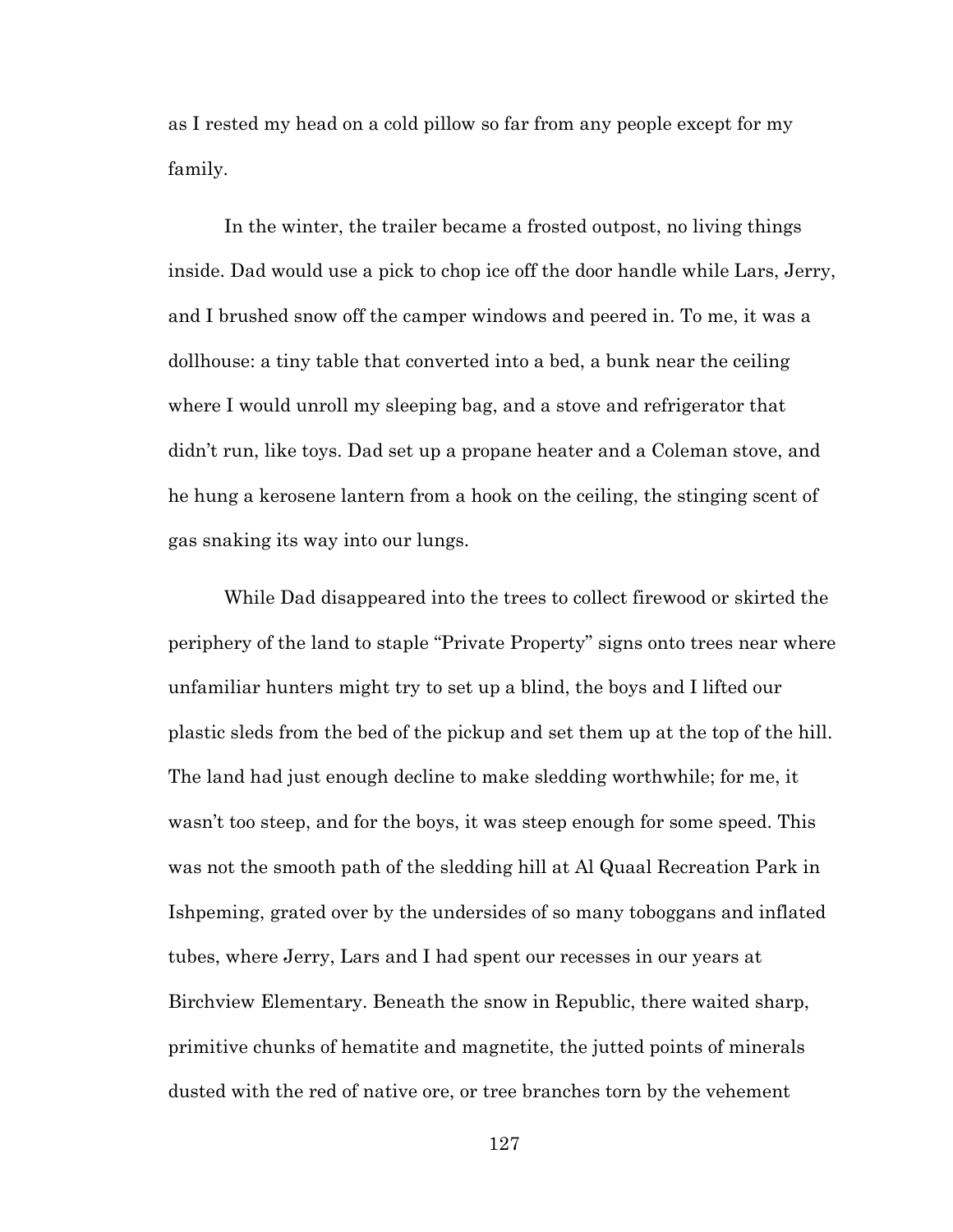storms of western Marquette County. Though he might try, Dad could never clear all of these obstacles out of our way. We had to look for them as we went—a slight raise of the snow-sheet here and there, a stick poking its gnarled bark up through the icy glaze—and hope we weren't going too fast to stop.

Also around the age of six or seven, there was another place I did my sledding: a place where my dad never left my side. After Christmas and New Year's had passed and January began to slouch down into the treacherous blizzards of February and March, Dad would take me to Al Quaal park, not for the smooth sledding hill in the gully, but to use the toboggan run. We'd go into the lodge first, where on a dark wooden bench we'd slide our thicklysocked feet into snowboots and hide most of our faces beneath balaclavas. We knew how to dress for the cold.

There would be a climb up into a frigid shed, all laced with icicles along its eves and filled with a smack of cold air. The toboggan sleds were battered but functional, sleek figures of long, fused boards turning up at their noses to tuck over one's feet. Dad got on first. I sat in front of him. There was a yellow cord to hold, the same type of cord that in our backyard held blue tarps tight over piles of wood my father had chopped, the same type of cord that slung lanterns and fishing nets on hooks in our garage. The cord on the toboggan was knotted and frozen and kept me safe on the surface of the sled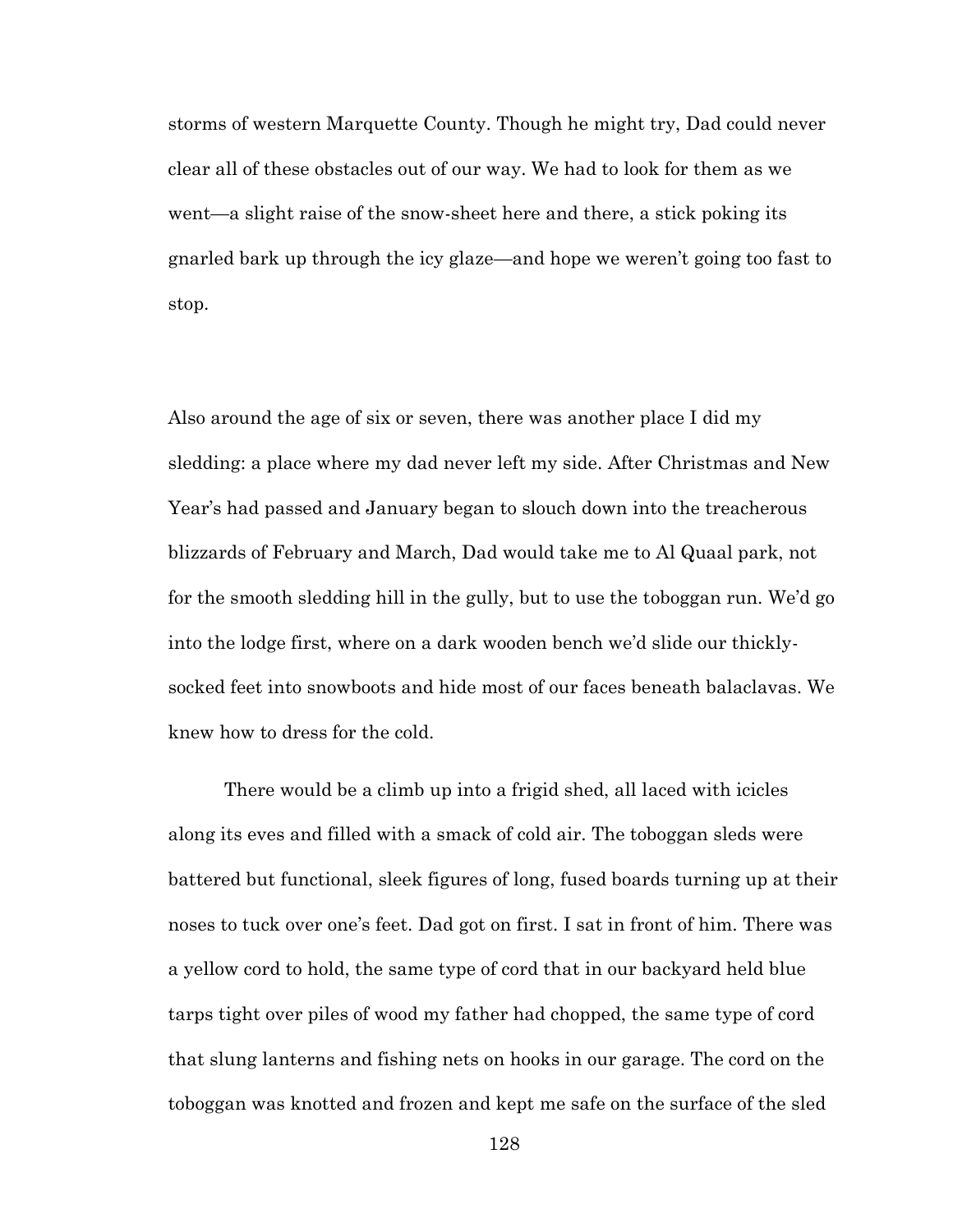if I held onto it: for if I flew off of the sled, terrible things could happen. I could break my arm or leg, or my face could slam down into the ice running alongside us. They would have to close down the run and call an ambulance so people could attend to me in the horrible flash of blue and red lights. Or I could lose a finger in the snag of the sled against the snow, the way timber cutters lost fingers in a saw's giant blade, like Dad showed me at the state fair.

I know that Dad always held on to me on the sled so that these things could never happen. "Hold your arms right in front of you, Annie," he'd say. "People can get their hands lobbed off if they're not smart."

Always, there was a man at the top of the run. I can't remember his face, for he was burrowed deep into winter-wear, much like ourselves. He operated a lever that, at just the right moment, lifted the back of the toboggan to send it speeding down a straight, gleaming track of pure ice. He would count down: "Three. Two. One." A thunk followed, the sled shifting its weight, and at the same time I inhaled, pulling into the tiny pockets of my lungs a cloud of subzero air and feeling little pins of ice stick all over the exposed skin on my face. Happy, I screamed.

The toboggan moved so fast: Dad's hands were on my arms. Three times the size of mine, their nails were rugged and caked with dirt. These were the hands that held tight to an axe and bubbled up volcanic blisters; the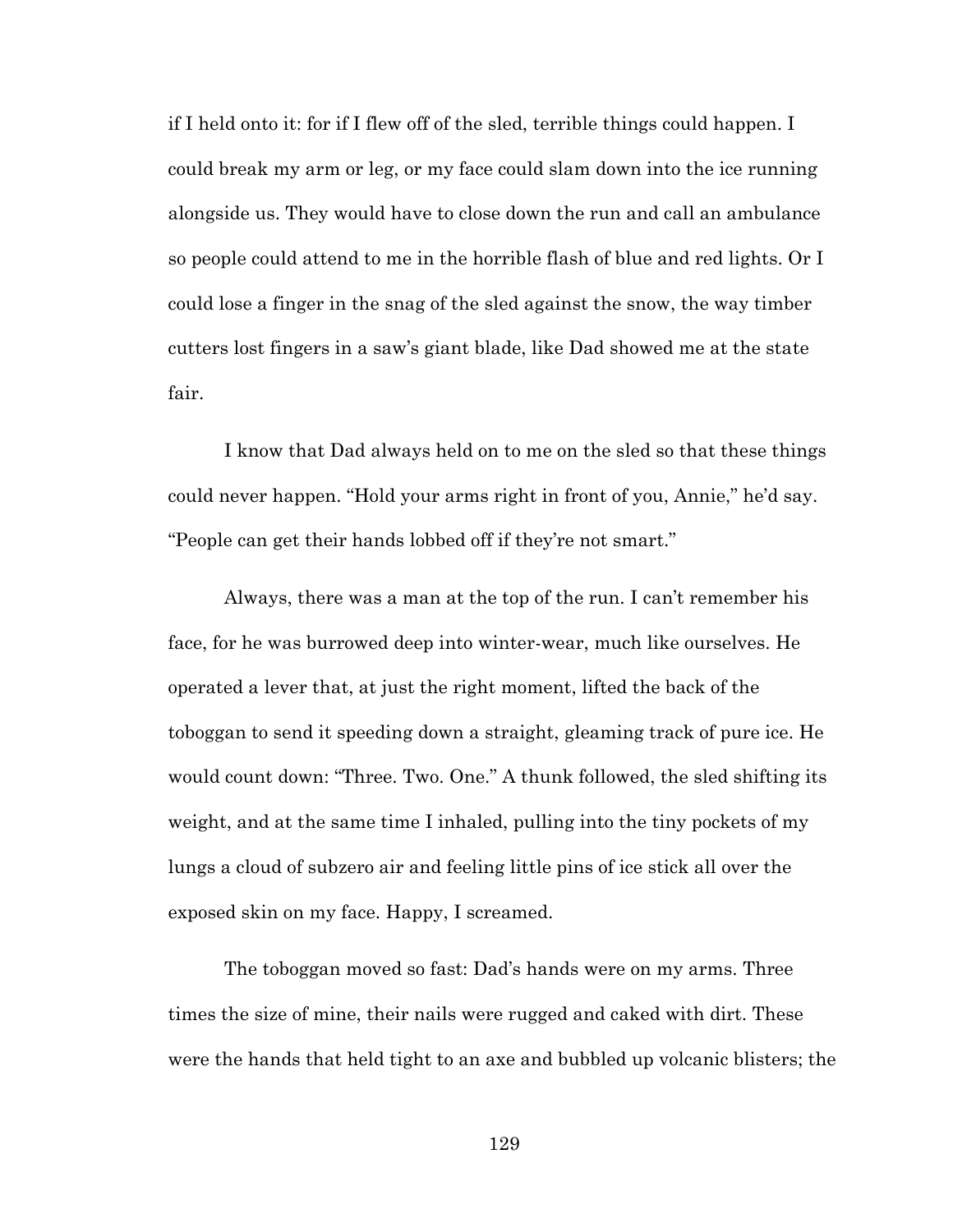hands that, dry and cracked from winter, gripped ski poles, and then, ski trip over, smoothed back the mottled yellow fur on our dog's head.

At increasing speed we approached Little Lake, at the base of the run. It was frosted over with a layer of ice and snow. I imagined perch and trout moving sludgily through the water in the darkness beneath the ice, the lurch and sway of their sleek bodies. At the edge of the lake, our sled just kept going: the ice on the track ended and we were atop the fluffy snow, drifting over it, and then coming to a stop. The exhilaration of fear still lingered in my now numbing limbs.

"Wah. That was fun, hey?" Dad would say.

When he was a child, his father and mother, Martin and Elaine, must have taken him sledding. They lived in National Mine, southwest of Ishpeming. Dad grew up in a ramshackle house at the top of a winding hill, prime sledding territory. I can see Martin and Elaine at the top of the hill, his arm around her as she stands in her button down dress with a coat draped over her shoulders, watching Dad, their first child, bump down the slope on a hand-carved sled. When Dad reaches the bottom, Martin leaps over mounds of snow and fallen branches to get to him and help him to the top, but he is already standing, already climbing.

On the winter shores of Baby Lake, Dad and I grabbed the yellow cord together, and it was our job to pull the sled back to the top, to the shed where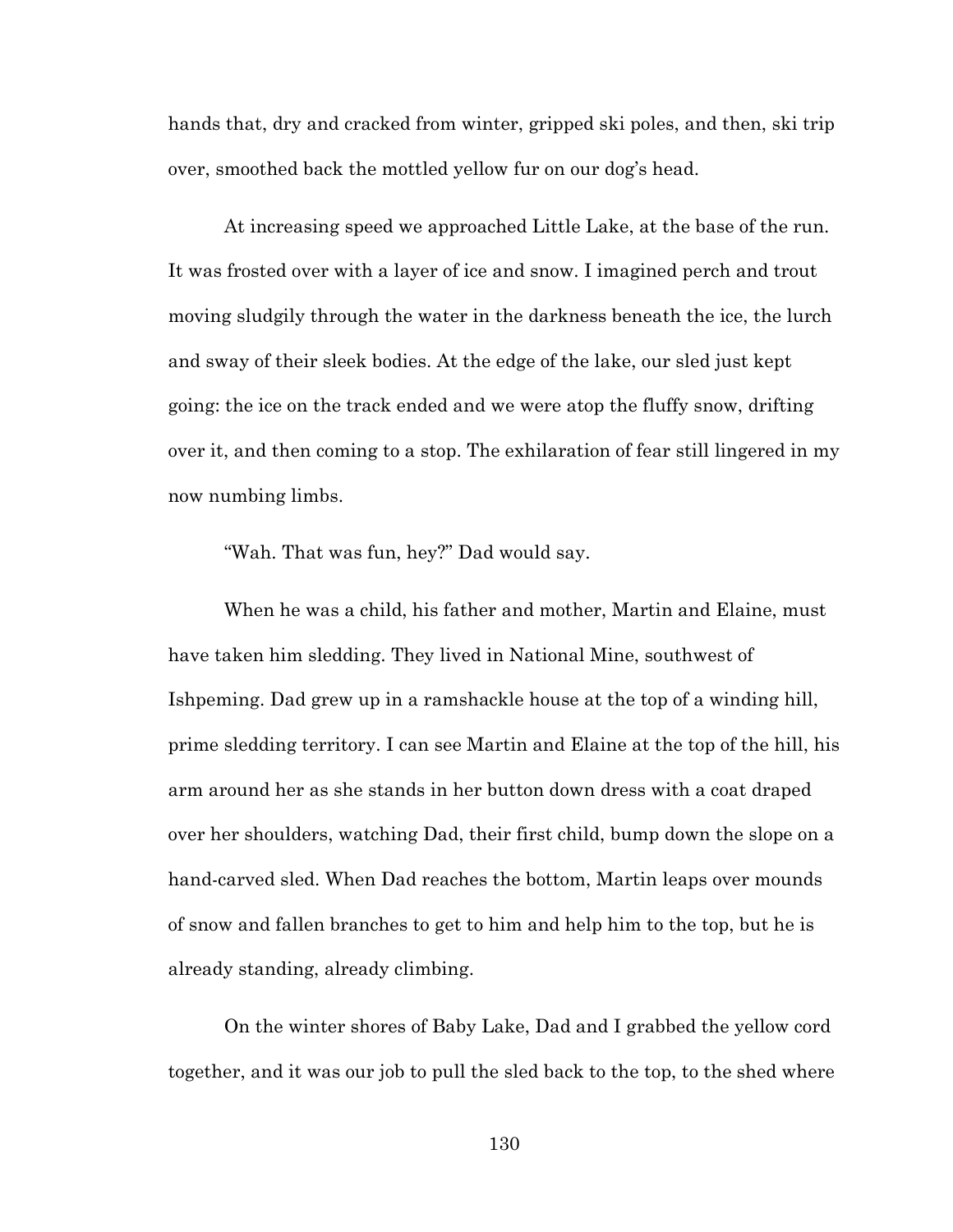toboggans lined up against the wall like tilted pillars, encrusted with icy residue from their last ride.

Things were different in Republic. I was with two boys three years my senior and they could watch out for me and teach me how to not make mistakes, how to sled down a hill with glee and never tumble. But I also wanted to show them that I didn't need their help: winter hat tucked over my eyes and with the sluggish movements of limbs padded into a snowsuit, I was often the first to whoosh down the hill.

Time and again it went like this: nothing happened at all, other than a swift, smooth sail to the base of the slope and a long trudge back upwards in snow that piled up to my waist. In the years after we'd gotten our dog, Sugar, she'd play a wicked game in which she jumped into my sled and made me pull her, or, conversely, I'd harness her reindeer-style to the front of my sled and make her pull me. She hadn't the strength, and neither did I, so we'd often just walk up the hill together. My brother and Lars would be up ahead, their adolescent legs carrying much more strength.

But finally, there came a time when it went like this: rushing downhill, the wind snapping back frozen tendrils of my blonde hair, I approached at an unstoppable speed the tangled branches of a pine sapling all covered in snow. The nose of my sled caught onto the tree's slender trunk and the rear of my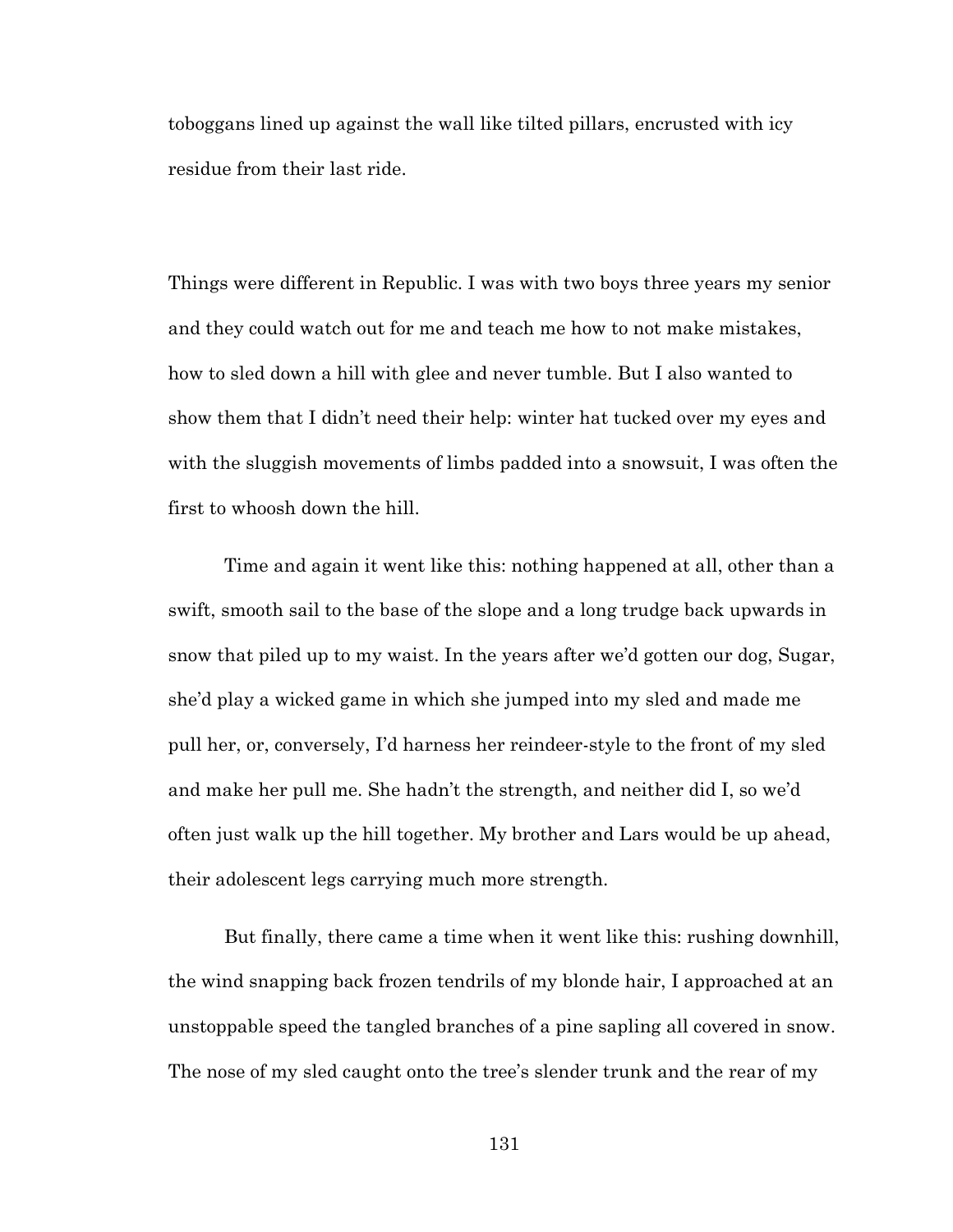sled flipped me up into the sky, a grey sky that was already producing snow showers to the west, lake effect to the east, us in the eye of an Upper Peninsula winter storm likely to get us buried, but the only snow I saw was that on the ground as I fell toward it. I landed on a second sapling, the sibling of the first; my face hit not its branches but the hard pack of snow beside them as a shudder of pine needles scattered onto my coat and I heard Lars saying "Whoa!" as he slid up beside me.

The impact was not what I thought it would be. I felt stiff and mashed; I felt heavy. I didn't feel hurt. I remember moving my fingers inside of my mittens—how were the tips so cold? Why didn't my hands ever stay warm? and my toes inside of my boots, and then lifting myself to my knees.

"Are you okay?" Jerry asked as he joined us.

"Yup," I said.

I could see my dad appear at the edge of the trees in the distance, picking up a jog, coming towards us. He lunged through the snow in his Sorel boots and arrived at my side.

"I'm fine," I said. And I was—no bruises, nothing broken, though my face was red and ice-scraped and a branch had torn through my mitten but barely scratched my hand. Still, Dad made a show of helping me up and putting me on my sled so he could pull me back up toward the trailer.

"Can't just sit there like a bump on a log, eh?" He said.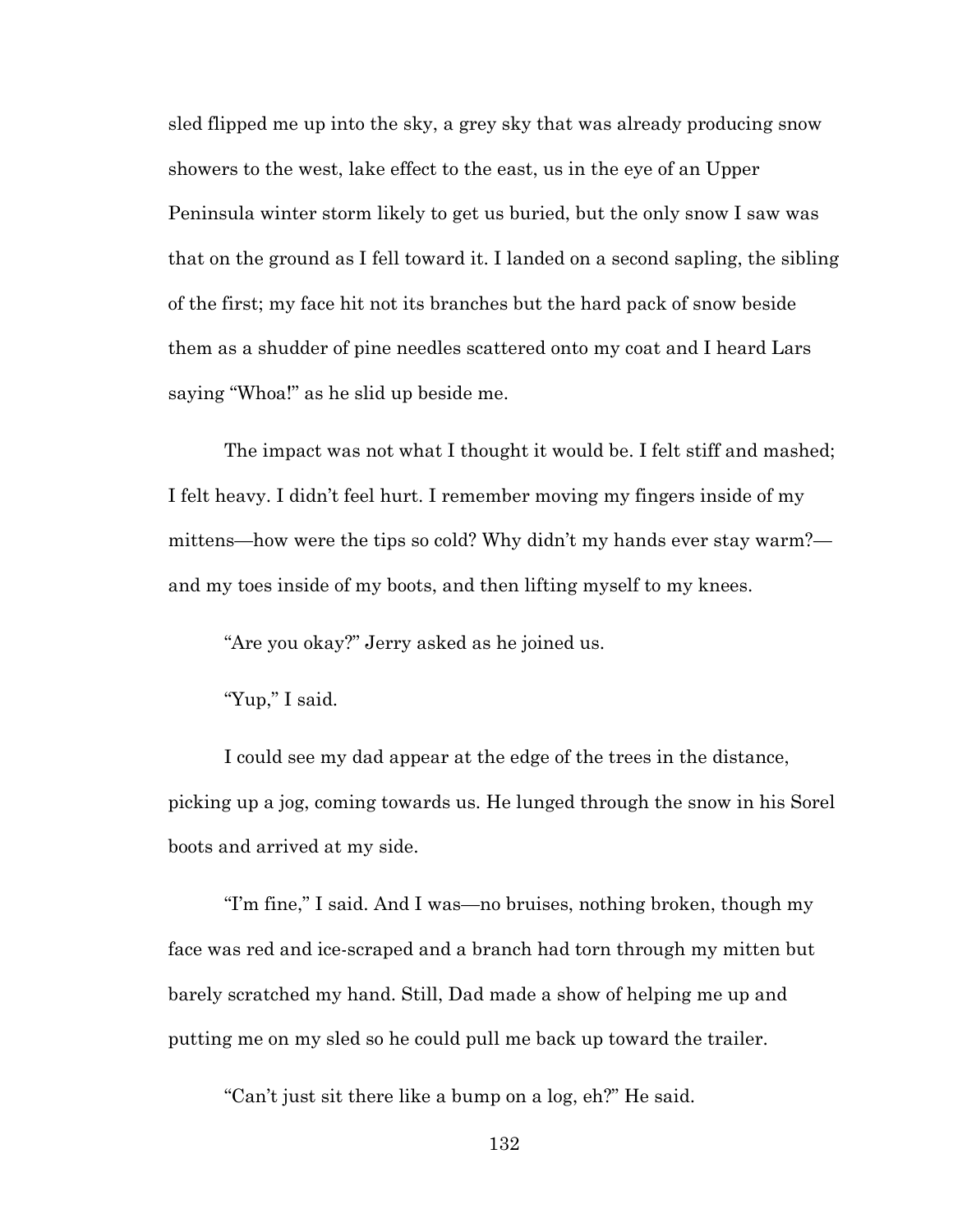Inside the trailer, Dad lit the Coleman and used an ancient metal opener to cut into a can of Campbell's Ravioli-Os. He dumped them into a banged-up old saucepan and set it onto the flame. We played cards: five-card draw, crazy eights, black jack. It recalled to mind nights spent at Dad's sister's house in suburban Chicago, the wide glass panes of her patio doors reflecting an image of our family doling out cards to one another, the magic of the deck shuffling through Dad's hands. He often won, then, and in the trailer he often won, too. But sometimes I did, or my brother did.

And Dad would say: "That's how we raised ya."

From deep in the woods, the howls of coyotes lifted up into the air, only just muffled by the snow that had begun to fall. This is how I learned about death: the sound of the coyotes on their nocturnal hunt. Like the struggle of a brook trout in my father's hands after he'd caught it with a hook. Or the chipmunk in our driveway at home with its shredded neck, Sugar sitting beside it and whining like she hadn't meant to kill it. Or the first time I heard a rabbit dying, far off in the woods, and thought it was the sound of a woman screaming.

As we sat in the trailer with Styrofoam, ravioli-filled bowls cupped into our hands, Lars said, "Hey. I think it would be kind of cool to hit a tree on a sled. You went so high up in the air."

"Did I?" I said.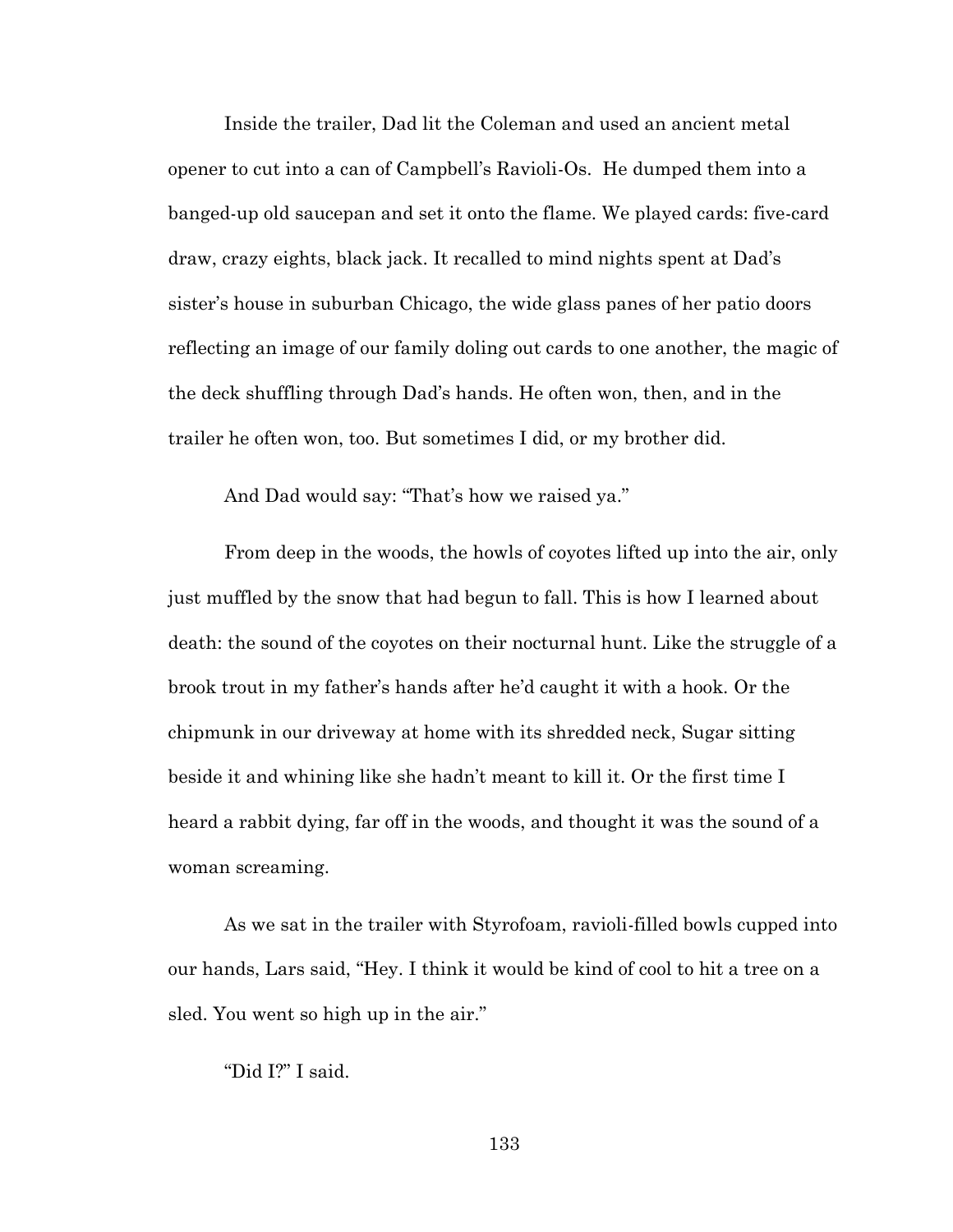"Yeah. Best jump I've ever seen."

"Good thing she knows the right way to land," Dad said.

On an afternoon some years after my dad had died, when I was about thirteen years old, Lars and I decided to go sledding. Rather, he arrived at my house with a blue plastic sled and told me we were going.

There is a bluff a block from my childhood home, covered in trees and hosting the city's water tank at its summit. During the summer, I often walked its red, ore-dusted trails beneath low-hanging branches to sit on a warm rock at the top and look out over the whole city of Ishpeming. In the winter, these trails became a place my dad would take me on the snowmobile, steep as they were, the body of the rumbling, motor-oil-smelling machine tilted far upward as its tracks worked over buildups of snow. But this time, Lars said we were to go sledding there: I couldn't imagine a sledding hill in the narrow space from tree trunk to tree trunk, but he said we would make one, and so I went.

At the time, I didn't have any snow pants. I had come to a barren point of my youth. My dad had always been the one to take me out during the winter, cross-country skiing or snowmobiling or shoveling the front yard, and when he died, there seemed no point. I spent my winters inside, clicking around on my computer or reading *The Baby-sitters Club*. Later, I'd get into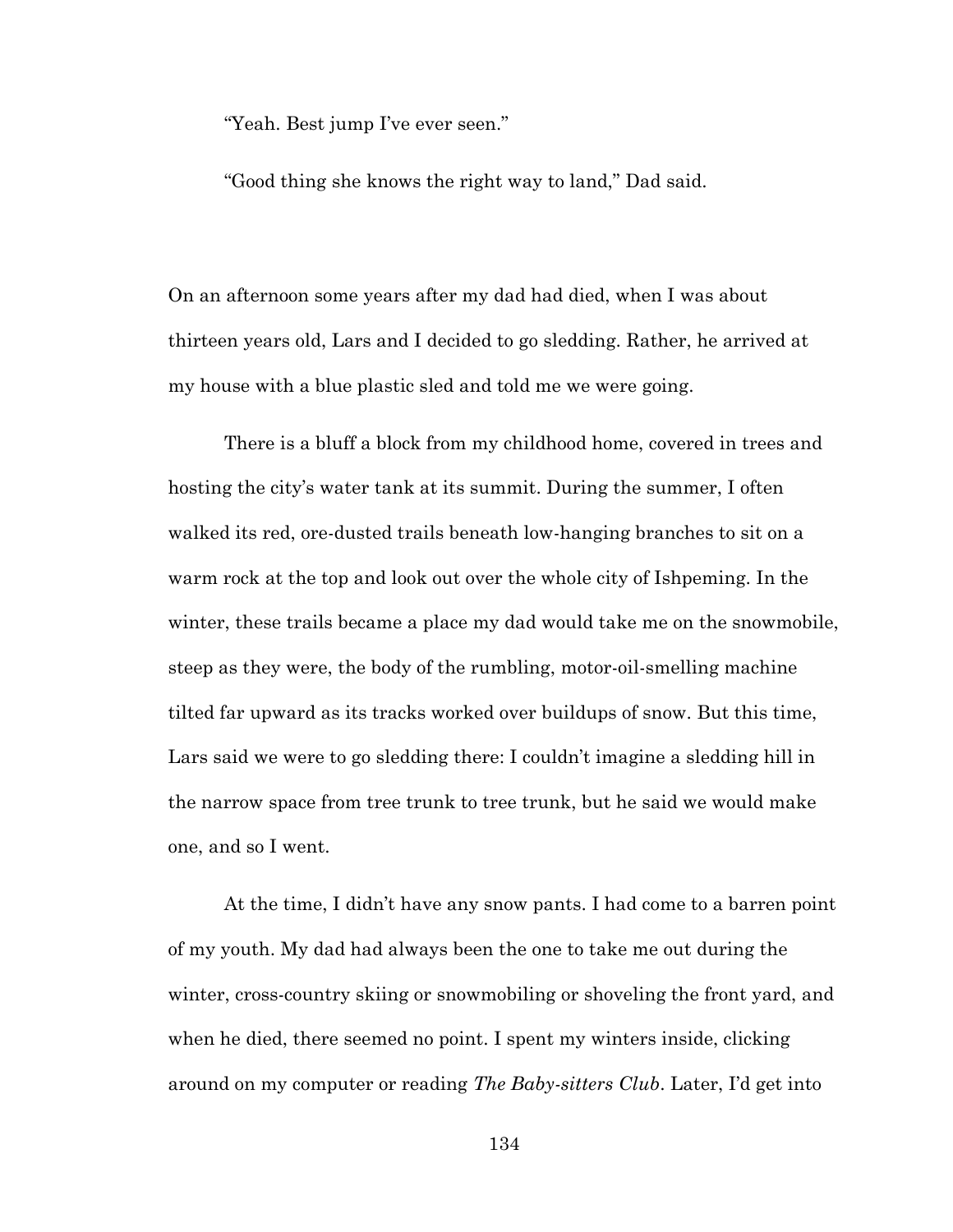the habit of just walking a lot in winter: no matter the snow, I'd be out there. But for a time I had no reason to go outside.

Perhaps Lars sensed that. "Uh, we're going sledding," he said. "Because I'm not going up there alone."

We walked up Empire Street. I admired the people sitting all cozy in their recliners in their homes, looking at magazines amidst the flicker of afternoon talk shows. The winter air flowed in a cool rush over my cheeks.

At the base of the pipe that led up to the water tank, we began to climb. This wasn't the path I most often took to get to the top of the bluff: other trails had a lower incline and were easier to traverse, but this was closer and presented more of a challenge. Lars hooked his lanky arms up onto tree branches and the beams that held the metal pipe in place, and I followed with less agility, less strength, a fear of falling. And then we were at the top.

It had been a long time since I had been up there in winter. Careful not to slip on the ice, I moved up onto a concrete platform at the water tank's base and looked down onto the city streets. "There's my house," I said.

Lars affirmed this by nodding. His house was three houses further down; always had been.

We couldn't find a path to sled on so we decided not to bother with a path and Lars hopped onto his sled and pressed his gloved hands down into the snow on either side of him to get going down the hill to an unknown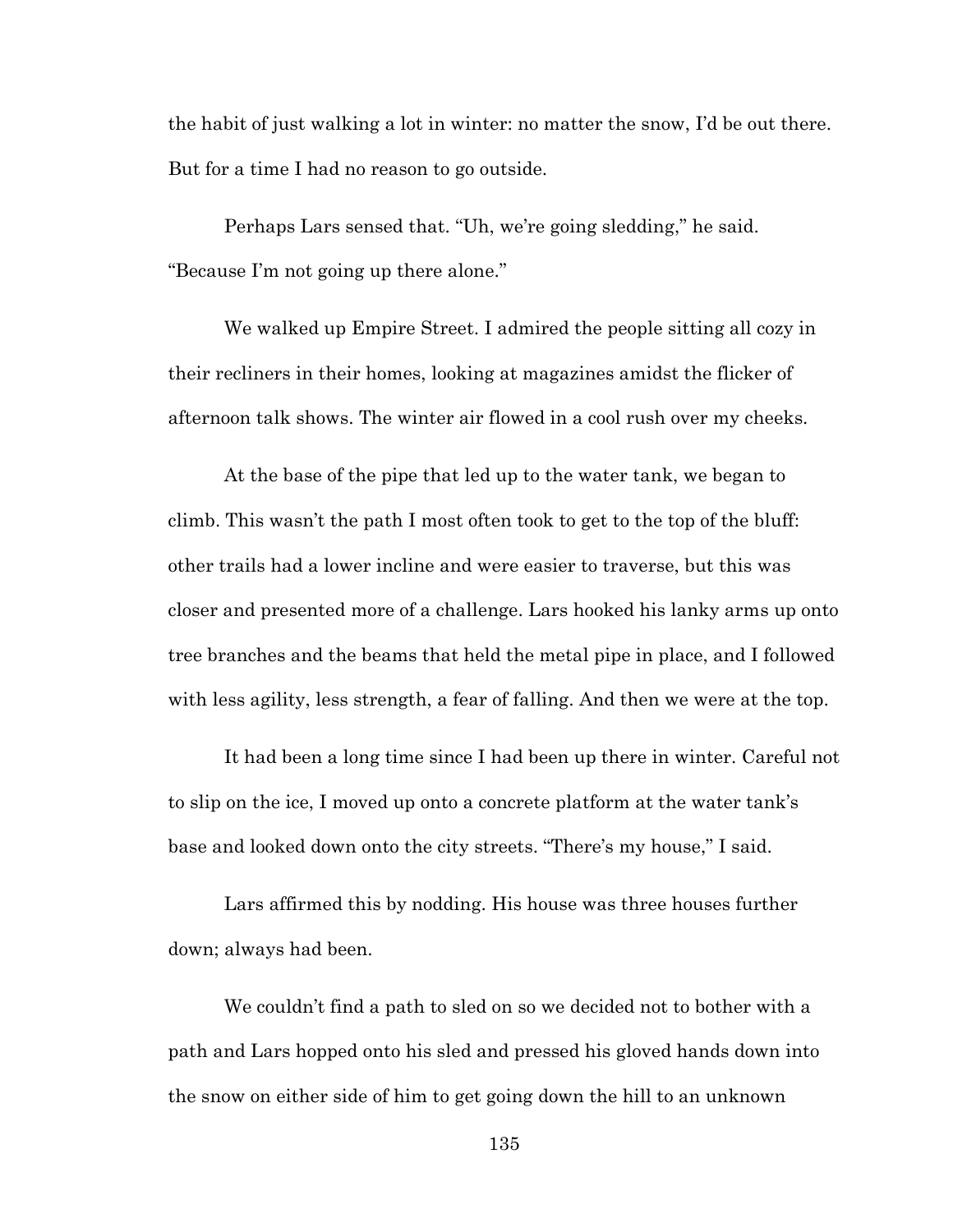destination. The bluff's southern foundations were set on the banks of Partridge Creek, a stream which is now being diverted by the city to lower the mercury contamination of its outflow into Deer Lake. But then, in the winter, it still flowed icy and cool as a drink at the bottom of the bluff's cliffs and I thought if we sledded too far and too fast we might rush right down into the water, and then what? I'd have to pull Lars by the shoulders out of the freezing gush and explain why I thought this was a good idea. But I didn't stop him—I let him go.

It became clear that the place we were sledding had no real treachery. This part of the hill came to a soft stop before it reached a drop-off or any major obstacles; again and again we climbed up and sledded down the hill, and the day sunk into evening and I could see Ishpeming out there looking so cold and solid beneath the creamy lavender twilight with white puffs slipping out of chimneys in a sort of wintry Morse code, dit-dit-dit-dit, space, dit-dit. Through the trees I could see the high school and the hospital; from the top of the bluff I could see the burnt orange and ivory tiers of the mine, where Dad used to work, where men still worked even on the coldest days of winter, and I thought what a sled-ride that would be down into the iron ore pit, the deepest point in Michigan, below the highest point in Michigan, assuming no massive dump truck would run you over, all of the bumps you would hit on your way down to the bottom, a bottom that got deeper and deeper every year that I lived in this town. Now, my slow glide down the side of the bluff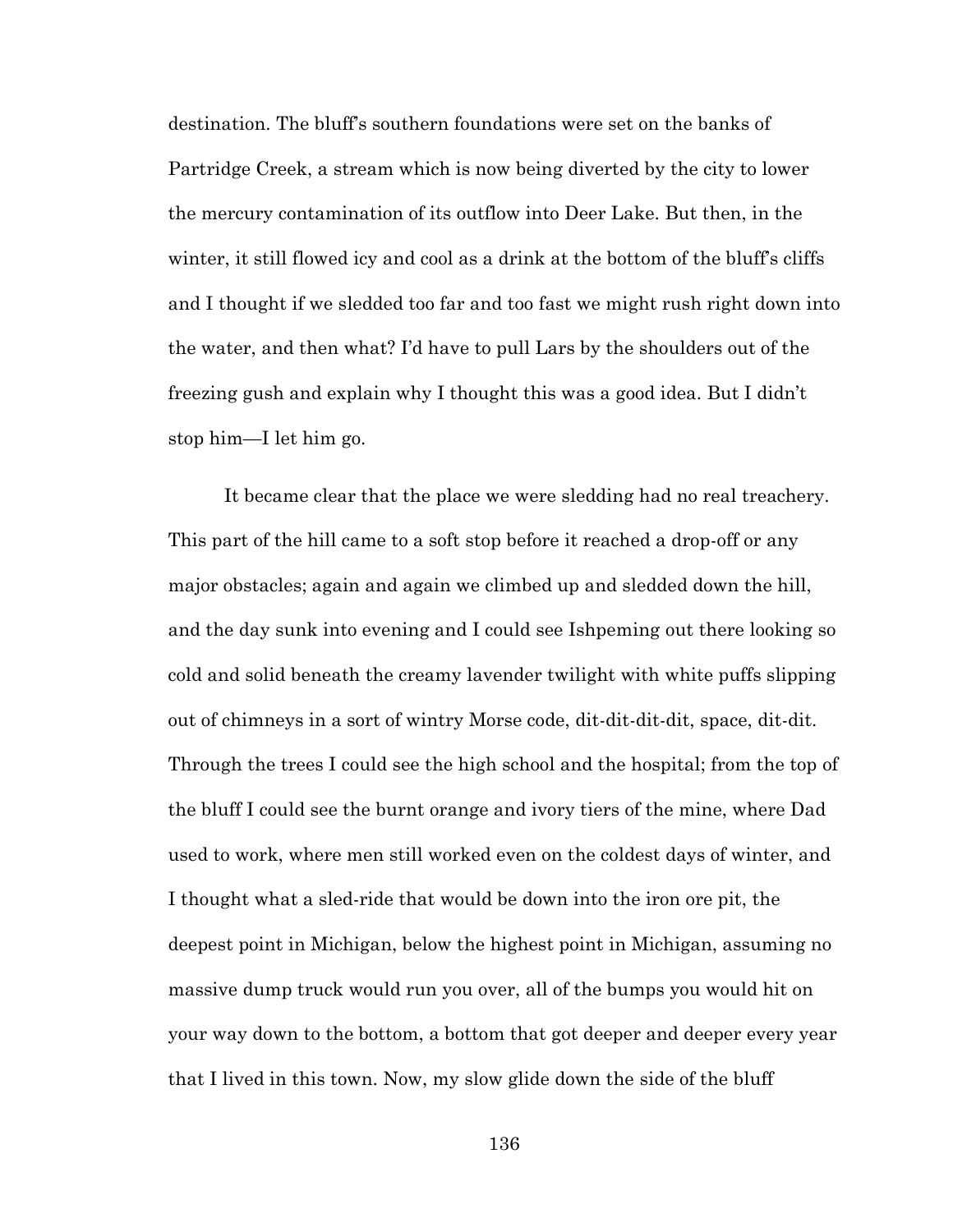seemed tame; but with my limbs swiftly cooling as day passed into night, I knew I wouldn't go sledding anywhere else that day.

I convinced Lars we should go home. He wanted to sled right down to Eighth Street, but I suggested we not do that. He trailed behind as I tenderly stepped from edge to edge down toward the road. It was getting so dark but the snow had a way of illuminating things so we could see our way, and it made me think darkness never really exists in the winter.

When we got to the bottom of the hill I realized that my fingers and thighs were numb. A frigid sludge of blood pulsed through my limbs and I wished for snow pants; I wished for the winter smarts I had when I was little. We stopped in front of my house.

"Hey, thanks for coming with," Lars said.

"It was fun."

There was no one home when I got there and I went straight into the bathroom to peel off my jeans. The skin on my upper legs felt foreign, the same way the skin on your cheek becomes a sheet of rubber after a dentist's shot. I hadn't been sledding in so long—I hadn't spent time outdoors in winter in so long—I was afraid the feeling would never come back into my body. I sat at the edge of the tub and rubbed my cold hands against my cold legs which were becoming a strange shade of red in the dull light of the bathroom bulb. They were cold, but my face was hot as it adjusted to the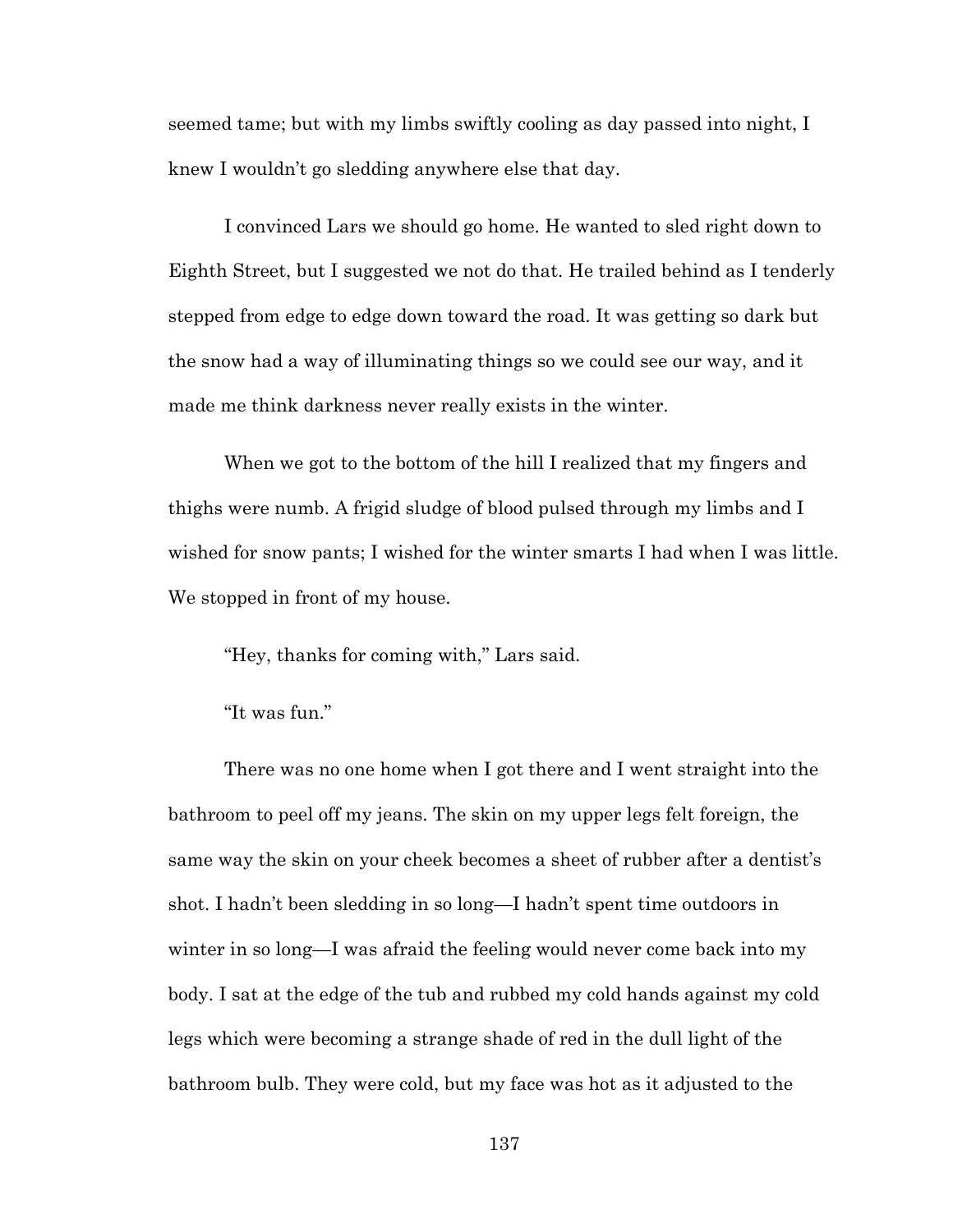indoor temperatures, the heat that busted out of the furnace and up through the radiators into the house all winter long.

I thought maybe I had taken it too far. Maybe this was the year I would get frostbite; all of those years when I was little and I went snowmobiling for hours and I went skiing on trails out in the woods and I whooshed down the toboggan run on a track of pure ice and I sledded up over trees and landed in the snow on my face and I played with Sugar in the backyard, showering snow over her and taking care that the delicate pads of her feet didn't freeze beneath her, all of those years and this would be the year I would get frostbite because I didn't know how to keep warm.

I sat in the bathroom in a panic for a long time until I felt the heat sinking, rooting its way back down into my body, and I knew it was okay.

My mom came home from her evening shift waitressing at the Venice Supper Club. She knocked on the bathroom door. "Andrea? Is that you?"

"I'm fine," I said, even though she hadn't really asked. "Just thawing."

Out in Republic, Dad told us stories. Most of them began with the Yeti that lived in the surrounding woods. He was not a fiery creature, but a mammoth softened by winter's blow. His skin and coat sagged, the color of exposed oyster flesh, loose on his emaciated frame. Dad told us that the Yeti only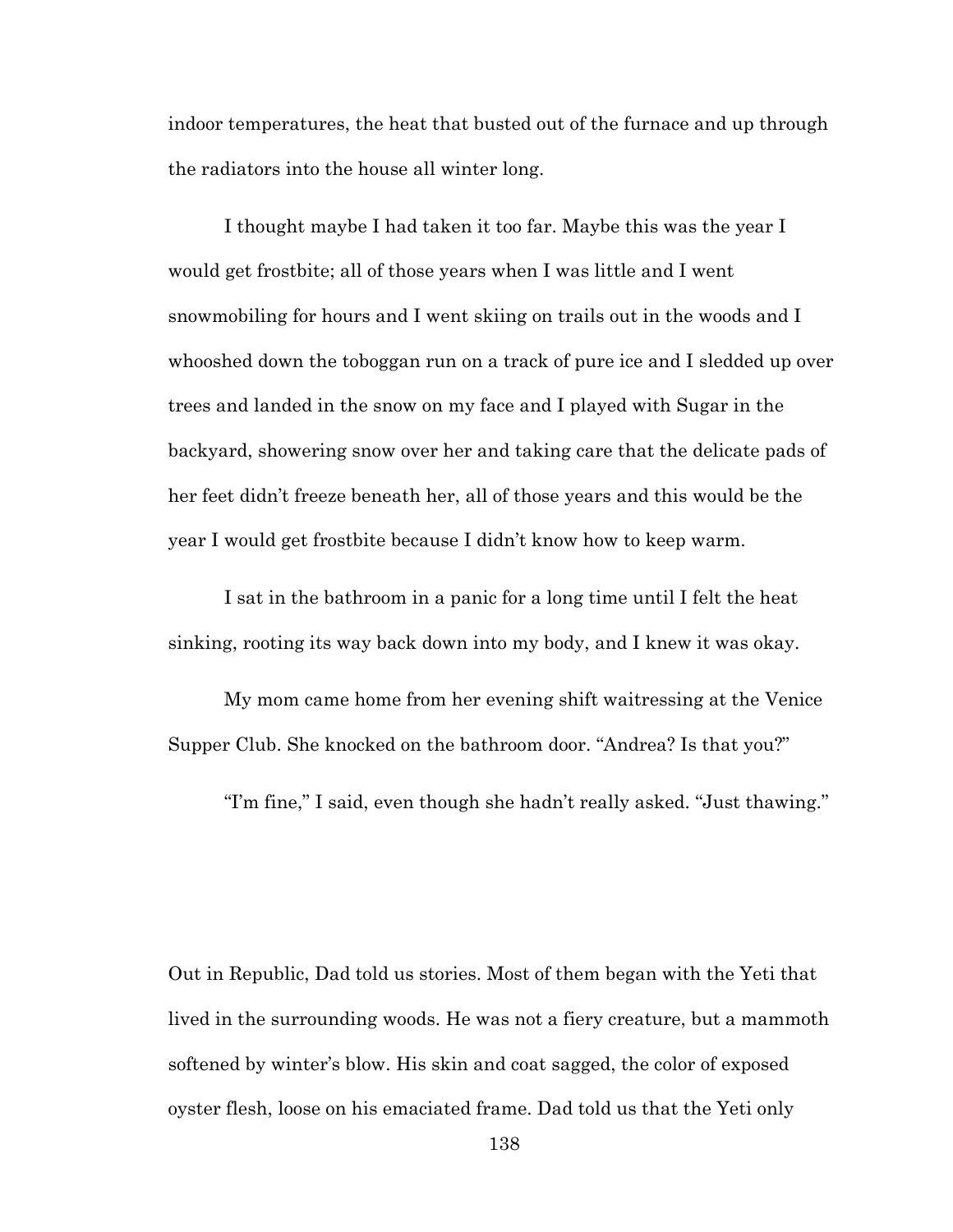wanted to share our dinner. He wanted to sit by our campfire, hair strands tinged by the sparks of emblazoned birch logs.

"I saw him out there in the pit one day," Dad said, "through the front window of the truck. I told him to put some shoes on—asked him if he was born in a barn. He told me shoes don't come in Bigfoot size."

There in Republic, with the thick insulation of winter all around us, its cold sky bleeding snow onto bushes and trees, these stories kept us warm. The cord of each tale as it wound around us kept us safe. When the stories were over, Dad would extinguish the Coleman lamp and all of us would sink into sleep at the same time, moonlight illuminating a floor encrusted with iron dust off Dad's boots, quilts sewn by his mother now softened and torn by time, and tarnished silverware at the edge of the sink. Through the darkness outside the tiny window by my bunk, I could see the slope of the hill casting down into the stand of trees where my father shot deer in November, readying them to dangle slit open on a hook in our garage at home, their tongues and eyes frozen as the season.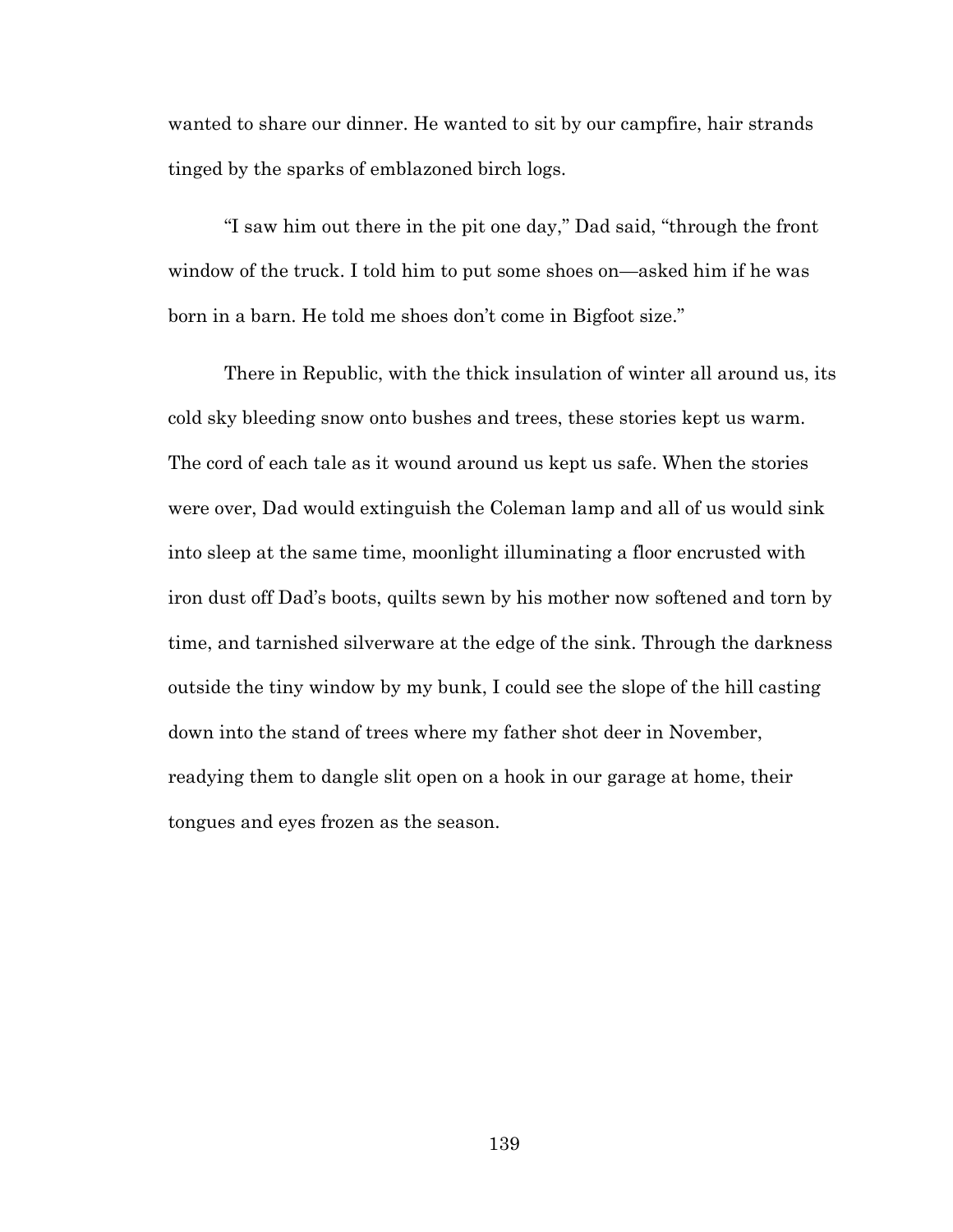# Runway

With sapphire lights, yellow arrows, and the oval glows of jet windows, about to take off for places thousands of miles and dark oceans away—I lean back and return to the moments I've felt vulnerable.

### 1.

When, as a child, I woke in a tent at night in Wildcat Canyon, the brushrustle sound of what could be a bear picking through trash outside. Spiders scaled the moonlight that flowed through zipper teeth beside me. I remained still, didn't breathe—let all sound flit back into the forest.

# 2.

The day my great-grandmother died, the woman who once cooked me gnocchi with meat sauce. In the casket, her skin was as cotton soft as when life flushed her cheeks. In the cold parlor of the funeral home, my cousins and I played useless games with a deck of cards.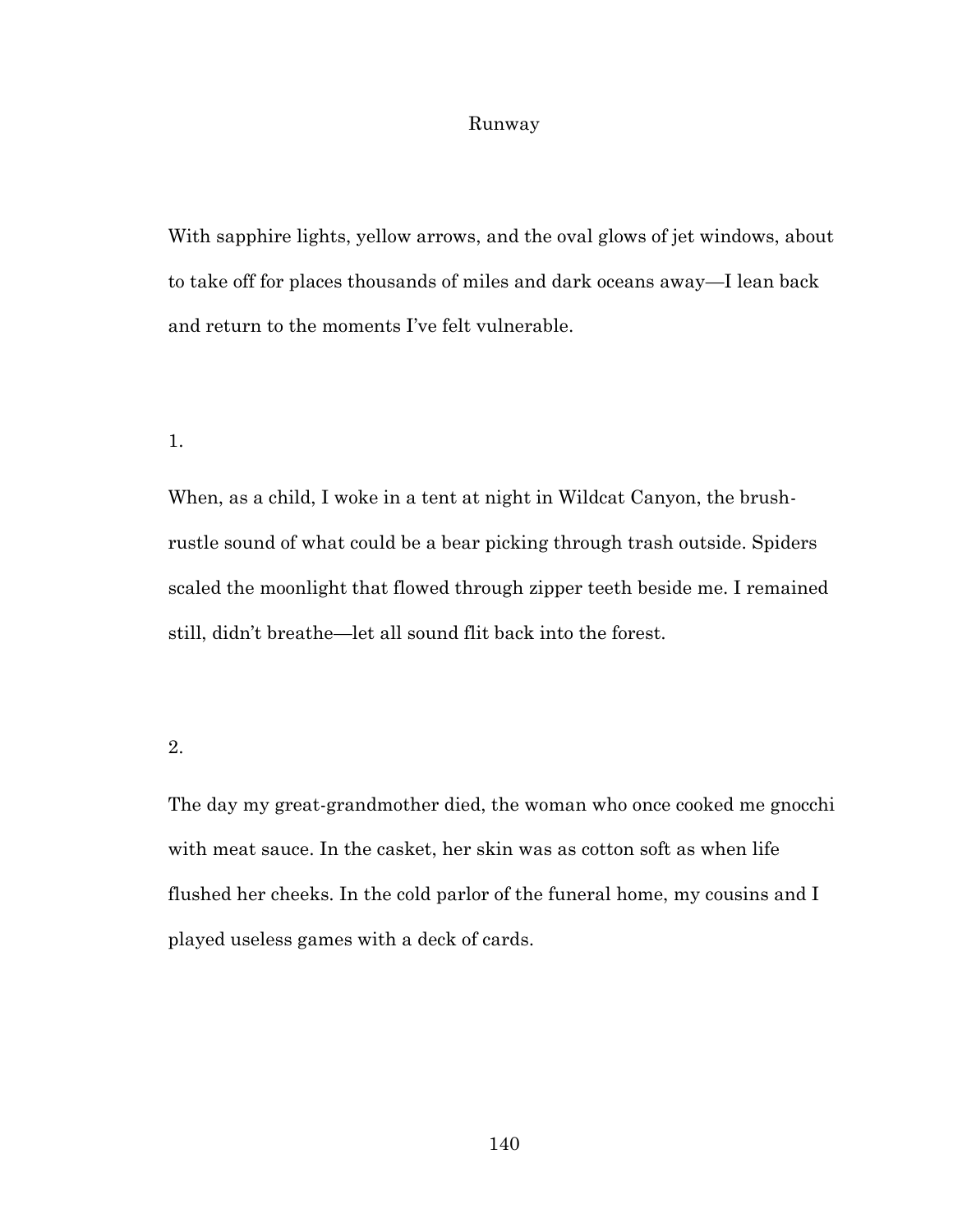The wood furnace that heated our home in the nineties, for which Dad chopped blocks of birch in the backyard. I stood with the syrup-gleam of orange fire on my face, watching him put his hands toward the smoldering grate to shift ashen logs with an iron stake.

#### 4.

The time I discovered that Mom was a smoker; she'd hidden it from me for a while. But I found a pack of cigarettes while ruffling through her bingo bag. She chastised at me for snooping and left with her friend, and afterwards, Dad came up to my bedroom, sat on the side of my bed, and said, "Your mom will be okay, you know."

# 5.

But on the day that Dad died, Mom's whole face crumbled at the exact moment she was reaching into the cupboard for a coffee cup. Her own mother took the cup from her hand and told her to sit down. That she would serve the coffee.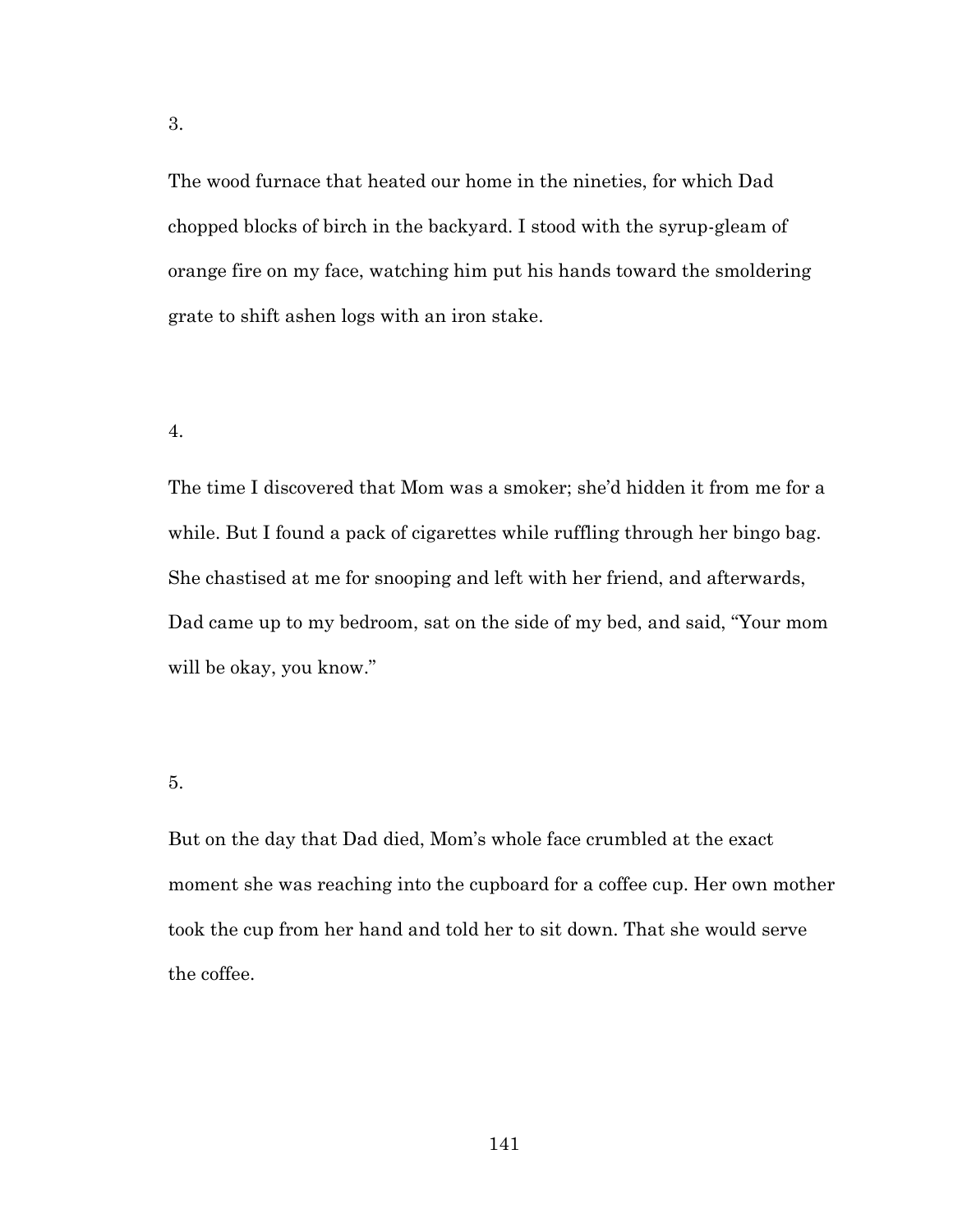Ten years later, when I was twenty, Mom had her heart broken by a man I was never too fond of. When I saw her sitting on a patio chair in the backyard with that cigarette between her fingers, I felt the crush of loss inside her, and I wondered: why do we all fall in love?

### 7.

At twenty-four, I left a bowl of warm tomato soup on the table, got into my car and sped one hundred miles north when my brother was hospitalized for his seizure disorder. As pine trees heavy with snow whipped by me, I thought: this is it. When I get there, it will be too late. But it wasn't—and as I walked into the room where he reclined on a gurney in a white hospital gown, the first thing he said to me was, "Sorry."

#### 8.

Four months into our relationship, a boyfriend and I took our first crosscountry trip together to Rapid City. We spent the whole time looking up into the granite cliffs for bighorn sheep, my dad's favorite animal. On the way home, at dusk, right on the lip of the Badlands, we saw two of them trotting across a wide prairie, their horns in perfect symmetry to one another.

6.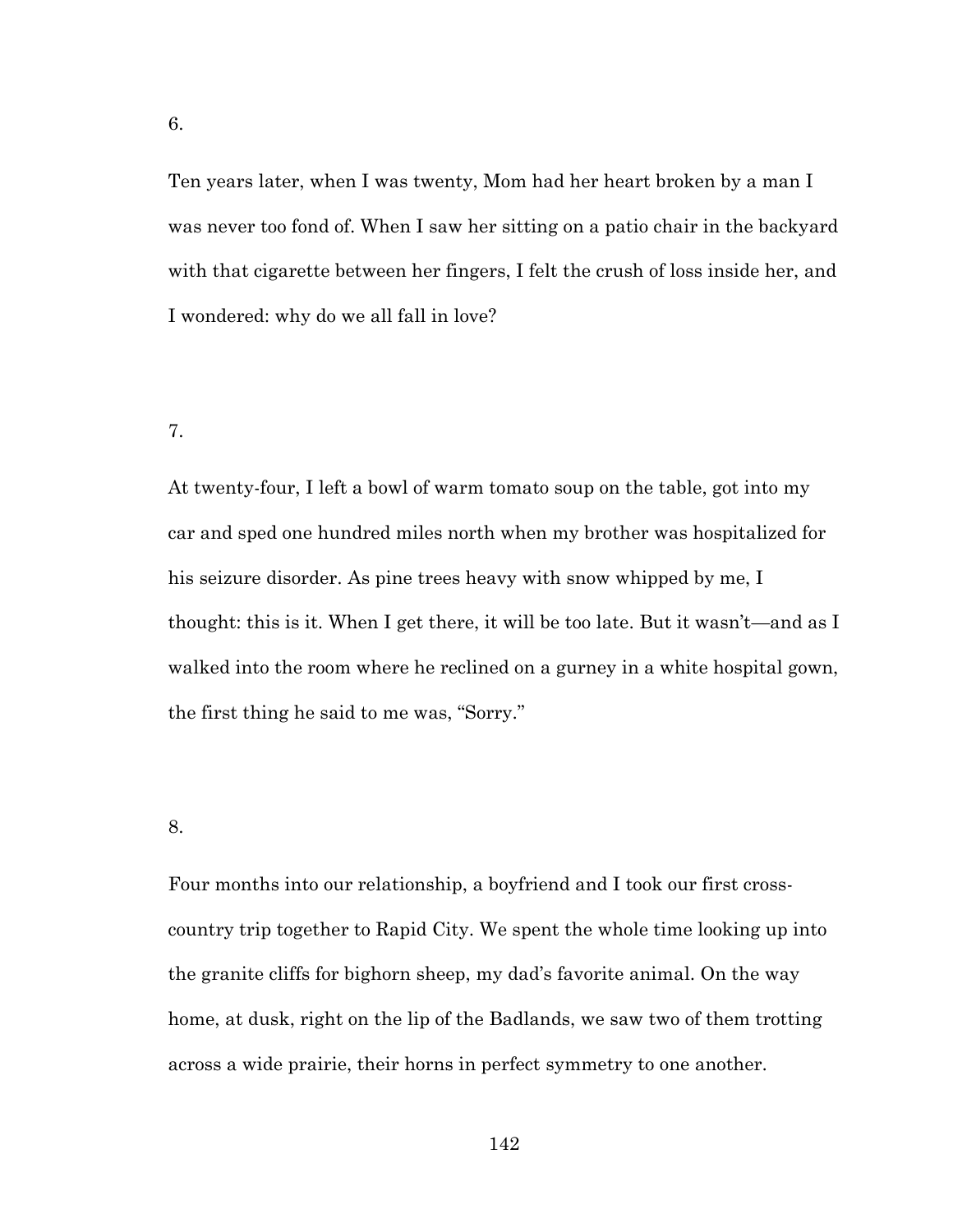"The things that happen to you," my boyfriend said, "make me see the world differently."

# 9.

Seeing my uncle Paul months before his ninetieth birthday, his body made stagnant by time but his eyes the same beryl blue they were when, as a little girl, I watched him spackle and tile our kitchen walls with a steady hand.

#### 10.

The time in my teens when I was in bed, falling asleep, and a friend from down the road threw a snowball at my window to wake me, and when I went outside to greet him he pointed to the sky where the aurora waved and flickered as an emerald smoke, shielding every star and the nail-tip of the moon.

When the plane takes off, the space between myself and the asphalt widening with air thin as gauze, I hold on just as I did all of those times before.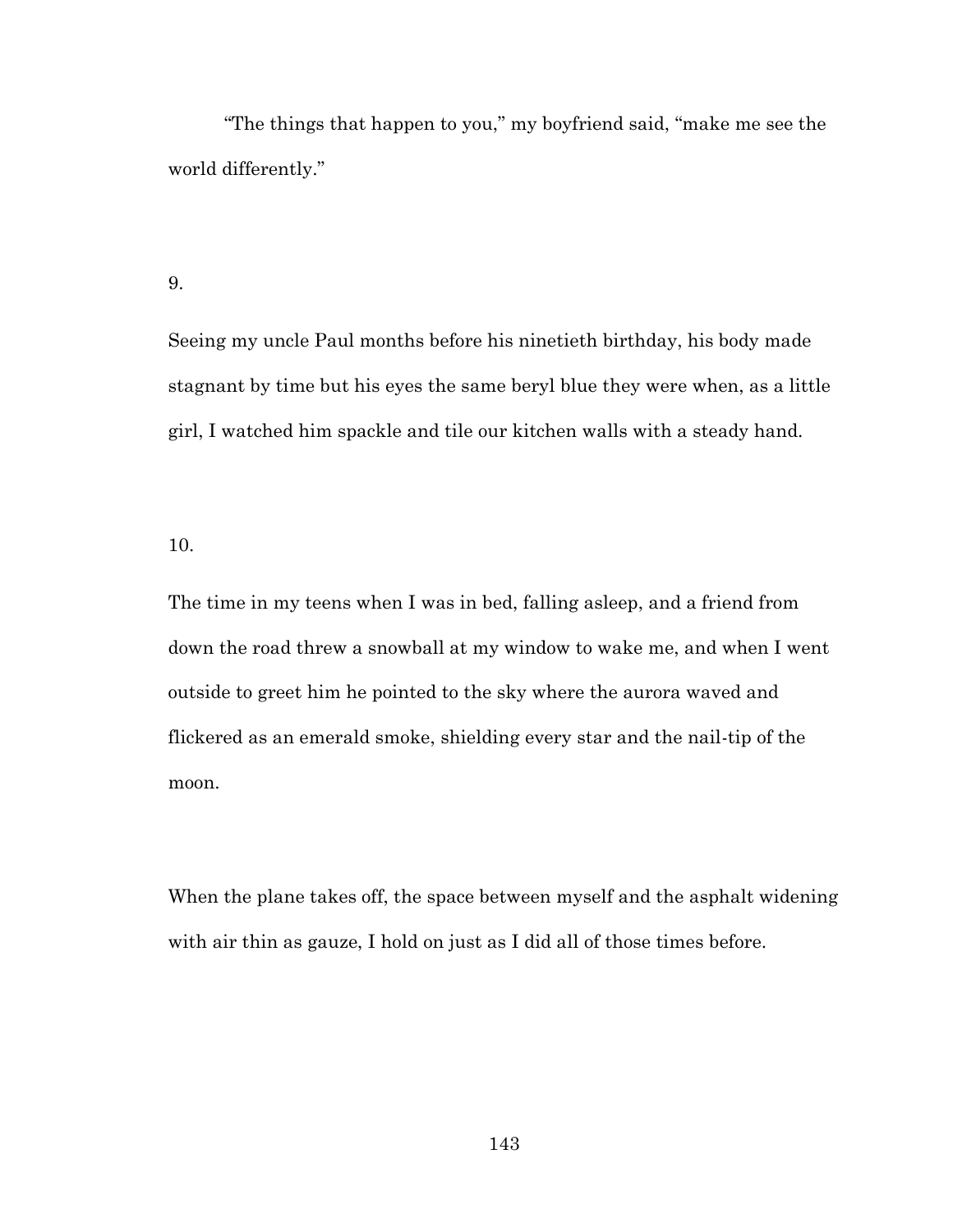### Winter Shift

It's still dark, when you leave for the mine in the morning. From behind the front storm door I watch you move through a small pool of light to your Jeep, your aluminum lunchbox a creaking bell in your hand. Sometimes, the clouds have draped open a full moon and I can watch you brush snow from your windshield with your glove, pull chunks of ice away from the wipers, until you climb in and drive away.

Last year, a man that worked in the building next to yours lost his life when he slipped off of an icy iron ore cart and landed on concrete. In bed that night, you told me that it could have been his sleep deprivation from swing shift, or his age, from having worked thirty-nine years at the mine, or the cold, because this was a winter that was hard on the lungs, and when the temperature sinks below zero it seeps in through the walls of the pellet plant and concentrator to stiffen the hands of the people working inside.

I wake up earlier than I need to in the morning, when you're still asleep. By the single light over our kitchen sink, I spoon coffee beans into a grinder and drop the grounds down onto a filter, pour water into the back of the machine. Once you're gone, I fold your thermal underwear and shirts, tucking them into the drawers of your dresser. I walk the house, picking up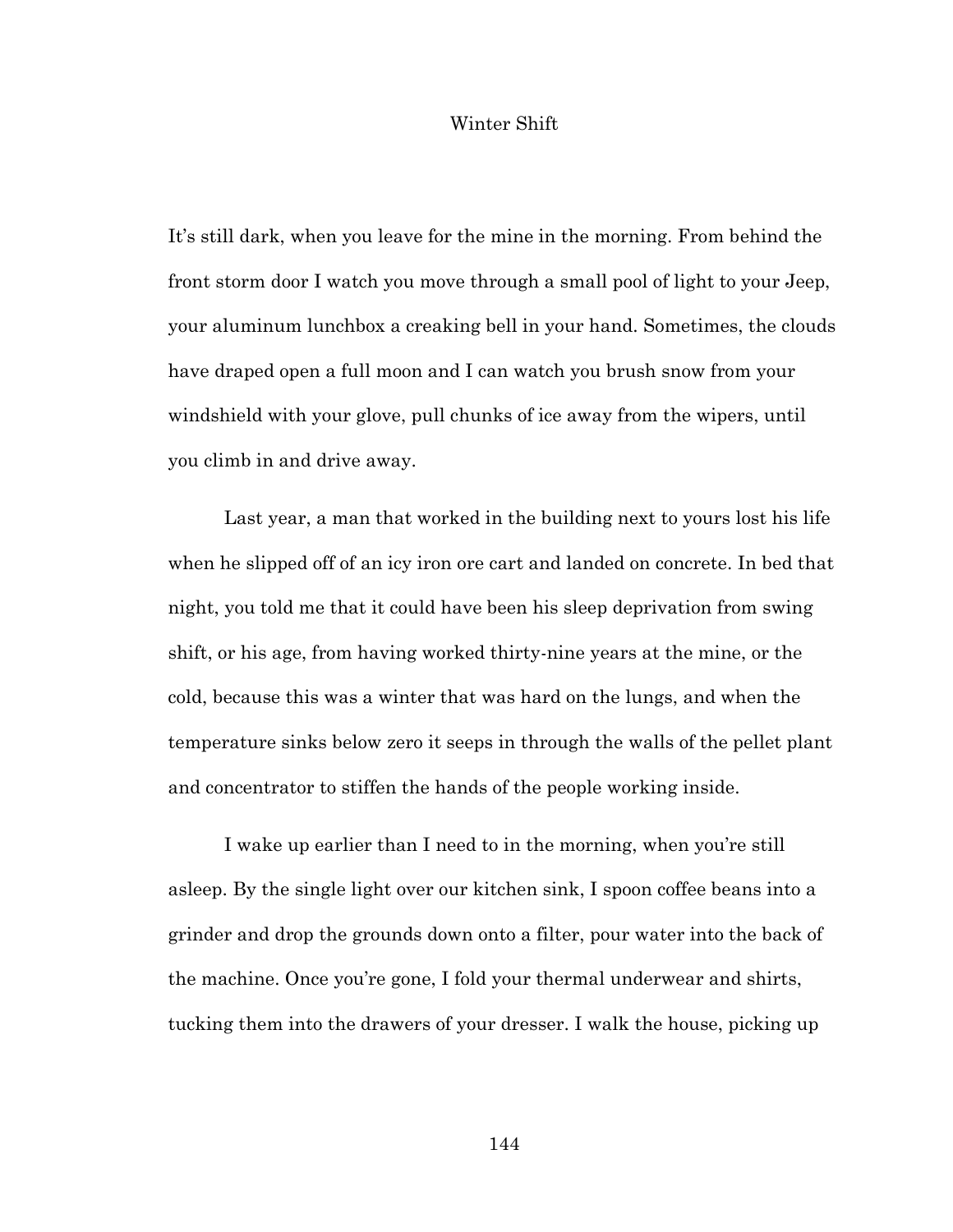books you've left unread and beer glasses you never rinsed. I know you were tired.

When I was young, I toured the mines because my dad worked there. I remember the crusher, the disc filters, and the balling drum, transforming the chunks of ore from the beds of production trucks into tiny pellets. I remember the rotary kiln, firing pellets at 2,400 degrees. There was a window we could look into to see the fiery blast of heat, the orange melt of metal.

Though we were made to wear hard hats and glasses, were told of safety procedures, I knew of a long string of injuries and incidents here, of lacerations and limbs lost. I knew of the sweat-soaked shirts caked in crimson ore dust that my dad had to wash at the laundromat downtown, and of the dented tips of steel-toe boots, the way their leather decayed at the mine.

This is where you work now.

When you are on night shift, I again wake early, waiting for the sound of your Jeep at the end of our street. If there's fresh snow, you'll whip around the corner, because you love to control the uncertainty between rubber and ice, to fly to the edge of the pavement and then back in line again. To the neighbors, this might sound like the impending crack of a windshield or the slam of a steel frame against a streetlight post. But to me, it means you have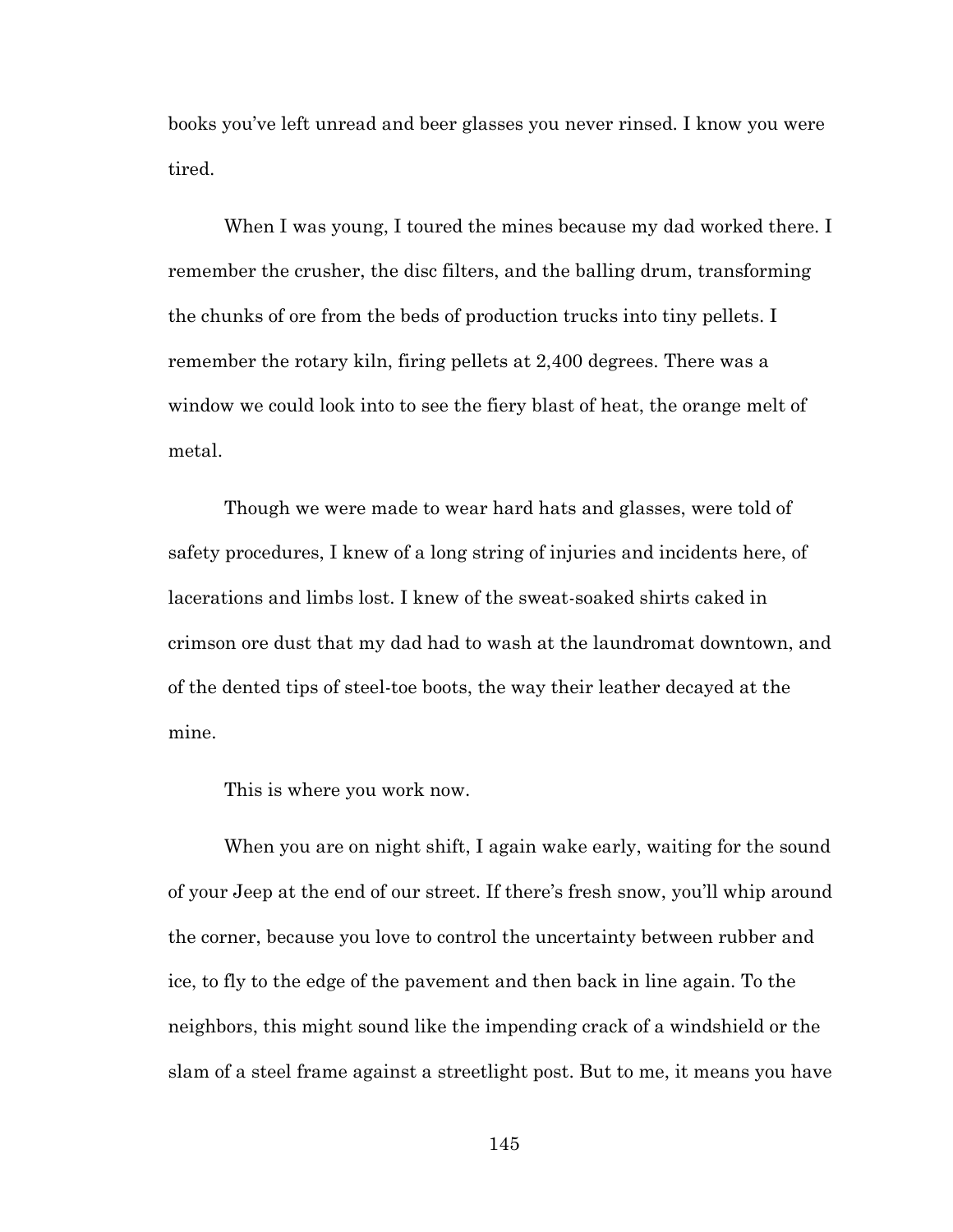survived another night: that you stayed awake and watchful, that the heat in your fingers gave you the grip you needed to operate the gear stick on the loader, shine a flashlight down the length of a conveyor belt, and, before dawn, drive yourself home.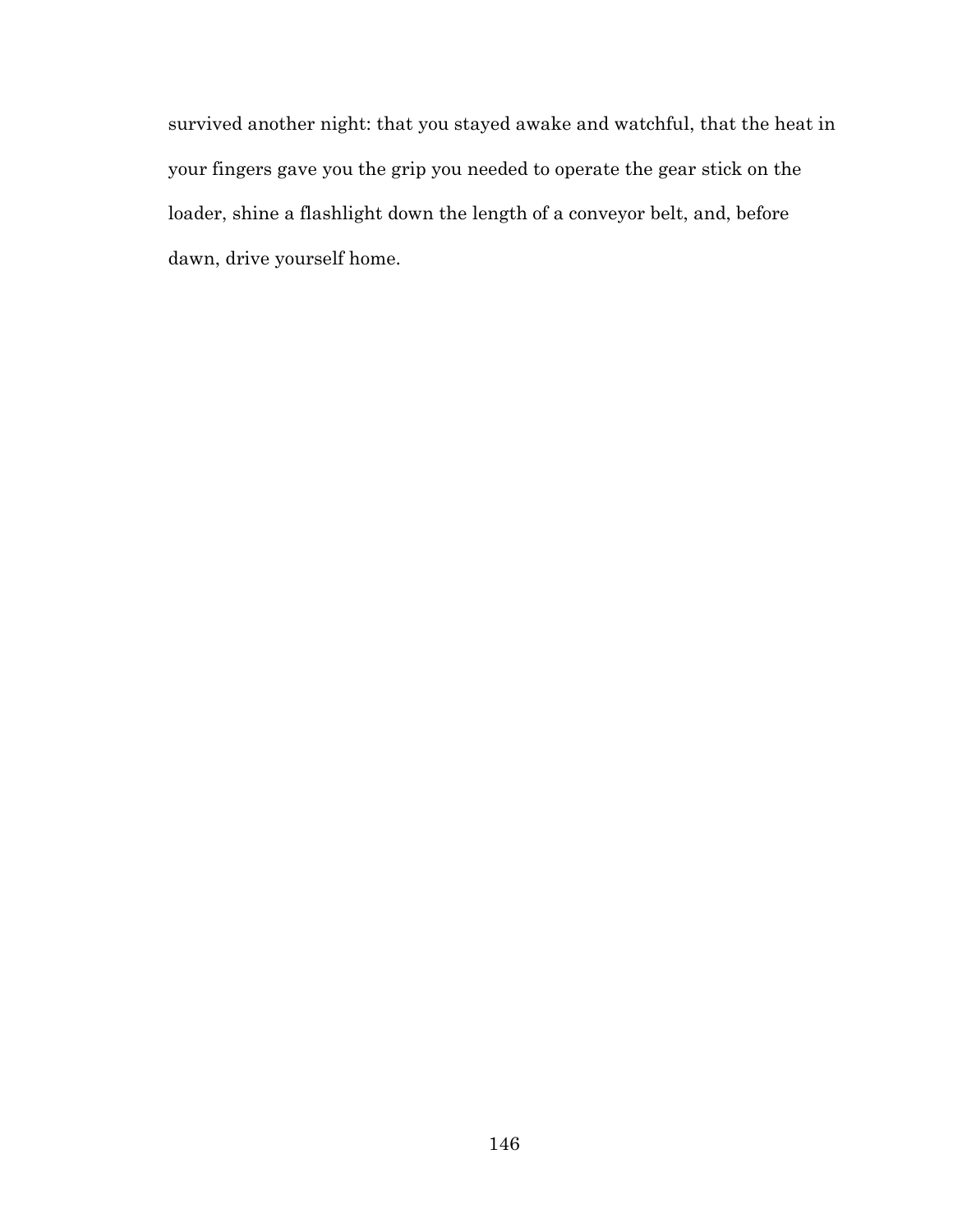# Ishpeming: A Map

Over a crest on a hill on U.S. 41, the tiers of the mine, the dazzling starlight of a production truck snaking along its side.

The divide of the pavement between bluffs of deciduous trees and Jim's Jubilee, the grocery store where men lick their fingers of the scarlet bleed of jelly donuts at seven a.m., where apples pucker under fluorescent lights and bakers slide commercial saffron buns into plastic sacks.

To the right of the first traffic light, the husks of the Cliffs Shaft Mine, the mouth-like grates across stone, the vertical tunnel where a man once fell to his death, and the patch of grass beside it where teens drink canned Schlitz in the presence of hollow buildings.

City Hall, red-brown stone, the location of the town's first public toilet. Where unionists marched at the dawn of the twentieth century. Where great mounds of snow were dislodged by shovels after the blizzard of 1895, to create a path for the fur coats and top hats and mustaches that passed through.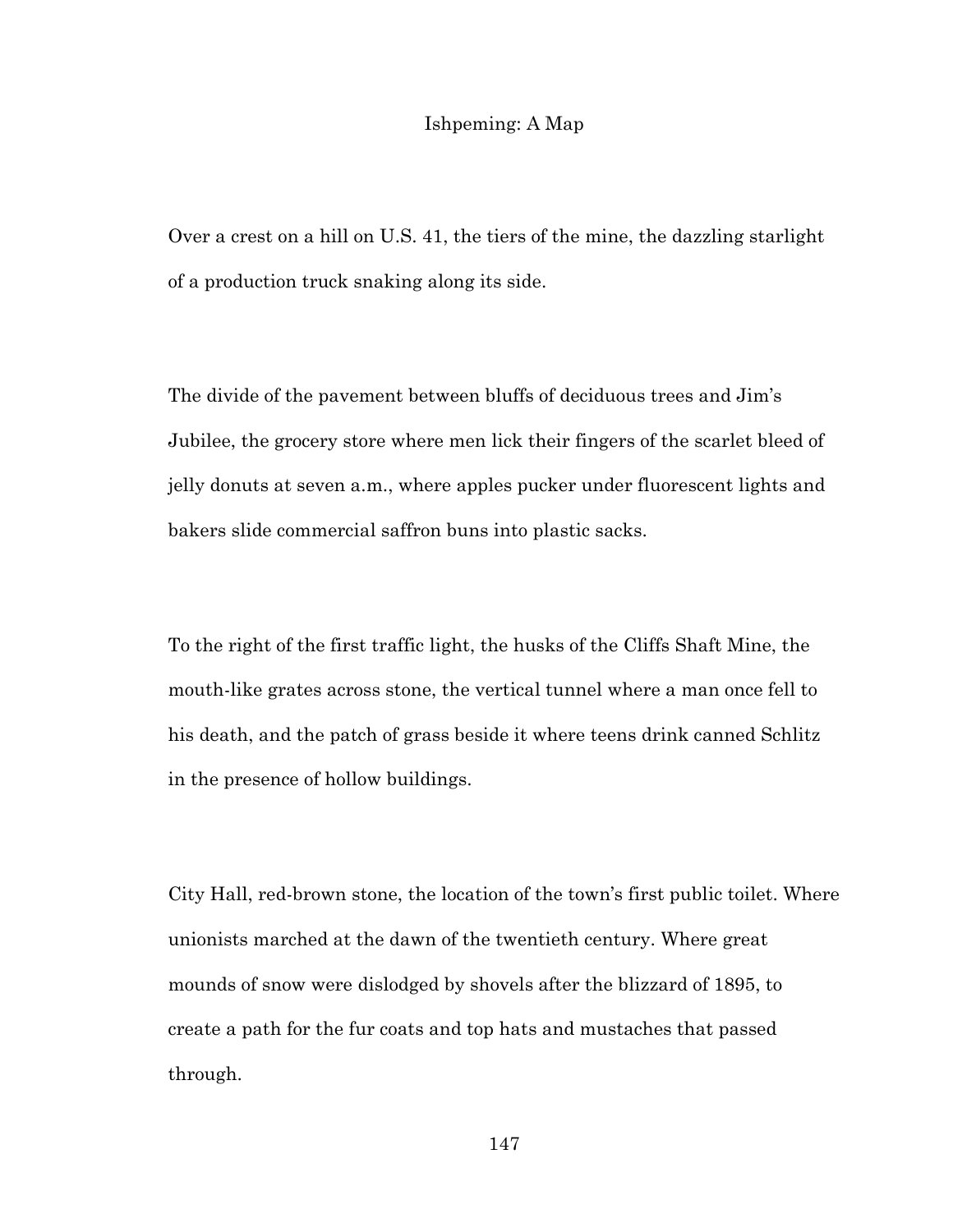Buck's Restaurant. Diners with the lingering heat of brandy on their breath, slathering butter on Limppu toast, drawing a coffee cup to their lip.

The Butler Theater, emptied of its seats, its dusty ticket booth, its heavy curtains, emptied of the children who once rode their bikes down Main Street for the matinee, the salt of popcorn through nose and over tongue.

Old Ish. The overseer of a town transforming around him, the collapse of the J.C. Penney building, the rise of Congress pizza parlor with its greased pepperonis and cudighi, banks that opened and closed with money that came and went, train tracks now gone, the people and the horses that once drank from the fountains at the statue's feet now long buried at a highway-side cemetery.

The High School. The Library. The Mather Inn.

Lake Bancroft, turtles and otters, frogs, tadpoles, water bugs, ore-red water.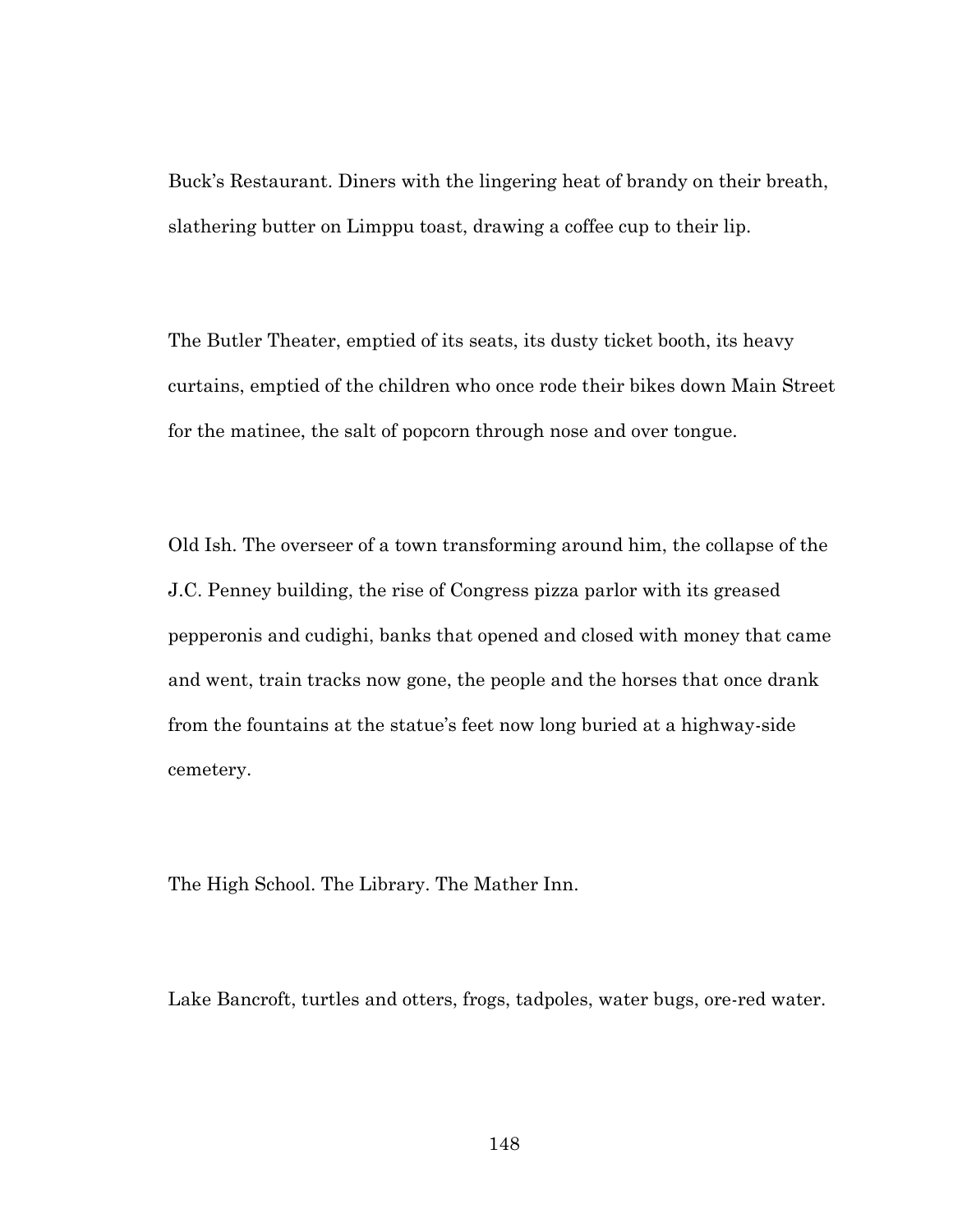The Rainbow Bar, where grandfathers drank a beer with John Voelker, where Jimmy Stewart slicked a hand back through his hair, raised an eyebrow, brushed the palm of a man here, a woman there, who would never forget it, who would talk about it from the plush rockers of their living rooms as they ate seasoned potatoes from a dish on a TV tray.

The back road to Negaunee, a decrepit Santa's village, paths up into the hills where fenced-off mine pits lurch with mystery day and night, and where, in autumn, yellowed leaves drift to the ground like the sound of a year gone by.

Deer Lake, mercury in blood coursing through slick trout bodies, and Partridge Creek, diverted with pipes and culverts, cattails, frogs, leaches, white-tailed deer putting snout to mirrored surface.

The bears, the moose, the coyotes, the wolves, the bobcats that wander into town.

The mother moose shot by police. The baby moose, tranquilized.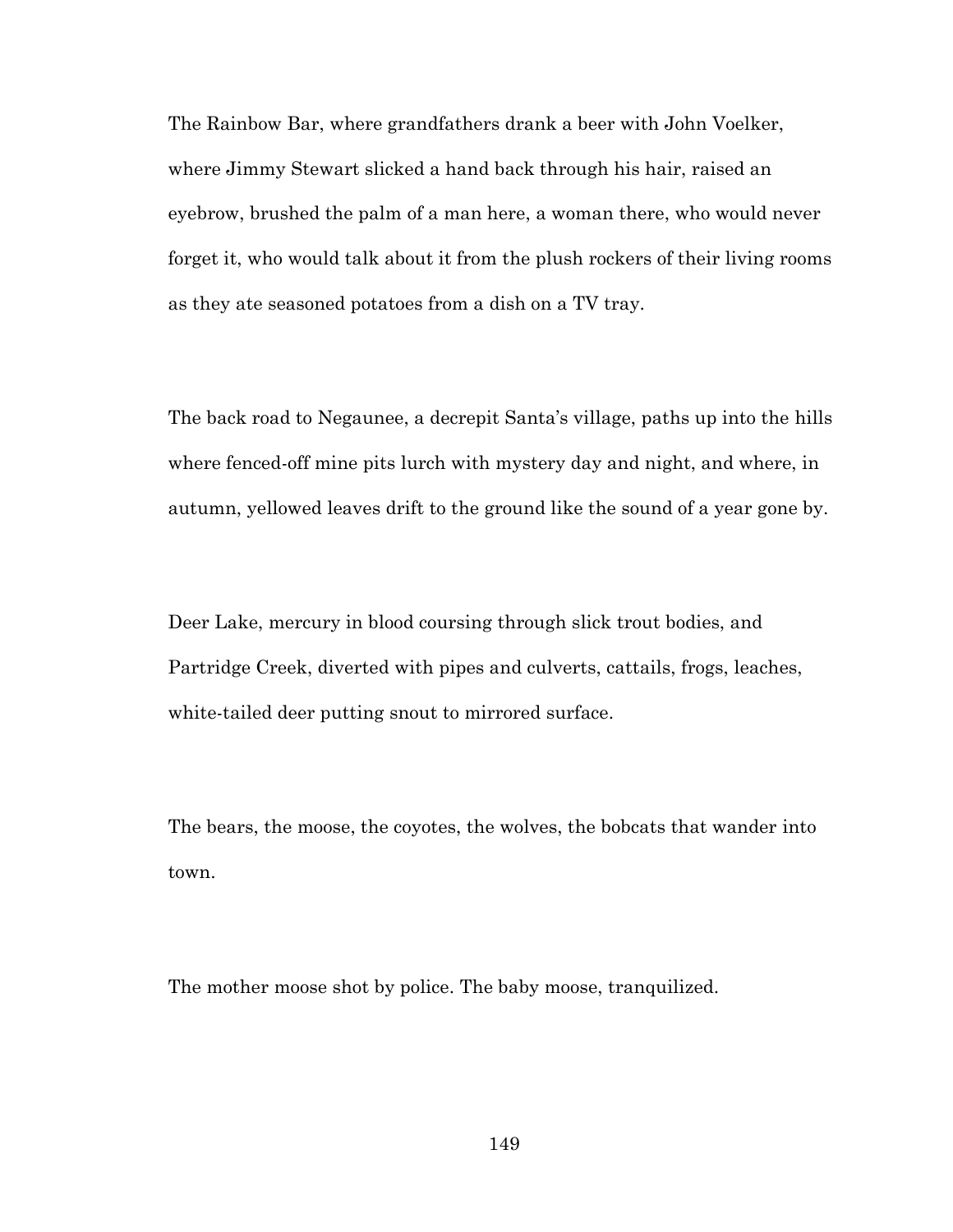Miners wrapping fists around dusty lunchbox handles in the pre-dawn syrup of night. Fishing poles, skis racked up in garages. Winter's first snowflakes landing on dead ground, building up through January, through February, through March. Lamp lights in windows, and the flicker of wood-burning basement stoves as they burn through a chopped maple felled in a violent storm.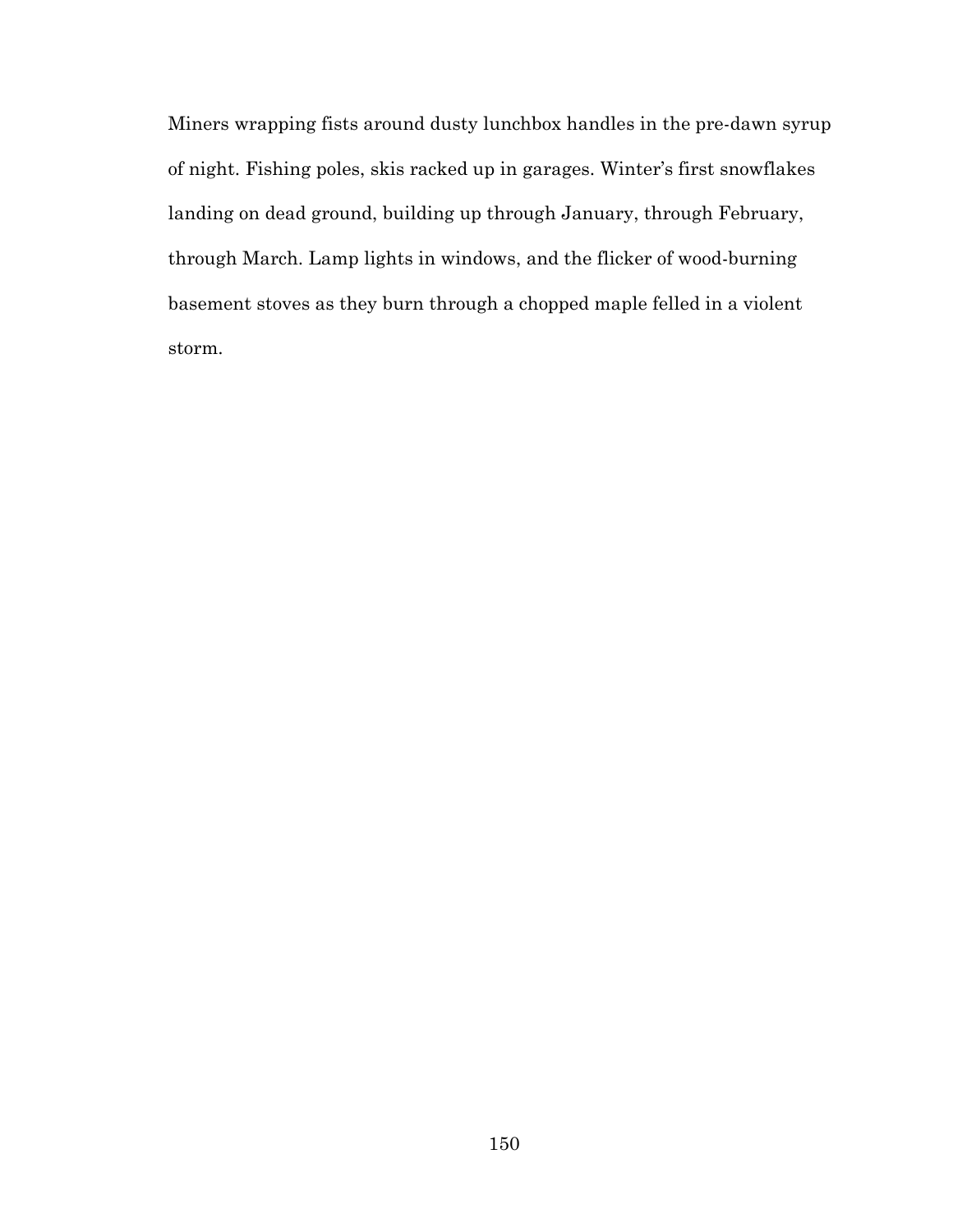#### Pellets

In November of 1913, a storm system shaped by the dark waters of the North Pacific—rich with the silver flakes of a salmon's back, the icy seawater of the Alaskan coast—rolled over the Canadian Rockies and fell on a track to the Great Lakes.

Along the lining of Lake Superior, families in Michigan's Upper Peninsula woke to the news of an oncoming blizzard. Women with candles entered cellars to count jars of blueberry preserves, the numbers of potatoes and turnips in buckets. Their husbands, coming off night shift, emerged into a violet dawn from the black tunnels of copper and iron mines. The men relieving them said, "Snow's on its way, but the wind will shift. We'll only see the edges of this one, eh?"

Still, the husbands entered the woods with their rifles to shoot deer. As the cool breath of the impending gale blew into the peninsula's lungs, hunters hung deer by their rear legs on backyard poles, using knives to pull the fur from their warm carcasses. The men's children set sight on the thick, clouded sky, the deep grey of the horizon and the white blast of the sinking sun.

The storm hit the water first, pulling up the depths of the lakes with waves that engulfed nineteen ships and took the lives of 273 sailors. In their homes, families watched by the light of kerosene lanterns as a layer of ice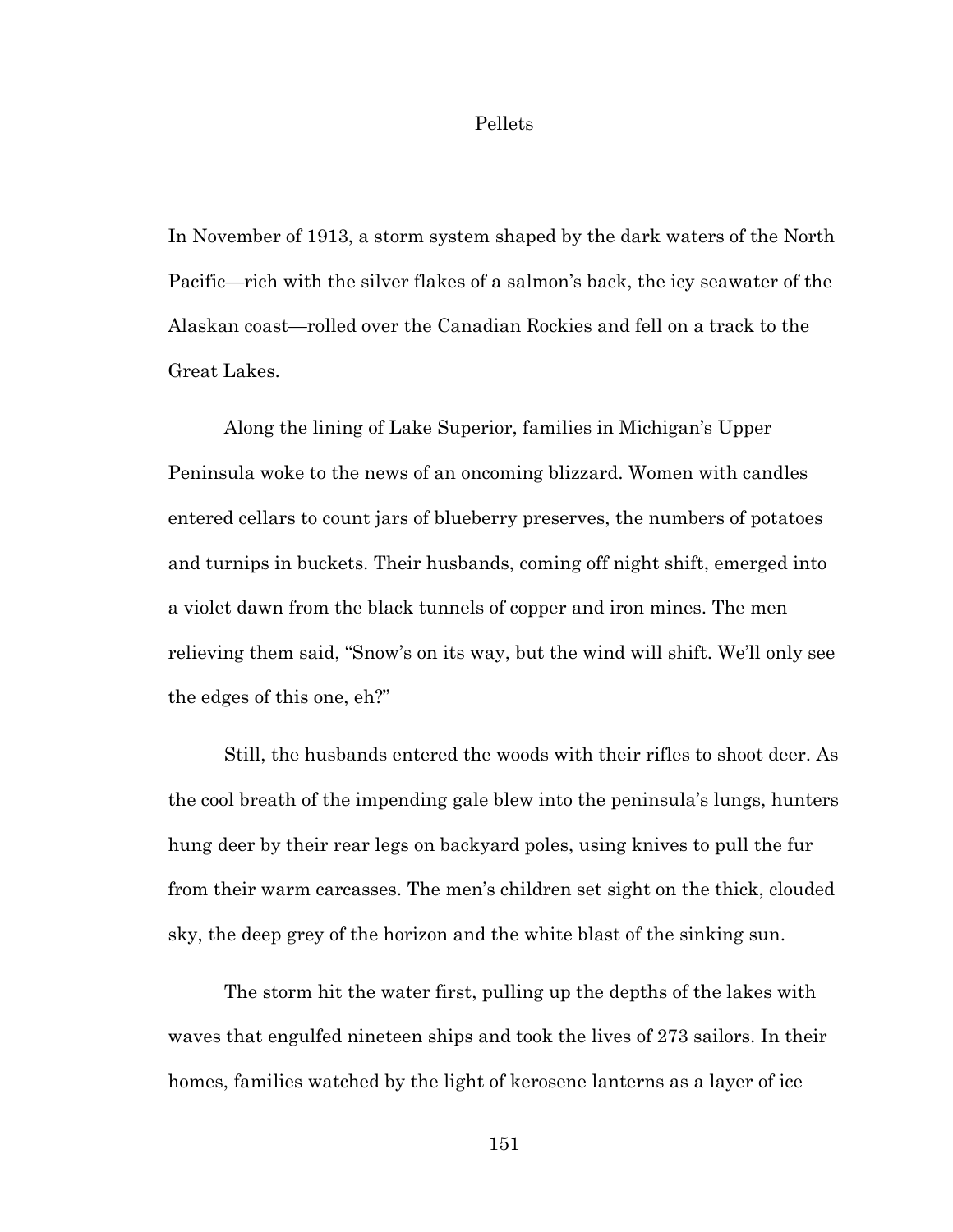built up over their windows, blocking a dark image of snow fierce as bullets pummeling against the frozen ground. Grandparents from Finland thought of the winter storms of the nineteenth century, cows covered in frost and milk in pails iced over, emaciated foxes found dead at the roots of Scots pines. "*Ei kastunut vettä pelkää*," they told their grandchildren. *You won't be afraid of water if you've already gotten wet*.

Blizzard-force winds raged for sixteen hours; the winter storm went on for four days. When the skies cleared into a quiet blue, crews in search of the SS *Henry B. Smith* discovered freighter debris on the shores of Laughing Fish Point, broken bottles and lifeboat shreds. The remains of the ship's second cook were found miles away. Upon hearing the news, dock workers recalled filling the ship with ore a few days prior, crawling into the loading chutes to unclump frozen iron ore pellets with their bare hands. The pellets had loosened from the ice, raining down into the gut of the giant freighter. When the ship left port, the dock workers saw the sailors onboard struggling to close its hatches.

Days later, as the search crew lifted iron pellets from the sand, thinking of the 10,000 tons of ore now lost to the lake, hunters took shovels down from hooks near the back doors of their homes and opened a path through the snow drifted high from the storm. They entered their sheds to check the smoked venison hanging from racks and the deer hides now thick with the weight of the cold. As they rolled lead bullets over in their hands,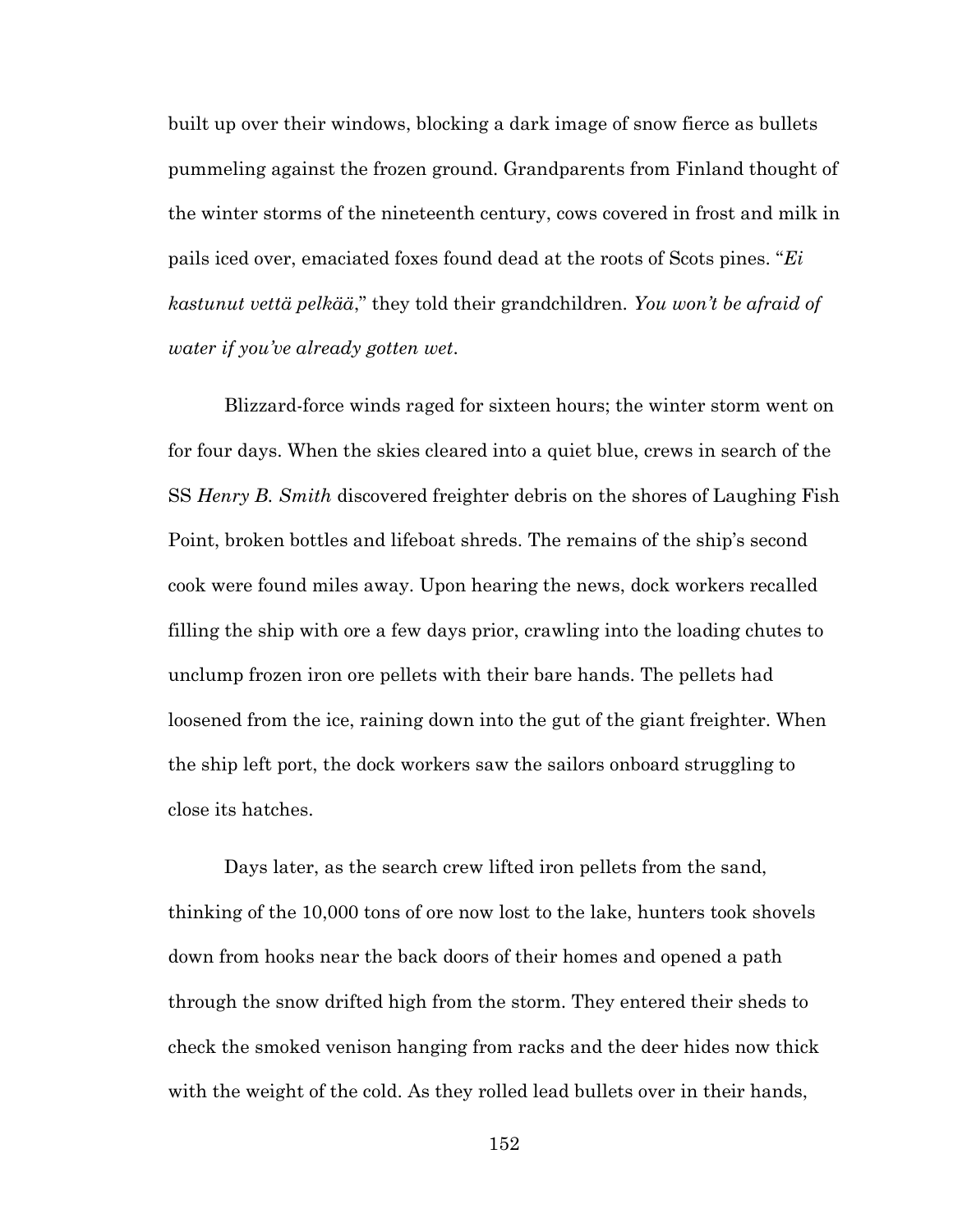they had to wonder whether it would be worth it to risk the blue turn of frostbite on their fingertips to search the woods for whatever partridge or rabbits remained. Maybe it was better not to look toward the sky or consider whether the wind would shift. They lived in a place where the snow always came as hard as an ice pack, where holding the warm gush of a deer heart in their palm meant that one hundred years later their grandchildren would do the same.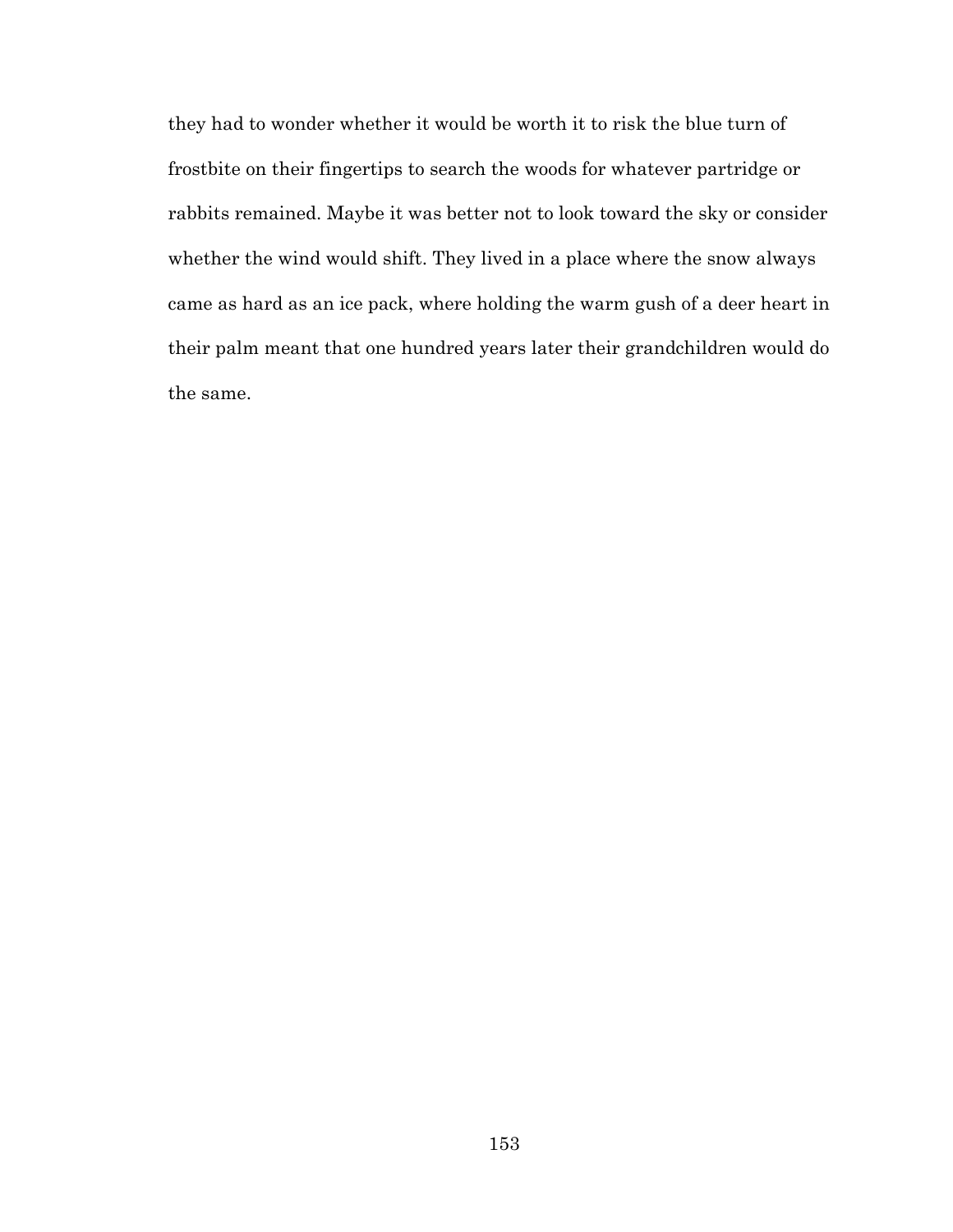# John: Cliffs Employment Record (1913)

Date of Birth: April 24, 1880

Age: 33

Place of Birth: Finland

Arr. U.S. 1901

Nationality: Finnish

U.S. Citizen: Yes

Married: Yes

No. of Children: 3

Reads: Yes

Writes: A Little

Speaks Yes, English

*1902.* 

Great-Grandfather, you are twenty-two. A trammer at the Negaunee Mine. You shovel ore into a tram car; you push the car to the shaft. Metal to metal, the wheels grind. Your rubber boots press into the dirt. It's dark: you have a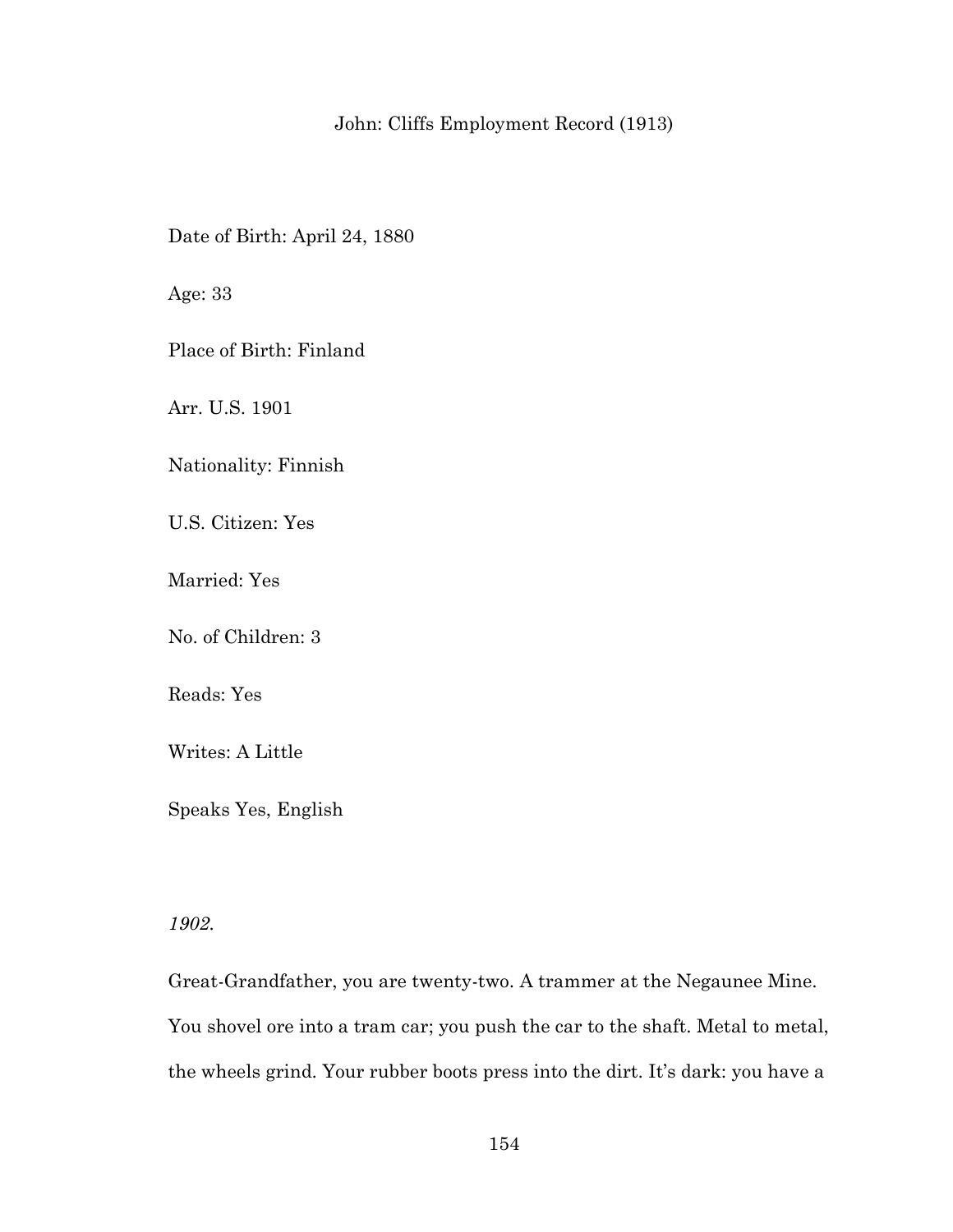candle, but you can't see. You feel your hands against the rusted edge of the tram car, your feet sliding in boots, dust shaking loose from the rock face above. The damp, the wind, the underground.

At the stope, men look down from beneath candles. Tallow drips, translucent; trails down helmets and faces, down the rock of the stope. Wet eyes, reflections in pupils. You, the tram car: you're at the edge, you look down into nothing. Rat-steps behind you. Chink of hammer on drill bit. Hammer on bone. Explosions, the earth opens more each day, gap by gap, dynamite, cylinders, nitroglycerin, sweat, nitroglycerin sweat, blasts, shatters. The darkness. You inhale: dampness, you exhale: what coils through your lungs.

# *1906.*

Great-Grandfather, you are twenty-six. You left Finland five years ago. Kauhava, where your father sharpened knives. Where your mother palmed butter, dust of flour, hands gripped pink udders, cool milk, the lingonberries bursts of red in the forest—deep in the forest, where you ran. Pants rolled up over your calves. You scraped knives against rock, collected coins in a bucket. You saved them. To leave. The tall pines, specters, the nights that stretched across winter. The snow. Lakes long, unending beds of ice.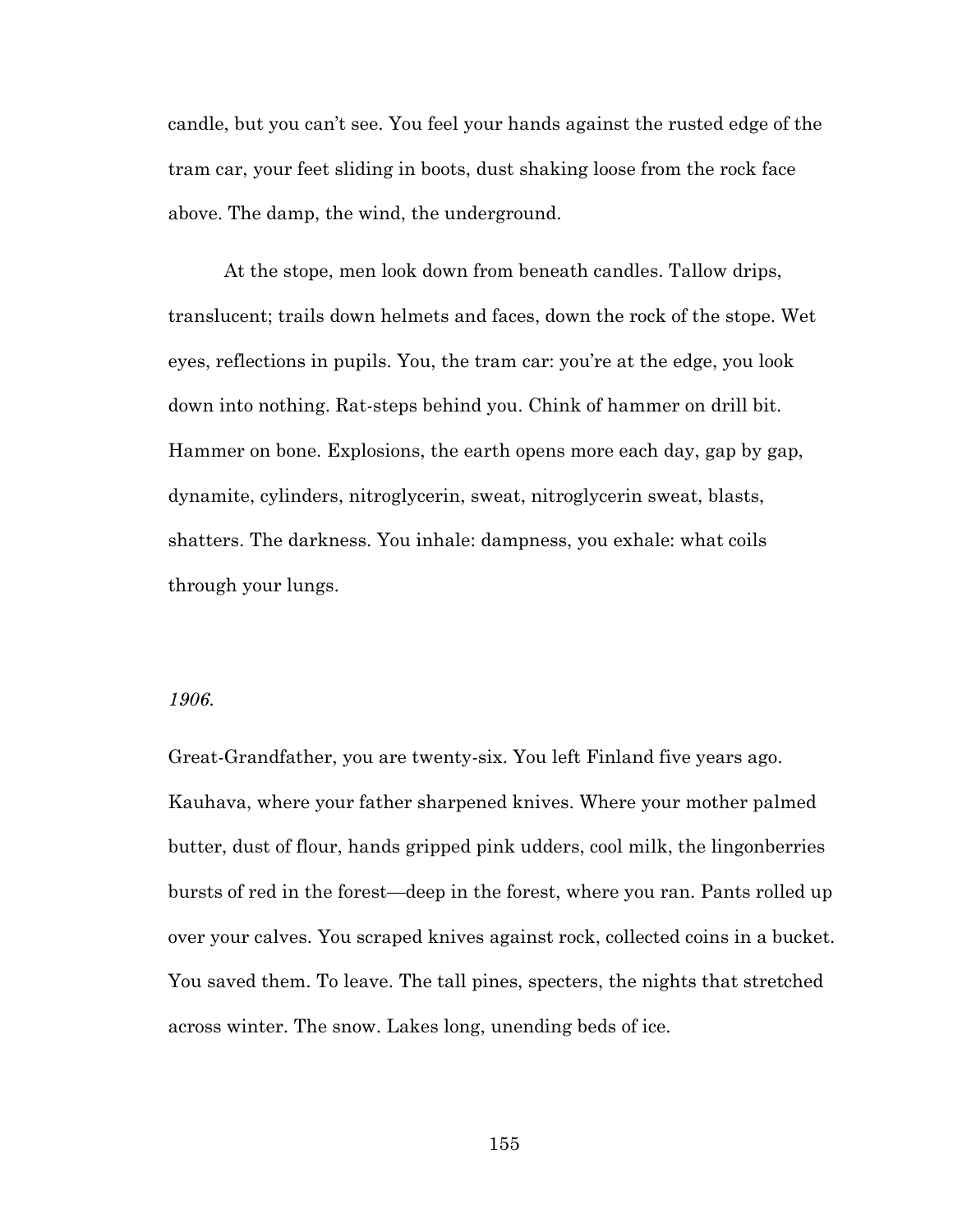You are a miner at the Cliffs-Shaft Mine. The Cliffs-Shaft, two timber frames, the A shaft, the B shaft. The dry: you pull on your pants stiff with ore, muck on your skin, a layer, a layer that never comes off. You dip your hands in a basin, in soap, in water, the raw, cracks, blood, iron underbelly, iron underground, on your skin. A layer that never comes off. You eat potato pancakes. Bread pudding. Dumplings. In the backyard on the snow you pull venison raw from bone. Your elbow works the knife. Your hands, layered. The cakes the muck the blood the bones the dust. The metal the organs tissues burgundy black sludge.

You are a miner. You bring down the hammer: to land on ore, a crack. The earth opens. Gap by gap. Dynamite. Cylinders, nitroglycerin, sweat, nitroglycerin sweat, blasts. Shatters. The darkness.

# *1910.*

Men have died. You've watched them die. Explosions. Thrown against rock. The bright flare of the dynamite. A light that draws in air, blue, violet, sucks in the room, becomes the room. Rocks that loosen around timber beams and fall, fall on frames. Fragile: marrow calcium cells veins skin skulls. The iron falls to crush hands. Legs. Limbs. One day you are hammering. An explosion. You are on the hard floor of the shaft. You hold the man once next to you. You say, you're not alone.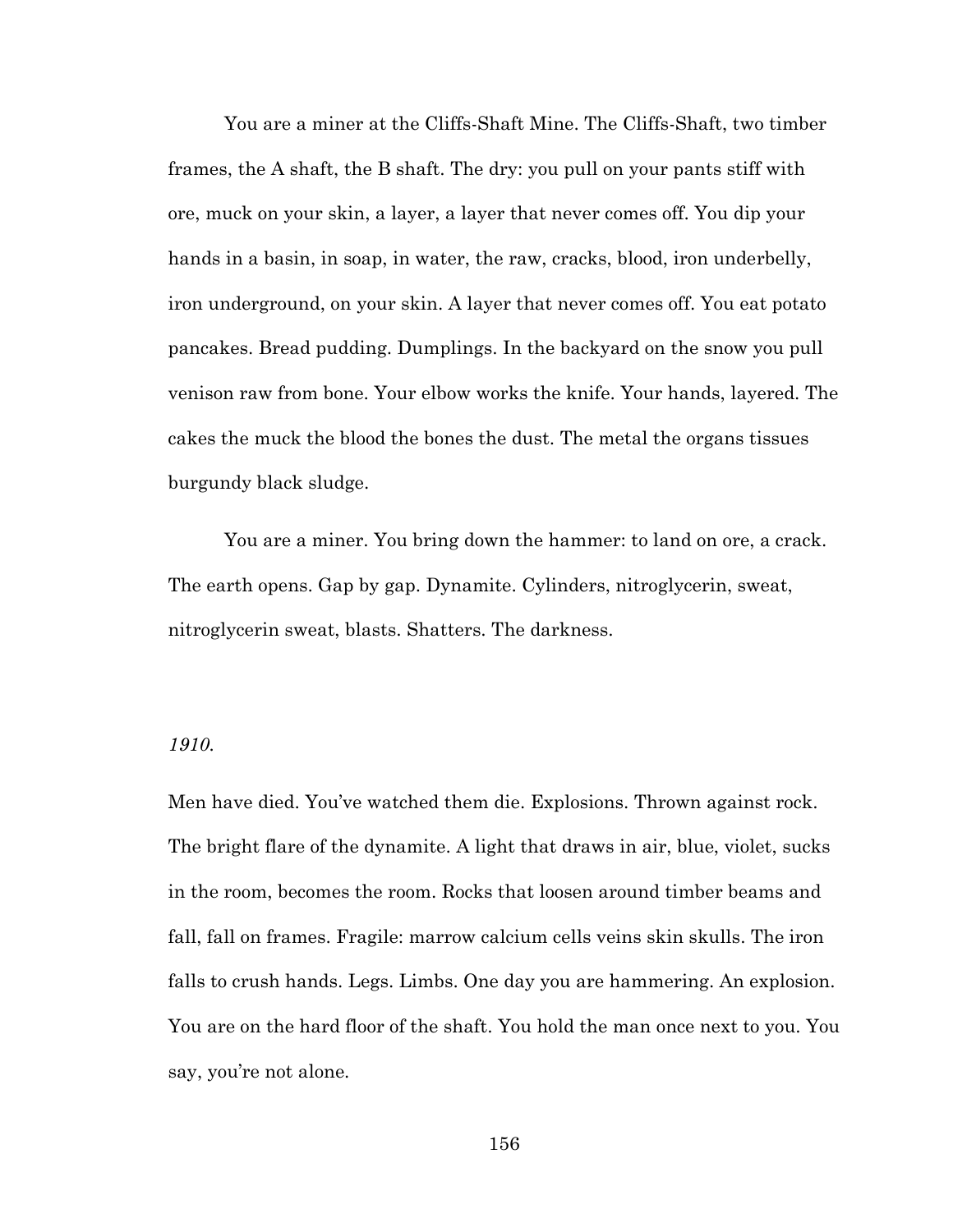You're not alone.

Daylight: it's morning and you're in the bedroom with your wife. She stands in front of the mirror in her cotton gown, Josefiina. Hair down her back. Fingers, slim, grip hairbrush handle. She smells of perfume. She whispers, coos at the baby in the crib. You know: your hands are rough. The grime horshoeing in nail beds. They will never be clean. She touches them. Your hands together. The patterns the palms the wrinkles the ridges, yours red and raw from scrubbing, hers clean and smooth though she's been up to her elbows in Borax. You kiss her ear but your mind is already trailing back down the shaft in an iron cage.

## *1919.*

Great-Grandfather, you are thirty-nine. Your children: Wilho, Marie, William, Leo, George, Martin, Walter, Johannes, Ruth. And the one that was lost. The one in the grave.

The rest of them tumble in the grass and ride on sleighs and you scoop them up in the kitchen and you scoop them up in the bedrooms and you toss them on your shoulders and they laugh, all of them laugh. You were young once. You scurried through a red barn with cloth folded, pinned, on your waist and your mother plopped you on wooden stools or piles of hay and the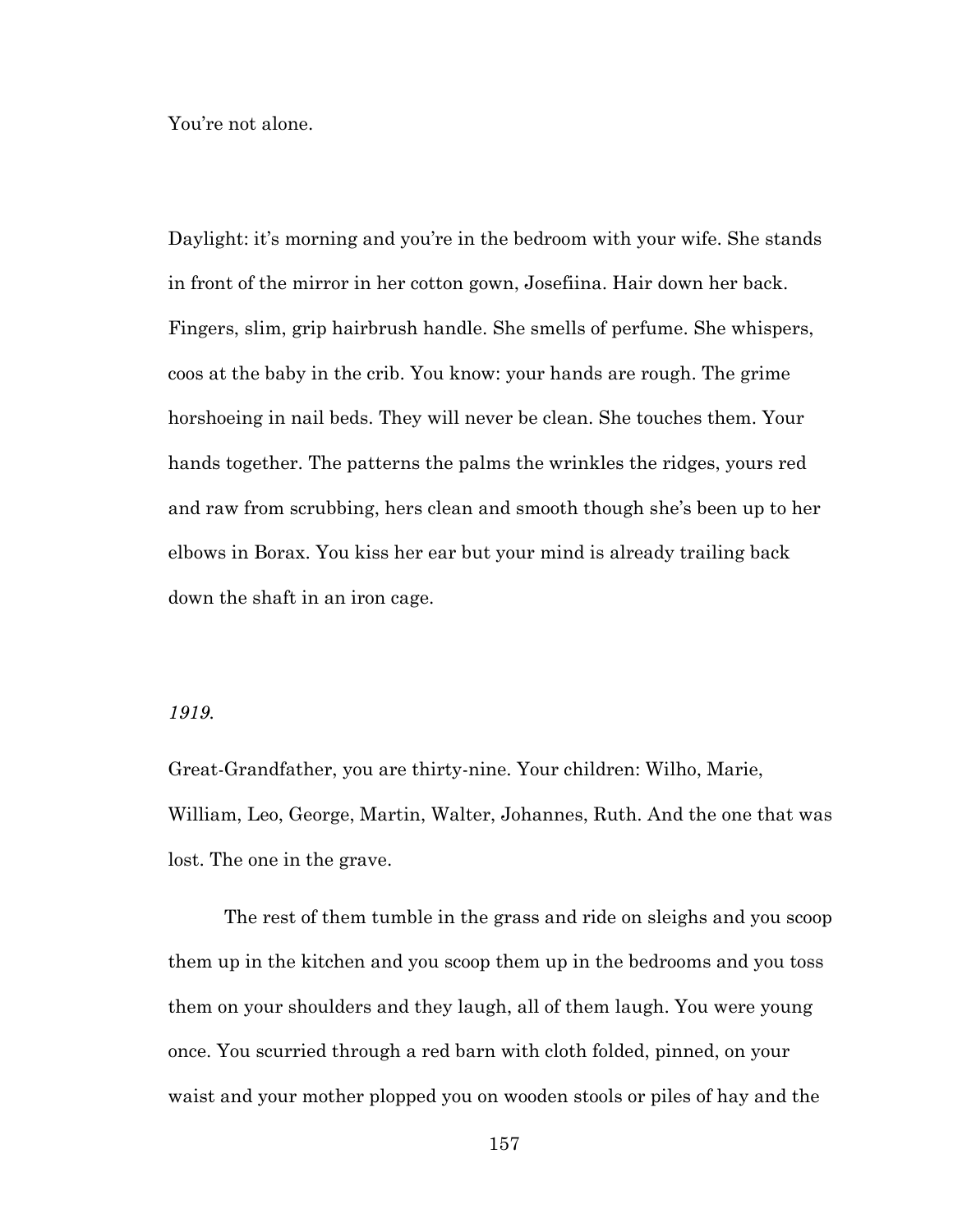sun fell through cracks in timber beams down onto your faces. The sauna, the dry heat, the cedar fragrance that swiveled into pores, the wooden bucket full of water to ladle out over knees and back. Meat hanging on hooks over sauna rocks. The snow on your feet, your calves, the ice snow sharp sunlight when you stepped outside.

You give these things to your children. You whisper into ears. You tuck hair you tighten shoelaces you wipe dirt with a handkerchief from your back pocket.

Two new headframes at the Cliffs-Shaft. Built around the old ones. Both remain. Reinforced concrete. Safer than wood. Pyramidal. Egyptian style. Dark, but light puzzles in through rectangular window slits. Birds nest in the stone, flutter up toward the point of the ceiling. You step into the cage to be lowered, lowered down into the deepening shaft. Carbide lamp fixed to your helmet. At your assigned level you step out into the tunnel. You watch the mules that have lived underground their whole lives. Eyes adjusted to flame. They eat grain out of a trough in the damp coolness. Their manure hauled back up to surface. You used to watch the young ones prodded into the cage and lowered down into the darkness. And it was you who knew they would never come back, never come back up to the light. The men. The men who never came back. The floods the explosions the falling rock. Hard ore soft ore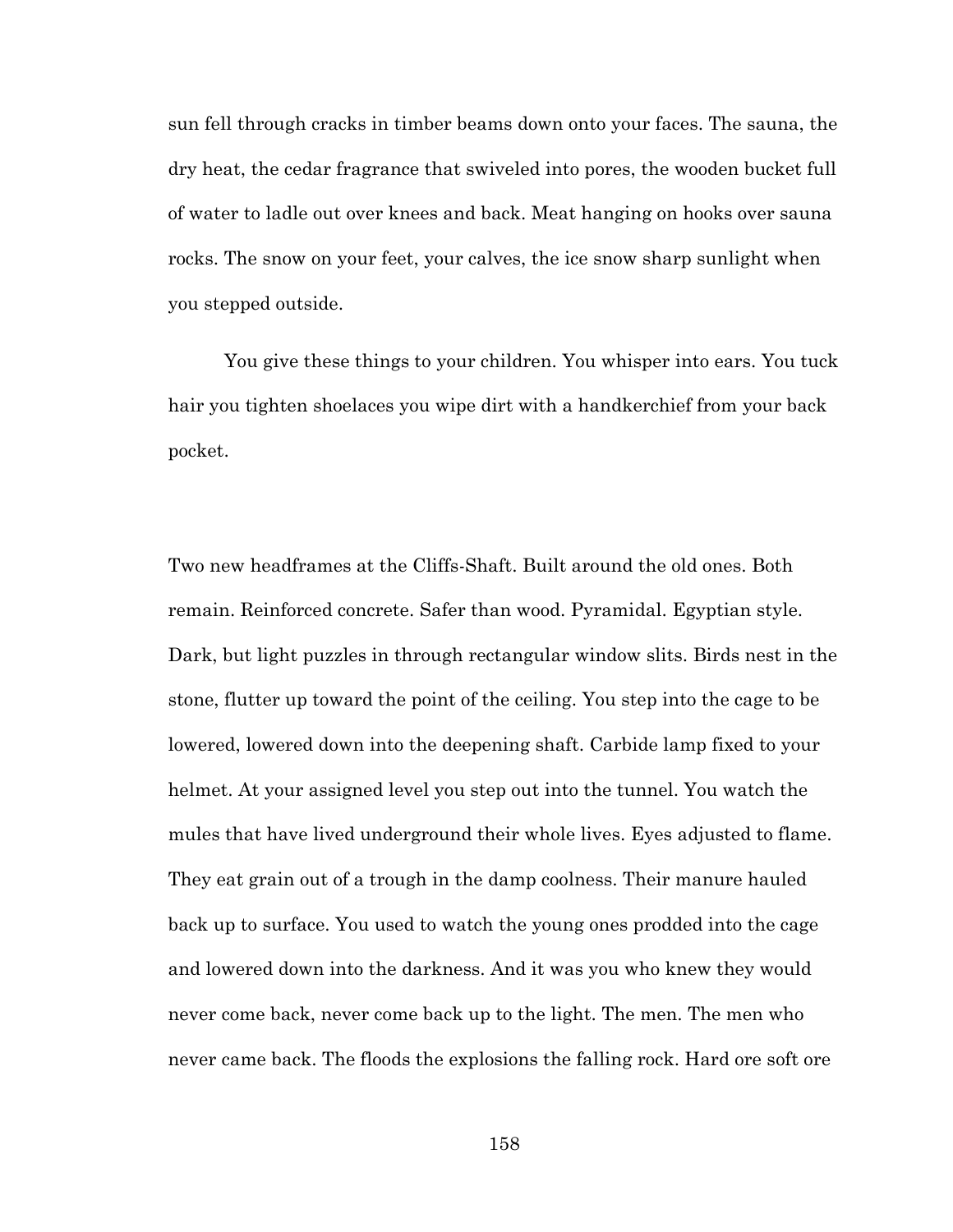damp timber. Bracing, bracing up against a cliff a bluff a mountain. Gravity, what pulls the rock pulls you back down towards the center.

#### *1920.*

Great-Grandfather, you are forty. You are at the Holmes Mine. Your brass check number, 168. You leave it on a hook. A hook, when you go down. The tunnel of the shaft.

You are forty. You will die. In 1948, you will die. Jackson's Mortuary. The pall bearers. The singers. Your wife. Your children. You travel down the shaft. The darkness at the bottom. The darkness at the top. An absence. Each explosion. Sucks the oxygen. More.

Faces. You see their faces. A blast of light. A mustache. An ear. An eye. A pupil, a center. You travel down. Through the levels.

You walk the streets in town. You shovel snow. New York Mine Salisbury Mine Section 16 Mine, your coworkers your friends your church, train wheels on rails, chunks falling from cars, ice collapsing from eaves. Whistles blowing. Cliffs cottage, iron gates, cigar shops. Josefiina buying flour. Tapping maple syrup in the backyard. Slow wrench of the sap through the branches through the trunk to the tap to the bucket through ice through wood through water.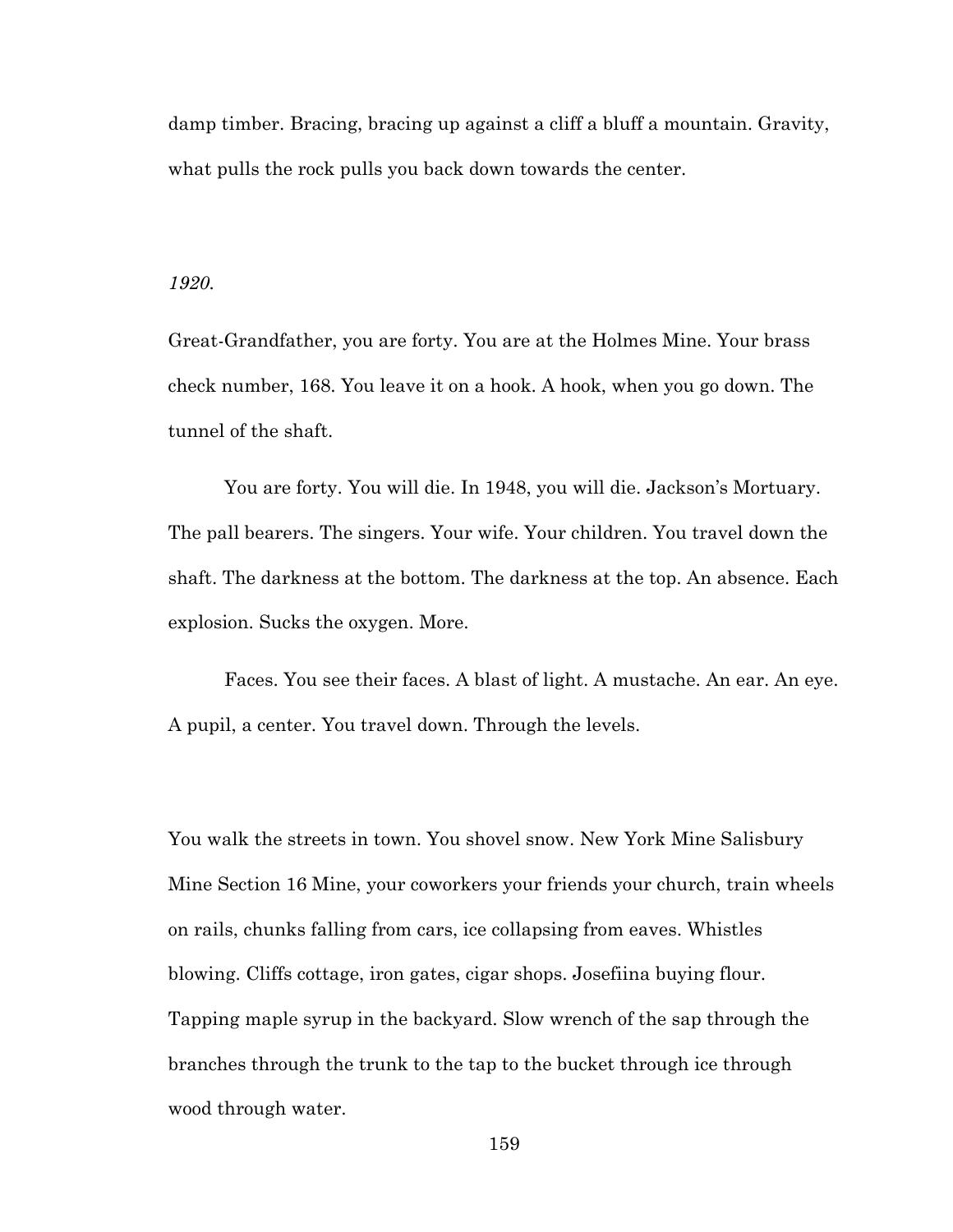You want to tell her: slow down. You want to tell her: stop. You want to tell her we only have this, this second minute hour day moment of sunlight moment of open air dawn twilight stars planets earth-spin. Please slow down, you want to tell her. Please stop, your boots your hair your coat the fur wrapping your neck the gloves on your hands the frost in your breath. You are all I have. Stop.

It's cold, your house in the evening. Josefiina's body. You feel it without touch. The warmth beside you. Over her shoulder you watch day open up through the window. A pane of glass that separates. Up north, this brittle winter glow, you wonder what a saltwater beach is like, what Florida is like, Hawaii, the warm parts of the Atlantic, the Pacific, equatorial waters. You close your eyes, imagine a map, follow trails. You reach out to her hip. She's half asleep. She says, sleep now. You're tired.

## *1929.*

Great Grandfather, you are forty-nine. You work. Always, you work. This life. It's what was given to you; it's what you made.

Once: a ship landed in Canada. You stepped off. You found work: always, you work. One day, your descendants will say you rode a bike over the bridge to the United States.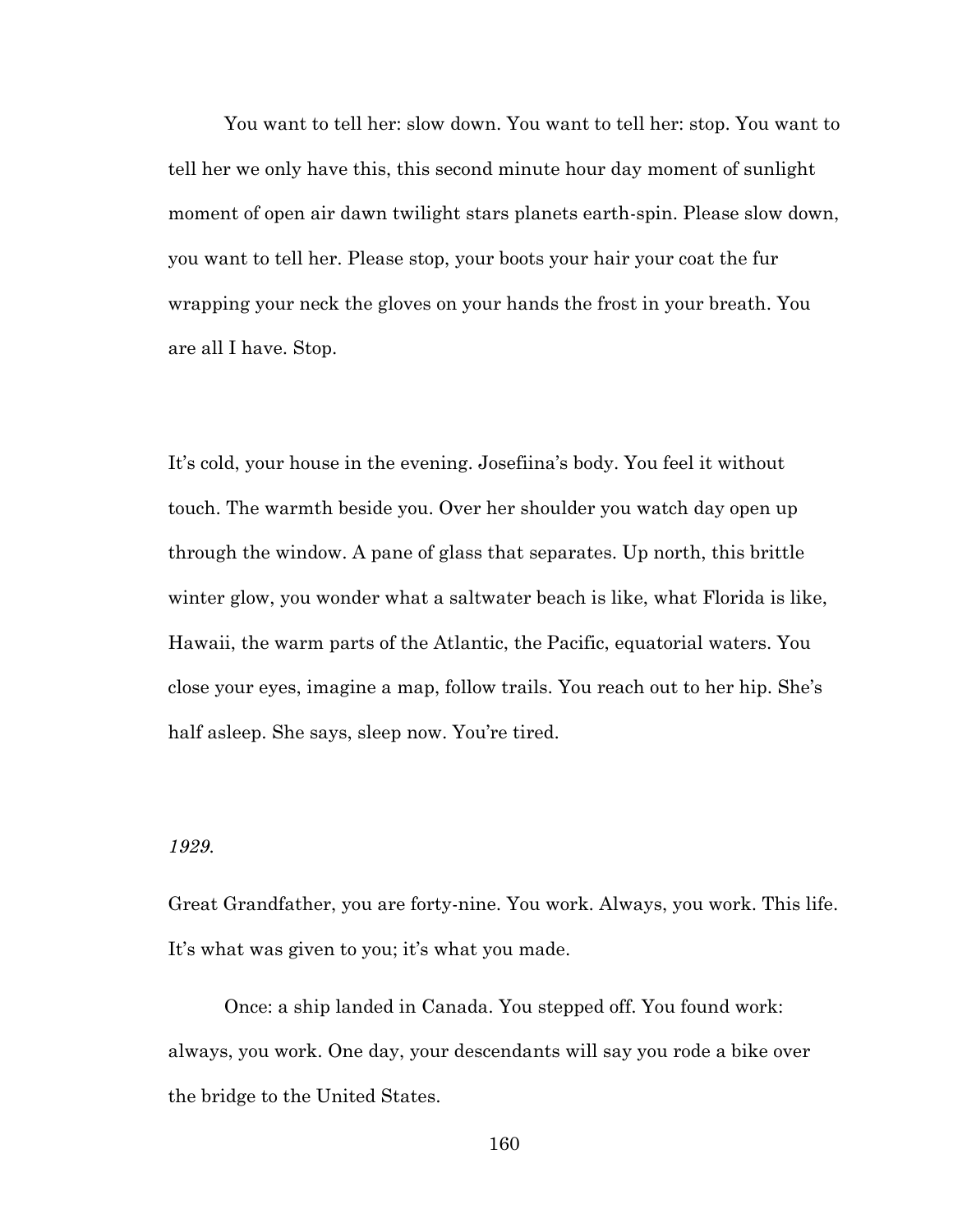But was there a bridge?

Was there a bike?

Your knees were strong. You pedaled. The rubber hit the land. Michigan. Upper Peninsula. Many many years laid out before you. Many years behind. A country behind. You changed everything.

Life landed you here; you fell in love. Married. This was the path. This was the culmination. You went down into the pits. Deep, deep down underground into the mines. You dug, you drilled, you slipped dynamite into rock, you lit fuses, you covered your head with your arms, you ran, ducked, hid, breathed into your elbows with the flash the heat the rumble around you. You paused, stared into darkness, imagined the outline of your boots, your knees, your thighs, your waist, you covered your eyes though you couldn't see. You trembled—sometimes, you shook. You covered your eyes waited for it to be over waited for the next blast.

Your children: they come to you. All fourteen. Born. Their first breaths in the open air. The wakening of the eyes. Brightness. The suck of the air. Some of them so still. Some of them, never to breathe. You remember them in your arms. You remember. The first suck of air. The oxygen. The light. The warmth, the body. Dynamite, cylinders, nitroglycerin, sweat, nitroglycerin sweat, blasts, shatters. The darkness.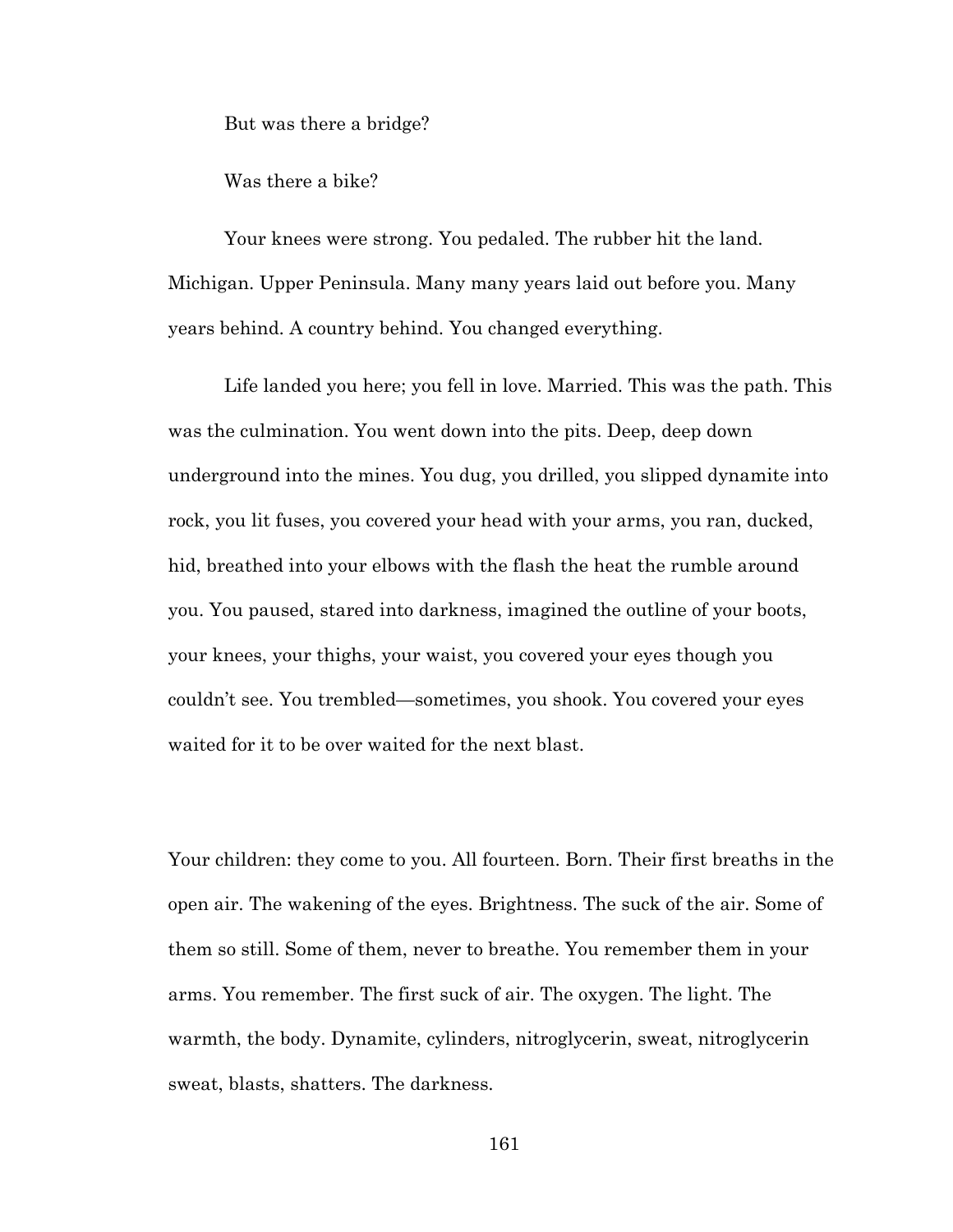# For Josefiina

Great-Grandmother: you were born in Isossakyrossa, Finland.

I had to look it up. On a modern map, it's Isokyrö. In eastern Finland, in Ostrobothnia, it is a forty-five minute drive from Kauhava, the knifemaking town where your husband was born. It now has a population of 4,831 people. A wide river hushes through the town, bright blue. Thick clumps of trees, glassy water, squares of cultivated fields.

I think you grew up on a farm. You stretched from end to end through the long summer days of Central Finland; in the morning, milking cows, in the evening, serving potatoes out of an iron pot. This, before you moved to America.

According to Isokyrö's website, "The region was considered as being the model for 'Pohjola' (the North) which is mentioned in 'Kalevala' the Finnish national epic." I've read the *Kalevala.* There is a verse that has always stood out to me:

> Her times grew weary and her life felt strange from being always alone

in the air's long yards, in the empty wastes.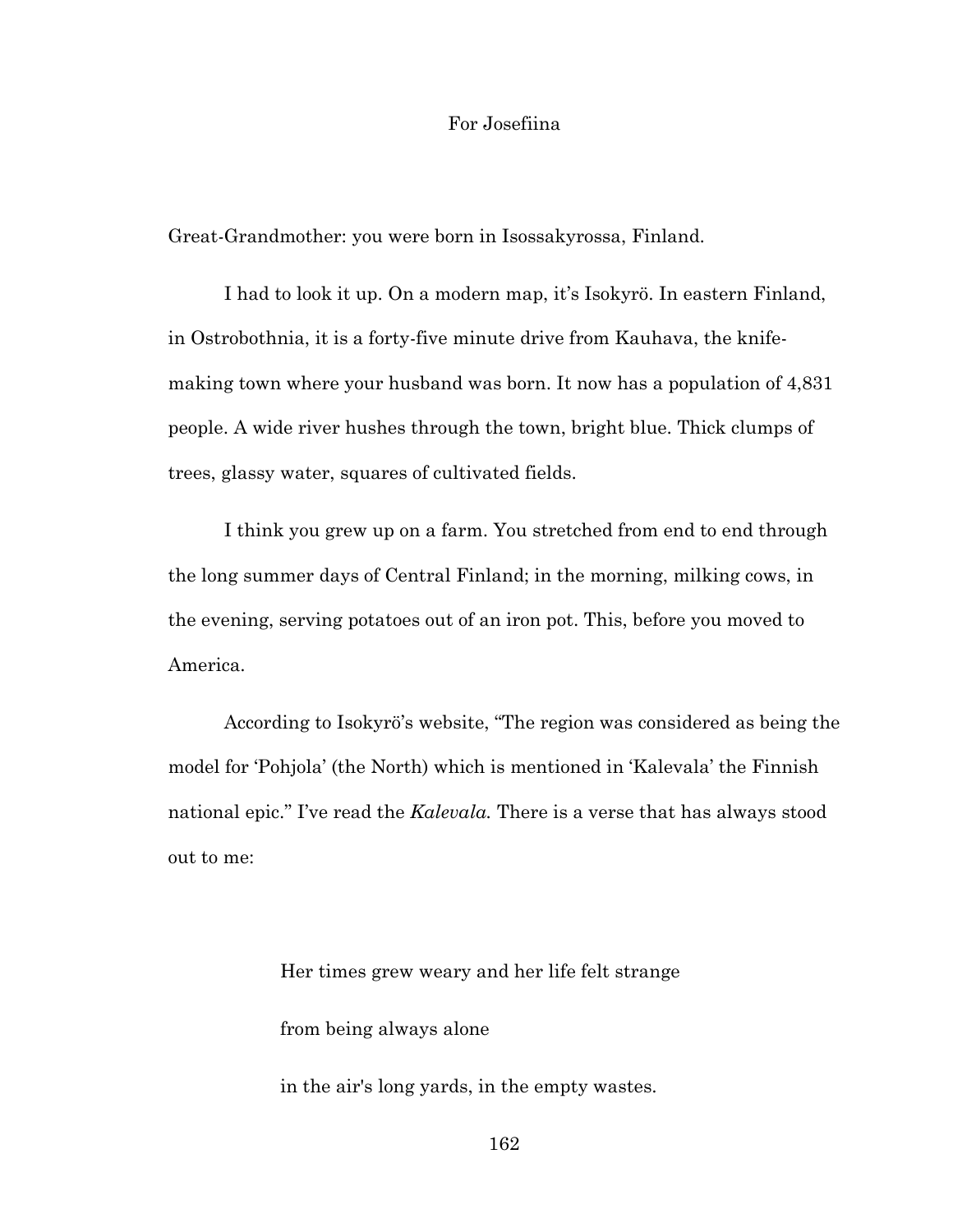So now she steps further down, launches herself upon the waves on the clear high seas, upon the open expanse The ages go on, the years beyond that as the new moon gleams.

Somewhere between 1900 and 1906, your passenger ship landed in North America, and you stepped out, boot on the ground, heel in the soil. Your hair braided tight against your head. Your steamer trunk, black with brass hardware, carrying all of your belongings, your cotton dresses, your hairbrush, your comb, loaded onto a cart. You said goodbye to Finland. You never went back.

Here, in Upper Michigan, you baked rye loaves and folded pasties while John worked in the mines. You gave birth, Great-Grandmother, to fourteen children. You were pregnant almost every year, from 1907 to 1924. You lost some children, including your last one, a baby boy. I have thought about this. I have thought about fertility, about loss, about how you felt, about myself. About the lushness of all of the life in the ones who survived, about the emptiness, the absence of the ones that did not. I have thought about those spaces: the spaces where my aunts and uncles might have been. The children you had that I never met because they died before I was born. How I never met you.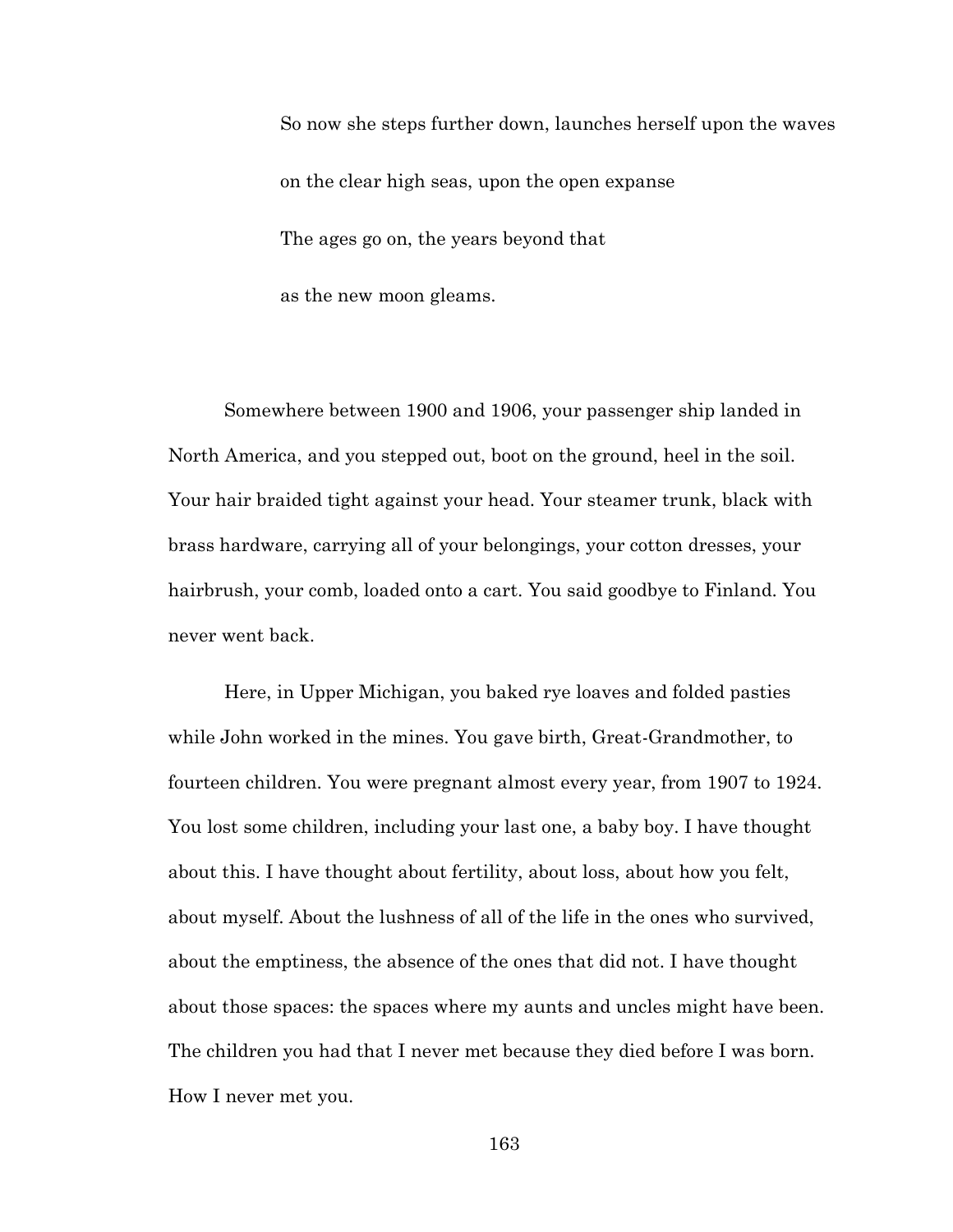In Isokyrö, there's a historic stone church, built in 1304.

You had to have known this church, Great-Grandmother. You had to have gone inside. The door is so low. The windows, so large. The pine trees, the thatched roof, the gravestones, a swatch of lawn. Inside, within the darkness, carvings of saints. Faded paint, pink and yellow against white, illustrating the walls. This is hallowed ground. In photos, I can sense the quiet. The long wooden benches, the elaborate script adorning the window frame. I see the people that set the stones, that painted the walls, that carved the benches out of forest timber, that so carefully shaped the letters to form the words.

I see you in town. You walk past the church. Through the farmlands. The winters whip with snow, ice, wind, but the summers are ripe and green, and like me you take in the sun when you can. You lift your face to the warmth with your eyes closed.

I know your birth year, your marriage year, your death year. I have two photographs of you. You look stern, smile-less; strong. Your hair coiled tight, your hands firmly together, you are ready. For something.

I'm told my mouth looks like yours. I wonder if it sounds the same when I speak, even in a different language. I examine your wedding dress.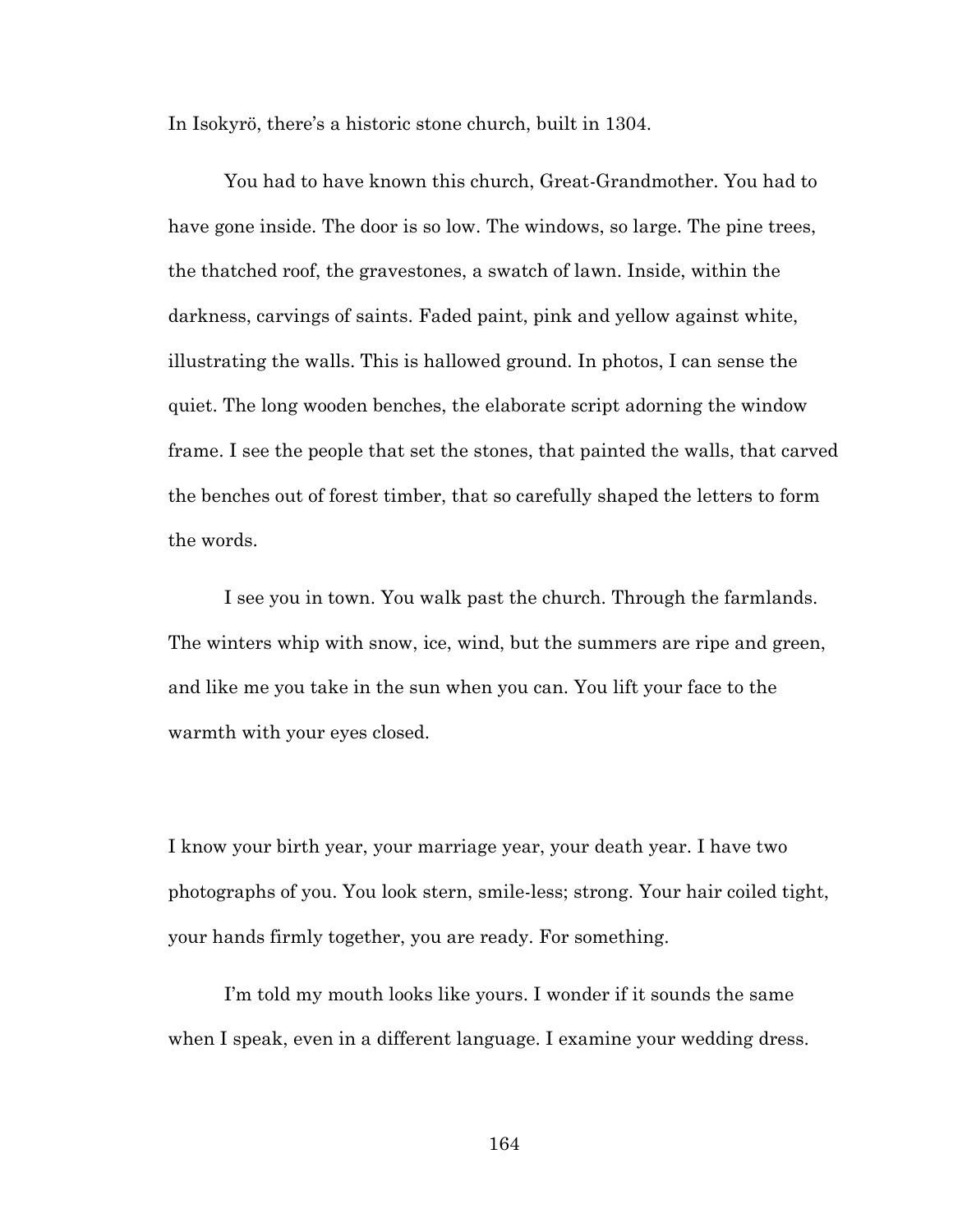The curve of your jaw. The shape of your arms, sleeved. The shoes that you wore.

Great-Grandmother, when I was born, you were dead, but my mother's grandparents were still alive. At their house in Iron Mountain, they sat me in a high chair and fed me gnocchi with meat sauce. The fed me soft chunks of garlic bread. They were old, their skin sheet-like, their faces gray. They died a month apart, when I was nine. Great-Grandmother, they taught me about age. About death. But so did you.

Your son was my grandfather. Your grandson, my dad. He's the one that took me to ore boats and state fairs and fishing creeks and lifted me up because I was small; he's the one that drove me through Wisconsin and Minnesota and South Dakota and Wyoming and Montana, down to Florida through the Virginias and the Carolinas and Georgia. He turned the wheel, he pumped the gas, he took me all over the country. A few days before he died, we ate crescent rolls at the kitchen table while Motown played in the background. I owe it to you, Great-Grandmother. I owe it to you.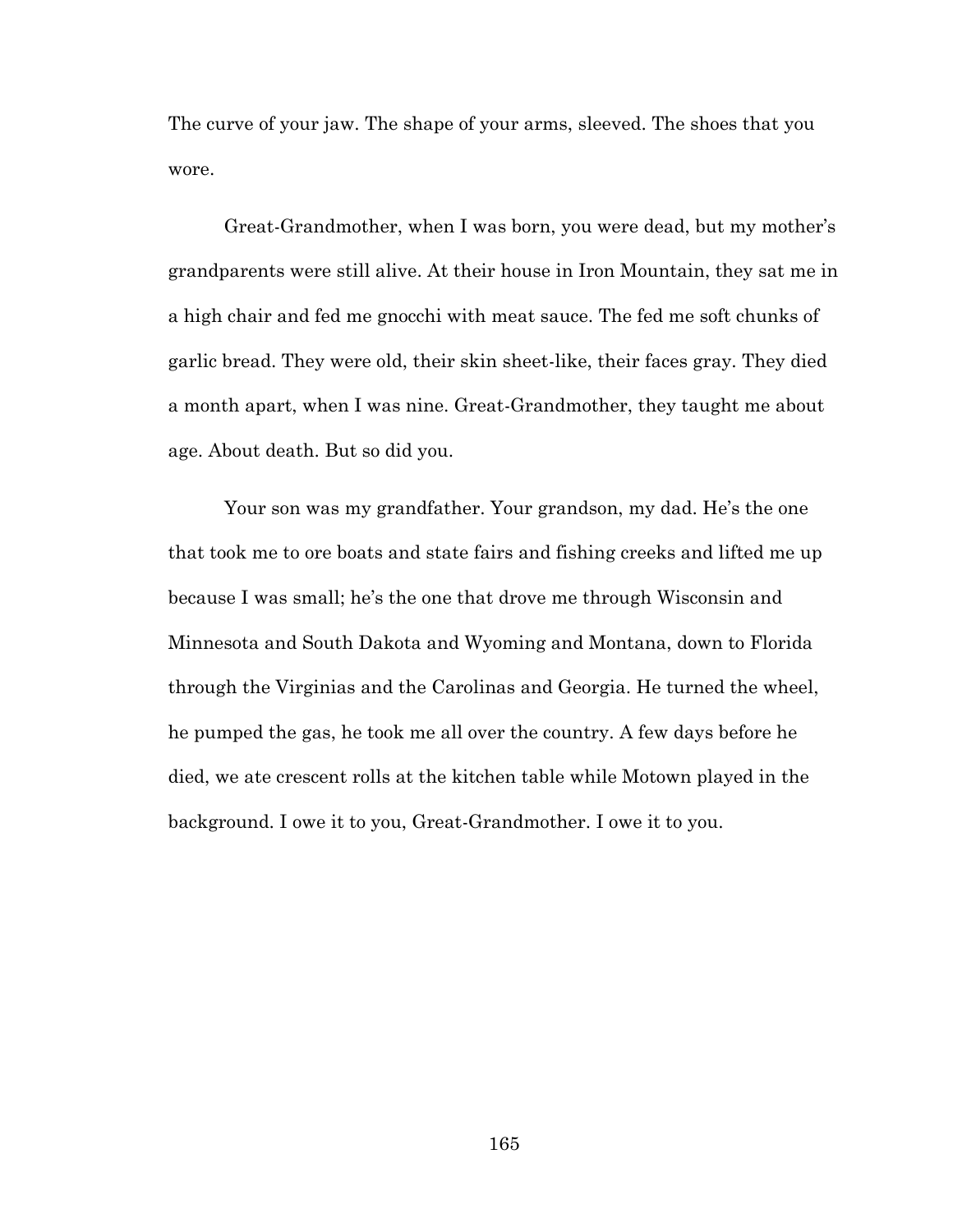# Martin, You Were

Four fingers and a thumb, seared from the steam of an exhaust pipe, wrapped around a Cleveland Cliffs coffee cup.

A wrinkled hand setting a saucepan—butter sizzling inside—on the burner of a gas range.

Fingernails picking into the skin of an orange and peeling, around and around, a strip with a beginning and an end. The inside segments of the orange landing on a plate.

Boney, denim-draped legs sticking out from under a Formica table.

Two sharp knees; a fork with vanilla cake.

A flannelled arm casting a line on the Fence River. A pair of feet, booted and sunk firm into cat-tailed soil.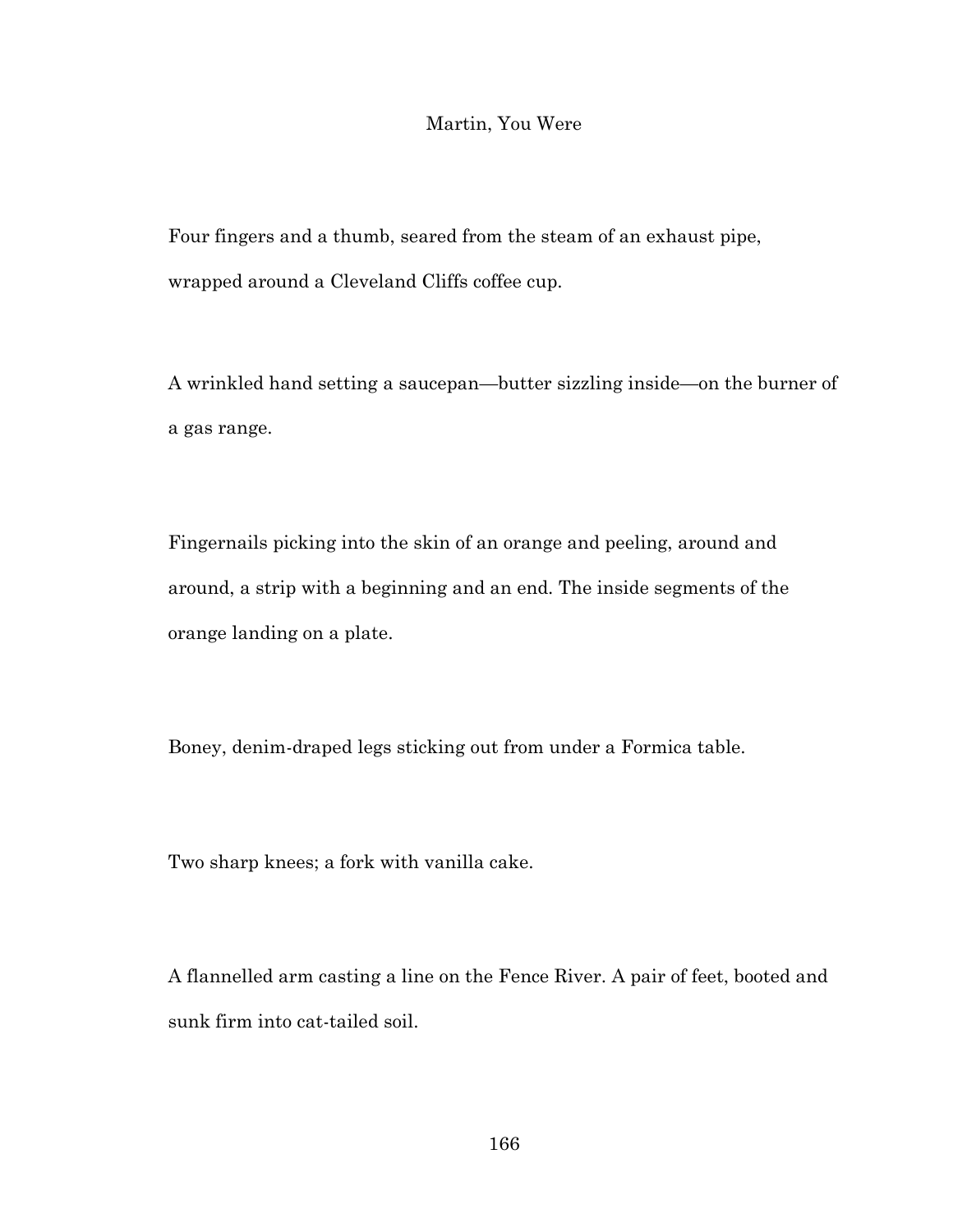A carved face with two sharp eyes. A Komatsu cap lifted away from a head.

Hips stretched the length of eighty years covered in rubber waders, clipped to a belt around a waist that shrunk with age.

Arms that reach down to blueberry bushes; violet juice smeared over fingers.

Ears; the sounds of owls fluffing feathers in pine branches, of deer hooves marking their prints road-side in the woods.

A figure in the passenger seat of a truck while a son drove. One arm out the window. Watching the road unfold.

A shape bent over a table at Thanksgiving dinner, a trembling hand mashing potatoes with a fork.

A six-foot, slender silhouette under a sheet on a hospital bed. A blue vein with an intravenous needle. A window open to a cool lake breeze, gentle on the skin, woven through the lungs.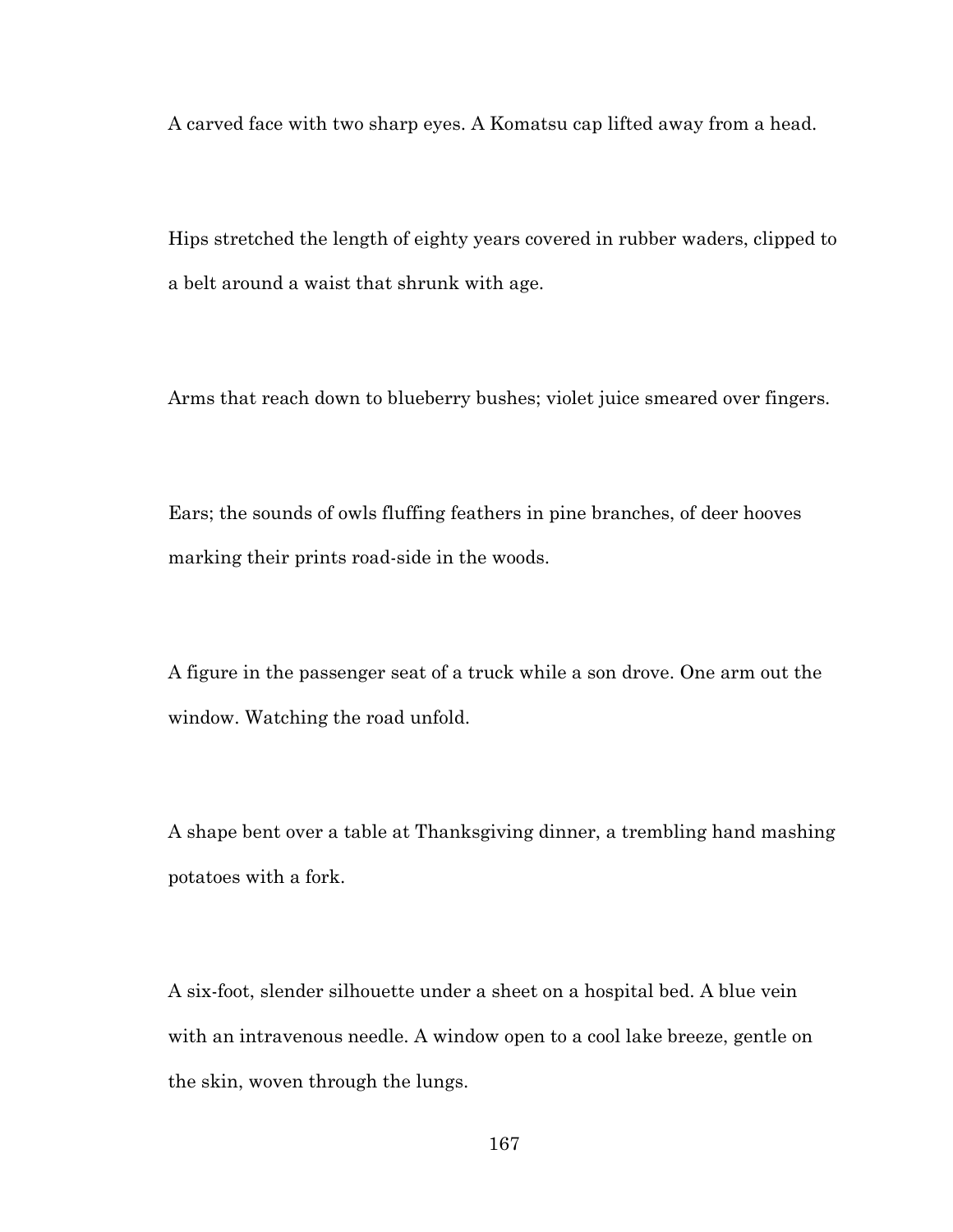Mom said, I made you bright again. Mom said, I helped you cope. Because life fades. Do you remember how you put me on your knee? Do you remember your house, the kitchen table, the coloring books, the yellow cupboards, how you took your hat off and put it on my head?

After Elaine died, you were so sad, so dark, so alone, you left the electric space heater on, at the end of the bed at your feet, while you slept, and your son came over and unplugged it and told you to get up, to get out of bed, and Grandpa, I understand you and I know how warm it must have been. The heat: you'd never want to move.

Your dialysis. Your machines, your tubes, your veins. Your kidney failure. Do you remember calling my name when you were dying? Do you remember saying, "Annie? Where's Annie?"

I was in the hallway, Grandpa, and I heard you calling my name. But I can't remember if I ever responded.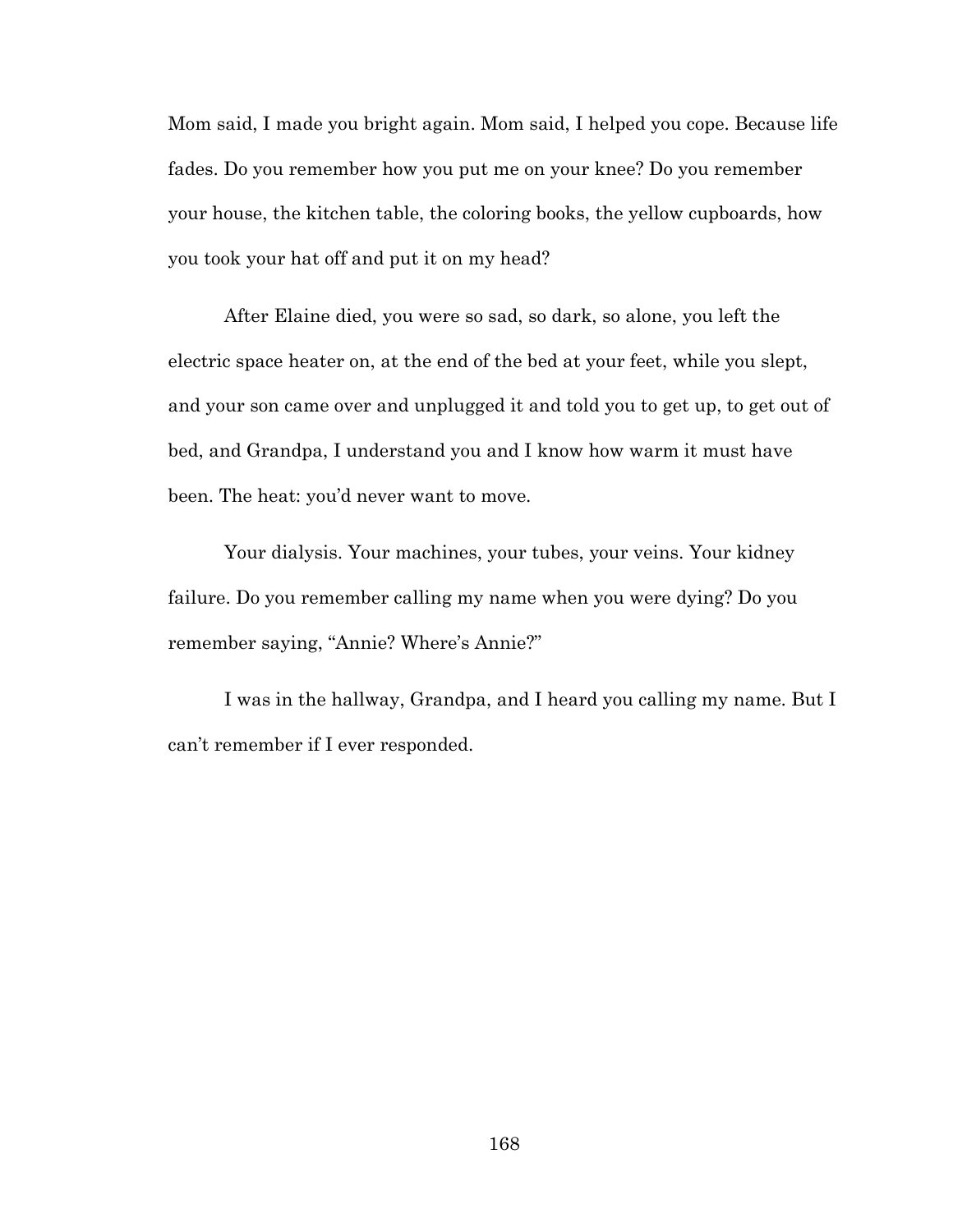#### Elaine

I never met you. You died a month before I was born. Grandpa Martin believed I brought a part of you back with me when I came into the world. It's why he always kept me so close. He always held my hand; he fed me cake. He buckled me into my car seat in his Dodge truck.

Grandma, even though I never met you, I remember you. You used to cook in a summer kitchen. You rinsed root vegetables in a bowl, your hair in curls cut close to your face and the fierce angles of your cheekbones. A relative told me that you continued to scrub laundry in a basin outside, well after the invention of the washing machine. My dad and uncle and aunts also had to bathe in a tub in the summer kitchen for lack of running water. You all used an outhouse. You were an outdoor family, a hardworking family. Your hands, they must have bled from scrapes on bark and branches. Cracked from wringing shirts along the rails of the washboard in hot water. But softened when you shaped dough into prune tarts like your mother once made. Brandy in the filling.

A childhood friend of my dad's told me that you were the sweetest, most caring and genuine woman he ever knew. You were like a mother to him. You took in the neighborhood kids. You gave them *pannu kakku* and *joulutorttu*. Having grown up on a farm, you knew how to gather and clean and churn and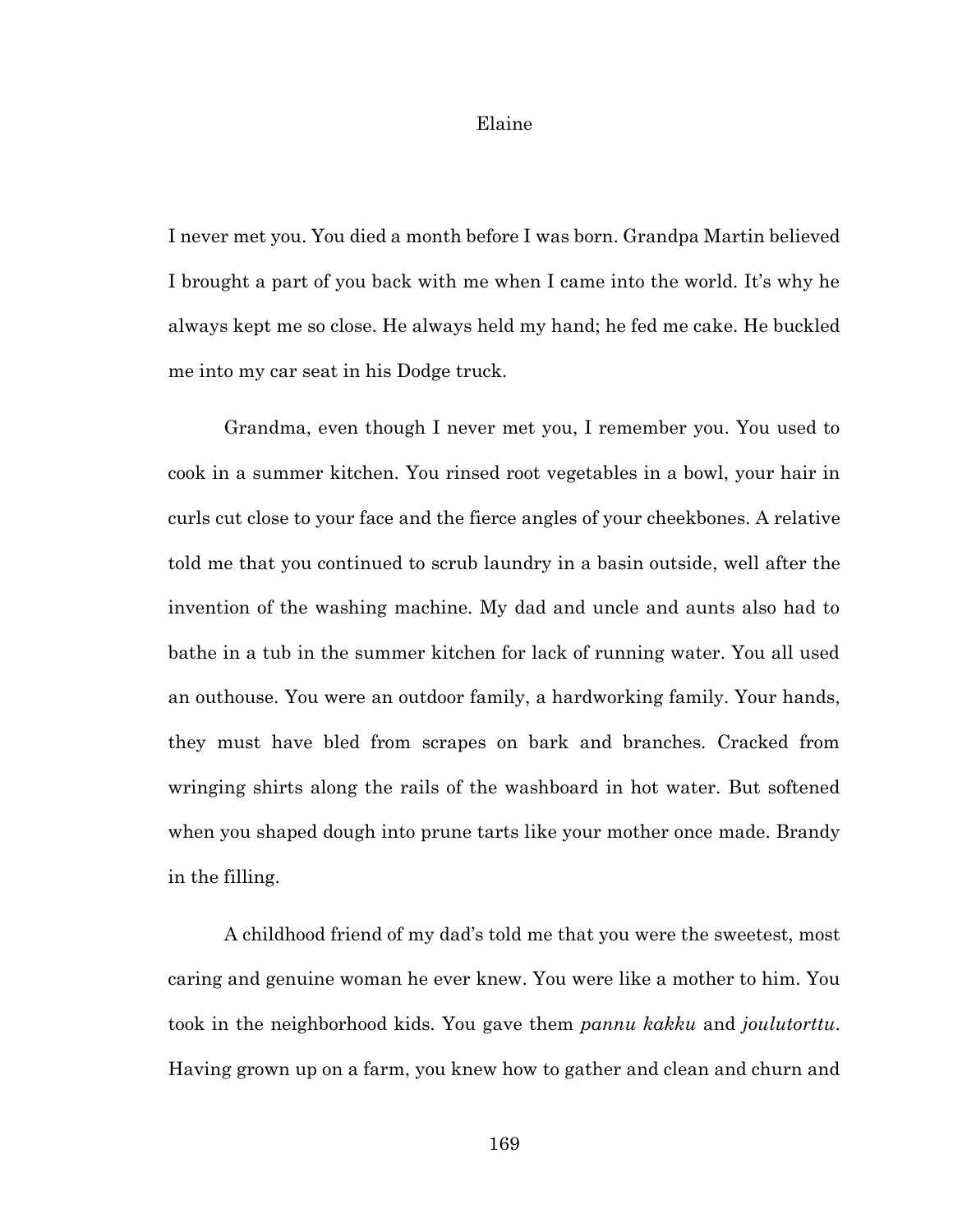bake. Your hands knew feathers, eggs, udders, skin, bones. Cream, butter, berries. You knew the climb from the root cellar to the surface, from the kitchen to the bedrooms to smooth sheets over iron-framed beds. You knew the walk from the back door to the barn, winter, with boots on.

I once read an article that said women often turn out to look like their paternal grandmothers. I see it, and I don't. We share some features but I think you may have been a stronger woman than me. My mom told me about your stomach cancer diagnosis. You were stoic about it. You seemed okay. You didn't go to the hospital for a long time. You didn't want anyone in the family to worry. I don't remember if this is how my mom told me the story but I imagine you revealing the diagnosis to the family while sitting on the couch, back straight, drinking coffee. Like there's no matter to it; like this is how it was supposed to be. I know a lot of other people were devastated. You kept it together. I don't know that I could do that, Grandma.

You are like a gap in the constellation of my history. I know what the image is supposed to be, but a point of connection is missing. An empty space. I've had dreams about you where you speak to me like I am one of your own. I can't hear the words you say; your mouth simply moves, always cheerful. It is like we were supposed to meet, but something misaligned. Something derailed. Or maybe it's true that our souls brushed on my way in, or maybe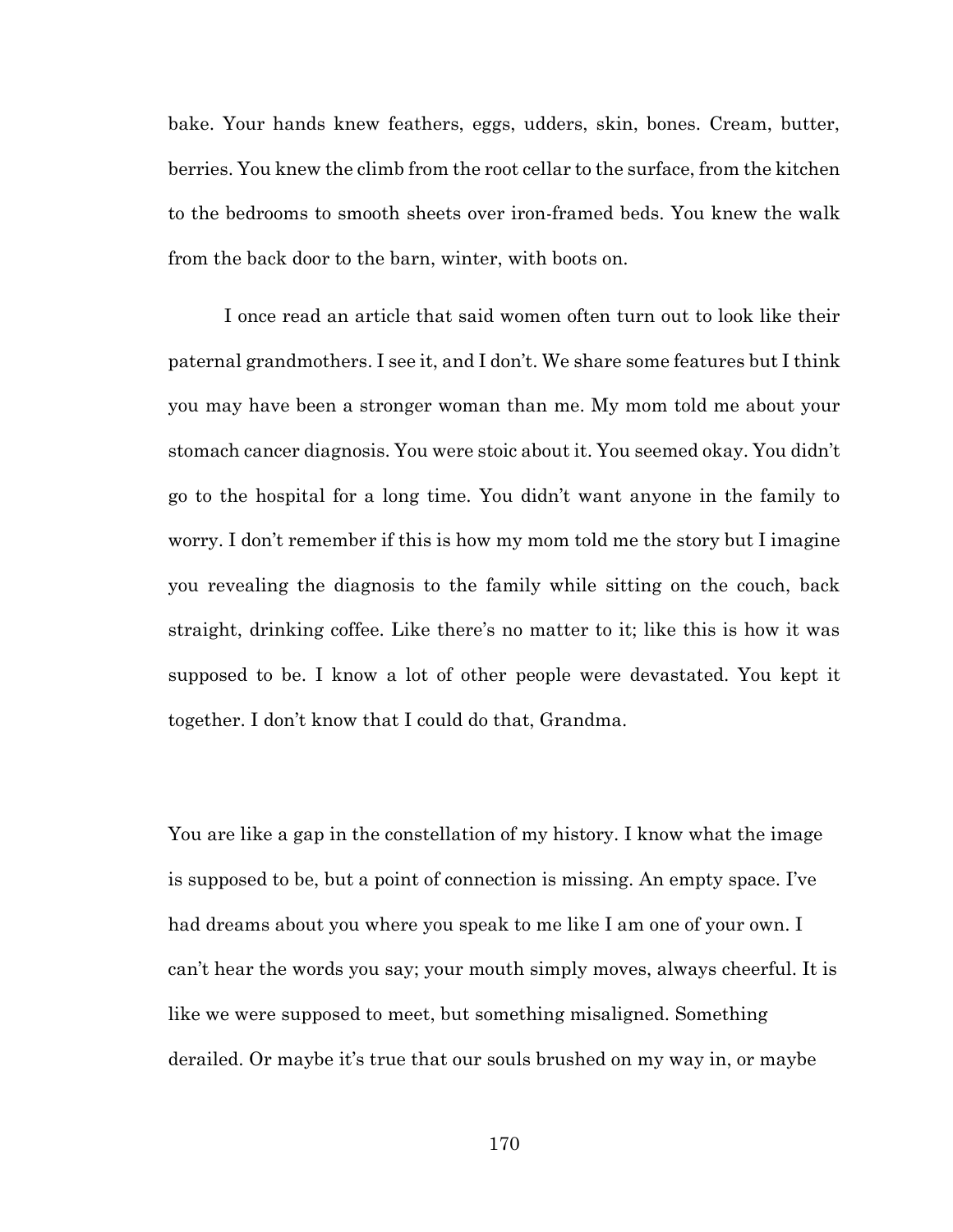it's just DNA. There is an affinity between us that I haven't figured out. I'm always searching for you.

My Dad stayed with you until the day you died. He would sleep in a bed next to yours in your hospital room. I know, Grandma, that you were probably in a lot of pain. I know that he was, too. But he was with you.

Now, you are both gone.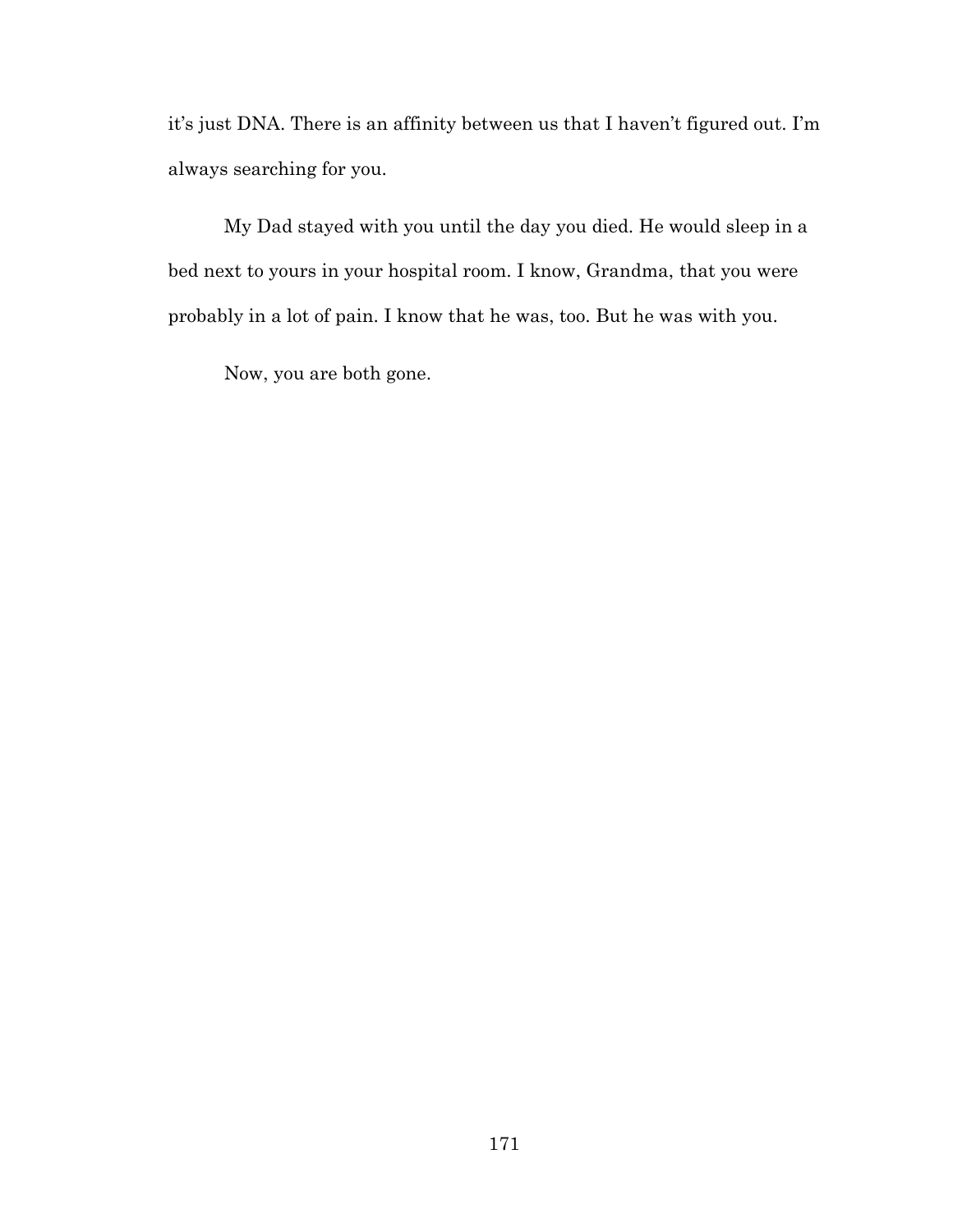Paul

You were the youngest, the baby, the one I thought I would always see around town. And then you were gone.

Your neighbors called you "Pauly." It made me think of you riding your bike down Jasper Street, that slope past the Cliffs Cottage on a bend towards Division, past the high school, the laundromat, a chain-link of bars.

When I was little, you came to our house and painted our kitchen sky blue. Before that, it was mint green. I remember you on a stepladder by the coffee corner, perched up next to the cabinet full of mugs and spices. Your arm moving up and down, the rhythm of the paint brush, the colors changing. You wore a white shirt, jeans, suspenders. To me, you were a painter, had always been a painter.

Dad used to take me to your apartment above the Snyder Drugstore and Hallmark downtown. It felt special to open the door right next to the store and walk upstairs. The living room was small, the carpet splayed out in seventies shades, the furniture brown. We all sat on the sofa and chairs and your wife, Audrey, my great aunt, hauled in a tray of soda and coffee and cookies. My dad talked to you about fishing spots, those deep tangles of the woods where you both trekked in flannel and rubber waders, no mind to the mosquitos clinging needle-nosed to your arms, right through the shirt.

172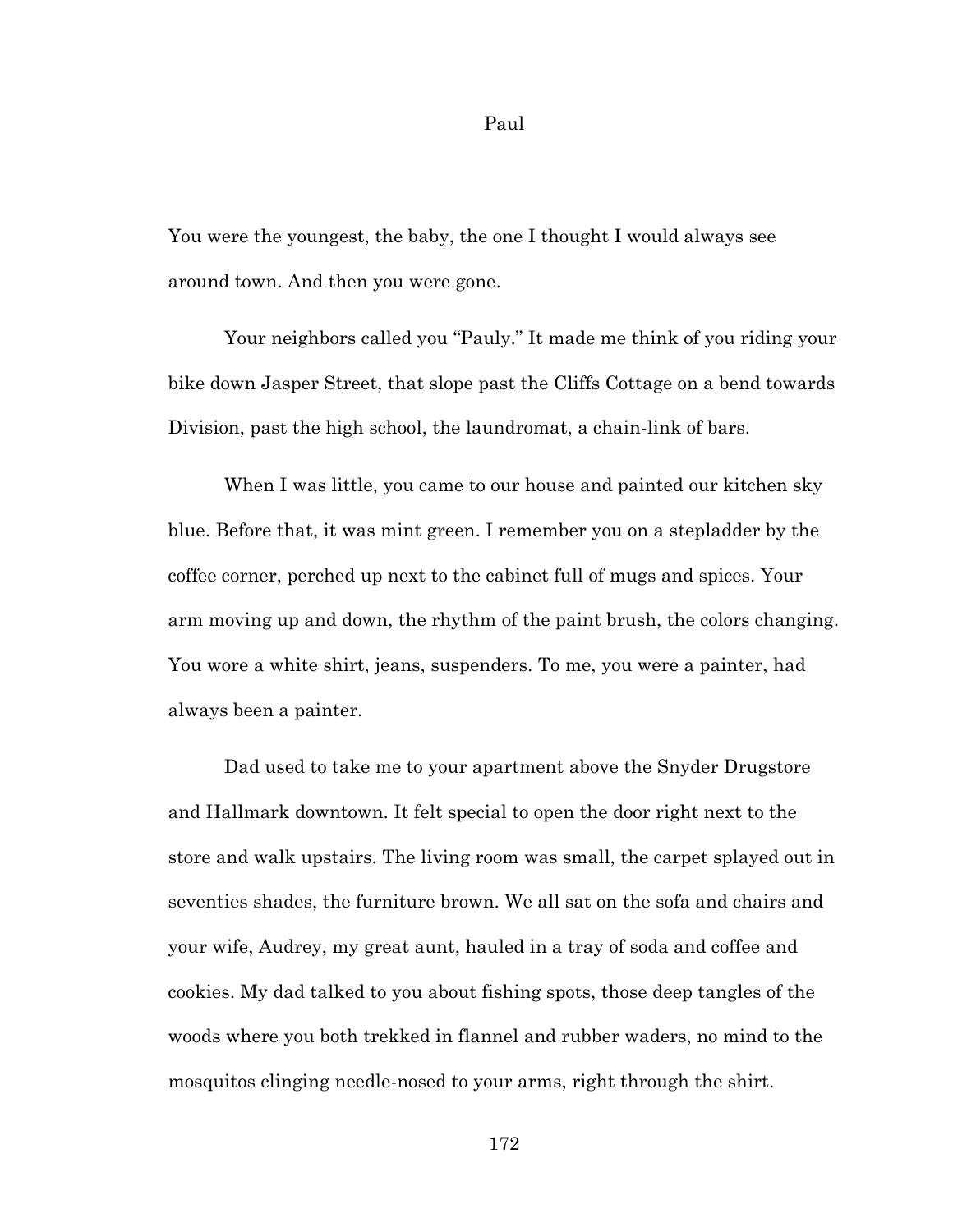I was still little when you were diagnosed with a brain tumor the size of an orange. You had a surgery to remove it, and you survived. I didn't know a lot about survival back then. I imagined you on the operating table, your skin pulled back and your skull sawn open, what it would take to remove a vile infestation like that. How did you make it through? How was that possible?

Afterwards, you were no longer permitted to drive. I would see you on your bike on the downtown streets, and I admired you because you were one of those people who never left town, and never felt bad about it.

We, us Ishpeming kids, aren't like that anymore. If we don't move away, we're made to feel guilty. If we stick around, no one will see us on our bike and smile. They'll think, she never made it.

As a teenager I worked at Joseph's SuperValu and you biked there from your apartment, still over the Snyder Drug. My dad had been dead for years at that point and you always told me I looked like him. I knew you were becoming forgetful, Uncle Paul, but there was enough left for that to mean something to me. To mean a whole lot. I remember bagging up the white bread and the bananas and ground beef and wishing I knew you.

Still, I can't believe I never became closer to you, my uncle who rode his bike or walked around town for so many years, who always asked me if I

173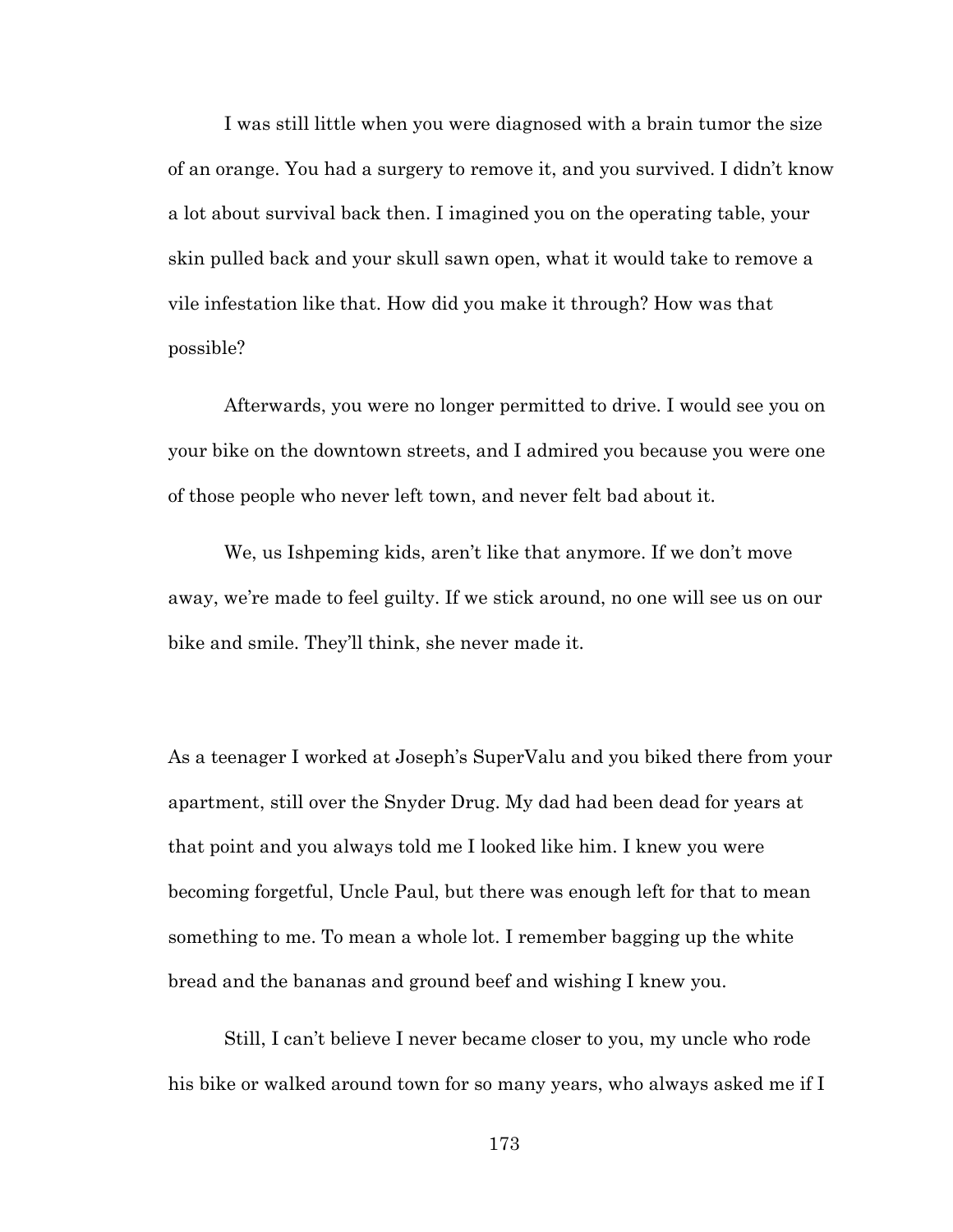was engaged to that Irish guy yet. No, Uncle, that never happened for me. But I'm okay with continuing to answer the question.

Before you were gone, I was already thinking I would regret a lot of things. Not having visited you at the Senior High Rise, the one by the giant egg-beater windmill. Not showing up for your 90th birthday party, because being around so many of the elderly people on that side of the family reminded me of my dad, of loss, of ageing, of saying goodbye to everyone that ever knew him, eventually. Not going to visit you when I worried you were sad and lonely and ill, which to me sounded like the bitter end. Even then, I kept on living my life.

You were the last of fourteen children, the end of one path, the start of a fork in the road. Sometimes we ignore the key to our existence.

I was in Los Angeles when I found out you had died. I thought of my dad; I always think of my dad. Then I thought of you at Aunt Esther's funeral, perhaps the last time I ever saw you, sitting on a bench near all of the coats on hangers.

"Oh, Andrea!" You said when you saw me.

The exact sound of your voice, I can still hear it. The clothes you wore, the pale blue shirt and the white tennis shoes. I wish I would have known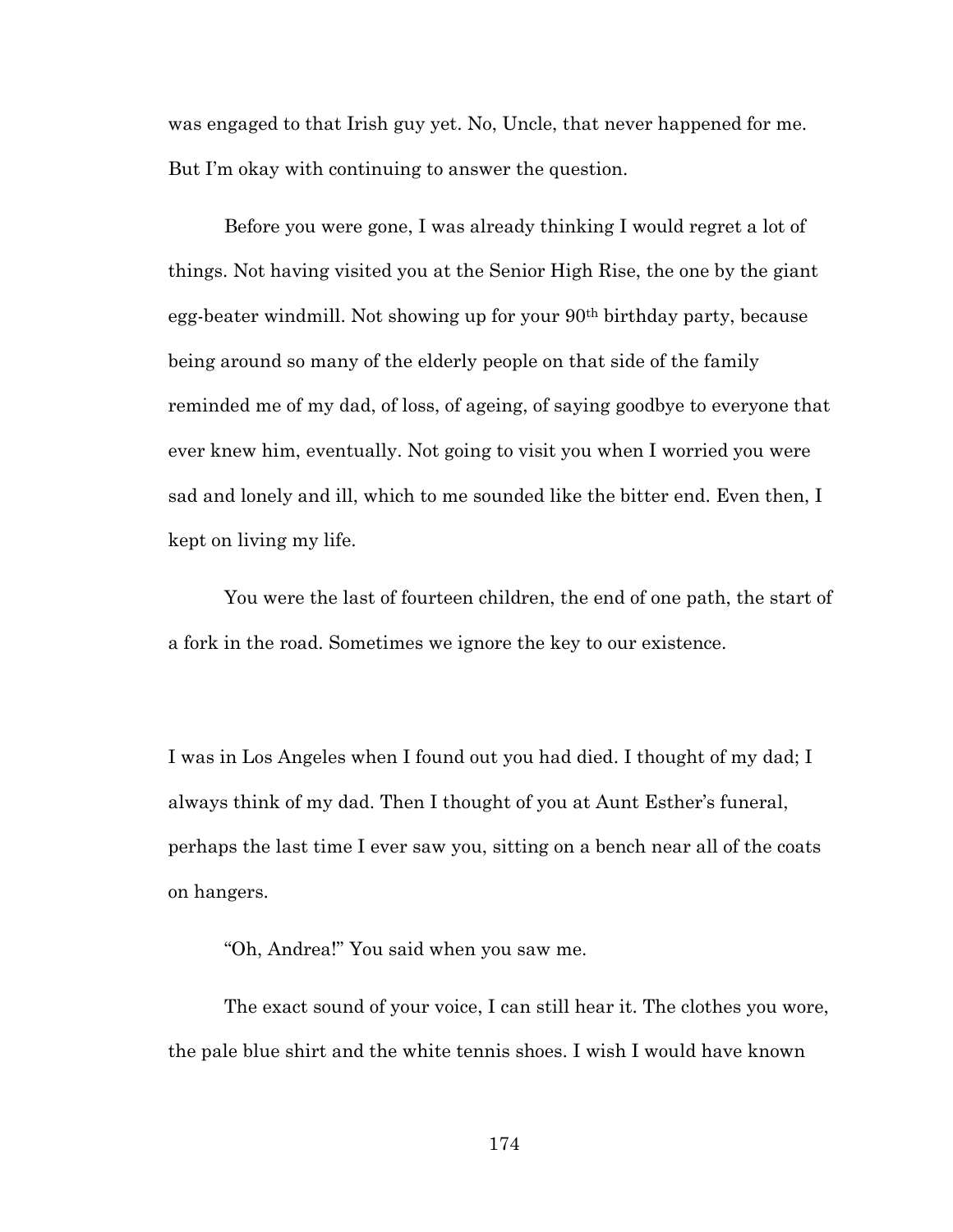you more, but I'm sure we both knew that this is how things often turn out, this is how things are often meant to be.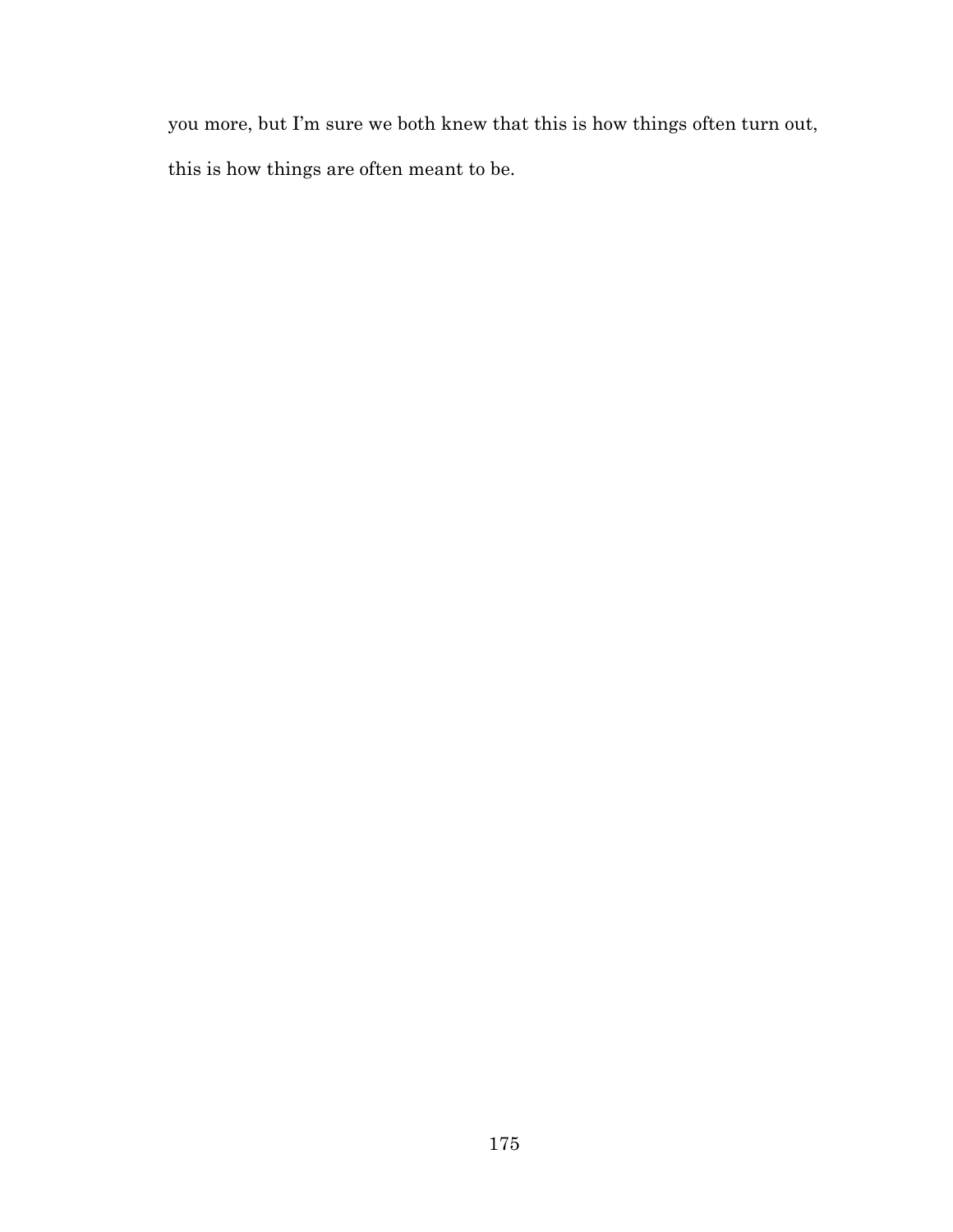## Esther

You were purple. You were blue.

Dad and Jerry and I spent so many afternoons in your kitchen, late summer, white tile with tiny flowers, a fridge covered with paper and magnets, an oven, always hot. Something sweet in a saucepan on the stove, wooden spoon turning. We delivered you blueberries picked from the creeks of Wildcat Canyon, from patches beneath pines in West Ishpeming. You baked us pies.

Your kitchen table, a plate, the flake of the crust, the clump and ooze of the dark, violet berries loaded with sugary syrup. The metal of the fork clinking down on ceramic. You wore a house dress. They were the fabrics of my youth: ivory, soft, always with some delicate pattern in daisies or bluebells or roses. My mom wore them, my grandma wore them, my aunts wore them.

You never wore slippers, and from my seat at the table I stared at your feet. You had bunions, knobs like hardware beside your big toes, the only ones I had ever seen, and I wondered about them, but I never asked; or at least, never asked you. I may have said something to my dad about them later.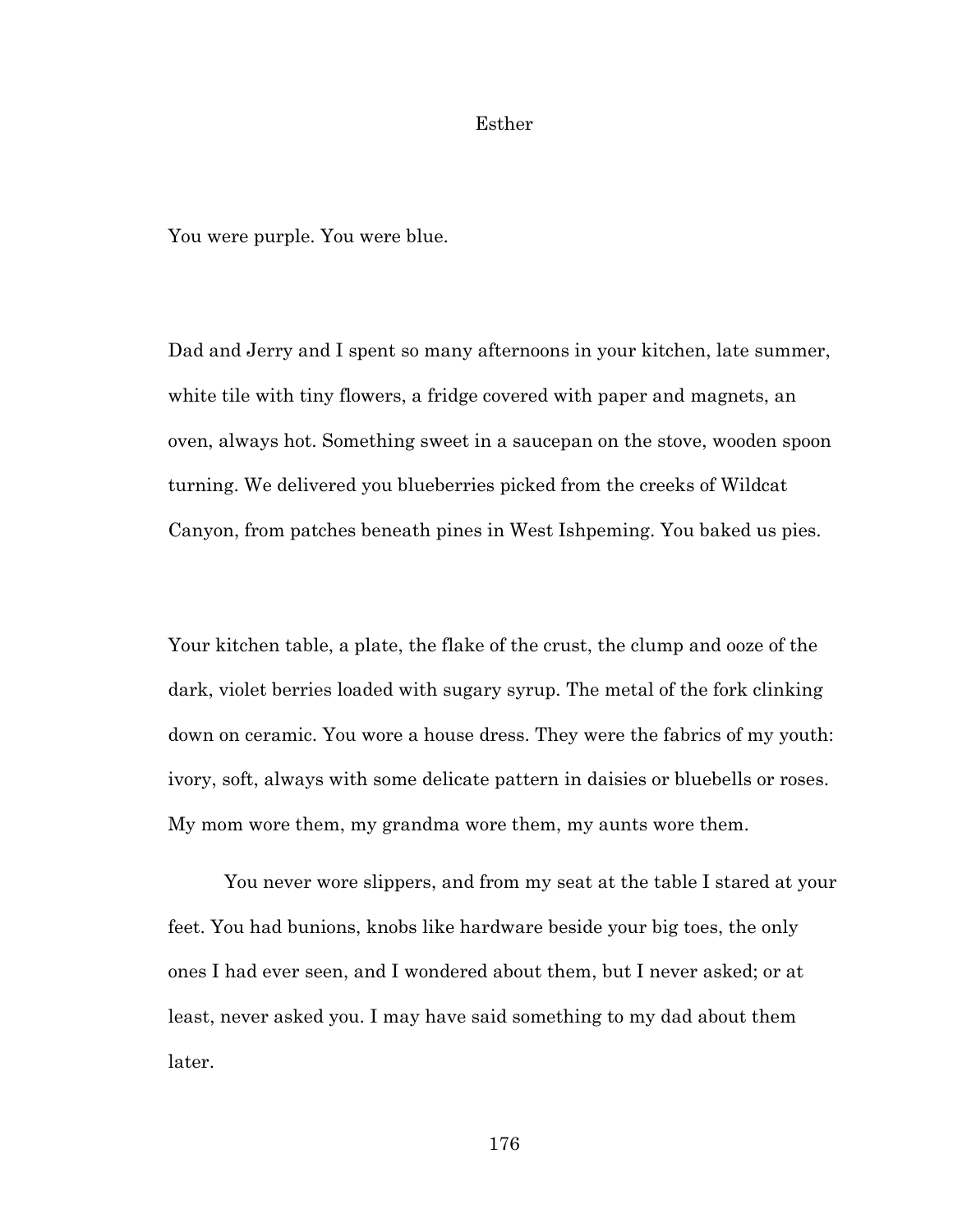You were purple. You were blue. I learned about how as you get older, veins pull toward the top of your skin, paths appear, you become more aware of the blood that pumps, of feelings both painful and pleasant. I'm twentynine now, Esther, and I want you to know that I have started to have them, too. I used to stare at your legs at the bottom of the house dress, the skin, the tapestry, I may have felt uncomfortable then but now I want it to have been beautiful.

Now, I think it was beautiful.

I remember: you were tough around the edges. You told me to behave. If I spilled, you made me clean it up, right then and there. If your granddaughter was over and we were jumping on the bed in the attic and being too loud, you hollered for us to quiet down, and you meant it. We laughed and collapsed on the bed and in silence stared up at the wooden beams. Surrounded by boxes, dusty lamps, photo albums, stuffed animals, wool coats on hangers, folded quilts, we smiled in silence. It was cool up there, and your house felt safe.

When my grandmother on my mom's side died, you were at the funeral, but you weren't quite sure where you were. You thought it was your sister-inlaw's funeral: my other grandmother, Elaine. The grandmother I never met. So you told me about her. I was happy to listen.

177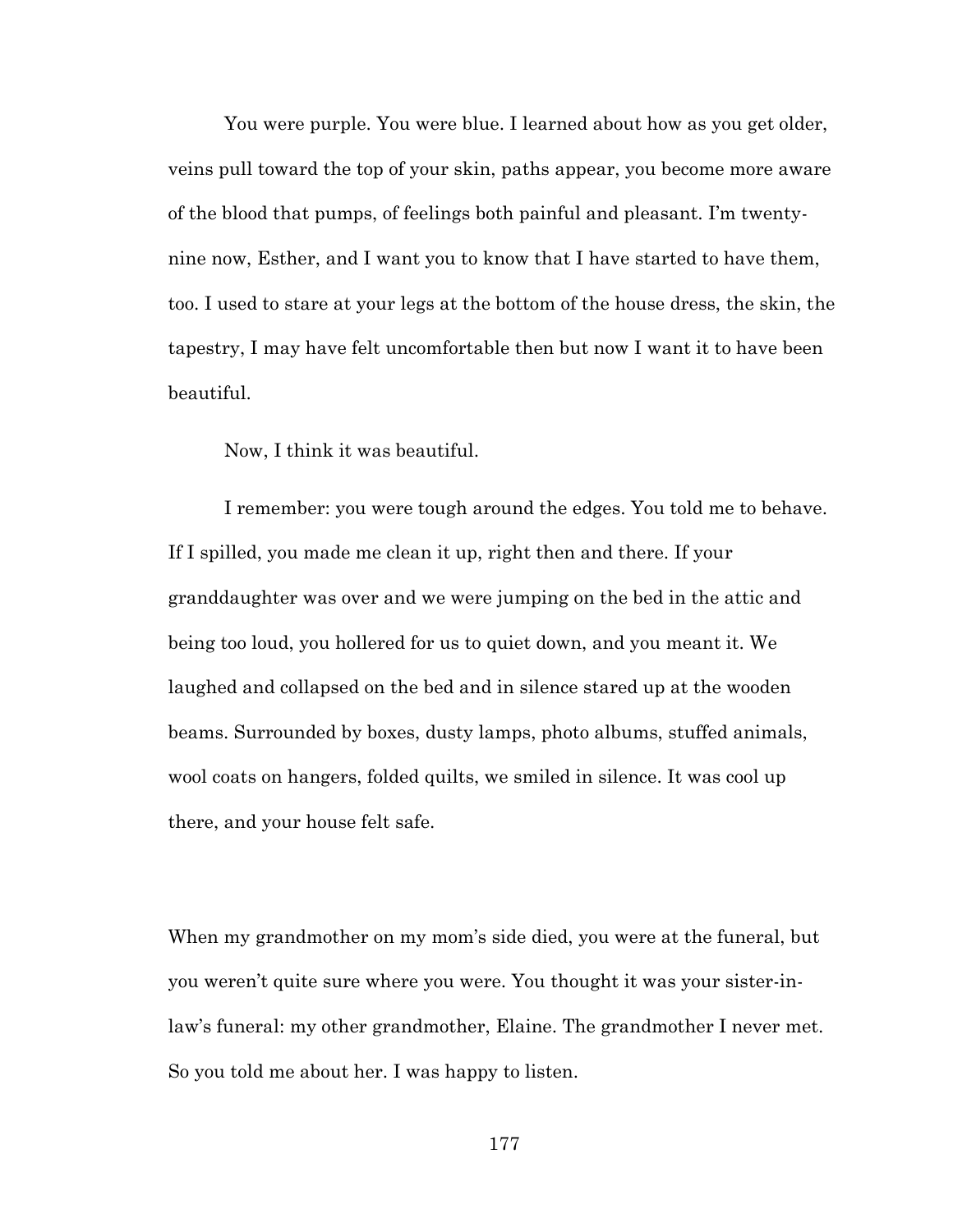In the basement of Bethel Lutheran, after the funeral, while we all ate apple pie and raspberry crumble and oatmeal cookies, taco salad and mostaccioli and a rainbow of vegetables on a plastic tray—near a bright red bowl of fruit punch with chunks of ice afloat—you asked me how I was doing, and then told my brother and me, "Have a nice life."

I think about that a lot now, because it's true I never saw you again, and you would never have any idea how my life would unfold.

My brother bakes a lot now. He makes pumpkin bars, rhubarb pies, cookies with chocolate chunks. Every time we have a family gathering, he's made dessert. He puts care into it, Esther. He takes pictures. The food always tastes good.

I wonder if a lot of that is because of you.

I remember: Dad would open the door and we'd step into your kitchen and the whole house would spell thick and wonderful with the utter fragrance of what you'd made: berries flour sugar raw eggs vanilla the powders the sodas the hands pressed on the table the rolling pin pressed on the table the dough lining the fingernail beds the flour falling to your legs and your feet. The scents that travel along a lifeline, that continue even after you are gone.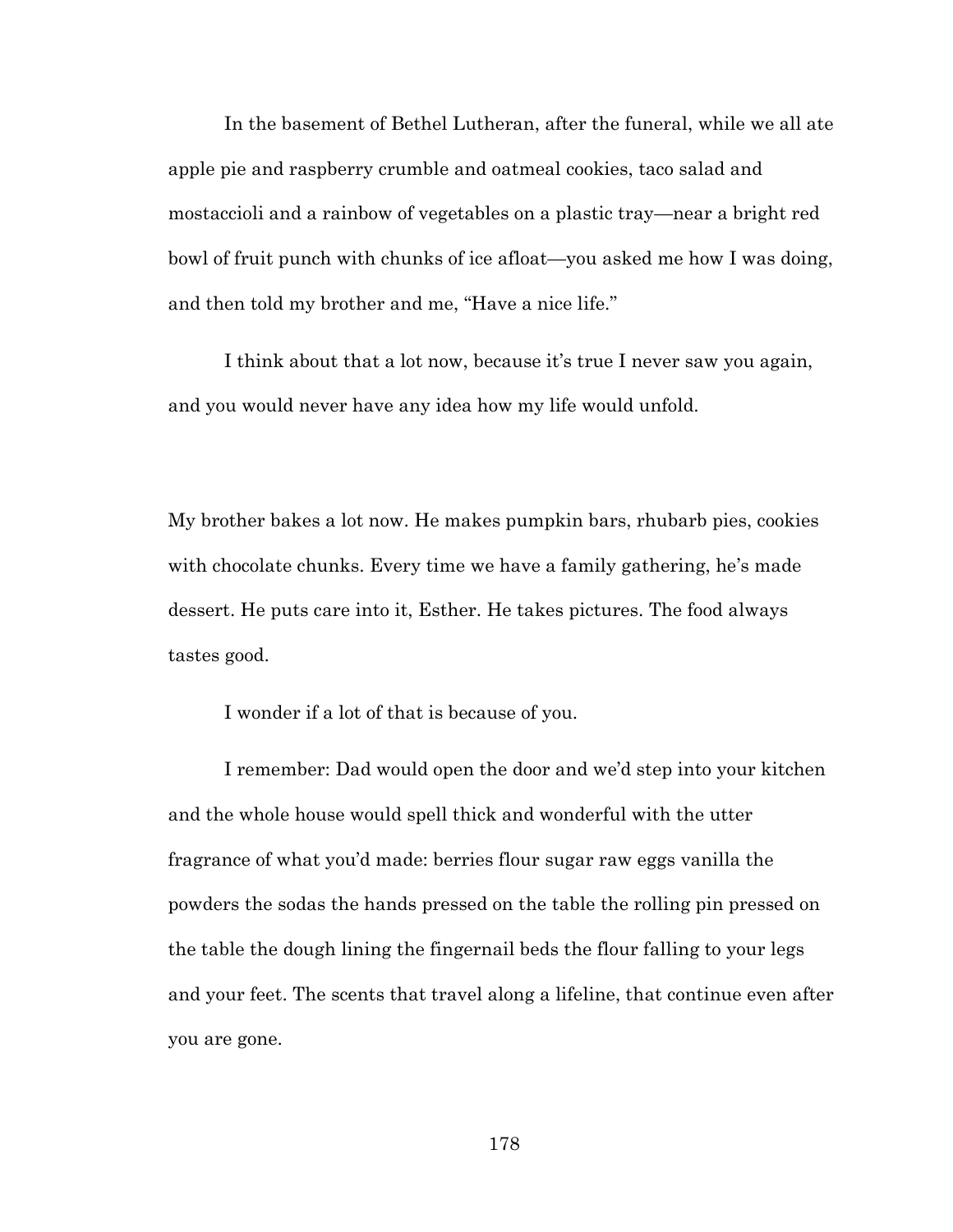## For Dad

I've spent twenty-four hours, I've spent twenty years, thinking of your last moments.

Of you standing beneath the arch in our dining room, hand on chest, arm muscles tendons and veins, blood, machinery, the nerves that create motion, a stripe of bone flush with marrow, the deer hides your hand hung from hooks in our garage. I always had to cover my nose from the smell but when I stepped back out into the backyard snow I still sensed it, even when I filled myself with cold air.

I read your autopsy report. I told my boyfriend I was doing it and he said why, why would you do that? Why would you do that to yourself? But I kept reading and it told me about every part of you, and you should know that it said every part of you was perfect, every part as expected and normal, until the examiner's instruments landed on the thin tissue of your aorta and found the hole.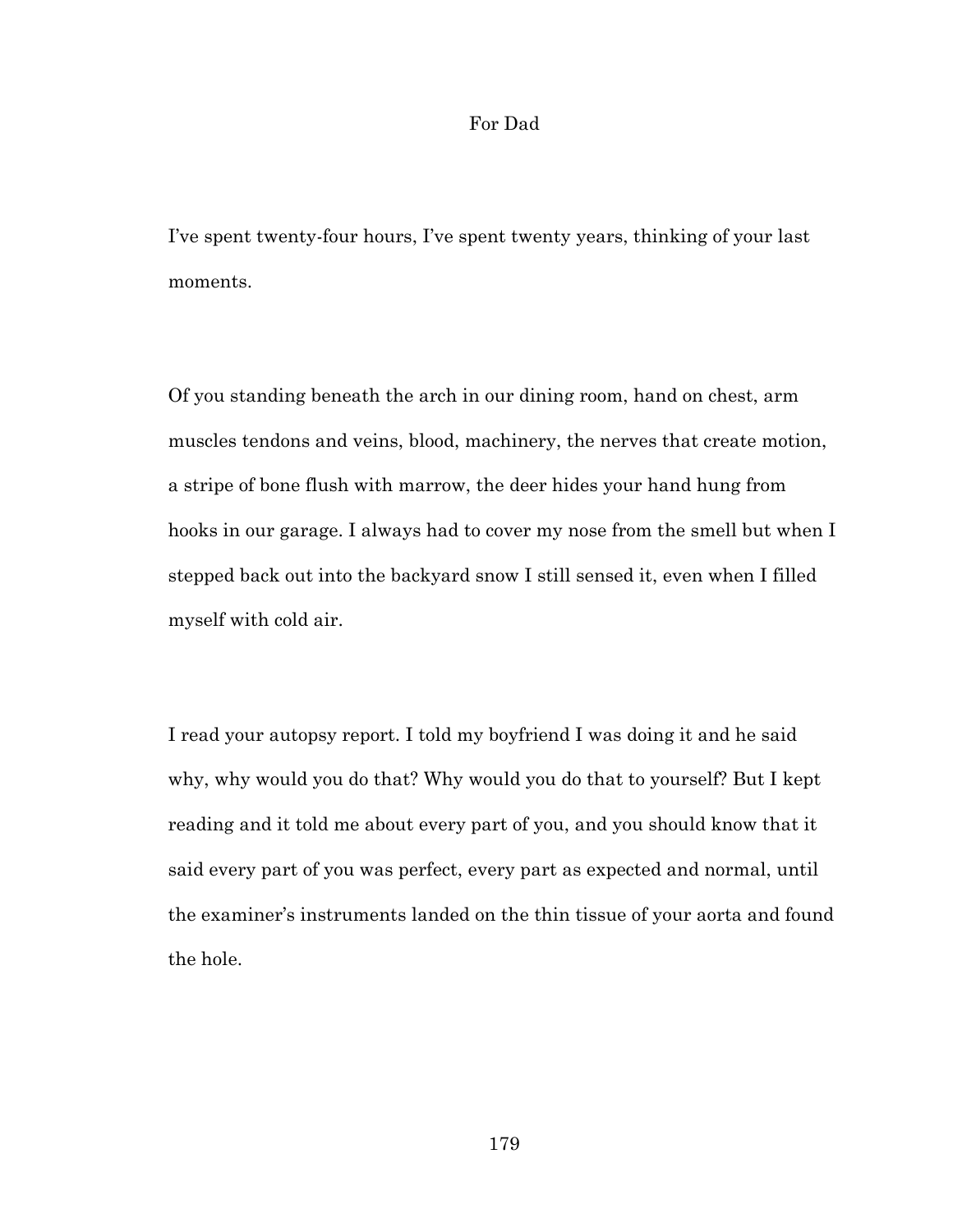It seems that hole had been there for years. It seems that tear had been widening a bit more each day, a thin trickle of blood escaping, until it was enough, enough of a loss to destroy the vital function of your body.

I should tell you that now I see it when I remember you pulling me across our backyard on the plastic sled or you lifting me to pluck apples from the tree or you chopping firewood in the backyard with everything roped up in the rich smell of the bark the moss soil worms beetles metal falling through the rings of the dead tree. I see the leak. The failure. I call it that, but Dad, I don't know. Maybe that's how it was always meant to be.

Materials, matter, diagrams. Cranial cavity dorsal body cavity vertebral cavity abdominal cavity. Cartilage bones joints passages lymph nodes spinal cord skeleton glands vessels heart. Pathology reports caskets burial grounds, the earth. Death as physical, I go to the cemetery to put my hand on the gravestone and wonder what remains. I trace, on my own hand, the blue veins that lead to my knuckles, the creases, the furrows in the skin. I scrape off cells.

I look at pictures of you. No heat remains in that body. Flesh gone cold. I bring you back to life and travel you down the circuits of my memory. I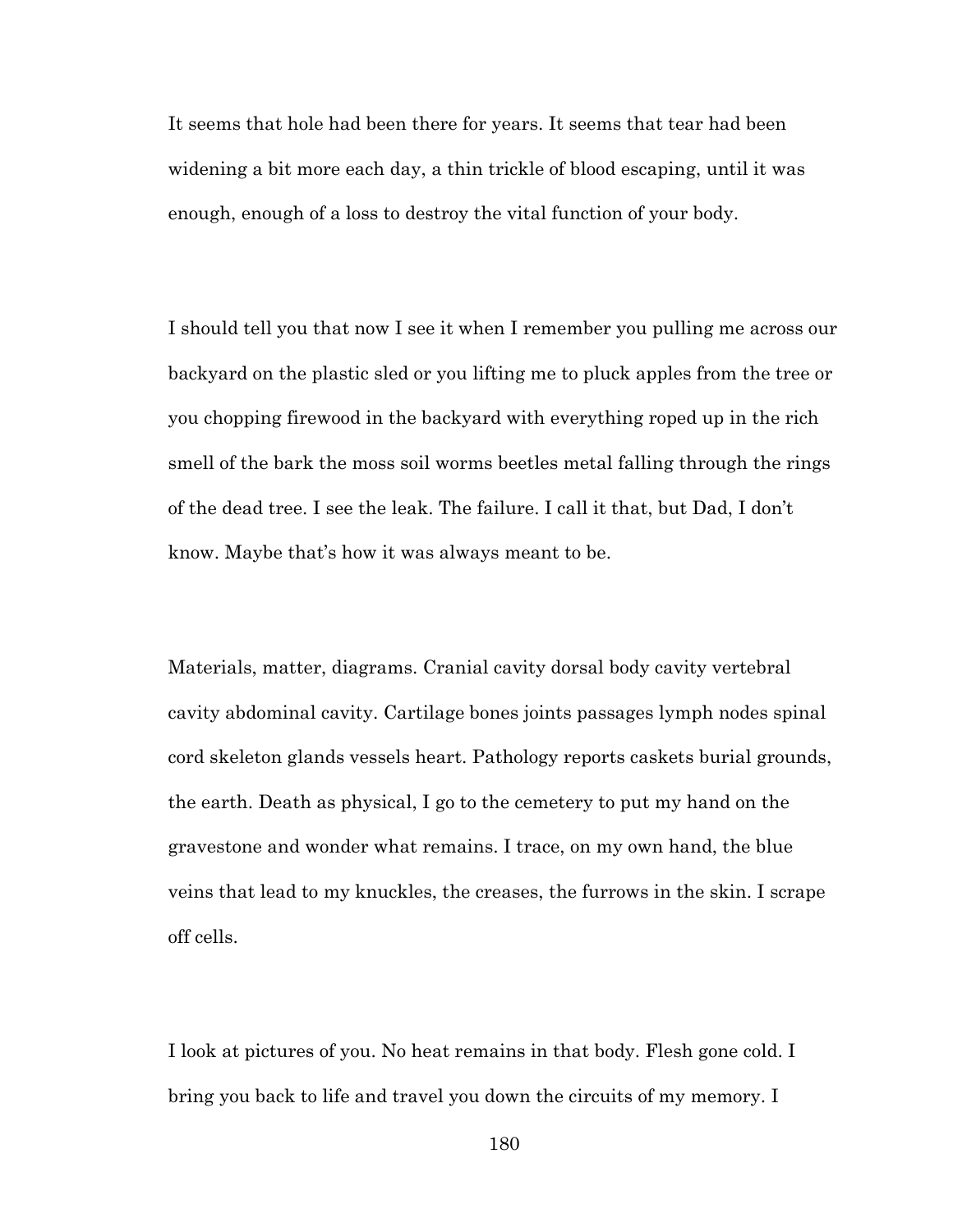reignite your parts, I make them move. You lift me up you set me down you ask my mom to marry you, you ice fish, you fly on a helicopter in Vietnam and you feel your body unsettle with the chop of the blades, you're on the porch with your parents, your dad pulls you in a red wagon, you've never been born.

You've never been born.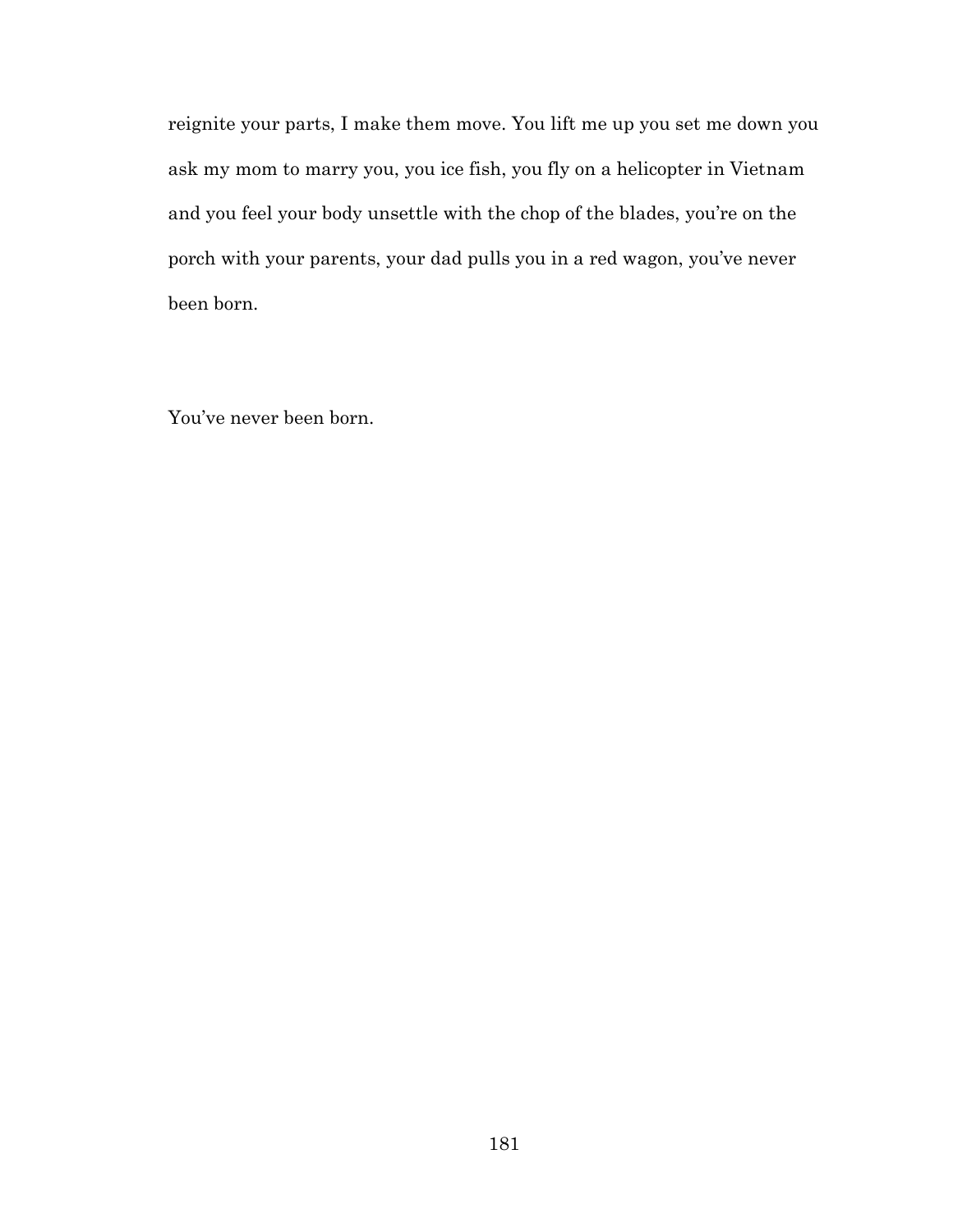## WORKS CITED

- Archer, Amye. "Writing the Truth in Memoir: Don't Skimp on Objectivity." *Brevity.* Brevity: A Journal of Concise Literary Nonfiction, 7 May 2016. Web. 29 June 2016.
- Dobson, Robert D. *The Early History of a Mining Town: Ishpeming, Michigan 1852-1920*. Negaunee, MI: Dobson Publications, 2005. Print.
- Hamp, Patricia. *Marquette Co. MIGenWeb*. Genealogical volunteers: 2004- 2013. Web. Apr. 2015-July 2016.
- *HeritageQuest*. Ancestry, 1997-2016. Web. Mar.-Apr. 2015.
- *History of the Upper Peninsula of Michigan*. Chicago: The Western Historical Company, 1883. *Internet Archive*. Web. 18 Mar. 2015.
- Lönnrot, Elias. *The Kalevala: An Epic Poem after Oral Tradition*. Oxford: Oxford University Press, 2009. Print.
- McCann, Colum. *Letter to a Young Writer.* Colum McCann, 2016. Web. 29 June 2016.
- Newett, George A. *Ishpeming Iron Agitator* and *Iron Ore*. 1882-1911: Various Articles. Central Upper Peninsula and Northern Michigan University Archives, Northern Michigan University, Marquette, MI. Print. Jan.- Apr., 2015.
- Reynolds, Terry S. and Virginia P. Dawson. *Iron Will: Cleveland-Cliffs and the Mining of Iron Ore, 1847-2006.* Detroit: Wayne State University Press, 2011. Print.
- Ronn, Ernie. *52 Steps Underground: An Autobiography of a Miner*. Marquette, MI: Northern Michigan University, 2000. Print.
- *Sidelights on Ishpeming History.* J.M. Longyear Research Library, Marquette Regional History Center, Marquette, MI. Print. April 2015.
- Stakel, Charles J. *Memoirs of Charles J. Stakel.* Marquette: J.M. Longyear Research Library, 1994. Print.